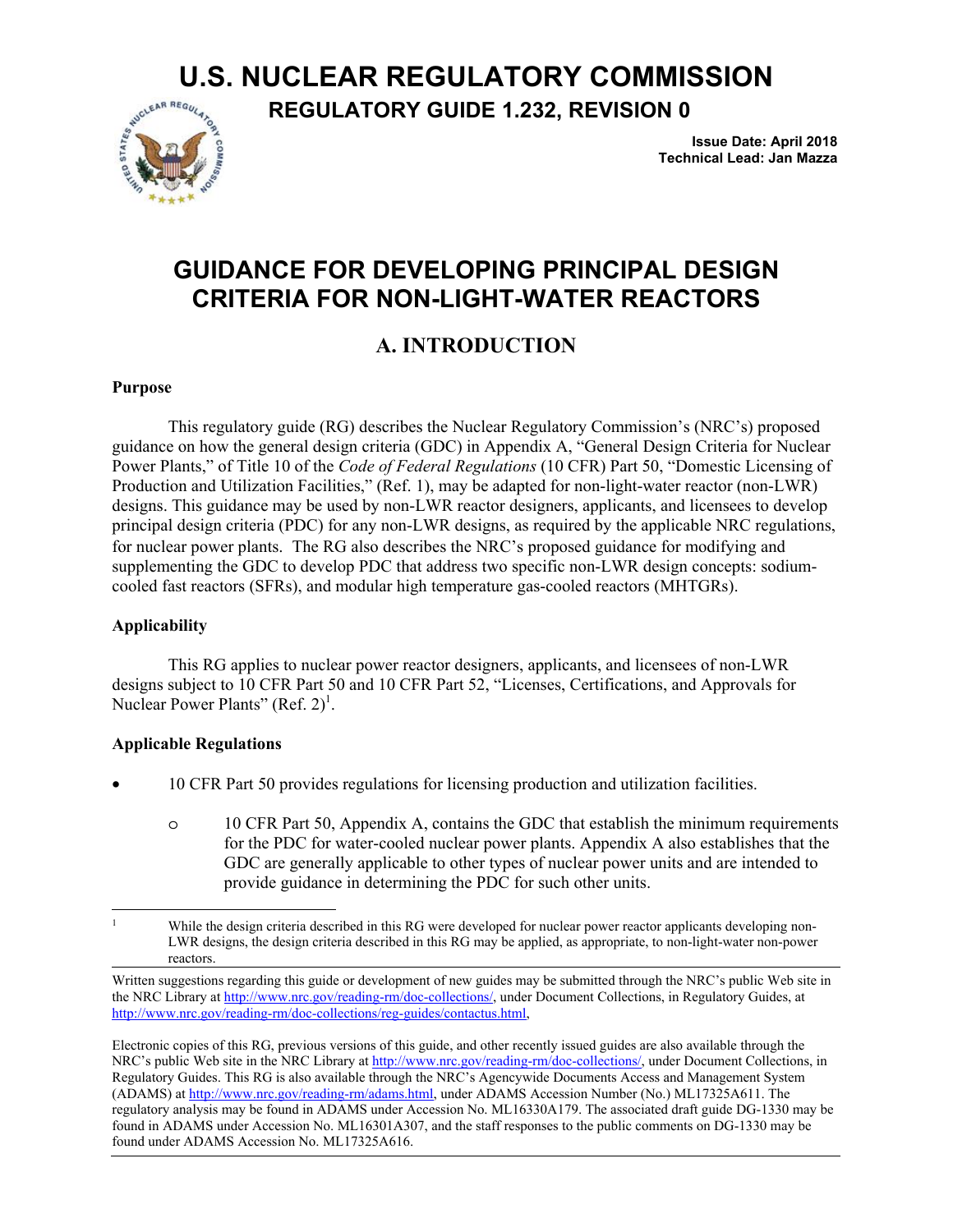- o 10 CFR 50.34(a)(3)(i) requires that an application for a construction permit include the PDC for a proposed facility.
- 10 CFR Part 52 governs the issuance of early site permits, standard design certifications, combined licenses, standard design approvals, and manufacturing licenses for nuclear power facilities.
	- o 10 CFR 52.47(a)(3)(i) requires that an application for a design certification include the PDC for a proposed facility.
	- $\circ$  10 CFR 52.79(a)(4)(i) requires that an application for a combined license include the PDC for a proposed facility.
	- $\circ$  10 CFR 52.137(a)(3)(i) requires that an application for a standard design approval include the PDC for a proposed facility.
	- o 10 CFR 52.157(a) requires that an application for a manufacturing license include the PDC for a proposed facility.

### **Related Guidance, Communications, and Policy Statements**

- NUREG-1338, "Draft Preapplication Safety Evaluation Report for the Modular High-Temperature Gas-Cooled Reactor (MHTGR)," issued December 1995, provides the NRC staff's review and insights on the MHTGR design (Ref. 3).
- NUREG-1368, "Preapplication Safety Evaluation Report for the Power Reactor Innovative Small Module (PRISM) Liquid Metal Reactor," issued February 1994, provides the NRC staff's review and insights on the design for the GE-Hitachi PRISM liquid-metal reactor (LMR) (Ref. 4).
- NUREG-0968, "Safety Evaluation Report Related to the Construction of the Clinch River Breeder Reactor Plant," issued March 1983, provides the staff's evaluation of the Clinch River construction permit application (Ref. 5).
- NUREG-1369, "Preapplication Safety Evaluation Report for the Sodium Advanced Fast Reactor (SAFR) Liquid-Metal Reactor," issued December 1991, provides the NRC staff's review and insights on the SAFR design (Ref. 6).
- SECY-93-092, "Issues Pertaining to the Advanced Reactor (PRISM, MHTGR, and PIUS) and CANDU 3 Designs and their Relationship to Current Regulatory Requirements," dated April 8, 1993, provides staff insights on issues pertaining to advanced designs and proposes resolutions (Ref. 7).
- SRM-SECY-93-092, "Issues Pertaining to the Advanced Reactor (PRISM, MHTGR, and PIUS) and CANDU 3 Designs and their Relationship to Current Regulatory Requirements," issued July 30, 1993, provides the Commission position on topics discussed in SECY-93-092 (Ref. 8).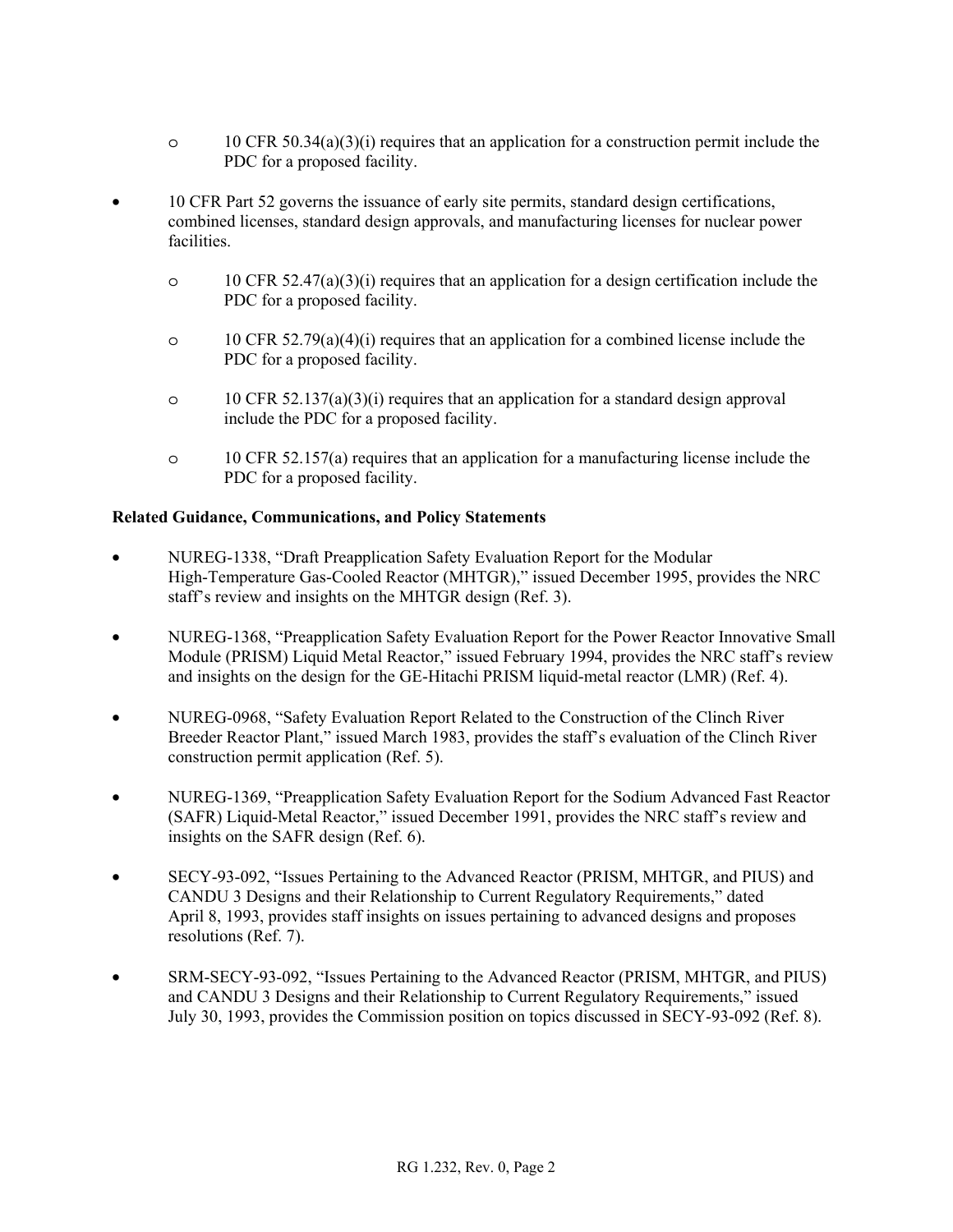- SECY-03-0047, "Policy Issues Related to Licensing Non-Light-Water Reactor Designs," dated March 28, 2003, provides, for Commission consideration, options and recommended positions for resolving the seven policy issues associated with the design and licensing of future non-LWR designs (Ref. 9).
- SRM-SECY-03-0047, "Policy Issues Related to Licensing Non-Light-Water Reactor Designs," issued June 26, 2003, provides the Commission position on the topics discussed in SECY-03-0047 (Ref. 10).
- NRC, "Next Generation Nuclear Plant—Assessment of Key Licensing Issues," dated July 17, 2014, provides the NRC staff's review and insights on the Next Generation Nuclear Plant MHTGR proposed licensing approach (Ref. 11).
- NRC, "Policy Statement on the Regulation of Advanced Reactors" (73 FR 60612, October 14, 2008), establishes the Commission's expectations related to advanced reactor designs to protect the environment and public health and safety and promote the common defense and security with respect to advanced reactors (Ref. 12).

### **Purpose of Regulatory Guides**

 The NRC issues RGs to describe to the public methods that the staff considers acceptable for use in implementing specific parts of the agency's regulations, to explain techniques that the staff uses in evaluating specific problems or postulated events, and to provide guidance to applicants. Regulatory guides are not substitutes for regulations and compliance with them is not required. Methods and solutions that differ from those set forth in RGs will be deemed acceptable if they provide a basis for the findings required for the issuance or continuance of a permit or license by the Commission.

### **Paperwork Reduction Act**

This RG provides guidance for implementing the mandatory information collections in 10 CFR Parts 50 and 52 that are subject to the Paperwork Reduction Act of 1995 (44 U.S.C. 3501 et. seq.). These information collections were approved by the Office of Management and Budget (OMB), under control numbers 3150-0011 and 3150-0151. Send comments regarding this information collection to the Information Services Branch, U.S. Nuclear Regulatory Commission, Washington, DC 20555-0001, or by e-mail to Infocollects.Resource@nrc.gov, and to the Desk Officer, Office of Information and Regulatory Affairs, NEOB-10202, (3150-0011, 3150-0151) Office of Management and Budget, Washington, DC 20503.

#### **Public Protection Notification**

The NRC may not conduct or sponsor, and a person is not required to respond to, a request for information or an information collection requirement unless the requesting document displays a currently valid OMB control number.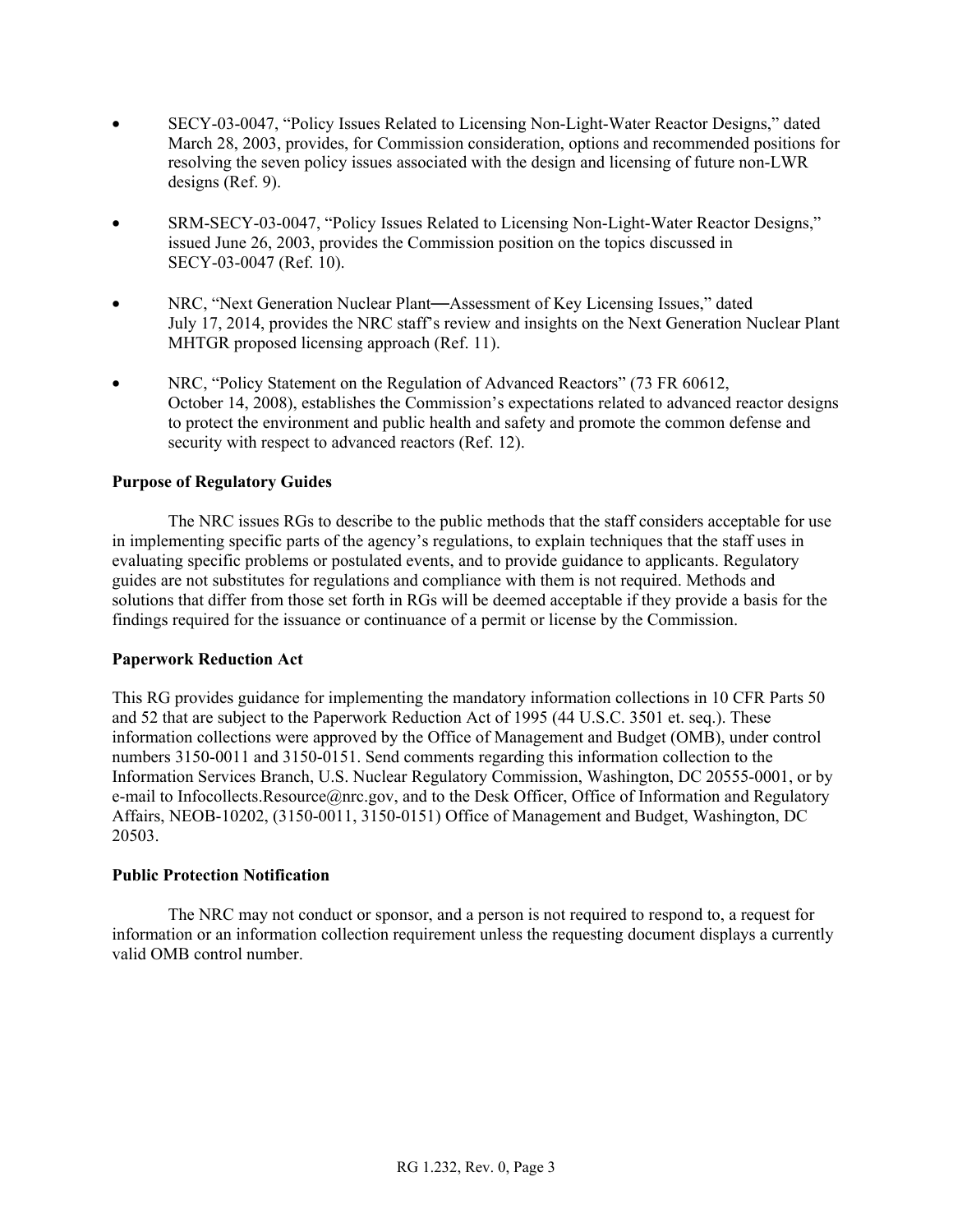# **TABLE OF CONTENTS**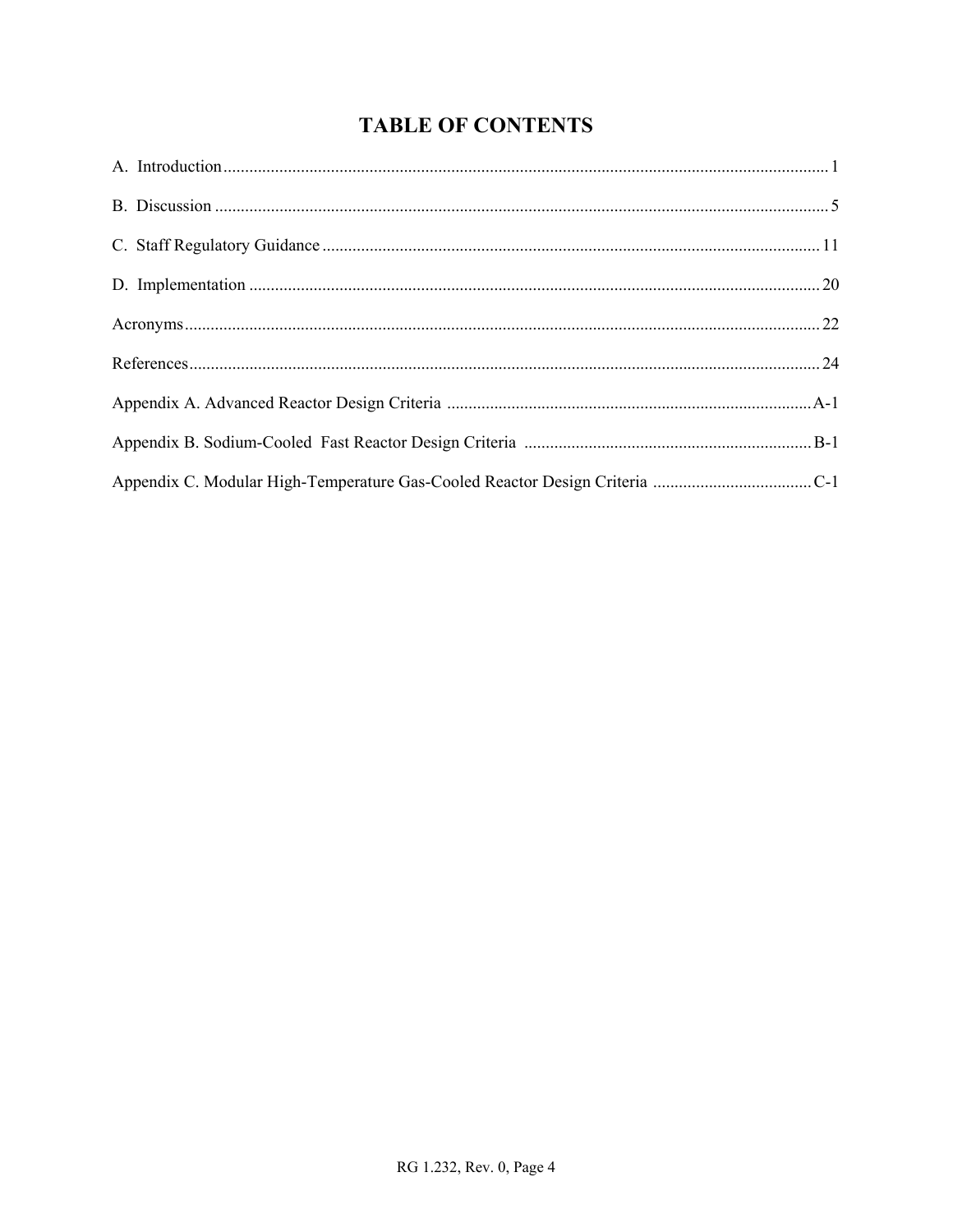### **B. DISCUSSION**

#### **Reason for Issuance**

This revision (Revision 0) provides guidance for developing PDC for non-LWRs. Applications for a construction permit, design certification, combined license, standard design approval, or manufacturing license are required by 10 CFR 50.34(a)(3)(i), 10 CFR 52.47(a)(3)(i), 10 CFR 52.79(a)(4)(i), 10 CFR 52.137(a)(3)(i), and 10 CFR 52.157(a), respectively, to include the PDC for the facility in their applications.

#### **Background**

#### **The NRC Regulatory Framework**

In accordance with its mission, the NRC protects public health and safety and the environment by regulating the design, siting, construction, and operation of commercial nuclear power facilities. The NRC conducts its reactor licensing activities through a combination of regulatory requirements and guidance. The applicable regulatory requirements are found in Chapter I of Title 10, "Energy," of the *Code of Federal Regulations*, Parts 1 through 199. Regulatory guidance is additional detailed information on specific acceptable means to meet the requirements in regulation. Guidance is provided in several forms, such as in RGs, interim staff guidance, standard review plans, NUREGs, review standards, and Commission policy statements. These regulatory requirements and guidance represent the entirety of the regulatory framework that an applicant should consider when preparing an application for review by the NRC. A key part of the regulatory requirements is in the general design criteria (GDC) in Appendix A to 10 CFR Part 50. These high-level GDC requirements support the design of the current nuclear power plants and are addressed in 10 CFR 50.34, "Contents of Applications; Technical Information." Because the current GDC are based on LWR technology, the NRC developed the non-LWR design criteria, included as appendices to this RG, to provide guidance for developing PDC for non-LWR technology.

The nuclear power plants presently operating in the United States were licensed under the process described in 10 CFR Part 50. The NRC and its predecessor, the U. S. Atomic Energy Commission (AEC), approved construction permits for these plants between 1964 and 1978 and granted the most recent operating license under 10 CFR Part 50 in 2015. The regulations in 10 CFR Part 50 evolved over the years to address specific safety issues discovered as a result of operating experience and industry events. Some examples include fire protection in 10 CFR 50.48, emergency plans in 10 CFR 50.47, and aircraft impact assessment in 10 CFR 50.150. The NRC applied some of these new regulations retroactively to operating reactors while applying others only to new reactors.

The NRC used its experience in licensing nuclear power plants to develop 10 CFR Part 52, which it issued in 1989 and has used for the most recent new reactor licensing reviews, reactor design certifications, and early site permits. The regulations in 10 CFR Part 52 apply lessons learned from licensing the operating reactors, provide an alternative to the current process described in 10 CFR Part 50, and increase the standardization of the next generation of nuclear power plants. For many years, new nuclear power plant licensing and guidance development activities have focused on the licensing processes in 10 CFR Part 52, rather than those in 10 CFR Part 50. For this reason, some Commission decisions regarding new nuclear power plant licensing issues have been incorporated into 10 CFR Part 52, without similar requirements consistently being incorporated into 10 CFR Part 50. For example, 10 CFR Part 52 includes requirements derived from the Commission "Policy Statement on Severe Reactor Accidents Regarding Future Designs and Existing Plants (Ref. 13), with explicit requirements related to the Three Mile Island items in 10 CFR 50.34(f), severe accidents, probabilistic risk assessment, and other topics, whereas no similar requirements have been incorporated for new 10 CFR Part 50 nuclear power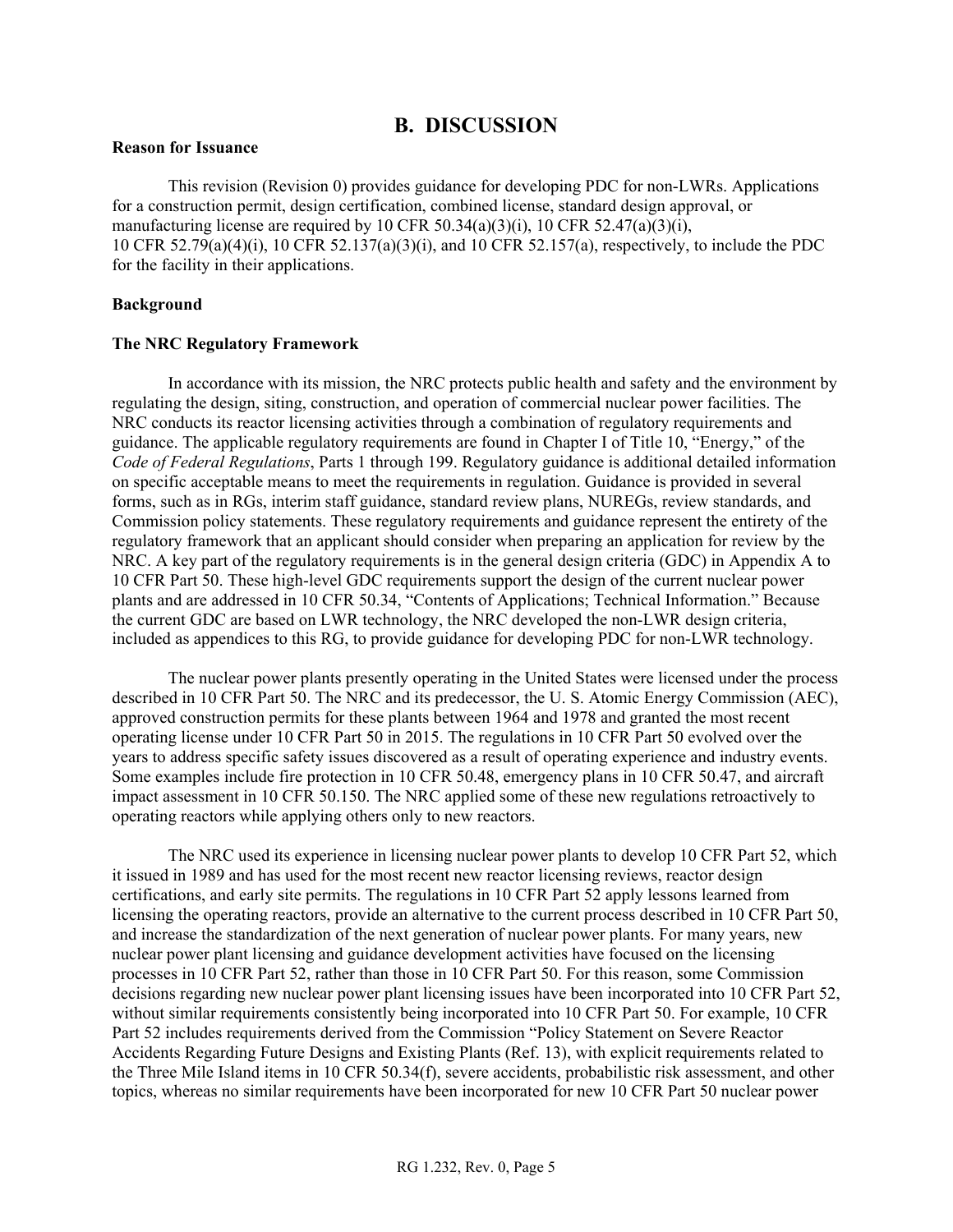plant applications. In response to recent industry interest in employing the 10 CFR Part 50 process for new designs, SECY-15-0002, "Proposed Updates of Licensing Policies Rules, and Guidance for Future New Reactor Applications" (Ref. 14), was written to request that the Commission confirm that its policies and requirements apply to all new nuclear power plant applications, regardless of the selected licensing approach. In the staff requirements memorandum (SRM) to SECY-15-0002 (Ref. 15), the Commission approved the staff's recommendation to revise the regulations in 10 CFR Part 50 and Part 52 for new power reactor applications to reflect lessons learned from recent new reactor licensing activities and to more closely align with each other. This RG is not intended to be an accompaniment to the aforementioned rulemaking.

#### **Role of the General Design Criteria in the Regulatory Framework**

As mentioned above, the GDC contained in Appendix A to 10 CFR Part 50 are an important part of the NRC's regulatory framework. For LWRs, they provide minimum requirements for PDC, which establish the necessary design, fabrication, construction, testing, and performance requirements for structures, systems, and components (SSCs) that are important to safety; that is, as stated in Appendix A, SSCs "that provide reasonable assurance that the nuclear power plant can be operated without undue risk to the health and safety of the public." The GDC are also intended to provide guidance in establishing the PDC for non-LWRs. The GDC serve as the fundamental criteria for the NRC staff when reviewing the SSCs that make up a nuclear power plant design particularly when assessing the performance of their intended safety functions in design basis events postulated to occur during normal operations, anticipated operational occurrences (AOOs), and postulated accidents. All production and utilization facilities licensed under 10 CFR Part 50, including both LWRs and non-LWRs, are required to describe PDC in their preliminary safety analysis report supporting a construction permit application as described in 10 CFR 50.34(a)(3).

### **NRC Policy on Advanced Reactors**

From the NRC staff's regulatory perspective, the characteristics of an "advanced reactor" have evolved over time, and this evolution is expected to continue. For example, the passive features in the AP1000 design were advanced concepts when first introduced. On October 14, 2008, the Commission issued its most recent policy statement on advanced nuclear power reactors, "Policy Statement on the Regulation of Advanced Reactors," which included items to be considered in their designs. The Commission's 2008 policy statement reinforced and updated the policy statements on advanced reactors previously published in 1986 and 1994. In part, the 2008 update to the policy states the following:

"Regarding advanced reactors, the Commission expects, as a minimum, at least the same degree of protection of the environment and public health and safety and the common defense and security that is required for current generation light-water reactors [i.e., those licensed before 1997]. Furthermore, the Commission expects that advanced reactors will provide enhanced margins of safety and/or use simplified, inherent, passive, or other innovative means to accomplish their safety and security functions."

The Advanced Reactor Policy Statement makes clear the Commission's expectations that advanced nuclear power reactor designs will address all current regulations, including those related to severe accidents, beyond-design-basis accidents, defense in depth, and probabilistic risk assessment requirements. Depending on the design attributes of the different non-LWR technologies, the NRC regulations and policies may be addressed in a different manner than for traditional LWRs.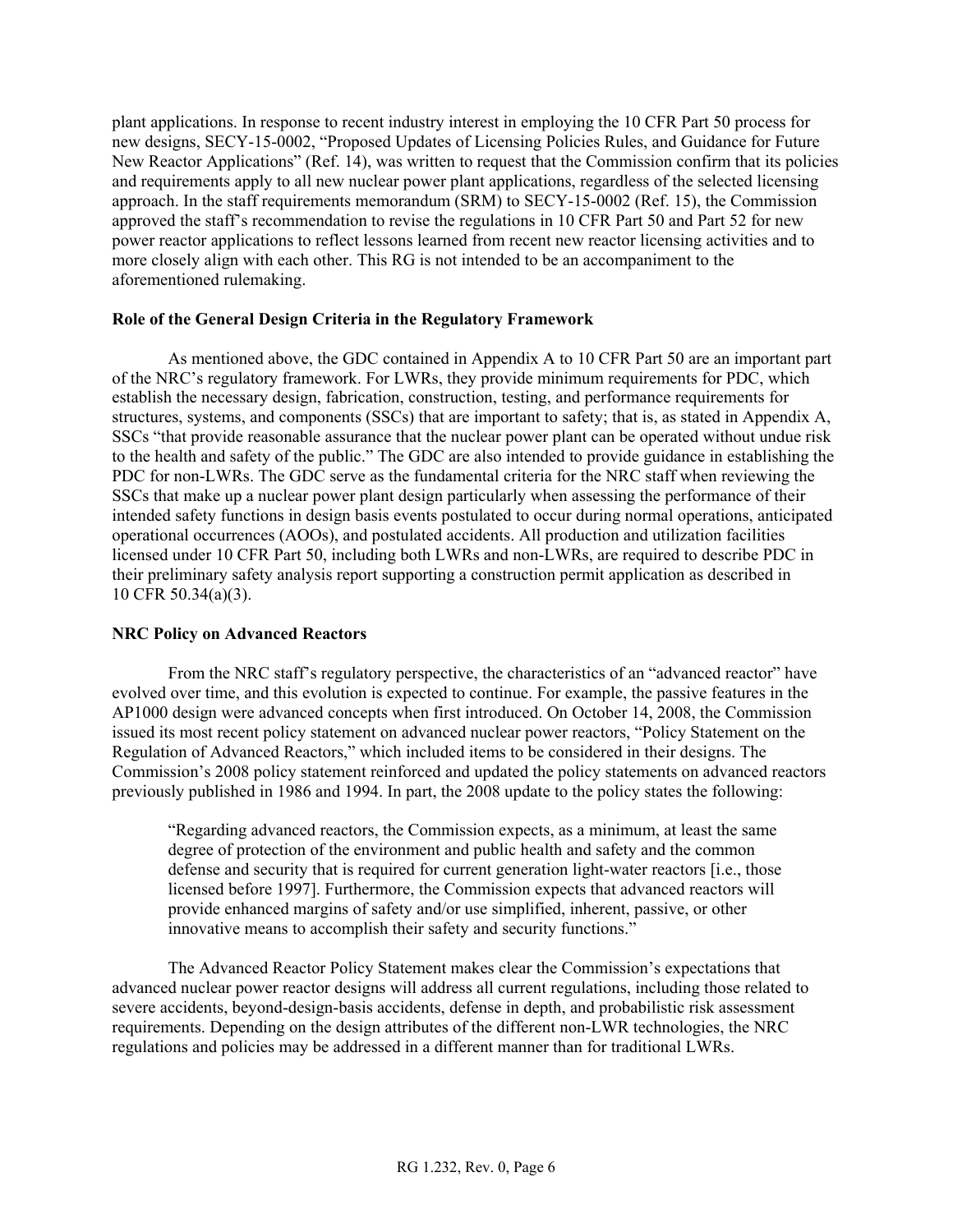#### **Role of the General Design Criteria for Non-LWRs**

As discussed in Section A of this RG, applications for a construction permit, design certification, combined license, standard design approval, or manufacturing license, respectively, must include the PDC for the facility. The PDC for light water nuclear power reactors are derived from the GDC in Appendix A to 10 CFR Part 50.

Title 10 CFR  $50.34<sup>2</sup>$  states:

"Appendix A to 10 CFR part 50, general design criteria (GDC), establishes minimum requirements for the principal design criteria for watercooled nuclear power plants similar in design and location to plants for which construction permits have previously been issued by the Commission and provides guidance to applicants in establishing principal design criteria for other types of nuclear power units."

Appendix A to 10 CFR part 50 states:

"These General Design Criteria establish minimum requirements for the principal design criteria for water-cooled nuclear power plants similar in design and location to plants for which construction permits have been issued by the Commission. The General Design Criteria are also considered to be generally applicable to other types of nuclear power units and are intended to provide guidance in establishing the principal design criteria for such other units."

Together, these requirements recognize that different requirements may need to be adapted for non-LWR designs and that the GDC in 10 CFR 50 Appendix A are not regulatory requirements for non-LWR designs but provide guidance in establishing the PDC for non-LWR designs. The non-LWR design criteria developed by the NRC staff and included in Appendices A to C of this regulatory guide are intended to provide stakeholders with insight into the staff's views on how the GDC could be interpreted to address non-LWR design features; however, these are not considered to be final or binding regarding what may eventually be required from a non-LWR applicant. It is the applicant's responsibility to develop the PDC for its facility based on the specifics of its unique design, using the GDC, non-LWR design criteria, or other design criteria as the foundation. Further, the applicant is responsible for considering public safety matters and fundamental concepts, such as defense in depth, in the design of their specific facility and for identifying and satisfying necessary safety requirements.

The non-LWR design criteria are an important first step to address the unique characteristics of non-LWR technology. The NRC recognizes the future benefits to risk informing the non-LWR design criteria to the extent possible, depending on the design information and data available. The NRC's "Vision and Strategy: Safely Achieving Effective and Efficient Non-Light-Water Reactor Mission Readiness" (Ref. 16), outlines mid- and long-term activities to develop, as necessary, a risk-informed, performance-based non-LWR regulatory framework. Implementing the mid- and long-term Implementation Action Plans as part of the Vision and Strategy activities will help NRC determine whether risk informed non-LWR design criteria should be included as part of a new regulatory framework.

 $\overline{2}$ 2 Similar language is included in 10 CFR 52.47(a)(3)(i), 10 CFR 52.79(a)(4)(i), 10 CFR 52.137(a)(3)(i), and 10 CFR 52.157(a).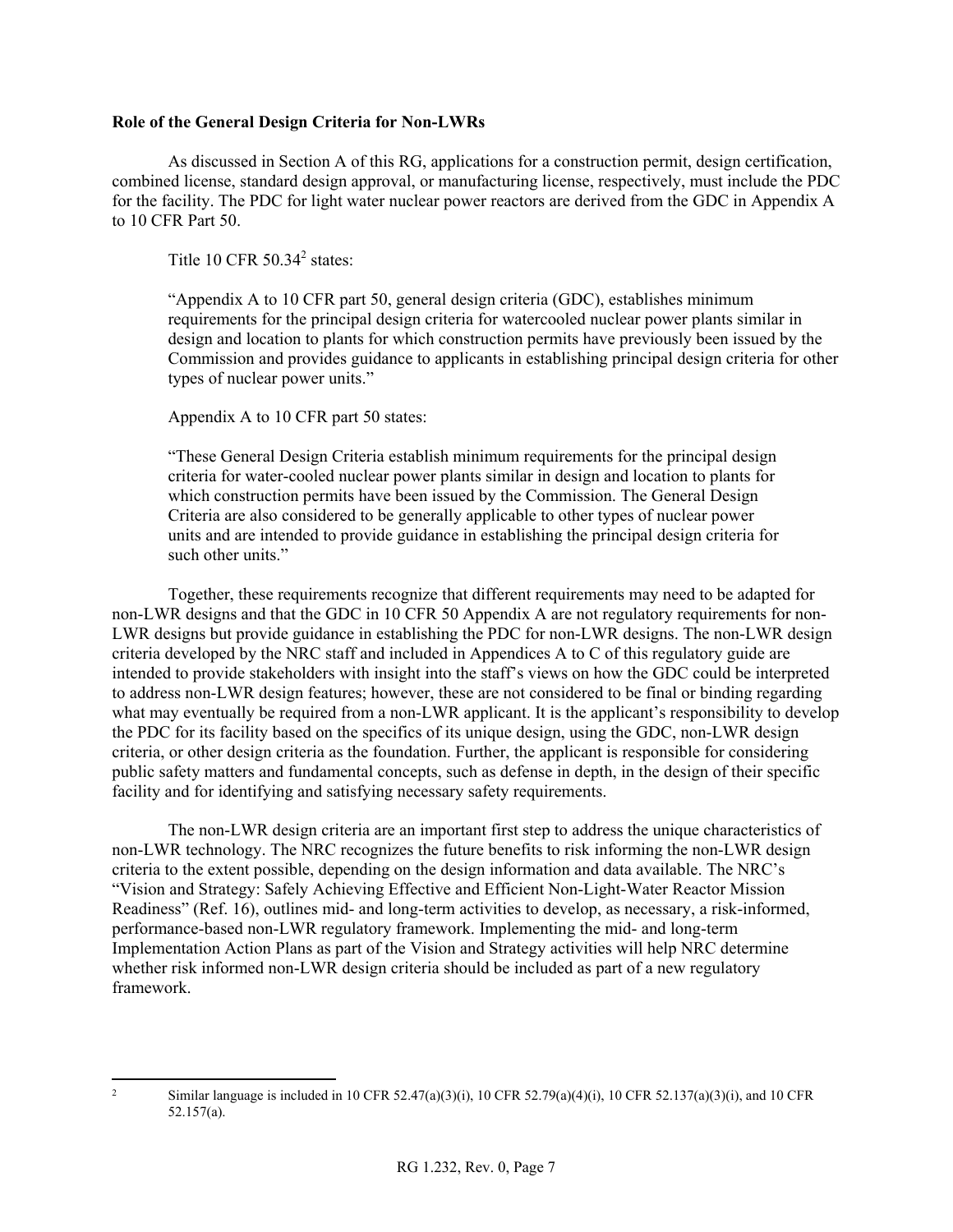#### **DOE-NRC Initiative Phase 1**

In July 2013, the NRC and U.S. Department of Energy (DOE) established a joint initiative to address a key element in the regulatory framework that could apply to non-LWR technologies specifically, to address the existing GDC, which may not directly apply to non-LWR power plant designs. The purpose of the initiative is to assess the GDC to determine whether they apply to non-LWR designs and, if not, to propose the PDC that address non-LWR design features while recognizing that the underlying safety objective of each GDC still applies.

The assessment of the GDC with respect to non-LWR designs was accomplished in two phases. Phase 1 was managed by a team including representatives of the DOE and its national laboratories, and consisted of reviews and evaluations of applicable technical information. The DOE team reviewed information related to six different types of non-LWR technologies (i.e., sodium-cooled fast reactors (SFRs), lead fast reactors (LFRs), gas-cooled fast reactors (GCRs), modular high-temperature gas-cooled reactors (MHTGRs), fluoride high-temperature reactors (FHRs), and molten-salt reactors (MSRs)). Using this information, DOE then reviewed the existing NRC GDC to determine their applicability to non-LWR designs.

The results of DOE's assessment are contained in a DOE report titled, "Guidance for Developing Principal Design Criteria for Advanced (Non-Light Water) Reactors." DOE submitted this report to the NRC for consideration in December 2014 (Ref. 17). In it, DOE proposed a set of advanced reactor design criteria (ARDC), which could serve the same purpose for non-LWRs as the GDC serve for LWRs. The ARDC are intended to be technology inclusive to align with the six technologies above. In addition to the technology-inclusive ARDC, DOE proposed two sets of technology-specific, non-LWR design criteria. These criteria are intended to apply to SFRs and MHTGRs and are referred to as the SFR design criteria (SFR-DC) and the MHTGR design criteria (MHTGR-DC), respectively. DOE developed the technologyspecific design criteria to demonstrate how the GDC could be adapted to specific technologies in which there was some level of maturity and documented design information available.<sup>3</sup> DOE determined that the safety objectives for some of the current GDC did not address design features specific to SFR and MHTGR technologies (e.g., sodium or helium coolant, passive heat removal systems, etc.). Additional design criteria were developed to address unique features of those designs.

#### **DOE-NRC Initiative Phase 2**

After DOE issued its report in December 2014, an NRC multidisciplinary team was assembled to review the report, other pertinent references, and NRC documents, such as NUREGs, reports, and white papers. The NRC held a public meeting on January 21, 2015, to discuss the report with DOE and to describe NRC's plans to develop regulatory guidance for non-LWR reactor design criteria (Ref. 18).

During its review, the NRC staff formulated questions and clarifications necessary to obtain a full understanding of the design aspects of the non-LWR technologies and the reasoning that DOE employed in developing its proposal for the ARDC, SFR-DC, and MHTGR-DC. The following documents contain the NRC questions and DOE responses:

• "NRC Staff Questions on the DOE Report, 'Guidance for Developing Principal Design Criteria for Advanced Non-Light Water Reactors,'" dated June 5, 2015, and "Response to NRC Staff

 $\overline{a}$ The technology-specific design criteria were developed using available design information, previous NRC preapplication reviews of the design types, and more recent industry and DOE national laboratory initiatives in these technology areas (see Reference 17). It is the responsibility of the designer or applicant to provide and justify the PDC for a specific design.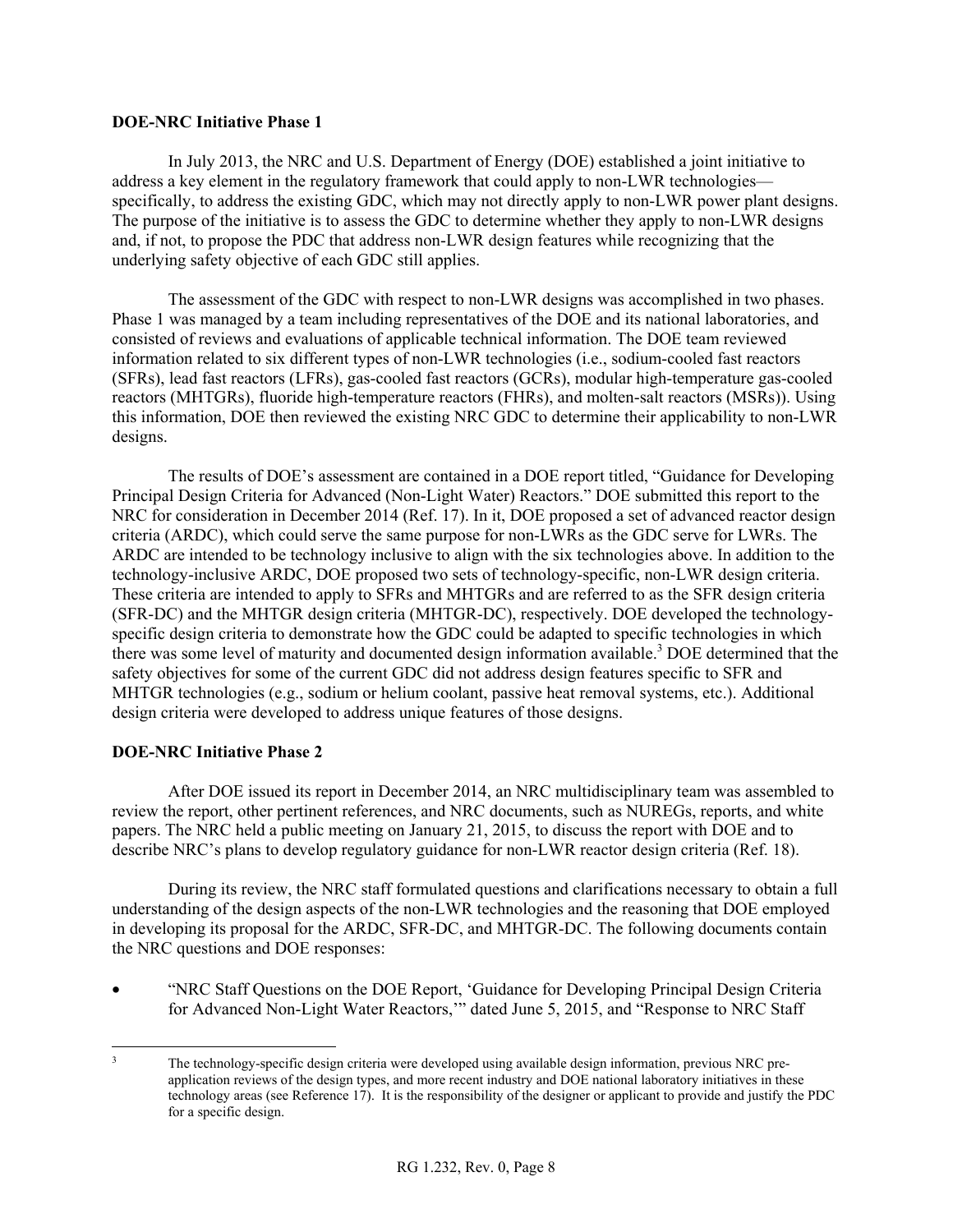Questions on the U.S. Department of Energy Report, 'Guidance for Developing Principal Design Criteria for Advanced Non-Light Water Reactors,'" dated July 15, 2015 (Ref. 19 for both), and

• "Questions on the U.S. Department of Energy Report, 'Guidance for Developing Principal Design Criteria for Advanced Non-Light Water Reactors,'" dated August 17, 2015, and "Response to NRC Staff Questions on the U.S. Department of Energy Report, 'Guidance for Developing Principal Design Criteria for Advanced Non-Light Water Reactors,'" dated September 15, 2015 (Ref. 20 for both).

After consideration of the DOE report, DOE responses to NRC staff questions, and other applicable information relevant to the NRC regulatory philosophy and current understanding of non-LWR designs, the NRC developed its own version of the ARDC, SFR-DC, and MHTGR-DC. While reviewing the DOE report, NRC staff considered whether to develop one generic set of non-LWR design criteria or to follow the DOE model and develop the technology specific design criteria as well. After considering the diversity of the design features for the two mature technologies, the NRC staff chose to develop the SFR-DC and MHTGR-DC in addition to the ARDC.

The NRC issued a draft version of design criteria for informal public comment titled, "Public Comment Sought - Advanced Non-Light Water Reactor Design Criteria," on April 7, 2016 (Ref. 21). The NRC staff noted in the introductory material of this invitation that comments received would not be responded to individually but would be considered by the NRC staff when developing the draft RG. By June 8, 2016 the NRC received over 350 public comments from over 20 stakeholder organizations (Ref. 22). NRC used the informal public comments and discussions during the public meeting held on October 11, 2016 (Ref. 23), to develop DG-1330, "Guidance for Developing Principal Design Criteria for Non-Light Water Reactors," NRC staff issued the draft RG on February, 2017 (Ref. 24), for a 60 day comment period. NRC staff received over 120 comments on DG-1330 (Ref. 25), and held a public meeting on August 24, 2017 to discuss topics that warranted additional public interaction (Ref. 26). The tables in Appendices A, B, and C of this RG represent the staff's final version of the design criteria that incorporates many of the public comments.

### **Key Assumptions and Clarifications Regarding the non-LWR Design Criteria**

The NRC staff applied the following key assumptions when developing the non-LWR design criteria:

- The underlying safety objectives of the GDC still apply.
- ARDC, SFR-DC, and MHTGR-DC apply to normal operations, anticipated operational occurrences, and postulated accidents (design basis).
- The NRC has regulations and orders on severe accidents and beyond-design-basis events (BDBEs) for LWRs. Similar regulations for non-LWRs were not defined as part of this initiative. The current regulations may or may not be applicable to non-LWRs. It is the responsibility of the applicant to demonstrate compliance with applicable severe accident and BDBE regulations and orders, demonstrate why any that are not applicable do not apply, and demonstrate how other design specific severe accidents or BDBE that can occur will be mitigated.
- While developing the non-LWR design criteria, the staff assumed that a core disruptive accident will be demonstrated to be a severe accident or a BDBE by the applicant. A core disruptive accident would result in a loss of a coolable geometry such that multiple non-LWR design criteria would be violated.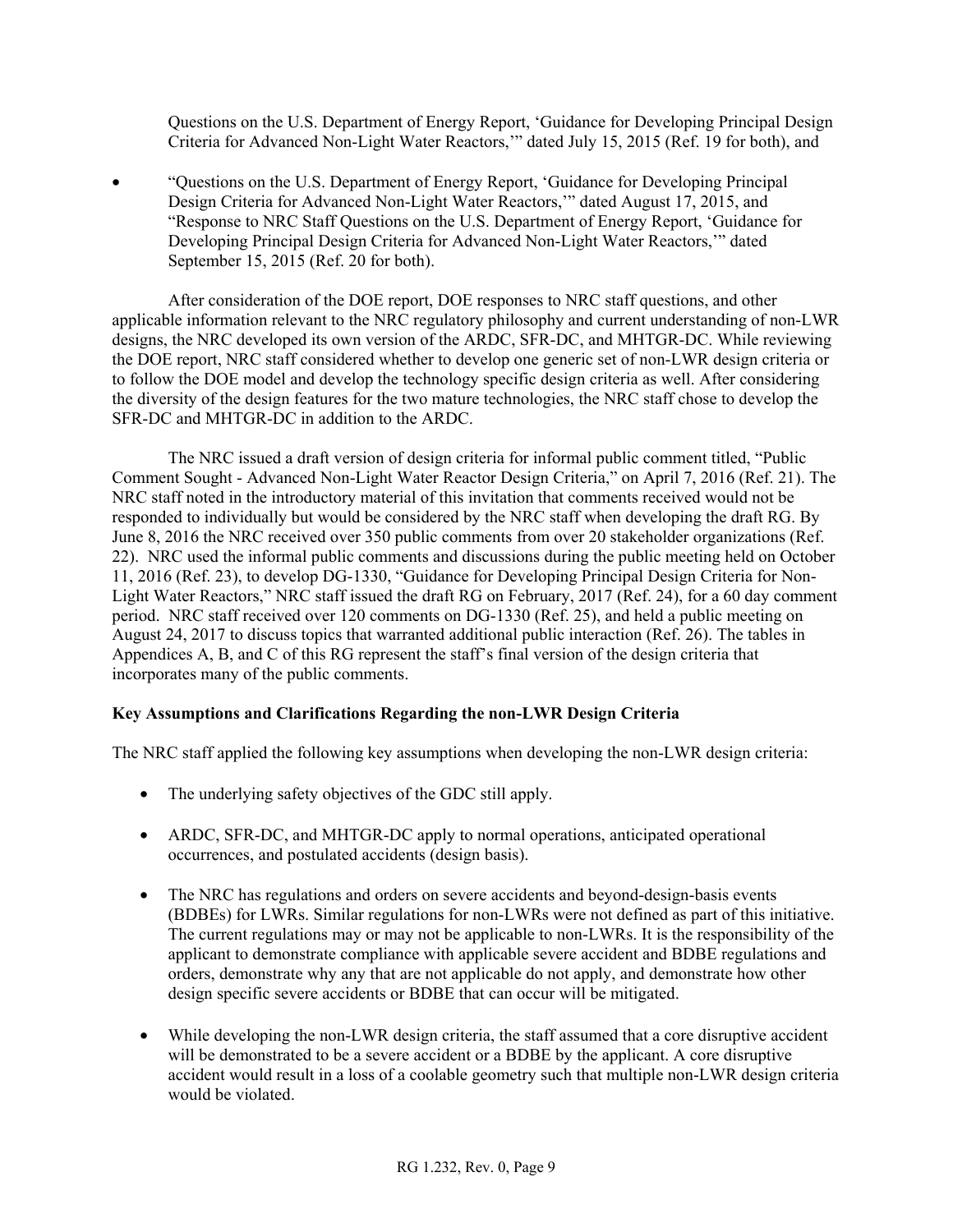- Safety design approach for non-LWRs can differ substantially from those associated with LWRs.
- Proposed GDC adaptations were focused on those needed for improved regulatory certainty and clarity.
- The NRC intends the ARDC to apply to the six advanced reactor technology types identified in the DOE report; however, in some instances, one or more of the criteria from the SFR-DC or MHTGR-DC may be more applicable to a design or technology than the ARDC.
- MHTGR refers to the category of HTGRs that use the inherent high temperature characteristics of tristructural isotropic (TRISO) coated fuel particles, graphite moderator, and helium coolant, as well as passive heat removal from a low power density core with a relatively large height-todiameter ratio within an uninsulated steel reactor vessel. The MHTGR is designed in such a way to ensure that during design basis events (including loss of forced cooling or loss of helium pressure conditions) radionuclides are retained at their source in the fuel and regulatory requirements for offsite dose are met at the exclusion area boundary.
- The SFR-DC and MHTGR-DC were developed because the designs were mature and the design features diverse for these technologies. Additional sets of technology-specific design criteria (e.g., MSRs, LFRs) may be developed in the future as more information about the designs becomes available.
- Some of the concepts discussed in the RG are policy issues that may require NRC Commission review and approval. Examples are functional containment performance requirements and the use of specified acceptable system radionuclide release design limits in place of specified acceptable fuel design limits. The NRC has not had the opportunity to fully consider these as they are specific to non-LWR designs.
- Non-LWR designs should provide enhanced margins of safety when compared to LWRs. They may use simplified, passive, or other innovative design features to accomplish their safety and security functions.

### **Harmonization with International Standards**

The International Atomic Energy Agency (IAEA), in collaboration with the International Project on Innovative Nuclear Reactors and Fuel Cycles and the Generation IV International Forum, established the Sodium-Cooled Fast Reactor Task Force. The SFR Task Force is collaborating with international designers, government organizations, and regulators to develop safety design criteria and safety design guidelines for SFRs. The IAEA also has a Coordinated Research Activity on MHTGR safety design criteria.

The NRC will continue to monitor and collaborate on these documents and consider using them to the extent practical in developing SFR design criteria. The NRC will follow its standard procedures for public participation in the development of future NRC documents that reference or endorse international standards.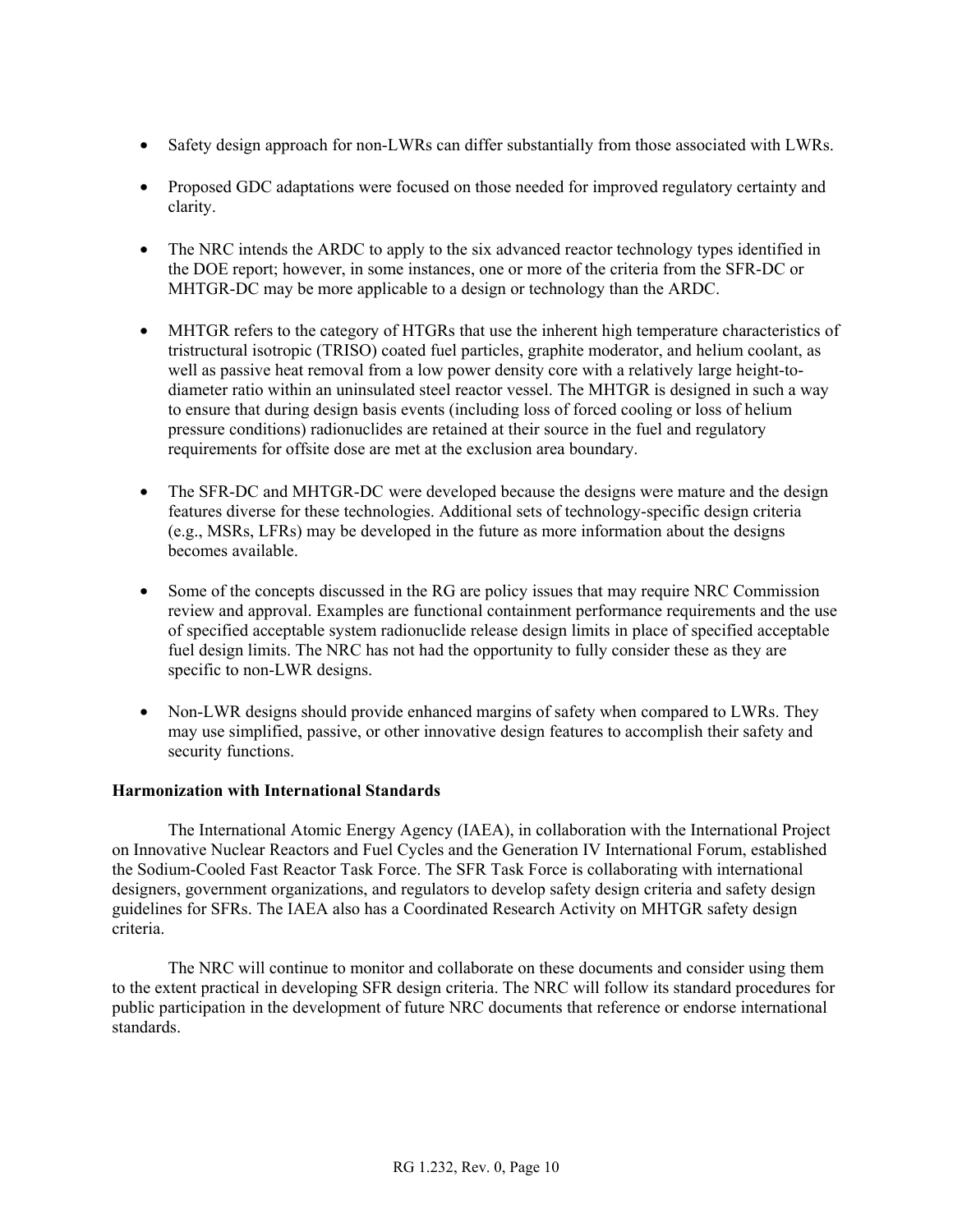### **C. STAFF REGULATORY GUIDANCE**

This section contains information on the intended use of the RG. It also contains NRC staff's determination of the applicability of each GDC to the non-LWR design criteria. This is illustrated in the table titled, "Table 1: Non-Light-Water Reactor Crosswalk." The actual ARDC, SFR-DC, and MHTGR-DC and NRC staff technology-specific rationale for adaptions to the GDCs to develop the PDC are contained in Appendices A—C to this RG.

### **Intended Use of This Regulatory Guide**

This RG provides guidance to reactor designers, applicants, and licensees of non-LWR designs for developing PDC<sup>4</sup>. Since the GDC in 10 CFR 50 Appendix A are not regulatory requirements for non-LWR designs but provide guidance in establishing the PDC for non-LWR designs, non-LWR applicants would not need to request an exemption from the GDC in 10 CFR Part 50 when proposing PDC for a specific design.

Applicants may use this RG to develop all or part of the PDC and are free to choose among the ARDC, SFR-DC, or MHTGR-DC to develop each PDC after considering the underlying safety basis for the criterion and evaluating the rationale for the adaptation described in this RG. For example, FHRs are molten salt reactors that use TRISO fuel, which is the same fuel used for MHTGR technologies. An FHR designer could use the MHTGR-DC where appropriate for the design. Another example is the MSRs that use liquid fuel. An MSR designer may need to develop new PDC for liquid fuel and systems to support this design.

In each case, it is the responsibility of the designer or applicant to provide not only the PDC for the design but also supporting information that justifies to the NRC how the design meets the PDC submitted, and how the PDC demonstrate adequate assurance of safety. In instances where a GDC or non-LWR design criterion (ARDC, SFR-DFC, and MHTGR-DC) is not proposed, the designer/applicant must provide a basis and justify the omission from a safety perspective.

As noted earlier in this RG under the subheading, "Role of the General Design Criteria for Non-LWRs," the current GDC are regulations and therefore use the words "shall" and "must" that are appropriate for regulatory requirements. The proposed ARDC, SFR-DC, and MHTGR-DC presented in Appendices A, B, and C to this RG also use the words "shall" and "must" for consistency with the GDC, and so that non-LWR applicants can use them in the same manner as GDC when developing PDC. However, this wording is not intended to imply that they are regulatory requirements, as they are contained in a guidance document.

Finally, the non-LWR design criteria as developed by the NRC staff are intended to provide stakeholders with insights into the staff's views on how the GDC could be interpreted to address non-LWR design features; however, these are not considered to be final or binding on what may eventually be required from a non-LWR applicant.

 $\frac{1}{4}$ While the design criteria described in this RG were developed for nuclear power reactor applicants developing non-LWR designs, the design criteria described in this RG may be applied, as appropriate, to non-light-water non-power reactors.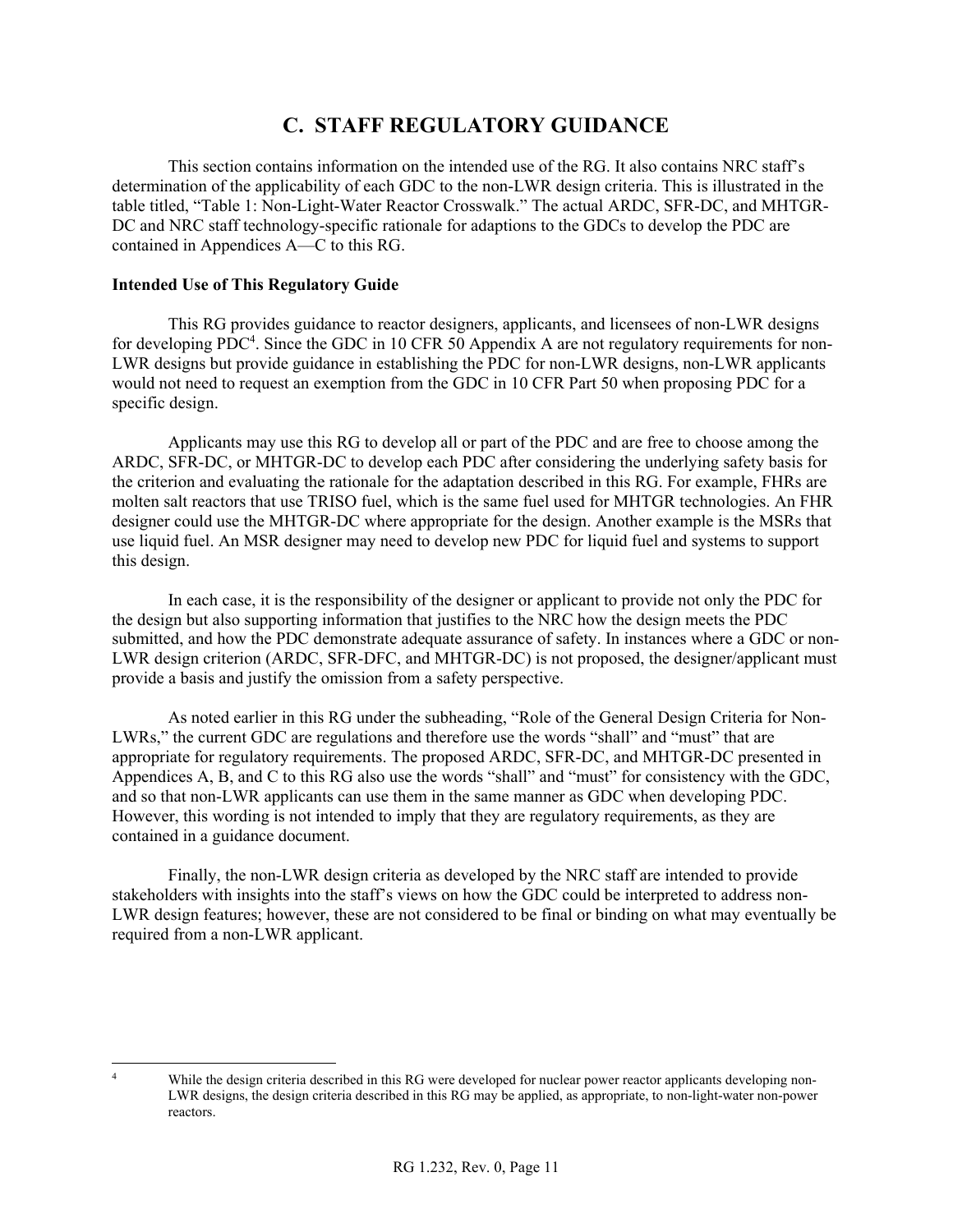#### **Non-LWR Crosswalk Table**

 The following table (Table 1) provides a summary and crosswalk between the LWR GDC contained in 10 CFR Part 50 Appendix A and the NRC staff's determination of their applicability to the ARDC, SFR-DC, and MHTGR-DC. For each design criterion, the table denotes the status (same as GDC, same as ARDC, modified for ARDC, modified for SFR-DC, or modified for MHTGR-DC). Table 1 also uses redline-strikeout to identify the design criteria titles that have been modified for non-LWRs. Words removed from the title are in **red** with a strikethrough and words that have been added are in **blue** and underlined. The actual ARDC, SFR-DC, and MHTGR-DC and NRC staff technology-specific rationale for adaptions to the GDCs are contained in Appendices A—C to this RG.

The table consists of five columns:

Column 1—Criterion Number Column 2—Current GDC Title (from 10 CFR Part 50, Appendix A) Column 3—ARDC Title/Status (showing conformity to or deviation from 10 CFR Part 50, Appendix A**)**  Column 4—SFR-DC Title/Status (showing conformity to or deviation from 10 CFR Part 50, Appendix A**)**  Column 5—MHTGR-DC Title/Status (showing conformity to or deviation from 10 CFR Part 50, Appendix A**)** 

The table is divided into seven sections similar to those in 10 CFR Part 50, Appendix A:

Section I—Overall Requirements (Criteria 1–5) Section II—Multiple Barriers (Criteria 10–19) Section III—Reactivity Control (Criteria 20–29) Section IV—Fluid Systems (Criteria 30–46) for ARDCs, and SFR-DC Section IV —Heat Transport Systems (Criteria 30-46) for MHTGR-DC Section V—Reactor Containment (Criteria 50–57) Section VI—Fuel and Radioactivity Control (Criteria 60–64) Section VII—Additional SFR-DC (Criteria 70–77) and Additional MHTGR-DC (Criteria 70–72)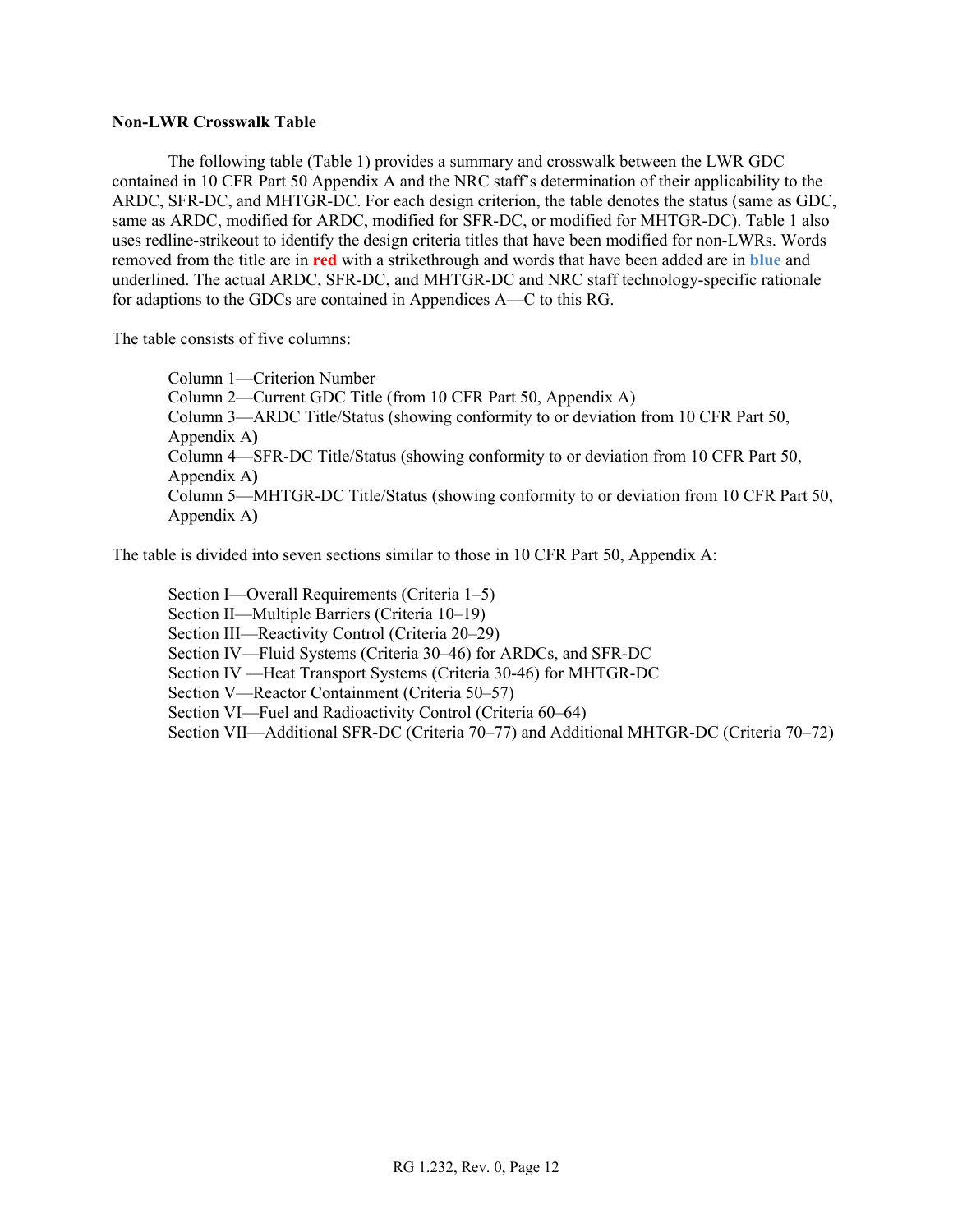|                  | <b>Overall Requirements</b><br>Ι.                         |                                                                         |                                                                           |                                                                             |
|------------------|-----------------------------------------------------------|-------------------------------------------------------------------------|---------------------------------------------------------------------------|-----------------------------------------------------------------------------|
| <b>Criterion</b> | <b>Current GDC Title</b>                                  | <b>ARDC Title/Status</b>                                                | <b>SFR-DC Title/Status</b>                                                | <b>MHTGR-DC Title/Status</b>                                                |
|                  | Quality standards and records.                            | Same as GDC                                                             | Same as GDC                                                               | Same as GDC                                                                 |
| $\mathbf{2}$     | Design bases for protection<br>against natural phenomena. | Same as GDC                                                             | Same as GDC                                                               | Same as GDC                                                                 |
| 3                | Fire protection.                                          | Fire protection.<br>Modified for ARDC                                   | Same as ARDC                                                              | Same as ARDC                                                                |
| 4                | Environmental and dynamic<br>effects design bases.        | Environmental and dynamic<br>effects design bases.<br>Modified for ARDC | Environmental and dynamic<br>effects design bases.<br>Modified for SFR-DC | Environmental and dynamic<br>effects design bases.<br>Modified for MHTGR-DC |
| 5.               | Sharing of structures, systems,<br>and components.        | Same as GDC                                                             | Same as GDC                                                               | Same as GDC                                                                 |

|                  | $\Pi$ .<br><b>Multiple Barriers</b>           |                                                                           |                                                     |                                                                               |
|------------------|-----------------------------------------------|---------------------------------------------------------------------------|-----------------------------------------------------|-------------------------------------------------------------------------------|
| <b>Criterion</b> | <b>Current GDC Title</b>                      | <b>ARDC Title/Status</b>                                                  | <b>SFR-DC Title/Status</b>                          | <b>MHTGR-DC Title/Status</b>                                                  |
| 10               | Reactor design.                               | Same as GDC                                                               | Same as GDC                                         | Reactor design.<br>Modified for MHTGR-DC                                      |
| 11               | Reactor inherent protection.                  | Reactor inherent protection.<br>Modified for ARDC                         | Same as ARDC                                        | Same as ARDC                                                                  |
| 12               | Suppression of reactor<br>power oscillations. | Suppression of reactor power<br><i>oscillations.</i><br>Modified for ARDC | Same as ARDC                                        | Suppression of reactor power<br><i>oscillations.</i><br>Modified for MHTGR-DC |
| 13               | Instrumentation and control.                  | Instrumentation and control.<br>Modified for ARDC                         | Instrumentation and control.<br>Modified for SFR-DC | Instrumentation and control.<br>Modified for MHTGR-DC                         |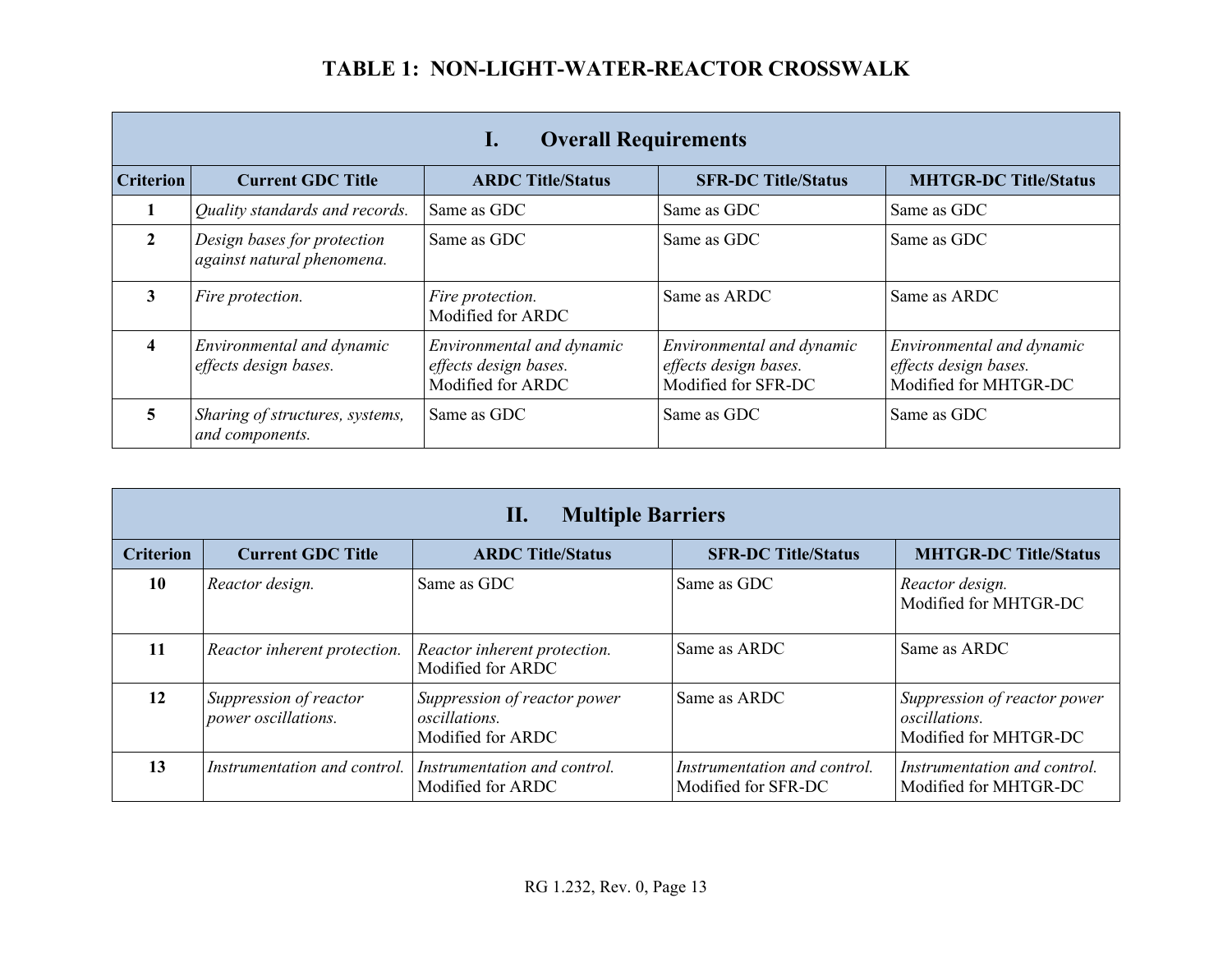|                  | <b>Multiple Barriers</b><br>П.                       |                                                                           |                                                                            |                                                                                     |
|------------------|------------------------------------------------------|---------------------------------------------------------------------------|----------------------------------------------------------------------------|-------------------------------------------------------------------------------------|
| <b>Criterion</b> | <b>Current GDC Title</b>                             | <b>ARDC Title/Status</b>                                                  | <b>SFR-DC Title/Status</b>                                                 | <b>MHTGR-DC Title/Status</b>                                                        |
| 14               | Reactor coolant pressure<br>boundary.                | Reactor coolant <b>pressure</b><br>boundary.<br>Modified for ARDC         | <b>Primary</b> coolant <b>pressure</b><br>boundary.<br>Modified for SFR-DC | Reactor helium coolant<br>pressure boundary.<br>Modified for MHTGR-DC               |
| 15               | Reactor coolant system<br>design.                    | Reactor coolant system design.<br>Modified for ARDC                       | Primary Reactor coolant<br>system design.<br>Modified for SFR-DC           | Reactor helium pressure<br>boundary <b>coolant</b> design.<br>Modified for MHTGR-DC |
| 16               | Containment design.                                  | Same as GDC                                                               | Containment design.<br>Modified for SFR-DC                                 | Containment design.<br>Modified for MHTGR-DC                                        |
| 17               | Electric power systems.                              | Electric power systems.<br>Modified for ARDC                              | Same as ARDC                                                               | Electric power systems.<br>Modified for MHTGR-DC                                    |
| 18               | Inspection and testing of<br>electric power systems. | Inspection and testing of electric<br>power systems.<br>Modified for ARDC | Same as ARDC                                                               | Same as ARDC                                                                        |
| 19               | Control room.                                        | Control room.<br>Modified for ARDC                                        | Control room.<br>Modified for SFR-DC                                       | Same as ARDC                                                                        |

|                  | <b>Reactivity Control</b><br>Ш.                   |                          |                            |                                                       |
|------------------|---------------------------------------------------|--------------------------|----------------------------|-------------------------------------------------------|
| <b>Criterion</b> | <b>Current GDC Title</b>                          | <b>ARDC Title/Status</b> | <b>SFR-DC Title/Status</b> | <b>MHTGR-DC Title/Status</b>                          |
| 20               | Protection system functions.                      | Same as GDC              | Same as GDC                | Protection system functions.<br>Modified for MHTGR-DC |
| 21               | Protection system reliability<br>and testability. | Same as GDC              | Same as GDC                | Same as GDC                                           |
| 22               | Protection system<br>independence.                | Same as GDC              | Same as GDC                | Same as GDC                                           |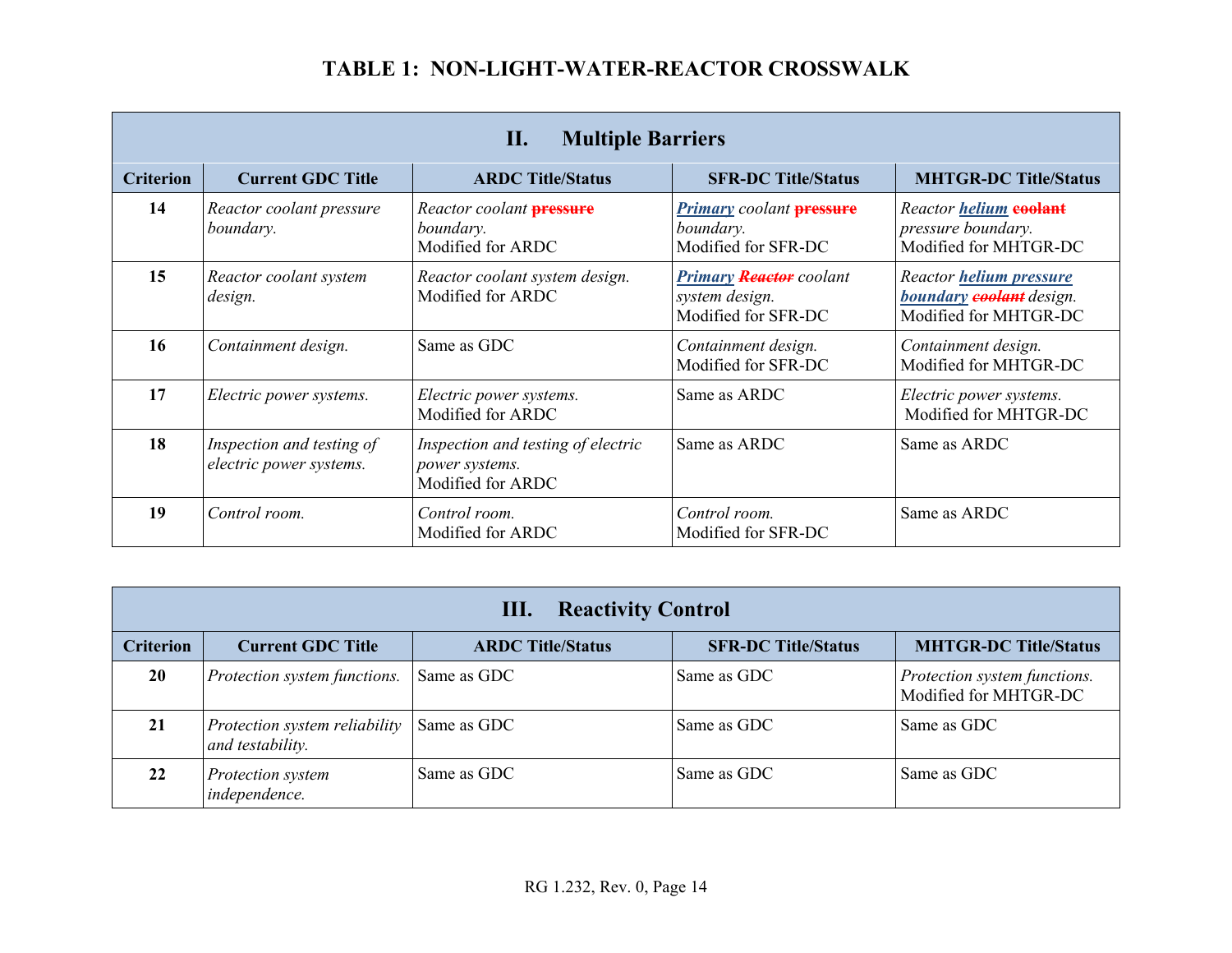|                  | Ш.<br><b>Reactivity Control</b>                                           |                                                                                                                 |                                                            |                                                                                                    |
|------------------|---------------------------------------------------------------------------|-----------------------------------------------------------------------------------------------------------------|------------------------------------------------------------|----------------------------------------------------------------------------------------------------|
| <b>Criterion</b> | <b>Current GDC Title</b>                                                  | <b>ARDC Title/Status</b>                                                                                        | <b>SFR-DC Title/Status</b>                                 | <b>MHTGR-DC Title/Status</b>                                                                       |
| 23               | Protection system failure<br>modes.                                       | Same as GDC                                                                                                     | Protection system failure<br>modes.<br>Modified for SFR-DC | Same as GDC                                                                                        |
| 24               | Separation of protection and<br>control systems.                          | Same as GDC                                                                                                     | Same as GDC                                                | Same as GDC                                                                                        |
| 25               | Protection system<br>requirements for reactivity<br>control malfunctions. | Protection system requirements for<br>reactivity control malfunctions.<br>Modified for ARDC                     | Same as ARDC                                               | Protection system<br>requirements for reactivity<br>control malfunctions.<br>Modified for MHTGR-DC |
| 26               | Reactivity control system<br>redundancy and capability.                   | Reactivity control systems<br>redundancy and capacity<br>Modified for ARDC                                      | Same as ARDC                                               | Reactivity control systems<br>Modified for MHTGR-DC                                                |
| 27               | Combined reactivity control<br>systems capability                         | <b>Combined reactivity control</b><br>systems capability<br>DELETED and incorporated into<br>ARDC <sub>26</sub> | Same as ARDC                                               | Same as ARDC                                                                                       |
| 28               | Reactivity limits.                                                        | Reactivity limits.<br>Modified for ARDC                                                                         | Reactivity limits.<br>Modified for SFR-DC                  | Reactivity limits.<br>Modified for MHTGR-DC                                                        |
| 29               | Protection against<br>anticipated operational<br>occurrences.             | Same as GDC                                                                                                     | Same as GDC                                                | Same as GDC                                                                                        |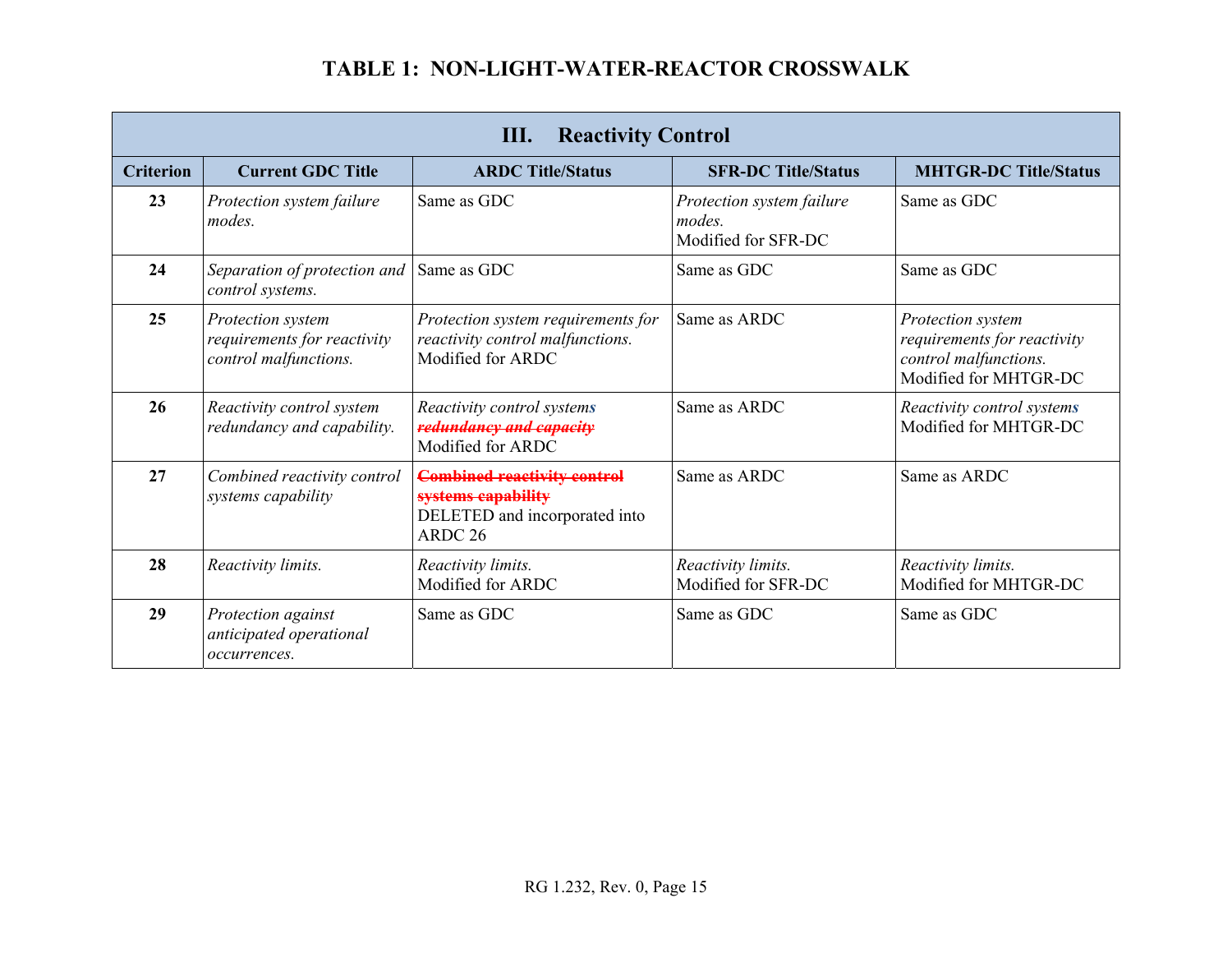|                  | IV.<br><b>Fluid Systems (Heat Transport Systems for MHTGRs)</b> |                                                                                          |                                                                                                              |                                                                                                           |
|------------------|-----------------------------------------------------------------|------------------------------------------------------------------------------------------|--------------------------------------------------------------------------------------------------------------|-----------------------------------------------------------------------------------------------------------|
| <b>Criterion</b> | <b>Current GDC Title</b>                                        | <b>ARDC Title/Status</b>                                                                 | <b>SFR-DC Title/Status</b>                                                                                   | <b>MHTGR-DC Title/Status</b>                                                                              |
| 30               | Quality of reactor coolant<br>pressure boundary.                | Quality of reactor coolant<br><b>pressure</b> -boundary.<br>Modified for ARDC            | Quality of reactor-primary<br>coolant <b>pressure</b> -boundary.<br>Modified for SFR-DC                      | Quality of reactor helium coolant<br>pressure boundary.<br>Modified for MHTGR-DC                          |
| 31               | Fracture prevention of reactor<br>coolant pressure boundary.    | Fracture prevention of reactor<br>coolant <b>pressure</b> boundary.<br>Modified for ARDC | Fracture prevention of <b>reactor</b><br>primary coolant <b>pressure</b><br>boundary.<br>Modified for SFR-DC | Fracture prevention of reactor<br>helium coolant-pressure<br>boundary.<br>Modified for MHTGR-DC           |
| 32               | Inspection of reactor coolant<br>pressure boundary.             | Inspection of reactor coolant<br><b>pressure</b> -boundary.<br>Modified for ARDC         | Inspection of <b>reactor</b> -primary<br>coolant <b>pressure</b> boundary.<br>Modified for SFR-DC            | Inspection of reactor helium<br>coolant-pressure boundary.<br>Modified for MHTGR-DC                       |
| 33               | Reactor coolant makeup.                                         | Reactor coolant <i>inventory</i><br>maintenance makeup.<br>Modified for ARDC             | <b>Reactor-Primary coolant</b><br><i>inventory maintenance</i><br>makeup.<br>Modified for SFR-DC             | Not applicable to MHTGR.                                                                                  |
| 34               | Residual heat removal.                                          | Residual heat removal.<br>Modified for ARDC                                              | Residual heat removal.<br>Modified for SFR-DC                                                                | Residual heat removal. Modified<br>for MHTGR-DC                                                           |
| 35               | Emergency core cooling.                                         | Emergency core cooling.<br>Modified for ARDC                                             | Same as ARDC                                                                                                 | Not applicable to MHTGR.                                                                                  |
| 36               | Inspection of emergency core<br>cooling system.                 | Inspection of emergency core<br>cooling-system.<br>Modified for ARDC                     | Same as ARDC                                                                                                 | Inspection of passive emergency<br>core cooling residual heat<br>removal system.<br>Modified for MHTGR-DC |
| 37               | Testing of emergency core<br>cooling system.                    | Testing of emergency core<br>cooling-system.<br>Modified for ARDC                        | Same as ARDC                                                                                                 | Testing of passive residual heat<br>removal emergency core cooling<br>system.<br>Modified for MHTGR-DC    |
| 38               | Containment heat removal.                                       | Containment heat removal.<br>Modified for ARDC                                           | Same as ARDC                                                                                                 | Not applicable to MHTGR.                                                                                  |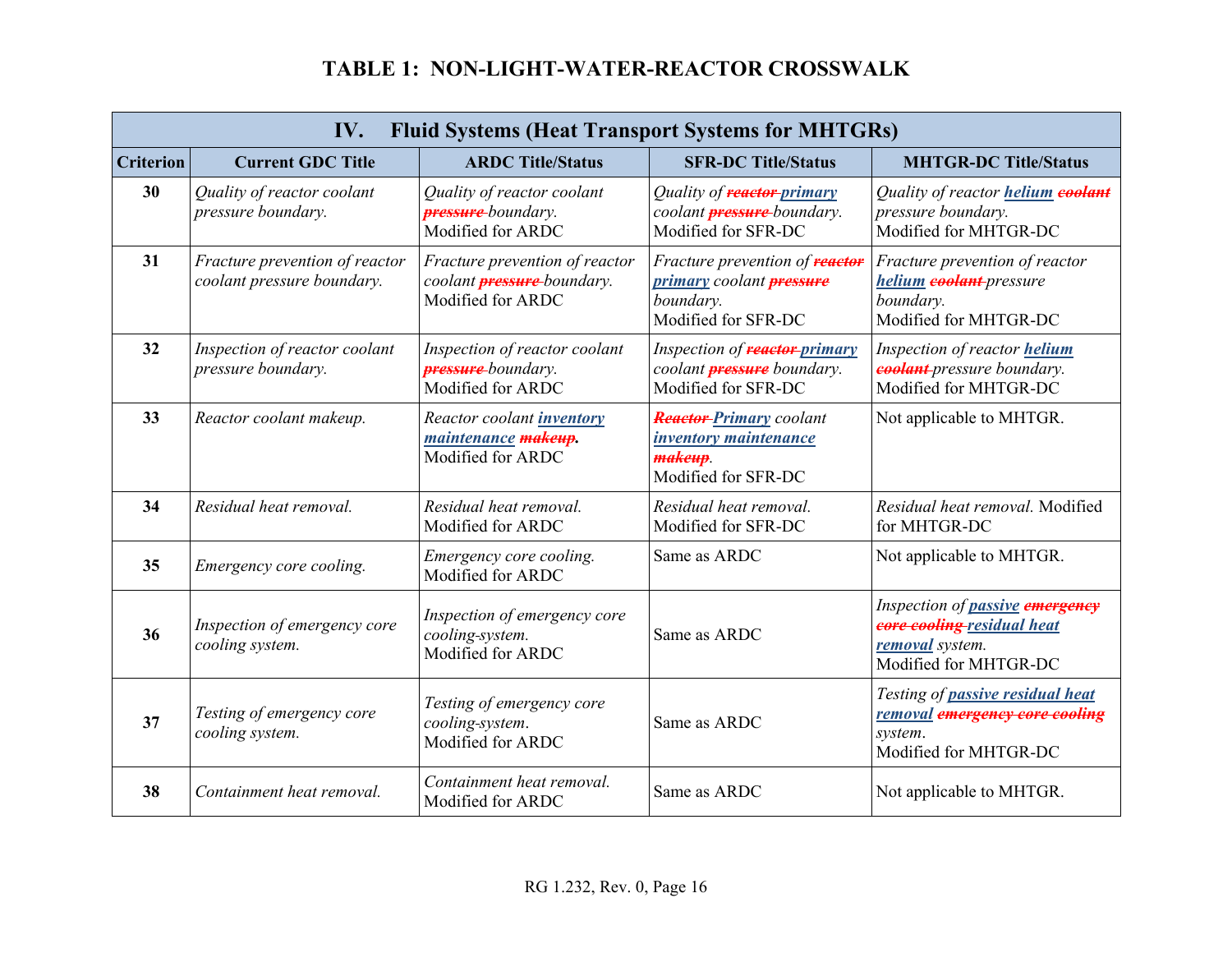|                  | <b>Fluid Systems (Heat Transport Systems for MHTGRs)</b><br>IV. |                                                                                          |                            |                                                                                    |
|------------------|-----------------------------------------------------------------|------------------------------------------------------------------------------------------|----------------------------|------------------------------------------------------------------------------------|
| <b>Criterion</b> | <b>Current GDC Title</b>                                        | <b>ARDC Title/Status</b>                                                                 | <b>SFR-DC Title/Status</b> | <b>MHTGR-DC Title/Status</b>                                                       |
| 39               | Inspection of containment heat<br>removal system.               | Inspection of containment heat<br>removal system.<br>Modified for ARDC                   | Same as ARDC               | Not applicable to MHTGR.                                                           |
| 40               | Testing of containment heat<br>removal system.                  | Testing of containment heat<br>removal system.<br>Modified for ARDC                      | Same as ARDC               | Not applicable to MHTGR.                                                           |
| 41               | Containment atmosphere<br>cleanup.                              | Containment atmosphere<br>cleanup.<br>Modified for ARDC                                  | Same as ARDC               | Not applicable to MHTGR.                                                           |
| 42               | Inspection of containment<br>atmosphere cleanup systems.        | Same as GDC                                                                              | Same as GDC                | Not applicable to MHTGR.                                                           |
| 43               | Testing of containment<br>atmosphere cleanup systems.           | Testing of containment<br>atmosphere cleanup systems.<br>Modified for ARDC               | Same as ARDC               | Not applicable to MHTGR.                                                           |
| 44               | Cooling water.                                                  | <b>Structural and equipment</b><br>cooling. Cooling water<br>Modified for ARDC           | Same as ARDC               | <b>Structural and equipment</b><br>cooling. Cooling water<br>Modified for MHTGR-DC |
| 45               | Inspection of cooling water<br>system.                          | Inspection of structural and<br>equipment cooling water<br>systems.<br>Modified for ARDC | Same as ARDC               | Same as ARDC                                                                       |
| 46               | Testing of cooling water<br>system.                             | Testing of structural and<br>equipment cooling water<br>systems.<br>Modified for ARDC    | Same as ARDC               | Same as ARDC                                                                       |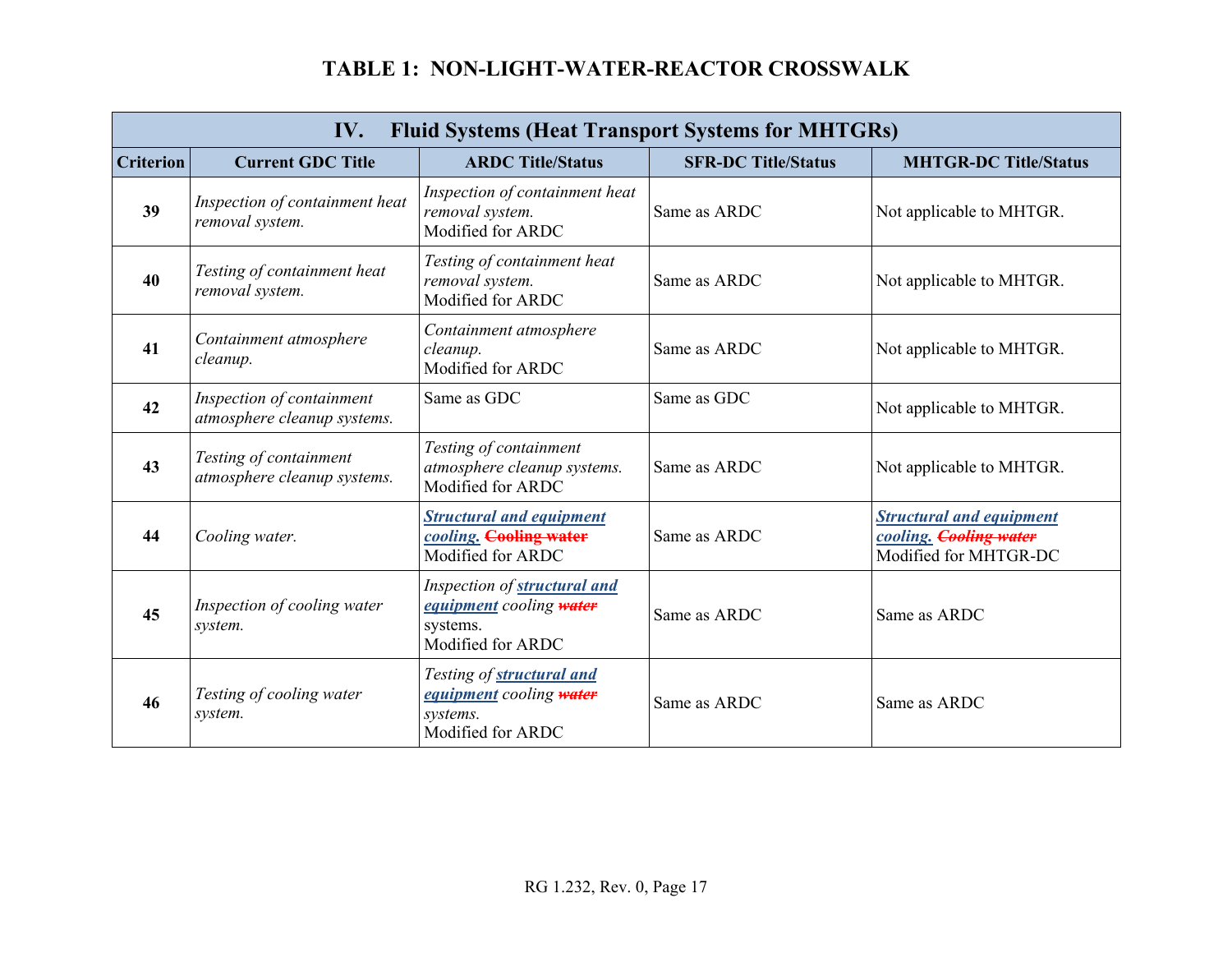| V.<br><b>Reactor Containment</b> |                                                                  |                                                                                              |                                                                                                                |                              |
|----------------------------------|------------------------------------------------------------------|----------------------------------------------------------------------------------------------|----------------------------------------------------------------------------------------------------------------|------------------------------|
| <b>Criterion</b>                 | <b>Current GDC Title</b>                                         | <b>ARDC Title/Status</b>                                                                     | <b>SFR-DC Title/Status</b>                                                                                     | <b>MHTGR-DC Title/Status</b> |
| 50                               | Containment design basis.                                        | Containment design basis.<br>Modified for ARDC                                               | Containment design basis.<br>Modified for SFR-DC                                                               | Not applicable to MHTGR.     |
| 51                               | Fracture prevention of<br>containment pressure boundary.         | Fracture prevention of<br>containment pressure boundary.<br>Modified for ARDC                | Fracture prevention of<br>containment pressure<br>boundary.<br>Modified for SFR-DC                             | Not applicable to MHTGR.     |
| 52                               | Capability for containment<br>leakage rate testing.              | Capability for containment<br>leakage rate testing.<br>Modified for ARDC                     | Capability for containment<br>leakage rate testing.<br>Modified for SFR-DC                                     | Not applicable to MHTGR.     |
| 53                               | Provisions for containment<br>testing and inspection.            | Provisions for containment<br>testing and inspection.<br>Modified for ARDC                   | Provisions for containment<br>testing and inspection.<br>Modified for SFR-DC                                   | Not applicable to MHTGR.     |
| 54                               | Piping systems penetrating<br>containment.                       | Piping systems penetrating<br>containment.<br>Modified for ARDC                              | Piping systems penetrating<br>containment.<br>Modified for SFR-DC                                              | Not applicable to MHTGR.     |
| 55                               | Reactor coolant pressure<br>boundary penetrating<br>containment. | Reactor coolant <b>pressure</b><br>boundary penetrating<br>containment.<br>Modified for ARDC | <b>Reactor-Primary</b> coolant<br><b>pressure</b> -boundary penetrating<br>containment.<br>Modified for SFR-DC | Not applicable to MHTGR.     |
| 56                               | Primary containment isolation.                                   | <b>Primary</b> -Containment isolation.<br>Modified for ARDC                                  | <b>Primary</b> -Containment<br>isolation.<br>Modified for SFR-DC                                               | Not applicable to MHTGR.     |
| 57                               | Closed system isolation valves.                                  | Closed system isolation valves.<br>Modified for ARDC                                         | Closed system isolation valves.<br>Modified for SFR-DC                                                         | Not applicable to MHTGR.     |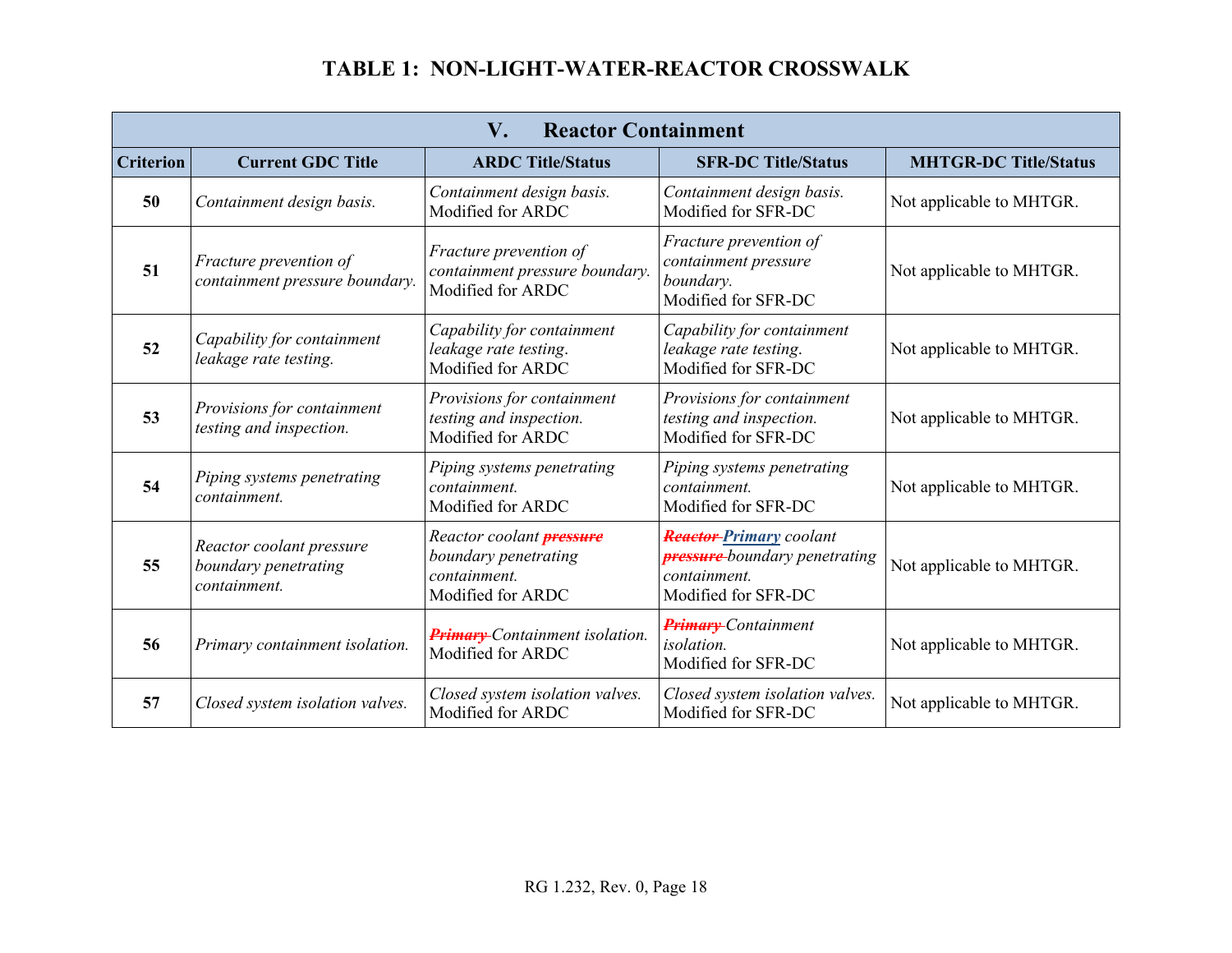|                  | <b>Fuel and Radioactivity Control</b><br>VI.                           |                                                                              |                                                              |                                                                |
|------------------|------------------------------------------------------------------------|------------------------------------------------------------------------------|--------------------------------------------------------------|----------------------------------------------------------------|
| <b>Criterion</b> | <b>Current GDC Title</b>                                               | <b>ARDC Title/Status</b>                                                     | <b>SFR-DC Title/Status</b>                                   | <b>MHTGR-DC Title/Status</b>                                   |
| 60               | Control of releases of<br>radioactive materials to the<br>environment. | Same as GDC                                                                  | Same as GDC                                                  | Same as GDC                                                    |
| 61               | Fuel storage and handling and<br>radioactivity control.                | Fuel storage and handling and<br>radioactivity control.<br>Modified for ARDC | Same as ARDC                                                 | Same as ARDC                                                   |
| 62               | Prevention of criticality in fuel<br>storage and handling.             | Same as GDC                                                                  | Same as GDC                                                  | Same as GDC                                                    |
| 63               | Monitoring fuel and waste<br>storage.                                  | Same as GDC                                                                  | Same as GDC                                                  | Same as GDC                                                    |
| 64               | Monitoring radioactivity<br>releases.                                  | Monitoring radioactivity<br>releases.<br>Modified for ARDC                   | Monitoring radioactivity<br>releases.<br>Modified for SFR-DC | Monitoring radioactivity<br>releases.<br>Modified for MHTGR-DC |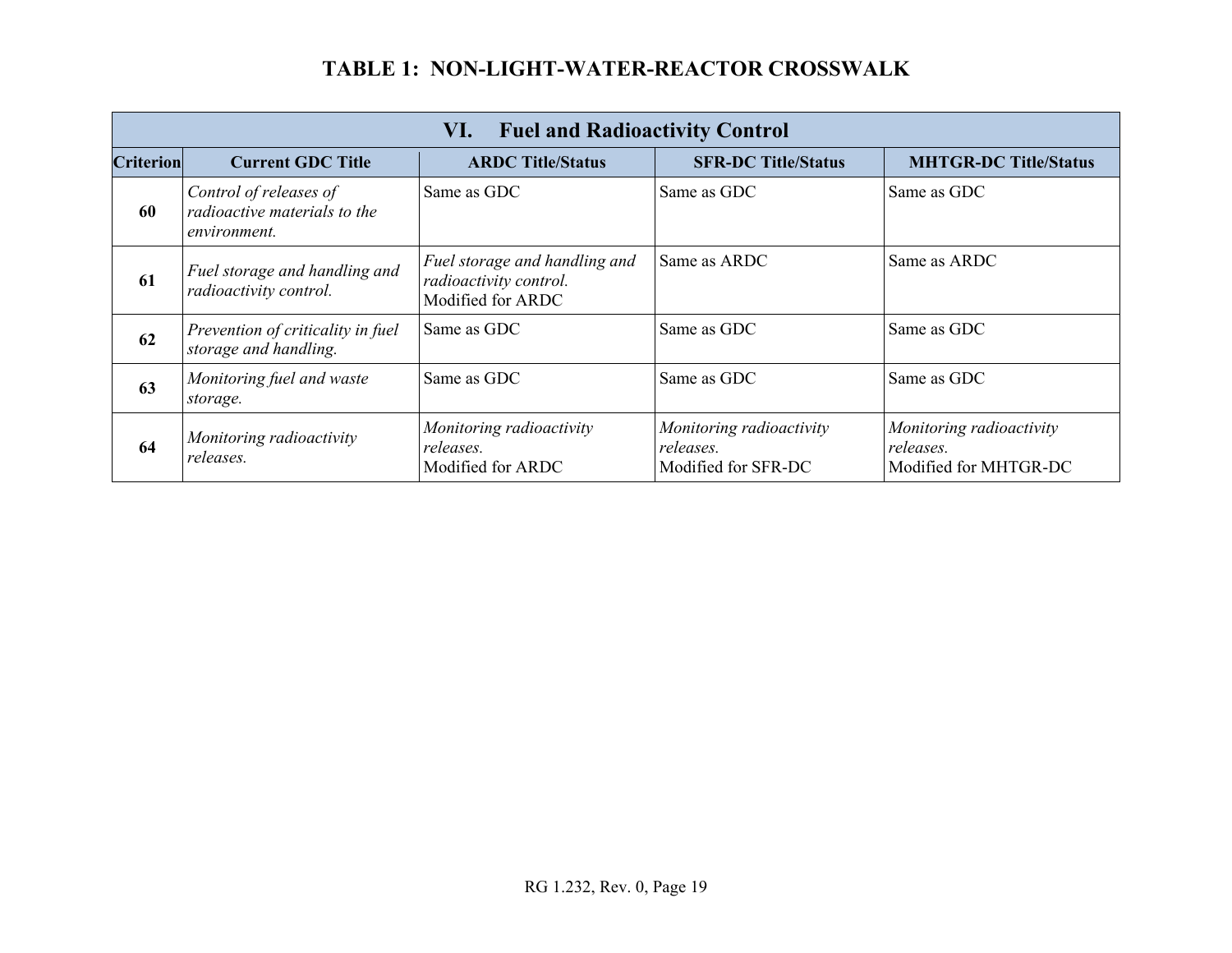|                  | VII. Additional Technology-Specific Design Criteria |                          |                                                                        |                                                               |
|------------------|-----------------------------------------------------|--------------------------|------------------------------------------------------------------------|---------------------------------------------------------------|
| <b>Criterion</b> | <b>Current GDC Title</b>                            | <b>ARDC Title/Status</b> | <b>SFR-DC Title/Status</b>                                             | <b>MHTGR-DC Title/Status</b>                                  |
| 70               | N/A                                                 | N/A                      | Intermediate coolant system.                                           | Reactor vessel and reactor<br>system structural design basis. |
| 71               | N/A                                                 | N/A                      | Primary coolant and cover gas<br>purity control.                       | Reactor building design basis.                                |
| 72               | N/A                                                 | N/A                      | Sodium heating systems.                                                | Provisions for periodic reactor<br>building inspection.       |
| 73               | N/A                                                 | N/A                      | Sodium leakage detection and<br>reaction prevention and<br>mitigation. | N/A                                                           |
| 74               | N/A                                                 | N/A                      | Sodium/water reaction<br><i>prevention/mitigation.</i>                 | N/A                                                           |
| 75               | N/A                                                 | N/A                      | Quality of the intermediate<br>coolant boundary.                       | N/A                                                           |
| 76               | N/A                                                 | N/A                      | Fracture prevention of the<br>intermediate coolant boundary.           | N/A                                                           |
| 77               | N/A                                                 | N/A                      | Inspection of the intermediate<br>coolant boundary.                    | N/A                                                           |
| 78               | N/A                                                 | N/A                      | Primary coolant system<br>interfaces.                                  | N/A                                                           |
| 79               | N/A                                                 | N/A                      | Cover gas inventory<br>maintenance.                                    | N/A                                                           |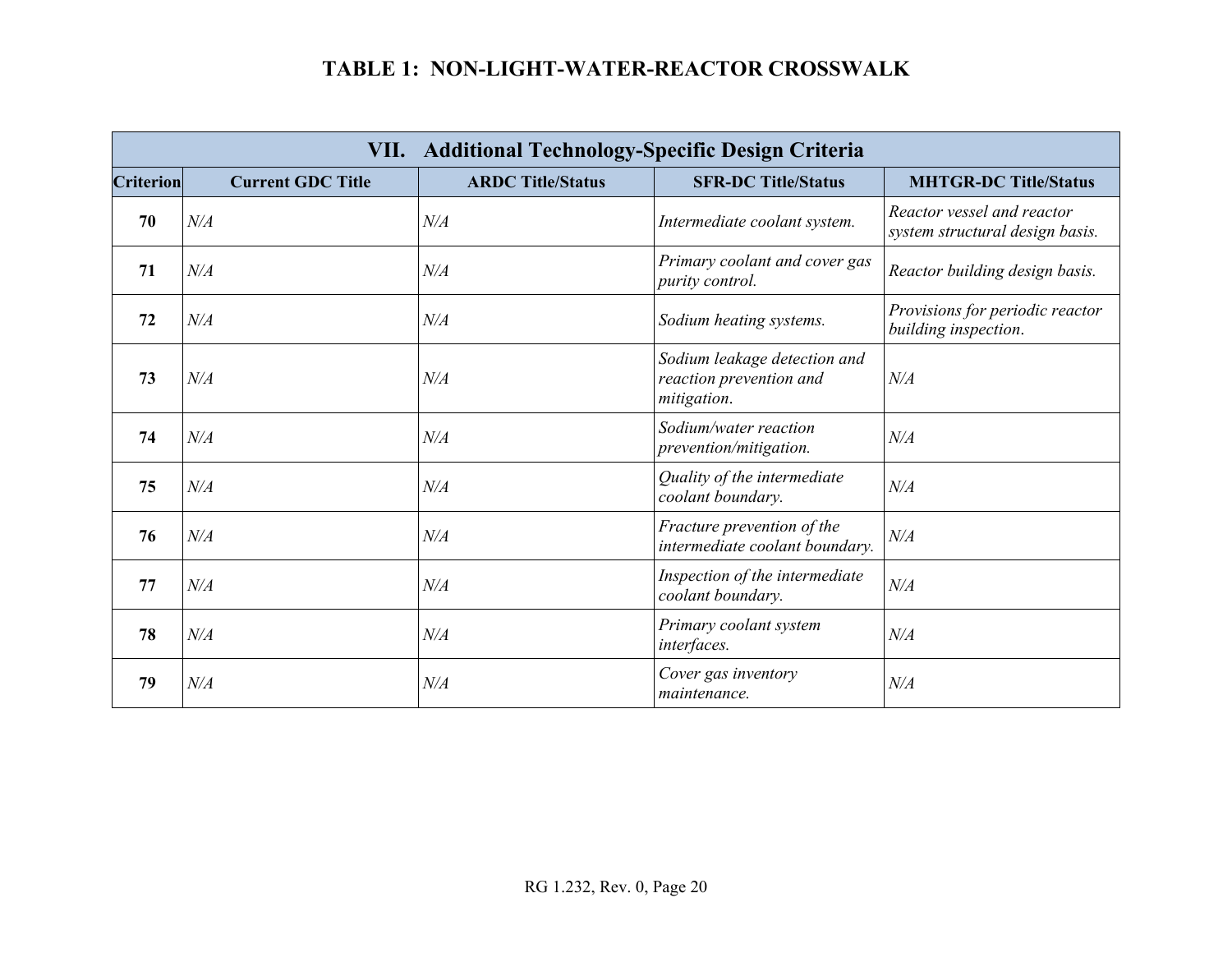### **D. IMPLEMENTATION**

The purpose of this section is to provide information on how applicants and licensees<sup>5</sup> may use this guide and information regarding the NRC's plans for using this RG. In addition, it describes how the NRC staff complies with 10 CFR 50.109, "Backfitting," and any applicable finality provisions in 10 CFR Part 52, "Licenses, Certifications, and Approvals for Nuclear Power Plants."

### **Use by Applicants and Licensees**

Applicants and licensees may voluntarily $<sup>6</sup>$  use the guidance in this document to demonstrate</sup> compliance with the underlying NRC regulations. Methods or solutions that differ from those described in this RG may be deemed acceptable if the applicant or licensee provides sufficient basis and information for the NRC staff to verify that the proposed alternative demonstrates compliance with the appropriate NRC regulations.

Licensees may use the information in this RG for actions which do not require NRC review and approval such as changes to a facility design under 10 CFR 50.59, "Changes, Tests, and Experiments." Licensees may use the information in this RG or applicable parts to resolve regulatory or inspection issues.

#### **Use by NRC Staff**

The NRC staff does not intend or approve any imposition or backfitting of the guidance in this RG. The NRC staff does not expect any existing licensee to use or commit to using the guidance in this RG, unless the licensee makes a change to its licensing basis. The NRC staff does not expect or plan to request licensees to voluntarily adopt this RG to resolve a generic regulatory issue. The NRC staff does not expect or plan to initiate NRC regulatory action which would require the use of this RG without further backfit consideration. Examples of such unplanned NRC regulatory actions include: issuance of an order requiring the use of the RG, requests for information under 10 CFR 50.54(f) as to whether a licensee intends to commit to use of this RG, or generic communication, or promulgation of a rule requiring the use of this RG.

During regulatory discussions on plant-specific operational issues, the staff may discuss with licensees various actions consistent with staff positions in this RG, as one acceptable means of meeting the underlying NRC regulatory requirement. Such discussions would not ordinarily be considered backfitting. And, unless this RG is part of the licensing basis for a facility, the staff may not represent to the licensee that the licensee's failure to comply with the positions in this RG constitutes a violation.

If an existing licensee voluntarily seeks a license amendment or change and (1) the NRC staff's consideration of the request involves a regulatory issue directly relevant to this new RG and (2) the specific subject matter of this RG is an essential consideration in the staff's determination of the acceptability of the licensee's request, then the staff may request that the licensee either follow the guidance in this RG or provide an equivalent alternative process that demonstrates compliance with the

 $\overline{a}$ 5 In this section, "licensees" refers to licensees of nuclear power plants under 10 CFR Parts 50 and 52; the term "applicants," refers to applicants for licenses and permits for (or relating to) nuclear power plants under 10 CFR Parts 50 and 52, and applicants for standard design approvals and standard design certifications under 10 CFR Part 52.

<sup>6</sup> In this section, "voluntary" and "voluntarily" mean that the licensee is seeking the action of its own accord, without the force of a legally binding requirement or an NRC representation of further licensing or enforcement action.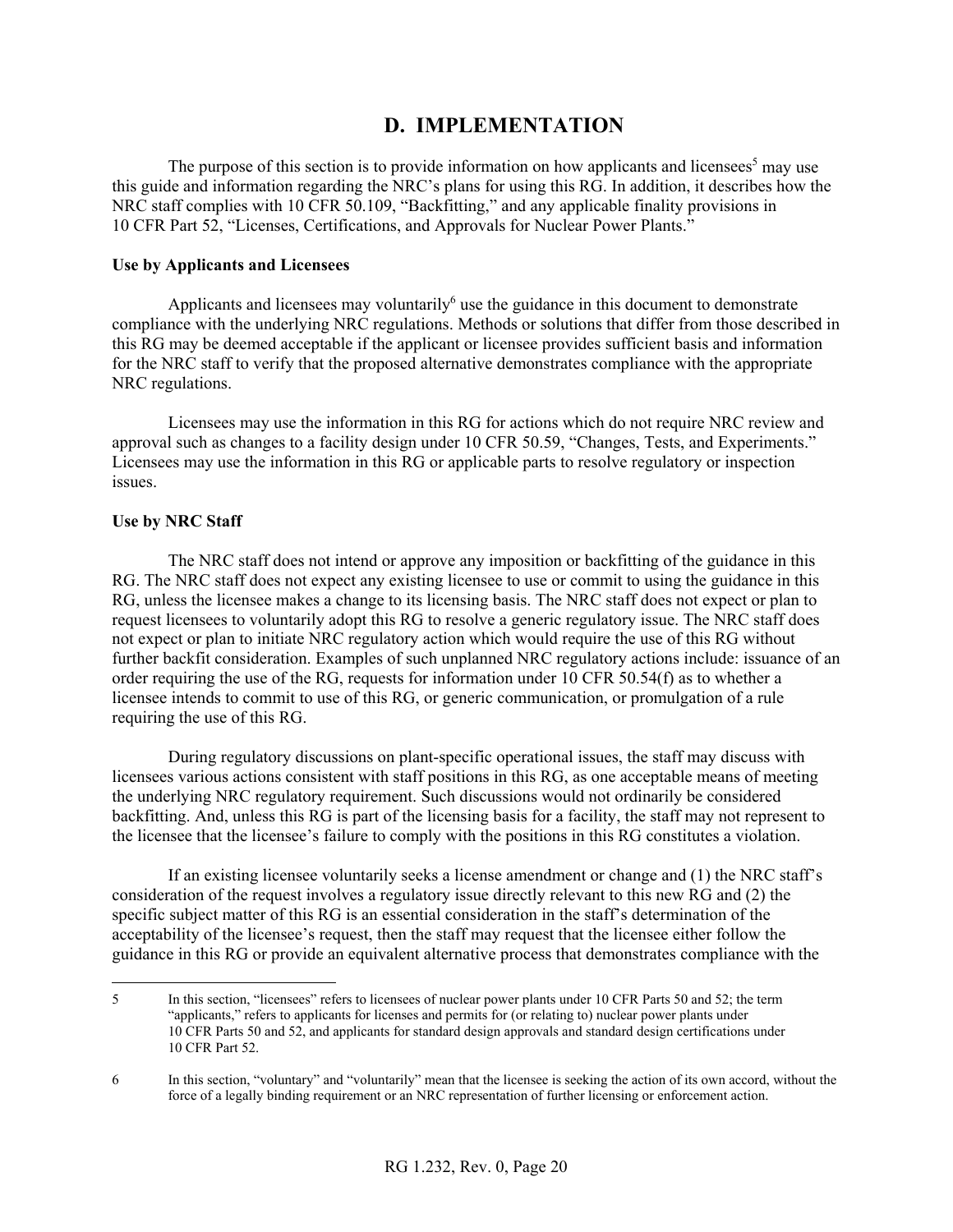underlying NRC regulatory requirements. This is not considered backfitting as defined in 10 CFR 50.109(a)(1) or a violation of any of the issue finality provisions in 10 CFR Part 52.

Additionally, an existing applicant may be required to comply with new rules, orders, or guidance if 10 CFR 50.109(a)(3) applies.

If a licensee believes that the NRC is either using this RG or requesting or requiring the licensee to implement the methods or processes in this RG in a manner inconsistent with the discussion in this Implementation section, then the licensee may file a backfit appeal with the NRC in accordance with the guidance in NUREG-1409, "Backfitting Guidelines" (Ref. 27), and the NRC Management Directive 8.4, "Management of Facility-Specific Backfitting and Information Collection" (Ref. 28).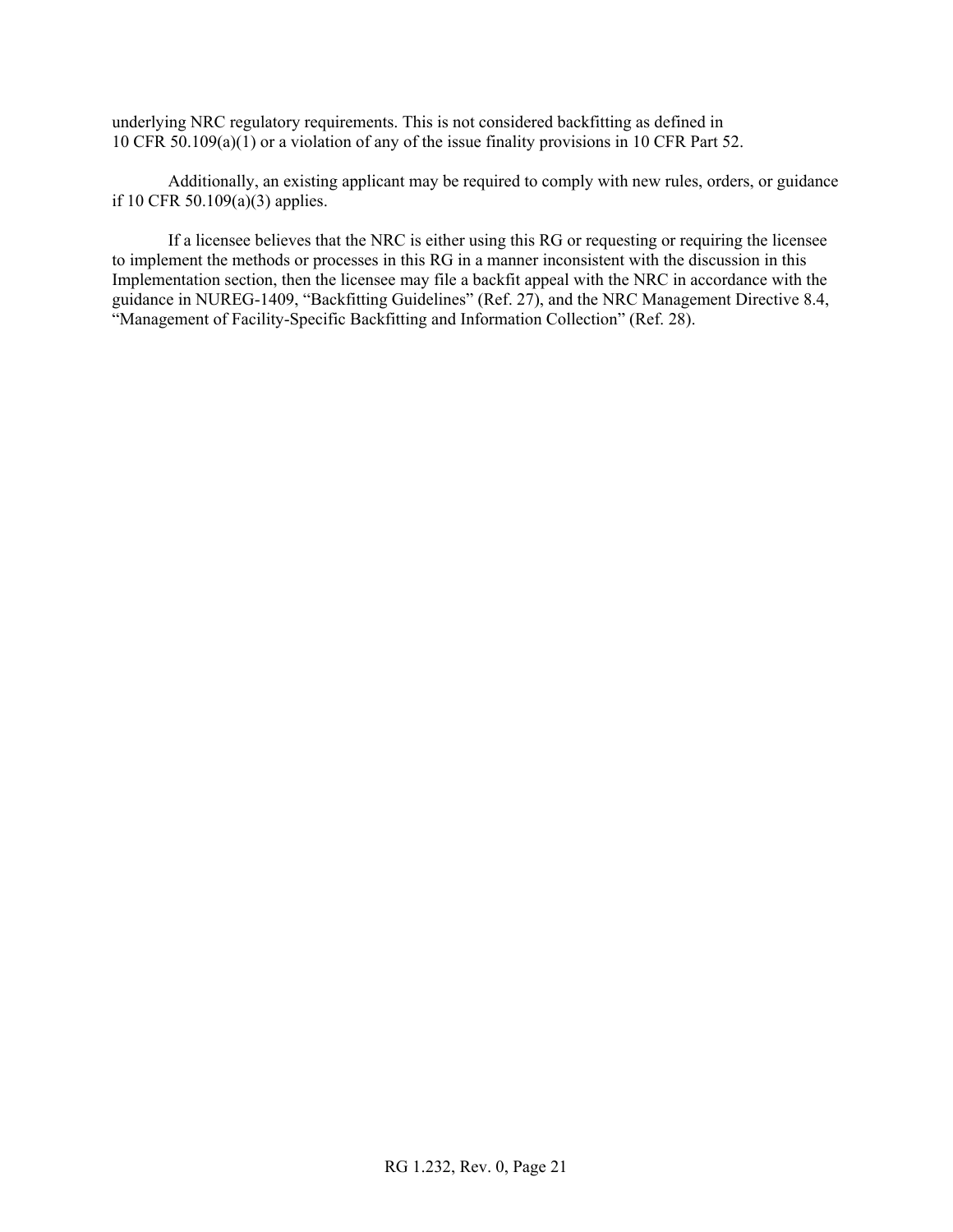# **ACRONYMS/ABBREVIATIONS**

|                                                                    | Atomic Energy Commission                                                                                                                                                                                                                                                                                            |
|--------------------------------------------------------------------|---------------------------------------------------------------------------------------------------------------------------------------------------------------------------------------------------------------------------------------------------------------------------------------------------------------------|
|                                                                    | <b>American Nuclear Society</b>                                                                                                                                                                                                                                                                                     |
|                                                                    | <b>American National Standards Institute</b>                                                                                                                                                                                                                                                                        |
|                                                                    | anticipated operational occurrence                                                                                                                                                                                                                                                                                  |
|                                                                    | advanced reactor design criteria                                                                                                                                                                                                                                                                                    |
|                                                                    | American Society of Mechanical Engineers                                                                                                                                                                                                                                                                            |
|                                                                    | beyond-design-basis event                                                                                                                                                                                                                                                                                           |
|                                                                    | Code of Federal Regulations                                                                                                                                                                                                                                                                                         |
|                                                                    | U.S. Department of Energy                                                                                                                                                                                                                                                                                           |
|                                                                    | direct reactor auxiliary cooling system                                                                                                                                                                                                                                                                             |
|                                                                    | exclusion area boundary                                                                                                                                                                                                                                                                                             |
|                                                                    | emergency core cooling system                                                                                                                                                                                                                                                                                       |
|                                                                    | Forschungsanlage zur Untersuchung nuklearer Aerosole (Research Facility for                                                                                                                                                                                                                                         |
|                                                                    | <b>Investigating Nuclear Aerosols)</b>                                                                                                                                                                                                                                                                              |
|                                                                    | fluoride high-temperature reactors                                                                                                                                                                                                                                                                                  |
|                                                                    | gas-cooled fast reactors                                                                                                                                                                                                                                                                                            |
|                                                                    | general design criterion                                                                                                                                                                                                                                                                                            |
|                                                                    | high-temperature gas-cooled reactor                                                                                                                                                                                                                                                                                 |
|                                                                    | <b>International Atomic Energy Agency</b>                                                                                                                                                                                                                                                                           |
|                                                                    | loss of coolant accident                                                                                                                                                                                                                                                                                            |
|                                                                    | lead fast reactor                                                                                                                                                                                                                                                                                                   |
|                                                                    | liquid-metal reactor                                                                                                                                                                                                                                                                                                |
|                                                                    | low-population zone                                                                                                                                                                                                                                                                                                 |
|                                                                    | light-water reactor                                                                                                                                                                                                                                                                                                 |
|                                                                    | modular high-temperature gas-cooled reactor                                                                                                                                                                                                                                                                         |
|                                                                    | MHTGR design criteria                                                                                                                                                                                                                                                                                               |
|                                                                    | molten salt reactors                                                                                                                                                                                                                                                                                                |
|                                                                    | sodium-potassium                                                                                                                                                                                                                                                                                                    |
|                                                                    | <b>Next Generation Nuclear Plant</b>                                                                                                                                                                                                                                                                                |
|                                                                    | U.S. Nuclear Regulatory Commission                                                                                                                                                                                                                                                                                  |
|                                                                    | Office of Management and Budget                                                                                                                                                                                                                                                                                     |
|                                                                    | principal design criteria                                                                                                                                                                                                                                                                                           |
|                                                                    | Power Reactor Innovative Small Module                                                                                                                                                                                                                                                                               |
|                                                                    | reactor cavity cooling system                                                                                                                                                                                                                                                                                       |
|                                                                    | reactor coolant pressure boundary                                                                                                                                                                                                                                                                                   |
|                                                                    | regulatory guide                                                                                                                                                                                                                                                                                                    |
|                                                                    | Sodium Advanced Fast Reactor                                                                                                                                                                                                                                                                                        |
|                                                                    | specified acceptable system radionuclide release design limit                                                                                                                                                                                                                                                       |
|                                                                    | sodium-cooled fast reactor                                                                                                                                                                                                                                                                                          |
|                                                                    | SFR design criteria                                                                                                                                                                                                                                                                                                 |
|                                                                    | staff requirements memorandum                                                                                                                                                                                                                                                                                       |
|                                                                    | structure, system, and component                                                                                                                                                                                                                                                                                    |
| AOO<br><b>GCR</b><br><b>GDC</b><br><b>MSR</b><br>OMB<br><b>SRM</b> | <b>ANSI</b><br><b>ARDC</b><br><b>ASME</b><br><b>BDBE</b><br><b>DRACS</b><br><b>ECCS</b><br><b>FAUNA</b><br><b>HTGR</b><br><b>IAEA</b><br><b>LOCA</b><br><b>LMR</b><br><b>LWR</b><br><b>MHTGR</b><br>MHTGR-DC<br><b>NGNP</b><br><b>PRISM</b><br><b>RCCS</b><br><b>RCPB</b><br><b>SAFR</b><br><b>SARRDL</b><br>SFR-DC |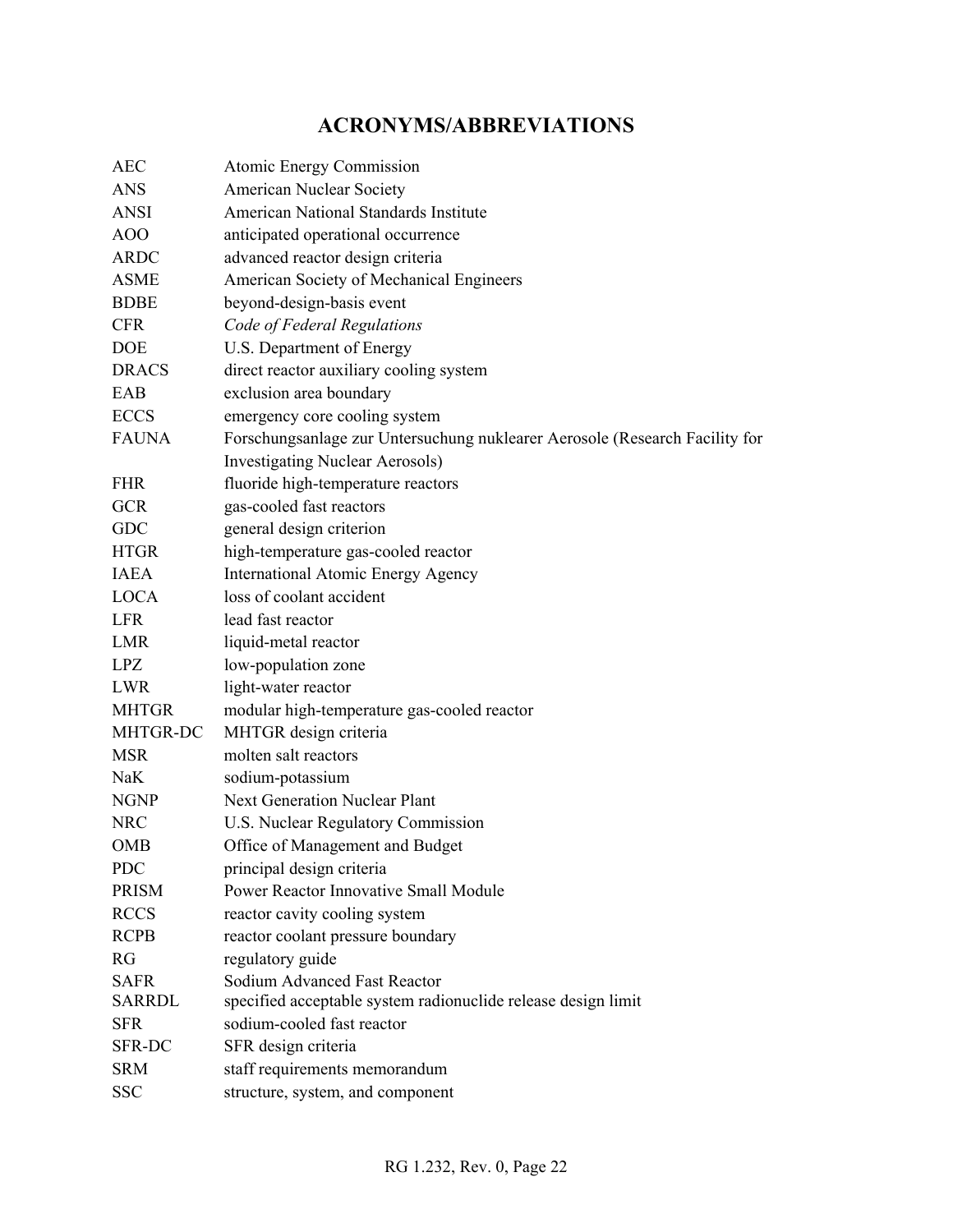### TRISO tristructural isotropic fuel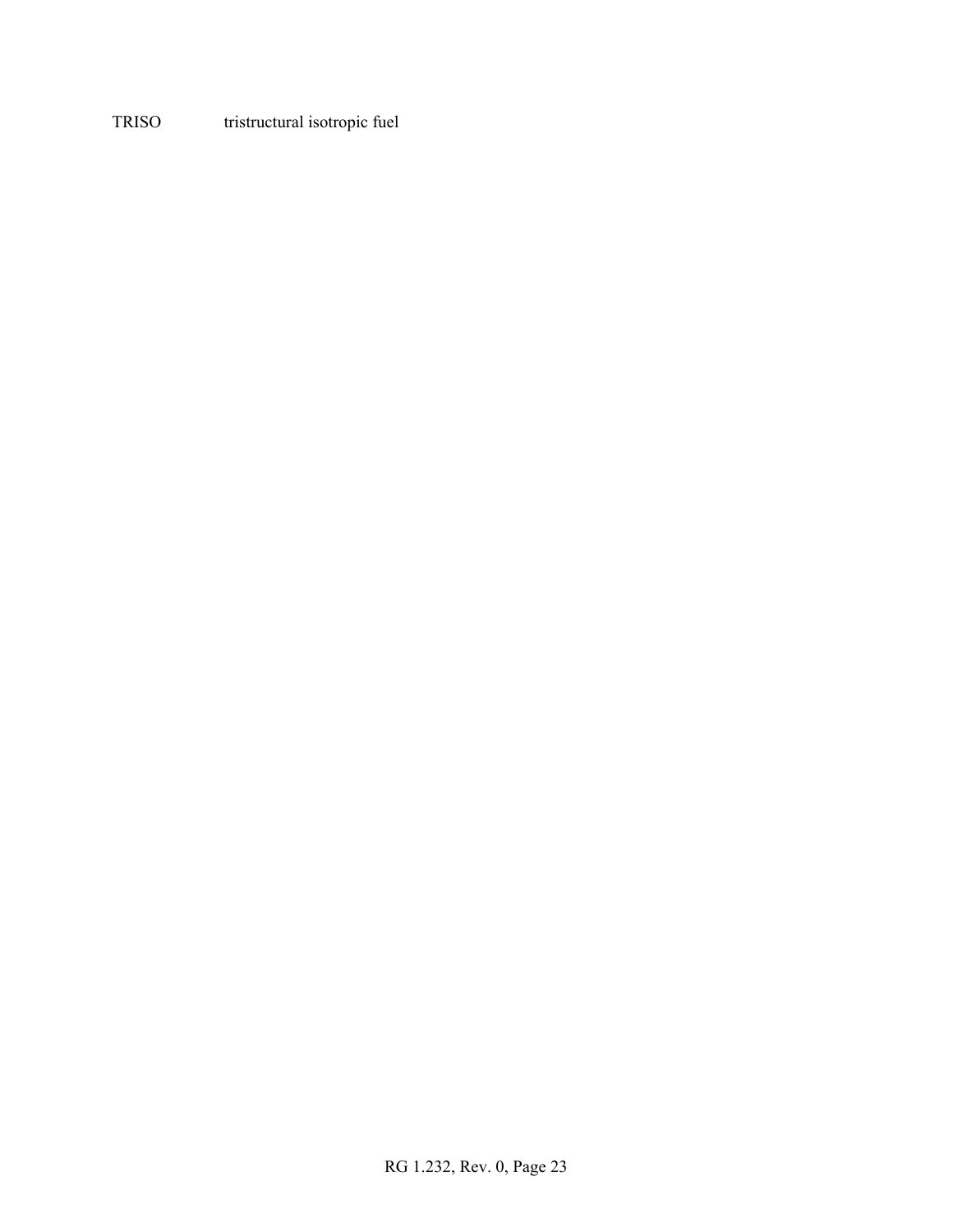### **REFERENCES<sup>7</sup>**

- 1. *U.S. Code of Federal Regulations*, "Domestic Licensing of Production and Utilization Facilities," Part 50, Chapter 1, Title 10, "Energy." (10 CFR Part 50)
- 2. *U.S. Code of Federal Regulations*, "Licenses, Certifications, and Approvals for Nuclear Power Plants," Part 52, Title 10, "Energy." (10 CFR Part 52)
- 3. U.S. Nuclear Regulatory Commission, NUREG-1338, "Draft Preapplication Safety Evaluation Report for the Modular High-Temperature Gas-Cooled Reactor (MHTGR)," December 1995. (Agencywide Documents Access and Management System (ADAMS) Accession No. ML052780497).
- 4. U.S. Nuclear Regulatory Commission, NUREG-1368, "Preapplication Safety Evaluation Report for the Power Reactor Innovative Small Module (PRISM) Liquid-Metal Reactor," February 1994. (ADAMS Accession No. ML063410561).
- 5. U.S. Nuclear Regulatory Commission, NUREG-0968, "Safety Evaluation Report Related to the Construction of the Clinch River Breeder Reactor Plant," March 1983. (ADAMS Accession No. ML082381008).
- 6. U.S. Nuclear Regulatory Commission, NUREG-1369, "Preapplication Safety Evaluation Report for the Sodium Advanced Fast Reactor (SAFR) Liquid-Metal Reactor," December 1991. (ADAMS Accession No. ML063410547).
- 7. U.S. Nuclear Regulatory Commission, SECY-93-092, "Issues Pertaining to the Advanced Reactor (PRISM, MHTGR, and PIUS) and CANDU 3 Designs and their Relationship to Current Regulatory Requirements," April 1993. (ADAMS Accession No. ML040210725).
- 8. U.S. Nuclear Regulatory Commission, SRM-SECY-93-092, "Issues Pertaining to the Advanced Reactor (PRISM, MHTGR, and PIUS) and CANDU 3 Designs and their Relationship to Current Regulatory Requirements," July 1993. (ADAMS Accession No. ML003760774).
- 9. U.S. Nuclear Regulatory Commission, SECY-03-0047, "Policy Issues Related to Licensing Non-Light-Water Reactor Designs," March 2003. (ADAMS Accession No. ML030160002).
- 10. U.S. Nuclear Regulatory Commission, SRM-SECY-03-0047, "Policy Issues Related to Licensing Non-Light-Water Reactor Designs," June 2003. (ADAMS Accession No. ML031770124).
- 11. U.S. Nuclear Regulatory Commission, "Next Generation Nuclear Plant Assessment of Key Licensing Issues," July 17, 2014. (ADAMS Accession Nos. ML14174A734, ML14174A774 (Enclosure 1), and ML14174A845 (Enclosure 2)).

 $\overline{a}$ 

<sup>7</sup> Publicly available NRC published documents are available electronically through the NRC Library on the NRC's public Web site at http://www.nrc.gov/reading-rm/doc-collections/ and through the NRC's Agencywide Documents Access and Management System (ADAMS) at http://www.nrc.gov/reading-rm/adams.html. The documents can also be viewed online or printed for a fee in the NRC's Public Document Room (PDR) at 11555 Rockville Pike, Rockville, MD. For problems with ADAMS, contact the PDR staff at 301-415-4737 or (800) 397-4209; fax (301) 415-3548; or e-mail pdr.resource@nrc.gov.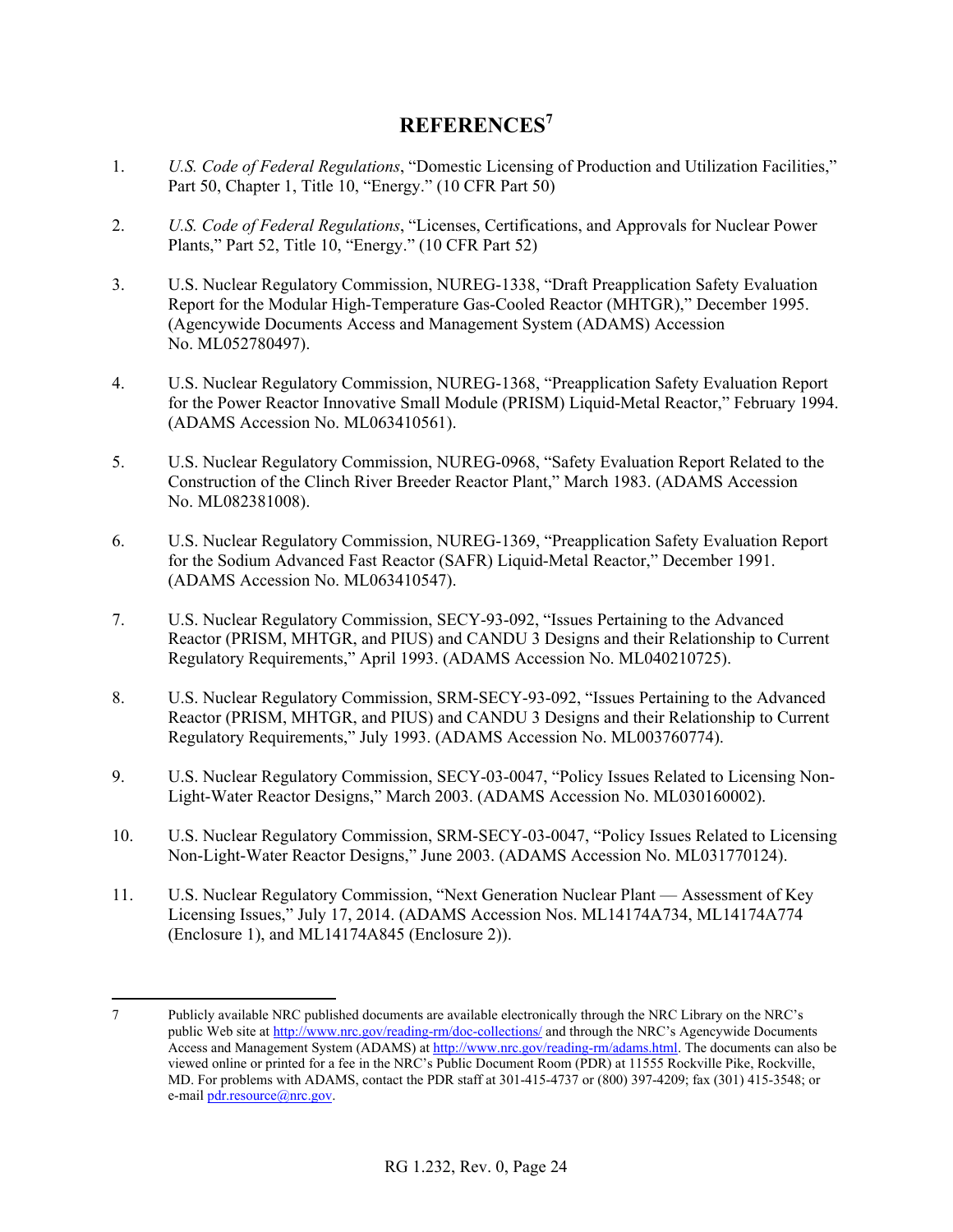- 12. U.S. Nuclear Regulatory Commission, "Policy Statement on the Regulation of Advanced Reactors" (73 FR 60612), October 14, 2008. (ADAMS Accession No. ML082750370).
- 13. U.S. Nuclear Regulatory Commission, "Policy Statement on Severe Reactor Accidents Regarding Future Designs and Existing Plants," August 1985. (ADAMS Accession No. ML003711521).
- 14. U.S. Nuclear Regulatory Commission, SECY-15-0002, "Proposed Updates of Licensing Policies Rules, and Guidance for Future New Reactor Applications," January 2015. (ADAMS Accession Nos. ML13281A382, ML13277A647 (Enclosure 1), ML13277A652 (Enclosure 2)).
- 15. U.S. Nuclear Regulatory Commission, SRM-SECY-15-002, "Staff Requirements SECY-15- 0002 – Proposed Updates of Licensing Policies, Rules, and Guidance for Future New Reactor Applications" September 22, 2015, (ADAMS Accession No. ML15266A023).
- 16. U.S. Nuclear Regulatory Commission, "NRC Vision and Strategy: Safely Achieving Effective and Efficient Non-Light Water Reactor Mission Readiness," December 2016. (ADAMS Accession No. ML16356A670).
- 17. U.S. Department of Energy, "Guidance for Developing Principal Design Criteria for Advanced (Non-Light Water) Reactors," December 2014. (ADAMS Accession Nos. ML14353A246, ML14353A248)<sup>8</sup>.
- 18. U.S. Nuclear Regulatory Commission, "Summary of January 21, 2015, Meeting to Discuss the Department of Energy Report, 'Guidance for Developing Principal Design Criteria for Advanced (non-Light Water) Reactors,'" February 24, 2015. (ADAMS Accession No. ML15044A081).
- 19. U.S. Nuclear Regulatory Commission, "NRC Staff Questions on the DOE Report, 'Guidance for Developing Principal Design Criteria for Advanced Non-Light Water Reactors,'" June 5, 2015, and "Response to NRC Staff Questions on the U.S. Department of Energy Report, 'Guidance for Developing Principal Design Criteria for Advanced Non-Light Water Reactors,'" July 15, 2015. (ADAMS Accession Nos. ML15154B575 (NRC letter) and ML15204A579 (DOE response), respectively).
- 20. U.S. Nuclear Regulatory Commission, "NRC Staff Questions on the DOE Report, 'Guidance for Developing Principal Design Criteria for Advanced Non-Light Water Reactors," August 17, 2015, and "Response to NRC Staff Questions on the U.S. Department of Energy Report, 'Guidance for Developing Principal Design Criteria for Advanced Non-Light Water Reactors,'" September 15, 2015. (ADAMS Accession Nos. ML15223B331 (NRC letter) and ML15272A096 (DOE responses), respectively).
- 21. U.S. Nuclear Regulatory Commission, "Public Comment Sought Advanced Non-Light Water Reactor Design Criteria," April 2016. (ADAMS Accession No. ML16096A420).
- 22. U.S. Nuclear Regulatory Commission, "Non-LWR Design Criteria Public Comments," June 2016 (ML17011A116).

 $\overline{a}$ 8 Copies of U.S. Department of Energy (DOE) documents may be obtained from DOE at 1000 Independence Avenue, SW, Washington DC, 20585 or electronically from their web site: www.doe.gov.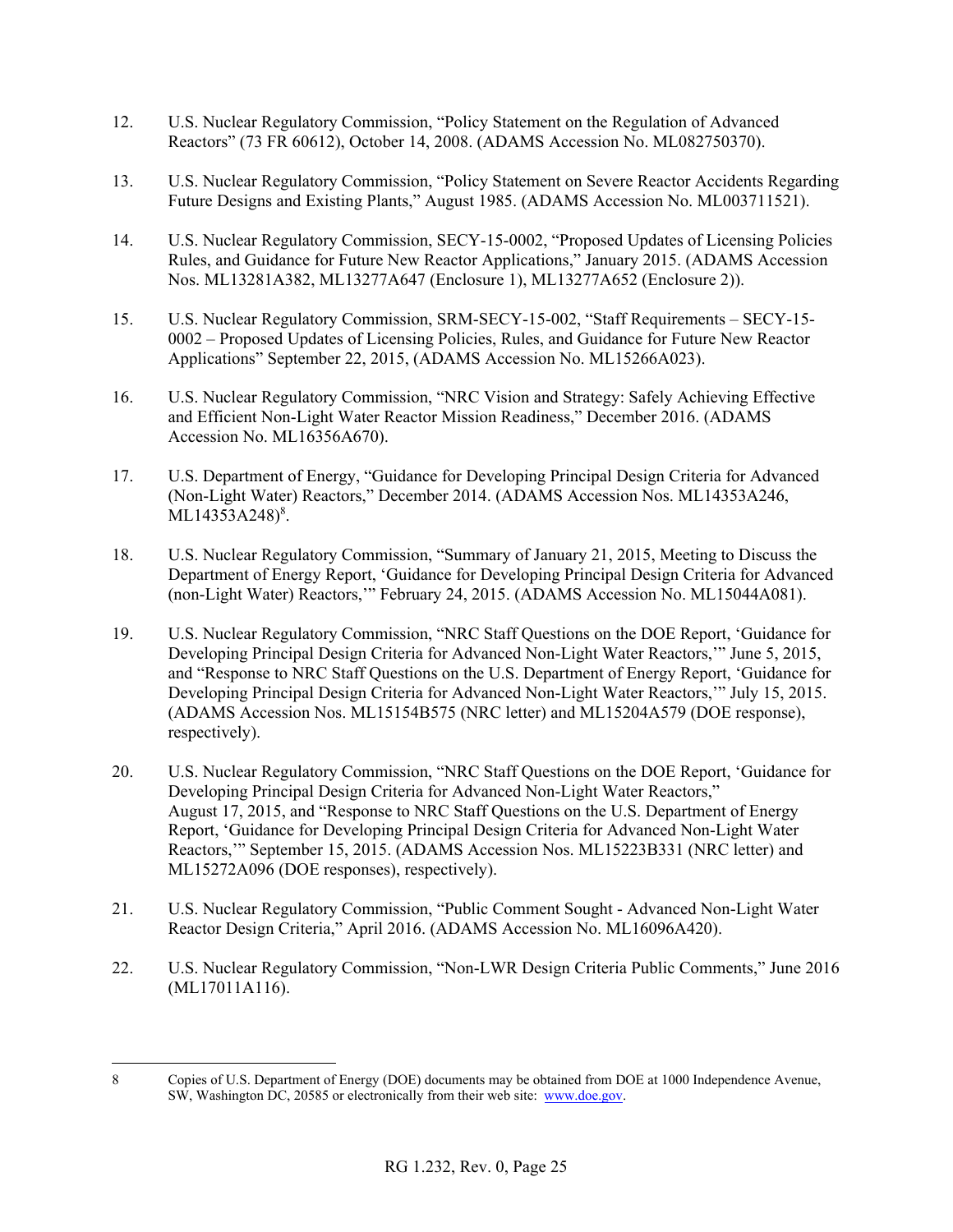- 23. U.S. Nuclear Regulatory Commission, "Summary of October 11, 2016 Public Meeting Regarding Non-Light Water Reactor Design Criteria. (ADAMS Accession No. ML16314B333).
- 24. U.S. Nuclear Regulatory Commission, DG-1330, "Guidance for Developing Principal Design Criteria for Non-Light Water Reactors," February 2017. (ADAMS Accession No. ML16301A307).
- 25. U.S. Nuclear Regulatory Commission, "Advanced Reactor Design Criteria Public Comment Table," August 2017 2017. (ADAMS Accession No. ML17227A146).
- 26. U.S. Nuclear Regulatory Commission, "Summary of August 24, 2017, Public Meeting on Advanced Non-Light Water Reactor Design Criteria," October, 2017. (ADAMS Accession No. ML17262A894).
- 27. U.S. Nuclear Regulatory Commission, NUREG-1409, "Backfitting Guidelines," July 1990. (ADAMS Accession No. ML032230247).
- 28. U.S. Nuclear Regulatory Commission, Management Directive 8.4, "Management of Facility-Specific Backfitting and Information Collection," October 2013. (ADAMS Accession No. ML12059A460).
- 29. U.S. Nuclear Regulatory Commission, "Response to Gap Analysis Summary Report for Reactor System Issues," September 2016. (ADAMS Accession No. ML16116A083).
- 30. U.S. Nuclear Regulatory Commission, "Response to NuScale Gap Analysis Summary Report for Reactivity Control Systems, Addressing Gap 11, General Design Criteria 26," December 2016. (ADAMS Accession No. ML16292A589).
- 31. U.S. Atomic Energy Commission, "Proposed General Design Criteria of 1965, AEC-R 2/49," November 5, 1967. (32 FR 10216).
- 32. U.S. Nuclear Regulatory Commission, SECY-94-084, "Policy and Technical Issues Associated with the Regulatory Treatment of Non-Safety Systems in Passive Plant Designs," March 1994. (ADAMS Accession No. ML003708068).
- 33. Nuclear Energy Agency, "Experimental Facilities for Sodium Fast Reactor Safety Studies, Task Group on Advanced Reactors Experimental Facilities (TAREF)," 2011, pp. 22 and 54. Available on-line: https://www.oecd-nea.org/globalsearch/download.php?doc=77089<sup>9</sup>
- 34. International Atomic Energy Agency, Division of Nuclear Power, Nuclear Power Technology Development Section and INPRO Group, Vienna (Austria); Generation IV International Forum, Issy-les-Moulineaux (France); vp; 2013; 1 p; 3. Joint GIF-IAEA Workshop on Safety Design Criteria for Sodium-Cooled Fast Reactors; Vienna (Austria); February 26-27, 2013, Safety Design Criteria for GEN IV Sodium-Cooled Fast Reactor Systems," SDC-TF/2013/01
- $\overline{a}$ 9 Copies of Nuclear Energy Agency (NEA) documents may be obtained through their Web site: WWW.OECD-NEA.org/ or by writing the Nuclear Energy Agency 46, quai Alphonse Le Gallo 92100 Boulogne-Billancourt, France.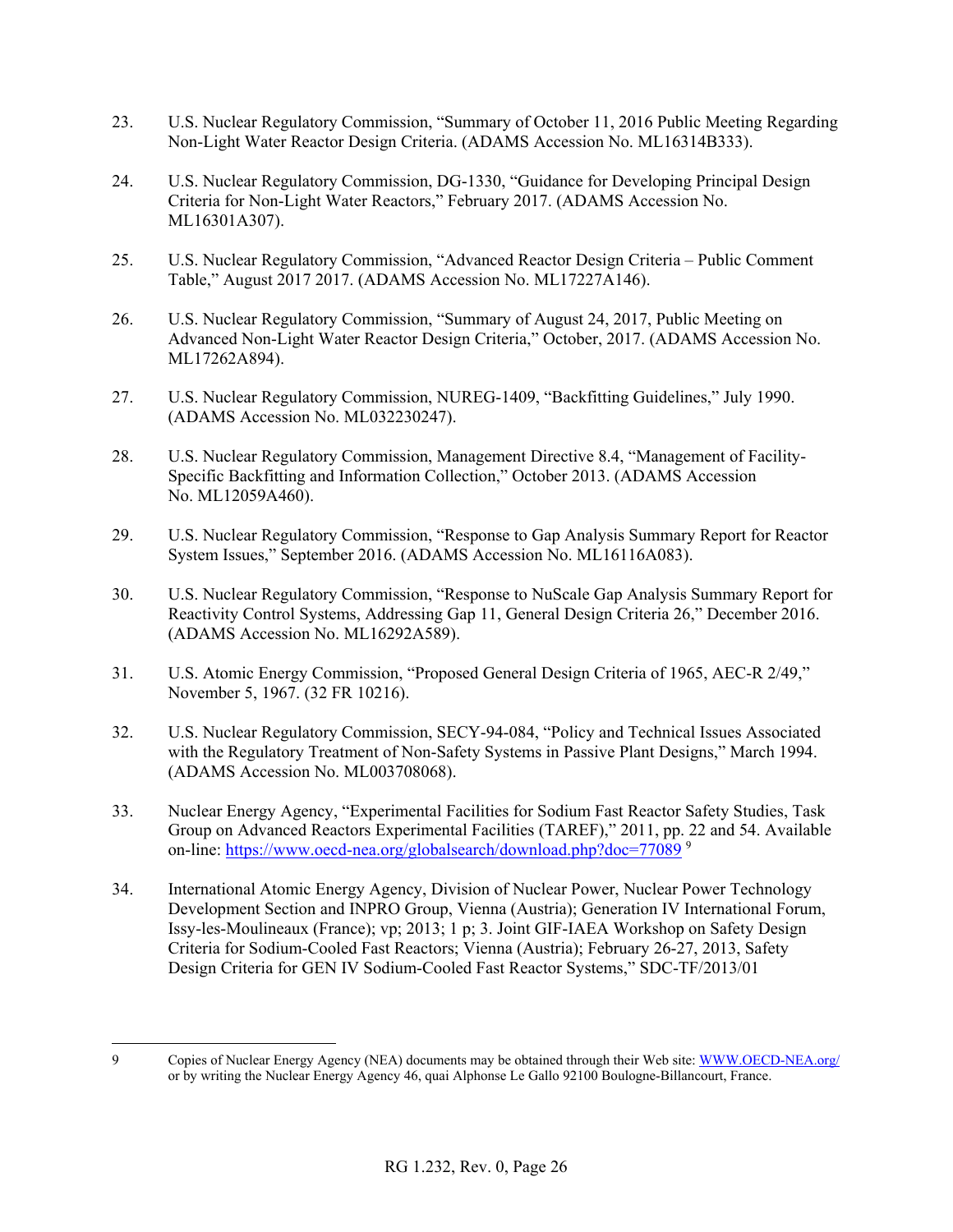May 1, 2013, p. 57. Available online: https://www.gen-4.org/gif/upload/docs/application/pdf/2017-07/sdc\_report\_2may2013.pdf<sup>10</sup>.

- 35. DOE, Tanju Sofu, Argonne National Laboratory, "Sodium-Cooled Fast Reactor (SFR) Technology Overview," IAEA Education and Training Seminar on Fast Reactor Science and Technology, ITESM Campus, Santa Fe, Mexico City, June 29–July 3, 2015. Available online: https://www.iaea.org/NuclearPower/Downloadable/Meetings/2015/2015-06-29-07-03-NPTDSmexico/2-3-\_IAEAseminarMexicoCity\_TSofu\_SFRTechnologyOverview.pdf<sup>11</sup>.
- 36. S. Savaranan, et al., "NAFCON-SF: A sodium spray fire code for evaluating thermal consequences in SFR containment," *Annals of Nuclear Energy*, Vol. 90, April 2016, pp. 389–409. Available online: http://www.sciencedirect.com/science/article/pii/S0306454915005800<sup>12</sup>.
- 37. DOE, Idaho National Laboratories (INL), "Mechanistic Source Terms White Paper," INL/EXT-10-17997, Rev.0, July 2010, (ADAMS Accession No. ML102040260).
- 38. DOE. INL, "Modular HTGR Safety Basis and Approach," Idaho National Laboratory, INL/EXT-11-22708, Rev.0, August 2011, (ADAMS Accession No. ML11251A169).
- 39. U.S. Nuclear Regulatory Commission, RG 1.26, "Quality Group Classifications and Standards for Water-, Steam-, and Radioactive-Waste-Containing Components of Nuclear Power Plants," February 2017. (ADAMS Accession No. ML16082A501).

 $\overline{a}$ 10 Copies of International Atomic Energy Agency (IAEA) documents may be obtained through their Web site: WWW.IAEA.Org/ or by writing the International Atomic Energy Agency P.O. Box 100 Wagramer Strasse 5, A-1400 Vienna, Austria. Telephone (+431) 2600-0, Fax (+431) 2600-7, or E-Mail at Official.Mail@IAEA.Org.

<sup>11</sup> Copies of International Atomic Energy Agency (IAEA) documents may be obtained through their Web site: WWW.IAEA.Org/ or by writing the International Atomic Energy Agency P.O. Box 100 Wagramer Strasse 5, A-1400 Vienna, Austria. Telephone (+431) 2600-0, Fax (+431) 2600-7, or E-Mail at Official.Mail@IAEA.Org.

<sup>12</sup> Copies of Annals of Nuclear Energy Articles may be obtained through the Science Direct Web site: WWW.ScienceDirect.com.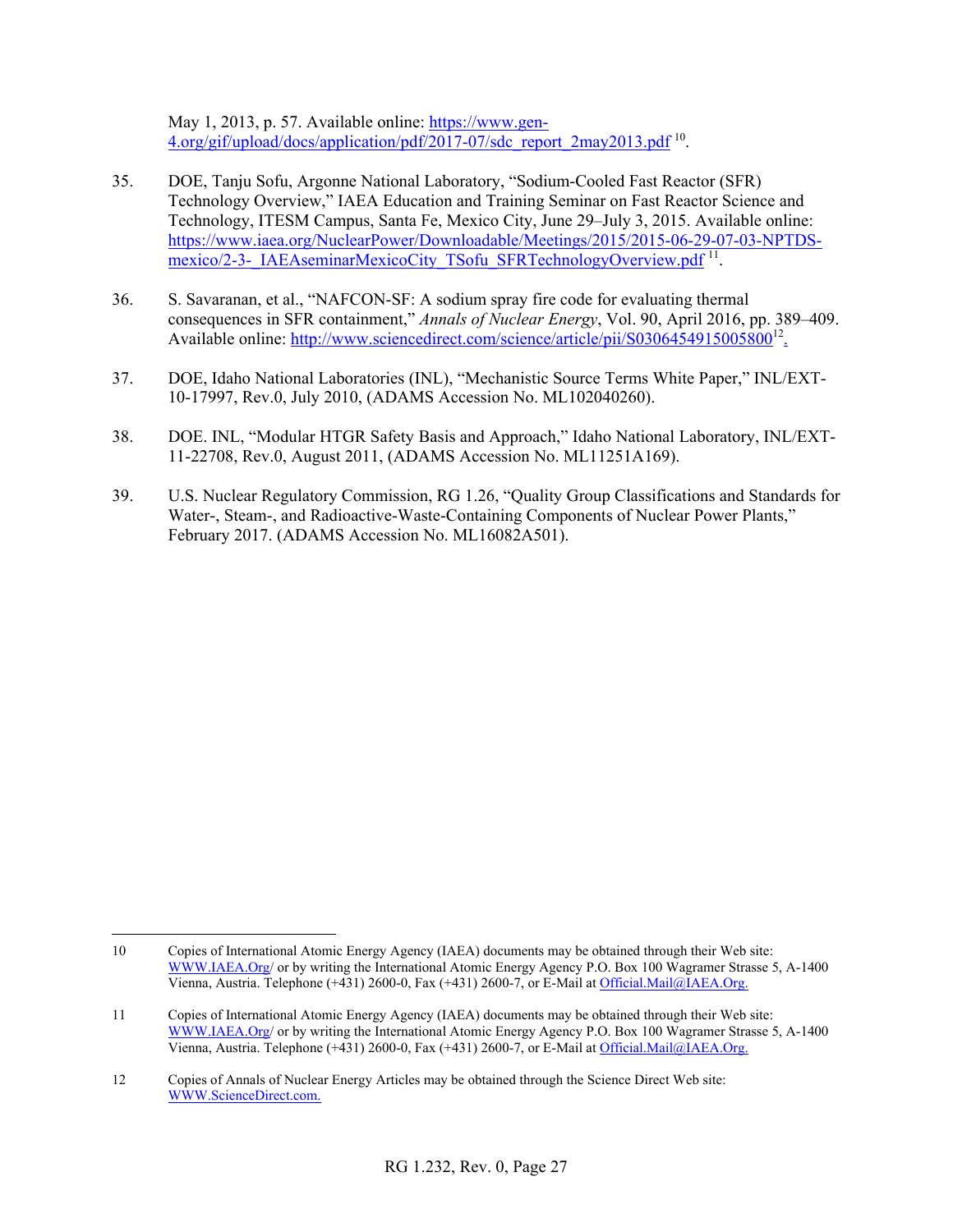### **APPENDIX A**

### **ADVANCED REACTOR DESIGN CRITERIA**

The table below contains the advanced reactor design criteria (ARDC). These criteria are generally applicable to six different types of non-light-water reactor (LWR) technologies (e.g., sodiumcooled fast reactors (SFRs), lead-cooled fast reactors, gas-cooled fast reactors, modular high-temperature gas-cooled reactors (MHTGRs), fluoride high-temperature reactors, and molten salt reactors). Applicants/designers may use the ARDC in this appendix to develop all or part of the principal design criteria (PDC) and may choose among the ARDC, SFR-DC (Appendix B), or MHTGR-DC (Appendix C) to develop each PDC. Applicants/designers may also develop entirely new PDC as needed to address unique design features in their respective designs.

To develop these ARDC, the staff of the U.S. Nuclear Regulatory Commission (NRC) reviewed each general design criterion (GDC) in Appendix A, "General Design Criteria for Nuclear Power Plants," to Title 10 of the *Code of Federal Regulations* (10 CFR) Part 50, "Domestic Licensing of Production and Utilization Facilities," to determine its applicability to non-LWR designs. The NRC staff then determined what, if any, adaptation was appropriate for non-LWRs. The results are included in Column 2 of the table below. The table also includes the NRC staff's rationale for the adaptations. In many cases, the rationale refers to changes made to the language of the GDC. To fully understand the context of the rationale, the user of this RG should refer to the appropriate GDC. Where the NRC staff determined that the current GDC were applicable to the ARDC, the table denotes "Same as GDC."

The results of this review are presented in the table below, which has three columns:

Column 1—Criterion Number Column 2—ARDC Title and Content Column 3—NRC Rationale for Adaptations to GDC

The table is further divided into six sections similar to 10 CFR Part 50, Appendix A:

Section I—Overall Requirements (Criterion 1 – 15) Section II — Multiple Barriers (Criterion 10 – 20) Section III — Reactivity Control (Criterion  $21 - 29$ ) Section IV — Fluid Systems (Criterion 30 – 46) Section V — Reactor Containment (Criterion  $50 - 57$ ) Section  $VI$  — Fuel and Radioactivity Control (Criterion  $60 - 64$ )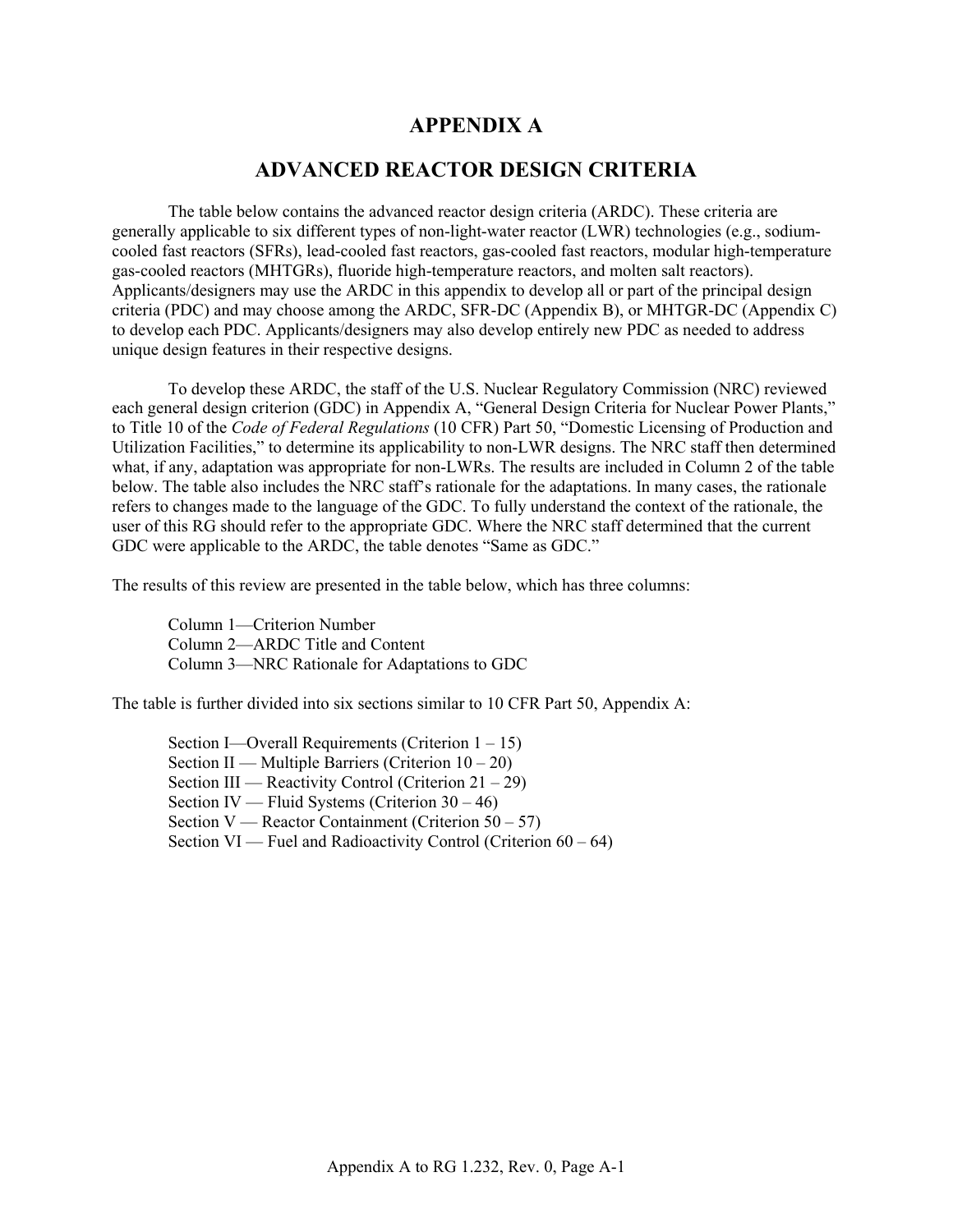| <b>I. Overall Requirements</b> |                                                                                                                                                                                                                                                                                                                                                                                                                                                                                                                                                                                                                                                                                                                                                                                                                                                                                                                                                                                                                                                           |                                           |
|--------------------------------|-----------------------------------------------------------------------------------------------------------------------------------------------------------------------------------------------------------------------------------------------------------------------------------------------------------------------------------------------------------------------------------------------------------------------------------------------------------------------------------------------------------------------------------------------------------------------------------------------------------------------------------------------------------------------------------------------------------------------------------------------------------------------------------------------------------------------------------------------------------------------------------------------------------------------------------------------------------------------------------------------------------------------------------------------------------|-------------------------------------------|
| <b>Criterion</b>               | <b>ARDC Title and Content</b>                                                                                                                                                                                                                                                                                                                                                                                                                                                                                                                                                                                                                                                                                                                                                                                                                                                                                                                                                                                                                             | <b>NRC Rationale for Adaptions to GDC</b> |
| $\mathbf{1}$                   | Quality standards and records.<br>Same as GDC<br>Structures, systems, and components important to safety shall<br>be designed, fabricated, erected, and tested to quality standards<br>commensurate with the importance of the safety functions to be<br>performed. Where generally recognized codes and standards are<br>used, they shall be identified and evaluated to determine their<br>applicability, adequacy, and sufficiency and shall be<br>supplemented or modified as necessary to assure a quality<br>product in keeping with the required safety function. A quality<br>assurance program shall be established and implemented in<br>order to provide adequate assurance that these structures,<br>systems, and components will satisfactorily perform their safety<br>functions. Appropriate records of the design, fabrication,<br>erection, and testing of structures, systems, and components<br>important to safety shall be maintained by or under the control<br>of the nuclear power unit licensee throughout the life of the unit. |                                           |
| $\overline{2}$                 | Design bases for protection against natural phenomena.<br>Same as GDC<br>Structures, systems, and components important to safety shall<br>be designed to withstand the effects of natural phenomena such<br>as earthquakes, tornadoes, hurricanes, floods, tsunami, and<br>seiches without loss of capability to perform their safety<br>functions. The design bases for these structures, systems, and<br>components shall reflect: (1) Appropriate consideration of the<br>most severe of the natural phenomena that have been<br>historically reported for the site and surrounding area, with<br>sufficient margin for the limited accuracy, quantity, and period<br>of time in which the historical data have been accumulated, (2)<br>appropriate combinations of the effects of normal and accident<br>conditions with the effects of the natural phenomena and (3) the<br>importance of the safety functions to be performed.                                                                                                                     |                                           |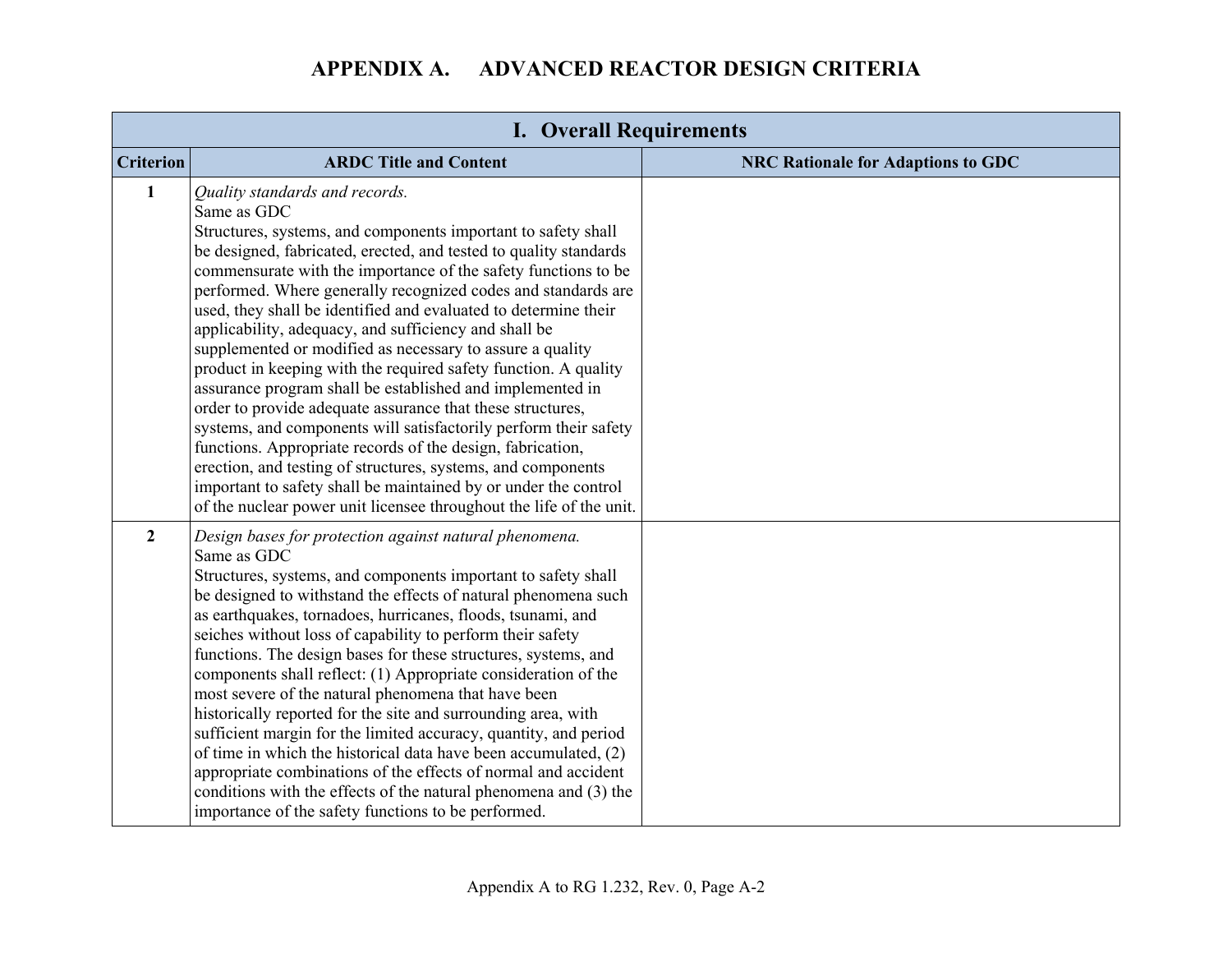| <b>I. Overall Requirements</b> |                                                                                                                                                                                                                                                                                                                                                                                                                                                                                                                                                                                                                                                                                                                                                                                                                                                                                                                                                                          |                                                                                                                                                                                                                                                                                                                                                                                                                                                                                                                                                                                                                                                            |
|--------------------------------|--------------------------------------------------------------------------------------------------------------------------------------------------------------------------------------------------------------------------------------------------------------------------------------------------------------------------------------------------------------------------------------------------------------------------------------------------------------------------------------------------------------------------------------------------------------------------------------------------------------------------------------------------------------------------------------------------------------------------------------------------------------------------------------------------------------------------------------------------------------------------------------------------------------------------------------------------------------------------|------------------------------------------------------------------------------------------------------------------------------------------------------------------------------------------------------------------------------------------------------------------------------------------------------------------------------------------------------------------------------------------------------------------------------------------------------------------------------------------------------------------------------------------------------------------------------------------------------------------------------------------------------------|
| <b>Criterion</b>               | <b>ARDC Title and Content</b>                                                                                                                                                                                                                                                                                                                                                                                                                                                                                                                                                                                                                                                                                                                                                                                                                                                                                                                                            | <b>NRC Rationale for Adaptions to GDC</b>                                                                                                                                                                                                                                                                                                                                                                                                                                                                                                                                                                                                                  |
| $\mathbf{3}$                   | Fire protection.<br>Structures, systems, and components important to safety shall<br>be designed and located to minimize, consistent with other<br>safety requirements, the probability and effect of fires and<br>explosions. Noncombustible and fire-resistant materials shall<br>be used wherever practical throughout the unit, particularly in<br>locations with structures, systems, or components important to<br>safety. Fire detection and fighting systems of appropriate<br>capacity and capability shall be provided and designed to<br>minimize the adverse effects of fires on structures, systems, and<br>components important to safety. Firefighting systems shall be<br>designed to ensure that their rupture or inadvertent operation<br>does not significantly impair the safety capability of these<br>structures, systems, and components.                                                                                                         | The phrase containing examples where noncombustible and heat-<br>resistant materials must be used has been broadened to apply to all<br>advanced reactor designs.<br>Instead of "and," the phrase "locations with structures, systems, and<br>components (SSCs) important to safety" uses "or," which is<br>logically correct in this case.                                                                                                                                                                                                                                                                                                                |
| $\overline{\mathbf{4}}$        | Environmental and dynamic effects design bases.<br>Structures, systems, and components important to safety shall<br>be designed to accommodate the effects of and to be compatible<br>with the environmental conditions associated with normal<br>operation, maintenance, testing, and postulated accidents. These<br>structures, systems, and components, shall be appropriately<br>protected against dynamic effects, including the effects of<br>missiles, pipe whipping, and discharging fluids, that may result<br>from equipment failures and from events and conditions outside<br>the nuclear power unit. However, dynamic effects associated<br>with postulated pipe ruptures in nuclear power units may be<br>excluded from the design basis when analyses reviewed and<br>approved by the Commission demonstrate that the probability of<br>fluid system piping rupture is extremely low under conditions<br>consistent with the design basis for the piping. | This change removes the light-water reactor (LWR) emphasis on<br>loss-of-coolant accidents (LOCAs) that may not apply to every<br>design. For example, helium is not needed in a MHTGR to remove<br>heat from the core during postulated accidents and does not have the<br>same importance as water does to LWR designs to ensure that fuel<br>integrity is maintained. Therefore, a specific reference to LOCAs is<br>not applicable to all designs. LOCAs may still require analysis in<br>conjunction with postulated accidents if relevant to the design.<br>Reference to pipe whip may not be applicable to designs that<br>operate at low pressure. |
| 5                              | Sharing of structures, systems, and components.<br>Same as GDC                                                                                                                                                                                                                                                                                                                                                                                                                                                                                                                                                                                                                                                                                                                                                                                                                                                                                                           |                                                                                                                                                                                                                                                                                                                                                                                                                                                                                                                                                                                                                                                            |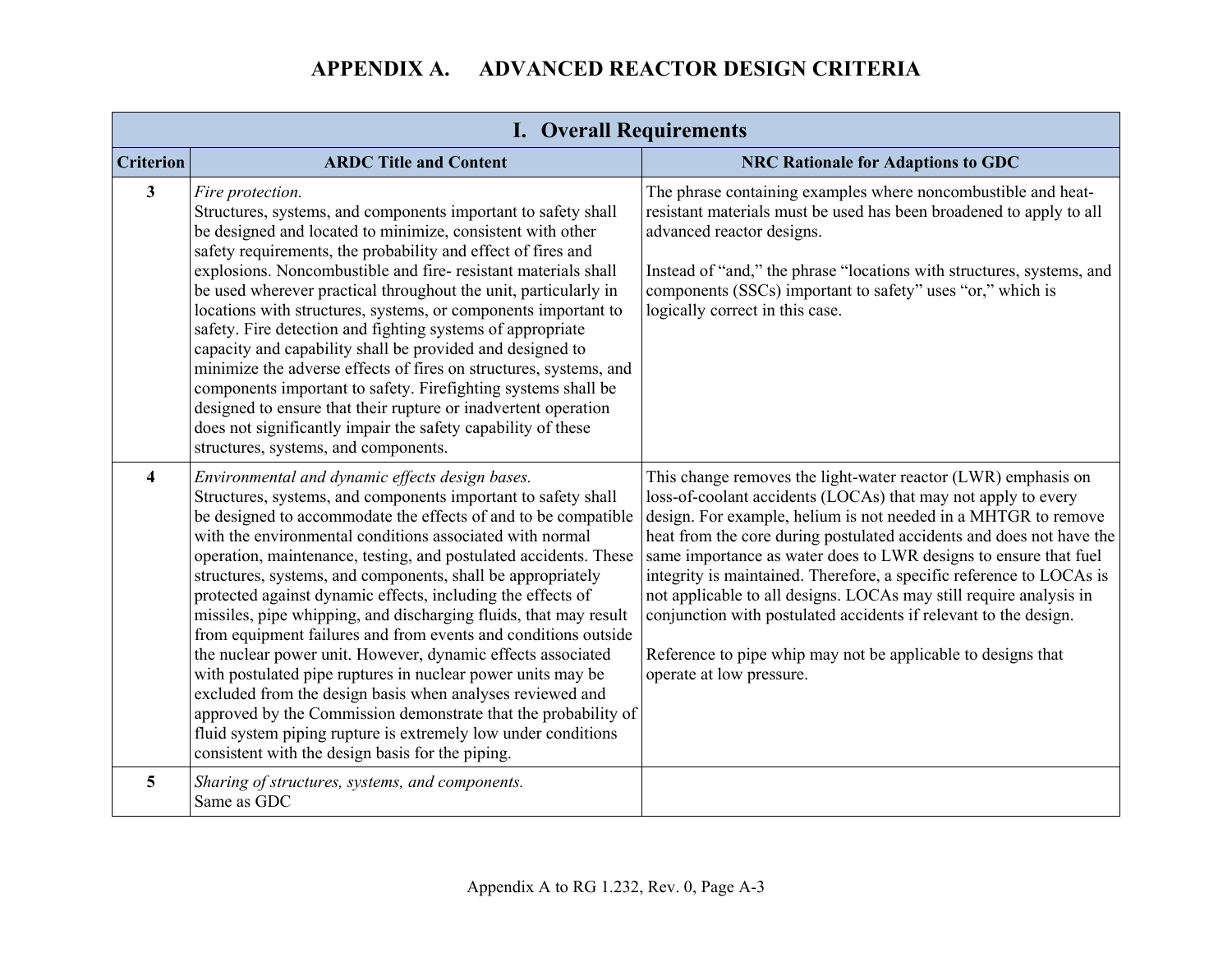|                  | <b>I. Overall Requirements</b>                                                                                                                                                                                                                                                                                                                            |                                           |  |
|------------------|-----------------------------------------------------------------------------------------------------------------------------------------------------------------------------------------------------------------------------------------------------------------------------------------------------------------------------------------------------------|-------------------------------------------|--|
| <b>Criterion</b> | <b>ARDC Title and Content</b>                                                                                                                                                                                                                                                                                                                             | <b>NRC Rationale for Adaptions to GDC</b> |  |
|                  | Structures, systems, and components important to safety shall<br>not be shared among nuclear power units unless it can be shown<br>that such sharing will not significantly impair their ability to<br>perform their safety functions, including, in the event of an<br>accident in one unit, an orderly shutdown and cooldown of the<br>remaining units. |                                           |  |

|                  | П.                                                                                                                                                                                                                                                                                                                                                                      | <b>Multiple Barriers</b>                                                                                                                                                                                                                                                         |
|------------------|-------------------------------------------------------------------------------------------------------------------------------------------------------------------------------------------------------------------------------------------------------------------------------------------------------------------------------------------------------------------------|----------------------------------------------------------------------------------------------------------------------------------------------------------------------------------------------------------------------------------------------------------------------------------|
| <b>Criterion</b> | <b>ARDC Title and Content</b>                                                                                                                                                                                                                                                                                                                                           | <b>NRC Rationale for Adaptions to GDC</b>                                                                                                                                                                                                                                        |
| 10               | Reactor design.<br>Same as GDC<br>The reactor core and associated coolant, control, and protection<br>systems shall be designed with appropriate margin to assure that<br>specified acceptable fuel design limits are not exceeded during<br>any condition of normal operation, including the effects of<br>anticipated operational occurrences.                        |                                                                                                                                                                                                                                                                                  |
| 11               | Reactor inherent protection.<br>The reactor core and associated systems that contribute to<br>reactivity feedback shall be designed so that, in the power<br>operating range, the net effect of the prompt inherent nuclear<br>feedback characteristics tends to compensate for a rapid<br>increase in reactivity.                                                      | The wording has been changed to broaden the applicability from<br>"coolant systems" to additional factors (including structures or other<br>fluids) that may contribute to reactivity feedback. These systems are<br>to be designed to compensate for rapid reactivity increase. |
| 12               | Suppression of reactor power oscillations.<br>The reactor core; associated structures; and associated coolant,<br>control, and protection systems shall be designed to ensure that<br>power oscillations that can result in conditions exceeding<br>specified acceptable fuel design limits are not possible or can be<br>reliably and readily detected and suppressed. | The word "structures" was added because items such as reflectors,<br>which could be considered either outside or not part of the reactor<br>core, may affect susceptibility of the core to power oscillations.                                                                   |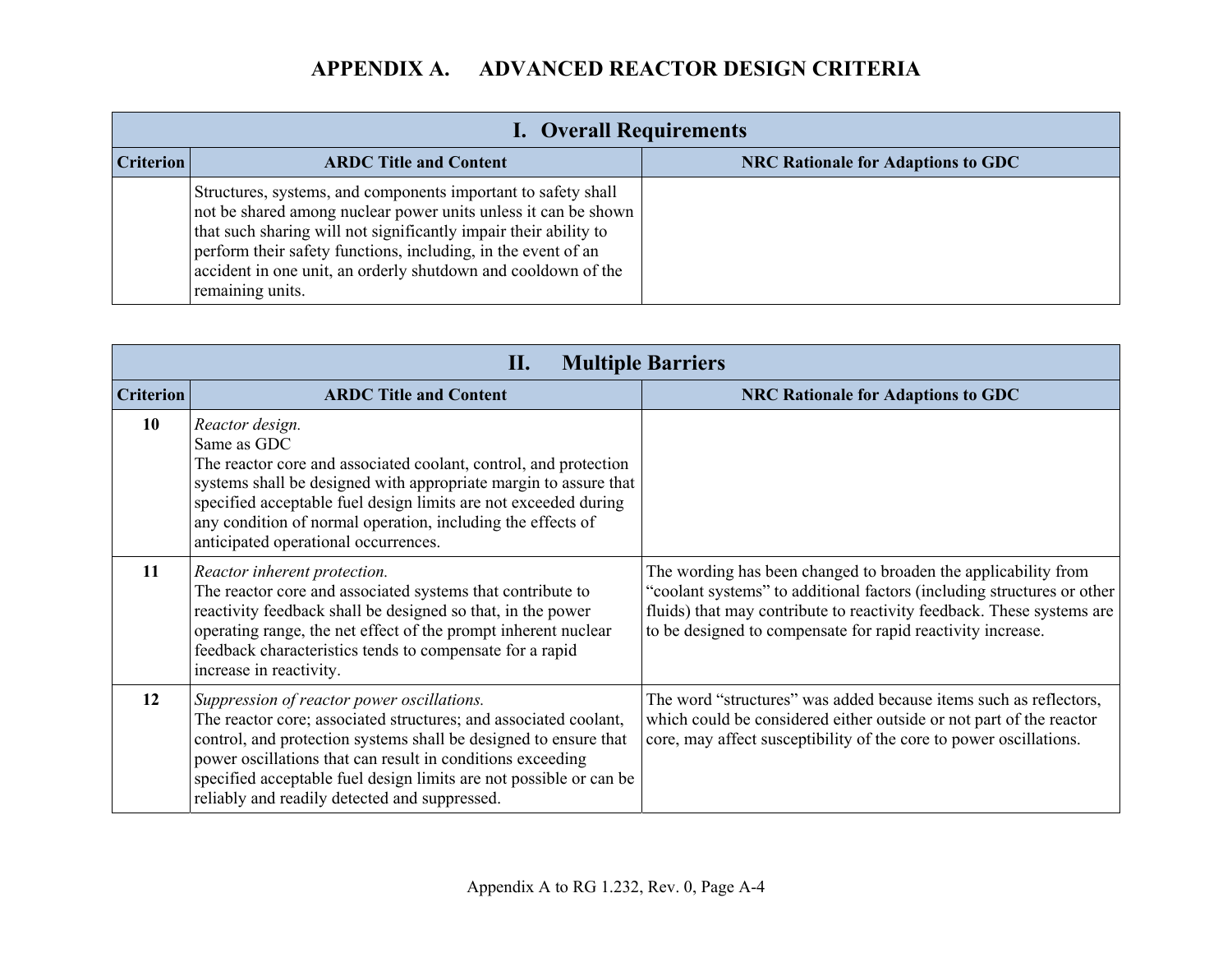| II.<br><b>Multiple Barriers</b> |                                                                                                                                                                                                                                                                                                                                                                                                                                                                                                                                                                                                               |                                                                                                                                                                                                                                                                                                                                                                                                                                                                                                                                                                                                     |  |
|---------------------------------|---------------------------------------------------------------------------------------------------------------------------------------------------------------------------------------------------------------------------------------------------------------------------------------------------------------------------------------------------------------------------------------------------------------------------------------------------------------------------------------------------------------------------------------------------------------------------------------------------------------|-----------------------------------------------------------------------------------------------------------------------------------------------------------------------------------------------------------------------------------------------------------------------------------------------------------------------------------------------------------------------------------------------------------------------------------------------------------------------------------------------------------------------------------------------------------------------------------------------------|--|
| <b>Criterion</b>                | <b>ARDC Title and Content</b>                                                                                                                                                                                                                                                                                                                                                                                                                                                                                                                                                                                 | <b>NRC Rationale for Adaptions to GDC</b>                                                                                                                                                                                                                                                                                                                                                                                                                                                                                                                                                           |  |
| 13                              | Instrumentation and control.<br>Instrumentation shall be provided to monitor variables and<br>systems over their anticipated ranges for normal operation, for<br>anticipated operational occurrences, and for accident conditions,<br>as appropriate to ensure adequate safety, including those<br>variables and systems that can affect the fission process, the<br>integrity of the reactor core, the reactor coolant boundary, and<br>the containment and its associated systems. Appropriate<br>controls shall be provided to maintain these variables and<br>systems within prescribed operating ranges. | "Reactor coolant pressure boundary" has been relabeled as "reactor<br>coolant boundary" to create a more broadly applicable non-LWR<br>term that defines the boundary without giving any implication of<br>system operating pressure. As such, the term "reactor coolant<br>boundary" is applicable to non-LWRs that operate at either low or<br>high pressure.                                                                                                                                                                                                                                     |  |
| 14                              | Reactor coolant boundary.<br>The reactor coolant boundary shall be designed, fabricated,<br>erected, and tested so as to have an extremely low probability of<br>abnormal leakage, of rapidly propagating failure, and of gross<br>rupture.                                                                                                                                                                                                                                                                                                                                                                   | "Reactor coolant pressure boundary" has been relabeled as "reactor<br>coolant boundary" to create a more broadly applicable non-LWR<br>term that defines the boundary without giving any implication of<br>system operating pressure. As such, the term "reactor coolant<br>boundary" is applicable to non-LWRs that operate at either low or<br>high pressure.                                                                                                                                                                                                                                     |  |
| 15                              | Reactor coolant system design.<br>The reactor coolant system and associated auxiliary, control,<br>and protection systems shall be designed with sufficient margin<br>to ensure that the design conditions of the reactor coolant<br>boundary are not exceeded during any condition of normal<br>operation, including anticipated operational occurrences.                                                                                                                                                                                                                                                    | "Reactor coolant pressure boundary" has been relabeled as "reactor<br>coolant boundary" to create a more broadly applicable non-LWR<br>term that defines the boundary without giving any implication of<br>system operating pressure. As such, the term "reactor coolant<br>boundary" is applicable to non-LWRs that operate at either low or<br>high pressure.                                                                                                                                                                                                                                     |  |
| 16                              | Containment design.<br>Same as GDC<br>Reactor containment and associated systems shall be provided<br>to establish an essentially leak-tight barrier against the<br>uncontrolled release of radioactivity to the environment and to<br>assure that the containment design conditions important to<br>safety are not exceeded for as long as postulated accident<br>conditions require.                                                                                                                                                                                                                        | For non-LWR technologies other than SFRs and MHTGRs,<br>designers may use the current GDC to develop applicable principal<br>design criteria. The assumed degree of leak tightness for a<br>containment is used within safety analyses and plant performance<br>requirements to confirm onsite and offsite doses are below limits as<br>specified in 10 CFR 50.34. It is also recognized that characteristics<br>of the coolants, fuels, and containments to be used in non-LWR<br>designs could share common features with SFRs and MHTGRs.<br>Hence, designers may propose using the SFR-DC-16 or |  |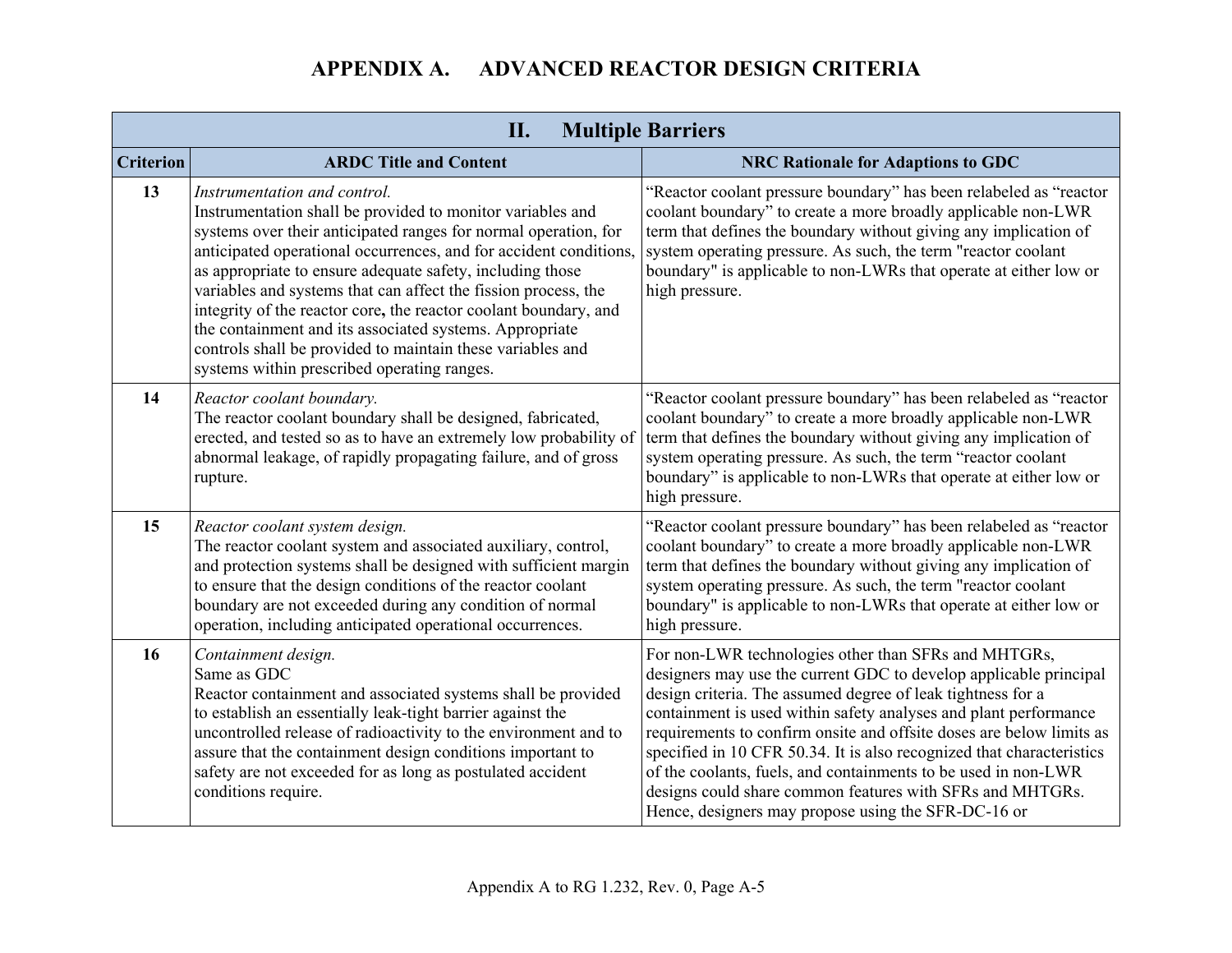| <b>Multiple Barriers</b><br>II. |                                                                                                                                                                                                                                                                                                                                                                                                                                                                                                                                                                                                                                                                                                                                                                                                                                                                                                                                                                                                                                                                                                                                 |                                                                                                                                                                                                                                                                                                                                                                                                                                                                                                                                                                                                                                                                                                                                                                                                                                                                                                                                                                                                                                                                                                                                                                                                                                                                                                                                                                                                                                                                                                                                                                                                                                                                                                                                                                                                                  |
|---------------------------------|---------------------------------------------------------------------------------------------------------------------------------------------------------------------------------------------------------------------------------------------------------------------------------------------------------------------------------------------------------------------------------------------------------------------------------------------------------------------------------------------------------------------------------------------------------------------------------------------------------------------------------------------------------------------------------------------------------------------------------------------------------------------------------------------------------------------------------------------------------------------------------------------------------------------------------------------------------------------------------------------------------------------------------------------------------------------------------------------------------------------------------|------------------------------------------------------------------------------------------------------------------------------------------------------------------------------------------------------------------------------------------------------------------------------------------------------------------------------------------------------------------------------------------------------------------------------------------------------------------------------------------------------------------------------------------------------------------------------------------------------------------------------------------------------------------------------------------------------------------------------------------------------------------------------------------------------------------------------------------------------------------------------------------------------------------------------------------------------------------------------------------------------------------------------------------------------------------------------------------------------------------------------------------------------------------------------------------------------------------------------------------------------------------------------------------------------------------------------------------------------------------------------------------------------------------------------------------------------------------------------------------------------------------------------------------------------------------------------------------------------------------------------------------------------------------------------------------------------------------------------------------------------------------------------------------------------------------|
| <b>Criterion</b>                | <b>ARDC Title and Content</b>                                                                                                                                                                                                                                                                                                                                                                                                                                                                                                                                                                                                                                                                                                                                                                                                                                                                                                                                                                                                                                                                                                   | <b>NRC Rationale for Adaptions to GDC</b>                                                                                                                                                                                                                                                                                                                                                                                                                                                                                                                                                                                                                                                                                                                                                                                                                                                                                                                                                                                                                                                                                                                                                                                                                                                                                                                                                                                                                                                                                                                                                                                                                                                                                                                                                                        |
|                                 |                                                                                                                                                                                                                                                                                                                                                                                                                                                                                                                                                                                                                                                                                                                                                                                                                                                                                                                                                                                                                                                                                                                                 | MHTGR-DC 16 as appropriate. Use of the MHTGR-DC 16 will be<br>subject to a policy decision by the Commission.                                                                                                                                                                                                                                                                                                                                                                                                                                                                                                                                                                                                                                                                                                                                                                                                                                                                                                                                                                                                                                                                                                                                                                                                                                                                                                                                                                                                                                                                                                                                                                                                                                                                                                    |
| 17                              | Electric power systems.<br>Electric power systems shall be provided when required to<br>permit functioning of structures, systems, and components. The<br>safety function for each power system shall be to provide<br>sufficient capacity and capability to ensure that (1) that the<br>design limits for the fission product barriers are not exceeded as<br>a result of anticipated operational occurrences and (2) safety<br>functions that rely on electric power are maintained in the event<br>of postulated accidents.<br>The electric power systems shall include an onsite power system<br>and an additional power system. The onsite electric power<br>system shall have sufficient independence, redundancy, and<br>testability to perform its safety functions, assuming a single<br>failure. An additional power system shall have sufficient<br>independence and testability to perform its safety function.<br>If electric power is not needed for anticipated operational<br>occurrences or postulated accidents, the design shall<br>demonstrate that power for important to safety functions is<br>provided. | The electric power systems are required to provide reliable power<br>for SSCs during anticipated operational occurrences or postulated<br>accident conditions when those SSCs' safety functions require<br>electric power. The safety functions are established by the safety<br>analyses (i.e. design basis accidents). Where electric power is<br>needed for anticipated operational occurrences or postulated<br>accidents, the electric power systems shall be sufficient in capacity<br>and capability to ensure that safety functions as well as important to<br>safety functions are maintained. The electric power systems provide<br>redundancy and defense-in-depth since there would be a minimum<br>of two power systems.<br>Compared to GDC 17, more emphasis is placed herein on requiring<br>reliability of the overall power supply scheme rather than fully<br>prescribing how such reliability can be attained. For example,<br>reference to offsite electric power systems was deleted to provide<br>for those reactor designs that do not depend on offsite power for the<br>functioning of SSCs important to safety or do not connect to a<br>power grid.<br>The onsite power system is envisioned as a fully Class 1E power<br>system and the additional power system is left to the discretion of<br>the designer as long as it meets the performance criteria in<br>paragraph one and the design criteria of paragraph two. For<br>example, the additional independent power source could be from<br>the electrical grid, a diesel generator, a combustion gas turbine or<br>some other alternative, again, at the discretion of the designer.<br>In this context, important to safety functions refer to the broader,<br>potentially non-safety related functions such as post-accident |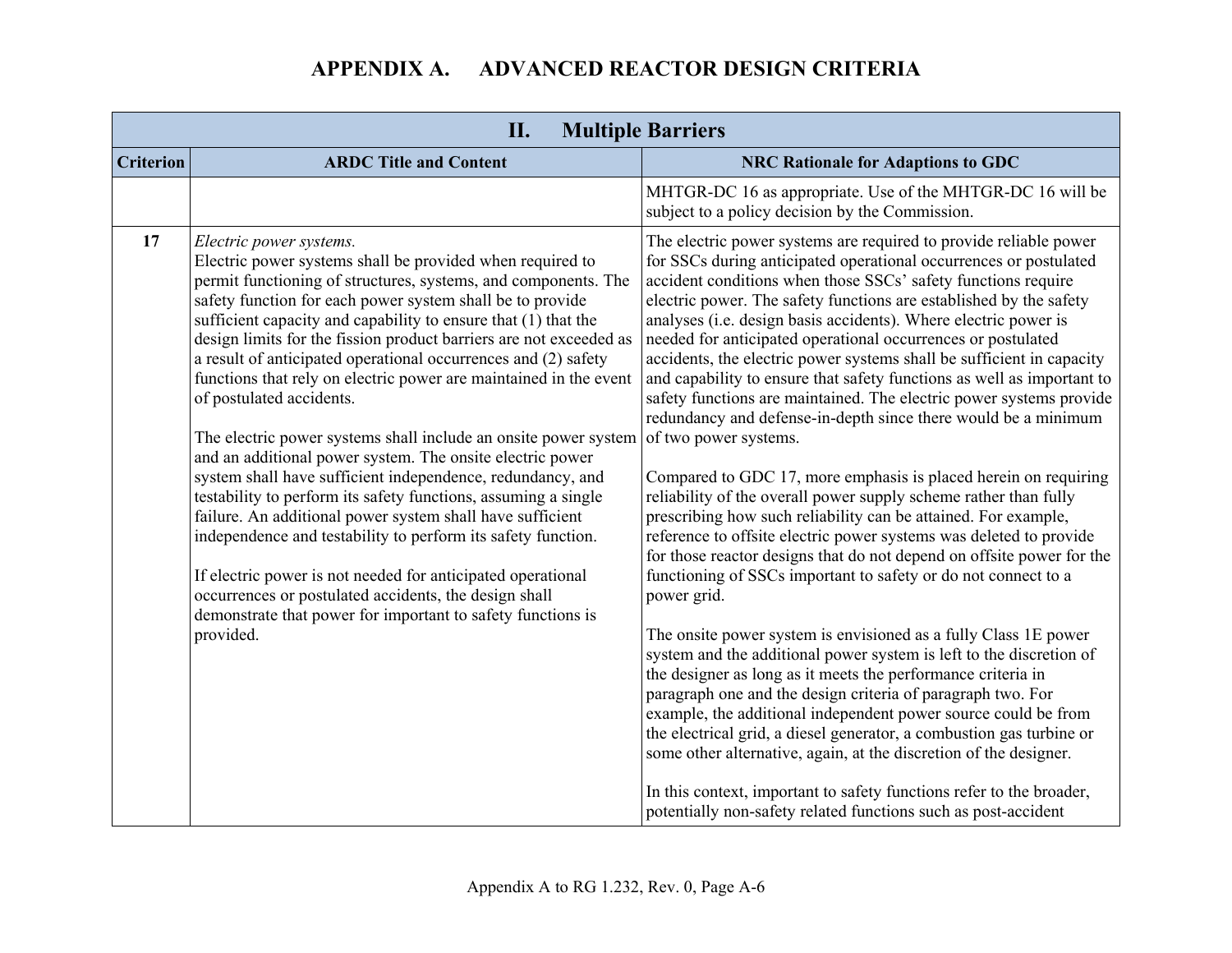| II.<br><b>Multiple Barriers</b> |                                                                                                                                                                                                                                                                                                                                                                                                                                                                                                                                                                                                                                                                                                                                                                                                                                                                                                    |                                                                                                                                                                                                                                                                                                                                                                                                                                                                                                                                                                                                                                                                                                                                                                                                                                                  |
|---------------------------------|----------------------------------------------------------------------------------------------------------------------------------------------------------------------------------------------------------------------------------------------------------------------------------------------------------------------------------------------------------------------------------------------------------------------------------------------------------------------------------------------------------------------------------------------------------------------------------------------------------------------------------------------------------------------------------------------------------------------------------------------------------------------------------------------------------------------------------------------------------------------------------------------------|--------------------------------------------------------------------------------------------------------------------------------------------------------------------------------------------------------------------------------------------------------------------------------------------------------------------------------------------------------------------------------------------------------------------------------------------------------------------------------------------------------------------------------------------------------------------------------------------------------------------------------------------------------------------------------------------------------------------------------------------------------------------------------------------------------------------------------------------------|
| <b>Criterion</b>                | <b>ARDC Title and Content</b>                                                                                                                                                                                                                                                                                                                                                                                                                                                                                                                                                                                                                                                                                                                                                                                                                                                                      | <b>NRC Rationale for Adaptions to GDC</b>                                                                                                                                                                                                                                                                                                                                                                                                                                                                                                                                                                                                                                                                                                                                                                                                        |
|                                 |                                                                                                                                                                                                                                                                                                                                                                                                                                                                                                                                                                                                                                                                                                                                                                                                                                                                                                    | monitoring, control room habitability, emergency lighting, radiation<br>monitoring, communications and/or any others that may be deemed<br>appropriate for the given design. The electric power system for<br>important to safety functions could be non-Class 1E and would not<br>be required to have redundant power sources.                                                                                                                                                                                                                                                                                                                                                                                                                                                                                                                  |
| 18                              | Inspection and testing of electric power systems.<br>Electric power systems important to safety shall be designed to<br>permit appropriate periodic inspection and testing of important<br>areas and features, such as wiring, insulation, connections, and<br>switchboards, to assess the continuity of the systems and the<br>condition of their components. The systems shall be designed<br>with a capability to test periodically (1) the operability and<br>functional performance of the components of the systems, such<br>as onsite power sources, relays, switches, and buses, and (2) the<br>operability of the systems as a whole and, under conditions as<br>close to design as practical, the full operation sequence that<br>brings the systems into operation, including operation of<br>applicable portions of the protection system, and the transfer of<br>power among systems. | ARDC 18 is a design-independent companion criterion to<br>ARDC 17.<br>Wording pertaining to additional system examples has been deleted<br>to allow increased flexibility associated with various designs.<br>Specifically, the text related to the nuclear power unit, offsite power<br>system, and onsite power system was deleted to be consistent with<br>ARDC 17.                                                                                                                                                                                                                                                                                                                                                                                                                                                                           |
| 19                              | Control room.<br>A control room shall be provided from which actions can be<br>taken to operate the nuclear power unit safely under normal<br>conditions and to maintain it in a safe condition under accident<br>conditions. Adequate radiation protection shall be provided to<br>permit access and occupancy of the control room under accident<br>conditions without personnel receiving radiation exposures in<br>excess of 5 rem total effective dose equivalent as defined in<br>§ 50.2 for the duration of the accident.<br>Adequate habitability measures shall be provided to permit<br>access and occupancy of the control room during normal<br>operations and under accident conditions. Equipment at                                                                                                                                                                                 | ARDC 19 preserves the language of GDC 19 which states (with<br>emphasis added) "A control room shall be provided from which<br><i>actions can be taken</i> to operate the nuclear power unit safely"<br>However some clarification of this language is warranted.<br>It is clear from this language that there is a need to for operators to<br>be able to take "actions" to control the plant. Therefore, designers<br>must consider how the design of <i>controls</i> support safe operator<br>actions. In addition, NRC staff recognizes that in order for<br>operators to act "safely" as stated in ARDC, that operators must<br>have certain knowledge about the status of the plant and be able to<br>make decisions about the appropriate course of action given a<br>particular operating circumstance. Therefore, these cognitive needs |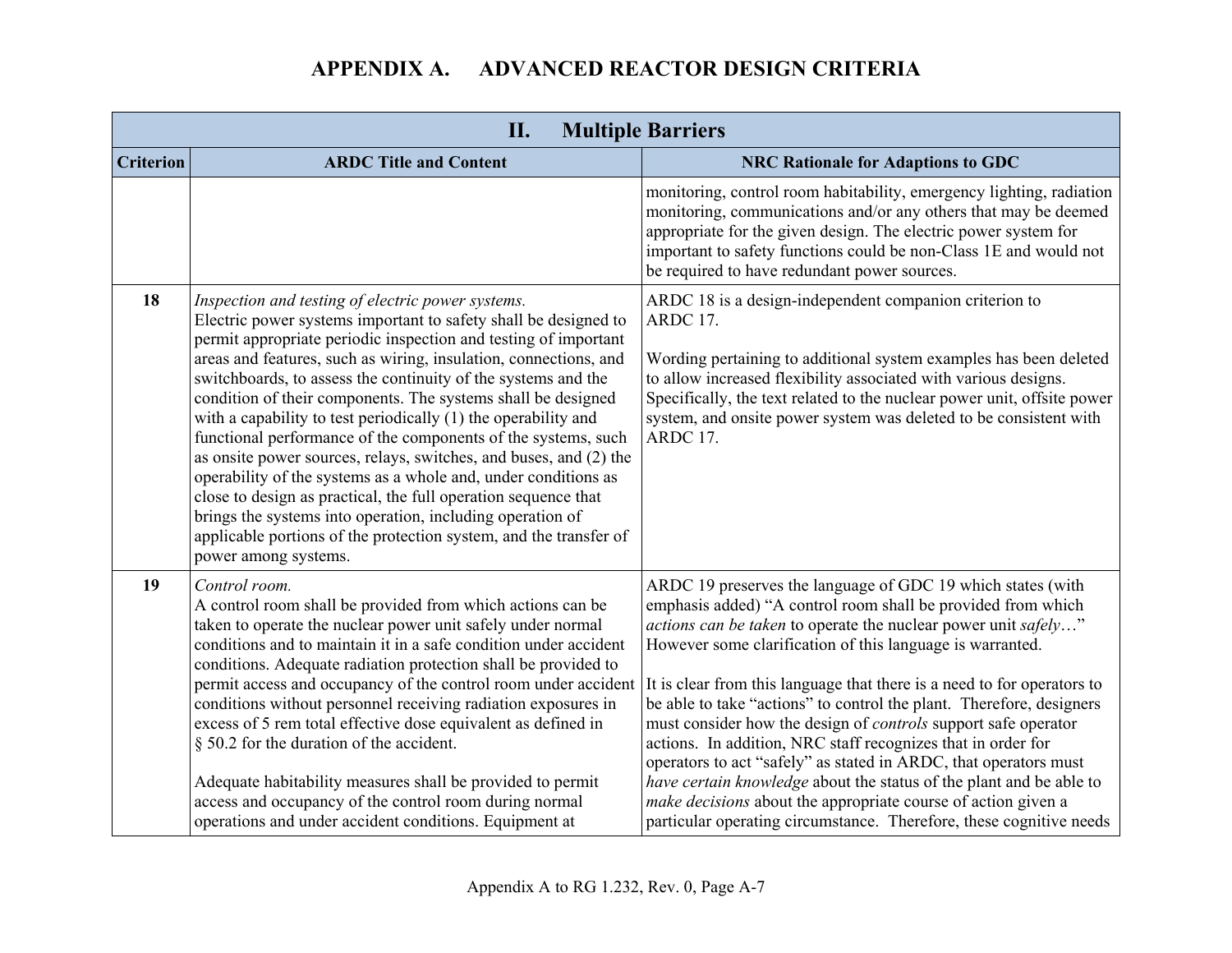|                  | II.<br><b>Multiple Barriers</b>                                                                                                                                                                 |                                                                                                                                                                                                                                                                                                                                                                                                                                                |  |
|------------------|-------------------------------------------------------------------------------------------------------------------------------------------------------------------------------------------------|------------------------------------------------------------------------------------------------------------------------------------------------------------------------------------------------------------------------------------------------------------------------------------------------------------------------------------------------------------------------------------------------------------------------------------------------|--|
| <b>Criterion</b> | <b>ARDC Title and Content</b>                                                                                                                                                                   | <b>NRC Rationale for Adaptions to GDC</b>                                                                                                                                                                                                                                                                                                                                                                                                      |  |
|                  | appropriate locations outside the control room shall be provided<br>(1) with a design capability for prompt hot shutdown of the<br>reactor, including necessary instrumentation and controls to | of operators should also be considered by designers when<br>interpreting ARDC 19.                                                                                                                                                                                                                                                                                                                                                              |  |
|                  | maintain the unit in a safe condition during hot shutdown, and<br>(2) with a potential capability for subsequent cold shutdown of<br>the reactor through the use of suitable procedures.        | This consideration should be reflected in the design of indications,<br>displays, alarms, controls or other future technologies which are<br>used to inform operators of plant status and may be used to support<br>the decision making process (such as computer based procedures).                                                                                                                                                           |  |
|                  |                                                                                                                                                                                                 | This position is consistent with 10 CFR $50.34(f)(2)(iii)$ which<br>describes the contents required in applications for construction<br>permits. Amongst many other requirements, this rule indicates that<br>the control room design must reflect "state-of-the-art human factors"<br>principles." These state-of-the-art principles inherently consider<br>both the cognitive and physical aspects of operator action as<br>described above. |  |
|                  |                                                                                                                                                                                                 | The criterion was updated to remove specific emphasis on LOCAs,<br>which may be not appropriate.                                                                                                                                                                                                                                                                                                                                               |  |
|                  |                                                                                                                                                                                                 | Reference to "whole body, or its equivalent to any part of the body"<br>has been updated to the current total effective dose equivalent<br>standard as defined in $\S$ 50.2.                                                                                                                                                                                                                                                                   |  |
|                  |                                                                                                                                                                                                 | An additional control room habitability requirement has been<br>proposed. It addresses a new concern: accidents that are not<br>radiological in nature may also affect control room access and<br>occupancy.                                                                                                                                                                                                                                   |  |
|                  |                                                                                                                                                                                                 | The last paragraph of the GDC has been eliminated for the ARDC<br>because it is not applicable to future applicants.                                                                                                                                                                                                                                                                                                                           |  |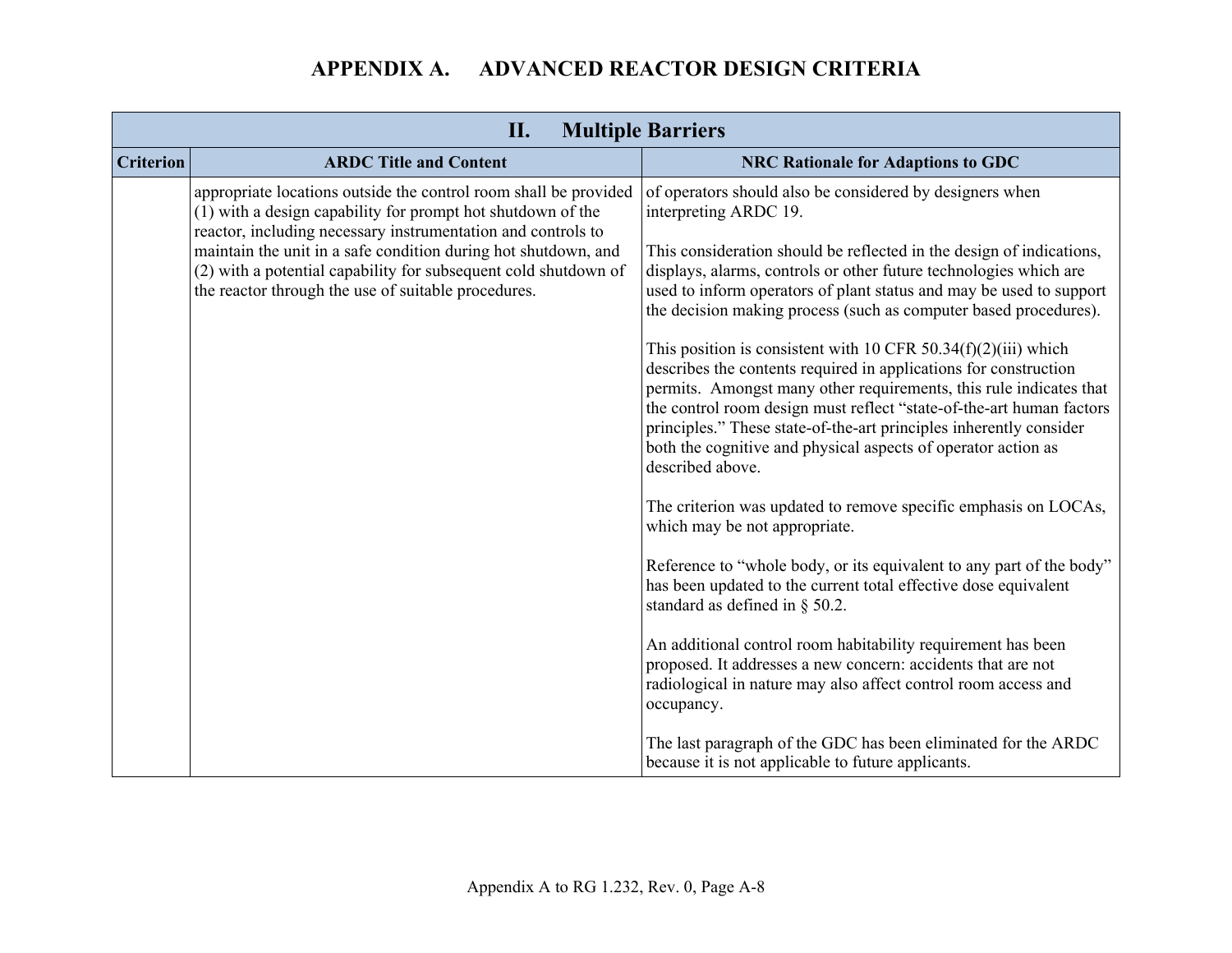| Ш.<br><b>Reactivity Control</b> |                                                                                                                                                                                                                                                                                                                                                                                                                                                                                                                                                                                                                                                                                                                                                                                                                                                                                                                    |                                           |
|---------------------------------|--------------------------------------------------------------------------------------------------------------------------------------------------------------------------------------------------------------------------------------------------------------------------------------------------------------------------------------------------------------------------------------------------------------------------------------------------------------------------------------------------------------------------------------------------------------------------------------------------------------------------------------------------------------------------------------------------------------------------------------------------------------------------------------------------------------------------------------------------------------------------------------------------------------------|-------------------------------------------|
| <b>Criterion</b>                | <b>ARDC Title and Content</b>                                                                                                                                                                                                                                                                                                                                                                                                                                                                                                                                                                                                                                                                                                                                                                                                                                                                                      | <b>NRC Rationale for Adaptions to GDC</b> |
| 20                              | Protection system functions.<br>Same as GDC<br>The protection system shall be designed (1) to initiate<br>automatically the operation of appropriate systems including the<br>reactivity control systems, to assure that specified acceptable<br>fuel design limits are not exceeded as a result of anticipated<br>operational occurrences and (2) to sense accident conditions and<br>to initiate the operation of systems and components important to<br>safety.                                                                                                                                                                                                                                                                                                                                                                                                                                                 |                                           |
| 21                              | Protection system reliability and testability.<br>Same as GDC<br>The protection system shall be designed for high functional<br>reliability and inservice testability commensurate with the safety<br>functions to be performed. Redundancy and independence<br>designed into the protection system shall be sufficient to assure<br>that (1) no single failure results in loss of the protection function<br>and (2) removal from service of any component or channel does<br>not result in loss of the required minimum redundancy unless<br>the acceptable reliability of operation of the protection system<br>can be otherwise demonstrated. The protection system shall be<br>designed to permit periodic testing of its functioning when the<br>reactor is in operation, including a capability to test channels<br>independently to determine failures and losses of redundancy<br>that may have occurred. |                                           |
| 22                              | Protection system independence.<br>Same as GDC<br>The protection system shall be designed to assure that the<br>effects of natural phenomena, and of normal operating,<br>maintenance, testing, and postulated accident conditions on<br>redundant channels do not result in loss of the protection<br>function, or shall be demonstrated to be acceptable on some<br>other defined basis. Design techniques, such as functional                                                                                                                                                                                                                                                                                                                                                                                                                                                                                   |                                           |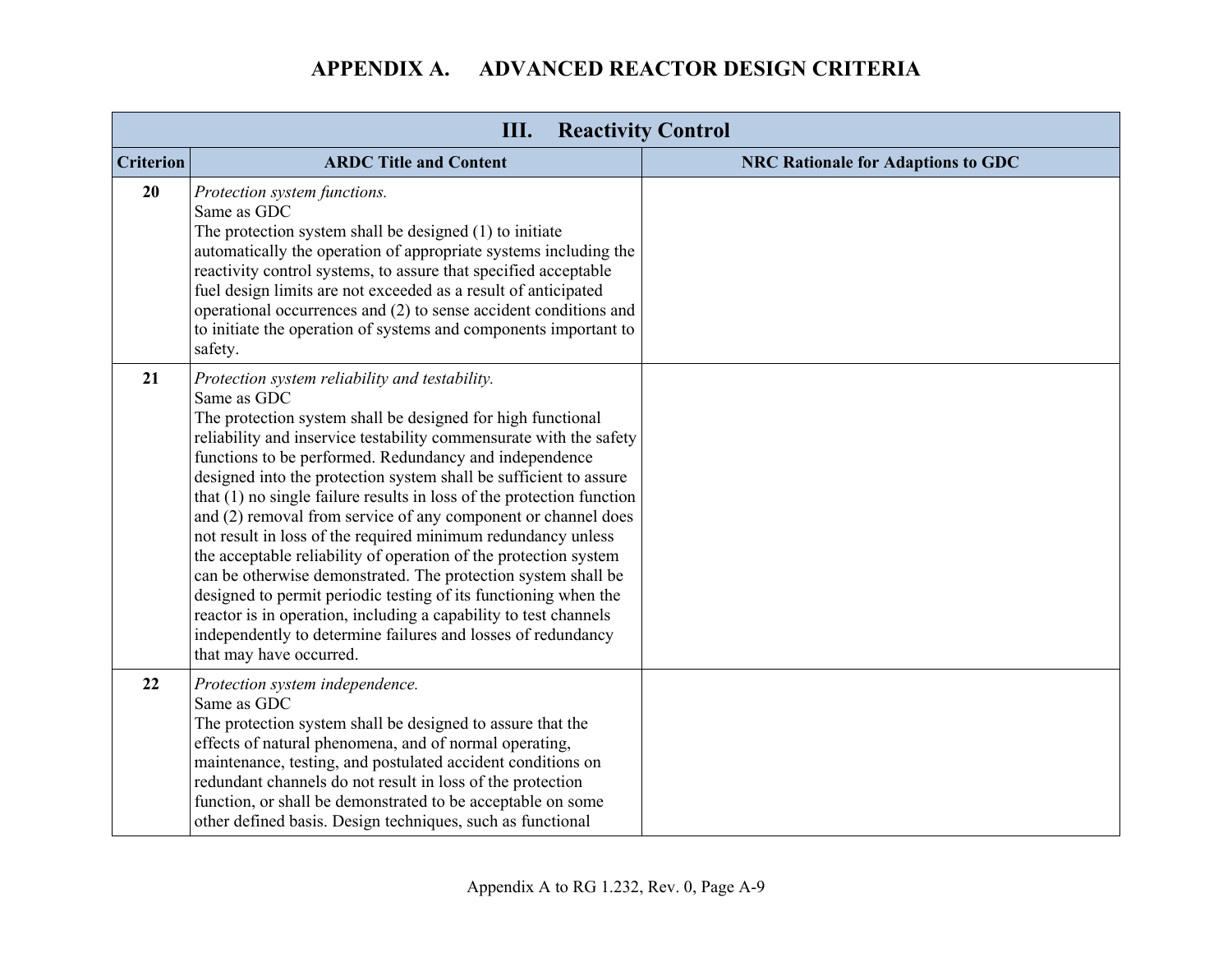| III.<br><b>Reactivity Control</b> |                                                                                                                                                                                                                                                                                                                                                                                                                                                                                                                                                                                                                                            |                                                                                                                                                                                                                                                                                                                                                                                                                                                                  |
|-----------------------------------|--------------------------------------------------------------------------------------------------------------------------------------------------------------------------------------------------------------------------------------------------------------------------------------------------------------------------------------------------------------------------------------------------------------------------------------------------------------------------------------------------------------------------------------------------------------------------------------------------------------------------------------------|------------------------------------------------------------------------------------------------------------------------------------------------------------------------------------------------------------------------------------------------------------------------------------------------------------------------------------------------------------------------------------------------------------------------------------------------------------------|
| <b>Criterion</b>                  | <b>ARDC Title and Content</b>                                                                                                                                                                                                                                                                                                                                                                                                                                                                                                                                                                                                              | <b>NRC Rationale for Adaptions to GDC</b>                                                                                                                                                                                                                                                                                                                                                                                                                        |
|                                   | diversity or diversity in component design and principles of<br>operation, shall be used to the extent practical to prevent loss of<br>the protection function.                                                                                                                                                                                                                                                                                                                                                                                                                                                                            |                                                                                                                                                                                                                                                                                                                                                                                                                                                                  |
| 23                                | Protection system failure modes.<br>Same as GDC<br>The protection system shall be designed to fail into a safe state<br>or into a state demonstrated to be acceptable on some other<br>defined basis if conditions such as disconnection of the system,<br>loss of energy (e.g., electric power, instrument air), or<br>postulated adverse environments (e.g., extreme heat or cold,<br>fire, pressure, steam, water, and radiation) are experienced.                                                                                                                                                                                      |                                                                                                                                                                                                                                                                                                                                                                                                                                                                  |
| 24                                | Separation of protection and control systems.<br>Same as GDC<br>The protection system shall be separated from control systems<br>to the extent that failure of any single control system component<br>or channel, or failure or removal from service of any single<br>protection system component or channel which is common to<br>the control and protection systems leaves intact a system<br>satisfying all reliability, redundancy, and independence<br>requirements of the protection system. Interconnection of the<br>protection and control systems shall be limited so as to assure<br>that safety is not significantly impaired. |                                                                                                                                                                                                                                                                                                                                                                                                                                                                  |
| 25                                | Protection system requirements for reactivity control<br>malfunctions.<br>The protection system shall be designed to ensure that specified<br>acceptable fuel design limits are not exceeded during any<br>anticipated operational occurrence accounting for a single<br>malfunction of the reactivity control systems.                                                                                                                                                                                                                                                                                                                    | Text has been added to clarify that the protection system is designed<br>to protect the specified acceptable fuel design limits for anticipated<br>operational occurrences (AOOs) in combination with a single<br>failure; the protection system does not have to protect the specified<br>acceptable fuel design limits during a postulated accident in<br>combination with a single failure. The example was deleted to make<br>the ARDC technology inclusive. |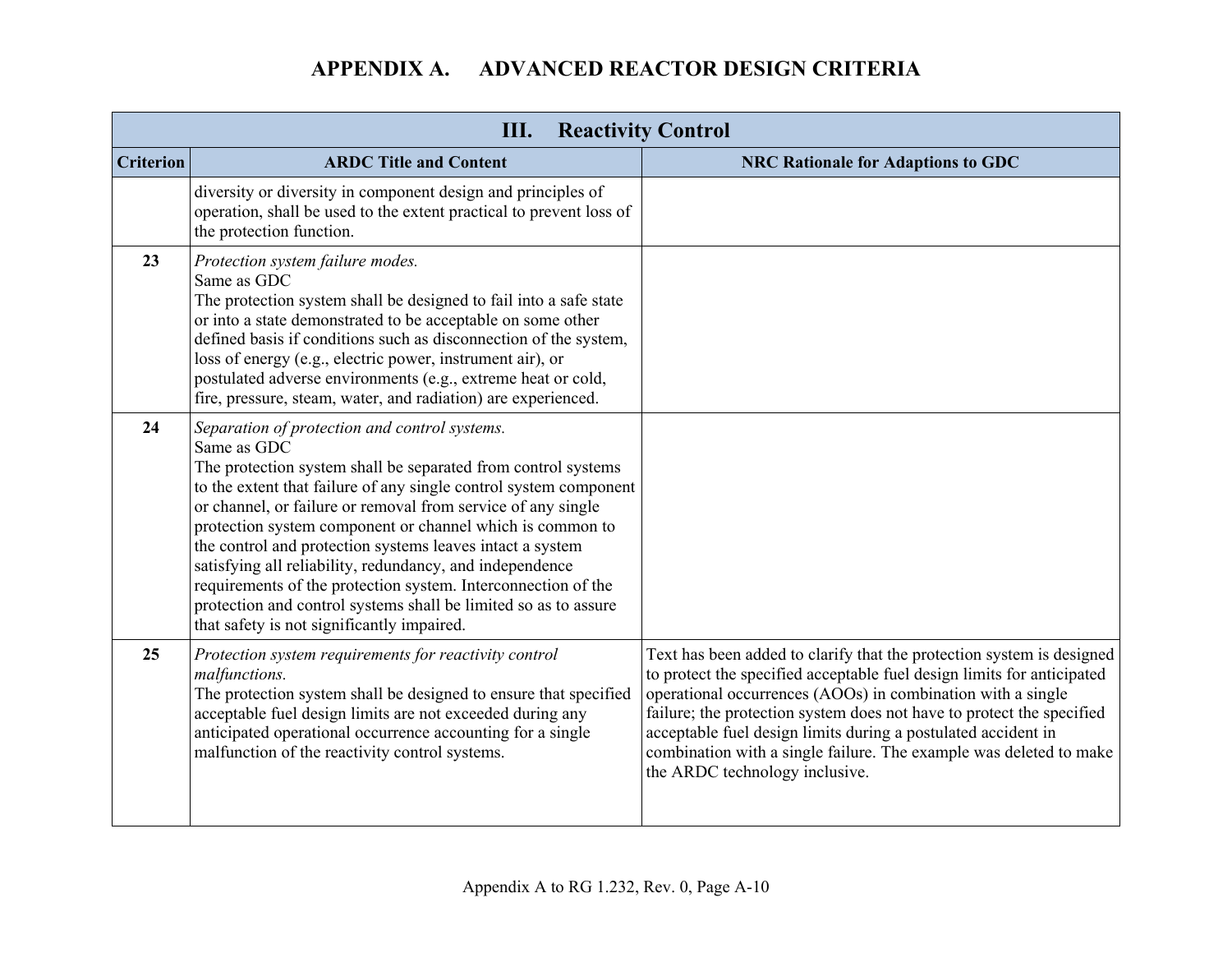| Ш.<br><b>Reactivity Control</b> |                                                                                                                                                                                                                                                                                                                                                                                                                                                                                                                                                                                                                                                                                                                                                                                                                                                                                                                                                                                                                                                                                                                                                                                                                                                   |                                                                                                                                                                                                                                                                                                                                                                                                                                                                                                                                                                                                                                                                                                                                                                                                                                                                                                                                                                                                                                                                                                                                                                                                                                                                                                                                                                                                                                                                                                                                                                                                                                                                                                                                                                                                                                                                                                                                                                                                                                                                                                                                                  |
|---------------------------------|---------------------------------------------------------------------------------------------------------------------------------------------------------------------------------------------------------------------------------------------------------------------------------------------------------------------------------------------------------------------------------------------------------------------------------------------------------------------------------------------------------------------------------------------------------------------------------------------------------------------------------------------------------------------------------------------------------------------------------------------------------------------------------------------------------------------------------------------------------------------------------------------------------------------------------------------------------------------------------------------------------------------------------------------------------------------------------------------------------------------------------------------------------------------------------------------------------------------------------------------------|--------------------------------------------------------------------------------------------------------------------------------------------------------------------------------------------------------------------------------------------------------------------------------------------------------------------------------------------------------------------------------------------------------------------------------------------------------------------------------------------------------------------------------------------------------------------------------------------------------------------------------------------------------------------------------------------------------------------------------------------------------------------------------------------------------------------------------------------------------------------------------------------------------------------------------------------------------------------------------------------------------------------------------------------------------------------------------------------------------------------------------------------------------------------------------------------------------------------------------------------------------------------------------------------------------------------------------------------------------------------------------------------------------------------------------------------------------------------------------------------------------------------------------------------------------------------------------------------------------------------------------------------------------------------------------------------------------------------------------------------------------------------------------------------------------------------------------------------------------------------------------------------------------------------------------------------------------------------------------------------------------------------------------------------------------------------------------------------------------------------------------------------------|
| <b>Criterion</b>                | <b>ARDC Title and Content</b>                                                                                                                                                                                                                                                                                                                                                                                                                                                                                                                                                                                                                                                                                                                                                                                                                                                                                                                                                                                                                                                                                                                                                                                                                     | <b>NRC Rationale for Adaptions to GDC</b>                                                                                                                                                                                                                                                                                                                                                                                                                                                                                                                                                                                                                                                                                                                                                                                                                                                                                                                                                                                                                                                                                                                                                                                                                                                                                                                                                                                                                                                                                                                                                                                                                                                                                                                                                                                                                                                                                                                                                                                                                                                                                                        |
| 26                              | Reactivity control systems.<br>A minimum of two reactivity control systems or means shall<br>provide:<br>(1) A means of inserting negative reactivity at a sufficient rate<br>and amount to assure, with appropriate margin for malfunctions,<br>that the design limits for the fission product barriers are not<br>exceeded and safe shutdown is achieved and maintained<br>during normal operation, including anticipated operational<br>occurrences.<br>(2) A means which is independent and diverse from the<br>other(s), shall be capable of controlling the rate of reactivity<br>changes resulting from planned, normal power changes to<br>assure that the design limits for the fission product barriers are<br>not exceeded.<br>(3) A means of inserting negative reactivity at a sufficient rate<br>and amount to assure, with appropriate margin for malfunctions,<br>that the capability to cool the core is maintained and a means of<br>shutting down the reactor and maintaining, at a minimum, a safe<br>shutdown condition following a postulated accident.<br>(4) A means for holding the reactor shutdown under conditions<br>which allow for interventions such as fuel loading, inspection<br>and repair shall be provided. | Recent licensing activity, associated with the application of GDC 26<br>and GDC 27 to new reactor designs (ADAMS Accession Nos.<br>ML16116A083 (Ref. 29) and ML16292A589) (Ref. 30), revealed<br>that additional clarity could be provided in the area of reactivity<br>control requirements. ARDC 26 combines the scope of GDC 26<br>and GDC 27. The development of ARDC 26 is informed by the<br>proposed general design criteria of 1965 (AEC-R 2/49, November<br>5), 1967 (32 FR 10216) (Ref. 31), current GDC 26 and 27, the<br>definition of safety-related SSC in 10 CFR 50.2, SECY-94-084,<br>"Policy and Technical Issues Associated with the Regulatory<br>Treatment of Non-Safety Systems in Passive Plant Designs" (Ref.<br>32), and the prior application of reactivity control requirements.<br>(1) Currently the second sentence of GDC 26 states, that one of the<br>reactivity control systems shall use control rods and shall be capable<br>of reliably controlling reactivity changes to ensure that, under<br>conditions of normal operation, including AOOs, and with<br>appropriate margin for malfunctions such as stuck rods, specified<br>acceptable fuel design limits are not exceeded. The staff recognizes<br>that specifying control rods may not be suitable for advanced<br>reactors. Additionally, reliably controlling reactivity, as applied to<br>GDC 26, has been interpreted as ensuring the control rods are<br>capable of rapidly (i.e., within a few seconds) shutting down the<br>reactor (ADAMS Accession No. ML16292A589) (Ref. 30).<br>The staff changed control rods to "means" in recognition that<br>advanced reactor designs may not rely on control rods to rapidly<br>shut down the reactor (e.g., alternative system designs or inherent<br>feedback mechanisms may be relied upon to perform this function).<br>The wording of "reliably controlling reactivity" in GDC 26 has<br>been replaced with "inserting negative reactivity at a sufficient rate<br>and amount" to more clearly define the requirement. For a non-<br>LWR design the rate of negative reactivity insertion may not |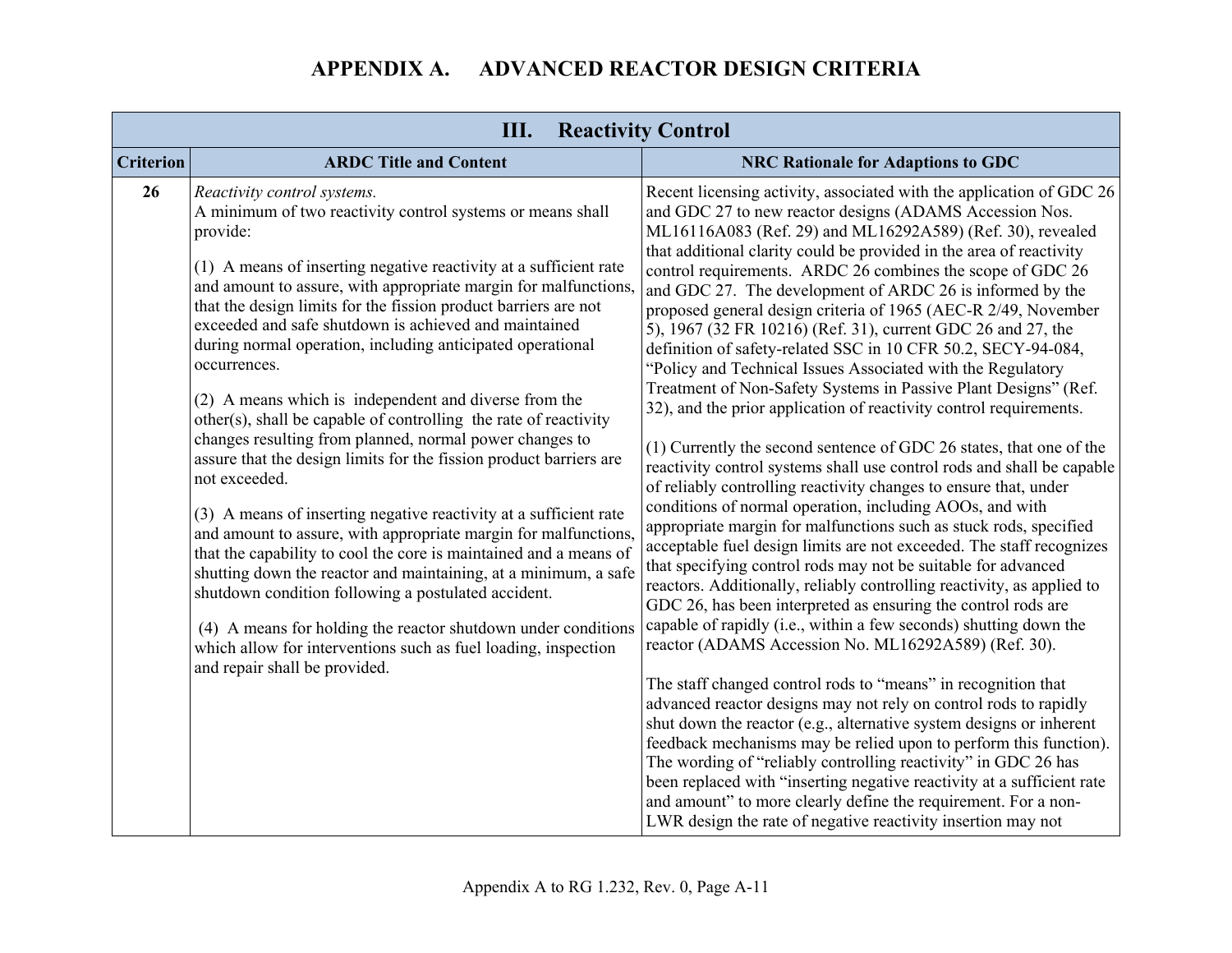|                  | Ш.<br><b>Reactivity Control</b> |                                                                                                                                                                                                                                                                                                                                                                                                                                                                                                                                                                                                                                                                                                                        |
|------------------|---------------------------------|------------------------------------------------------------------------------------------------------------------------------------------------------------------------------------------------------------------------------------------------------------------------------------------------------------------------------------------------------------------------------------------------------------------------------------------------------------------------------------------------------------------------------------------------------------------------------------------------------------------------------------------------------------------------------------------------------------------------|
| <b>Criterion</b> | <b>ARDC Title and Content</b>   | <b>NRC Rationale for Adaptions to GDC</b>                                                                                                                                                                                                                                                                                                                                                                                                                                                                                                                                                                                                                                                                              |
|                  |                                 | necessitate rapid (within seconds) insertion but should occur in a<br>time frame such that the fission product barrier design limits are not<br>exceeded.                                                                                                                                                                                                                                                                                                                                                                                                                                                                                                                                                              |
|                  |                                 | The term "specified acceptable fuel design limits" is replaced with<br>"design limits for fission product barriers" to be consistent with the<br>AOO acceptance criteria while also addressing liquid fueled<br>reactors which may not have SAFDLs. ARDC 10 and ARDC 15<br>provide the appropriate design limits for the fuel and reactor coolant<br>boundary, respectively.                                                                                                                                                                                                                                                                                                                                           |
|                  |                                 | The wording "safe shutdown is achieved and maintained" has<br>been added again to more clearly define the requirements associated<br>with reliably controlling reactivity in GDC 26. SECY-94-084,<br>"Policy and Technical Issues Associated with the Regulatory<br>Treatment of Non-Safety Systems in Passive Plant Designs" (Ref.<br>32), describes the characteristics of a safe shutdown condition as<br>reactor subcriticality, decay heat removal, and radioactive materials<br>containment. ARDC 26 (1) clearly defines that reactor shutdown at<br>any time during the transient is the performance requirement. The<br>distinction between during and following the transient is discussed<br>in $(2)$ below. |
|                  |                                 | In regards to safety class, the capability to insert negative reactivity<br>at a rate and amount to preserve the fission product barrier(s) and to<br>shut down the reactor during an AOO is identified as a function<br>performed by safety-related SSCs in the 10 CFR 50.2 definition of<br>safety-related SSCs.                                                                                                                                                                                                                                                                                                                                                                                                     |
|                  |                                 | (2) The first sentence of GDC 26, states that two independent<br>reactivity control systems of different design principles shall be<br>provided. The third sentence of GDC 26, states that the second<br>reactivity control system shall be capable of reliably controlling the                                                                                                                                                                                                                                                                                                                                                                                                                                        |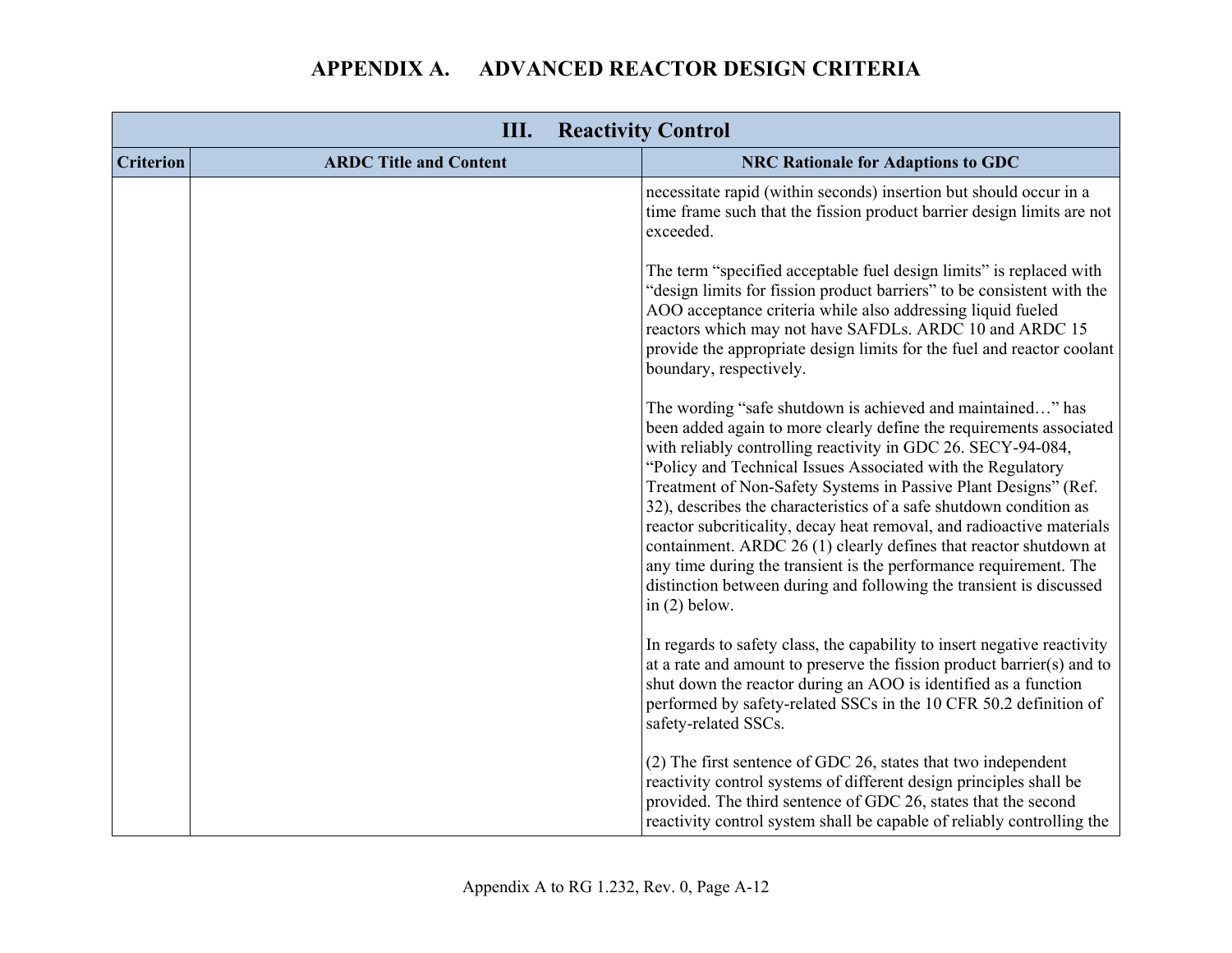| Ш.<br><b>Reactivity Control</b> |                               |                                                                                                                                                                                                                                                                                                                                                                                                                                                                                                                                                                                                                                                                                                                                                                                                                                                                                                                                                                                                                                                                                                                                                                                                                   |
|---------------------------------|-------------------------------|-------------------------------------------------------------------------------------------------------------------------------------------------------------------------------------------------------------------------------------------------------------------------------------------------------------------------------------------------------------------------------------------------------------------------------------------------------------------------------------------------------------------------------------------------------------------------------------------------------------------------------------------------------------------------------------------------------------------------------------------------------------------------------------------------------------------------------------------------------------------------------------------------------------------------------------------------------------------------------------------------------------------------------------------------------------------------------------------------------------------------------------------------------------------------------------------------------------------|
| <b>Criterion</b>                | <b>ARDC Title and Content</b> | <b>NRC Rationale for Adaptions to GDC</b>                                                                                                                                                                                                                                                                                                                                                                                                                                                                                                                                                                                                                                                                                                                                                                                                                                                                                                                                                                                                                                                                                                                                                                         |
|                                 |                               | rate of changes resulting from planned, normal power changes<br>(including xenon burnout) to assure specified acceptable fuel design<br>limits are not exceeded. ARDC $26(2)$ is consistent with the current<br>requirements of the second reactivity control system specified in<br>GDC 26. The words "including xenon burnout" have been deleted<br>as this may not be as important for some non-LWR reactor designs.<br>Also, "of different design principles" from the first sentence of<br>GDC 26 has been replaced with "independent and diverse" to<br>clarify the requirement. The reactivity means given by ARDC 26<br>(2) is a system important to safety but not necessarily safety-related<br>as it does not mitigate an AOO or accident but is used to control<br>planned, normal reactivity changes such that the design limits for<br>the fission product barriers are preserved thereby minimizing<br>challenges to the safety-related reactivity control means or<br>protection system.<br>The term "independent and diverse" indicates no shared systems or<br>components and a design which is different enough such that no<br>common failure modes exist between the system or means in ARDC |
|                                 |                               | 26 (2) and safety-related systems in ARDC 26 (1) and (3).                                                                                                                                                                                                                                                                                                                                                                                                                                                                                                                                                                                                                                                                                                                                                                                                                                                                                                                                                                                                                                                                                                                                                         |
|                                 |                               | (3) Current GDC 27 states that the reactivity control systems shall<br>be designed to have a combined capability of reliably controlling<br>reactivity changes to assure that under postulated accident<br>conditions and with appropriate margin for stuck rods the capability<br>to cool the core is maintained. Reliably controlling reactivity, as<br>applied to GDC 27 requires that the reactor achieve and maintain a<br>safe, stable condition, including subcriticality, using only safety<br>related equipment with margin for stuck rods (ADAMS Accession<br>No. ML16116A083) (Ref. 29).                                                                                                                                                                                                                                                                                                                                                                                                                                                                                                                                                                                                               |
|                                 |                               | ARDC 26 (3) is written to clarify that shut down following a<br>postulated accident using safety-related equipment or means is                                                                                                                                                                                                                                                                                                                                                                                                                                                                                                                                                                                                                                                                                                                                                                                                                                                                                                                                                                                                                                                                                    |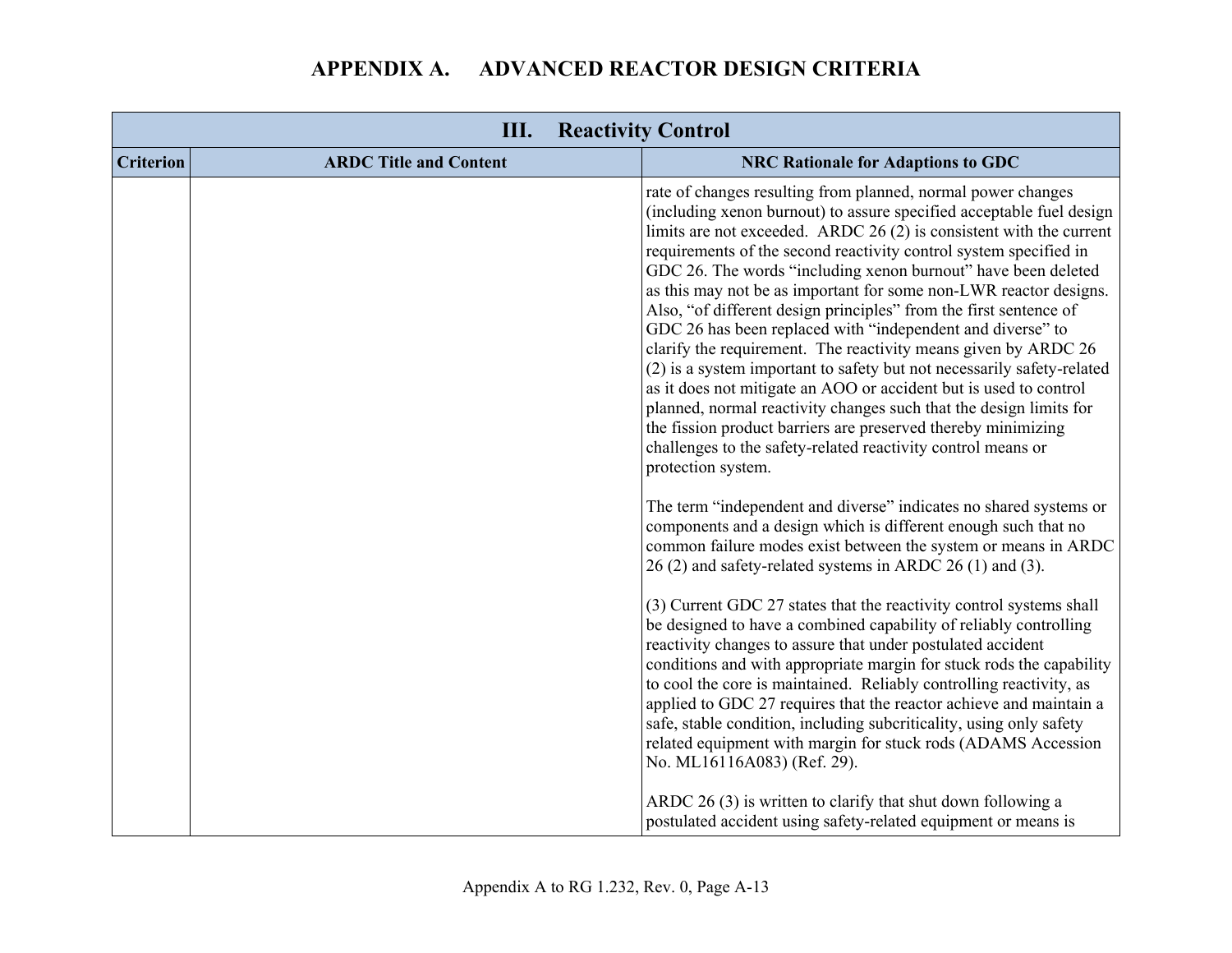| Ш.<br><b>Reactivity Control</b> |                                                                                                                                                                                                                                                                                                                                                              |                                                                                                                                                                                                                                                                                                                                                                                                                                                                                                                                                                                                                                                                                                                                                                                                                                                                                                                                                                                                                                                         |
|---------------------------------|--------------------------------------------------------------------------------------------------------------------------------------------------------------------------------------------------------------------------------------------------------------------------------------------------------------------------------------------------------------|---------------------------------------------------------------------------------------------------------------------------------------------------------------------------------------------------------------------------------------------------------------------------------------------------------------------------------------------------------------------------------------------------------------------------------------------------------------------------------------------------------------------------------------------------------------------------------------------------------------------------------------------------------------------------------------------------------------------------------------------------------------------------------------------------------------------------------------------------------------------------------------------------------------------------------------------------------------------------------------------------------------------------------------------------------|
| <b>Criterion</b>                | <b>ARDC Title and Content</b>                                                                                                                                                                                                                                                                                                                                | <b>NRC Rationale for Adaptions to GDC</b>                                                                                                                                                                                                                                                                                                                                                                                                                                                                                                                                                                                                                                                                                                                                                                                                                                                                                                                                                                                                               |
|                                 |                                                                                                                                                                                                                                                                                                                                                              | required. The term "following a postulated accident" refers to the<br>time when plant parameters are relatively stable, no additional<br>means of mitigation are needed and margins to acceptance criteria<br>are constant or increasing. ARDC 26 allows for a return to power<br>during a postulated accident consistent with the current licensing<br>basis of some existing PWRs if sufficient heat removal capability<br>exists (e.g., PWR main steam line break accident), but ARDC 26<br>(1) precludes a return to power during an AOO.                                                                                                                                                                                                                                                                                                                                                                                                                                                                                                           |
|                                 |                                                                                                                                                                                                                                                                                                                                                              | (4) The fourth sentence of GDC 26 regarding the capability to reach<br>cold shutdown has been generalized in ARDC 26 (4) to refer to<br>activities which are performed at conditions below (less limiting<br>than) those normally associated with safe shutdown. SECY-94-084<br>(Ref. 32) describes staff positions on obtaining a cold shutdown and<br>explains that the requirement to bring the plant to cold shutdown is<br>driven by the need to inspect and repair a plant following an<br>accident. In regards to safety class, the capability to bring the plant<br>to a cold shutdown is not covered by the definition of safety-related<br>SSCs in 10 CFR 50.2, and most operating pressurized-water<br>reactors have not credited safety-related SSCs to satisfy this<br>requirement of GDC 26. Based on the information provided above,<br>the system credited for holding the reactor subcritical under<br>conditions necessary for activities such as refueling, inspection and<br>repair is identified as an important to safety system. |
| 27                              | Combined reactivity control systems capability.<br>DELETED-Information incorporated into ARDC 26                                                                                                                                                                                                                                                             |                                                                                                                                                                                                                                                                                                                                                                                                                                                                                                                                                                                                                                                                                                                                                                                                                                                                                                                                                                                                                                                         |
| 28                              | Reactivity limits.<br>The reactivity control systems shall be designed with<br>appropriate limits on the potential amount and rate of reactivity<br>increase to ensure that the effects of postulated reactivity<br>accidents can neither $(1)$ result in damage to the reactor coolant<br>boundary greater than limited local yielding nor (2) sufficiently | "Reactor coolant pressure boundary" has been relabeled as "reactor<br>coolant boundary" to create a more broadly applicable non-LWR<br>term that defines the boundary without giving any implication of<br>system operating pressure. As such, the term "reactor coolant"<br>boundary" is applicable to non-LWRs that operate at either low or<br>high pressure.                                                                                                                                                                                                                                                                                                                                                                                                                                                                                                                                                                                                                                                                                        |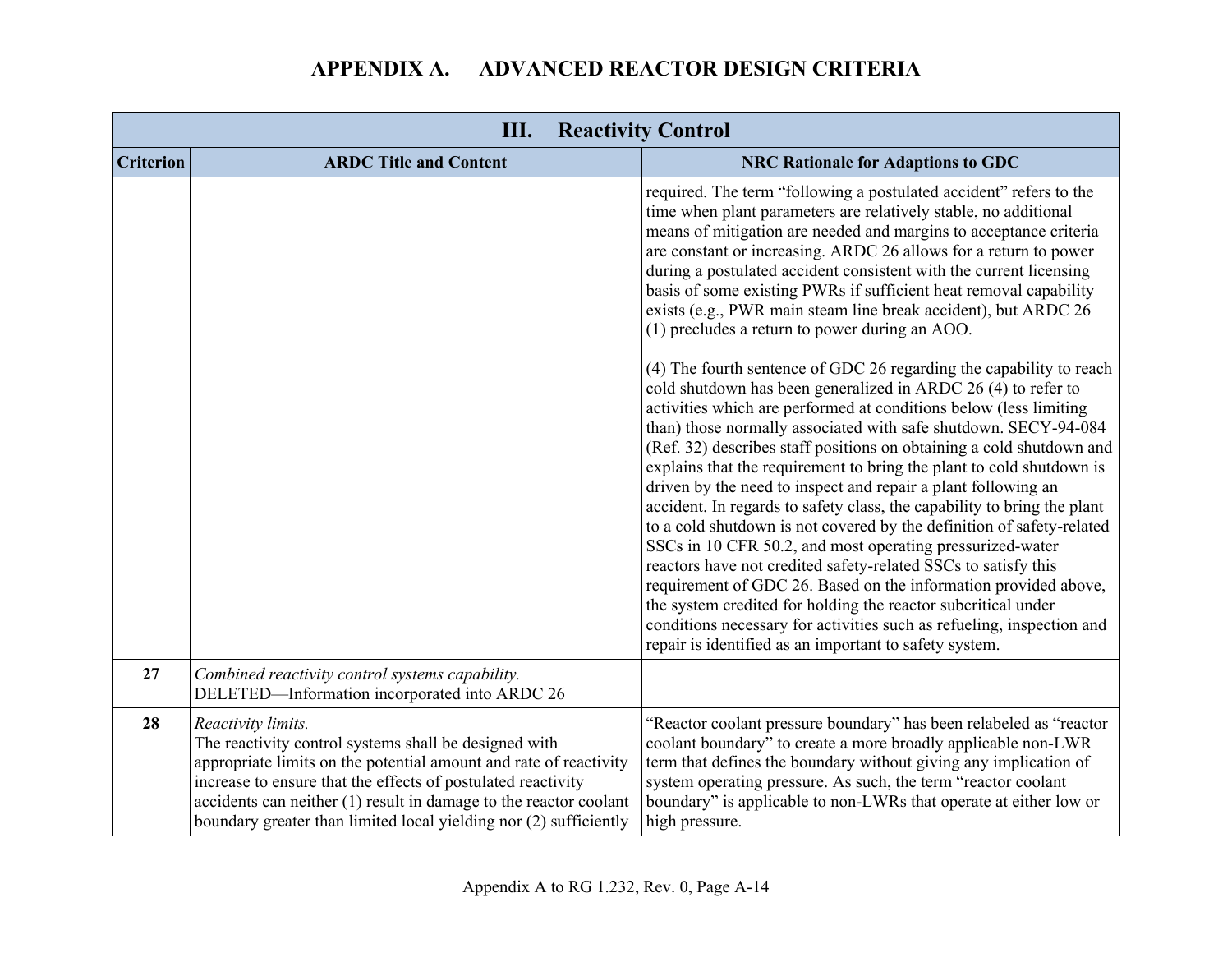|                  | <b>Reactivity Control</b><br>Ш.                                                                                                                                                                                                                                                         |                                                                                                          |  |
|------------------|-----------------------------------------------------------------------------------------------------------------------------------------------------------------------------------------------------------------------------------------------------------------------------------------|----------------------------------------------------------------------------------------------------------|--|
| <b>Criterion</b> | <b>ARDC Title and Content</b>                                                                                                                                                                                                                                                           | <b>NRC Rationale for Adaptions to GDC</b>                                                                |  |
|                  | disturb the core, its support structures, or other reactor vessel<br>internals to impair significantly the capability to cool the core.                                                                                                                                                 | The list of "postulated reactivity accidents" has been deleted to<br>make the ARDC technology inclusive. |  |
| 29               | Protection against anticipated operational occurrences.<br>Same as GDC<br>The protection and reactivity control systems shall be designed<br>to assure an extremely high probability of accomplishing their<br>safety functions in the event of anticipated operational<br>occurrences. |                                                                                                          |  |

| <b>Fluid Systems</b><br>IV. |                                                                                                                                                                                                                                                                                                                                                                                                                                                                                                                                                                                         |                                                                                                                                                                                                                                                                                                                                                                                                                                                                                                 |
|-----------------------------|-----------------------------------------------------------------------------------------------------------------------------------------------------------------------------------------------------------------------------------------------------------------------------------------------------------------------------------------------------------------------------------------------------------------------------------------------------------------------------------------------------------------------------------------------------------------------------------------|-------------------------------------------------------------------------------------------------------------------------------------------------------------------------------------------------------------------------------------------------------------------------------------------------------------------------------------------------------------------------------------------------------------------------------------------------------------------------------------------------|
| <b>Criterion</b>            | <b>ARDC Title and Content</b>                                                                                                                                                                                                                                                                                                                                                                                                                                                                                                                                                           | <b>NRC Rationale for Adaptions to GDC</b>                                                                                                                                                                                                                                                                                                                                                                                                                                                       |
| 30                          | Quality of reactor coolant boundary.<br>Components that are part of the reactor coolant boundary shall<br>be designed, fabricated, erected, and tested to the highest quality<br>standards practical. Means shall be provided for detecting and,<br>to the extent practical, identifying the location of the source of<br>reactor coolant leakage.                                                                                                                                                                                                                                      | "Reactor coolant pressure boundary" has been relabeled as "reactor"<br>coolant boundary" to create a more broadly applicable non-LWR<br>term that defines the boundary without giving any implication of<br>system operating pressure. As such, the term "reactor coolant"<br>boundary" is applicable to non-LWRs that operate at either low or<br>high pressure.                                                                                                                               |
| 31                          | Fracture prevention of reactor coolant boundary.<br>The reactor coolant boundary shall be designed with sufficient<br>margin to ensure that when stressed under operating,<br>maintenance, testing, and postulated accident conditions, (1) the<br>boundary behaves in a nonbrittle manner and (2) the probability<br>of rapidly propagating fracture is minimized. The design shall<br>reflect consideration of service temperatures, service<br>degradation of material properties, creep, fatigue, stress rupture,<br>and other conditions of the boundary material under operating, | "Reactor coolant pressure boundary" has been relabeled as "reactor"<br>coolant boundary" to create a more broadly applicable non-LWR<br>term that defines the boundary without giving any implication of<br>system operating pressure. As such, the term "reactor coolant"<br>boundary" is applicable to non-LWRs that operate at either low or<br>high pressure.<br>Specific examples are added to the ARDC to account for the high<br>design and operating temperatures, coolant composition, |
|                             | maintenance, testing, and postulated accident conditions and the                                                                                                                                                                                                                                                                                                                                                                                                                                                                                                                        | contaminants, and reaction products                                                                                                                                                                                                                                                                                                                                                                                                                                                             |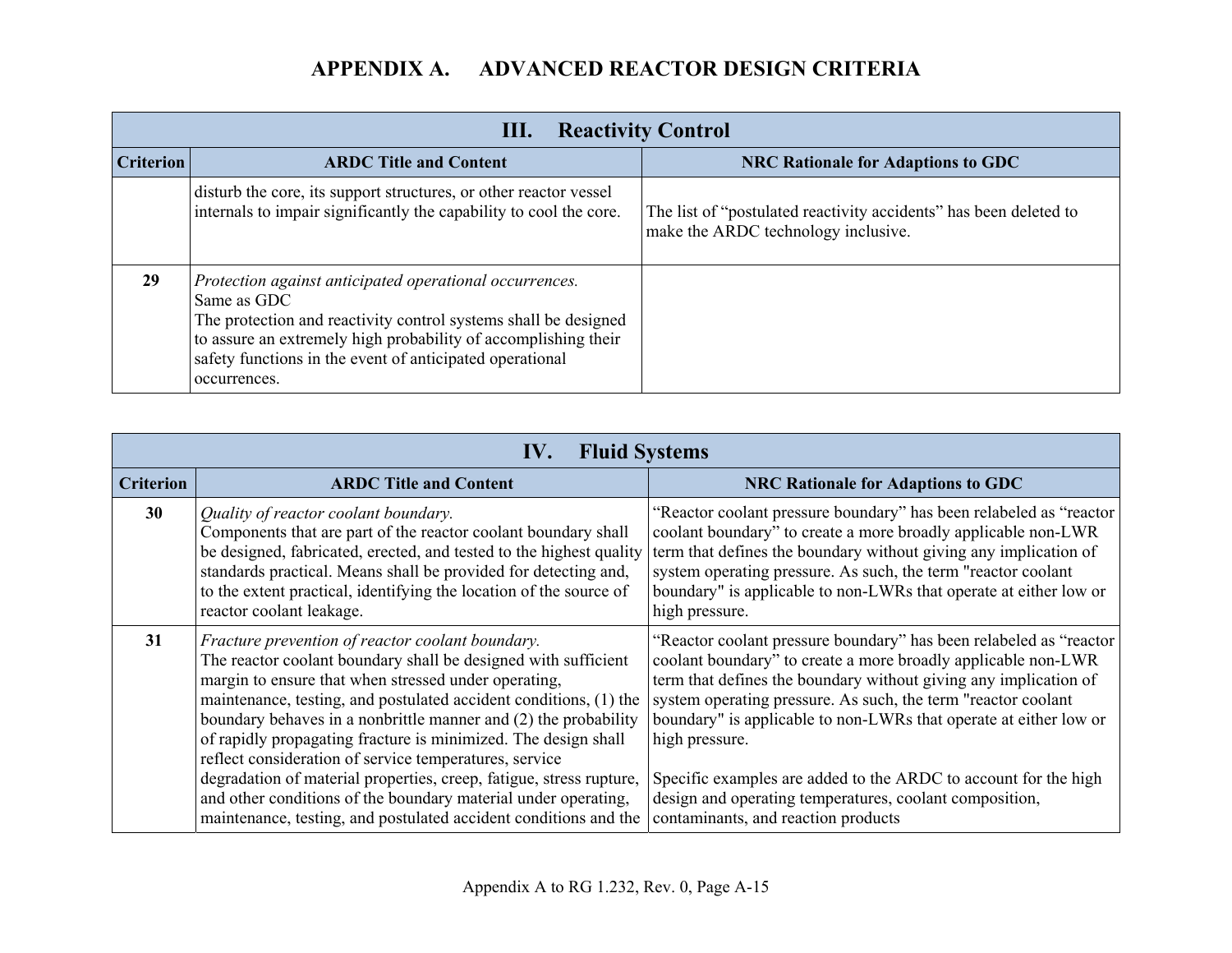| IV.<br><b>Fluid Systems</b> |                                                                                                                                                                                                                                                                                                                                                                                                                                                                                                                                                                                                                                                 |                                                                                                                                                                                                                                                                                                                                                                                                                                                                                                                                                                                                                     |
|-----------------------------|-------------------------------------------------------------------------------------------------------------------------------------------------------------------------------------------------------------------------------------------------------------------------------------------------------------------------------------------------------------------------------------------------------------------------------------------------------------------------------------------------------------------------------------------------------------------------------------------------------------------------------------------------|---------------------------------------------------------------------------------------------------------------------------------------------------------------------------------------------------------------------------------------------------------------------------------------------------------------------------------------------------------------------------------------------------------------------------------------------------------------------------------------------------------------------------------------------------------------------------------------------------------------------|
| <b>Criterion</b>            | <b>ARDC Title and Content</b>                                                                                                                                                                                                                                                                                                                                                                                                                                                                                                                                                                                                                   | <b>NRC Rationale for Adaptions to GDC</b>                                                                                                                                                                                                                                                                                                                                                                                                                                                                                                                                                                           |
|                             | uncertainties in determining (1) material properties, (2) the<br>effects of irradiation and coolant composition, including<br>contaminants and reaction products, on material properties,,<br>(3) residual, steady-state, and transient stresses, and (4) size of<br>flaws.                                                                                                                                                                                                                                                                                                                                                                     |                                                                                                                                                                                                                                                                                                                                                                                                                                                                                                                                                                                                                     |
| 32                          | Inspection of reactor coolant boundary.<br>Components that are part of the reactor coolant boundary shall<br>be designed to permit (1) periodic inspection and functional<br>testing of important areas and features to assess their structural<br>and leaktight integrity, and (2) an appropriate material<br>surveillance program for the reactor vessel.                                                                                                                                                                                                                                                                                     | "Reactor coolant pressure boundary" has been relabeled as "reactor"<br>coolant boundary" to create a more broadly applicable non-LWR<br>term that defines the boundary without giving any implication of<br>system operating pressure. As such, the term "reactor coolant<br>boundary" is applicable to non-LWRs that operate at either low or<br>high pressure.<br>The staff modified the LWR GDC by replacing the term "reactor<br>pressure vessel" with "reactor vessel," which the staff believes is a<br>more generically applicable term.<br>Functional testing is testing that assesses component and system |
|                             |                                                                                                                                                                                                                                                                                                                                                                                                                                                                                                                                                                                                                                                 | operational readiness such as required in the ASME OM Code as<br>incorporated by reference in 10 CFR 50.55a and in Plant Technical<br>Specifications.                                                                                                                                                                                                                                                                                                                                                                                                                                                               |
| 33                          | Reactor coolant inventory maintenance.<br>A system to maintain reactor coolant inventory for protection<br>against small breaks in the reactor coolant boundary shall be<br>provided as necessary to ensure that specified acceptable fuel<br>design limits are not exceeded as a result of reactor coolant<br>inventory loss due to leakage from the reactor coolant boundary<br>and rupture of small piping or other small components that are<br>part of the boundary. The system shall be designed to ensure<br>that the system safety function can be accomplished using the<br>piping, pumps, and valves used to maintain reactor coolant | ARDC 33 was relabeled as "inventory maintenance" to provide<br>more flexibility for advanced reactor designs. The first sentence is<br>modified so that it ends with "shall be provided as necessary"<br>and is combined with the second sentence "as necessary to<br>ensure" (without the opening phrase "The system safety function<br>shall be") to recognize that the inventory control system may be<br>unnecessary for some designs to maintain safety functions that<br>ensure fuel design limits are not exceeded.<br>"Reactor coolant pressure boundary" has been relabeled as "reactor                    |
|                             | inventory during normal reactor operation.                                                                                                                                                                                                                                                                                                                                                                                                                                                                                                                                                                                                      | coolant boundary" to create a more broadly applicable non-LWR<br>term that defines the boundary without giving any implication of                                                                                                                                                                                                                                                                                                                                                                                                                                                                                   |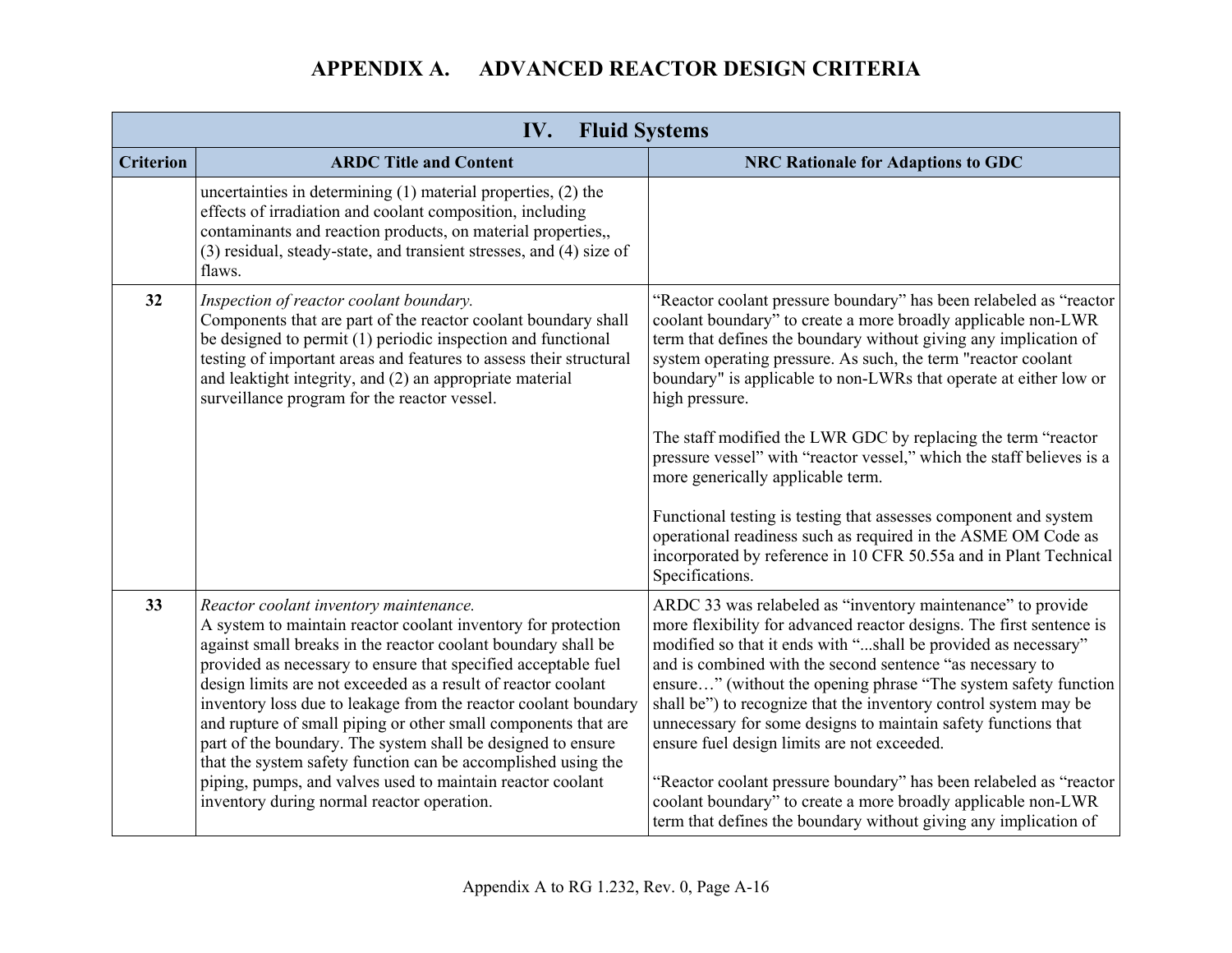| IV.<br><b>Fluid Systems</b> |                                                                                                                                                                                                                                                                                                                                                                                                                                                                                                                                                                                                                                                                               |                                                                                                                                                                                                                                                                                                                                                                                                                                                                                                                                                                                                                                                                                                                                                                                                                                                                                                                        |
|-----------------------------|-------------------------------------------------------------------------------------------------------------------------------------------------------------------------------------------------------------------------------------------------------------------------------------------------------------------------------------------------------------------------------------------------------------------------------------------------------------------------------------------------------------------------------------------------------------------------------------------------------------------------------------------------------------------------------|------------------------------------------------------------------------------------------------------------------------------------------------------------------------------------------------------------------------------------------------------------------------------------------------------------------------------------------------------------------------------------------------------------------------------------------------------------------------------------------------------------------------------------------------------------------------------------------------------------------------------------------------------------------------------------------------------------------------------------------------------------------------------------------------------------------------------------------------------------------------------------------------------------------------|
| <b>Criterion</b>            | <b>ARDC Title and Content</b>                                                                                                                                                                                                                                                                                                                                                                                                                                                                                                                                                                                                                                                 | <b>NRC Rationale for Adaptions to GDC</b>                                                                                                                                                                                                                                                                                                                                                                                                                                                                                                                                                                                                                                                                                                                                                                                                                                                                              |
|                             |                                                                                                                                                                                                                                                                                                                                                                                                                                                                                                                                                                                                                                                                               | system operating pressure. As such, the term "reactor coolant<br>boundary" is applicable to non-LWRs that operate at either low or<br>high pressure.                                                                                                                                                                                                                                                                                                                                                                                                                                                                                                                                                                                                                                                                                                                                                                   |
|                             |                                                                                                                                                                                                                                                                                                                                                                                                                                                                                                                                                                                                                                                                               | The staff maintained the words "system safety function" of<br>GDC 33 because reactor coolant inventory maintenance may be<br>necessary in some designs to support residual heat removal, which<br>is a safety function. If not required for maintaining residual heat<br>removal capability, the qualifier "as necessary" in the first sentence<br>would apply. For example, if all small breaks or leaks would result<br>in reactor coolant inventory levels such that the residual heat<br>removal function would still be performed, and the fuel design<br>limits met, no safety function would be associated with the<br>inventory maintenance system.                                                                                                                                                                                                                                                            |
|                             |                                                                                                                                                                                                                                                                                                                                                                                                                                                                                                                                                                                                                                                                               | The GDC reference to electric power was removed. Refer to<br>ARDC 17 concerning those systems that require electric power.                                                                                                                                                                                                                                                                                                                                                                                                                                                                                                                                                                                                                                                                                                                                                                                             |
| 34                          | Residual heat removal.<br>A system to remove residual heat shall be provided. For normal<br>operations and anticipated operational occurrences, the system<br>safety function shall be to transfer fission product decay heat<br>and other residual heat from the reactor core at a rate such that<br>specified acceptable fuel design limits and the design conditions<br>of the reactor coolant boundary are not exceeded.<br>Suitable redundancy in components and features and suitable<br>interconnections, leak detection, and isolation capabilities shall<br>be provided to ensure that the system safety function can be<br>accomplished, assuming a single failure. | In most advanced reactor designs, a single system (i.e., the residual<br>heat removal system) is provided to perform both the residual heat<br>removal and emergency core cooling functions. In this case, the<br>single system would be designed to meet the requirements of<br>ARDC 34 and ARDC 35. (for more discussion see NUREG-0968<br>(Ref. 5) and NUREG-1368 (Ref.4)) However, the staff<br>acknowledges that this may not be the case for every advanced<br>reactor design. Therefore, to allow current and future non-LWR<br>designers the flexibility to provide a single system or multiple<br>systems to perform residual heat removal and emergency core<br>cooling, the staff decided to keep the ARDC 34 and ARDC 35<br>separate in lieu of combining them into a single criterion. The<br>staff's approach to provide two separate criteria is consistent with<br>the approach taken in the LWR GDCs. |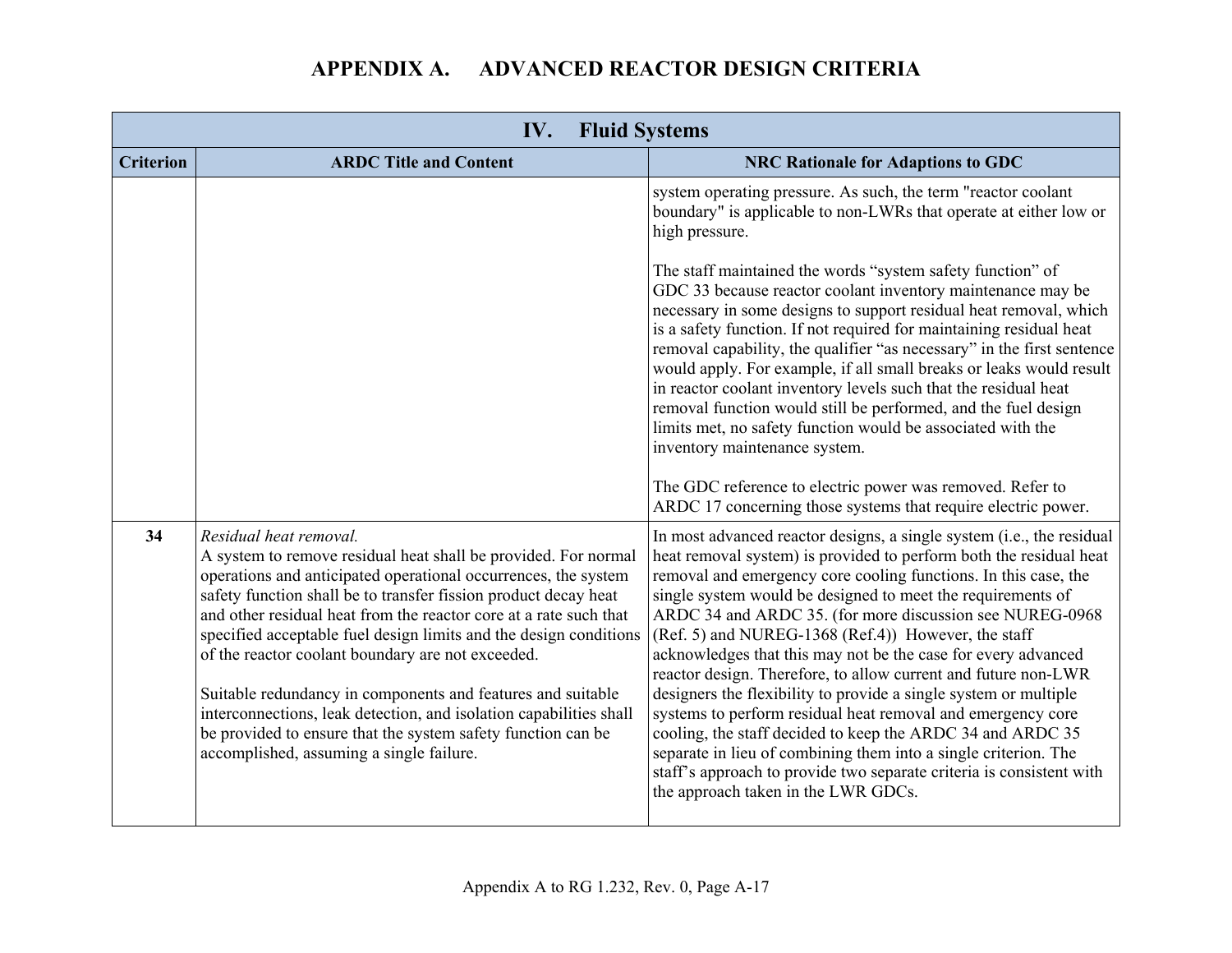| IV.<br><b>Fluid Systems</b> |                                                                                                                                                                                                                                                                                                                                                                                                                                    |                                                                                                                                                                                                                                                                                                                                                                                                                                                                                                                                                                                                                                                                                                                                                                                                                                                                                                                                                                                                                                                                                   |
|-----------------------------|------------------------------------------------------------------------------------------------------------------------------------------------------------------------------------------------------------------------------------------------------------------------------------------------------------------------------------------------------------------------------------------------------------------------------------|-----------------------------------------------------------------------------------------------------------------------------------------------------------------------------------------------------------------------------------------------------------------------------------------------------------------------------------------------------------------------------------------------------------------------------------------------------------------------------------------------------------------------------------------------------------------------------------------------------------------------------------------------------------------------------------------------------------------------------------------------------------------------------------------------------------------------------------------------------------------------------------------------------------------------------------------------------------------------------------------------------------------------------------------------------------------------------------|
| <b>Criterion</b>            | <b>ARDC Title and Content</b>                                                                                                                                                                                                                                                                                                                                                                                                      | <b>NRC Rationale for Adaptions to GDC</b>                                                                                                                                                                                                                                                                                                                                                                                                                                                                                                                                                                                                                                                                                                                                                                                                                                                                                                                                                                                                                                         |
|                             |                                                                                                                                                                                                                                                                                                                                                                                                                                    | "Reactor coolant pressure boundary" has been relabeled as "reactor<br>coolant boundary" to create a more broadly applicable non-LWR<br>term that defines the boundary without giving any implication of<br>system operating pressure. As such, the term "reactor coolant<br>boundary" is applicable to non-LWRs that operate at either low or<br>high pressure.                                                                                                                                                                                                                                                                                                                                                                                                                                                                                                                                                                                                                                                                                                                   |
|                             |                                                                                                                                                                                                                                                                                                                                                                                                                                    | The second paragraph addresses residual heat removal system<br>redundancy.                                                                                                                                                                                                                                                                                                                                                                                                                                                                                                                                                                                                                                                                                                                                                                                                                                                                                                                                                                                                        |
|                             |                                                                                                                                                                                                                                                                                                                                                                                                                                    | The GDC reference to electric power was removed. Refer to<br>ARDC 17 concerning those systems that require electric power.                                                                                                                                                                                                                                                                                                                                                                                                                                                                                                                                                                                                                                                                                                                                                                                                                                                                                                                                                        |
| 35                          | Emergency core cooling system.<br>A system to assure sufficient core cooling during postulated<br>accidents and to remove residual heat following postulated<br>accidents shall be provided. The system safety function shall be<br>to transfer heat from the reactor core during and following<br>postulated accidents such that fuel and clad damage that could<br>interfere with continued effective core cooling is prevented. | In most advanced reactor designs, a single system (i.e., the residual<br>heat removal system) is provided to perform both the residual heat<br>removal and emergency core cooling functions. In this case, the<br>single system would be designed to meet the requirements of<br>ARDC 34 and ARDC 35. (for more discussion see NUREG-0968<br>(Ref. 5) and NUREG-1368 (Ref. 4)) However, the staff<br>acknowledges that this may not be the case for every advanced<br>reactor design. Therefore, to allow current and future non-LWR<br>designers the flexibility to provide a single system or multiple<br>systems to perform residual heat removal and emergency core<br>cooling, the staff decided to keep the ARDC 34 and ARDC 35<br>separate in lieu of combining them into a single criterion. Effective<br>core cooling may include maintaining the primary coolant<br>boundary in a condition necessary for adequate postulated accident<br>heat removal. The staff's approach to provide two separate criteria<br>is consistent with the approach taken in the LWR GDCs. |
|                             |                                                                                                                                                                                                                                                                                                                                                                                                                                    | This change removes the light-water reactor emphasis on loss of<br>coolant accidents that may not apply to every design. Loss of                                                                                                                                                                                                                                                                                                                                                                                                                                                                                                                                                                                                                                                                                                                                                                                                                                                                                                                                                  |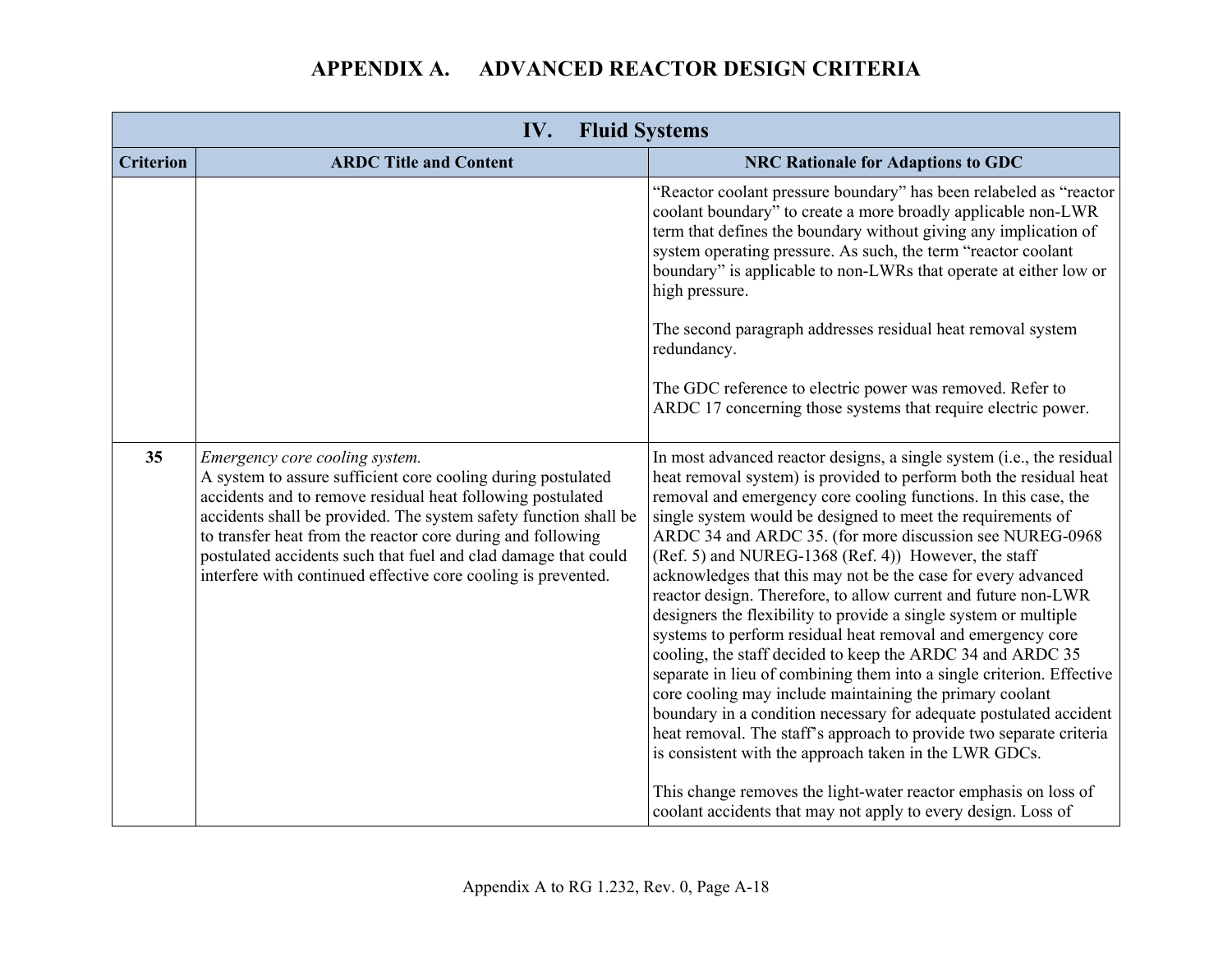| IV.<br><b>Fluid Systems</b>                                                                                                                                                                                                                         |                                                                                                                                                                                                                                                                                                                                                                                                                                                                                                                                                                                                                                                                                                                                                                                                                                                                                                                                                                                                                                                                                                                                                                                                                                                                                                                                                                                                                                                                                                                                                               |
|-----------------------------------------------------------------------------------------------------------------------------------------------------------------------------------------------------------------------------------------------------|---------------------------------------------------------------------------------------------------------------------------------------------------------------------------------------------------------------------------------------------------------------------------------------------------------------------------------------------------------------------------------------------------------------------------------------------------------------------------------------------------------------------------------------------------------------------------------------------------------------------------------------------------------------------------------------------------------------------------------------------------------------------------------------------------------------------------------------------------------------------------------------------------------------------------------------------------------------------------------------------------------------------------------------------------------------------------------------------------------------------------------------------------------------------------------------------------------------------------------------------------------------------------------------------------------------------------------------------------------------------------------------------------------------------------------------------------------------------------------------------------------------------------------------------------------------|
| <b>Criterion</b><br><b>ARDC Title and Content</b>                                                                                                                                                                                                   | <b>NRC Rationale for Adaptions to GDC</b>                                                                                                                                                                                                                                                                                                                                                                                                                                                                                                                                                                                                                                                                                                                                                                                                                                                                                                                                                                                                                                                                                                                                                                                                                                                                                                                                                                                                                                                                                                                     |
|                                                                                                                                                                                                                                                     | coolant accidents may still require analysis in conjunction with<br>postulated accidents if they are relevant to the design.                                                                                                                                                                                                                                                                                                                                                                                                                                                                                                                                                                                                                                                                                                                                                                                                                                                                                                                                                                                                                                                                                                                                                                                                                                                                                                                                                                                                                                  |
|                                                                                                                                                                                                                                                     | The GDC reference to electric power was removed. Refer to<br>ARDC 17 concerning those systems that require electric power.                                                                                                                                                                                                                                                                                                                                                                                                                                                                                                                                                                                                                                                                                                                                                                                                                                                                                                                                                                                                                                                                                                                                                                                                                                                                                                                                                                                                                                    |
| 36<br>Inspection of emergency core cooling system.<br>A system that provides emergency core cooling shall be<br>designed to permit appropriate periodic inspection of important<br>components to ensure the integrity and capability of the system. | In most advanced reactor designs, a single system (i.e., the residual<br>heat removal system) is provided to perform both the residual heat<br>removal and emergency core cooling functions. In this case, the<br>single system would be designed to meet the requirements of<br>ARDC 34 and ARDC 35. (for more discussion see NUREG-0968<br>(Ref. 5) and NUREG-1368 (Ref. 4)) However, the staff<br>acknowledges that this may not be the case for every advanced<br>reactor design. Therefore, to allow current and future non-LWR<br>designers the flexibility to provide a single system or multiple<br>systems to perform residual heat removal and emergency core<br>cooling, the staff decided to keep the ARDC 34 and ARDC 35<br>separate in lieu of combining them into a single criterion. The<br>staff's approach to provide two separate criteria is consistent with<br>the approach taken in the LWR GDCs.<br>The ARDC has slightly different wording than the GDC to clarify<br>the scope of the criterion. Any system, or portions of a system,<br>credited with an emergency core cooling function during<br>postulated accidents (for example, a system that performs both the<br>residual heat removal function and the emergency core cooling<br>function) would need to meet ARDC 36.<br>The list of examples has been deleted because it applies to LWR<br>designs, and each specific design will have different important<br>components associated with residual heat removal. This revision<br>allows for a technology-inclusive ARDC. |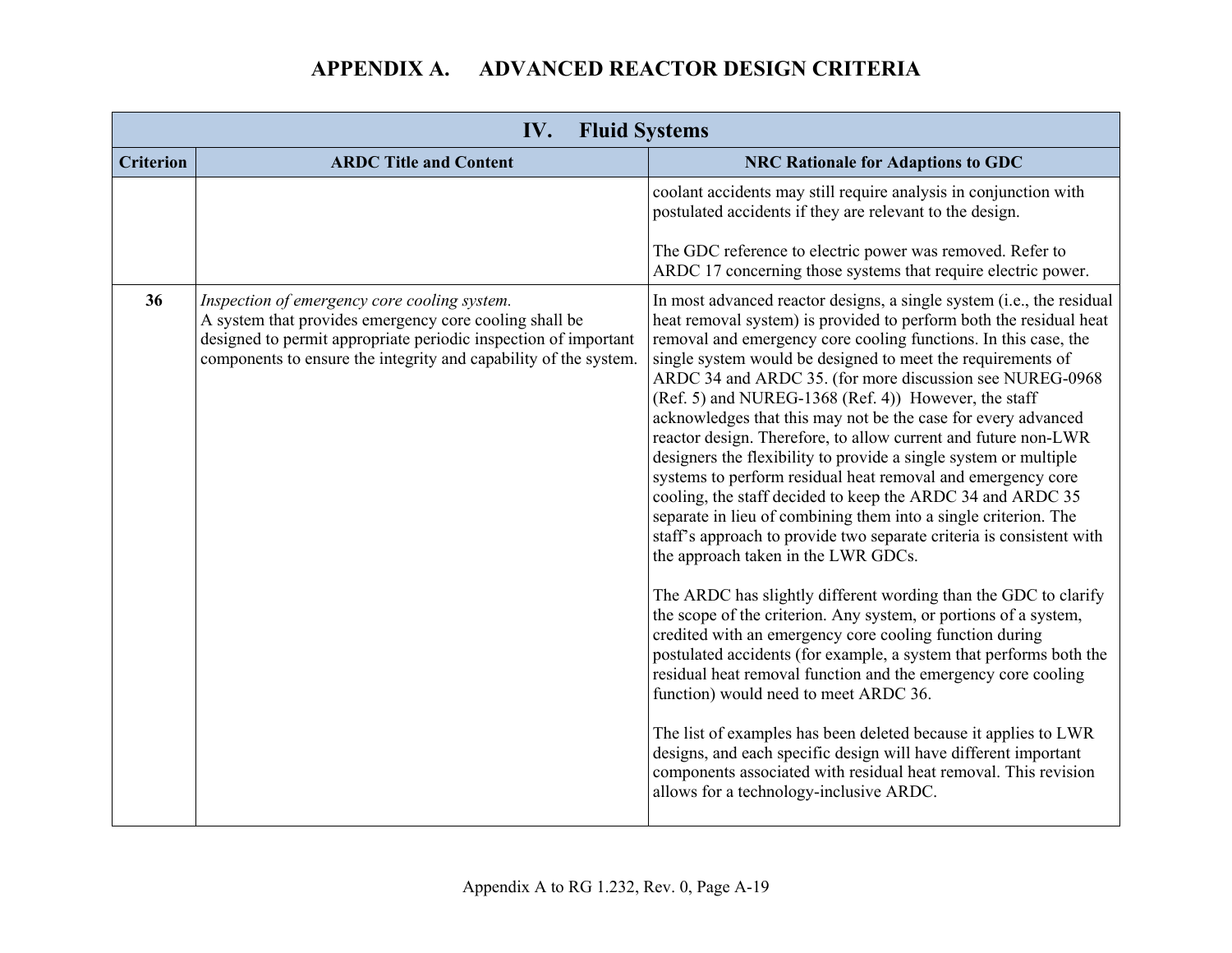|                  | <b>Fluid Systems</b><br>IV.                                                                                                                                                                                                                                                                                                                                                                                                                                                                                                                                                                                                                              |                                                                                                                                                                                                                                                                                                                                                                                                                                                                                                                                                                                                                                                                                                                                                                                                                                                                                                                                                                                                                                                                                                                                                                                                                                                                                                                                                                                                                                                                                                                          |  |
|------------------|----------------------------------------------------------------------------------------------------------------------------------------------------------------------------------------------------------------------------------------------------------------------------------------------------------------------------------------------------------------------------------------------------------------------------------------------------------------------------------------------------------------------------------------------------------------------------------------------------------------------------------------------------------|--------------------------------------------------------------------------------------------------------------------------------------------------------------------------------------------------------------------------------------------------------------------------------------------------------------------------------------------------------------------------------------------------------------------------------------------------------------------------------------------------------------------------------------------------------------------------------------------------------------------------------------------------------------------------------------------------------------------------------------------------------------------------------------------------------------------------------------------------------------------------------------------------------------------------------------------------------------------------------------------------------------------------------------------------------------------------------------------------------------------------------------------------------------------------------------------------------------------------------------------------------------------------------------------------------------------------------------------------------------------------------------------------------------------------------------------------------------------------------------------------------------------------|--|
| <b>Criterion</b> | <b>ARDC Title and Content</b>                                                                                                                                                                                                                                                                                                                                                                                                                                                                                                                                                                                                                            | <b>NRC Rationale for Adaptions to GDC</b>                                                                                                                                                                                                                                                                                                                                                                                                                                                                                                                                                                                                                                                                                                                                                                                                                                                                                                                                                                                                                                                                                                                                                                                                                                                                                                                                                                                                                                                                                |  |
|                  |                                                                                                                                                                                                                                                                                                                                                                                                                                                                                                                                                                                                                                                          | Review of the proposed DOE SFR and MHTGR DC found that<br>only the SFR provided specific examples of important components<br>but were generic in nature and did not include any significant<br>additional guidance.                                                                                                                                                                                                                                                                                                                                                                                                                                                                                                                                                                                                                                                                                                                                                                                                                                                                                                                                                                                                                                                                                                                                                                                                                                                                                                      |  |
| 37               | Testing of emergency core cooling system.<br>A system that provides emergency core cooling shall be<br>designed to permit appropriate periodic functional testing to<br>ensure (1) the structural and leaktight integrity of its<br>components, (2) the operability and performance of the system<br>components, and (3) the operability of the system as a whole<br>and, under conditions as close to design as practical, the<br>performance of the full operational sequence that brings the<br>system into operation, including operation of any associated<br>systems and interfaces necessary to transfer decay heat to the<br>ultimate heat sink. | In most advanced reactor designs, a single system (i.e., the residual<br>heat removal system) is provided to perform both the residual heat<br>removal and emergency core cooling functions. In this case, the<br>single system would be designed to meet the requirements of<br>ARDC 34 and ARDC 35. (for more discussion see NUREG-0968<br>(Ref. 5) and NUREG-1368 (Ref. 4)) However, the staff<br>acknowledges that this may not be the case for every advanced<br>reactor design. Therefore, to allow current and future non-LWR<br>designers the flexibility to provide a single system or multiple<br>systems to perform residual heat removal and emergency core<br>cooling, the staff decided to keep the ARDC 34 and ARDC 35<br>separate in lieu of combining them into a single criterion. The<br>staff's approach to provide two separate criteria is consistent with<br>the approach taken in the LWR GDCs.<br>The ARDC has slightly different wording than the GDC to clarify<br>the scope of the criterion. Any system, or portions of a system,<br>credited with an emergency core cooling function during<br>postulated accidents (for example, a system that performs both the<br>residual heat removal function and the emergency core cooling<br>function) would need to meet ARDC 37.<br>Specific mention of "pressure" testing has been removed yet<br>remains a potential requirement should it be necessary as a<br>component of "appropriate periodic functional testing" of<br>cooling systems. |  |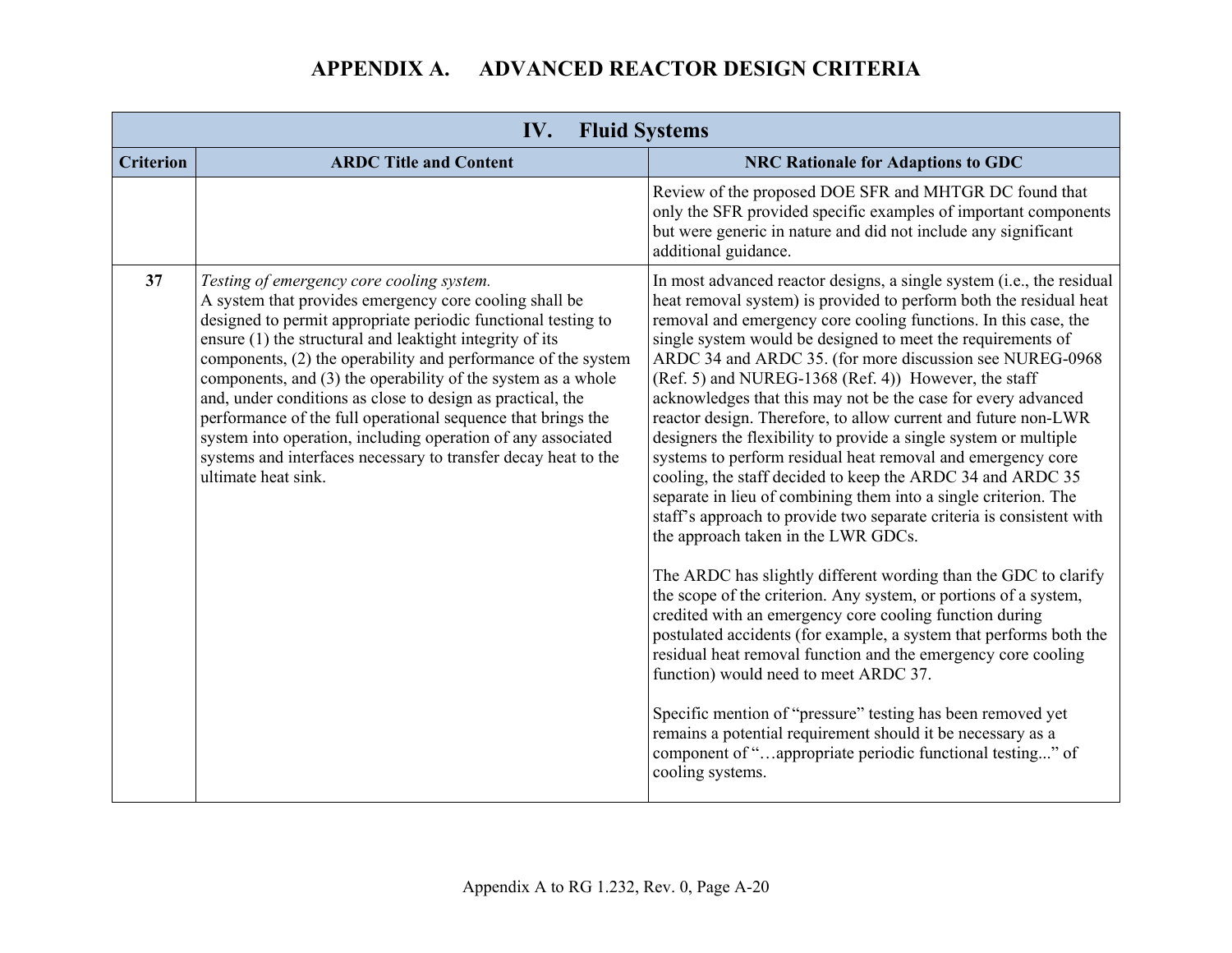| IV.<br><b>Fluid Systems</b> |                                                                                                                                                                                                                                                            |                                                                                                                                                                                                                                                                                                                            |  |
|-----------------------------|------------------------------------------------------------------------------------------------------------------------------------------------------------------------------------------------------------------------------------------------------------|----------------------------------------------------------------------------------------------------------------------------------------------------------------------------------------------------------------------------------------------------------------------------------------------------------------------------|--|
| <b>Criterion</b>            | <b>ARDC Title and Content</b>                                                                                                                                                                                                                              | <b>NRC Rationale for Adaptions to GDC</b>                                                                                                                                                                                                                                                                                  |  |
|                             |                                                                                                                                                                                                                                                            | Functional testing is testing that assesses component and system<br>operational readiness such as required in the ASME OM Code as<br>incorporated by reference in 10 CFR 50.55a and in Plant Technical<br>Specifications.                                                                                                  |  |
|                             |                                                                                                                                                                                                                                                            | A non-leaktight system may be acceptable for some designs<br>provided that (1) the system leakage does not impact safety<br>functions under all conditions, and (2) defense in depth is not<br>impacted by system leakage.                                                                                                 |  |
|                             |                                                                                                                                                                                                                                                            | "Active" has been deleted in item (2) as appropriate operability<br>and performance system component testing are required, regardless<br>of an active or passive nature.                                                                                                                                                   |  |
|                             |                                                                                                                                                                                                                                                            | Reference to the operation of applicable portions of the protection<br>system, structural and equipment cooling system, and power<br>transfers is considered part of the more general "associated<br>systems." Together with the ultimate heat sink, they are part of the<br>operability testing of the system as a whole. |  |
|                             |                                                                                                                                                                                                                                                            | The GDC reference to electric power was removed. Refer to<br>ARDC 17 concerning those systems that require electric power.                                                                                                                                                                                                 |  |
| 38                          | Containment heat removal.<br>A system to remove heat from the reactor containment shall be<br>provided as necessary to maintain the containment pressure and<br>temperature within acceptable limits following postulated                                  | "as necessary" is meant to condition an ARDC 38 application<br>to designs requiring heat removal for conventional containments<br>that are found to require heat removal measures.                                                                                                                                         |  |
|                             | accidents.                                                                                                                                                                                                                                                 | The LOCA reference has been removed to provide for any<br>postulated accident that might affect the containment structure.                                                                                                                                                                                                 |  |
|                             | Suitable redundancy in components and features and suitable<br>interconnections, leak detection, isolation, and containment<br>capabilities shall be provided to ensure that the system safety<br>function can be accomplished, assuming a single failure. | Containment structure safety system redundancy is addressed in<br>the second paragraph.                                                                                                                                                                                                                                    |  |
|                             |                                                                                                                                                                                                                                                            |                                                                                                                                                                                                                                                                                                                            |  |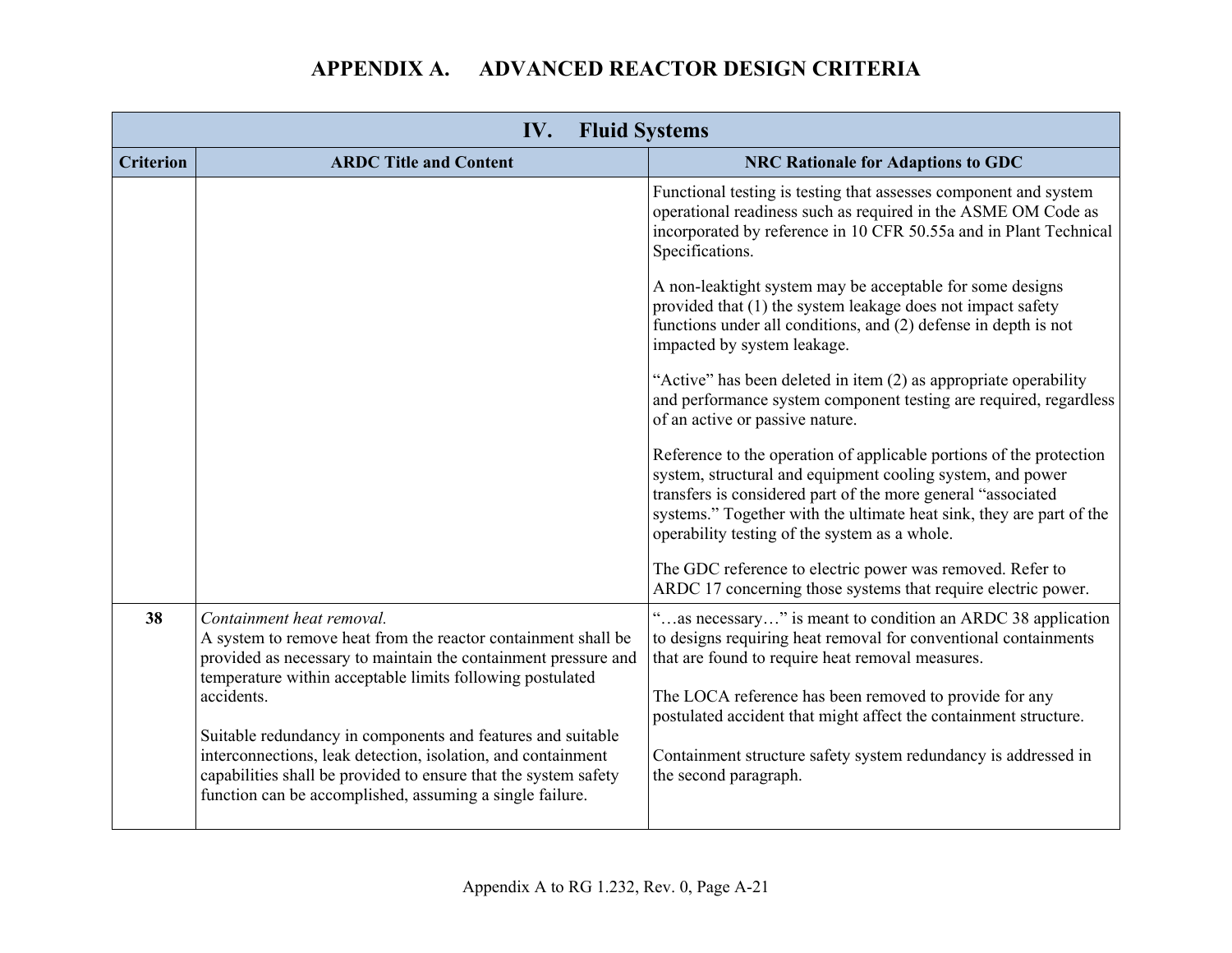| IV.<br><b>Fluid Systems</b> |                                                                                                                                                                                                                                                                                                                                                                                                                                                                                                                                                                      |                                                                                                                                                                                                                                                                                                                                                                                                                                                                                                                                                                                                                                                                                                                                                                                                                                                                                                                                                                                                                                                                                  |  |
|-----------------------------|----------------------------------------------------------------------------------------------------------------------------------------------------------------------------------------------------------------------------------------------------------------------------------------------------------------------------------------------------------------------------------------------------------------------------------------------------------------------------------------------------------------------------------------------------------------------|----------------------------------------------------------------------------------------------------------------------------------------------------------------------------------------------------------------------------------------------------------------------------------------------------------------------------------------------------------------------------------------------------------------------------------------------------------------------------------------------------------------------------------------------------------------------------------------------------------------------------------------------------------------------------------------------------------------------------------------------------------------------------------------------------------------------------------------------------------------------------------------------------------------------------------------------------------------------------------------------------------------------------------------------------------------------------------|--|
| <b>Criterion</b>            | <b>ARDC Title and Content</b>                                                                                                                                                                                                                                                                                                                                                                                                                                                                                                                                        | <b>NRC Rationale for Adaptions to GDC</b>                                                                                                                                                                                                                                                                                                                                                                                                                                                                                                                                                                                                                                                                                                                                                                                                                                                                                                                                                                                                                                        |  |
| 39                          | Inspection of containment heat removal system.<br>The containment heat removal system shall be designed to<br>permit appropriate periodic inspection of important components<br>to ensure the integrity and capability of the system.                                                                                                                                                                                                                                                                                                                                | Examples were deleted to make the ARDC technology inclusive.                                                                                                                                                                                                                                                                                                                                                                                                                                                                                                                                                                                                                                                                                                                                                                                                                                                                                                                                                                                                                     |  |
| 40                          | Testing of containment heat removal system.<br>The containment heat removal system shall be designed to<br>permit appropriate periodic functional testing to ensure (1) the<br>structural and leaktight integrity of its components, (2) the<br>operability and performance of the system components, and<br>(3) the operability of the system as a whole, and under<br>conditions as close to the design as practical, the performance of<br>the full operational sequence that brings the system into<br>operation, including the operation of associated systems. | Specific mention of "pressure" testing has been removed yet<br>remains a potential requirement should it be necessary as a<br>component of "appropriate periodic functional testing" of<br>containment heat removal.<br>Functional testing is testing that assesses component and system<br>operational readiness such as required in the ASME OM Code as<br>incorporated by reference in 10 CFR 50.55a and in Plant Technical<br>Specifications.<br>A non-leaktight system may be acceptable for some designs<br>provided that (1) the system leakage does not impact safety<br>functions under all conditions, and (2) defense in depth is not<br>impacted by system leakage.<br>Reference to the operation of applicable portions of the protection<br>system, structural and equipment cooling system, and power<br>transfers is considered part of the more general "associated<br>systems" for operability testing of the system as a whole.<br>The GDC reference to electric power was removed. Refer to<br>ARDC 17 concerning those systems that require electric power. |  |
| 41                          | Containment atmosphere cleanup.<br>Systems to control fission products and other substances that<br>may be released into the reactor containment shall be provided<br>as necessary to reduce, consistent with the functioning of other<br>associated systems, the concentration and quality of fission<br>products released to the environment following postulated<br>accidents and to control the concentration of other substances in                                                                                                                             | Advanced reactors offer potential for reaction product generation<br>that is different from that associated with clad metal-water<br>interactions. Therefore, the terms "hydrogen" and "oxygen" are<br>removed while "other substances" was retained to allow for<br>exceptions.                                                                                                                                                                                                                                                                                                                                                                                                                                                                                                                                                                                                                                                                                                                                                                                                 |  |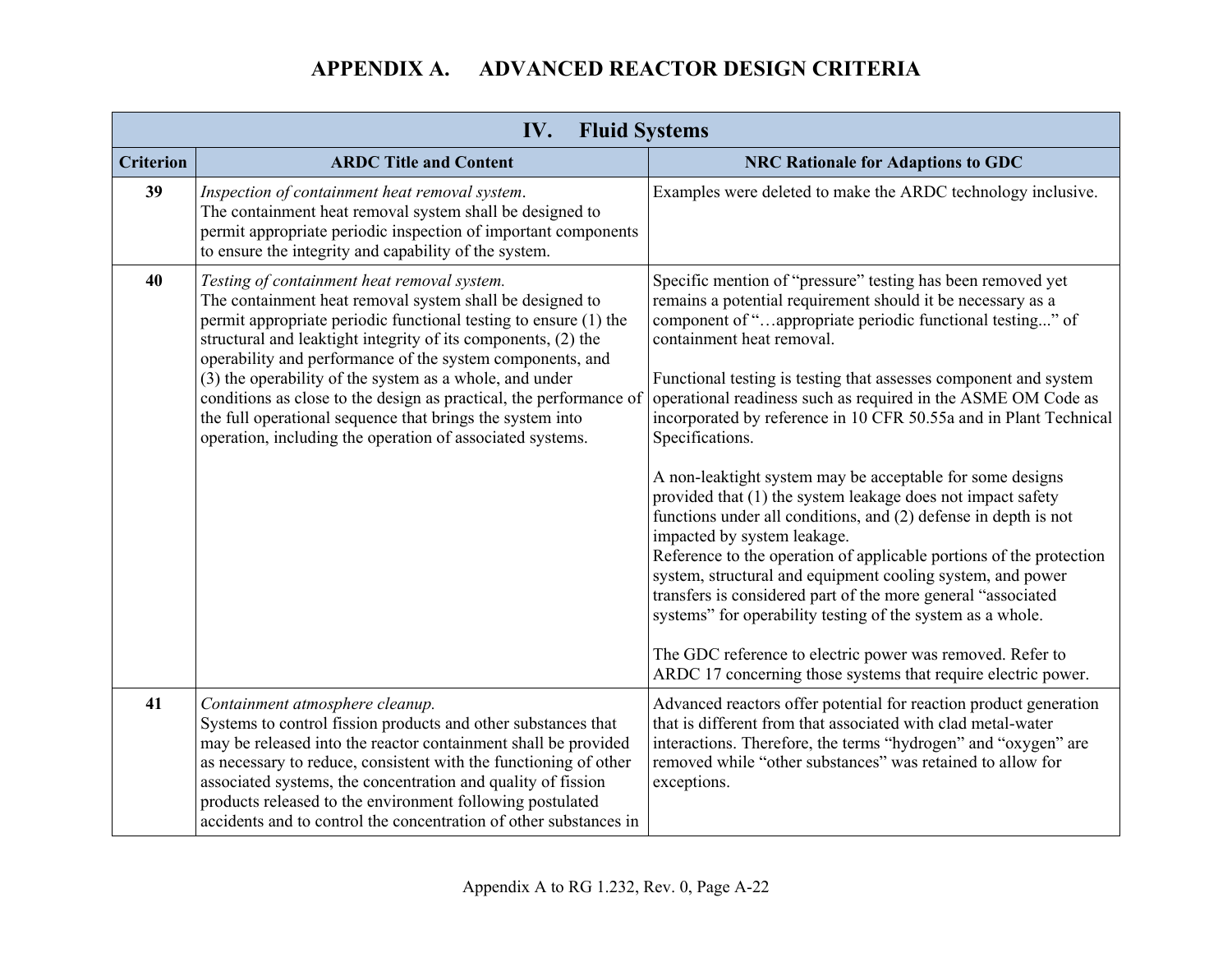| IV.<br><b>Fluid Systems</b> |                                                                                                                                                                                                                                                                                                                                                                                                                                                                                                                                                                                    |                                                                                                                                                                                                                                                                                                                                                                                                                                                                                                                                                                                                                                                                                                                                                                                                                                                                                    |  |
|-----------------------------|------------------------------------------------------------------------------------------------------------------------------------------------------------------------------------------------------------------------------------------------------------------------------------------------------------------------------------------------------------------------------------------------------------------------------------------------------------------------------------------------------------------------------------------------------------------------------------|------------------------------------------------------------------------------------------------------------------------------------------------------------------------------------------------------------------------------------------------------------------------------------------------------------------------------------------------------------------------------------------------------------------------------------------------------------------------------------------------------------------------------------------------------------------------------------------------------------------------------------------------------------------------------------------------------------------------------------------------------------------------------------------------------------------------------------------------------------------------------------|--|
| <b>Criterion</b>            | <b>ARDC Title and Content</b>                                                                                                                                                                                                                                                                                                                                                                                                                                                                                                                                                      | <b>NRC Rationale for Adaptions to GDC</b>                                                                                                                                                                                                                                                                                                                                                                                                                                                                                                                                                                                                                                                                                                                                                                                                                                          |  |
|                             | the containment atmosphere following postulated accidents to<br>ensure that containment integrity and other safety functions are<br>maintained.                                                                                                                                                                                                                                                                                                                                                                                                                                    | Considering that a passive containment cooling system may be<br>used or that the containment may have an additional safety<br>function other than radionuclide retention, additional wording for<br>maintaining safety functions is added.                                                                                                                                                                                                                                                                                                                                                                                                                                                                                                                                                                                                                                         |  |
|                             | Each system shall have suitable redundancy in components and<br>features and suitable interconnections, leak detection, isolation,<br>and containment capabilities to ensure that its safety function<br>can be accomplished, assuming a single failure.                                                                                                                                                                                                                                                                                                                           | The GDC reference to electric power was removed. Refer to<br>ARDC 17 concerning those systems that require electric power.                                                                                                                                                                                                                                                                                                                                                                                                                                                                                                                                                                                                                                                                                                                                                         |  |
| 42                          | Inspection of containment atmosphere cleanup systems.<br>Same as GDC<br>The containment atmosphere cleanup systems shall be designed<br>to permit appropriate periodic inspection of important<br>components, such as filter frames, ducts, and piping to assure<br>the integrity and capability of the systems.                                                                                                                                                                                                                                                                   |                                                                                                                                                                                                                                                                                                                                                                                                                                                                                                                                                                                                                                                                                                                                                                                                                                                                                    |  |
| 43                          | Testing of containment atmosphere cleanup systems.<br>The containment atmosphere cleanup systems shall be designed<br>to permit appropriate periodic functional testing to ensure<br>(1) the structural and leaktight integrity of its components,<br>(2) the operability and performance of the system components,<br>and $(3)$ the operability of the systems as a whole and, under<br>conditions as close to design as practical, the performance of the<br>full operational sequence that brings the systems into operation,<br>including the operation of associated systems. | "Active" has been deleted in item (2), as appropriate operability<br>and performance testing of system components is required<br>regardless of an active or passive nature, as are cited examples of<br>active system components.<br>Examples of active systems under item (2) have been deleted, both<br>to conform to similar wording in ARDC 37 and 40 and ensure that<br>passive as well as active system components are considered.<br>Specific mention of "pressure" testing has been removed yet<br>remains a potential requirement should it be necessary as a<br>component of "appropriate periodic functional testing" of<br>cooling systems. A non-leaktight system may be acceptable for<br>some designs provided that (1) the system leakage does not impact<br>safety functions under all conditions, and (2) defense in depth is<br>not impacted by system leakage. |  |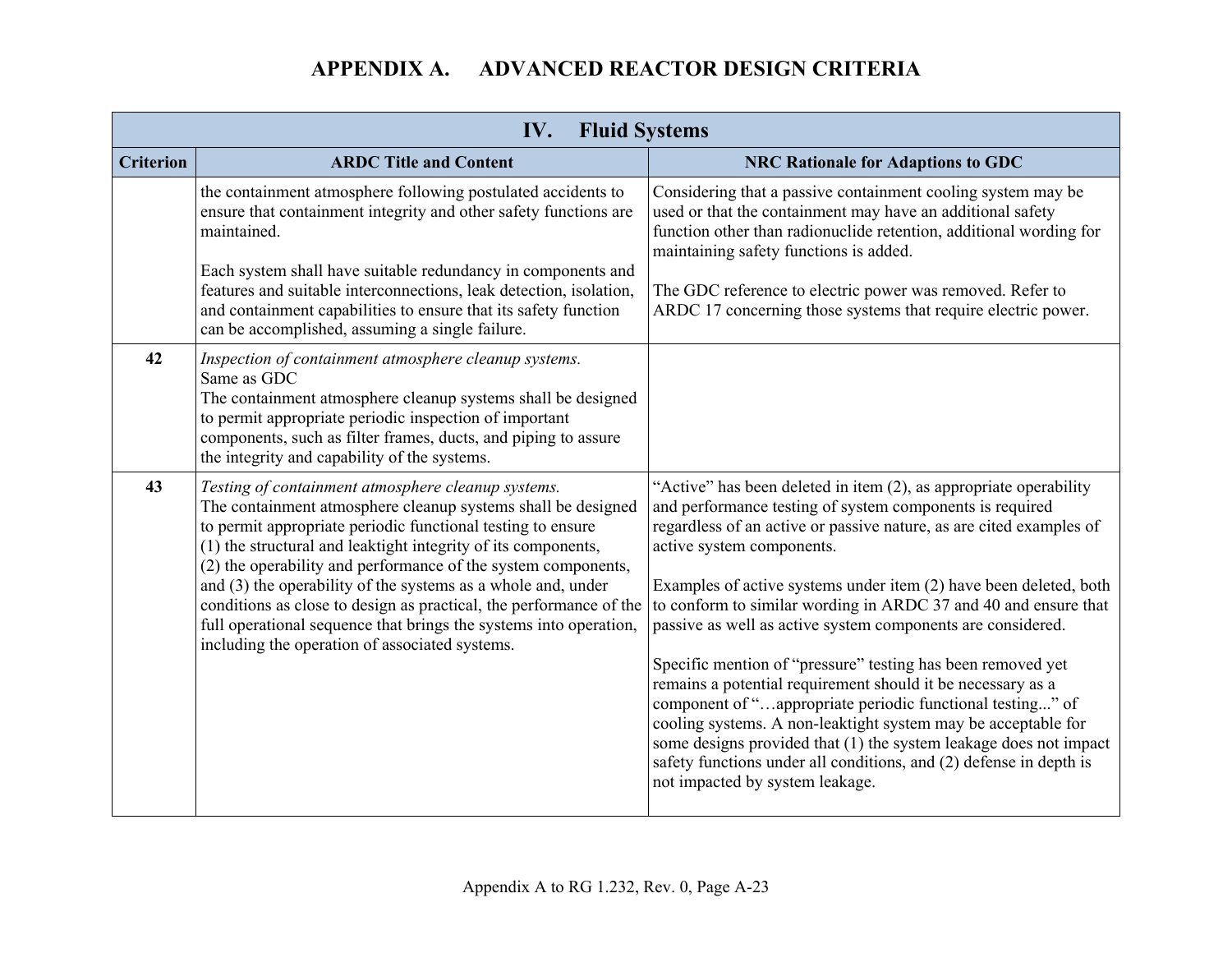| IV.<br><b>Fluid Systems</b> |                                                                                                                                                                                                                                                                                                                                                                                                                                                                                                                                                                                    |                                                                                                                                                                                                                                                                                                                                                                                                                                                                      |  |
|-----------------------------|------------------------------------------------------------------------------------------------------------------------------------------------------------------------------------------------------------------------------------------------------------------------------------------------------------------------------------------------------------------------------------------------------------------------------------------------------------------------------------------------------------------------------------------------------------------------------------|----------------------------------------------------------------------------------------------------------------------------------------------------------------------------------------------------------------------------------------------------------------------------------------------------------------------------------------------------------------------------------------------------------------------------------------------------------------------|--|
| <b>Criterion</b>            | <b>ARDC Title and Content</b>                                                                                                                                                                                                                                                                                                                                                                                                                                                                                                                                                      | <b>NRC Rationale for Adaptions to GDC</b>                                                                                                                                                                                                                                                                                                                                                                                                                            |  |
|                             |                                                                                                                                                                                                                                                                                                                                                                                                                                                                                                                                                                                    | Functional testing is testing that assesses component and system<br>operational readiness such as required in the ASME OM Code as<br>incorporated by reference in 10 CFR 50.55a and in Plant Technical<br>Specifications.<br>The GDC reference to electric power was removed. Refer to<br>ARDC 17 concerning those systems that require electric power.                                                                                                              |  |
| 44                          | Structural and equipment cooling.<br>A system to transfer heat from structures, systems, and<br>components important to safety to an ultimate heat sink shall be<br>provided, as necessary, to transfer the combined heat load of<br>these structures, systems, and components under normal<br>operating and accident conditions.<br>Suitable redundancy in components and features and suitable<br>interconnections, leak detection, and isolation capabilities shall<br>be provided to ensure that the system safety function can be<br>accomplished, assuming a single failure. | This renamed ARDC accounts for advanced reactor design system<br>differences to include cooling requirements for SSCs, if applicable;<br>this ARDC does not address the residual heat removal system<br>required under ARDC 34, and emergency core cooling system<br>(ECCS) system under ARDC 35<br>The GDC reference to electric power was removed. Refer to<br>ARDC 17 concerning those systems that require electric power.                                       |  |
| 45                          | Inspection of structural and equipment cooling systems.<br>The structural and equipment cooling systems shall be designed<br>to permit appropriate periodic inspection of important<br>components, such as heat exchangers and piping, to ensure the<br>integrity and capability of the systems.                                                                                                                                                                                                                                                                                   | This renamed ARDC accounts for advanced reactor system design<br>differences to include possible cooling requirements for SSCs<br>important to safety.                                                                                                                                                                                                                                                                                                               |  |
| 46                          | Testing of structural and equipment cooling systems.<br>The structural and equipment cooling systems shall be designed<br>to permit appropriate periodic functional testing to ensure<br>(1) the structural and leaktight integrity of their components,<br>(2) the operability and performance of the system components,<br>and $(3)$ the operability of the systems as a whole and, under<br>conditions as close to design as practical, the performance of the<br>full operational sequences that bring the systems into operation                                              | This renamed ARDC accounts for advanced reactor system design<br>differences to include possible cooling requirements for SSCs<br>important to safety. Specific mention of "pressure" testing has<br>been removed yet remains a potential requirement should it be<br>necessary as a component of "appropriate periodic functional<br>testing" of cooling systems. A non-leaktight system may be<br>acceptable for some designs provided that (1) the system leakage |  |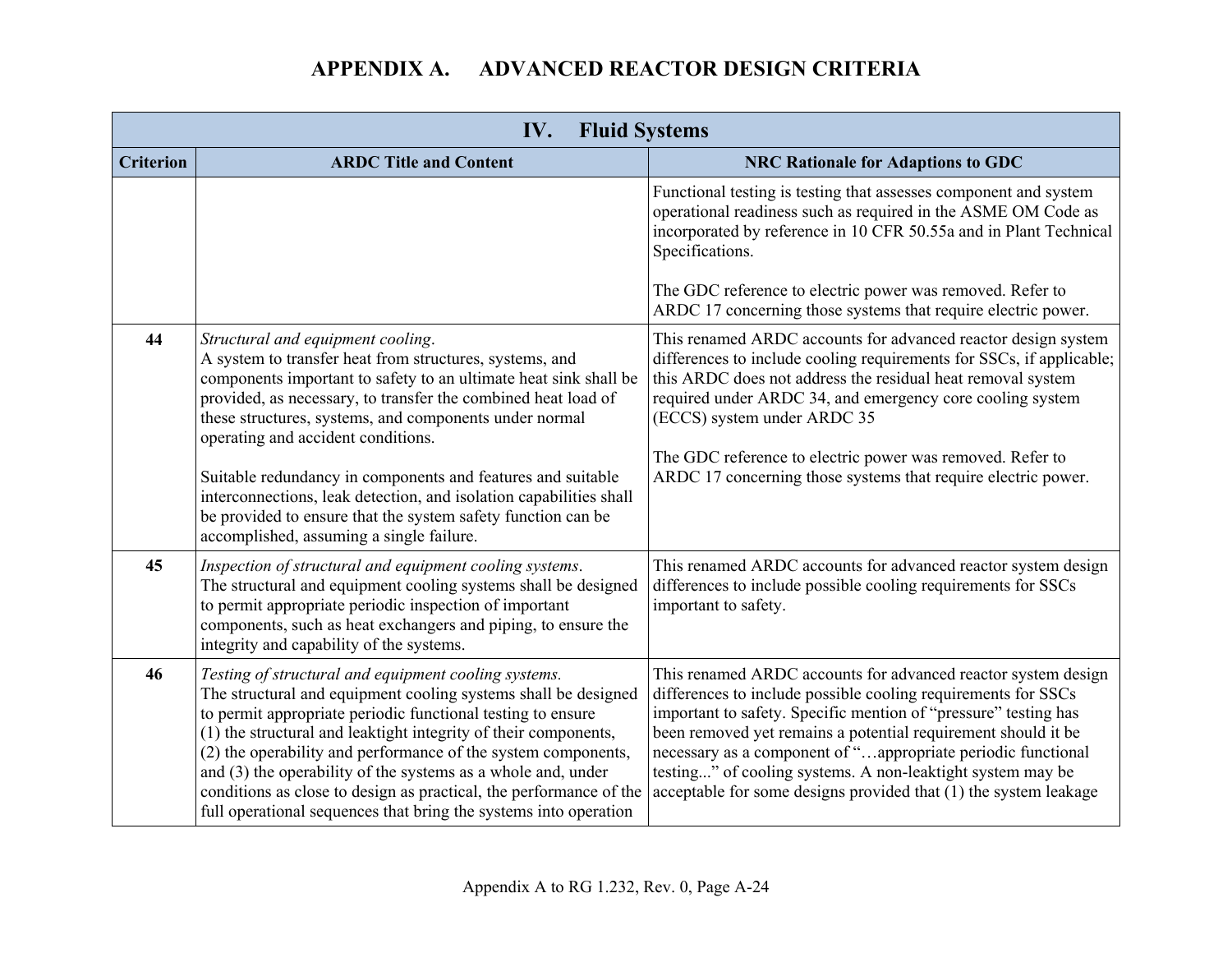| <b>Fluid Systems</b><br>IV. |                                                                                                  |                                                                                                                                                                                                                                                                                                    |
|-----------------------------|--------------------------------------------------------------------------------------------------|----------------------------------------------------------------------------------------------------------------------------------------------------------------------------------------------------------------------------------------------------------------------------------------------------|
| <b>Criterion</b>            | <b>ARDC Title and Content</b>                                                                    | <b>NRC Rationale for Adaptions to GDC</b>                                                                                                                                                                                                                                                          |
|                             | for reactor shutdown and postulated accidents, including the<br>operation of associated systems. | does not impact safety functions under all conditions, and (2)<br>defense in depth is not impacted by system leakage.                                                                                                                                                                              |
|                             |                                                                                                  | Functional testing is testing that assesses component and system<br>operational readiness such as required in the ASME OM Code as<br>incorporated by reference in 10 CFR 50.55a and in Plant Technical<br>Specifications.                                                                          |
|                             |                                                                                                  | "Active" has been deleted in item (2) because appropriate<br>operability and performance tests of system components are<br>required regardless of their active or passive nature. The LOCA<br>reference has been removed to provide for any postulated accident<br>that might affect subject SSCs. |
|                             |                                                                                                  | The GDC reference to electric power was removed. Refer to<br>ARDC 17 concerning those systems that require electric power.                                                                                                                                                                         |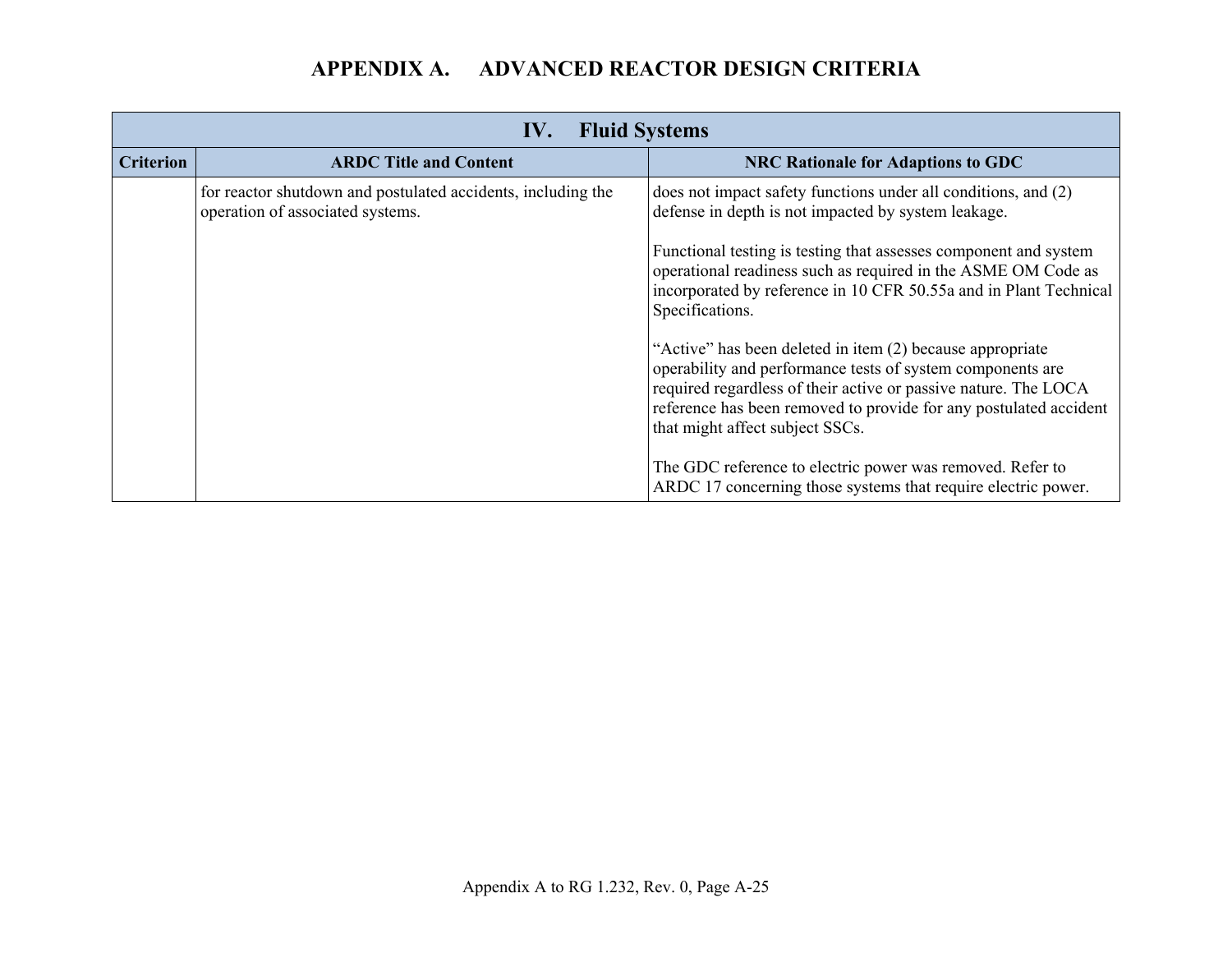| <b>Reactor Containment</b><br>V. |                                                                                                                                                                                                                                                                                                                                                                                                                          |                                                                                                                                                                                                                                                                                                                                                         |  |
|----------------------------------|--------------------------------------------------------------------------------------------------------------------------------------------------------------------------------------------------------------------------------------------------------------------------------------------------------------------------------------------------------------------------------------------------------------------------|---------------------------------------------------------------------------------------------------------------------------------------------------------------------------------------------------------------------------------------------------------------------------------------------------------------------------------------------------------|--|
| <b>Criterion</b>                 | <b>ARDC Title and Content</b>                                                                                                                                                                                                                                                                                                                                                                                            | <b>NRC Rationale for Adaptions to GDC</b>                                                                                                                                                                                                                                                                                                               |  |
| 50                               | Containment design basis.<br>The containment structure, including access openings,<br>penetrations, and the containment heat removal system shall be<br>designed so that the containment structure and its internal<br>compartments can accommodate, without exceeding the design<br>leakage rate and with sufficient margin, the calculated pressure<br>and temperature conditions resulting from postulated accidents. | ARDC 50 specifically addresses a containment structure in the<br>opening sentence and ARDC 51–57 support the containment<br>structure's design basis. Therefore, ARDC 51-57 are modified by<br>adding the word "structure" to highlight the containment structure-<br>specific criteria.<br>The word "reactor" was removed because the containment is a |  |
|                                  | This margin shall reflect consideration of $(1)$ the effects of<br>potential energy sources that have not been included in the<br>determination of the peak conditions, (2) the limited experience<br>and experimental data available for defining accident                                                                                                                                                              | barrier between the fission products and the environment. There are<br>diverse advanced reactor designs and, hence, there is no single<br>containment concept.                                                                                                                                                                                          |  |
|                                  | phenomena and containment responses, and (3) the<br>conservatism of the calculational model and input parameters.                                                                                                                                                                                                                                                                                                        | The phrase "loss-of-coolant accident" is LWR specific because this<br>is understood to be the limiting containment structure accident for<br>an LWR design. It is replaced by the phrase "postulated accident" to<br>allow for consideration of the design-specific containment structure<br>limiting accident for non-LWR designs.                     |  |
|                                  |                                                                                                                                                                                                                                                                                                                                                                                                                          | The example at the end of subpart 1 of the GDC is LWR specific<br>and therefore deleted.                                                                                                                                                                                                                                                                |  |
| 51                               | Fracture prevention of containment pressure boundary.<br>The boundary of the containment structure shall be designed<br>with sufficient margin to ensure that, under operating,<br>maintenance, testing, and postulated accident conditions, (1) its<br>materials behave in a nonbrittle manner and (2) the probability<br>of rapidly propagating fracture is minimized. The design shall                                | ARDC 51-57 support ARDC 50, which specifically applies to non-<br>LWR designs that use a fixed containment structure. Therefore, the<br>word "structure" is added to each of these ARDC to clearly convey<br>the understanding that this criterion applies to designs employing<br>containment structures.                                              |  |
|                                  | reflect consideration of service temperatures and other<br>conditions of the containment boundary materials during<br>operation, maintenance, testing, and postulated accident<br>conditions, and the uncertainties in determining (1) material<br>properties, (2) residual, steady-state, and transient stresses, and                                                                                                   | The word "reactor" was removed because the containment is a<br>barrier between the fission products and the environment. There are<br>diverse advanced reactor designs and, hence, there is no single<br>containment concept.                                                                                                                           |  |
|                                  | (3) size of flaws.                                                                                                                                                                                                                                                                                                                                                                                                       | The term "ferritic" was removed to avoid limiting the scope of the<br>criterion to ferritic materials. With this revision, the staff believes                                                                                                                                                                                                           |  |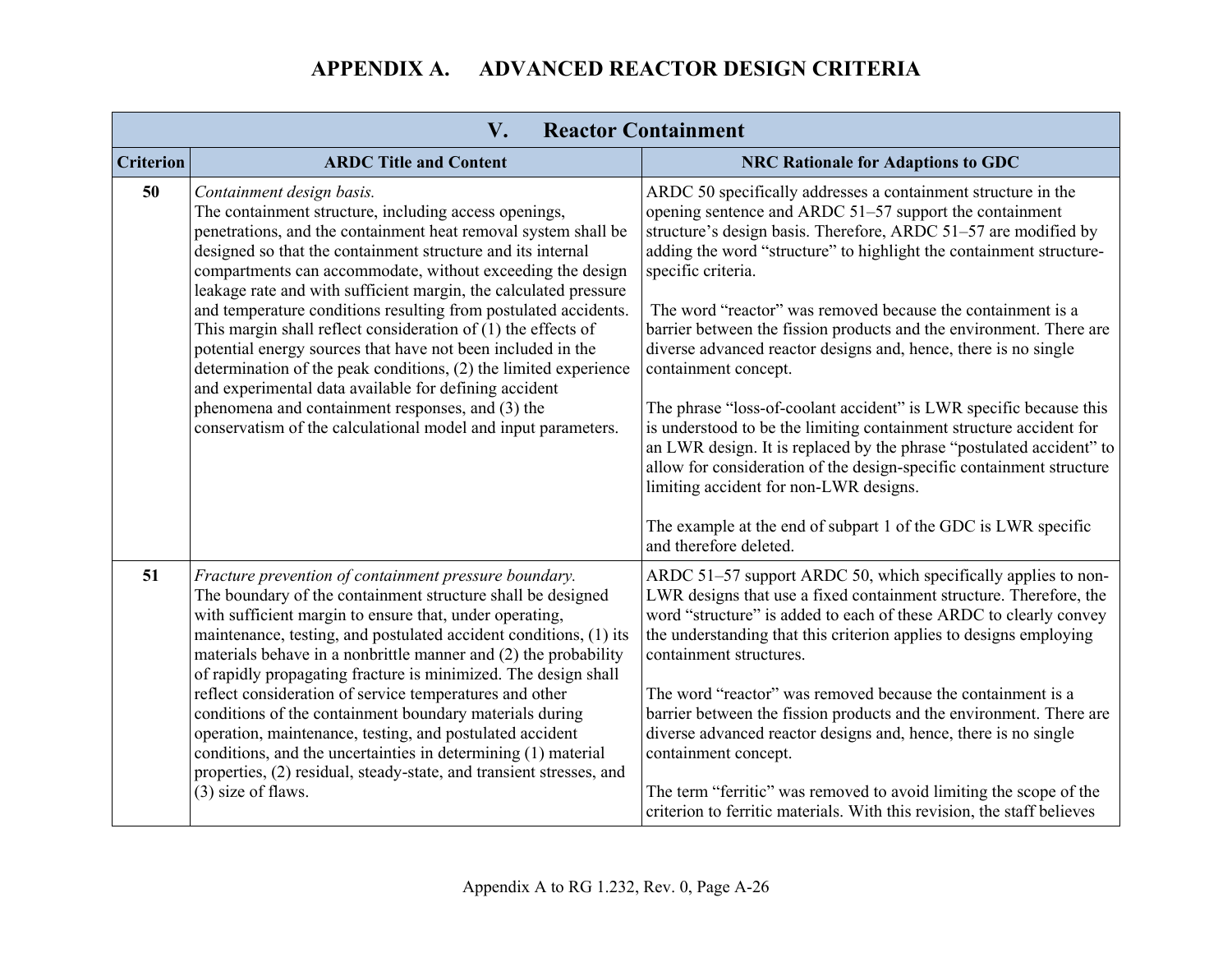| <b>Reactor Containment</b><br>$\mathbf{V}_{\bullet}$ |                                                                                                                                                                                                                                                                                                                                                                                                       |                                                                                                                                                                                                                                                                                                                                                                                                                                                                                                                                                  |
|------------------------------------------------------|-------------------------------------------------------------------------------------------------------------------------------------------------------------------------------------------------------------------------------------------------------------------------------------------------------------------------------------------------------------------------------------------------------|--------------------------------------------------------------------------------------------------------------------------------------------------------------------------------------------------------------------------------------------------------------------------------------------------------------------------------------------------------------------------------------------------------------------------------------------------------------------------------------------------------------------------------------------------|
| <b>Criterion</b>                                     | <b>ARDC Title and Content</b>                                                                                                                                                                                                                                                                                                                                                                         | <b>NRC Rationale for Adaptions to GDC</b>                                                                                                                                                                                                                                                                                                                                                                                                                                                                                                        |
|                                                      |                                                                                                                                                                                                                                                                                                                                                                                                       | that this criterion is more broadly applicable to all non-LWR<br>designs.<br>The word "pressure" was left in the title to reflect that, while a<br>design might not have a high-pressure containment like a traditional<br>LWR, the containment still serves a pressure-retaining function.                                                                                                                                                                                                                                                      |
| 52                                                   | Capability for containment leakage rate testing.<br>The containment structure and other equipment that may be<br>subjected to containment test conditions shall be designed so<br>that periodic integrated leakage rate testing can be conducted at<br>containment design pressure.                                                                                                                   | ARDC 51–57 support ARDC 50, which specifically applies to non-<br>LWR designs that use a fixed containment structure. Therefore, the<br>word "structure" is added to each of these ARDC to clearly convey<br>the understanding that this criterion applies to designs employing<br>containment structures.<br>The word "reactor" was removed because the containment is a<br>barrier between the fission products and the environment. There are<br>diverse advanced reactor designs and, hence, there is no single<br>containment concept.      |
| 53                                                   | Provisions for containment testing and inspection.<br>The containment structure shall be designed to permit<br>(1) appropriate periodic inspection of all important areas, such<br>as penetrations, (2) an appropriate surveillance program, and<br>(3) periodic testing at containment design pressure of the leak-<br>tightness of penetrations that have resilient seals and expansion<br>bellows. | ARDC 51–57 support ARDC 50, which specifically applies to non-<br>LWR designs that use a fixed containment structure. Therefore, the<br>word "structure" is added to each of these ARDC to clearly convey<br>the understanding that this criterion only applies to designs<br>employing containment structures.<br>The word "reactor" was removed because the containment is a<br>barrier between the fission products and the environment. There are<br>diverse advanced reactor designs and, hence, there is no single<br>containment concept. |
| 54                                                   | Piping systems penetrating containment.<br>Piping systems penetrating the containment structure shall be<br>provided with leak detection, isolation, and containment<br>capabilities having redundancy, reliability, and performance                                                                                                                                                                  | ARDC 51–57 support ARDC 50, which specifically applies to non-<br>LWR designs that use a fixed containment structure. Therefore, the<br>word "structure" is added to each of these ARDC to clearly convey<br>the understanding that this ARDC only applies to designs                                                                                                                                                                                                                                                                            |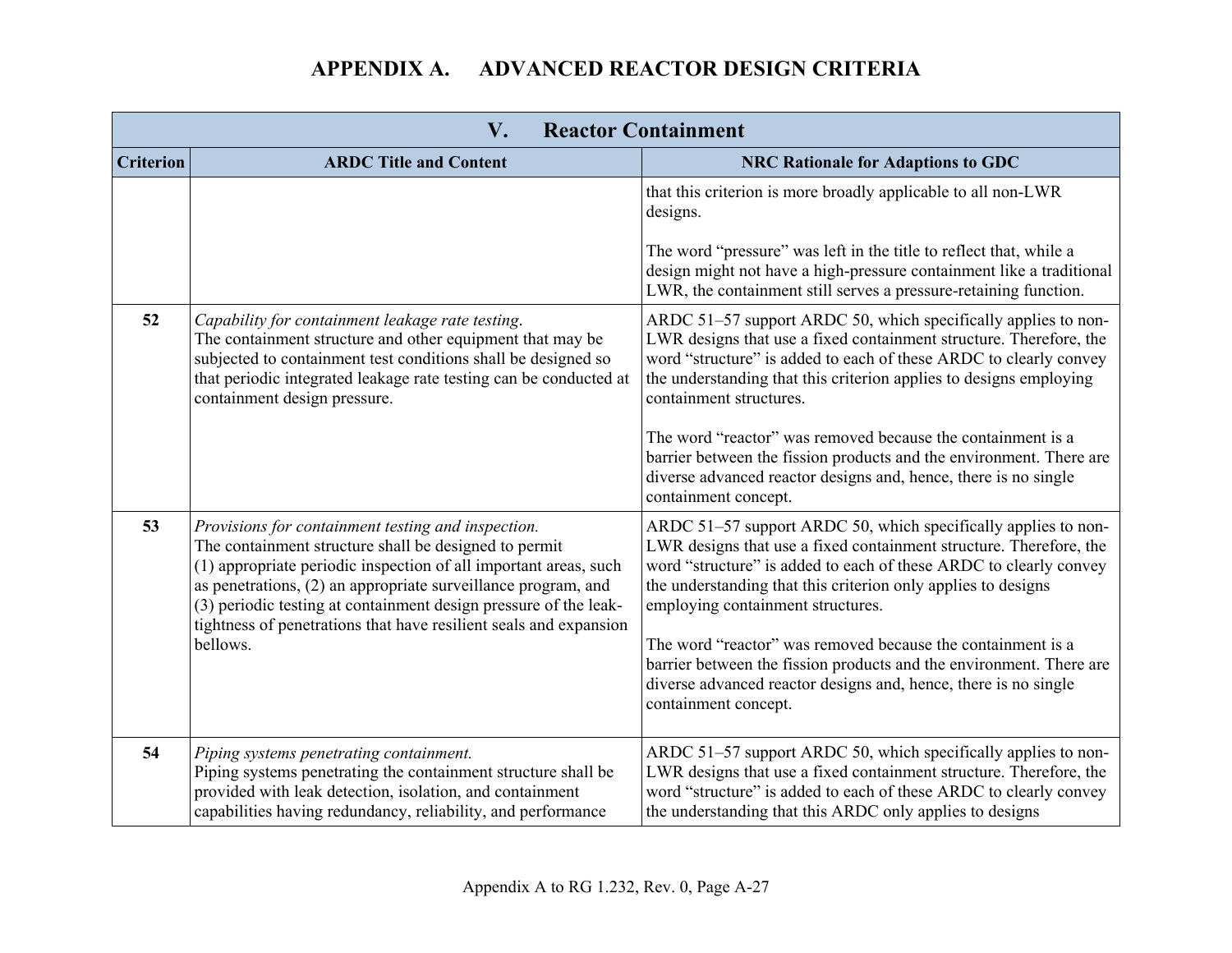l and

| V.<br><b>Reactor Containment</b> |                                                                                                                                                                                                                                                                                                                                              |                                                                                                                                                                                                                                                                                                                                                                                                                                                                                                                                                                                                                                                                                                                                                                                                                                                                                                                                                                                                                                                                                                                                                                                                                                                                                                                                                                                                                                                                                                                                                                                                                                                                                                                                                                                    |
|----------------------------------|----------------------------------------------------------------------------------------------------------------------------------------------------------------------------------------------------------------------------------------------------------------------------------------------------------------------------------------------|------------------------------------------------------------------------------------------------------------------------------------------------------------------------------------------------------------------------------------------------------------------------------------------------------------------------------------------------------------------------------------------------------------------------------------------------------------------------------------------------------------------------------------------------------------------------------------------------------------------------------------------------------------------------------------------------------------------------------------------------------------------------------------------------------------------------------------------------------------------------------------------------------------------------------------------------------------------------------------------------------------------------------------------------------------------------------------------------------------------------------------------------------------------------------------------------------------------------------------------------------------------------------------------------------------------------------------------------------------------------------------------------------------------------------------------------------------------------------------------------------------------------------------------------------------------------------------------------------------------------------------------------------------------------------------------------------------------------------------------------------------------------------------|
| <b>Criterion</b>                 | <b>ARDC Title and Content</b>                                                                                                                                                                                                                                                                                                                | <b>NRC Rationale for Adaptions to GDC</b>                                                                                                                                                                                                                                                                                                                                                                                                                                                                                                                                                                                                                                                                                                                                                                                                                                                                                                                                                                                                                                                                                                                                                                                                                                                                                                                                                                                                                                                                                                                                                                                                                                                                                                                                          |
|                                  | capabilities that reflect the importance to safety of isolating<br>these piping systems. Such piping systems shall be designed<br>with the capability to verify, by testing, the operational<br>readiness of any isolation valves and associated apparatus<br>periodically and to confirm that valve leakage is within<br>acceptable limits. | employing containment structures. The word "reactor" was<br>removed because the containment is a barrier between the fission<br>products and the environment. There are diverse advanced reactor<br>designs and, hence, there is no single containment concept. In all<br>cases, the rules for containment penetrations to fulfill containment<br>isolation would apply. How this is accomplished should be left to<br>the designer of the particular advanced reactor design, without<br>being too prescriptive as to whether it is a primary or secondary or<br>reactor containment. There may be a need for a containment<br>structure outside the reactor region. For example, in the MSR<br>design, some of the liquid fuel salt is drawn off to a processing<br>system to clean it up and remove fission products before returning it<br>to the reactor. The liquid fuel salt is highly radioactive and would<br>need a containment around the entire system. Alternatively, in an<br>SFR, the guard vessel would be the primary containment and, in the<br>case of the PRISM design, a dome-shaped structure above it that<br>would be the secondary containment. The secondary containment<br>must also meet the containment isolation requirements.<br>The adjustment to the last sentence enhances the clarity of the<br>sentence with respect to the latest terminology used for periodic<br>valve verification and operational readiness.<br>ASME, International Operation and Maintenance of Nuclear Power<br>Plants, Division 1: OM Code: Section IST (ASME OM Code)<br>defines operational readiness as the ability of a component to<br>perform its specified functions. The ASME OM Code is<br>incorporated by reference in the NRC regulations in 10 CFR 50.55a, |
|                                  |                                                                                                                                                                                                                                                                                                                                              | including the definition of operational readiness for pumps, valves,<br>and dynamic restraints.                                                                                                                                                                                                                                                                                                                                                                                                                                                                                                                                                                                                                                                                                                                                                                                                                                                                                                                                                                                                                                                                                                                                                                                                                                                                                                                                                                                                                                                                                                                                                                                                                                                                                    |
| 55                               | Reactor coolant boundary penetrating containment.<br>Each line that is part of the reactor coolant boundary and that<br>penetrates the containment structure shall be provided with                                                                                                                                                          | ARDC 51-57 support ARDC 50, which specifically applies to non-<br>LWR designs that use a fixed containment structure. Therefore, the<br>word "structure" is added to each of these ARDC to clearly convey                                                                                                                                                                                                                                                                                                                                                                                                                                                                                                                                                                                                                                                                                                                                                                                                                                                                                                                                                                                                                                                                                                                                                                                                                                                                                                                                                                                                                                                                                                                                                                          |

 $\sim$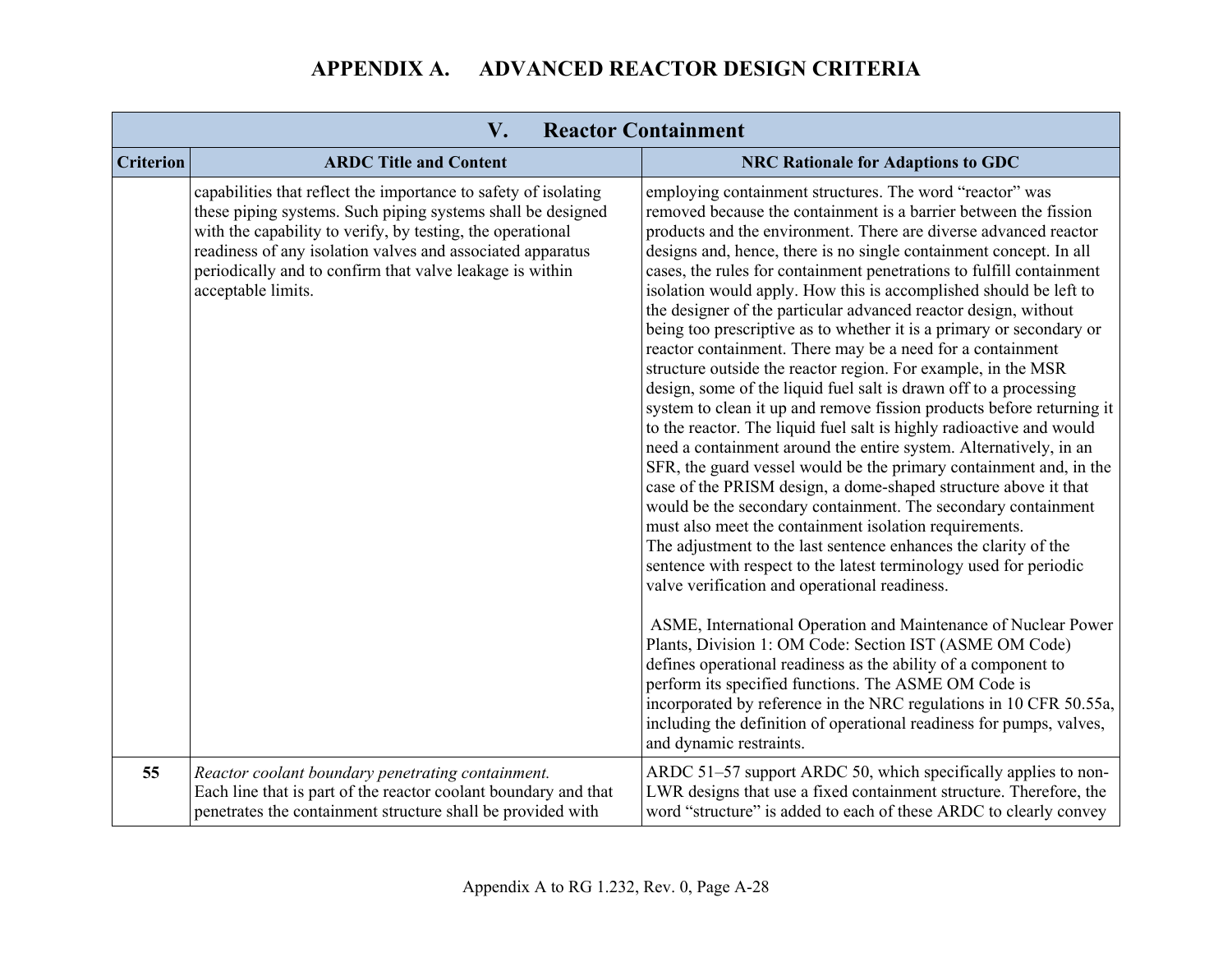| $V_{\cdot}$<br><b>Reactor Containment</b> |                                                                                                                                                                                                                                                                                                                                                                                                                                                                                                                                                                                                                                                                                                                                                                                                                                                                                    |                                                                                                                                                                                                                                                                                                                                                                                                                                                                                                                                                                                                                                                                                                                                                                                                                                                                                                                                                                                                                                                                                                                                                                                               |
|-------------------------------------------|------------------------------------------------------------------------------------------------------------------------------------------------------------------------------------------------------------------------------------------------------------------------------------------------------------------------------------------------------------------------------------------------------------------------------------------------------------------------------------------------------------------------------------------------------------------------------------------------------------------------------------------------------------------------------------------------------------------------------------------------------------------------------------------------------------------------------------------------------------------------------------|-----------------------------------------------------------------------------------------------------------------------------------------------------------------------------------------------------------------------------------------------------------------------------------------------------------------------------------------------------------------------------------------------------------------------------------------------------------------------------------------------------------------------------------------------------------------------------------------------------------------------------------------------------------------------------------------------------------------------------------------------------------------------------------------------------------------------------------------------------------------------------------------------------------------------------------------------------------------------------------------------------------------------------------------------------------------------------------------------------------------------------------------------------------------------------------------------|
| <b>Criterion</b>                          | <b>ARDC Title and Content</b>                                                                                                                                                                                                                                                                                                                                                                                                                                                                                                                                                                                                                                                                                                                                                                                                                                                      | <b>NRC Rationale for Adaptions to GDC</b>                                                                                                                                                                                                                                                                                                                                                                                                                                                                                                                                                                                                                                                                                                                                                                                                                                                                                                                                                                                                                                                                                                                                                     |
|                                           | containment isolation valves, as follows, unless it can be<br>demonstrated that the containment isolation provisions for a<br>specific class of lines, such as instrument lines, are acceptable<br>on some other defined basis:<br>(1) One locked closed isolation valve inside and one locked<br>closed isolation valve outside containment; or<br>(2) One automatic isolation valve inside and one locked closed<br>isolation valve outside containment; or<br>(3) One locked closed isolation valve inside and one automatic<br>isolation valve outside containment. A simple check valve may<br>not be used as the automatic isolation valve outside<br>containment; or<br>(4) One automatic isolation valve inside and one automatic<br>isolation valve outside containment. A simple check valve may<br>not be used as the automatic isolation valve outside<br>containment. | the understanding that this ARDC only applies to designs<br>employing containment structures. The word "reactor" was<br>removed because the containment is a barrier between the fission<br>products and the environment. There are diverse advanced reactor<br>designs and, hence, there is no single containment concept. In all<br>cases, the rules for containment penetrations to fulfill containment<br>isolation would apply. How this is accomplished should be left to<br>the designer of the particular advanced reactor design, without<br>being too prescriptive as to whether it is a primary or secondary or<br>reactor containment. There may be a need for a containment<br>structure outside the reactor region. For example, in the MSR<br>design, some of the liquid fuel salt is drawn off to a processing<br>system to clean it up and remove fission products before returning it<br>to the reactor. The liquid fuel salt is highly radioactive and would<br>need a containment around the entire system. Alternatively, in an<br>SFR, the guard vessel would be the primary containment and, in the<br>case of the PRISM design, a dome-shaped structure above it that |
|                                           | Isolation valves outside containment shall be located as close to<br>containment as practical and upon loss of actuating power,<br>automatic isolation valves shall be designed to take the position<br>that provides greater safety.                                                                                                                                                                                                                                                                                                                                                                                                                                                                                                                                                                                                                                              | would be the secondary containment. The secondary containment<br>must also meet the containment isolation requirements.<br>"Reactor coolant pressure boundary" has been relabeled as "reactor<br>coolant boundary" to create a more broadly applicable non-LWR<br>term that defines the boundary without giving any implication of                                                                                                                                                                                                                                                                                                                                                                                                                                                                                                                                                                                                                                                                                                                                                                                                                                                            |
|                                           | Other appropriate requirements to minimize the probability or<br>consequences of an accidental rupture of these lines or of lines<br>connected to them shall be provided as necessary to ensure<br>adequate safety. Determination of the appropriateness of these<br>requirements, such as higher quality in design, fabrication, and<br>testing; additional provisions for inservice inspection; protection<br>against more severe natural phenomena; and additional isolation<br>valves and containment, shall include consideration of the<br>population density, use characteristics, and physical<br>characteristics of the site environs.                                                                                                                                                                                                                                    | system operating pressure. As such, the term "reactor coolant"<br>boundary" is applicable to non-LWRs that operate at either low or<br>high pressure.                                                                                                                                                                                                                                                                                                                                                                                                                                                                                                                                                                                                                                                                                                                                                                                                                                                                                                                                                                                                                                         |

m.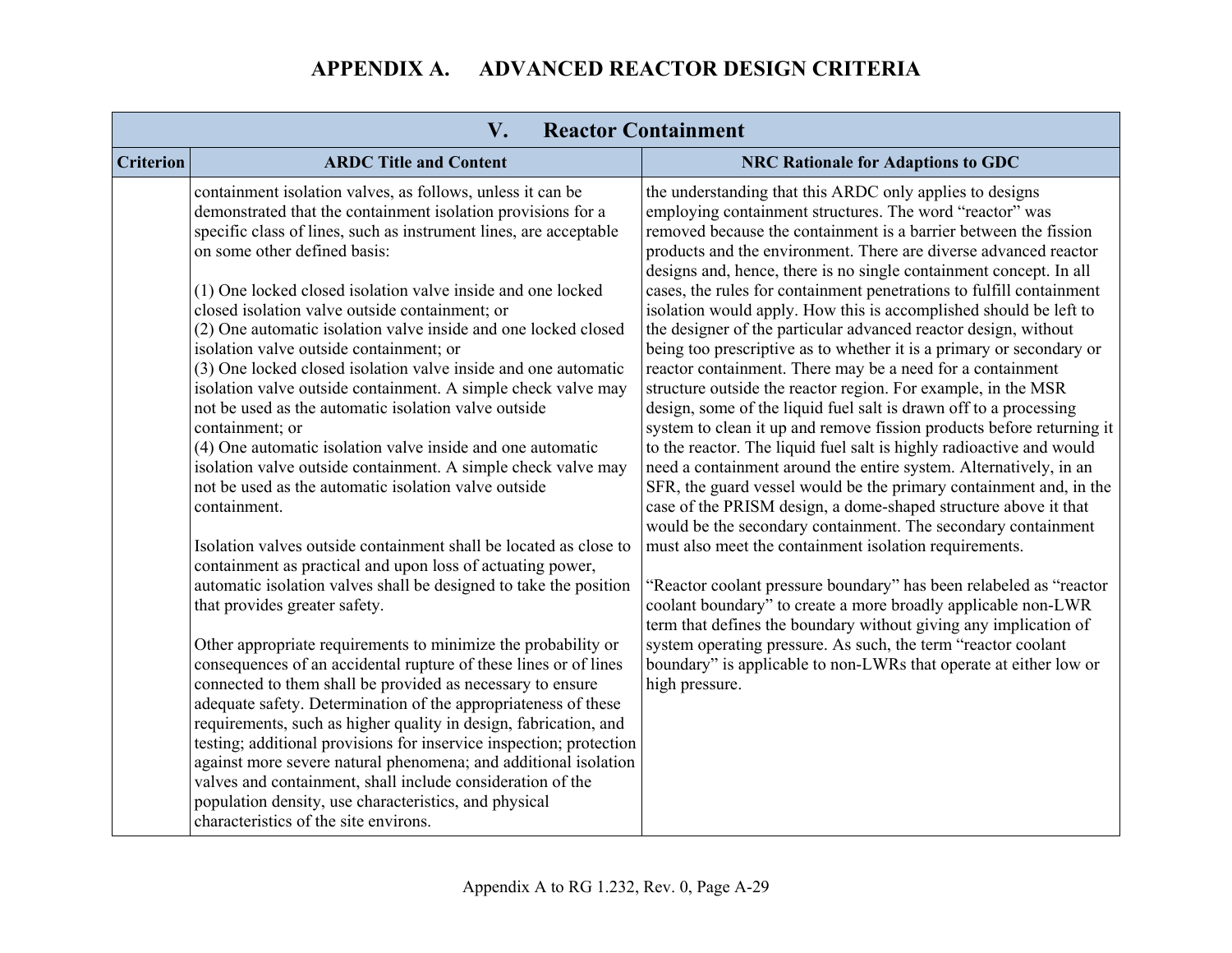| V.<br><b>Reactor Containment</b> |                                                                                                                                                                                                                                                                                                                                                                                                                                     |                                                                                                                                                                                                                                                                                                                                                                                                                                                                                |  |
|----------------------------------|-------------------------------------------------------------------------------------------------------------------------------------------------------------------------------------------------------------------------------------------------------------------------------------------------------------------------------------------------------------------------------------------------------------------------------------|--------------------------------------------------------------------------------------------------------------------------------------------------------------------------------------------------------------------------------------------------------------------------------------------------------------------------------------------------------------------------------------------------------------------------------------------------------------------------------|--|
| <b>Criterion</b>                 | <b>ARDC Title and Content</b>                                                                                                                                                                                                                                                                                                                                                                                                       | <b>NRC Rationale for Adaptions to GDC</b>                                                                                                                                                                                                                                                                                                                                                                                                                                      |  |
| 56                               | Containment isolation.<br>Each line that connects directly to the containment atmosphere<br>and penetrates the containment structure shall be provided with<br>containment isolation valves as follows, unless it can be<br>demonstrated that the containment isolation provisions for a<br>specific class of lines, such as instrument lines, are acceptable                                                                       | ARDC 51–57 support ARDC 50, which specifically applies to non-<br>LWR designs that use a fixed containment structure. Therefore, the<br>word "structure" is added to each of these ARDC to clearly convey<br>the understanding that this criterion only applies to designs<br>employing containment structures.                                                                                                                                                                |  |
|                                  | on some other defined basis:<br>(1) One locked closed isolation valve inside and one locked<br>closed isolation valve outside containment; or<br>(2) One automatic isolation valve inside and one locked closed                                                                                                                                                                                                                     | The word "primary" in the title and the text was removed, and the<br>word "reactor" was also removed because the containment is a<br>barrier between the fission products and the environment. There are<br>diverse advanced reactor designs and, hence, there is no single                                                                                                                                                                                                    |  |
|                                  | isolation valve outside containment; or<br>(3) One locked closed isolation valve inside and one automatic<br>isolation valve outside containment. A simple check valve may                                                                                                                                                                                                                                                          | containment concept. In all cases, the rules for containment<br>penetrations to fulfill containment isolation would apply. How this<br>is accomplished should be left to the designer of the particular                                                                                                                                                                                                                                                                        |  |
|                                  | not be used as the automatic isolation valve outside<br>containment; or<br>(4) One automatic isolation valve inside and one automatic<br>isolation valve outside containment. A simple check valve may<br>not be used as the automatic isolation valve outside<br>containment.                                                                                                                                                      | advanced reactor design, without being too prescriptive as to<br>whether it is a primary or secondary or reactor containment. There<br>may be a need for a containment structure outside the reactor<br>region. For example, in the MSR design, some of the liquid fuel salt<br>is drawn off to a processing system to clean it up and remove<br>fission products before returning it to the reactor. The liquid fuel                                                          |  |
|                                  | Isolation valves outside containment shall be located as close to<br>the containment as practical and upon loss of actuating power,<br>automatic isolation valves shall be designed to take the position<br>that provides greater safety.                                                                                                                                                                                           | salt is highly radioactive and would need a containment around the<br>entire system. Alternatively, in an SFR, the guard vessel would be<br>the primary containment and, in the case of the PRISM design, a<br>dome-shaped structure above it that would be the secondary<br>containment. The secondary containment must also meet the<br>containment isolation requirements.                                                                                                  |  |
| 57                               | Closed system isolation valves.<br>Each line that penetrates the containment structure and is neither<br>part of the reactor coolant boundary nor connected directly to<br>the containment atmosphere shall have at least one containment<br>isolation valve, unless it can be demonstrated that the<br>containment safety function can be met without an isolation<br>valve and assuming failure of a single active component. The | ARDC 51–57 support ARDC 50, which specifically applies to non-<br>LWR designs that use a fixed containment structure. Therefore, the<br>word "structure" is added to each of these ARDC to clearly convey<br>the understanding that this criterion only applies to designs<br>employing containment structures. The word "reactor" was<br>removed because the containment is a barrier between the fission<br>products and the environment. There are diverse advanced reactor |  |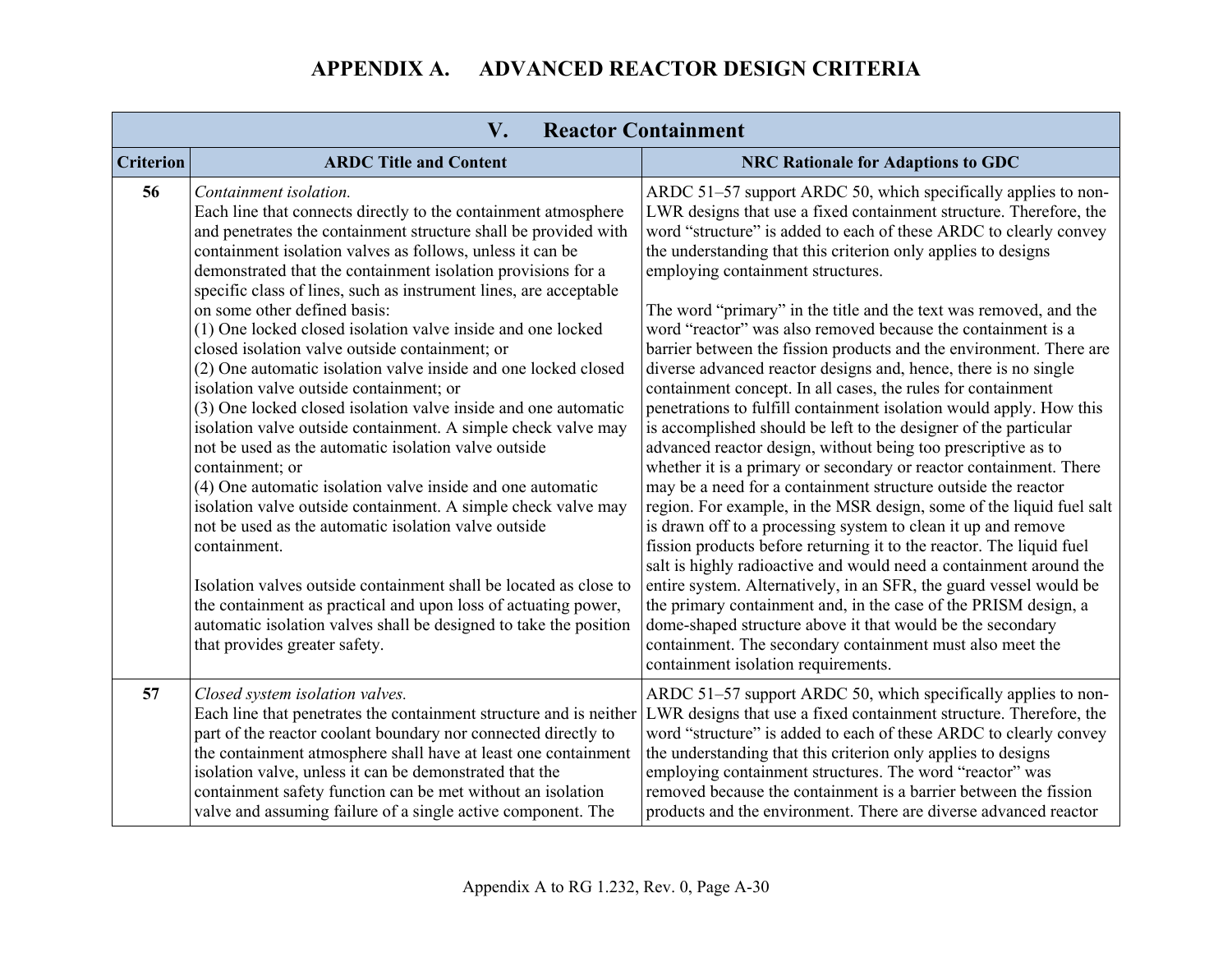$\sim$ 

|                  | $\mathbf{V}_{\bullet}$<br><b>Reactor Containment</b>                                                                                                                                                                                                                                               |                                                                                                                                                                                                                                                                                                                                                                                                                                                                                                                                                                                                                                                                                                                                                                                                                                                                                                                                                                                                                                                                                          |  |  |
|------------------|----------------------------------------------------------------------------------------------------------------------------------------------------------------------------------------------------------------------------------------------------------------------------------------------------|------------------------------------------------------------------------------------------------------------------------------------------------------------------------------------------------------------------------------------------------------------------------------------------------------------------------------------------------------------------------------------------------------------------------------------------------------------------------------------------------------------------------------------------------------------------------------------------------------------------------------------------------------------------------------------------------------------------------------------------------------------------------------------------------------------------------------------------------------------------------------------------------------------------------------------------------------------------------------------------------------------------------------------------------------------------------------------------|--|--|
| <b>Criterion</b> | <b>ARDC Title and Content</b>                                                                                                                                                                                                                                                                      | <b>NRC Rationale for Adaptions to GDC</b>                                                                                                                                                                                                                                                                                                                                                                                                                                                                                                                                                                                                                                                                                                                                                                                                                                                                                                                                                                                                                                                |  |  |
|                  | isolation valve, if required, shall be either automatic, or locked<br>closed, or capable of remote manual operation. This valve shall<br>be outside containment and located as close to the containment<br>as practical. A simple check valve may not be used as the<br>automatic isolation valve. | designs and, hence, there is no single containment concept. In all<br>cases, the rules for containment penetrations to fulfill containment<br>isolation would apply. How this is accomplished should be left to<br>the designer of the particular advanced reactor design, without<br>being too prescriptive as to whether it is a primary or secondary or<br>reactor containment. There may be a need for a containment<br>structure outside the reactor region. For example, in the MSR<br>design, some of the liquid fuel salt is drawn off to a processing<br>system to clean it up and remove fission products before returning it<br>to the reactor. The liquid fuel salt is highly radioactive and would<br>need a containment around the entire system. Alternatively, in an<br>SFR, the guard vessel would be the primary containment and, in the<br>case of the PRISM design, a dome-shaped structure above it that<br>would be the secondary containment. The secondary containment<br>also has penetrations and needs containment isolation requirements<br>to be fulfilled. |  |  |
|                  |                                                                                                                                                                                                                                                                                                    | "Reactor coolant pressure boundary" is relabeled as "reactor coolant"<br>boundary" to create a more broadly applicable non-LWR term that<br>defines the boundary without giving any implication of system<br>operating pressure. As such, the term "reactor coolant boundary" is<br>applicable to non-LWRs that operate at either low or high pressure.                                                                                                                                                                                                                                                                                                                                                                                                                                                                                                                                                                                                                                                                                                                                  |  |  |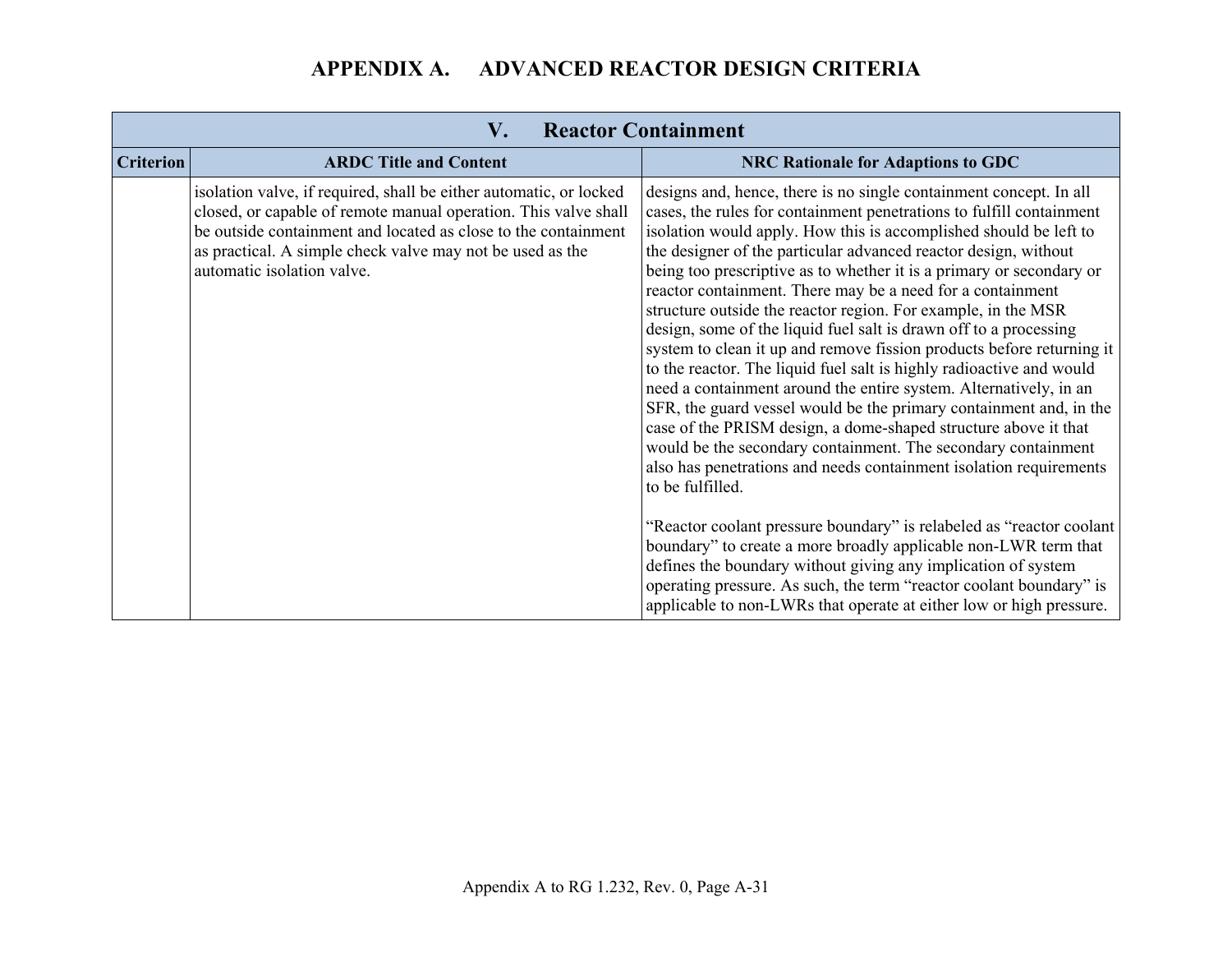| <b>Fuel and Radioactivity Control</b><br>VI. |                                                                                                                                                                                                                                                                                                                                                                                                                                                                                                                                                                                                                                                                                                                                                                                                                                      |                                                                                                                                                                                                                                                                                                                                                                                                                                                                            |
|----------------------------------------------|--------------------------------------------------------------------------------------------------------------------------------------------------------------------------------------------------------------------------------------------------------------------------------------------------------------------------------------------------------------------------------------------------------------------------------------------------------------------------------------------------------------------------------------------------------------------------------------------------------------------------------------------------------------------------------------------------------------------------------------------------------------------------------------------------------------------------------------|----------------------------------------------------------------------------------------------------------------------------------------------------------------------------------------------------------------------------------------------------------------------------------------------------------------------------------------------------------------------------------------------------------------------------------------------------------------------------|
| <b>Criterion</b>                             | <b>ARDC Title and Content</b>                                                                                                                                                                                                                                                                                                                                                                                                                                                                                                                                                                                                                                                                                                                                                                                                        | <b>NRC Rationale for Adaptions to GDC</b>                                                                                                                                                                                                                                                                                                                                                                                                                                  |
| 60                                           | Control of releases of radioactive materials to the environment.<br>Same as GDC<br>The nuclear power unit design shall include means to control<br>suitably the release of radioactive materials in gaseous and<br>liquid effluents and to handle radioactive solid wastes produced<br>during normal reactor operation, including anticipated<br>operational occurrences. Sufficient holdup capacity shall be<br>provided for retention of gaseous and liquid effluents containing<br>radioactive materials, particularly where unfavorable site<br>environmental conditions can be expected to impose unusual<br>operational limitations upon the release of such effluents to the<br>environment.                                                                                                                                  |                                                                                                                                                                                                                                                                                                                                                                                                                                                                            |
| 61                                           | Fuel storage and handling and radioactivity control.<br>The fuel storage and handling, radioactive waste, and other<br>systems that may contain radioactivity shall be designed to<br>ensure adequate safety under normal and postulated accident<br>conditions. These systems shall be designed (1) with a<br>capability to permit appropriate periodic inspection and testing<br>of components important to safety, (2) with suitable shielding<br>for radiation protection, (3) with appropriate containment,<br>confinement, and filtering systems, (4) with a residual heat<br>removal capability having reliability and testability that reflects<br>the importance to safety of decay heat and other residual heat<br>removal, and (5) to prevent significant reduction in fuel storage<br>cooling under accident conditions. | The underlying concept of establishing functional requirements for<br>radioactivity control in fuel storage and fuel handling systems is<br>independent of the design of non-LWR advanced reactors.<br>However, some advanced designs may use dry fuel storage that<br>incorporates cooling jackets that can be liquid cooled or air cooled<br>to remove heat. This modification to this GDC allows for both<br>liquid and air cooling of the dry fuel storage containers. |
| 62                                           | Prevention of criticality in fuel storage and handling.<br>Same as GDC<br>Criticality in the fuel storage and handling system shall be<br>prevented by physical systems or processes, preferably by use<br>of geometrically safe configurations.                                                                                                                                                                                                                                                                                                                                                                                                                                                                                                                                                                                     |                                                                                                                                                                                                                                                                                                                                                                                                                                                                            |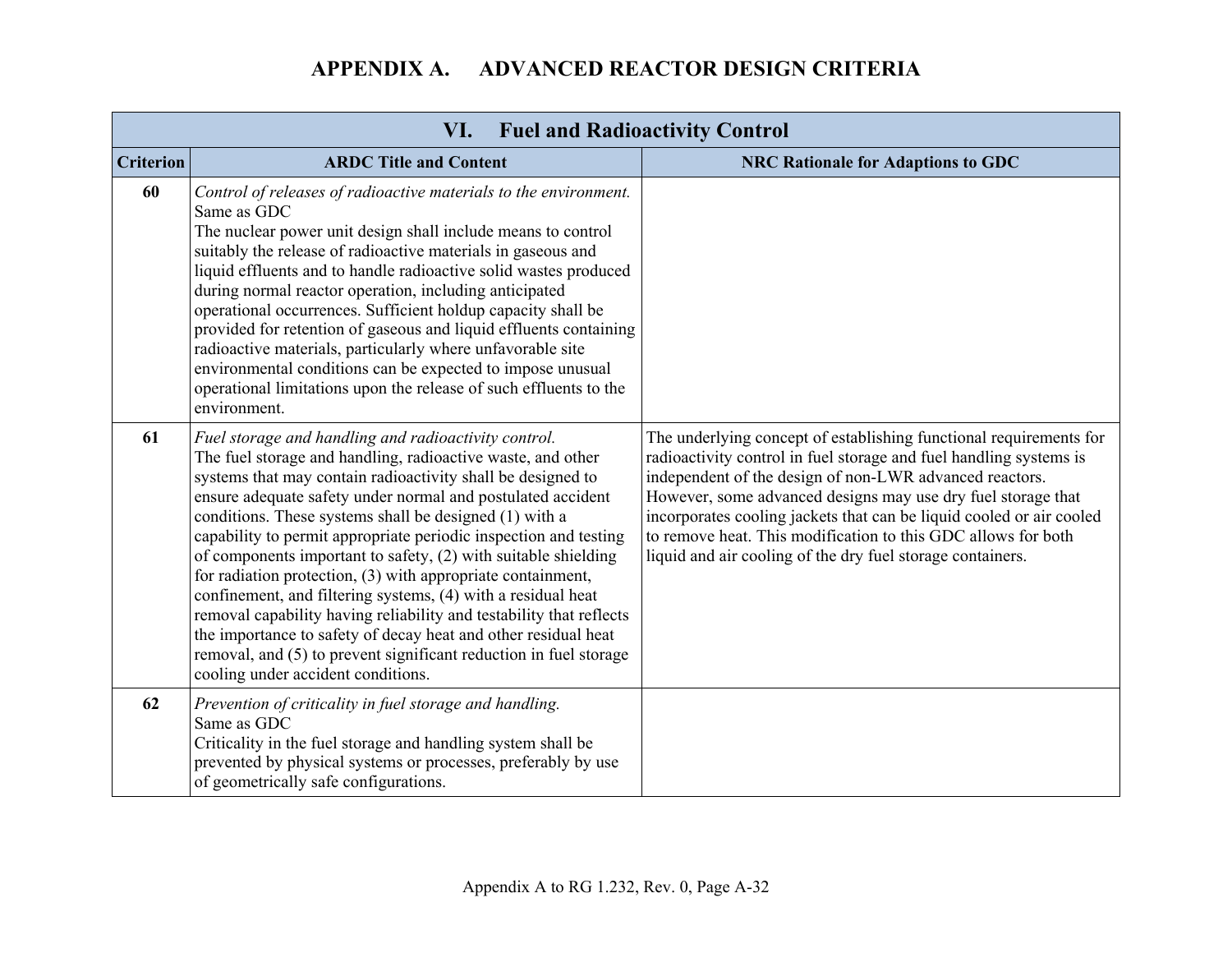|                  | <b>Fuel and Radioactivity Control</b><br>VI.                                                                                                                                                                                                                                                                                                           |                                                                                                                                                                                                                                                                      |  |
|------------------|--------------------------------------------------------------------------------------------------------------------------------------------------------------------------------------------------------------------------------------------------------------------------------------------------------------------------------------------------------|----------------------------------------------------------------------------------------------------------------------------------------------------------------------------------------------------------------------------------------------------------------------|--|
| <b>Criterion</b> | <b>ARDC Title and Content</b>                                                                                                                                                                                                                                                                                                                          | <b>NRC Rationale for Adaptions to GDC</b>                                                                                                                                                                                                                            |  |
| 63               | Monitoring fuel and waste storage.<br>Same as GDC<br>Appropriate systems shall be provided in fuel storage and<br>radioactive waste systems and associated handling areas (1) to<br>detect conditions that may result in loss of residual heat removal<br>capability and excessive radiation levels and (2) to initiate<br>appropriate safety actions. |                                                                                                                                                                                                                                                                      |  |
| 64               | Monitoring radioactivity releases.<br>Means shall be provided for monitoring the reactor containment<br>atmosphere, effluent discharge paths, and plant environs for<br>radioactivity that may be released from normal operations,<br>including anticipated operational occurrences, and from<br>postulated accidents.                                 | The phrase "spaces containing components for recirculation of loss-<br>of-coolant accident fluids" was removed to allow for plant designs<br>that do not have LOCA fluids but may have other similar equipment<br>in spaces where radioactivity should be monitored. |  |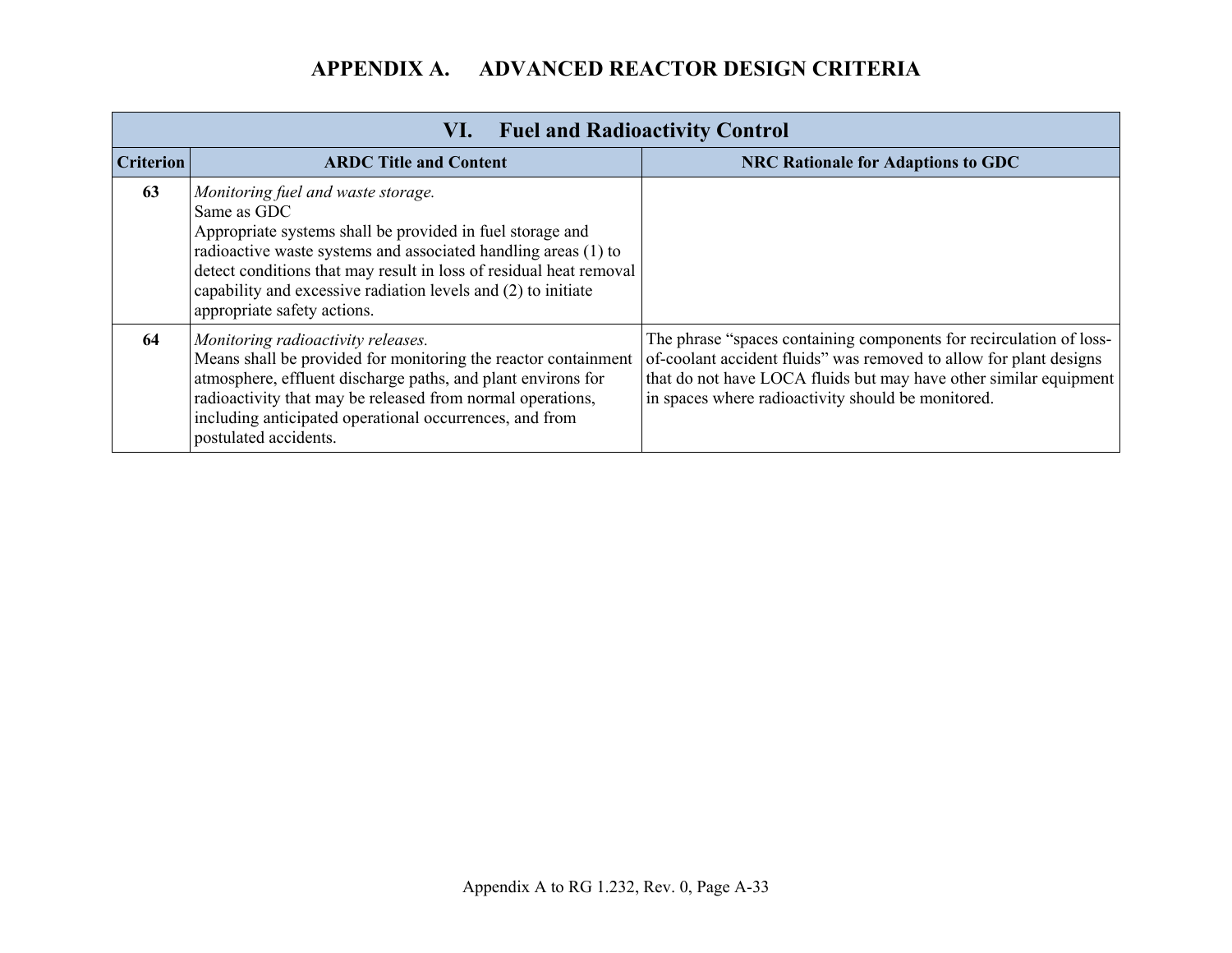### **APPENDIX B**

### **SODIUM-COOLED FAST REACTOR DESIGN CRITERIA**

 The table below contains the sodium-cooled fast reactor design criteria (SFR-DC). These criteria are applicable to SFRs of both pool- and loop-type designs.13 Applicants/designers may use the SFR-DC in this appendix to develop all or part of the principal design criteria (PDC) and may choose among the advanced reactor design criteria (ARDC) (Appendix A), SFR-DC (Appendix B), or modular high-temperature gas-cooled reactor design criteria (MHTGR)-DC (Appendix C) to develop each PDC. Applicants/designers may also develop entirely new PDC as needed to address unique design features in their respective designs.

 To develop the SFR-DC, the staff of the U.S. Nuclear Regulatory Commission (NRC) reviewed each general design criterion (GDC) in Appendix A, "General Design Criteria for Nuclear Power Plants," to Title 10 of the *Code of Federal Regulations* (10 CFR) Part 50, Domestic Licensing of Production and Utilization Facilities," to determine its applicability to SFR designs. The NRC staff then determined what if any adaptation was appropriate for SFRs. The results are included in Column 2 of the table below. The table also includes the NRC staff's rationale for the adaptations. In many cases, the rationale refers to changes made to the language of the GDC. To fully understand the context of the rationale, the user of this RG should refer to the appropriate GDC. Where the NRC staff determined that the current GDC or the ARDC were applicable to the SFR-DC, the table denotes "Same as GDC" or "Same as ARDC," respectively.

The table consists of three columns:

Column 1—Criterion Number Column 2—SFR-DC Title and Content Column 3—Staff Rationale for Adaptations to GDC

The table is further divided into seven sections similar to those in 10 CFR Part 50, Appendix A:

Section I—Overall Requirements (Criteria 1–5) Section II—Multiple Barriers (Criteria 10–19) Section III—Reactivity Control (Criteria 20–29) Section IV—Fluid Systems (Criteria 30–46) Section V—Reactor Containment (Criteria 50–57) Section VI—Fuel and Radioactivity Control (Criteria 60–64) Section VII—Additional SFR-DC (Criteria 70–77)

 $13$ 13 The technology-specific design criteria were developed using available design information, previous NRC preapplication reviews of the design types, and more recent industry and DOE national laboratory initiatives in these technology areas (see Reference 17). It is the responsibility of the designer or applicant to provide and justify the PDC for a specific design.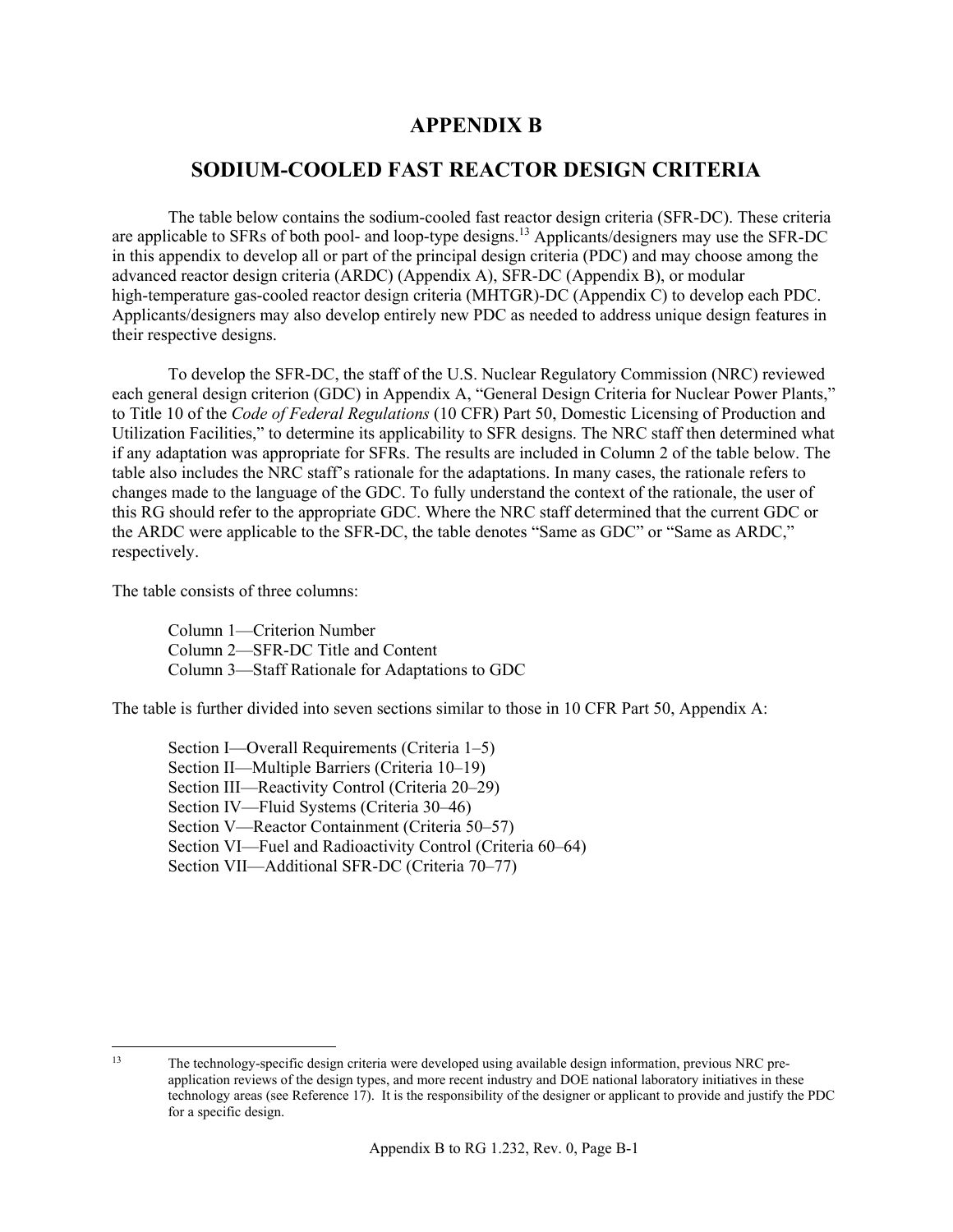|                  | I.                                                                                                                                                                                                                                                                                                                                                                                                                                                                                                                                                                                                                                                                                                                                                                                                                                                                                                                                                                                                                                                        | <b>Overall Requirements</b>              |
|------------------|-----------------------------------------------------------------------------------------------------------------------------------------------------------------------------------------------------------------------------------------------------------------------------------------------------------------------------------------------------------------------------------------------------------------------------------------------------------------------------------------------------------------------------------------------------------------------------------------------------------------------------------------------------------------------------------------------------------------------------------------------------------------------------------------------------------------------------------------------------------------------------------------------------------------------------------------------------------------------------------------------------------------------------------------------------------|------------------------------------------|
| <b>Criterion</b> | <b>SFR-DC Title and Content</b>                                                                                                                                                                                                                                                                                                                                                                                                                                                                                                                                                                                                                                                                                                                                                                                                                                                                                                                                                                                                                           | <b>NRC Rationale for Adaption to GDC</b> |
| $\mathbf{1}$     | Quality standards and records.<br>Same as GDC<br>Structures, systems, and components important to safety shall<br>be designed, fabricated, erected, and tested to quality standards<br>commensurate with the importance of the safety functions to be<br>performed. Where generally recognized codes and standards are<br>used, they shall be identified and evaluated to determine their<br>applicability, adequacy, and sufficiency and shall be<br>supplemented or modified as necessary to assure a quality<br>product in keeping with the required safety function. A quality<br>assurance program shall be established and implemented in<br>order to provide adequate assurance that these structures,<br>systems, and components will satisfactorily perform their safety<br>functions. Appropriate records of the design, fabrication,<br>erection, and testing of structures, systems, and components<br>important to safety shall be maintained by or under the control<br>of the nuclear power unit licensee throughout the life of the unit. |                                          |
| $\overline{2}$   | Design bases for protection against natural phenomena.<br>Same as GDC<br>Structures, systems, and components important to safety shall<br>be designed to withstand the effects of natural phenomena such<br>as earthquakes, tornadoes, hurricanes, floods, tsunami, and<br>seiches without loss of capability to perform their safety<br>functions. The design bases for these structures, systems, and<br>components shall reflect: (1) Appropriate consideration of the<br>most severe of the natural phenomena that have been<br>historically reported for the site and surrounding area, with<br>sufficient margin for the limited accuracy, quantity, and period<br>of time in which the historical data have been accumulated, (2)<br>appropriate combinations of the effects of normal and accident<br>conditions with the effects of the natural phenomena and (3) the<br>importance of the safety functions to be performed.                                                                                                                     |                                          |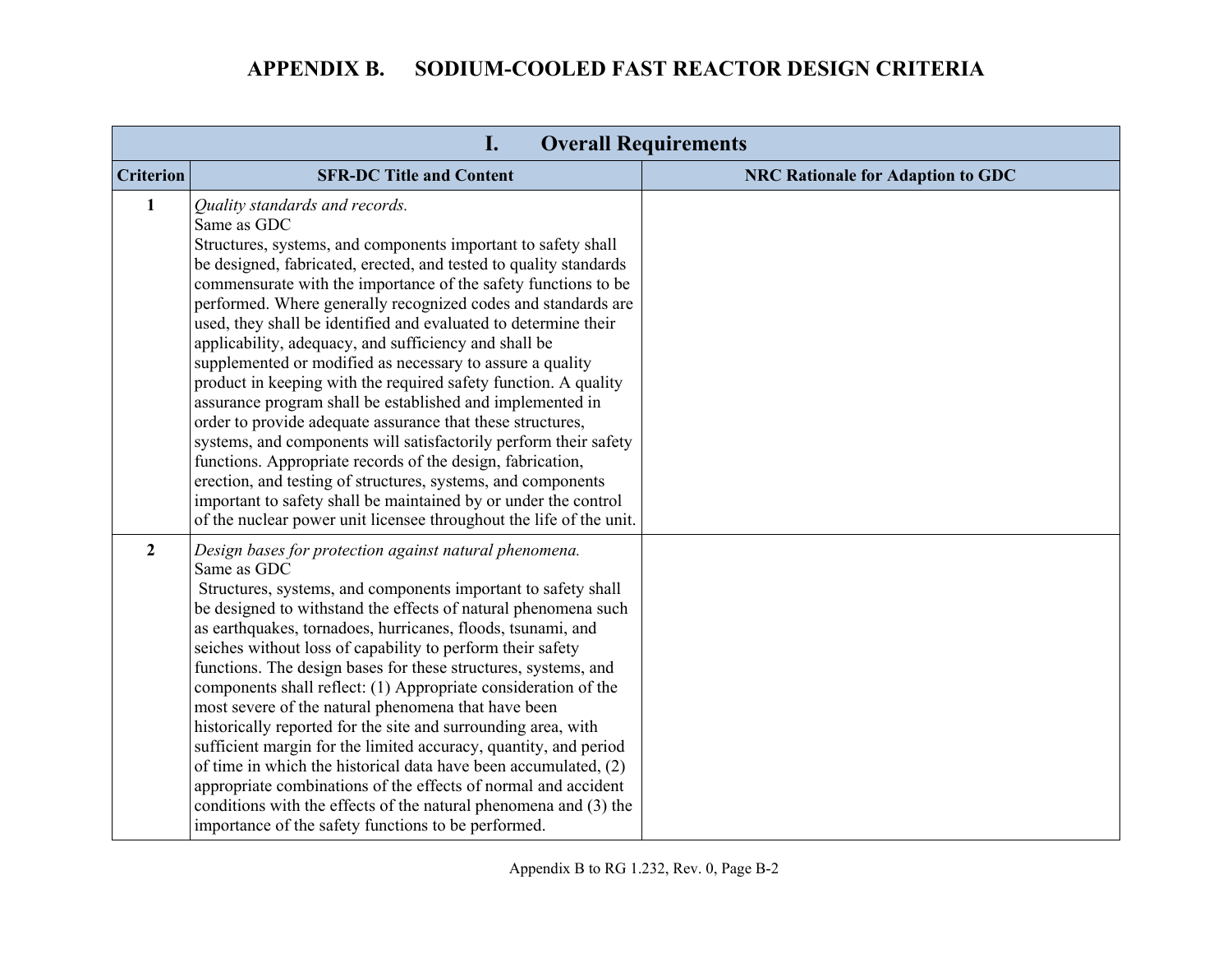|                  | <b>Overall Requirements</b><br>$\mathbf{I}$ .                                                                                                                                                                                                                                                                                                                                                                                                                                                                                                                                                                                                                                                                                                                                                                                                                                                                                                                                                                                                                                                       |                                                                                                                                                                                                                                                                                                                                                                                                                                                                                                                                                                                                                                                                                                                                                                                                                                                                                                                                                                                         |  |
|------------------|-----------------------------------------------------------------------------------------------------------------------------------------------------------------------------------------------------------------------------------------------------------------------------------------------------------------------------------------------------------------------------------------------------------------------------------------------------------------------------------------------------------------------------------------------------------------------------------------------------------------------------------------------------------------------------------------------------------------------------------------------------------------------------------------------------------------------------------------------------------------------------------------------------------------------------------------------------------------------------------------------------------------------------------------------------------------------------------------------------|-----------------------------------------------------------------------------------------------------------------------------------------------------------------------------------------------------------------------------------------------------------------------------------------------------------------------------------------------------------------------------------------------------------------------------------------------------------------------------------------------------------------------------------------------------------------------------------------------------------------------------------------------------------------------------------------------------------------------------------------------------------------------------------------------------------------------------------------------------------------------------------------------------------------------------------------------------------------------------------------|--|
| <b>Criterion</b> | <b>SFR-DC Title and Content</b>                                                                                                                                                                                                                                                                                                                                                                                                                                                                                                                                                                                                                                                                                                                                                                                                                                                                                                                                                                                                                                                                     | <b>NRC Rationale for Adaption to GDC</b>                                                                                                                                                                                                                                                                                                                                                                                                                                                                                                                                                                                                                                                                                                                                                                                                                                                                                                                                                |  |
| $\mathbf{3}$     | Fire protection.<br>Same as ARDC<br>Structures, systems, and components important to safety shall<br>be designed and located to minimize, consistent with other<br>safety requirements, the probability and effect of fires and<br>explosions. Noncombustible and fire-resistant materials shall be<br>used wherever practical throughout the unit, particularly in<br>locations with structures, systems, or components important to<br>safety. Fire detection and fighting systems of appropriate<br>capacity and capability shall be provided and designed to<br>minimize the adverse effects of fires on structures, systems, and<br>components important to safety. Firefighting systems shall be<br>designed to ensure that their rupture or inadvertent operation<br>does not significantly impair the safety capability of these<br>structures, systems, and components.                                                                                                                                                                                                                    | The phrase containing examples where noncombustible and fire-<br>resistant materials must be used has been broadened to apply to all<br>advanced reactor designs.<br>Instead of "and," the phrase "locations with structures, systems, and<br>components (SSCs) important to safety" uses "or," which is<br>logically correct in this case.                                                                                                                                                                                                                                                                                                                                                                                                                                                                                                                                                                                                                                             |  |
| 4                | Environmental and dynamic effects design bases.<br>Structures, systems, and components important to safety shall<br>be designed to accommodate the effects of, and to be<br>compatible with, the environmental conditions associated with<br>normal operation, maintenance, testing, anticipated operational<br>occurrences, and postulated accidents, including the effects of<br>liquid sodium and its aerosols and oxidation products. These<br>structures, systems, and components shall be appropriately<br>protected against dynamic effects, including the effects of<br>missiles, pipe whipping, and discharging fluids that may result<br>from equipment failures and from events and conditions outside<br>the nuclear power unit. However, dynamic effects associated<br>with postulated pipe ruptures in nuclear power units may be<br>excluded from the design basis when analyses reviewed and<br>approved by the Commission demonstrate that the probability of<br>fluid system piping rupture is extremely low under conditions<br>consistent with the design basis for the piping. | This change removes the light-water reactor (LWR) emphasis on<br>loss-of-coolant accidents (LOCAs) that may not apply to every<br>design. For example, helium is not needed in a MHTGR to remove<br>heat from the core during postulated accidents and does not have the<br>same importance as water does for LWR designs to ensure that fuel<br>integrity is maintained. Therefore, a specific reference to LOCAs is<br>not applicable to all designs. LOCAs may still require analysis in<br>conjunction with postulated accidents if relevant to the design.<br>The phrase "the environmental conditions associated with<br>anticipated operational occurrences" has been added to ensure that<br>the criterion would apply to all SFR design-basis events, as<br>suggested in NUREG-1368.<br>A new sentence is added to ensure the designer considers the effects<br>of sodium leakage and associated chemical reactions with SSCs<br>important to safety, which must be protected. |  |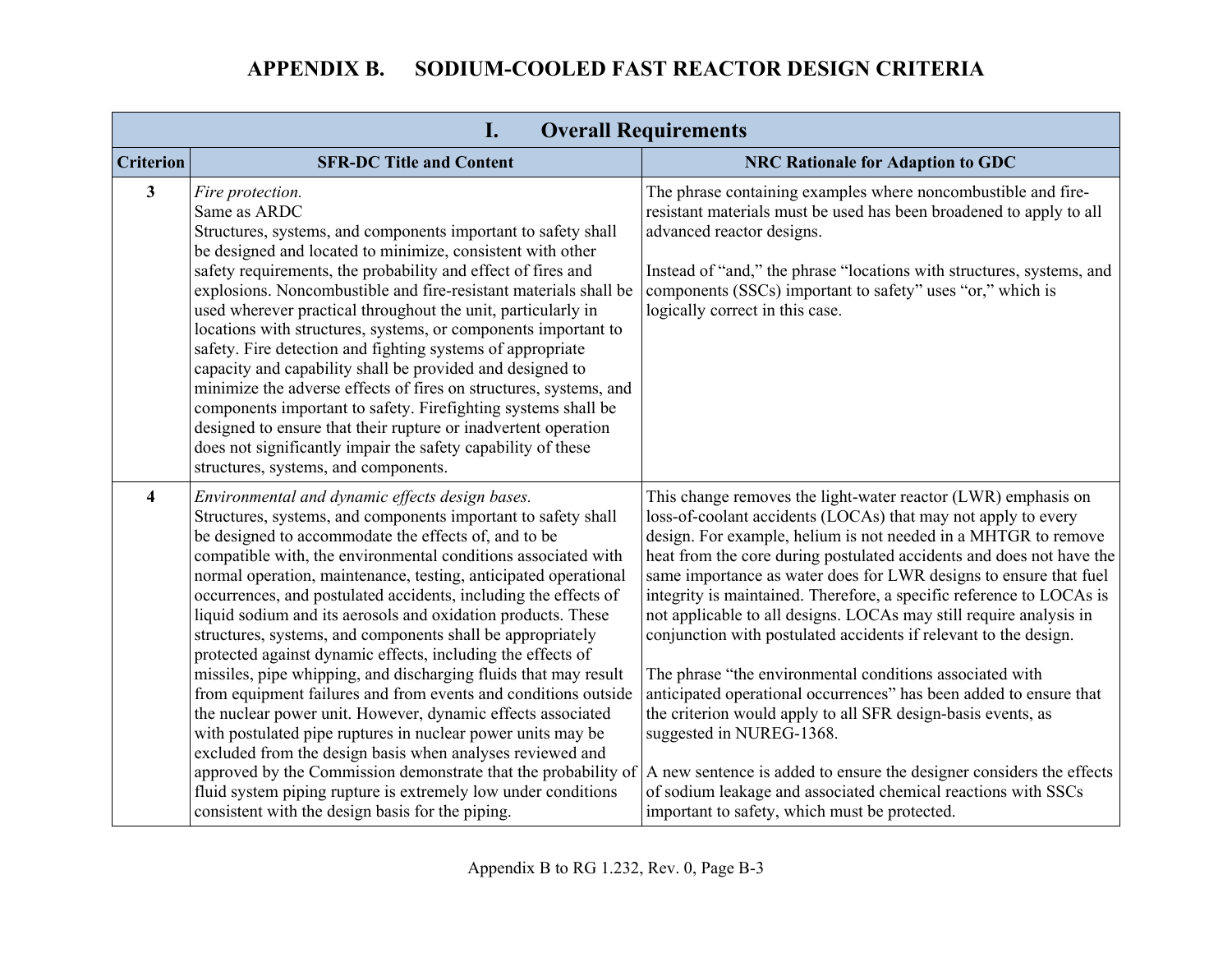|                  | <b>Overall Requirements</b><br>ı.                                                                                                                                                                                                                                                                                                                                                                                           |                                          |  |
|------------------|-----------------------------------------------------------------------------------------------------------------------------------------------------------------------------------------------------------------------------------------------------------------------------------------------------------------------------------------------------------------------------------------------------------------------------|------------------------------------------|--|
| <b>Criterion</b> | <b>SFR-DC Title and Content</b>                                                                                                                                                                                                                                                                                                                                                                                             | <b>NRC Rationale for Adaption to GDC</b> |  |
|                  | Chemical consequences of accidents, such as sodium leakage,<br>shall be appropriately considered for the design of structures,<br>systems, and components important to safety, which must be<br>protected.                                                                                                                                                                                                                  |                                          |  |
| 5.               | Sharing of structures, systems, and components.<br>Same as GDC<br>Structures, systems, and components important to safety shall<br>not be shared among nuclear power units unless it can be shown<br>that such sharing will not significantly impair their ability to<br>perform their safety functions, including, in the event of an<br>accident in one unit, an orderly shutdown and cooldown of the<br>remaining units. |                                          |  |

|                  | <b>Multiple Barriers</b><br>П.                                                                                                                                                                                                                                                                                                                   |                                                                                                                                                                                                                                                                                  |  |
|------------------|--------------------------------------------------------------------------------------------------------------------------------------------------------------------------------------------------------------------------------------------------------------------------------------------------------------------------------------------------|----------------------------------------------------------------------------------------------------------------------------------------------------------------------------------------------------------------------------------------------------------------------------------|--|
| <b>Criterion</b> | <b>SFR-DC Title and Content</b>                                                                                                                                                                                                                                                                                                                  | <b>NRC Rationale for Adaption to GDC</b>                                                                                                                                                                                                                                         |  |
| 10               | Reactor design.<br>Same as GDC<br>The reactor core and associated coolant, control, and protection<br>systems shall be designed with appropriate margin to assure that<br>specified acceptable fuel design limits are not exceeded during<br>any condition of normal operation, including the effects of<br>anticipated operational occurrences. |                                                                                                                                                                                                                                                                                  |  |
| 11               | Reactor inherent protection.<br>Same as ARDC<br>The reactor core and associated systems that contribute to<br>reactivity feedback shall be designed so that, in the power<br>operating range, the net effect of the prompt inherent nuclear                                                                                                      | The wording has been changed to broaden the applicability from<br>"coolant systems" to additional factors (including structures or other<br>fluids) that may contribute to reactivity feedback. These systems are<br>to be designed to compensate for rapid reactivity increase. |  |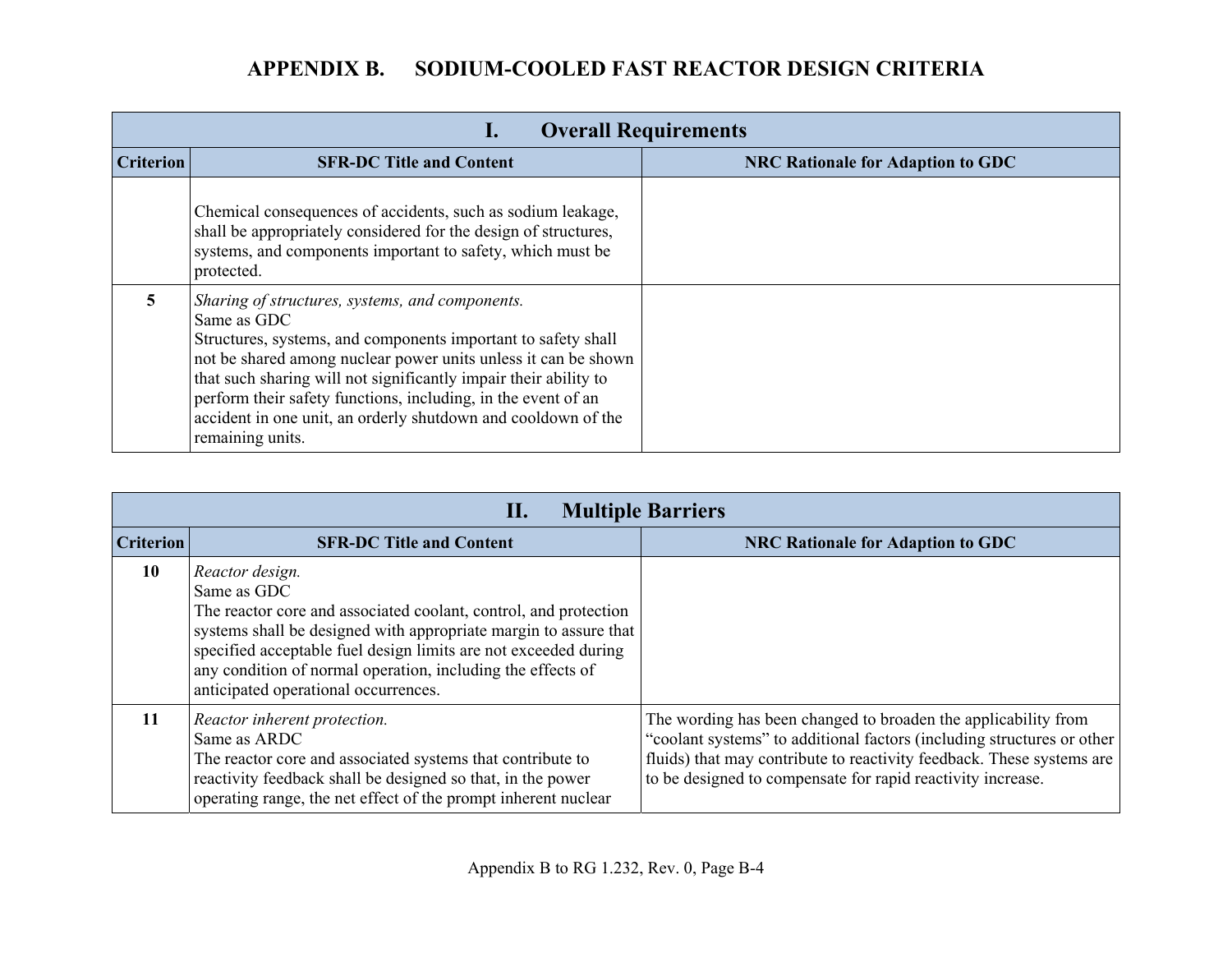| <b>Multiple Barriers</b><br>II. |                                                                                                                                                                                                                                                                                                                                                                                                                                                                                                                                                                                                               |                                                                                                                                                                                                                                                                                                                                                                                                                                                                              |
|---------------------------------|---------------------------------------------------------------------------------------------------------------------------------------------------------------------------------------------------------------------------------------------------------------------------------------------------------------------------------------------------------------------------------------------------------------------------------------------------------------------------------------------------------------------------------------------------------------------------------------------------------------|------------------------------------------------------------------------------------------------------------------------------------------------------------------------------------------------------------------------------------------------------------------------------------------------------------------------------------------------------------------------------------------------------------------------------------------------------------------------------|
| <b>Criterion</b>                | <b>SFR-DC Title and Content</b>                                                                                                                                                                                                                                                                                                                                                                                                                                                                                                                                                                               | <b>NRC Rationale for Adaption to GDC</b>                                                                                                                                                                                                                                                                                                                                                                                                                                     |
|                                 | feedback characteristics tends to compensate for a rapid<br>increase in reactivity.                                                                                                                                                                                                                                                                                                                                                                                                                                                                                                                           |                                                                                                                                                                                                                                                                                                                                                                                                                                                                              |
| 12                              | Suppression of reactor power oscillations.<br>Same as ARDC<br>The reactor core; associated structures; and associated coolant,<br>control, and protection systems shall be designed to ensure that<br>power oscillations that can result in conditions exceeding<br>specified acceptable fuel design limits are not possible or can be<br>reliably and readily detected and suppressed.                                                                                                                                                                                                                       | The word "structures" was added because items such as reflectors,<br>which could be considered either outside or not part of the reactor<br>core, may affect susceptibility of the core to power oscillations.                                                                                                                                                                                                                                                               |
| 13                              | Instrumentation and control.<br>Instrumentation shall be provided to monitor variables and<br>systems over their anticipated ranges for normal operation, for<br>anticipated operational occurrences, and for accident conditions,<br>as appropriate to ensure adequate safety, including those<br>variables and systems that can affect the fission process, the<br>integrity of the reactor core, the primary coolant boundary, and<br>the containment and its associated systems. Appropriate<br>controls shall be provided to maintain these variables and<br>systems within prescribed operating ranges. | "Reactor coolant pressure boundary" has been relabeled as "primary<br>coolant boundary" to conform to standard terms used in the liquid-<br>metal reactor (LMR) industry.<br>The use of the term "primary" indicates that the SFR-DC are<br>applicable to the primary cooling system, not the intermediate<br>cooling system.                                                                                                                                                |
| 14                              | Primary coolant boundary.<br>The primary coolant boundary shall be designed, fabricated,<br>erected, and tested so as to have an extremely low probability of<br>abnormal leakage, of rapidly propagating failure, and of gross<br>rupture.                                                                                                                                                                                                                                                                                                                                                                   | "Reactor coolant pressure boundary" (RCPB) has been relabeled as<br>"primary coolant boundary" to conform to standard terms used in<br>the LMR industry.<br>The use of the term "primary" indicates that the SFR-DC are<br>applicable only to the primary cooling system, not the intermediate<br>cooling system.<br>The cover gas boundary is included as part of the primary coolant<br>boundary (referred to as RCPB by PRISM) per NUREG-1368 (page<br>$3-38$ ) (Ref. 4). |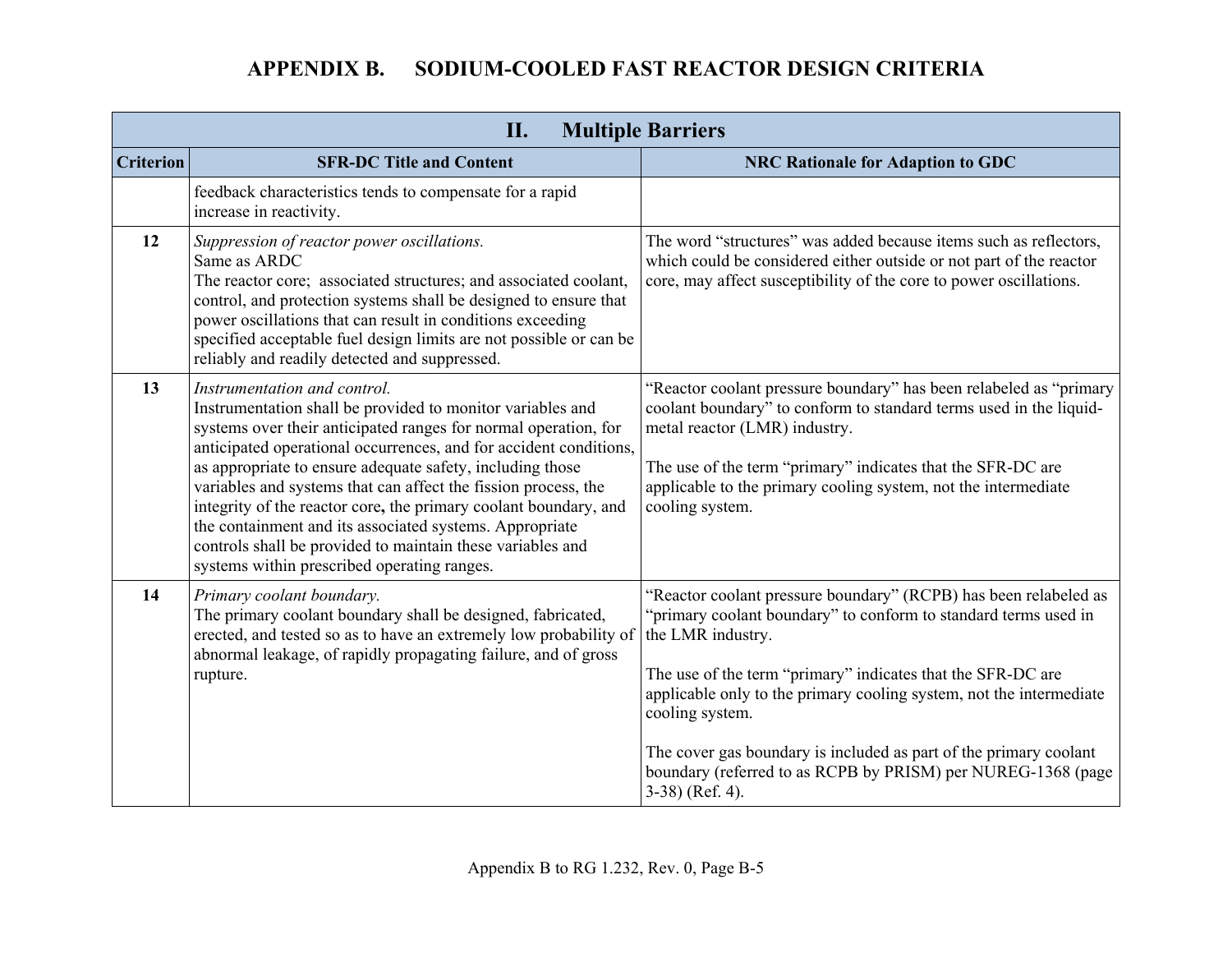|                  | II.<br><b>Multiple Barriers</b>                                                                                                                                                                                                                                                                                                                                                                                                                                                                                                                                                                                                   |                                                                                                                                                                                                                                                                                                                                                                                                                                                                                                                                                                                                                                                                                                                                                                                                                                                                                                                                                                                                                                                                                                                                                                                |  |
|------------------|-----------------------------------------------------------------------------------------------------------------------------------------------------------------------------------------------------------------------------------------------------------------------------------------------------------------------------------------------------------------------------------------------------------------------------------------------------------------------------------------------------------------------------------------------------------------------------------------------------------------------------------|--------------------------------------------------------------------------------------------------------------------------------------------------------------------------------------------------------------------------------------------------------------------------------------------------------------------------------------------------------------------------------------------------------------------------------------------------------------------------------------------------------------------------------------------------------------------------------------------------------------------------------------------------------------------------------------------------------------------------------------------------------------------------------------------------------------------------------------------------------------------------------------------------------------------------------------------------------------------------------------------------------------------------------------------------------------------------------------------------------------------------------------------------------------------------------|--|
| <b>Criterion</b> | <b>SFR-DC Title and Content</b>                                                                                                                                                                                                                                                                                                                                                                                                                                                                                                                                                                                                   | <b>NRC Rationale for Adaption to GDC</b>                                                                                                                                                                                                                                                                                                                                                                                                                                                                                                                                                                                                                                                                                                                                                                                                                                                                                                                                                                                                                                                                                                                                       |  |
| 15               | Primary coolant system design.<br>The primary coolant system and associated auxiliary, control,<br>and protection systems shall be designed with sufficient margin<br>to ensure that the design conditions of the primary coolant<br>boundary are not exceeded during any condition of normal<br>operation, including anticipated operational occurrences.                                                                                                                                                                                                                                                                        | "Reactor coolant pressure boundary" has been relabeled as "primary"<br>coolant boundary" to conform to standard terms used in the LMR<br>industry.<br>The use of the term "primary" indicates that the SFR-DC are<br>applicable only to the primary cooling system, not the intermediate<br>cooling system.<br>The cover gas boundary is included as part of the primary coolant<br>boundary (referred to as RCPB by PRISM) per NUREG-1368 (page<br>$3-38$ ) (Ref. 4).                                                                                                                                                                                                                                                                                                                                                                                                                                                                                                                                                                                                                                                                                                         |  |
| 16               | Containment design.<br>A reactor containment consisting of a low-leakage, pressure-<br>retaining structure surrounding the reactor and its primary<br>cooling system shall be provided to control the release of<br>radioactivity to the environment and to ensure that the reactor<br>containment design conditions important to safety are not<br>exceeded for as long as postulated accident conditions require.<br>The containment leakage shall be restricted to be less than that<br>needed to meet the acceptable onsite and offsite dose<br>consequence limits, as specified in 10 CFR 50.34 for postulated<br>accidents. | The Commission approved the staff's recommendation to restrict<br>the leakage of the containment to be less than that needed to meet<br>the acceptable onsite and offsite dose consequence limits in<br>SECY-93-092 (Ref. 7). Therefore, the Commission agreed that the<br>containment leakage for advanced reactors, similar to and including<br>PRISM, NUREG-1368 (Ref. 4) should not be required to meet the<br>"essentially leaktight" statement in GDC 16.<br>Furthermore, all past, and current, SFR designs use a low-leakage,<br>pressure-retaining containment concept, which aims to provide a<br>barrier to contain the fission products and other substances and to<br>control the release of radioactivity to the environment.<br>Reactions of sodium with air or water, sodium fires, and<br>hypothetical reactivity accidents caused by sodium voiding or<br>boiling could release significant energy inside the reactor<br>containment structure. Therefore, a low-leakage, pressure-retaining<br>structure surrounding the reactor and its primary cooling system is<br>required. Note that a design could have a low design pressure for the<br>containment. |  |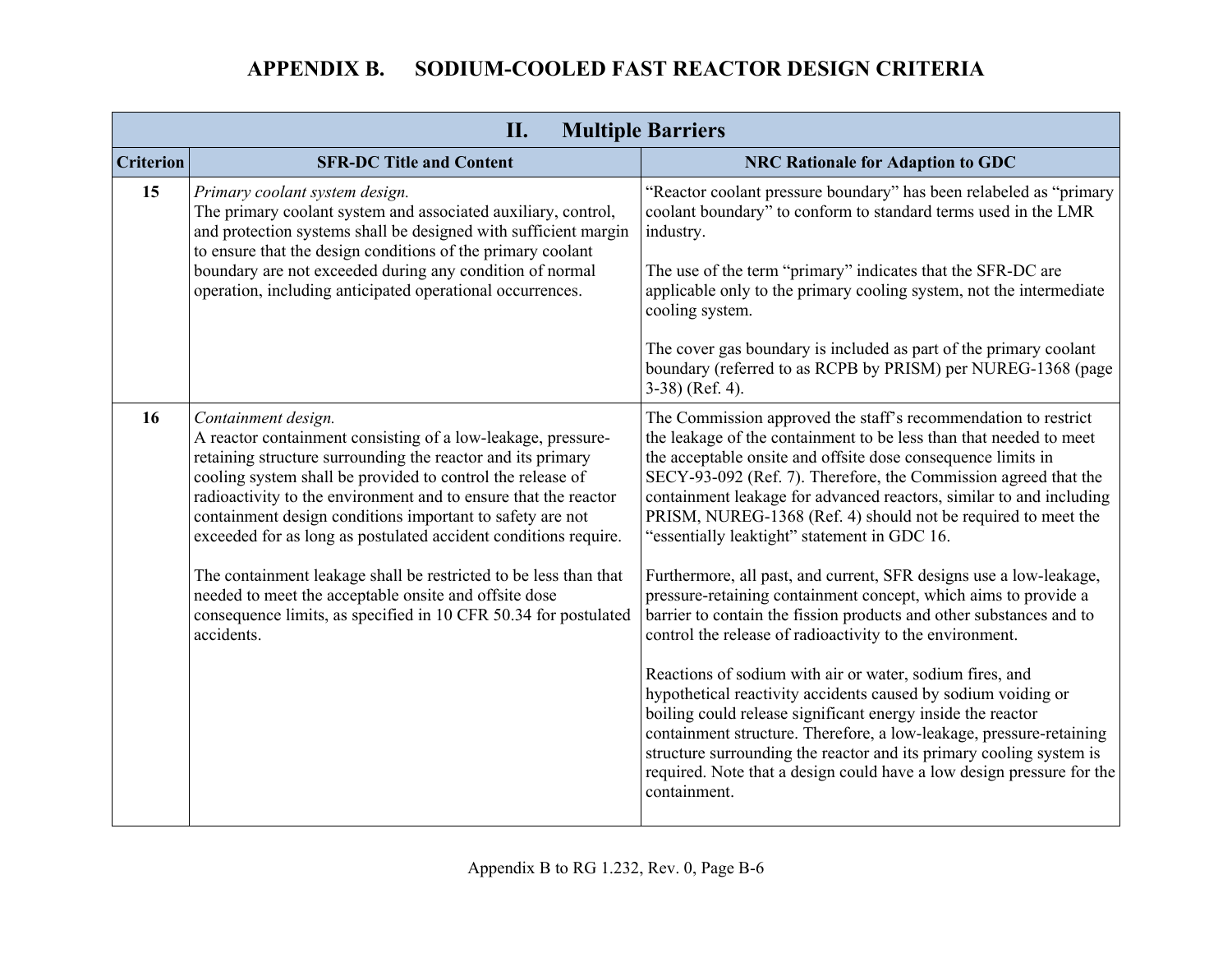| II.<br><b>Multiple Barriers</b> |                                                                                                                                                                                                                                     |                                                                                                                                                                                                                                                                                                                                                                                                                                      |
|---------------------------------|-------------------------------------------------------------------------------------------------------------------------------------------------------------------------------------------------------------------------------------|--------------------------------------------------------------------------------------------------------------------------------------------------------------------------------------------------------------------------------------------------------------------------------------------------------------------------------------------------------------------------------------------------------------------------------------|
| <b>Criterion</b>                | <b>SFR-DC Title and Content</b>                                                                                                                                                                                                     | <b>NRC Rationale for Adaption to GDC</b>                                                                                                                                                                                                                                                                                                                                                                                             |
|                                 |                                                                                                                                                                                                                                     | Several technical reports and presentations support the need for a<br>pressure-retaining structure surrounding SFRs.                                                                                                                                                                                                                                                                                                                 |
|                                 |                                                                                                                                                                                                                                     | The report, "Experimental Facilities for Sodium Fast Reactor Safety<br>Studies, Task Group on Advanced Reactors Experimental Facilities<br>(TAREF)(Ref. 33), indicates that it is necessary for structures to<br>withstand the thermo-mechanical load caused by sodium fire to<br>avoid fire propagation and dispersion of aerosols.                                                                                                 |
|                                 |                                                                                                                                                                                                                                     | The report, "Safety Design Criteria for GEN IV Sodium-Cooled<br>Fast Reactor Systems," (Ref. 34) notes that the design basis for<br>containment shall consider pressure increase and thermal loads due<br>to sodium fire.                                                                                                                                                                                                            |
|                                 |                                                                                                                                                                                                                                     | During the presentation, "SFR Technology Overview," IAEA<br>Education and Training Seminar on Fast Reactor Science and<br>Technology (Ref. 35), the technical expert noted that low design<br>pressure for the containment basis is the heat produced by a<br>potential sodium fire.                                                                                                                                                 |
|                                 |                                                                                                                                                                                                                                     | In the Annals of Nuclear Energy, the article, "NAFCON-SF: A<br>sodium spray fire code for evaluating thermal consequences in SFR<br>containment," (Ref. 36) notes that Beschreibung der<br>Forschungsanlage zur Untersuchung nuklearer Aerosole (FAUNA)<br>spray fire experiments show peak pressures in containment over<br>3.5 bar within the first 5 seconds, gradually tapering downwards to<br>less than 3.5 bar at 25 seconds. |
| 17                              | Electric power systems.<br>Same as ARDC<br>Electric power systems shall be provided when required to<br>permit functioning of structures, systems, and components. The<br>safety function for each power system shall be to provide | The electric power systems are required to provide reliable power<br>for SSCs during anticipated operational occurrences or postulated<br>accident conditions when those SSCs' safety functions require<br>electric power. The safety functions are established by the safety<br>analyses ( <i>i.e.</i> design basis accidents). Where electric power is                                                                             |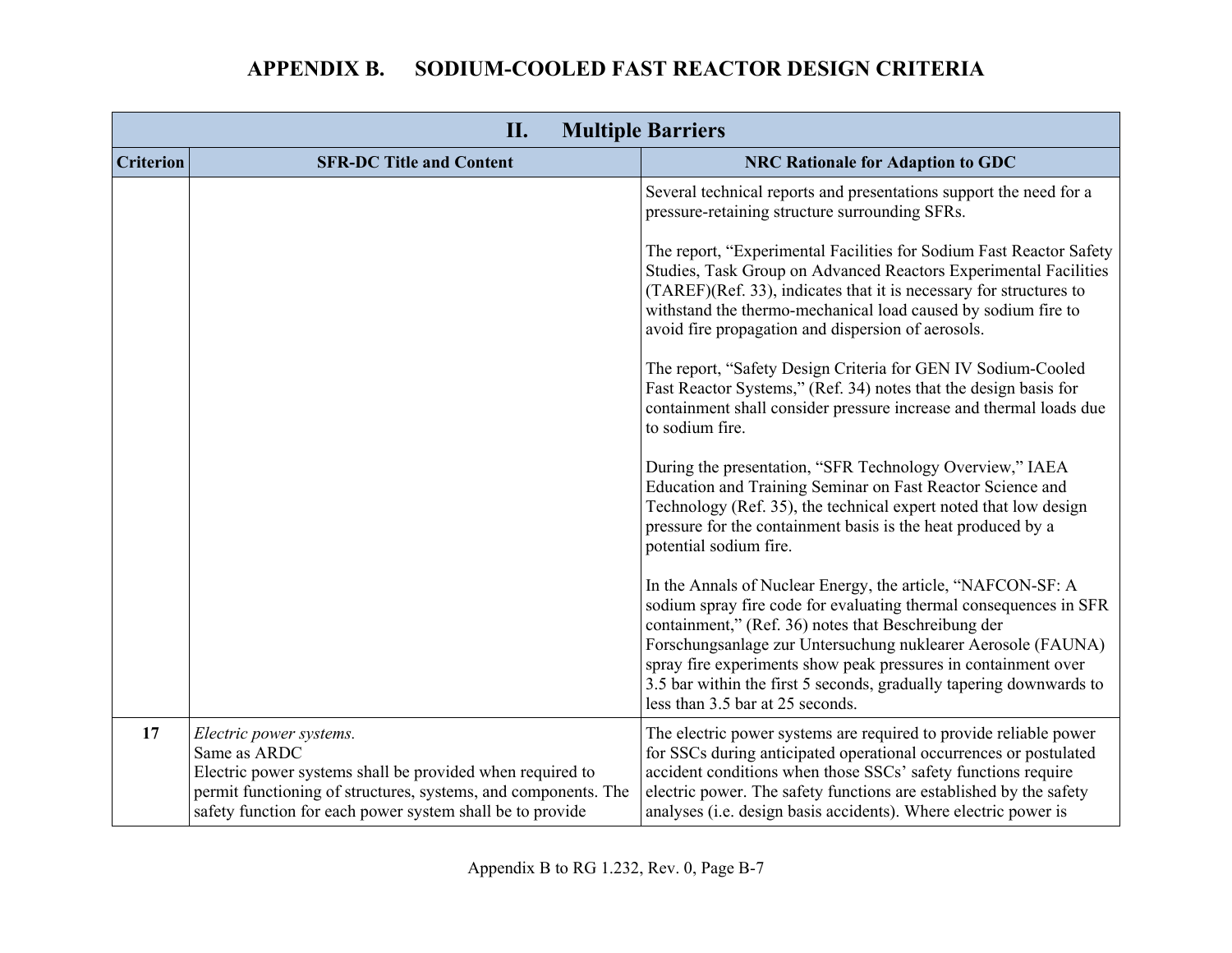|                  | II.<br><b>Multiple Barriers</b>                                                                                                                                                                                                                                                                                                                                                                                                                                                                                   |                                                                                                                                                                                                                                                                                                                                                                                                                                                                                                                                                              |  |
|------------------|-------------------------------------------------------------------------------------------------------------------------------------------------------------------------------------------------------------------------------------------------------------------------------------------------------------------------------------------------------------------------------------------------------------------------------------------------------------------------------------------------------------------|--------------------------------------------------------------------------------------------------------------------------------------------------------------------------------------------------------------------------------------------------------------------------------------------------------------------------------------------------------------------------------------------------------------------------------------------------------------------------------------------------------------------------------------------------------------|--|
| <b>Criterion</b> | <b>SFR-DC Title and Content</b>                                                                                                                                                                                                                                                                                                                                                                                                                                                                                   | <b>NRC Rationale for Adaption to GDC</b>                                                                                                                                                                                                                                                                                                                                                                                                                                                                                                                     |  |
|                  | sufficient capacity and capability to ensure that (1) that the<br>design limits for the fission product barriers are not exceeded as<br>a result of anticipated operational occurrences and (2) safety<br>functions that rely on electric power are maintained in the event<br>of postulated accidents.                                                                                                                                                                                                           | needed for anticipated operational occurrences or postulated<br>accidents, the electric power systems shall be sufficient in capacity<br>and capability to ensure that safety functions as well as important to<br>safety functions are maintained. The electric power systems provide<br>redundancy and defense-in-depth since there would be a minimum<br>of two power systems.                                                                                                                                                                            |  |
|                  | The electric power systems shall include an onsite power system<br>and an additional power system. The onsite electric power<br>system shall have sufficient independence, redundancy, and<br>testability to perform its safety functions, assuming a single<br>failure. An additional power system shall have sufficient<br>independence and testability to perform its safety function.<br>If electric power is not needed for anticipated operational<br>occurrences or postulated accidents, the design shall | Compared to GDC 17, more emphasis is placed herein on requiring<br>reliability of the overall power supply scheme rather than fully<br>prescribing how such reliability can be attained. For example,<br>reference to offsite electric power systems was deleted to provide<br>for those reactor designs that do not depend on offsite power for the<br>functioning of SSCs important to safety or do not connect to a<br>power grid.                                                                                                                        |  |
|                  | demonstrate that power for important to safety functions is<br>provided.                                                                                                                                                                                                                                                                                                                                                                                                                                          | The onsite power system is envisioned as a fully Class 1E power<br>system and the additional power system is left to the discretion of<br>the designer as long as it meets the performance criteria in<br>paragraph one and the design criteria of paragraph two. For<br>example, the additional independent power source could be from the<br>electrical grid, a diesel generator, a combustion gas turbine or some<br>other alternative, again, at the discretion of the designer.<br>In this context, important to safety functions refer to the broader, |  |
|                  |                                                                                                                                                                                                                                                                                                                                                                                                                                                                                                                   | potentially non-safety related functions such as post-accident<br>monitoring, control room habitability, emergency lighting, radiation<br>monitoring, communications and/or any others that may be deemed<br>appropriate for the given design. The electric power system for<br>important to safety functions could be non-Class 1E and would not<br>be required to have redundant power sources.                                                                                                                                                            |  |
| 18               | Inspection and testing of electric power systems.<br>Same as ARDC.                                                                                                                                                                                                                                                                                                                                                                                                                                                | ARDC 18 is a design-independent companion criterion to<br>ARDC 17.                                                                                                                                                                                                                                                                                                                                                                                                                                                                                           |  |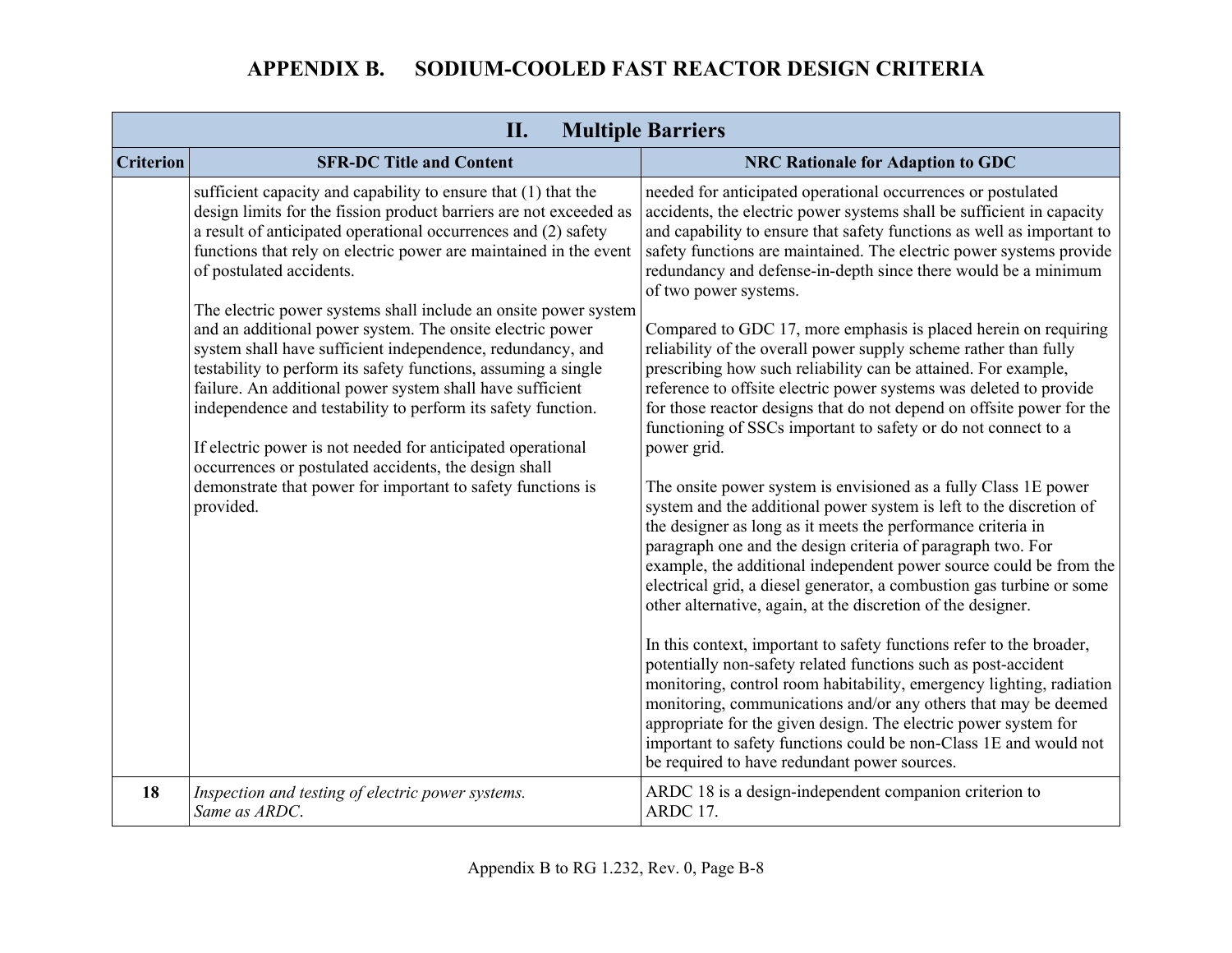|                  | II.<br><b>Multiple Barriers</b>                                                                                                                                                                                                                                                                                                                                                                                                                                                                                                                                                                                                                                                                                                                                                                                                                             |                                                                                                                                                                                                                                                                                                                                                                                                                                                                                                                                                                                                                                                                                                                                                                                                                                                                                                                                                                                                                                                                                          |  |
|------------------|-------------------------------------------------------------------------------------------------------------------------------------------------------------------------------------------------------------------------------------------------------------------------------------------------------------------------------------------------------------------------------------------------------------------------------------------------------------------------------------------------------------------------------------------------------------------------------------------------------------------------------------------------------------------------------------------------------------------------------------------------------------------------------------------------------------------------------------------------------------|------------------------------------------------------------------------------------------------------------------------------------------------------------------------------------------------------------------------------------------------------------------------------------------------------------------------------------------------------------------------------------------------------------------------------------------------------------------------------------------------------------------------------------------------------------------------------------------------------------------------------------------------------------------------------------------------------------------------------------------------------------------------------------------------------------------------------------------------------------------------------------------------------------------------------------------------------------------------------------------------------------------------------------------------------------------------------------------|--|
| <b>Criterion</b> | <b>SFR-DC Title and Content</b>                                                                                                                                                                                                                                                                                                                                                                                                                                                                                                                                                                                                                                                                                                                                                                                                                             | <b>NRC Rationale for Adaption to GDC</b>                                                                                                                                                                                                                                                                                                                                                                                                                                                                                                                                                                                                                                                                                                                                                                                                                                                                                                                                                                                                                                                 |  |
|                  | Electric power systems important to safety shall be designed to<br>permit appropriate periodic inspection and testing of important<br>areas and features, such as wiring, insulation, connections, and<br>switchboards, to assess the continuity of the systems and the<br>condition of their components. The systems shall be designed<br>with a capability to test periodically (1) the operability and<br>functional performance of the components of the systems, such<br>as onsite power sources, relays, switches, and buses, and (2) the<br>operability of the systems as a whole and, under conditions as<br>close to design as practical, the full operation sequence that<br>brings the systems into operation, including operation of<br>applicable portions of the protection system, and the transfer of<br>power among systems.               | Wording pertaining to additional system examples has been deleted<br>to allow increased flexibility associated with various designs.<br>Specifically, the text related to the nuclear power unit, offsite power<br>system, and onsite power system was deleted to be consistent with<br>ARDC 17.                                                                                                                                                                                                                                                                                                                                                                                                                                                                                                                                                                                                                                                                                                                                                                                         |  |
| 19               | Control room.<br>A control room shall be provided from which actions can be<br>taken to operate the nuclear power unit safely under normal<br>conditions and to maintain it in a safe condition under accident<br>conditions. Adequate radiation protection shall be provided to<br>permit access and occupancy of the control room under accident<br>conditions without personnel receiving radiation exposures in<br>excess of 5 rem total effective dose equivalent, as defined in<br>§ 50.2 for the duration of the accident.<br>Adequate habitability measures shall be provided to permit<br>access and occupancy of the control room during normal<br>operations and under accident conditions.<br>Adequate protection against sodium aerosols shall be provided<br>to permit access and occupancy of the control room under<br>accident conditions. | ARDC 19 preserves the language of GDC 19 which states (with<br>emphasis added) "A control room shall be provided from which<br><i>actions can be taken</i> to operate the nuclear power unit safely"<br>However some clarification of this language is warranted.<br>It is clear from this language that there is a need to for operators to<br>be able to take "actions" to control the plant. Therefore, designers<br>must consider how the design of <i>controls</i> support safe operator<br>actions. In addition, NRC staff recognize that in order for operators<br>to act "safely" as stated in ARDC, that operators must have certain<br>knowledge about the status of the plant and be able to make<br><i>decisions</i> about the appropriate course of action given a particular<br>operating circumstance. Therefore, these cognitive needs of<br>operators should also be considered by designers when interpreting<br>ARDC 19.<br>This consideration should be reflected in the design of indications,<br>displays, alarms, controls or other future technologies which are |  |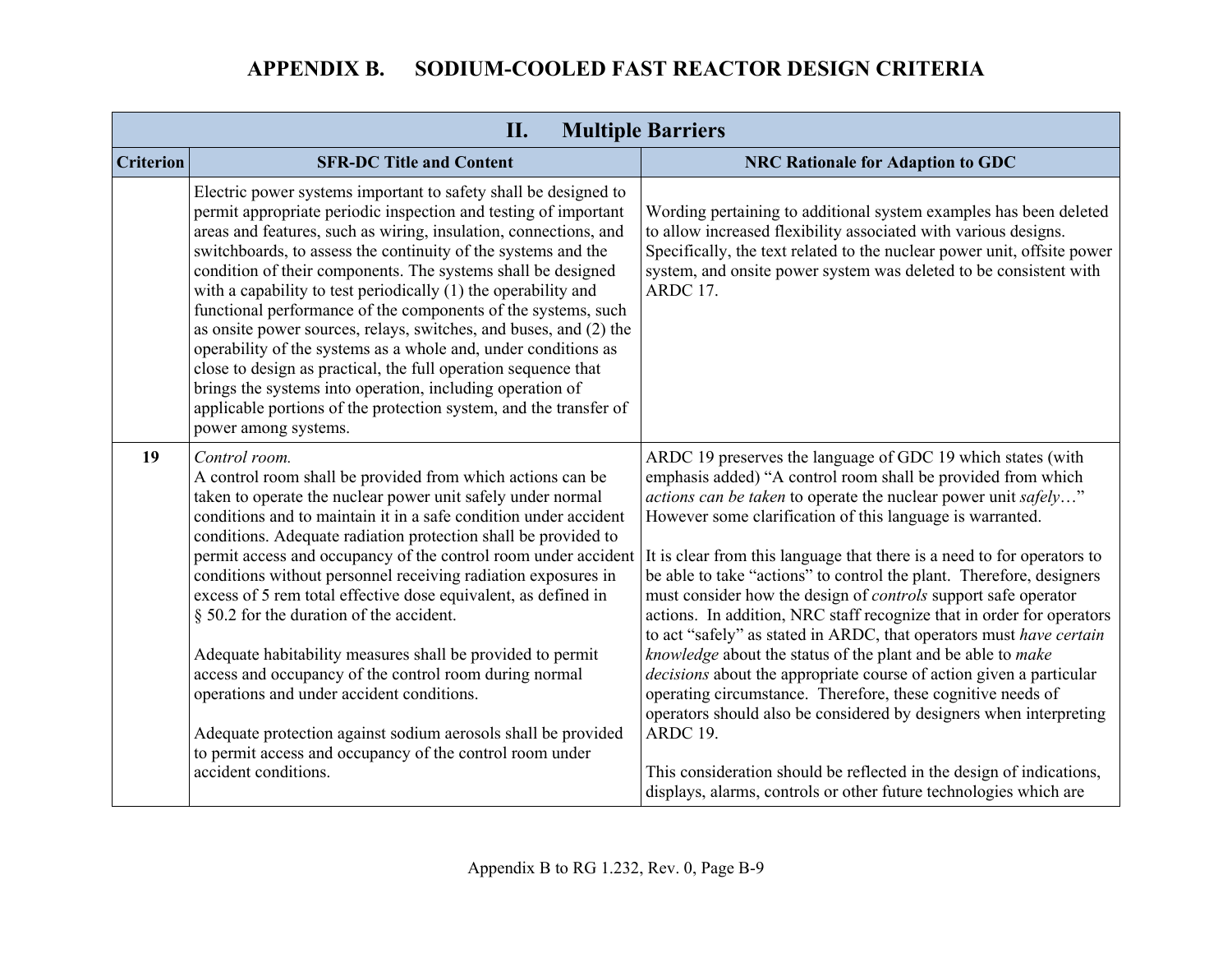|                  | <b>Multiple Barriers</b><br>П.                                                                                                                                                                              |                                                                                                                                                                                                                                                                                                                                                                                                                                               |  |
|------------------|-------------------------------------------------------------------------------------------------------------------------------------------------------------------------------------------------------------|-----------------------------------------------------------------------------------------------------------------------------------------------------------------------------------------------------------------------------------------------------------------------------------------------------------------------------------------------------------------------------------------------------------------------------------------------|--|
| <b>Criterion</b> | <b>SFR-DC Title and Content</b>                                                                                                                                                                             | <b>NRC Rationale for Adaption to GDC</b>                                                                                                                                                                                                                                                                                                                                                                                                      |  |
|                  | Equipment at appropriate locations outside the control room<br>shall be provided (1) with a design capability for prompt hot<br>shutdown of the reactor, including necessary instrumentation                | used to inform operators of plant status and may be used to support<br>the decision making process (such as computer based procedures).                                                                                                                                                                                                                                                                                                       |  |
|                  | and controls to maintain the unit in a safe condition during hot<br>shutdown, and (2) with a potential capability for subsequent<br>cold shutdown of the reactor through the use of suitable<br>procedures. | This position is consistent with 10 CFR $50.34(f)(2)(iii)$ which<br>describes the contents required in applications for construction<br>permits. Amongst many other requirements, this rule indicates that<br>the control room design must reflect "state-of-the-art human factors<br>principles." These state-of-the-art principles inherently consider<br>both the cognitive and physical aspects of operator action as<br>described above. |  |
|                  |                                                                                                                                                                                                             | The criterion was updated to remove specific emphasis on LOCAs,<br>which may be not appropriate for advanced designs.                                                                                                                                                                                                                                                                                                                         |  |
|                  |                                                                                                                                                                                                             | Reference to "whole body, or its equivalent to any part of the body"<br>has been updated to the current total effective dose equivalent<br>standard as defined in § 50.2.                                                                                                                                                                                                                                                                     |  |
|                  |                                                                                                                                                                                                             | An additional control room habitability requirement has been<br>proposed. It addresses a new concern: accidents that are not<br>radiological in nature may also affect control room access and<br>occupancy. This may include accidental sodium leakage and<br>sodium fire, which could release sodium aerosols.                                                                                                                              |  |
|                  |                                                                                                                                                                                                             | The last paragraph of the GDC has been eliminated for the SFR-DC<br>because it is not applicable to future applicants.                                                                                                                                                                                                                                                                                                                        |  |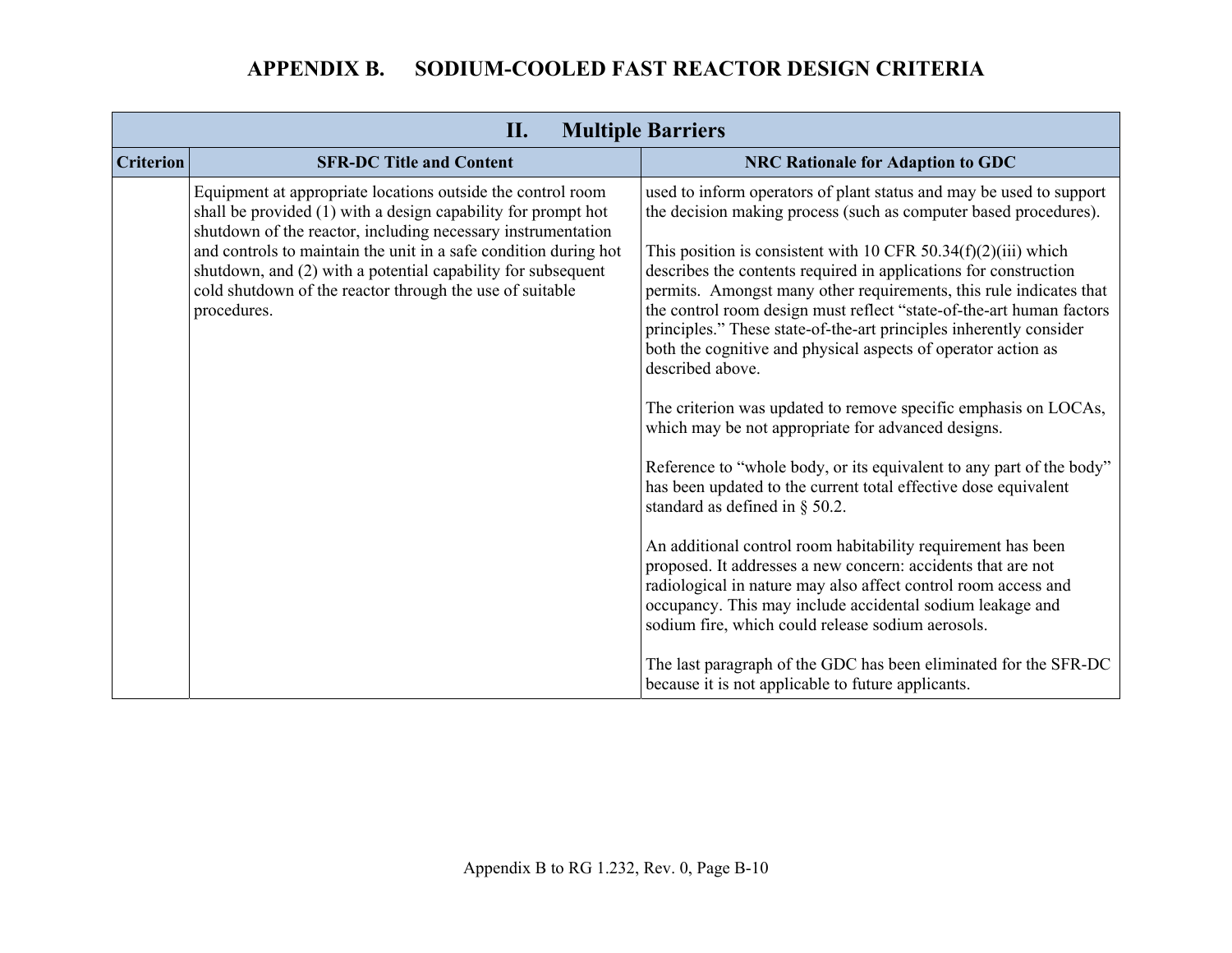| <b>Reactivity Control</b><br>Ш. |                                                                                                                                                                                                                                                                                                                                                                                                                                                                                                                                                                                                                                                                                                                                                                                                                                                                                                                    |                                          |
|---------------------------------|--------------------------------------------------------------------------------------------------------------------------------------------------------------------------------------------------------------------------------------------------------------------------------------------------------------------------------------------------------------------------------------------------------------------------------------------------------------------------------------------------------------------------------------------------------------------------------------------------------------------------------------------------------------------------------------------------------------------------------------------------------------------------------------------------------------------------------------------------------------------------------------------------------------------|------------------------------------------|
| <b>Criterion</b>                | <b>SFR-DC Title and Content</b>                                                                                                                                                                                                                                                                                                                                                                                                                                                                                                                                                                                                                                                                                                                                                                                                                                                                                    | <b>NRC Rationale for Adaption to GDC</b> |
| 20                              | Protection system functions.<br>Same as GDC<br>The protection system shall be designed (1) to initiate<br>automatically the operation of appropriate systems including the<br>reactivity control systems, to assure that specified acceptable<br>fuel design limits are not exceeded as a result of anticipated<br>operational occurrences and (2) to sense accident conditions and<br>to initiate the operation of systems and components important to<br>safety.                                                                                                                                                                                                                                                                                                                                                                                                                                                 |                                          |
| 21                              | Protection system reliability and testability.<br>Same as GDC<br>The protection system shall be designed for high functional<br>reliability and inservice testability commensurate with the safety<br>functions to be performed. Redundancy and independence<br>designed into the protection system shall be sufficient to assure<br>that (1) no single failure results in loss of the protection function<br>and (2) removal from service of any component or channel does<br>not result in loss of the required minimum redundancy unless<br>the acceptable reliability of operation of the protection system<br>can be otherwise demonstrated. The protection system shall be<br>designed to permit periodic testing of its functioning when the<br>reactor is in operation, including a capability to test channels<br>independently to determine failures and losses of redundancy<br>that may have occurred. |                                          |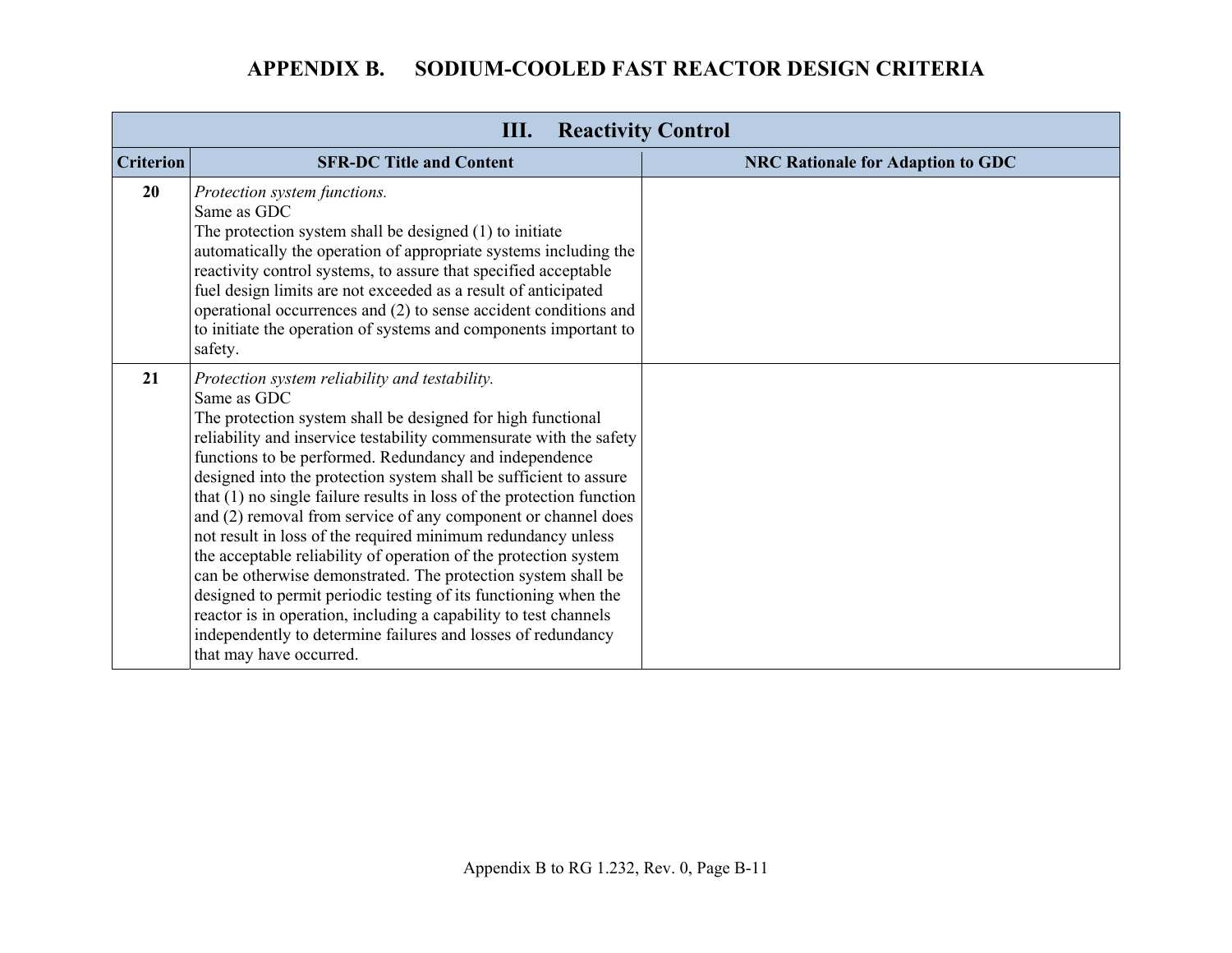|                  | <b>Reactivity Control</b>                                                                                                                                                                                                                                                                                                                                                                                                                                                                                                                                                                                                                  |                                                                                                                                                                                                                                                                                                                                |
|------------------|--------------------------------------------------------------------------------------------------------------------------------------------------------------------------------------------------------------------------------------------------------------------------------------------------------------------------------------------------------------------------------------------------------------------------------------------------------------------------------------------------------------------------------------------------------------------------------------------------------------------------------------------|--------------------------------------------------------------------------------------------------------------------------------------------------------------------------------------------------------------------------------------------------------------------------------------------------------------------------------|
| <b>Criterion</b> | <b>SFR-DC Title and Content</b>                                                                                                                                                                                                                                                                                                                                                                                                                                                                                                                                                                                                            | <b>NRC Rationale for Adaption to GDC</b>                                                                                                                                                                                                                                                                                       |
| 22               | Protection system independence.<br>Same as GDC<br>The protection system shall be designed to assure that the<br>effects of natural phenomena, and of normal operating,<br>maintenance, testing, and postulated accident conditions on<br>redundant channels do not result in loss of the protection<br>function, or shall be demonstrated to be acceptable on some<br>other defined basis. Design techniques, such as functional<br>diversity or diversity in component design and principles of<br>operation, shall be used to the extent practical to prevent loss of<br>the protection function.                                        |                                                                                                                                                                                                                                                                                                                                |
| 23               | Protection system failure modes.<br>The protection system shall be designed to fail into a safe state<br>or into a state demonstrated to be acceptable on some other<br>defined basis, if conditions such as disconnection of the system,<br>loss of energy (e.g., electric power, instrument air), or<br>postulated adverse environments (e.g., extreme heat or cold,<br>fire, sodium and sodium reaction products, pressure, steam,<br>water, and radiation) are experienced.                                                                                                                                                            | In NUREG-1368, Table 3.3 (page 3-21) (Ref. 4), the NRC staff<br>recommended adding the phrase "sodium and sodium reaction<br>products" to the list of postulated adverse environments in the GDC.<br>Therefore, "sodium and sodium reaction products" are added to the<br>second list of examples in parentheses in SFR-DC 23. |
| 24               | Separation of protection and control systems.<br>Same as GDC<br>The protection system shall be separated from control systems<br>to the extent that failure of any single control system component<br>or channel, or failure or removal from service of any single<br>protection system component or channel which is common to<br>the control and protection systems leaves intact a system<br>satisfying all reliability, redundancy, and independence<br>requirements of the protection system. Interconnection of the<br>protection and control systems shall be limited so as to assure<br>that safety is not significantly impaired. |                                                                                                                                                                                                                                                                                                                                |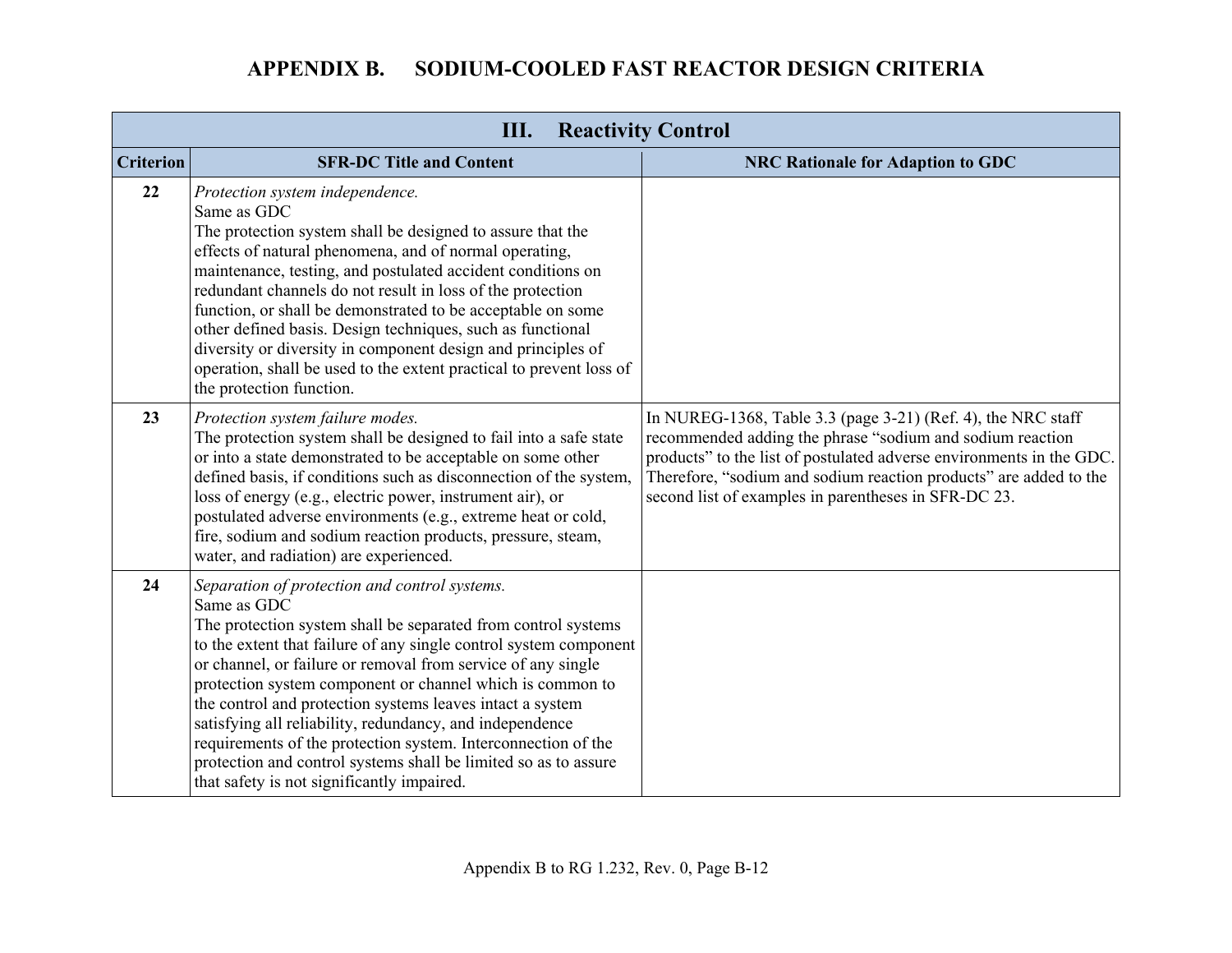| Ш.<br><b>Reactivity Control</b> |                                                                                                                                                                                                                                                                                                                                                                                                                                                                                                                                                                                                                                                                                                                                                                                                                                                                                                                                                                                                                                                                                               |                                                                                                                                                                                                                                                                                                                                                                                                                                                                                                                                                                                                                                                                                                                                                                                                                                                                                                                                                                                                                                                                                                                                                                                                                                                                                                                                                                                                                                                                                                                                                                                   |
|---------------------------------|-----------------------------------------------------------------------------------------------------------------------------------------------------------------------------------------------------------------------------------------------------------------------------------------------------------------------------------------------------------------------------------------------------------------------------------------------------------------------------------------------------------------------------------------------------------------------------------------------------------------------------------------------------------------------------------------------------------------------------------------------------------------------------------------------------------------------------------------------------------------------------------------------------------------------------------------------------------------------------------------------------------------------------------------------------------------------------------------------|-----------------------------------------------------------------------------------------------------------------------------------------------------------------------------------------------------------------------------------------------------------------------------------------------------------------------------------------------------------------------------------------------------------------------------------------------------------------------------------------------------------------------------------------------------------------------------------------------------------------------------------------------------------------------------------------------------------------------------------------------------------------------------------------------------------------------------------------------------------------------------------------------------------------------------------------------------------------------------------------------------------------------------------------------------------------------------------------------------------------------------------------------------------------------------------------------------------------------------------------------------------------------------------------------------------------------------------------------------------------------------------------------------------------------------------------------------------------------------------------------------------------------------------------------------------------------------------|
| <b>Criterion</b>                | <b>SFR-DC Title and Content</b>                                                                                                                                                                                                                                                                                                                                                                                                                                                                                                                                                                                                                                                                                                                                                                                                                                                                                                                                                                                                                                                               | <b>NRC Rationale for Adaption to GDC</b>                                                                                                                                                                                                                                                                                                                                                                                                                                                                                                                                                                                                                                                                                                                                                                                                                                                                                                                                                                                                                                                                                                                                                                                                                                                                                                                                                                                                                                                                                                                                          |
| 25                              | Protection system requirements for reactivity control<br>malfunctions.<br>Same as ARDC<br>The protection system shall be designed to ensure that specified<br>acceptable fuel design limits are not exceeded during any<br>anticipated operational occurrence accounting for a single<br>malfunction of the reactivity control systems.                                                                                                                                                                                                                                                                                                                                                                                                                                                                                                                                                                                                                                                                                                                                                       | Text has been added to clarify that the protection system is designed<br>to protect the specified acceptable fuel design limits for AOOs in<br>combination with a single failure; the protection system does not<br>have to protect the specified acceptable fuel design limits during a<br>postulated accident in combination with a single failure. The<br>example was deleted to make the ARDC technology inclusive.                                                                                                                                                                                                                                                                                                                                                                                                                                                                                                                                                                                                                                                                                                                                                                                                                                                                                                                                                                                                                                                                                                                                                           |
| 26                              | Reactivity control systems.<br>Same as ARDC<br>A minimum of two reactivity control systems or means shall<br>provide:<br>(1) A means of inserting negative reactivity at a sufficient rate<br>and amount to assure, with appropriate margin for malfunctions,<br>that the design limits for the fission product barriers are not<br>exceeded and safe shutdown is achieved and maintained<br>during normal operation, including anticipated operational<br>occurrences.<br>(2) A means which is independent and diverse from the<br>other(s), shall be capable of controlling the rate of reactivity<br>changes resulting from planned, normal power changes to<br>assure that the design limits for the fission product barriers are<br>not exceeded.<br>(3) A means of inserting negative reactivity at a sufficient rate<br>and amount to assure, with appropriate margin for malfunctions,<br>that the capability to cool the core is maintained and a means of<br>shutting down the reactor and maintaining, at a minimum, a safe<br>shutdown condition following a postulated accident. | Recent licensing activity, associated with the application of GDC<br>26 and GDC 27 to new reactor designs (ADAMS Accession Nos.<br>ML16116A083 (Ref. 29) and ML16292A589) (Ref. 30), revealed<br>that additional clarity could be provided in the area of reactivity<br>control requirements. ARDC 26 combines the scope of GDC 26<br>and GDC 27. The development of ARDC 26 is informed by the<br>proposed general design criteria of 1965 (AEC-R 2/49, November<br>5), 1967 (32 FR 10216) (Ref. 31), current GDC 26 and 27, the<br>definition of safety-related SSC in 10 CFR 50.2, SECY-94-084,<br>"Policy and Technical Issues Associated with the Regulatory<br>Treatment of Non-Safety Systems in Passive Plant Designs" (Ref.<br>32), and the prior application of reactivity control requirements.<br>(1) Currently the second sentence of GDC 26 states, that one of the<br>reactivity control systems shall use control rods and shall be capable<br>of reliably controlling reactivity changes to ensure that, under<br>conditions of normal operation, including AOOs, and with<br>appropriate margin for malfunctions such as stuck rods, specified<br>acceptable fuel design limits are not exceeded. The staff recognizes<br>that specifying control rods may not be suitable for advanced<br>reactors. Additionally, reliably controlling reactivity, as applied to<br>GDC 26, has been interpreted as ensuring the control rods are<br>capable of rapidly (i.e., within a few seconds) shutting down the<br>reactor (ADAMS Accession No. ML16292A589) (Ref. 30). |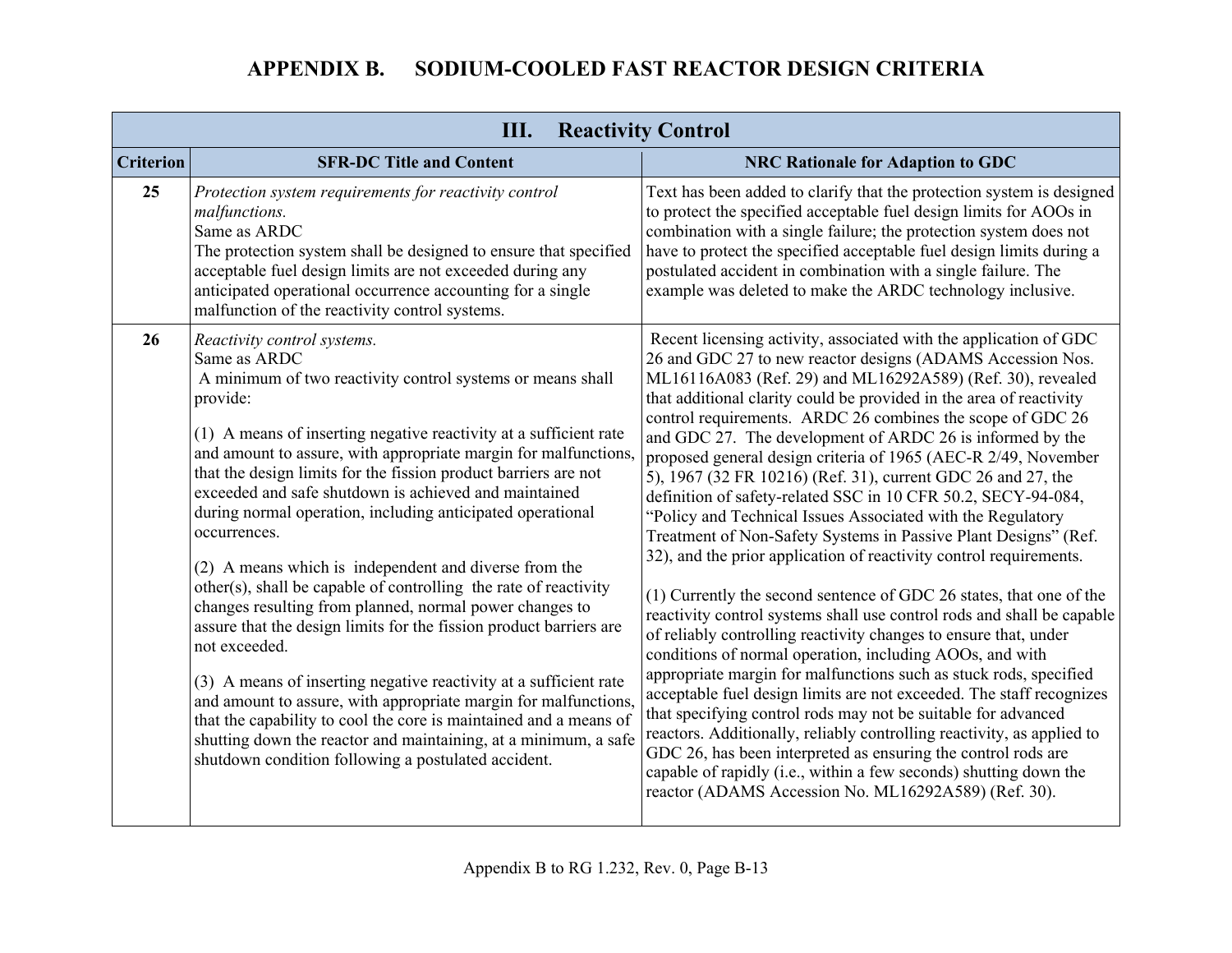| Ш.<br><b>Reactivity Control</b> |                                                                                                                                                                  |                                                                                                                                                                                                                                                                                                                                                                                                                                                                                                                                                                                                                                                                                                                          |
|---------------------------------|------------------------------------------------------------------------------------------------------------------------------------------------------------------|--------------------------------------------------------------------------------------------------------------------------------------------------------------------------------------------------------------------------------------------------------------------------------------------------------------------------------------------------------------------------------------------------------------------------------------------------------------------------------------------------------------------------------------------------------------------------------------------------------------------------------------------------------------------------------------------------------------------------|
| <b>Criterion</b>                | <b>SFR-DC Title and Content</b>                                                                                                                                  | <b>NRC Rationale for Adaption to GDC</b>                                                                                                                                                                                                                                                                                                                                                                                                                                                                                                                                                                                                                                                                                 |
|                                 | (4) A means for holding the reactor shutdown under conditions<br>which allow for interventions such as fuel loading, inspection<br>and repair shall be provided. | The staff changed control rods to "means" in recognition that<br>advanced reactor designs may not rely on control rods to rapidly<br>shut down the reactor (e.g., alternative system designs or inherent<br>feedback mechanisms may be relied upon to perform this function).<br>The wording of "reliably controlling reactivity" in GDC 26 has<br>been replaced with "inserting negative reactivity at a sufficient rate<br>and amount" to more clearly define the requirement. For a non-<br>LWR design the rate of negative reactivity insertion may not<br>necessitate rapid (within seconds) insertion but should occur in a<br>time frame such that the fission product barrier design limits are not<br>exceeded. |
|                                 |                                                                                                                                                                  | The term "specified acceptable fuel design limits" is replaced with<br>"design limits for fission product barriers" to be consistent with the<br>AOO acceptance criteria while also addressing liquid fueled<br>reactors which may not have SAFDLs. ARDC 10 and ARDC 15<br>provide the appropriate design limits for the fuel and reactor coolant<br>boundary, respectively.                                                                                                                                                                                                                                                                                                                                             |
|                                 |                                                                                                                                                                  | The wording "safe shutdown is achieved and maintained" has<br>been added again to more clearly define the requirements associated<br>with reliably controlling reactivity in GDC 26. SECY-94-084,<br>"Policy and Technical Issues Associated with the Regulatory<br>Treatment of Non-Safety Systems in Passive Plant Designs" (Ref.<br>32), describes the characteristics of a safe shutdown condition as<br>reactor subcriticality, decay heat removal, and radioactive materials<br>containment. ARDC 26 (1) clearly defines that reactor shutdown at<br>any time during the transient is the performance requirement. The<br>distinction between during and following the transient is discussed<br>in $(2)$ below.   |
|                                 |                                                                                                                                                                  | In regards to safety class, the capability to insert negative reactivity<br>at a rate and amount to preserve the fission product barrier(s) and to                                                                                                                                                                                                                                                                                                                                                                                                                                                                                                                                                                       |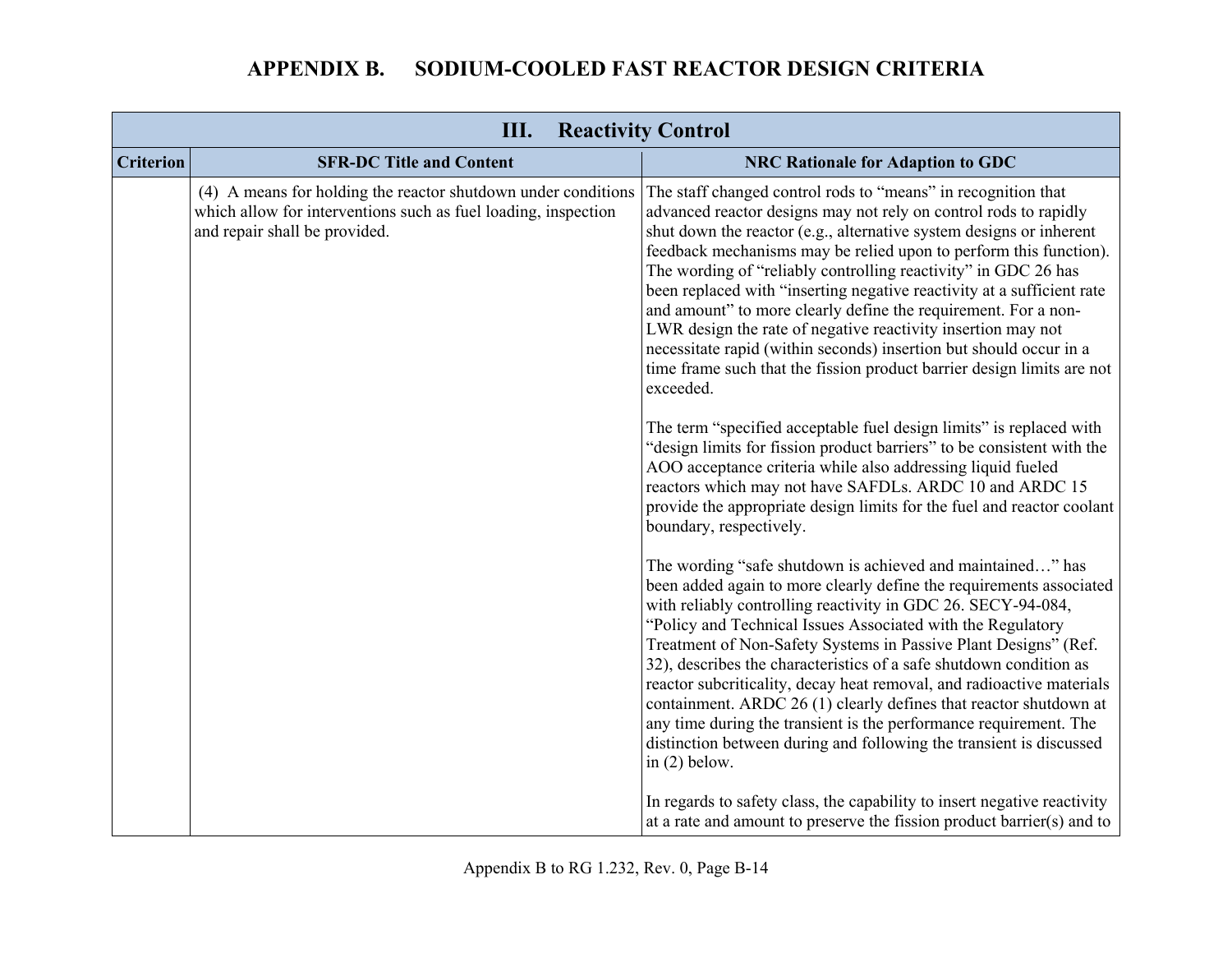| <b>APPENDIX B.</b> | SODIUM-COOLED FAST REACTOR DESIGN CRITERIA |
|--------------------|--------------------------------------------|
|--------------------|--------------------------------------------|

| Ш.<br><b>Reactivity Control</b> |                                 |                                                                                                                                                                                                                                                                                                                                                                                                                                                                                                                                                                                                                                                                                                                                                                                                                                                                                                                                                                                                                                                                                                                                                                                                                                                                                             |
|---------------------------------|---------------------------------|---------------------------------------------------------------------------------------------------------------------------------------------------------------------------------------------------------------------------------------------------------------------------------------------------------------------------------------------------------------------------------------------------------------------------------------------------------------------------------------------------------------------------------------------------------------------------------------------------------------------------------------------------------------------------------------------------------------------------------------------------------------------------------------------------------------------------------------------------------------------------------------------------------------------------------------------------------------------------------------------------------------------------------------------------------------------------------------------------------------------------------------------------------------------------------------------------------------------------------------------------------------------------------------------|
| <b>Criterion</b>                | <b>SFR-DC Title and Content</b> | <b>NRC Rationale for Adaption to GDC</b>                                                                                                                                                                                                                                                                                                                                                                                                                                                                                                                                                                                                                                                                                                                                                                                                                                                                                                                                                                                                                                                                                                                                                                                                                                                    |
|                                 |                                 | shut down the reactor during an AOO is identified as a function<br>performed by safety-related SSCs in the 10 CFR 50.2 definition of<br>safety-related SSCs.                                                                                                                                                                                                                                                                                                                                                                                                                                                                                                                                                                                                                                                                                                                                                                                                                                                                                                                                                                                                                                                                                                                                |
|                                 |                                 | (2) The first sentence of GDC 26, states that two independent<br>reactivity control systems of different design principles shall be<br>provided. The third sentence of GDC 26, states that the second<br>reactivity control system shall be capable of reliably controlling the<br>rate of changes resulting from planned, normal power changes<br>(including xenon burnout) to assure specified acceptable fuel design<br>limits are not exceeded. ARDC $26(2)$ is consistent with the current<br>requirements of the second reactivity control system specified in<br>GDC 26. The words "including xenon burnout" have been deleted<br>as this may not be as important for some non-LWR reactor designs.<br>Also, "of different design principles" from the first sentence of<br>GDC 26 has been replaced with "independent and diverse" to<br>clarify the requirement. The reactivity means given by ARDC 26<br>(2) is a system important to safety but not necessarily safety-related<br>as it does not mitigate an AOO or accident but is used to control<br>planned, normal reactivity changes such that the design limits for<br>the fission product barriers are preserved thereby minimizing<br>challenges to the safety-related reactivity control means or<br>protection system. |
|                                 |                                 | The term "independent and diverse" indicates no shared systems or<br>components and a design which is different enough such that no<br>common failure modes exist between the system or means in ARDC<br>26 (2) and safety-related systems in ARDC 26 (1) and (3).                                                                                                                                                                                                                                                                                                                                                                                                                                                                                                                                                                                                                                                                                                                                                                                                                                                                                                                                                                                                                          |
|                                 |                                 | (3) Current GDC 27 states that the reactivity control systems shall<br>be designed to have a combined capability of reliably controlling<br>reactivity changes to assure that under postulated accident<br>conditions and with appropriate margin for stuck rods the capability                                                                                                                                                                                                                                                                                                                                                                                                                                                                                                                                                                                                                                                                                                                                                                                                                                                                                                                                                                                                             |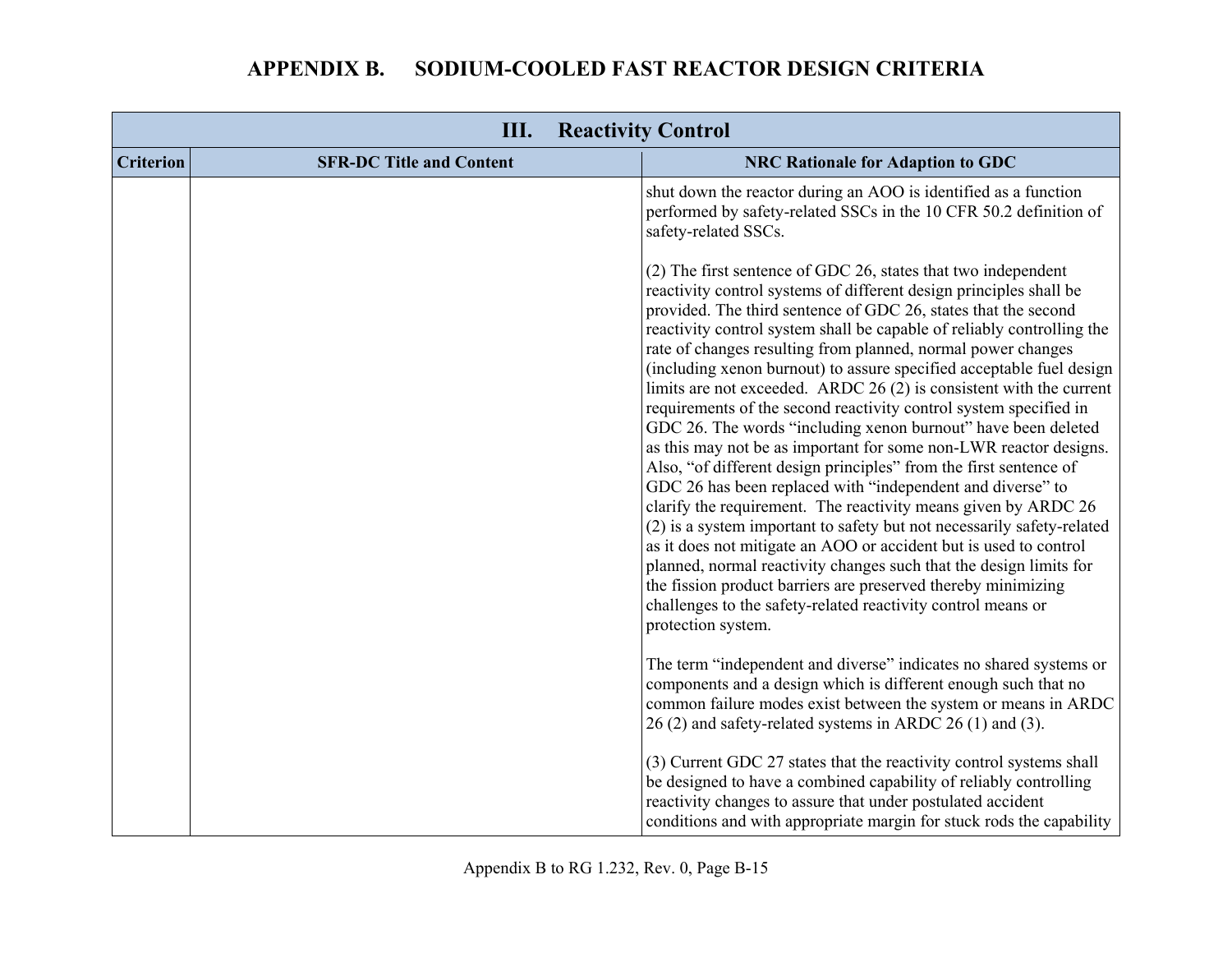| Ш.<br><b>Reactivity Control</b> |                                 |                                                                                                                                                                                                                                                                                                                                                                                                                                                                                                                                                                                                                                                                                                                                                                                                                                                                                                                                                                                                                                                         |
|---------------------------------|---------------------------------|---------------------------------------------------------------------------------------------------------------------------------------------------------------------------------------------------------------------------------------------------------------------------------------------------------------------------------------------------------------------------------------------------------------------------------------------------------------------------------------------------------------------------------------------------------------------------------------------------------------------------------------------------------------------------------------------------------------------------------------------------------------------------------------------------------------------------------------------------------------------------------------------------------------------------------------------------------------------------------------------------------------------------------------------------------|
| <b>Criterion</b>                | <b>SFR-DC Title and Content</b> | <b>NRC Rationale for Adaption to GDC</b>                                                                                                                                                                                                                                                                                                                                                                                                                                                                                                                                                                                                                                                                                                                                                                                                                                                                                                                                                                                                                |
|                                 |                                 | to cool the core is maintained. Reliably controlling reactivity, as<br>applied to GDC 27 requires that the reactor achieve and maintain a<br>safe, stable condition, including subcriticality, using only safety<br>related equipment with margin for stuck rods (ADAMS Accession<br>No. ML16116A083) (Ref. 29).                                                                                                                                                                                                                                                                                                                                                                                                                                                                                                                                                                                                                                                                                                                                        |
|                                 |                                 | ARDC 26 (3) is written to clarify that shut down following a<br>postulated accident using safety-related equipment or means is<br>required. The term "following a postulated accident" refers to the<br>time when plant parameters are relatively stable, no additional<br>means of mitigation are needed and margins to acceptance criteria<br>are constant or increasing. ARDC 26 allows for a return to power<br>during a postulated accident consistent with the current licensing<br>basis of some existing PWRs if sufficient heat removal capability<br>exists (e.g., PWR main steam line break accident), but ARDC 26 (1)<br>precludes a return to power during an AOO.                                                                                                                                                                                                                                                                                                                                                                         |
|                                 |                                 | (4) The fourth sentence of GDC 26 regarding the capability to reach<br>cold shutdown has been generalized in ARDC 26 (4) to refer to<br>activities which are performed at conditions below (less limiting<br>than) those normally associated with safe shutdown. SECY-94-084<br>(Ref. 32) describes staff positions on obtaining a cold shutdown and<br>explains that the requirement to bring the plant to cold shutdown is<br>driven by the need to inspect and repair a plant following an<br>accident. In regards to safety class, the capability to bring the plant<br>to a cold shutdown is not covered by the definition of safety-related<br>SSCs in 10 CFR 50.2, and most operating pressurized-water<br>reactors have not credited safety-related SSCs to satisfy this<br>requirement of GDC 26. Based on the information provided above,<br>the system credited for holding the reactor subcritical under<br>conditions necessary for activities such as refueling, inspection and<br>repair is identified as an important to safety system. |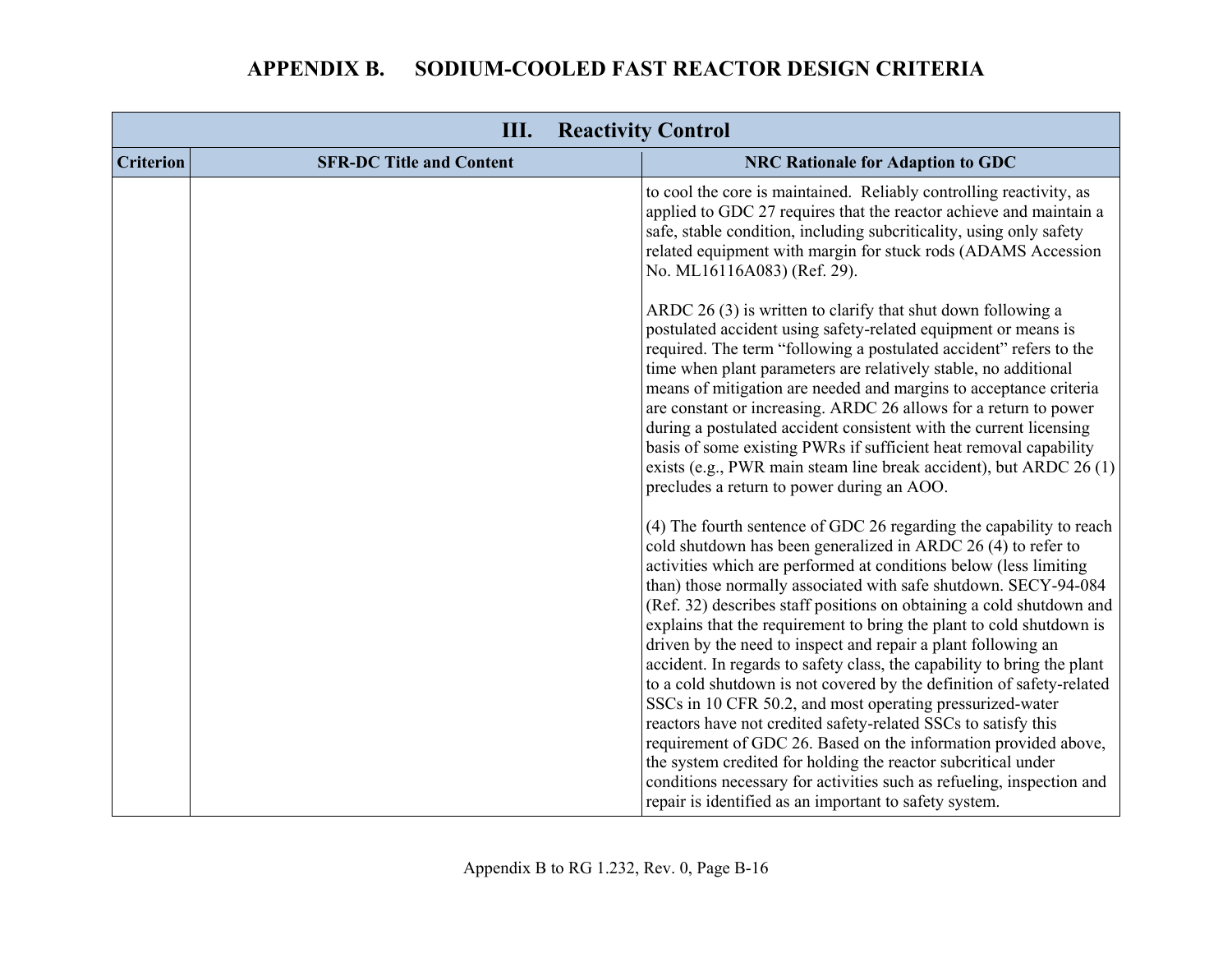|                  | Ш.<br><b>Reactivity Control</b>                                                                                                                                                                                                                                                                                                                                                                                                                                                                        |                                                                                                                                                                                                                                                                                                                                                                        |  |
|------------------|--------------------------------------------------------------------------------------------------------------------------------------------------------------------------------------------------------------------------------------------------------------------------------------------------------------------------------------------------------------------------------------------------------------------------------------------------------------------------------------------------------|------------------------------------------------------------------------------------------------------------------------------------------------------------------------------------------------------------------------------------------------------------------------------------------------------------------------------------------------------------------------|--|
| <b>Criterion</b> | <b>SFR-DC Title and Content</b>                                                                                                                                                                                                                                                                                                                                                                                                                                                                        | <b>NRC Rationale for Adaption to GDC</b>                                                                                                                                                                                                                                                                                                                               |  |
| 27               | Combined reactivity control systems capability.<br>Same as ARDC<br>DELETED—Information incorporated into SFR-DC 26                                                                                                                                                                                                                                                                                                                                                                                     |                                                                                                                                                                                                                                                                                                                                                                        |  |
| 28               | Reactivity limits.<br>The reactivity control systems shall be designed with<br>appropriate limits on the potential amount and rate of reactivity<br>increase to ensure that the effects of postulated reactivity<br>accidents can neither $(1)$ result in damage to the primary coolant<br>boundary greater than limited local yielding nor (2) sufficiently<br>disturb the core, its support structures or other reactor vessel<br>internals to impair significantly the capability to cool the core. | "Reactor coolant pressure boundary" has been relabeled as "primary"<br>coolant boundary" to conform to standard terms used in the LMR<br>industry. The use of the term "primary" indicates that the SFR-DC<br>are applicable to the primary cooling system, not the intermediate<br>cooling system.<br>The list of "postulated reactivity accidents" has been deleted. |  |
| 29               | Protection against anticipated operational occurrences.<br>Same as GDC<br>The protection and reactivity control systems shall be designed<br>to assure an extremely high probability of accomplishing their<br>safety functions in the event of anticipated operational<br>occurrences.                                                                                                                                                                                                                |                                                                                                                                                                                                                                                                                                                                                                        |  |

|                  | <b>Fluid Systems</b><br>IV.                                                                                                                                                                                                                                                      |                                                                                                                                                                                                                                                                                                                                                                             |  |
|------------------|----------------------------------------------------------------------------------------------------------------------------------------------------------------------------------------------------------------------------------------------------------------------------------|-----------------------------------------------------------------------------------------------------------------------------------------------------------------------------------------------------------------------------------------------------------------------------------------------------------------------------------------------------------------------------|--|
| <b>Criterion</b> | <b>SFR-DC Title and Content</b>                                                                                                                                                                                                                                                  | <b>NRC Rationale for Adaption to GDC</b>                                                                                                                                                                                                                                                                                                                                    |  |
| 30               | Quality of primary coolant boundary.<br>be designed, fabricated, erected, and tested to the highest<br>quality standards practical. Means shall be provided for<br>detecting and, to the extent practical, identifying the location of<br>the source of primary coolant leakage. | "Reactor coolant pressure boundary" has been relabeled as<br>Components that are part of the primary coolant boundary shall   "primary coolant boundary" to conform to standard terms used in<br>the LMR industry.<br>The use of the term "primary" indicates that the SFR-DC are<br>applicable only to the primary cooling system, not the intermediate<br>cooling system. |  |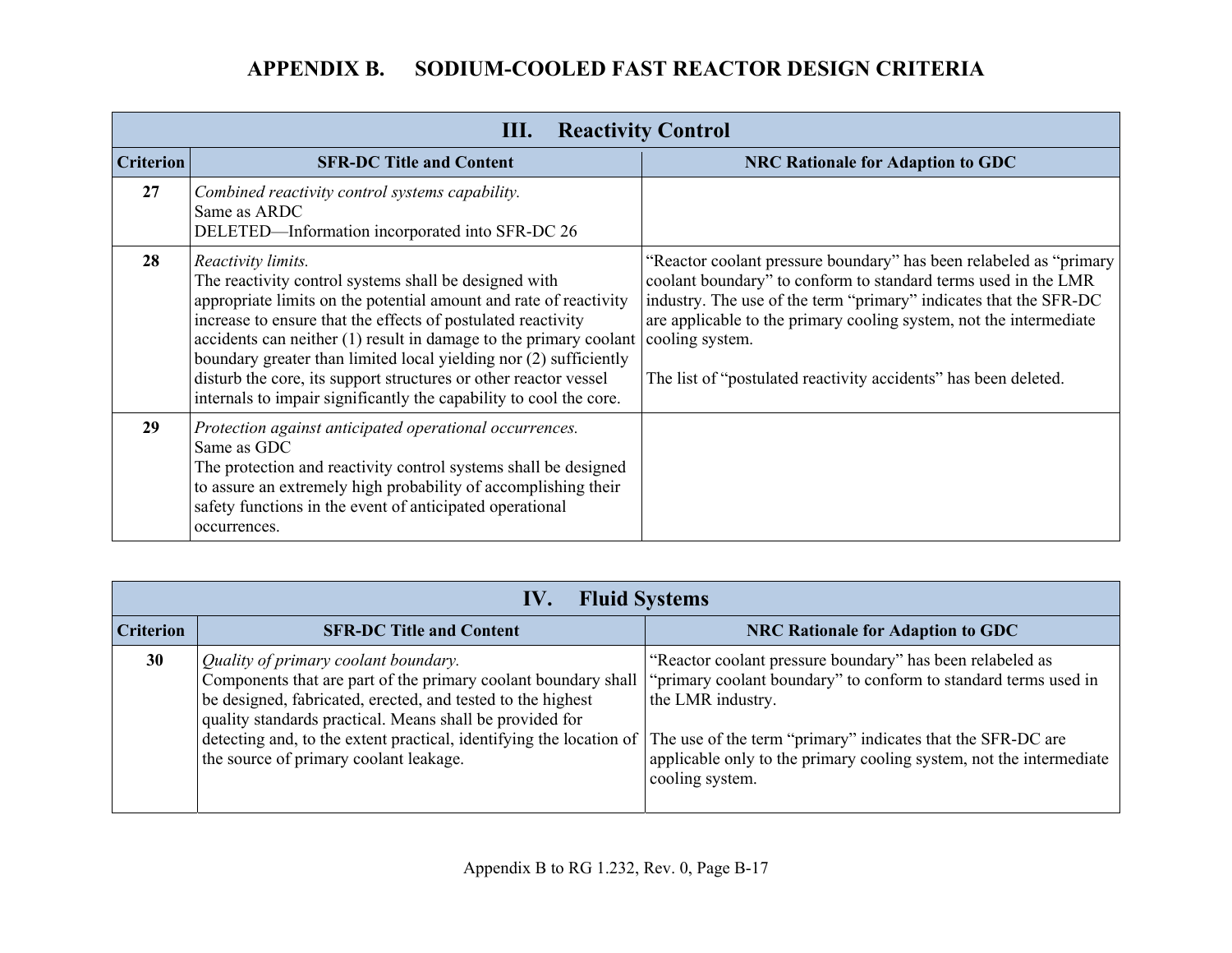| IV.<br><b>Fluid Systems</b> |                                                                                                                                                                                                                                                                                                                                                                                                                                                                                                                                                                                                                                                                                                                                                                                                                                          |                                                                                                                                                                                                                                                                                                                                                                                                                                                                                                                                         |
|-----------------------------|------------------------------------------------------------------------------------------------------------------------------------------------------------------------------------------------------------------------------------------------------------------------------------------------------------------------------------------------------------------------------------------------------------------------------------------------------------------------------------------------------------------------------------------------------------------------------------------------------------------------------------------------------------------------------------------------------------------------------------------------------------------------------------------------------------------------------------------|-----------------------------------------------------------------------------------------------------------------------------------------------------------------------------------------------------------------------------------------------------------------------------------------------------------------------------------------------------------------------------------------------------------------------------------------------------------------------------------------------------------------------------------------|
| <b>Criterion</b>            | <b>SFR-DC Title and Content</b>                                                                                                                                                                                                                                                                                                                                                                                                                                                                                                                                                                                                                                                                                                                                                                                                          | <b>NRC Rationale for Adaption to GDC</b>                                                                                                                                                                                                                                                                                                                                                                                                                                                                                                |
|                             |                                                                                                                                                                                                                                                                                                                                                                                                                                                                                                                                                                                                                                                                                                                                                                                                                                          | The cover gas boundary is included as part of the primary coolant<br>boundary (referred to as RCPB by PRISM) per NUREG-1368<br>(page 3-38) (Ref. 4).                                                                                                                                                                                                                                                                                                                                                                                    |
| 31                          | Fracture prevention of primary coolant boundary.<br>The primary coolant boundary shall be designed with sufficient<br>margin to ensure that, when stressed under operating,<br>maintenance, testing, and postulated accident conditions,<br>$(1)$ the boundary behaves in a nonbrittle manner and $(2)$ the<br>probability of rapidly propagating fracture is minimized. The<br>design shall reflect consideration of service temperatures,<br>service degradation of material properties, creep, fatigue, stress<br>rupture, and other conditions of the boundary material under<br>operating, maintenance, testing, and postulated accident<br>conditions and the uncertainties in determining (1) material<br>properties, (2) the effects of irradiation and coolant<br>composition, including contaminants and reaction products, on | "Reactor coolant pressure boundary" has been relabeled as<br>"primary coolant boundary" to conform to standard terms used in<br>the LMR industry.<br>The use of the term "primary" indicates that the SFR-DC are<br>applicable only to the primary cooling system, not the intermediate<br>cooling system.<br>The cover gas boundary is included as part of the primary coolant<br>boundary (referred to as RCPB by PRISM) per NUREG-1368<br>(page 3-38) (Ref. 4).<br>Specific examples are added to the SFR-DC to account for the high |
|                             | material properties, (3) residual, steady–state, and transient<br>stresses, and (4) size of flaws.                                                                                                                                                                                                                                                                                                                                                                                                                                                                                                                                                                                                                                                                                                                                       | design and operating temperatures, coolant composition,<br>contaminants, and reaction products                                                                                                                                                                                                                                                                                                                                                                                                                                          |
| 32                          | Inspection of primary coolant boundary.<br>Components that are part of the primary coolant boundary shall<br>be designed to permit (1) periodic inspection and functional<br>testing of important areas and features to assess their structural<br>and leaktight integrity, and (2) an appropriate material<br>surveillance program for the reactor vessel.                                                                                                                                                                                                                                                                                                                                                                                                                                                                              | "Reactor coolant pressure boundary" has been relabeled as<br>"primary coolant boundary" to conform to standard terms used in<br>the LMR industry.<br>The use of the term "primary" indicates that the SFR-DC are<br>applicable only to the primary cooling system, not the intermediate<br>cooling system.<br>The cover gas boundary is included as part of the primary coolant<br>boundary (referred to as RCPB by PRISM) per NUREG-1368                                                                                               |
|                             |                                                                                                                                                                                                                                                                                                                                                                                                                                                                                                                                                                                                                                                                                                                                                                                                                                          | (page 3-38) (Ref.4).                                                                                                                                                                                                                                                                                                                                                                                                                                                                                                                    |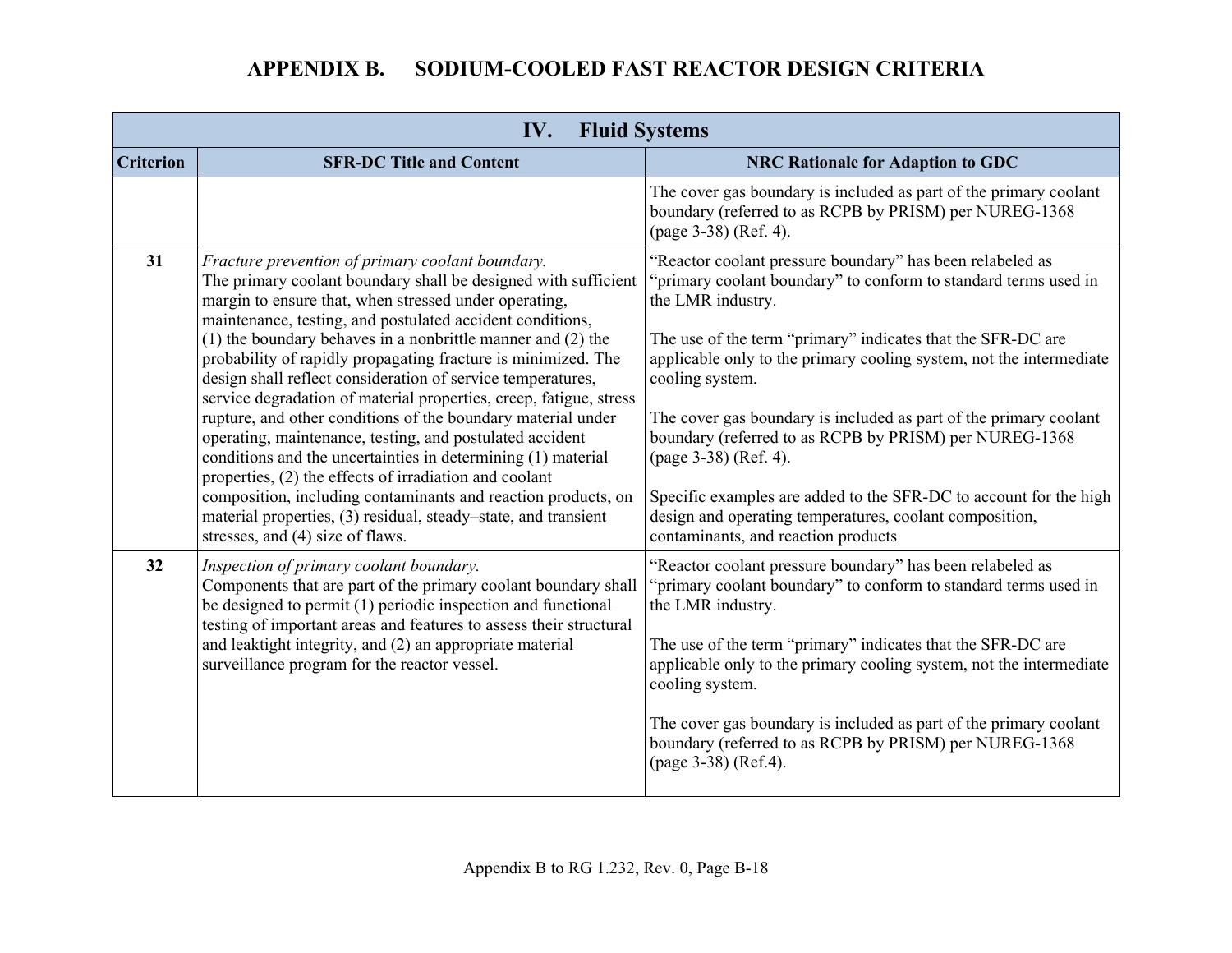| IV.<br><b>Fluid Systems</b> |                                                                                                                                                                                                                                                                                                                                                                                                                                                                                                                                                                                                                                                                                                  |                                                                                                                                                                                                                                                                                                                                                                                                                                                                                                                                                                                                                                                                                                                                                                                                                                                                                                                                                                                                                                                                                                             |
|-----------------------------|--------------------------------------------------------------------------------------------------------------------------------------------------------------------------------------------------------------------------------------------------------------------------------------------------------------------------------------------------------------------------------------------------------------------------------------------------------------------------------------------------------------------------------------------------------------------------------------------------------------------------------------------------------------------------------------------------|-------------------------------------------------------------------------------------------------------------------------------------------------------------------------------------------------------------------------------------------------------------------------------------------------------------------------------------------------------------------------------------------------------------------------------------------------------------------------------------------------------------------------------------------------------------------------------------------------------------------------------------------------------------------------------------------------------------------------------------------------------------------------------------------------------------------------------------------------------------------------------------------------------------------------------------------------------------------------------------------------------------------------------------------------------------------------------------------------------------|
| <b>Criterion</b>            | <b>SFR-DC Title and Content</b>                                                                                                                                                                                                                                                                                                                                                                                                                                                                                                                                                                                                                                                                  | <b>NRC Rationale for Adaption to GDC</b>                                                                                                                                                                                                                                                                                                                                                                                                                                                                                                                                                                                                                                                                                                                                                                                                                                                                                                                                                                                                                                                                    |
|                             |                                                                                                                                                                                                                                                                                                                                                                                                                                                                                                                                                                                                                                                                                                  | The staff modified the LWR GDC by replacing the term "reactor<br>pressure vessel" with "reactor vessel," which the staff believes is a<br>more generically applicable term.<br>Functional testing is testing that assesses component and system<br>operational readiness such as required in the ASME<br>OM Code as incorporated by reference in 10 CFR 50.55a and in<br>Plant Technical Specifications.                                                                                                                                                                                                                                                                                                                                                                                                                                                                                                                                                                                                                                                                                                    |
| 33                          | Primary coolant inventory maintenance.<br>A system to maintain primary coolant inventory for protection<br>against small breaks in the primary coolant boundary shall be<br>provided as necessary to ensure that specified acceptable fuel<br>design limits are not exceeded as a result of primary coolant<br>inventory loss due to leakage from the primary coolant<br>boundary and rupture of small piping or other small<br>components that are part of the boundary. The system shall be<br>designed to ensure that the system safety function can be<br>accomplished using the piping, pumps, and valves used to<br>maintain primary coolant inventory during normal reactor<br>operation. | This SFR-DC was retitled as "inventory maintenance" to provide<br>more flexibility for advanced reactor designs.<br>The first sentence is modified so that it ends with "shall be<br>provided as necessary" and is combined with the second sentence<br>"as necessary to ensure" (without the opening phrase, "The<br>system safety function shall be") to recognize that the inventory<br>control system may be unnecessary for some designs to maintain<br>safety functions that ensure fuel design limits are not exceeded.<br>"Reactor coolant pressure boundary" has been relabeled as<br>"primary coolant boundary" to conform to standard terms used in<br>the LMR industry.<br>The SFR primary coolant boundary design requirements differ<br>from the traditional LWR requirements. The effects of low-pressure<br>design are acknowledged in NUREG-1368 (page 3-28) (Ref. 4), in<br>the discussion of GDC 4, and on (page 3-30), under GDC 14.<br>The use of the term "primary" indicates that the SFR-DC is<br>applicable to the primary cooling system, not the intermediate<br>cooling system. |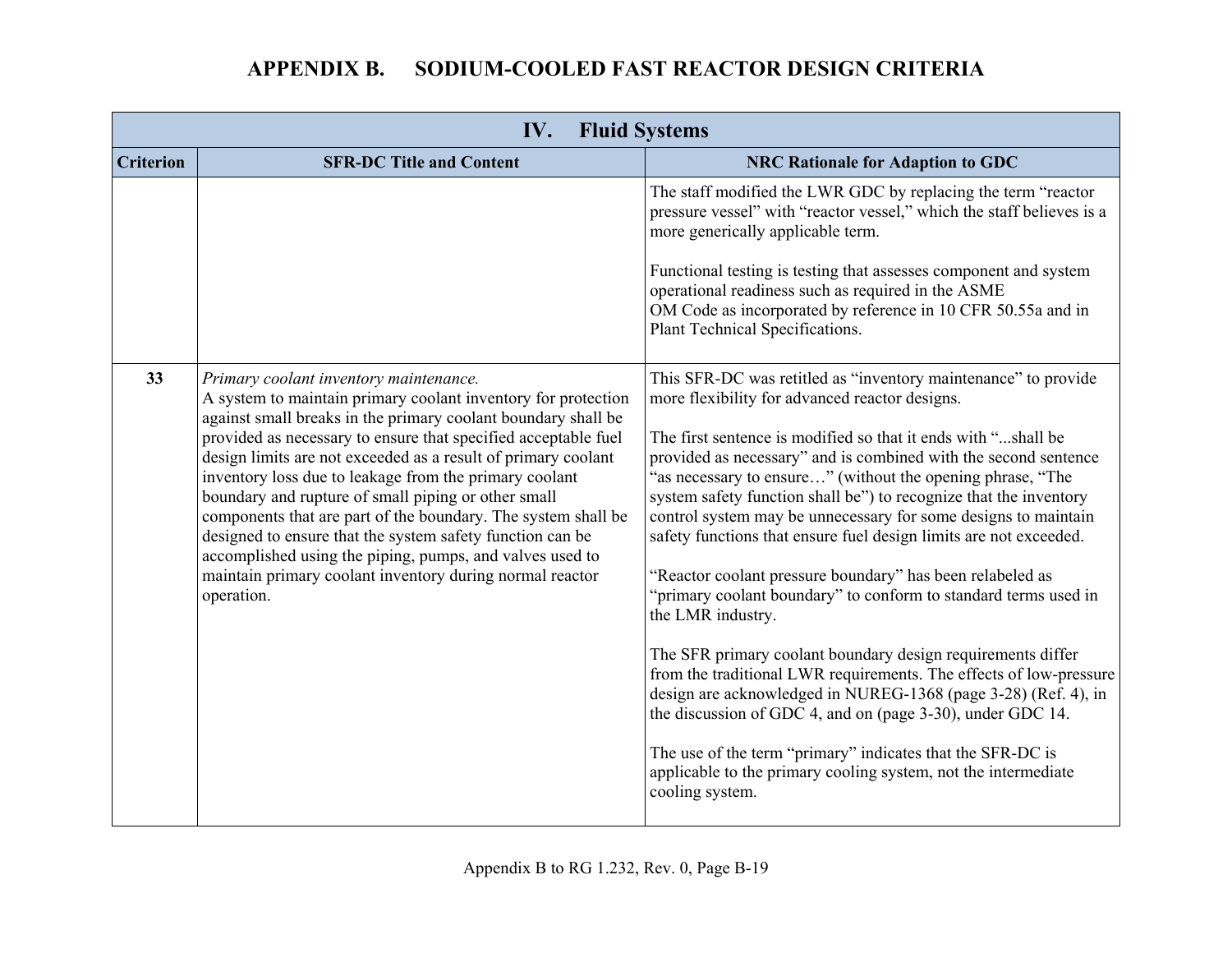| IV.<br><b>Fluid Systems</b> |                                                                                                                                                                                                                                                                                                                                                                                                                                                                                                                                                                                                                                                                               |                                                                                                                                                                                                                                                                                                                                                                                                                                                                                                                                                                                                                                                                                                                                                                                                                                                                                                      |
|-----------------------------|-------------------------------------------------------------------------------------------------------------------------------------------------------------------------------------------------------------------------------------------------------------------------------------------------------------------------------------------------------------------------------------------------------------------------------------------------------------------------------------------------------------------------------------------------------------------------------------------------------------------------------------------------------------------------------|------------------------------------------------------------------------------------------------------------------------------------------------------------------------------------------------------------------------------------------------------------------------------------------------------------------------------------------------------------------------------------------------------------------------------------------------------------------------------------------------------------------------------------------------------------------------------------------------------------------------------------------------------------------------------------------------------------------------------------------------------------------------------------------------------------------------------------------------------------------------------------------------------|
| <b>Criterion</b>            | <b>SFR-DC Title and Content</b>                                                                                                                                                                                                                                                                                                                                                                                                                                                                                                                                                                                                                                               | <b>NRC Rationale for Adaption to GDC</b>                                                                                                                                                                                                                                                                                                                                                                                                                                                                                                                                                                                                                                                                                                                                                                                                                                                             |
|                             |                                                                                                                                                                                                                                                                                                                                                                                                                                                                                                                                                                                                                                                                               | Both pool- and loop-type SFR designs limit loss of primary coolant<br>so that an inventory adequate to perform the safety function of the<br>residual heat removal system is maintained under operating,<br>maintenance, testing, and postulated accident conditions.<br>The GDC reference to electric power was removed. Refer to SFR-<br>DC 17 concerning those systems that require electric power.                                                                                                                                                                                                                                                                                                                                                                                                                                                                                               |
| 34                          | Residual heat removal.<br>A system to remove residual heat shall be provided. For normal<br>operations and anticipated operational occurrences, the system<br>safety function shall be to transfer fission product decay heat<br>and other residual heat from the reactor core at a rate such that<br>specified acceptable fuel design limits and the design<br>conditions of the primary coolant boundary are not exceeded.<br>Suitable redundancy in components and features and suitable<br>interconnections leak detection, and isolation capabilities, shall<br>be provided to ensure that the system safety function can be<br>accomplished, assuming a single failure. | In most advanced reactor designs the residual heat removal system<br>is designed to meet the requirements of SFR-DC 34 and SFR-DC<br>35 (for more discussion see NUREG-0968 (Ref. 5) and NUREG-<br>1368 (Ref. 4)).<br>It is anticipated that the residual heat removal system for non-<br>LWRs will have the same regulatory treatment as the current LWR<br>fleet.<br>"Reactor coolant pressure boundary" has been relabeled as<br>"primary coolant boundary" to reflect that the SFR primary system<br>operates at low-pressure and to conform to standard terms used in<br>the LMR industry. The use of the term "primary" indicates that the<br>SFR-DC are applicable to the primary cooling system, not the<br>intermediate cooling system.<br>The second paragraph addresses residual heat removal system<br>redundancy.<br>The discussion related to sodium leakage and required barriers was |
|                             |                                                                                                                                                                                                                                                                                                                                                                                                                                                                                                                                                                                                                                                                               | moved to a new SFR-DC 78.<br>The GDC reference to electric power was removed. Refer to SFR-<br>DC17 concerning those systems that require electric power.                                                                                                                                                                                                                                                                                                                                                                                                                                                                                                                                                                                                                                                                                                                                            |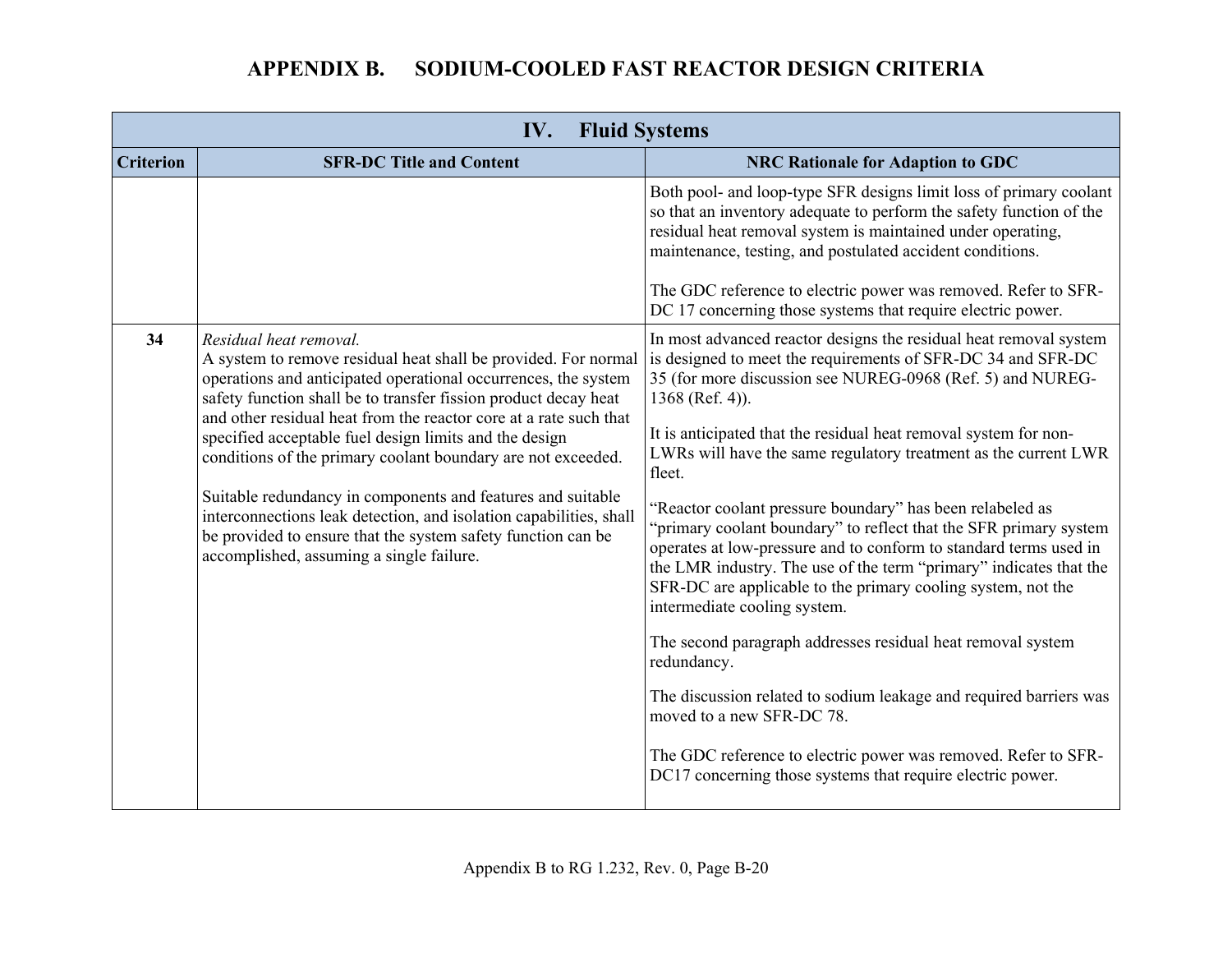| IV.<br><b>Fluid Systems</b> |                                                                                                                                                                                                                                                                                                                                                                                                                                                                                                                                                                                                                                                                                                           |                                                                                                                                                                                                                                                                                                                                                                                                                                                                                                                                                                                                                                                                                                                                                                                                                                                                                                                                                                                                                                                                                                                                                                                                                                                                                                                                                                                                                                                                                                                                                                                                   |  |
|-----------------------------|-----------------------------------------------------------------------------------------------------------------------------------------------------------------------------------------------------------------------------------------------------------------------------------------------------------------------------------------------------------------------------------------------------------------------------------------------------------------------------------------------------------------------------------------------------------------------------------------------------------------------------------------------------------------------------------------------------------|---------------------------------------------------------------------------------------------------------------------------------------------------------------------------------------------------------------------------------------------------------------------------------------------------------------------------------------------------------------------------------------------------------------------------------------------------------------------------------------------------------------------------------------------------------------------------------------------------------------------------------------------------------------------------------------------------------------------------------------------------------------------------------------------------------------------------------------------------------------------------------------------------------------------------------------------------------------------------------------------------------------------------------------------------------------------------------------------------------------------------------------------------------------------------------------------------------------------------------------------------------------------------------------------------------------------------------------------------------------------------------------------------------------------------------------------------------------------------------------------------------------------------------------------------------------------------------------------------|--|
| <b>Criterion</b>            | <b>SFR-DC Title and Content</b>                                                                                                                                                                                                                                                                                                                                                                                                                                                                                                                                                                                                                                                                           | <b>NRC Rationale for Adaption to GDC</b>                                                                                                                                                                                                                                                                                                                                                                                                                                                                                                                                                                                                                                                                                                                                                                                                                                                                                                                                                                                                                                                                                                                                                                                                                                                                                                                                                                                                                                                                                                                                                          |  |
| 35                          | Emergency core cooling.<br>Same as ARDC<br>A system to assure sufficient core cooling during postulated<br>accidents and to remove residual heat following postulated<br>accidents shall be provided. The system safety function shall be<br>to transfer heat from the reactor core during and following<br>postulated accidents such that fuel and clad damage that could<br>interfere with continued effective core cooling is prevented.<br>Suitable redundancy in components and features and suitable<br>interconnections, leak detection, isolation, and containment<br>capabilities shall be provided to ensure that the system safety<br>function can be accomplished, assuming a single failure. | In most advanced reactor designs, a single system (i.e. the residual<br>heat removal system) is provided to perform both the residual heat<br>removal and emergency core cooling functions. In this case, the<br>single system would be designed to meet the requirements of SFR-<br>DC 34 and SFR-DC 35. (for more discussion see NUREG-0968)<br>(Ref. 5) and NUREG-1368 (Ref. 4)) However, the staff<br>acknowledges that this may not be the case for every advanced<br>reactor design. Therefore, to allow current and future non-LWR<br>designers the flexibility to provide a single system or multiple<br>systems to perform residual heat removal and emergency core<br>cooling, the staff decided to keep the SFR-DC 34 and SFR-DC 35<br>separate in lieu of combining them into a single criterion. Effective<br>core cooling may include maintaining the primary coolant<br>boundary in a condition necessary for adequate postulated accident<br>heat removal. The staff's approach to provide two separate criteria<br>is consistent with the approach taken in the LWR GDCs.<br>This change removes the light-water reactor emphasis on loss of<br>coolant accidents that may not apply to every design. Loss of<br>coolant accidents may still require analysis in conjunction with<br>postulated accidents if they are relevant to the design.<br>The discussion related to sodium leakage and required barriers was<br>moved to a new SFR-DC 78.<br>The GDC reference to electric power was removed. Refer to SFR-<br>DC17 concerning those systems that require electric power. |  |
| 36                          | Inspection of emergency core cooling system.<br>Same as ARDC<br>A system that provides emergency core cooling shall be<br>designed to permit appropriate periodic inspection of important<br>components to ensure the integrity and capability of the system.                                                                                                                                                                                                                                                                                                                                                                                                                                             | In most advanced reactor designs, a single system (i.e. the residual<br>heat removal system) is provided to perform both the residual heat<br>removal and emergency core cooling functions. In this case, the<br>single system would be designed to meet the requirements of SFR-<br>DC 34 and SFR-DC 35. (for more discussion see NUREG-0968)                                                                                                                                                                                                                                                                                                                                                                                                                                                                                                                                                                                                                                                                                                                                                                                                                                                                                                                                                                                                                                                                                                                                                                                                                                                    |  |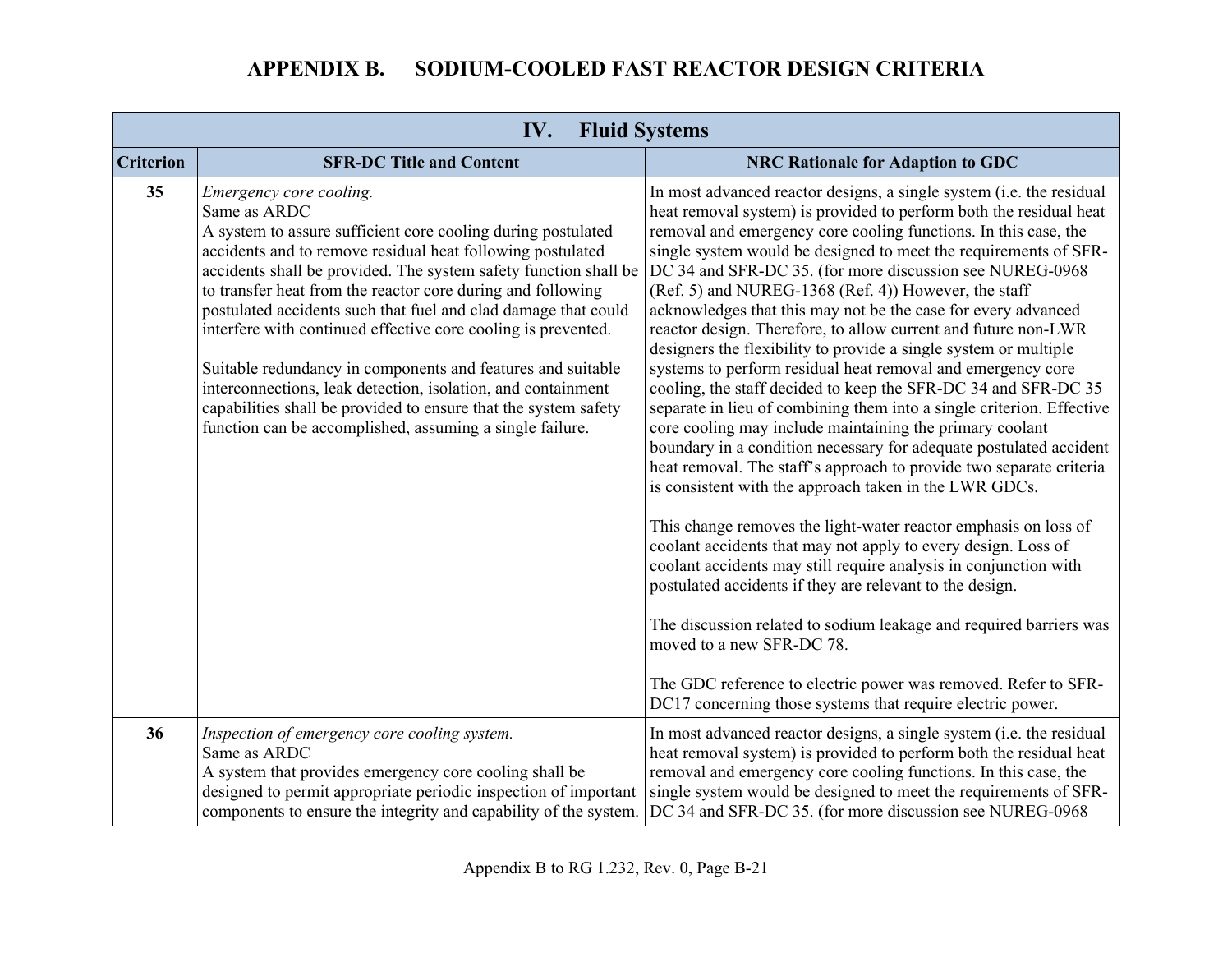| IV.<br><b>Fluid Systems</b> |                                                                                                                                                                                                                                                  |                                                                                                                                                                                                                                                                                                                                                                                                                                                                                                                                                                                |
|-----------------------------|--------------------------------------------------------------------------------------------------------------------------------------------------------------------------------------------------------------------------------------------------|--------------------------------------------------------------------------------------------------------------------------------------------------------------------------------------------------------------------------------------------------------------------------------------------------------------------------------------------------------------------------------------------------------------------------------------------------------------------------------------------------------------------------------------------------------------------------------|
| <b>Criterion</b>            | <b>SFR-DC Title and Content</b>                                                                                                                                                                                                                  | <b>NRC Rationale for Adaption to GDC</b>                                                                                                                                                                                                                                                                                                                                                                                                                                                                                                                                       |
|                             |                                                                                                                                                                                                                                                  | (Ref. 5) and NUREG-1368 (Ref. 4)) However, the staff<br>acknowledges that this may not be the case for every advanced<br>reactor design. Therefore, to allow current and future non-LWR<br>designers the flexibility to provide a single system or multiple<br>systems to perform residual heat removal and emergency core<br>cooling, the staff decided to keep the SFR-DC 34 and SFR-DC 35<br>separate in lieu of combining them into a single criterion. The<br>staff's approach to provide two separate criteria is consistent with<br>the approach taken in the LWR GDCs. |
|                             |                                                                                                                                                                                                                                                  | The SFR-DC has slightly different wording than the GDC to clarify<br>the scope of the criteria. Any system, or portions of a system,<br>credited with an emergency core cooling function during postulated<br>accidents (for example, a system that performs both the residual<br>heat removal function and the emergency core cooling function)<br>would need to meet SFR-DC 36.                                                                                                                                                                                              |
|                             |                                                                                                                                                                                                                                                  | The list of examples has been deleted because it applies to LWR<br>designs, and each specific design will have different important<br>components associated with residual heat removal. This revision<br>allows for a technology-inclusive ARDC.                                                                                                                                                                                                                                                                                                                               |
|                             |                                                                                                                                                                                                                                                  | Review of the proposed DOE SFR and MHTGR DC found that<br>only SFR provided specific examples of important components but<br>were generic in nature and did not include any significant<br>additional guidance.                                                                                                                                                                                                                                                                                                                                                                |
| 37                          | Testing of emergency core cooling system.<br>Same as ARDC<br>A system that provides emergency core cooling shall be<br>designed to permit appropriate periodic functional testing to<br>ensure (1) the structural and leaktight integrity of its | In most advanced reactor designs, a single system (i.e., the residual<br>heat removal system) is provided to perform both the residual heat<br>removal and emergency core cooling functions. In this case, the<br>single system would be designed to meet the requirements of SFR-<br>DC 34 and SFR-DC 35. (for more discussion see NUREG-0968)                                                                                                                                                                                                                                |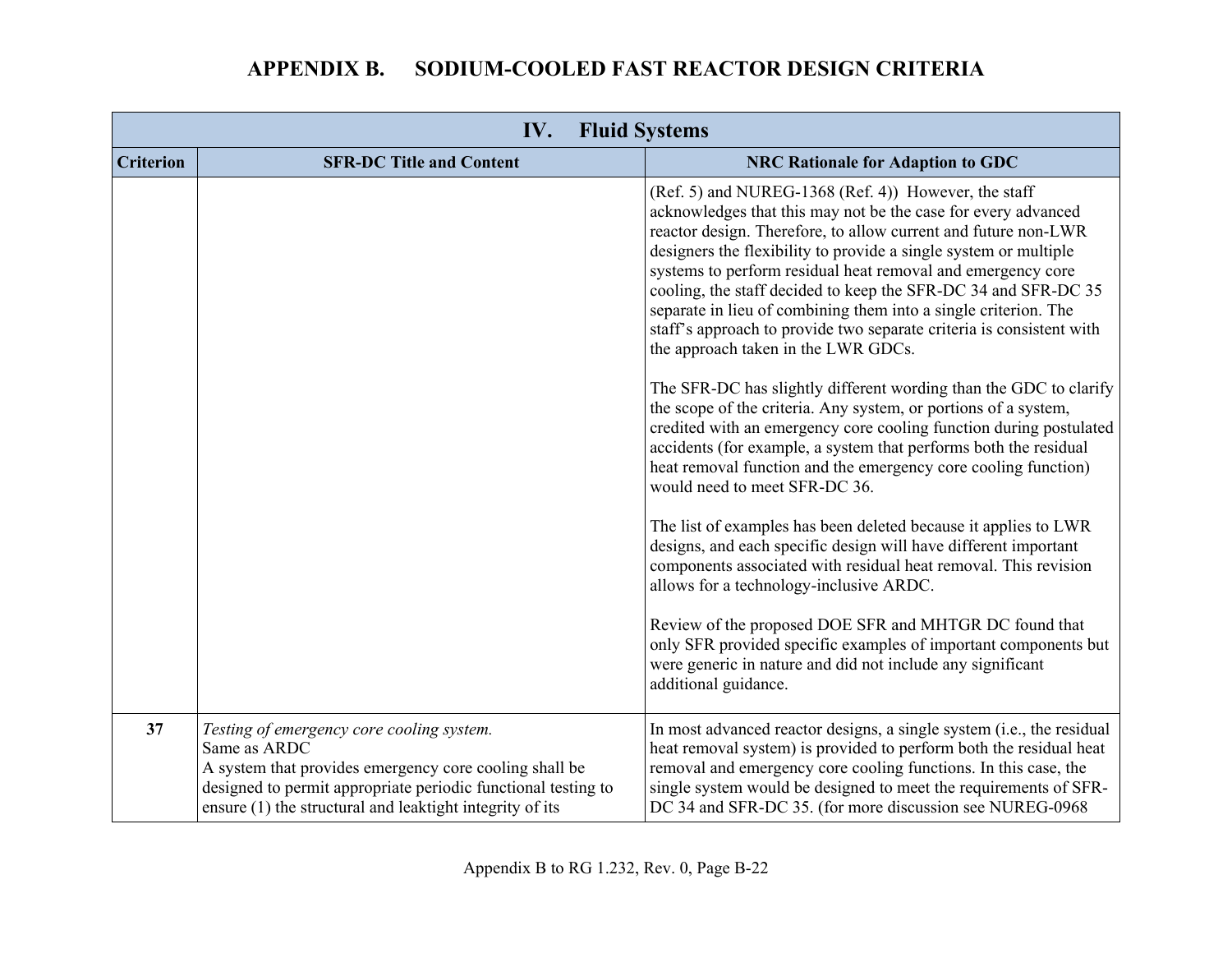| <b>Criterion</b><br><b>SFR-DC Title and Content</b><br><b>NRC Rationale for Adaption to GDC</b><br>components, (2) the operability and performance of the system<br>(Ref. 5) and NUREG-1368 (Ref. 4)) However, the staff<br>acknowledges that this may not be the case for every advanced<br>components, and (3) the operability of the system as a whole<br>and, under conditions as close to design as practical, the<br>reactor design. Therefore, to allow current and future non-LWR<br>performance of the full operational sequence that brings the<br>designers the flexibility to provide a single system or multiple<br>system into operation, including operation of any associated<br>systems to perform residual heat removal and emergency core<br>systems and interfaces necessary to transfer decay heat to the<br>cooling, the staff decided to keep the SFR-DC 34 and SFR-DC 35<br>ultimate heat sink.<br>separate in lieu of combining them into a single criterion. The<br>staff's approach to provide two separate criteria is consistent with<br>the approach taken in the LWR GDCs.<br>the scope of the criteria. Any system, or portions of a system,<br>accidents (for example, a system that performs both the residual<br>heat removal function and the emergency core cooling function)<br>would need to meet SFR-DC 37.<br>Specific mention of "pressure" testing has been removed yet<br>remains a potential requirement should it be necessary as a<br>component of "appropriate periodic functional testing" of<br>cooling systems.<br>Functional testing is testing that assesses component and system<br>operational readiness such as required in the ASME<br>OM Code as incorporated by reference in 10 CFR 50.55a and in<br>Plant Technical Specifications. |  | <b>Fluid Systems</b> |                                                                                                                                         |
|-------------------------------------------------------------------------------------------------------------------------------------------------------------------------------------------------------------------------------------------------------------------------------------------------------------------------------------------------------------------------------------------------------------------------------------------------------------------------------------------------------------------------------------------------------------------------------------------------------------------------------------------------------------------------------------------------------------------------------------------------------------------------------------------------------------------------------------------------------------------------------------------------------------------------------------------------------------------------------------------------------------------------------------------------------------------------------------------------------------------------------------------------------------------------------------------------------------------------------------------------------------------------------------------------------------------------------------------------------------------------------------------------------------------------------------------------------------------------------------------------------------------------------------------------------------------------------------------------------------------------------------------------------------------------------------------------------------------------------------------------------------------------------------------------|--|----------------------|-----------------------------------------------------------------------------------------------------------------------------------------|
|                                                                                                                                                                                                                                                                                                                                                                                                                                                                                                                                                                                                                                                                                                                                                                                                                                                                                                                                                                                                                                                                                                                                                                                                                                                                                                                                                                                                                                                                                                                                                                                                                                                                                                                                                                                                 |  |                      |                                                                                                                                         |
| A non-leaktight system may be acceptable for some designs<br>provided that (1) the system leakage does not impact safety<br>functions under all conditions, and (2) defense in depth is not<br>impacted by system leakage.                                                                                                                                                                                                                                                                                                                                                                                                                                                                                                                                                                                                                                                                                                                                                                                                                                                                                                                                                                                                                                                                                                                                                                                                                                                                                                                                                                                                                                                                                                                                                                      |  |                      | The SFR-DC has slightly different wording than the GDC to clarify<br>credited with an emergency core cooling function during postulated |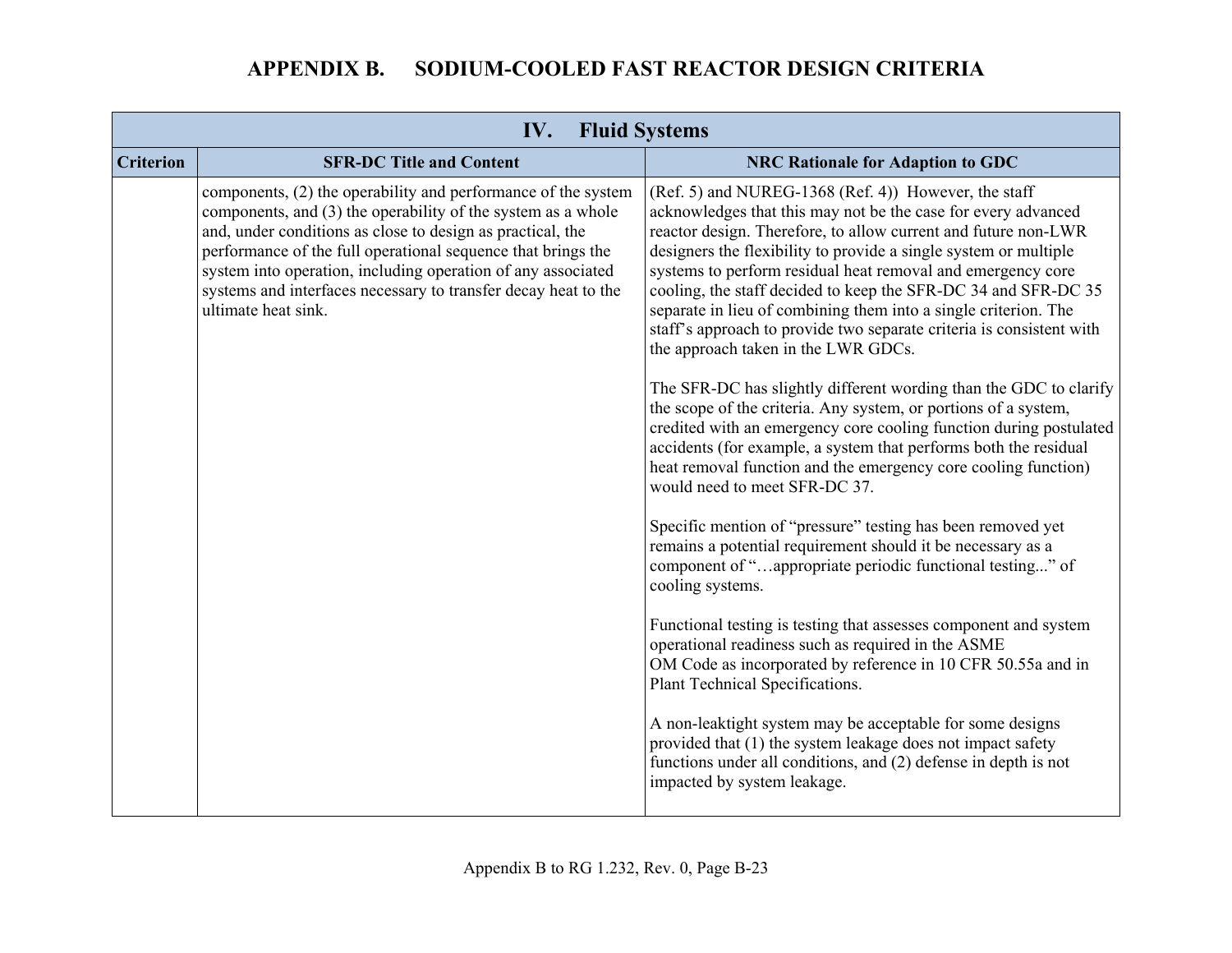| <b>Fluid Systems</b><br>IV. |                                                                                                                                                                                                                                                            |                                                                                                                                                                                                                                                                                                                            |
|-----------------------------|------------------------------------------------------------------------------------------------------------------------------------------------------------------------------------------------------------------------------------------------------------|----------------------------------------------------------------------------------------------------------------------------------------------------------------------------------------------------------------------------------------------------------------------------------------------------------------------------|
| <b>Criterion</b>            | <b>SFR-DC Title and Content</b>                                                                                                                                                                                                                            | <b>NRC Rationale for Adaption to GDC</b>                                                                                                                                                                                                                                                                                   |
|                             |                                                                                                                                                                                                                                                            | "Active" has been deleted in item (2) as appropriate operability and<br>performance system component testing are required, regardless of<br>an active or passive nature.                                                                                                                                                   |
|                             |                                                                                                                                                                                                                                                            | Reference to the operation of applicable portions of the protection<br>system, structural and equipment cooling system, and power<br>transfers is considered part of the more general "associated<br>systems." Together with the ultimate heat sink, they are part of the<br>operability testing of the system as a whole. |
|                             |                                                                                                                                                                                                                                                            | The GDC reference to electric power was removed. Refer to SFR-<br>DC17 concerning those systems that require electric power.                                                                                                                                                                                               |
| 38                          | Containment heat removal.<br>Same as ARDC<br>A system to remove heat from the reactor containment shall be<br>provided as necessary to maintain the containment pressure and                                                                               | "as necessary" is meant to condition an SFR-DC 38<br>application to designs requiring heat removal for conventional<br>containments that are found to require heat removal measures.                                                                                                                                       |
|                             | temperature within acceptable limits following postulated<br>accidents.                                                                                                                                                                                    | The LOCA reference has been removed to provide for any<br>postulated accident that might affect the containment structure.                                                                                                                                                                                                 |
|                             | Suitable redundancy in components and features and suitable<br>interconnections, leak detection, isolation, and containment<br>capabilities shall be provided to ensure that the system safety<br>function can be accomplished, assuming a single failure. | Containment structure safety system redundancy is addressed in the<br>second paragraph.                                                                                                                                                                                                                                    |
| 39                          | Inspection of containment heat removal system.<br>Same as ARDC<br>The containment heat removal system shall be designed to<br>permit appropriate periodic inspection of important components<br>to ensure the integrity and capability of the system.      | Examples were deleted to make the SFR-DC technology inclusive.                                                                                                                                                                                                                                                             |
| 40                          | Testing of containment heat removal system.<br>Same as ARDC                                                                                                                                                                                                | Specific mention of "pressure" testing has been removed yet<br>remains a potential requirement should it be necessary as a                                                                                                                                                                                                 |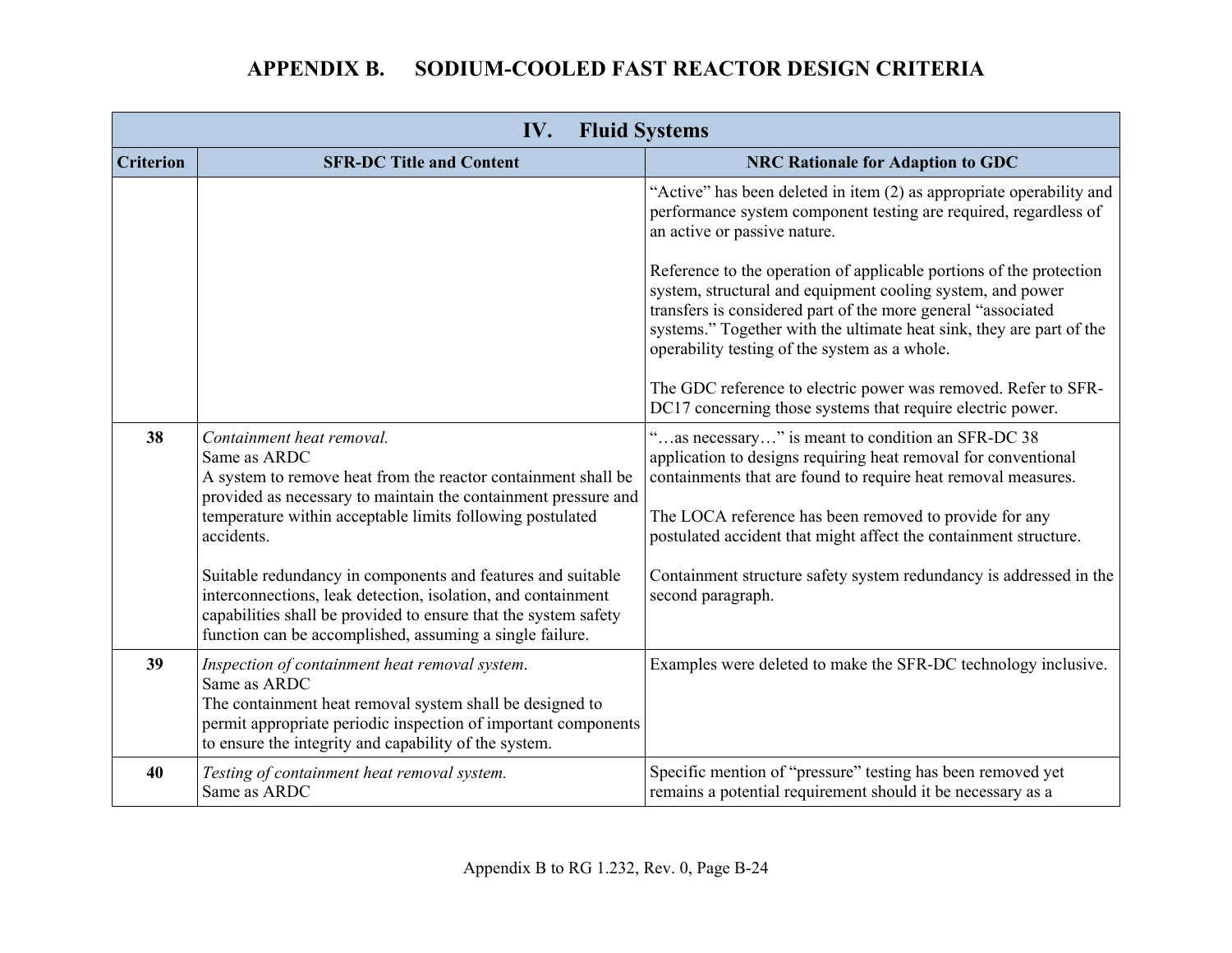| IV.<br><b>Fluid Systems</b> |                                                                                                                                                                                                                                                                                                                                                                                                                                                                                                                                                                                                             |                                                                                                                                                                                                                                                                                                                                                                                                                                                                                                                                                                                                                                                                                                                                                                                                                                                                                                                                                       |
|-----------------------------|-------------------------------------------------------------------------------------------------------------------------------------------------------------------------------------------------------------------------------------------------------------------------------------------------------------------------------------------------------------------------------------------------------------------------------------------------------------------------------------------------------------------------------------------------------------------------------------------------------------|-------------------------------------------------------------------------------------------------------------------------------------------------------------------------------------------------------------------------------------------------------------------------------------------------------------------------------------------------------------------------------------------------------------------------------------------------------------------------------------------------------------------------------------------------------------------------------------------------------------------------------------------------------------------------------------------------------------------------------------------------------------------------------------------------------------------------------------------------------------------------------------------------------------------------------------------------------|
| <b>Criterion</b>            | <b>SFR-DC Title and Content</b>                                                                                                                                                                                                                                                                                                                                                                                                                                                                                                                                                                             | <b>NRC Rationale for Adaption to GDC</b>                                                                                                                                                                                                                                                                                                                                                                                                                                                                                                                                                                                                                                                                                                                                                                                                                                                                                                              |
|                             | The containment heat removal system shall be designed to<br>permit appropriate periodic functional testing to ensure (1) the<br>structural and leaktight integrity of its components, (2) the<br>operability and performance of the system components, and<br>(3) the operability of the system as a whole, and under<br>conditions as close to the design as practical, the performance<br>of the full operational sequence that brings the system into<br>operation, including the operation of associated systems.                                                                                       | component of "appropriate periodic functional testing" of<br>containment heat removal.<br>Functional testing is testing that assesses component and system<br>operational readiness such as required in the ASME<br>OM Code as incorporated by reference in 10 CFR 50.55a and in<br>Plant Technical Specifications.<br>A non-leaktight system may be acceptable for some designs<br>provided that (1) the system leakage does not impact safety<br>functions under all conditions, and (2) defense in depth is not<br>impacted by system leakage.<br>Reference to the operation of applicable portions of the protection<br>system, structural and equipment cooling systems, and power<br>transfers is considered part of the more general "associated<br>systems" for operability testing of the system as a whole.<br>The GDC reference to electric power was removed. Refer to SFR-<br>DC17 concerning those systems that require electric power. |
| 41                          | Containment atmosphere cleanup.<br>Same as ARDC<br>Systems to control fission products and other substances that<br>may be released into the reactor containment shall be provided<br>as necessary to reduce, consistent with the functioning of other<br>associated systems, the concentration and quality of fission<br>products released to the environment following postulated<br>accidents and to control the concentration of other substances in<br>the containment atmosphere following postulated accidents to<br>ensure that containment integrity and other safety functions are<br>maintained. | Advanced reactors offer potential for reaction product generation<br>that is different from that associated with clad metal-water<br>interactions. Therefore, the terms "hydrogen" and "oxygen" are<br>removed while "other substances" is retained to allow for<br>exceptions.<br>Considering that a passive containment cooling system may be<br>used or that the containment may have an additional safety function<br>other than radionuclide retention, additional wording for<br>maintaining safety functions is added.                                                                                                                                                                                                                                                                                                                                                                                                                         |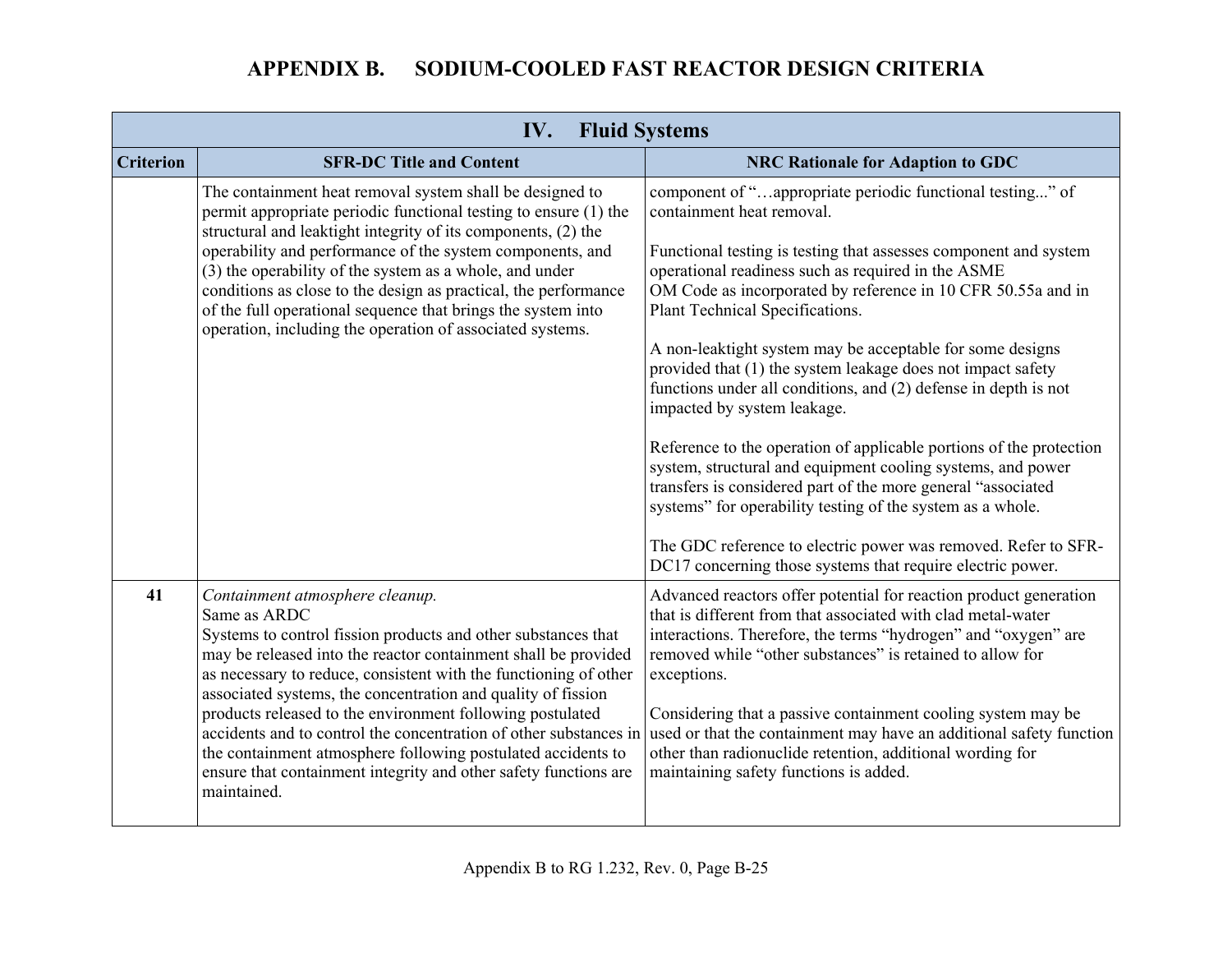|                  | IV.                                                                                                                                                                                                                                                                                                                                                                                                                                                                                                                                                                                              | <b>Fluid Systems</b>                                                                                                                                                                                                                                                                                                                                                                                                                                                                                                                                                                                                                                                                                                                                                                                                                                                                                                                                                                                                                                                                                           |
|------------------|--------------------------------------------------------------------------------------------------------------------------------------------------------------------------------------------------------------------------------------------------------------------------------------------------------------------------------------------------------------------------------------------------------------------------------------------------------------------------------------------------------------------------------------------------------------------------------------------------|----------------------------------------------------------------------------------------------------------------------------------------------------------------------------------------------------------------------------------------------------------------------------------------------------------------------------------------------------------------------------------------------------------------------------------------------------------------------------------------------------------------------------------------------------------------------------------------------------------------------------------------------------------------------------------------------------------------------------------------------------------------------------------------------------------------------------------------------------------------------------------------------------------------------------------------------------------------------------------------------------------------------------------------------------------------------------------------------------------------|
| <b>Criterion</b> | <b>SFR-DC Title and Content</b>                                                                                                                                                                                                                                                                                                                                                                                                                                                                                                                                                                  | <b>NRC Rationale for Adaption to GDC</b>                                                                                                                                                                                                                                                                                                                                                                                                                                                                                                                                                                                                                                                                                                                                                                                                                                                                                                                                                                                                                                                                       |
|                  | Each system shall have suitable redundancy in components and<br>features and suitable interconnections, leak detection, isolation,<br>and containment capabilities to ensure that its safety function<br>can be accomplished, assuming a single failure.                                                                                                                                                                                                                                                                                                                                         |                                                                                                                                                                                                                                                                                                                                                                                                                                                                                                                                                                                                                                                                                                                                                                                                                                                                                                                                                                                                                                                                                                                |
| 42               | Inspection of containment atmosphere cleanup systems.<br>Same as GDC<br>The containment atmosphere cleanup systems shall be designed<br>to permit appropriate periodic inspection of important<br>components, such as filter frames, ducts, and piping to assure<br>the integrity and capability of the systems.                                                                                                                                                                                                                                                                                 |                                                                                                                                                                                                                                                                                                                                                                                                                                                                                                                                                                                                                                                                                                                                                                                                                                                                                                                                                                                                                                                                                                                |
| 43               | Testing of containment atmosphere cleanup systems.<br>Same as ARDC<br>The containment atmosphere cleanup systems shall be designed<br>to permit appropriate periodic functional testing to ensure<br>(1) the structural and leaktight integrity of its components,<br>(2) the operability and performance of the system components,<br>and (3) the operability of the systems as a whole and, under<br>conditions as close to design as practical, the performance of<br>the full operational sequence that brings the systems into<br>operation, including the operation of associated systems. | "Active" has been deleted in item (2), as appropriate operability<br>and performance testing of system components is required<br>regardless of an active or passive nature, as are cited examples of<br>active system components.<br>Examples of active systems under item (2) have been deleted, both<br>to conform to similar wording in ARDC 37 and 40 and ensure that<br>passive as well as active system components are considered.<br>Specific mention of "pressure" testing has been removed yet<br>remains a potential requirement should it be necessary as a<br>component of "appropriate periodic functional testing" of<br>cooling systems. A non-leaktight system may be acceptable for<br>some designs provided that (1) the system leakage does not impact<br>safety functions under all conditions and (2) defense in depth is not<br>impacted by system leakage.<br>Functional testing is testing that assesses component and system<br>operational readiness such as required in the ASME<br>OM Code as incorporated by reference in 10 CFR 50.55a and in<br>Plant Technical Specifications. |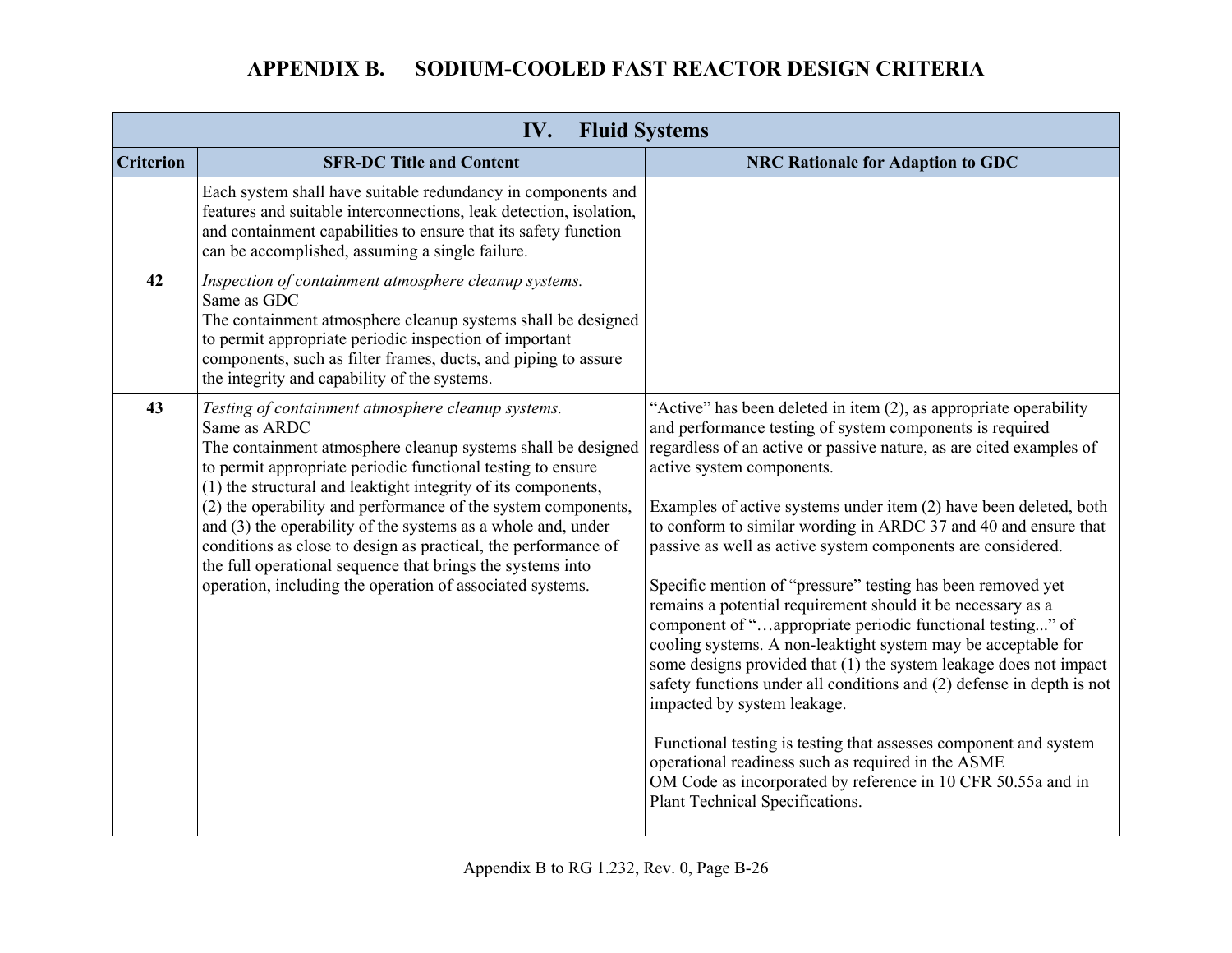| IV.<br><b>Fluid Systems</b> |                                                                                                                                                                                                                                                                                                                                                                                                                                                                                                                                                                                                                                                           |                                                                                                                                                                                                                                                                                                                                                                                                                                                                                                                                                                                              |
|-----------------------------|-----------------------------------------------------------------------------------------------------------------------------------------------------------------------------------------------------------------------------------------------------------------------------------------------------------------------------------------------------------------------------------------------------------------------------------------------------------------------------------------------------------------------------------------------------------------------------------------------------------------------------------------------------------|----------------------------------------------------------------------------------------------------------------------------------------------------------------------------------------------------------------------------------------------------------------------------------------------------------------------------------------------------------------------------------------------------------------------------------------------------------------------------------------------------------------------------------------------------------------------------------------------|
| <b>Criterion</b>            | <b>SFR-DC Title and Content</b>                                                                                                                                                                                                                                                                                                                                                                                                                                                                                                                                                                                                                           | <b>NRC Rationale for Adaption to GDC</b>                                                                                                                                                                                                                                                                                                                                                                                                                                                                                                                                                     |
|                             |                                                                                                                                                                                                                                                                                                                                                                                                                                                                                                                                                                                                                                                           | The GDC reference to electric power was removed. Refer to SFR-<br>DC17 concerning those systems that require electric power.                                                                                                                                                                                                                                                                                                                                                                                                                                                                 |
| 44                          | Structural and equipment cooling.<br>Same as ARDC<br>A system to transfer heat from structures, systems, and<br>components important to safety to an ultimate heat sink shall be<br>provided, as necessary, to transfer the combined heat load of<br>these structures, systems, and components under normal<br>operating and accident conditions.<br>Suitable redundancy in components and features and suitable<br>interconnections, leak detection, and isolation capabilities shall<br>be provided to ensure that the system safety function can be<br>accomplished, assuming a single failure.                                                        | This renamed SFR-DC accounts for advanced reactor system<br>design differences to include cooling requirements for SSCs, if<br>applicable; this SFR-DC does not address the residual heat removal<br>system required under SFR-DC 34, and ECCS system under SFR-<br>DC 35.<br>The GDC reference to electric power was removed. Refer to SFR-<br>DC17 concerning those systems that require electric power.                                                                                                                                                                                   |
| 45                          | Inspection of structural and equipment cooling systems.<br>Same as ARDC<br>The structural and equipment cooling systems shall be designed<br>to permit appropriate periodic inspection of important<br>components, such as heat exchangers and piping, to ensure the<br>integrity and capability of the systems.                                                                                                                                                                                                                                                                                                                                          | This renamed ARDC accounts for advanced reactor system design<br>differences to include possible cooling requirements for SSCs<br>important to safety.                                                                                                                                                                                                                                                                                                                                                                                                                                       |
| 46                          | Testing of structural and equipment cooling systems.<br>Same as ARDC<br>The structural and equipment cooling systems shall be designed<br>to permit appropriate periodic functional testing to ensure<br>(1) the structural and leaktight integrity of their components,<br>(2) the operability and performance of the system components,<br>and $(3)$ the operability of the systems as a whole and, under<br>conditions as close to design as practical, the performance of<br>the full operational sequences that bring the systems into<br>operation for reactor shutdown and postulated accidents,<br>including the operation of associated systems. | This renamed ARDC accounts for advanced reactor system design<br>differences to include possible cooling requirements for SSCs<br>important to safety. Specific mention of "pressure" testing has been<br>removed yet remains a potential requirement should it be necessary<br>as a component of "appropriate periodic functional testing" of<br>cooling systems. A non-leaktight system may be acceptable for<br>some designs provided that (1) the system leakage does not impact<br>safety functions under all conditions and (2) defense in depth is not<br>impacted by system leakage. |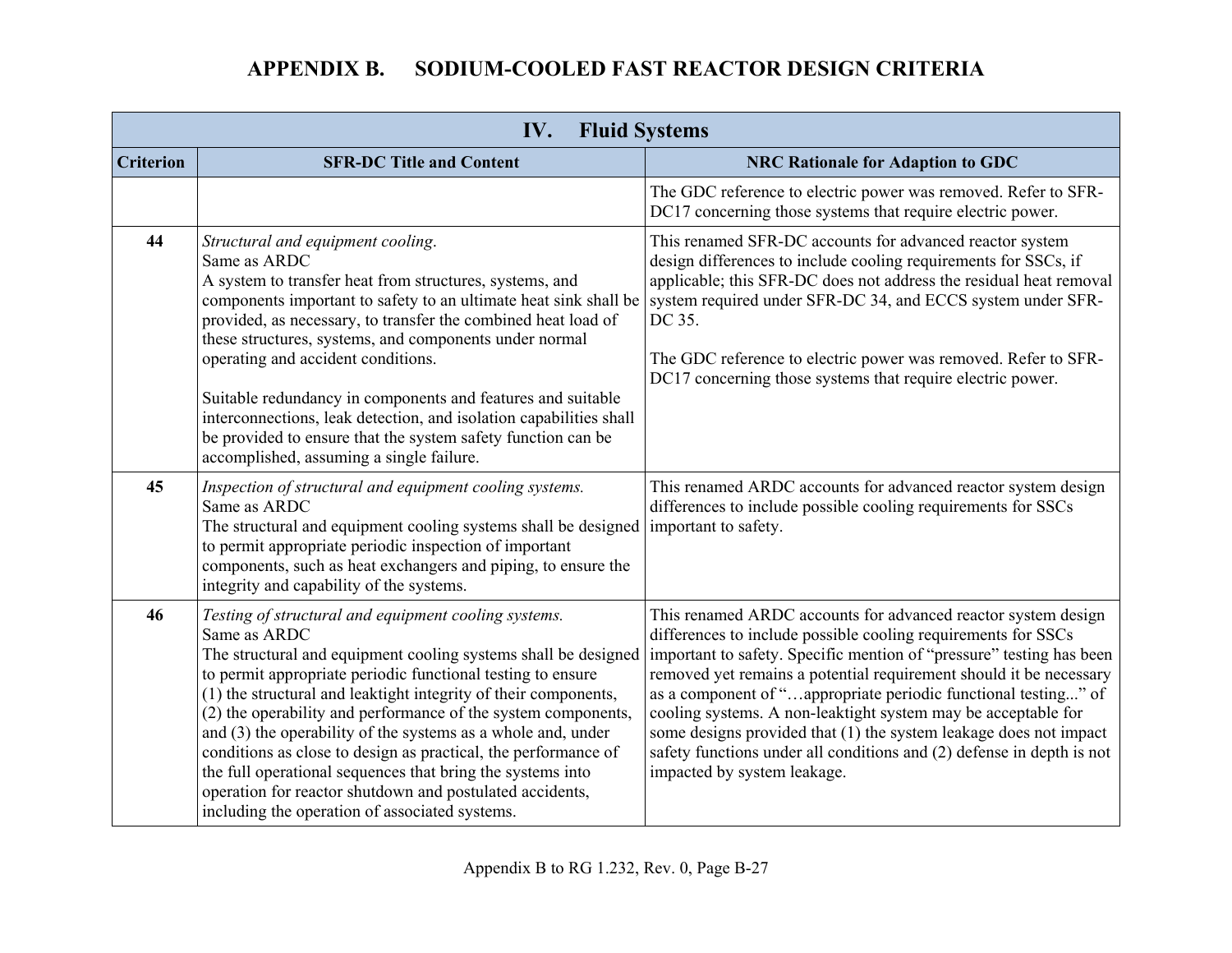| <b>Fluid Systems</b><br>IV. |                                 |                                                                                                                                                                                                                                                                                                                                                                                                                                                                                                                                                                                                                                                                 |
|-----------------------------|---------------------------------|-----------------------------------------------------------------------------------------------------------------------------------------------------------------------------------------------------------------------------------------------------------------------------------------------------------------------------------------------------------------------------------------------------------------------------------------------------------------------------------------------------------------------------------------------------------------------------------------------------------------------------------------------------------------|
| <b>Criterion</b>            | <b>SFR-DC Title and Content</b> | <b>NRC Rationale for Adaption to GDC</b>                                                                                                                                                                                                                                                                                                                                                                                                                                                                                                                                                                                                                        |
|                             |                                 | Functional testing is testing that assesses component and system<br>operational readiness such as required in the ASME<br>OM Code as incorporated by reference in 10 CFR 50.55a and in<br>Plant Technical Specifications.<br>"Active" has been deleted in item (2) because appropriate<br>operability and performance tests of system components are<br>required regardless of their active or passive nature. The LOCA<br>reference has been removed to provide for any postulated accident<br>that might affect subject SSCs.<br>The GDC reference to electric power was removed. Refer to SFR-<br>DC17 concerning those systems that require electric power. |

| <b>Reactor Containment</b><br>V. |                                                                                                                                                                                                                                                                                                                                                                                                                                                                                                                                                                                                                                                                                                                                                                                                                     |                                                                                                                                                                                                                                                                                                                                                                                                                                                                                                                                                                                                                                                                                                                                  |  |
|----------------------------------|---------------------------------------------------------------------------------------------------------------------------------------------------------------------------------------------------------------------------------------------------------------------------------------------------------------------------------------------------------------------------------------------------------------------------------------------------------------------------------------------------------------------------------------------------------------------------------------------------------------------------------------------------------------------------------------------------------------------------------------------------------------------------------------------------------------------|----------------------------------------------------------------------------------------------------------------------------------------------------------------------------------------------------------------------------------------------------------------------------------------------------------------------------------------------------------------------------------------------------------------------------------------------------------------------------------------------------------------------------------------------------------------------------------------------------------------------------------------------------------------------------------------------------------------------------------|--|
| <b>Criterion</b>                 | <b>SFR-DC Title and Content</b>                                                                                                                                                                                                                                                                                                                                                                                                                                                                                                                                                                                                                                                                                                                                                                                     | <b>NRC Rationale for Adaption to GDC</b>                                                                                                                                                                                                                                                                                                                                                                                                                                                                                                                                                                                                                                                                                         |  |
| 50                               | Containment design basis.<br>The reactor containment structure, including access openings,<br>penetrations, and the containment heat removal system shall be<br>designed so that the containment structure and its internal<br>compartments can accommodate, without exceeding the design<br>leakage rate and with sufficient margin, the calculated pressure<br>and temperature conditions resulting from postulated accidents.<br>This margin shall reflect consideration of $(1)$ the effects of<br>potential energy sources that have not been included in the<br>determination of the peak conditions, (2) the limited experience<br>and experimental data available for defining accident<br>phenomena and containment responses, and (3) the<br>conservatism of the calculational model and input parameters | SFR-DC 50 specifically addresses a containment structure in the<br>opening sentence and SFR-DC 51–57 support the containment<br>structure's design basis. Therefore, SFR-DC 51–57 are modified by<br>adding the word "structure" to highlight the containment structure-<br>specific criteria.<br>The phrase "loss-of-coolant accident" is LWR specific because this<br>is understood to be the limiting containment structure accident for<br>an LWR design. It is replaced by the phrase "postulated accident"<br>to allow for consideration of the design-specific containment<br>structure limiting accident for non-LWR designs.<br>The example at the end of subpart 1 of the GDC is LWR specific<br>and therefore deleted |  |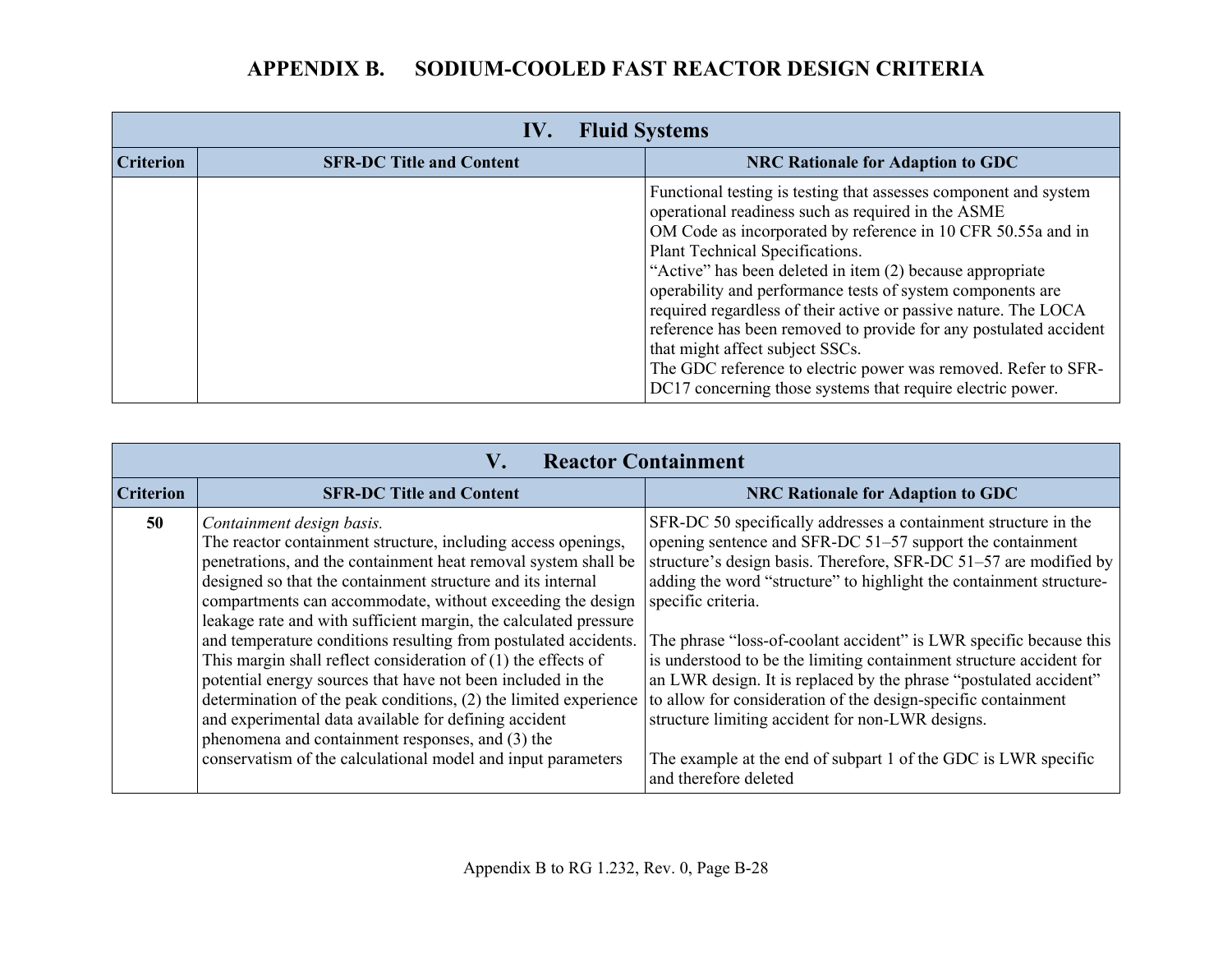| V.<br><b>Reactor Containment</b> |                                                                                                                                                                                                                                                                                                                                                                                                                                                                                                                                                                                                                                                                                                                             |                                                                                                                                                                                                                                                                                                                                                                                                                                                                                                                                                                                                                                                       |  |
|----------------------------------|-----------------------------------------------------------------------------------------------------------------------------------------------------------------------------------------------------------------------------------------------------------------------------------------------------------------------------------------------------------------------------------------------------------------------------------------------------------------------------------------------------------------------------------------------------------------------------------------------------------------------------------------------------------------------------------------------------------------------------|-------------------------------------------------------------------------------------------------------------------------------------------------------------------------------------------------------------------------------------------------------------------------------------------------------------------------------------------------------------------------------------------------------------------------------------------------------------------------------------------------------------------------------------------------------------------------------------------------------------------------------------------------------|--|
| <b>Criterion</b>                 | <b>SFR-DC Title and Content</b>                                                                                                                                                                                                                                                                                                                                                                                                                                                                                                                                                                                                                                                                                             | <b>NRC Rationale for Adaption to GDC</b>                                                                                                                                                                                                                                                                                                                                                                                                                                                                                                                                                                                                              |  |
| 51                               | Fracture prevention of containment pressure boundary.<br>The boundary of the reactor containment structure shall be<br>designed with sufficient margin to ensure that, under operating,<br>maintenance, testing, and postulated accident conditions, (1) its<br>materials behave in a nonbrittle manner and (2) the probability<br>of rapidly propagating fracture is minimized. The design shall<br>reflect consideration of service temperatures and other<br>conditions of the containment boundary materials during<br>operation, maintenance, testing, and postulated accident<br>conditions, and the uncertainties in determining (1) material<br>properties, (2) residual, steady-state, and transient stresses, and | SFR-DC 51–57 support SFR-DC 50, which specifically applies to<br>non-LWR designs that use a fixed containment structure.<br>Therefore, the word "structure" is added to each of these SFR-DC<br>to clearly convey the understanding that this criterion applies to<br>designs employing containment structures.<br>The term "ferritic" was removed to avoid limiting the scope of the<br>criterion to ferritic materials. With this revision, the staff believes<br>that this criterion is more broadly applicable.<br>The word "pressure" was left in the title to reflect that, while a<br>design might not have a high-pressure containment like a |  |
|                                  | $(3)$ size of flaws.                                                                                                                                                                                                                                                                                                                                                                                                                                                                                                                                                                                                                                                                                                        | traditional LWR, the containment still serves a pressure-retaining<br>function. Refer to the SFR-DC 16 rationale for additional<br>information related to SFR containment pressure.                                                                                                                                                                                                                                                                                                                                                                                                                                                                   |  |
| 52                               | Capability for containment leakage rate testing.<br>The reactor containment structure and other equipment that<br>may be subjected to containment test conditions shall be<br>designed so that periodic integrated leakage rate testing can be<br>conducted to demonstrate resistance at containment design<br>pressure.                                                                                                                                                                                                                                                                                                                                                                                                    | SFR-DC 51-57 support SFR-DC 50, which specifically applies to<br>non-LWR designs that use a fixed containment structure.<br>Therefore, the word "structure" is added to each of these SFR-DC<br>to clearly convey the understanding that this criterion applies to<br>designs employing containment structures.                                                                                                                                                                                                                                                                                                                                       |  |
| 53                               | Provisions for containment testing and inspection.<br>The reactor containment structure shall be designed to permit<br>(1) appropriate periodic inspection of all important areas, such<br>as penetrations, (2) an appropriate surveillance program, and<br>(3) periodic testing at containment design pressure of the leak-<br>tightness of penetrations that have resilient seals and expansion<br>bellows.                                                                                                                                                                                                                                                                                                               | SFR-DC 51–57 support SFR-DC 50, which specifically applies to<br>non-LWR designs that use a fixed containment structure.<br>Therefore, the word "structure" is added to each of these SFR-DC<br>to clearly convey the understanding that this criterion only applies<br>to designs employing containment structures.                                                                                                                                                                                                                                                                                                                                  |  |
| 54                               | Piping systems penetrating containment.<br>Piping systems penetrating the reactor containment structure<br>shall be provided with leak detection, isolation, and<br>containment capabilities that have redundancy, reliability, and                                                                                                                                                                                                                                                                                                                                                                                                                                                                                         | SFR-DC 51–57 support SFR-DC 50, which specifically applies to<br>non-LWR designs that use a fixed containment structure.<br>Therefore, the word "structure" is added to each of these SFR-DC                                                                                                                                                                                                                                                                                                                                                                                                                                                          |  |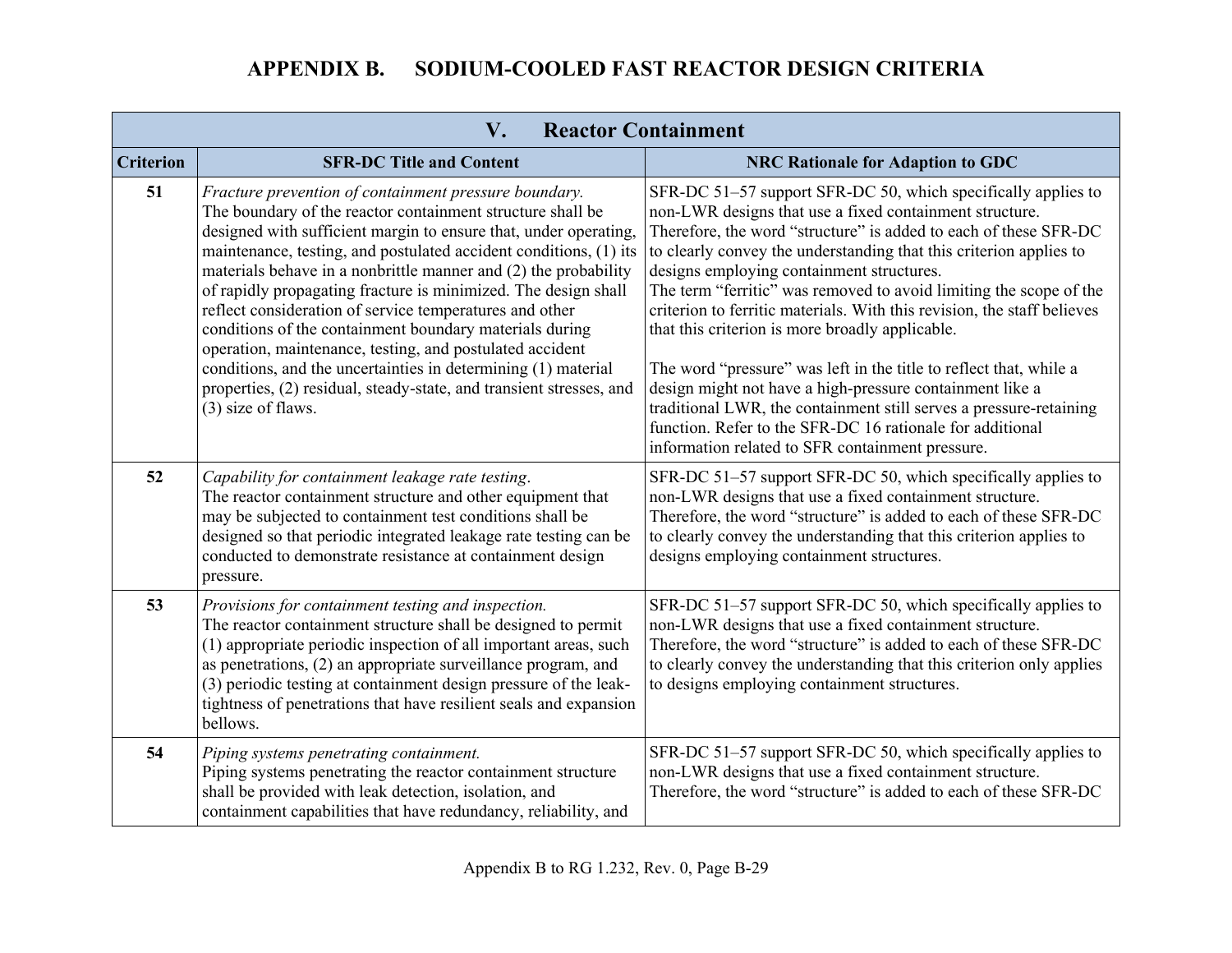| <b>Reactor Containment</b><br>V. |                                                                                                                                                                                                                                                                                                                                                                                                                                                                          |                                                                                                                                                                                                                                                                                                                                                                                                                                                                                                                                                                                                                                                                                                                                                                                                                                                                                                                                                                                                                                                                                                                                                                                                                                                                                                                                                                                                                                                 |
|----------------------------------|--------------------------------------------------------------------------------------------------------------------------------------------------------------------------------------------------------------------------------------------------------------------------------------------------------------------------------------------------------------------------------------------------------------------------------------------------------------------------|-------------------------------------------------------------------------------------------------------------------------------------------------------------------------------------------------------------------------------------------------------------------------------------------------------------------------------------------------------------------------------------------------------------------------------------------------------------------------------------------------------------------------------------------------------------------------------------------------------------------------------------------------------------------------------------------------------------------------------------------------------------------------------------------------------------------------------------------------------------------------------------------------------------------------------------------------------------------------------------------------------------------------------------------------------------------------------------------------------------------------------------------------------------------------------------------------------------------------------------------------------------------------------------------------------------------------------------------------------------------------------------------------------------------------------------------------|
| <b>Criterion</b>                 | <b>SFR-DC Title and Content</b>                                                                                                                                                                                                                                                                                                                                                                                                                                          | <b>NRC Rationale for Adaption to GDC</b>                                                                                                                                                                                                                                                                                                                                                                                                                                                                                                                                                                                                                                                                                                                                                                                                                                                                                                                                                                                                                                                                                                                                                                                                                                                                                                                                                                                                        |
|                                  | performance capabilities necessary to perform the containment<br>safety function and that reflect the importance to safety of<br>preventing radioactivity releases from containment through<br>these piping systems. Such piping systems shall be designed<br>with the capability to verify, by testing, the operational<br>readiness of any isolation valves and associated apparatus<br>periodically and to confirm that valve leakage is within<br>acceptable limits. | to clearly convey the understanding that this criterion only applies<br>to designs employing containment structures.<br>Not all penetrations will provide a release path to the atmosphere.<br>Piping that may be of interest in the case of an SFR design is for<br>the intermediate heat transport system and the residual heat<br>removal system A designer may be able to satisfactorily<br>demonstrate that containment isolation valves are not required for<br>an SFR design. This rewording for the SFR-DC provides a designer<br>the opportunity to present the safety case without containment<br>isolation valves and the associated need for testing. Otherwise,<br>NUREG-1368 (page 3-51) indicates that GDC 54 is applicable as<br>written.<br>American National Standards Institute/American Nuclear Society<br>(ANSI/ANS)-54.1-1989 recommended revising the phrase<br>"containment capabilities having redundancy, reliability, and<br>performance capabilities which reflect the importance to safety of<br>isolating these piping systems." to "containment capabilities as<br>required to perform the containment safety function," for liquid<br>metal reactors.<br>The adjustment to the last sentence enhances the clarity of the<br>sentence with respect to the latest terminology used for valve<br>periodic verification and operational readiness.<br>The American Society of Mechanical Engineers (ASME) Operation |
|                                  |                                                                                                                                                                                                                                                                                                                                                                                                                                                                          | and Maintenance of Nuclear Power Plants, Division 1: OM Code:<br>Section IST (ASME OM Code) defines operational readiness as the<br>ability of a component to perform its specified functions. The<br>ASME OM Code is incorporated by reference in the NRC<br>regulations in 10 CFR 50.55a, including the definition of<br>operational readiness for pumps, valves, and dynamic restraints.                                                                                                                                                                                                                                                                                                                                                                                                                                                                                                                                                                                                                                                                                                                                                                                                                                                                                                                                                                                                                                                     |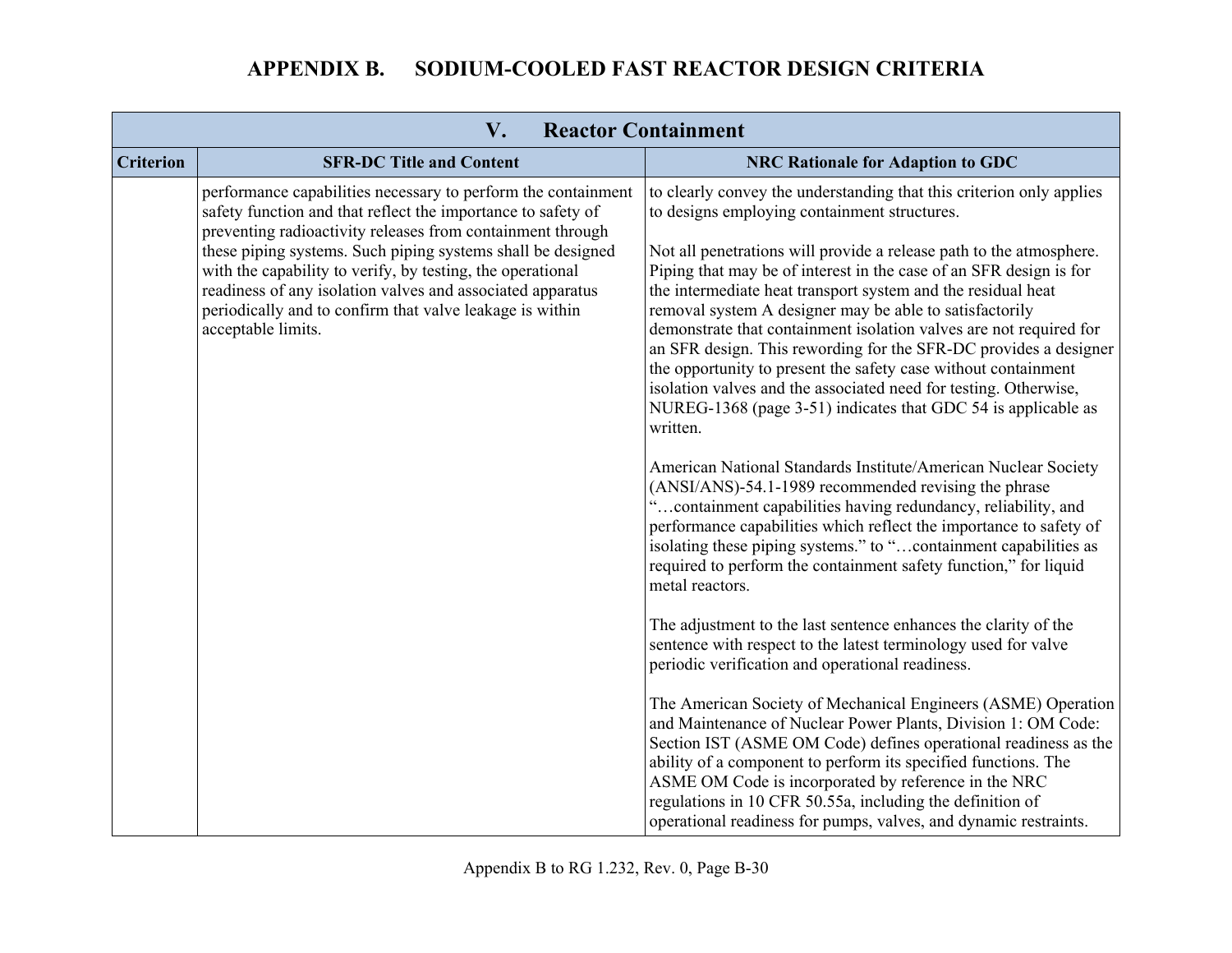|                  | V.                                                                                                                                                                                                                                                                                                                                                                                                                                                                                                                       | <b>Reactor Containment</b>                                                                                                                                                                                                                                                                                                                                                                                                                  |
|------------------|--------------------------------------------------------------------------------------------------------------------------------------------------------------------------------------------------------------------------------------------------------------------------------------------------------------------------------------------------------------------------------------------------------------------------------------------------------------------------------------------------------------------------|---------------------------------------------------------------------------------------------------------------------------------------------------------------------------------------------------------------------------------------------------------------------------------------------------------------------------------------------------------------------------------------------------------------------------------------------|
| <b>Criterion</b> | <b>SFR-DC Title and Content</b>                                                                                                                                                                                                                                                                                                                                                                                                                                                                                          | <b>NRC Rationale for Adaption to GDC</b>                                                                                                                                                                                                                                                                                                                                                                                                    |
| 55               | Primary coolant boundary penetrating containment.<br>Each line that is part of the primary coolant boundary and that<br>penetrates the reactor containment structure shall be provided<br>with containment isolation valves as follows, unless it can be<br>demonstrated that the containment isolation provisions for a<br>specific class of lines, such as instrument lines, are acceptable                                                                                                                            | SFR-DCs 51–57 support SFR-DC 50, which specifically applies to<br>advanced non-LWR designs that use a fixed containment structure.<br>Therefore, the word "structure" is added to each of these SFR-DCs<br>to clearly convey the understanding that this criterion only applies<br>to designs employing containment structures.                                                                                                             |
|                  | on some other defined basis:<br>(1) One locked closed isolation valve inside and one locked<br>closed isolation valve outside containment; or<br>$(2)$ One automatic isolation valve inside and one locked closed<br>isolation valve outside containment; or<br>(3) One locked closed isolation valve inside and one automatic<br>isolation valve outside containment. A simple check valve                                                                                                                              | The title of SFR-DC 55 is the "Primary coolant boundary"<br>penetrating containment." The SFR intermediate coolant system is<br>a separate closed system that does not allow any direct mixing of<br>intermediate fluid with the primary coolant sodium. The tubing of<br>the intermediate heat exchanger and associated intermediate<br>coolant system piping are a part of the primary coolant boundary.                                  |
|                  | may not be used as the automatic isolation valve outside<br>containment; or<br>(4) One automatic isolation valve inside and one automatic<br>isolation valve outside containment. A simple check valve<br>may not be used as the automatic isolation valve outside<br>containment.                                                                                                                                                                                                                                       | SFR-DC 57, "Closed system isolation valves," addresses closed<br>systems that penetrate containment and would be the appropriate<br>place to address a closed system, such as an intermediate coolant<br>system, that penetrates containment and is not part of the primary<br>coolant boundary (in its entirety). This is similar to the treatment of<br>the main steam system and the steam generator in a pressurized-<br>water reactor. |
|                  | Isolation valves outside containment shall be located as close to<br>containment as practical and, upon loss of actuating power,<br>automatic isolation valves shall be designed to take the position<br>that provides greater safety.                                                                                                                                                                                                                                                                                   | 'Reactor coolant pressure boundary" has been relabeled as<br>'primary coolant boundary" to conform to standard terms used in<br>the LMR industry.                                                                                                                                                                                                                                                                                           |
|                  | Other appropriate requirements to minimize the probability or<br>consequences of an accidental rupture of these lines or of lines<br>connected to them shall be provided as necessary to ensure<br>adequate safety. Determination of the appropriateness of these<br>requirements, such as higher quality in design, fabrication, and<br>testing, additional provisions for inservice inspection,<br>protection against more severe natural phenomena, and<br>additional isolation valves and containment, shall include | The use of the term "primary" indicates that the SFR-DC is<br>applicable to the primary cooling system, not the intermediate<br>cooling system.<br>The cover gas boundary is included as part of the primary coolant<br>boundary (referred to as RCPB by PRISM) per NUREG-1368<br>(page 3-38).                                                                                                                                              |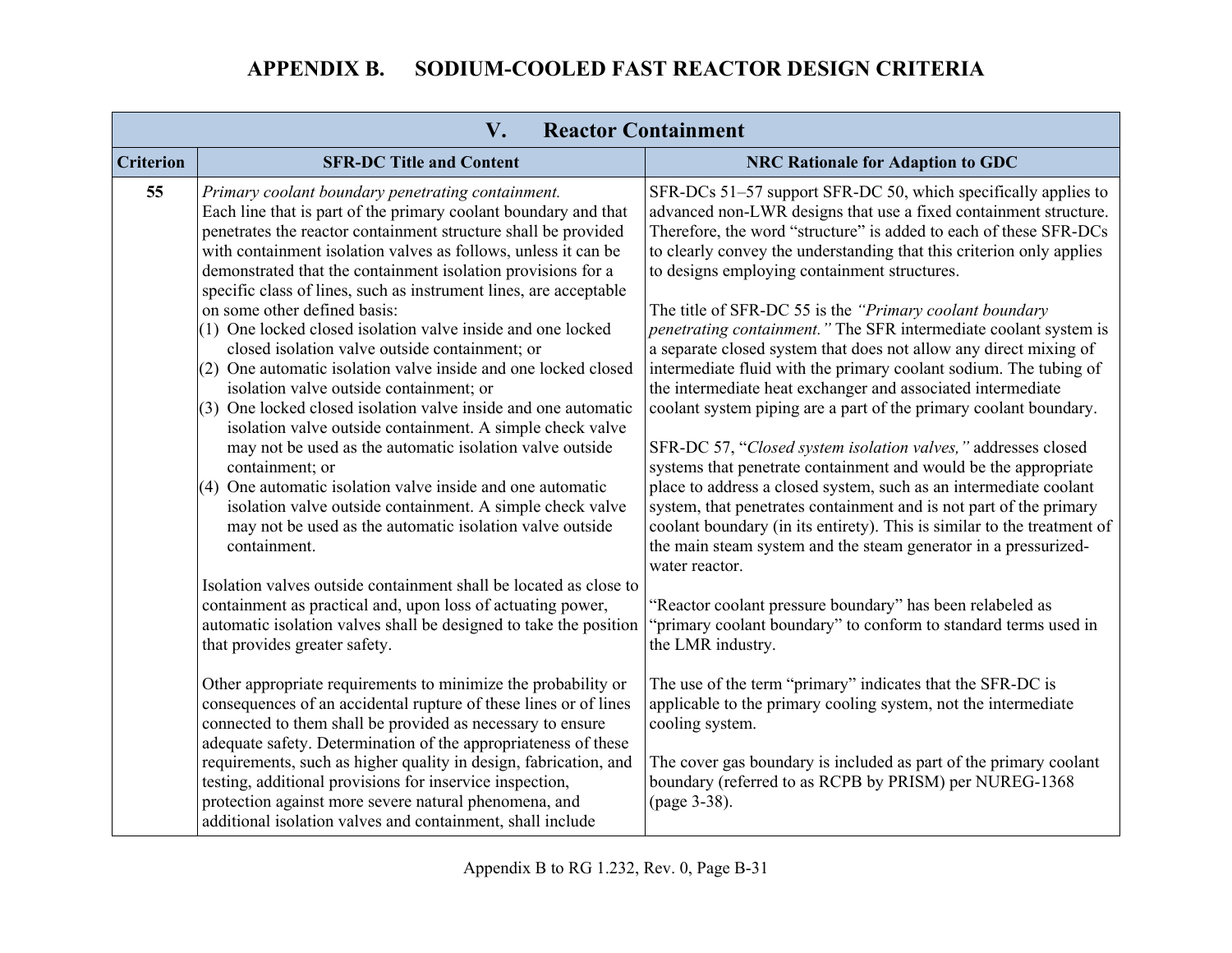| $V_{\bullet}$<br><b>Reactor Containment</b> |                                                                                                                                                                                                                                                                                                                                                                                                                                                                                                                                                                                                                                                                                                                                                                                                                                                                                                                                                                                                                                                                                                                                                                                                                                                                                                         |                                                                                                                                                                                                                                                                                                                                                                                                                                                                                                                                                                                                                                                                                                                                                                                                                                                                                                                                                                                                                                                                                                                                                                                                                                                                                                                                                                                                                                                                                                                                                                                                                          |
|---------------------------------------------|---------------------------------------------------------------------------------------------------------------------------------------------------------------------------------------------------------------------------------------------------------------------------------------------------------------------------------------------------------------------------------------------------------------------------------------------------------------------------------------------------------------------------------------------------------------------------------------------------------------------------------------------------------------------------------------------------------------------------------------------------------------------------------------------------------------------------------------------------------------------------------------------------------------------------------------------------------------------------------------------------------------------------------------------------------------------------------------------------------------------------------------------------------------------------------------------------------------------------------------------------------------------------------------------------------|--------------------------------------------------------------------------------------------------------------------------------------------------------------------------------------------------------------------------------------------------------------------------------------------------------------------------------------------------------------------------------------------------------------------------------------------------------------------------------------------------------------------------------------------------------------------------------------------------------------------------------------------------------------------------------------------------------------------------------------------------------------------------------------------------------------------------------------------------------------------------------------------------------------------------------------------------------------------------------------------------------------------------------------------------------------------------------------------------------------------------------------------------------------------------------------------------------------------------------------------------------------------------------------------------------------------------------------------------------------------------------------------------------------------------------------------------------------------------------------------------------------------------------------------------------------------------------------------------------------------------|
| <b>Criterion</b>                            | <b>SFR-DC Title and Content</b>                                                                                                                                                                                                                                                                                                                                                                                                                                                                                                                                                                                                                                                                                                                                                                                                                                                                                                                                                                                                                                                                                                                                                                                                                                                                         | <b>NRC Rationale for Adaption to GDC</b>                                                                                                                                                                                                                                                                                                                                                                                                                                                                                                                                                                                                                                                                                                                                                                                                                                                                                                                                                                                                                                                                                                                                                                                                                                                                                                                                                                                                                                                                                                                                                                                 |
|                                             | consideration of the population density, use characteristics, and<br>physical characteristics of the site environs.                                                                                                                                                                                                                                                                                                                                                                                                                                                                                                                                                                                                                                                                                                                                                                                                                                                                                                                                                                                                                                                                                                                                                                                     |                                                                                                                                                                                                                                                                                                                                                                                                                                                                                                                                                                                                                                                                                                                                                                                                                                                                                                                                                                                                                                                                                                                                                                                                                                                                                                                                                                                                                                                                                                                                                                                                                          |
| 56                                          | Containment isolation.<br>Each line that connects directly to the containment atmosphere<br>and penetrates the reactor containment structure shall be<br>provided with containment isolation valves as follows, unless it<br>can be demonstrated that the containment isolation provisions<br>for a specific class of lines, such as instrument lines, are<br>acceptable on some other defined basis:<br>(1) One locked closed isolation valve inside and one locked<br>closed isolation valve outside containment; or<br>(2) One automatic isolation valve inside and one locked closed<br>isolation valve outside containment; or<br>(3) One locked closed isolation valve inside and one automatic<br>isolation valve outside containment. A simple check valve<br>may not be used as the automatic isolation valve outside<br>containment; or<br>$(4)$ One automatic isolation valve inside and one automatic<br>isolation valve outside containment. A simple check valve<br>may not be used as the automatic isolation valve outside<br>containment.<br>Isolation valves outside containment shall be located as close to<br>the containment as practical and upon loss of actuating power,<br>automatic isolation valves shall be designed to take the position<br>that provides greater safety. | SFR-DC 51–57 support SFR-DC 50, which specifically applies to<br>non-LWR designs that use a fixed containment structure.<br>Therefore, the word "structure" is added to each of these SFR-DC<br>to clearly convey the understanding that this criterion only applies<br>to designs employing containment structures.<br>The word "primary" in the title and the text was removed, and the<br>word "reactor" was also removed because the containment is a<br>barrier between the fission products and the environment.<br>There are diverse advanced reactor designs and, hence, there is no<br>single containment concept. In all cases, the rules for containment<br>penetrations to fulfill containment isolation would apply. How this<br>is accomplished should be left to the designer of the particular<br>advanced reactor design, without being too prescriptive as to<br>whether it is a primary or secondary or reactor containment. There<br>may be a need for a containment structure outside the reactor<br>region. For example, in the MSR design, some of the liquid fuel<br>salt is drawn off to a processing system to clean it up and remove<br>fission products before returning it to the reactor. The liquid fuel<br>salt is highly radioactive and would need a containment around the<br>entire system. Alternatively, in an SFR, the guard vessel would be<br>the primary containment and, in the case of the PRISM design, a<br>dome-shaped structure above it that would be the secondary<br>containment. The secondary containment must also meet the<br>containment isolation requirements. |
| 57                                          | Closed system isolation valves.<br>Each line that penetrates the reactor containment structure and<br>is neither part of the primary coolant boundary nor connected<br>directly to the containment atmosphere shall have at least one                                                                                                                                                                                                                                                                                                                                                                                                                                                                                                                                                                                                                                                                                                                                                                                                                                                                                                                                                                                                                                                                   | SFR-DCs 51–57 support SFR-DC 50, which specifically applies to<br>advanced non-LWR designs that use a fixed containment structure.<br>Therefore, the word "structure" is added to each of these SFR-DCs                                                                                                                                                                                                                                                                                                                                                                                                                                                                                                                                                                                                                                                                                                                                                                                                                                                                                                                                                                                                                                                                                                                                                                                                                                                                                                                                                                                                                  |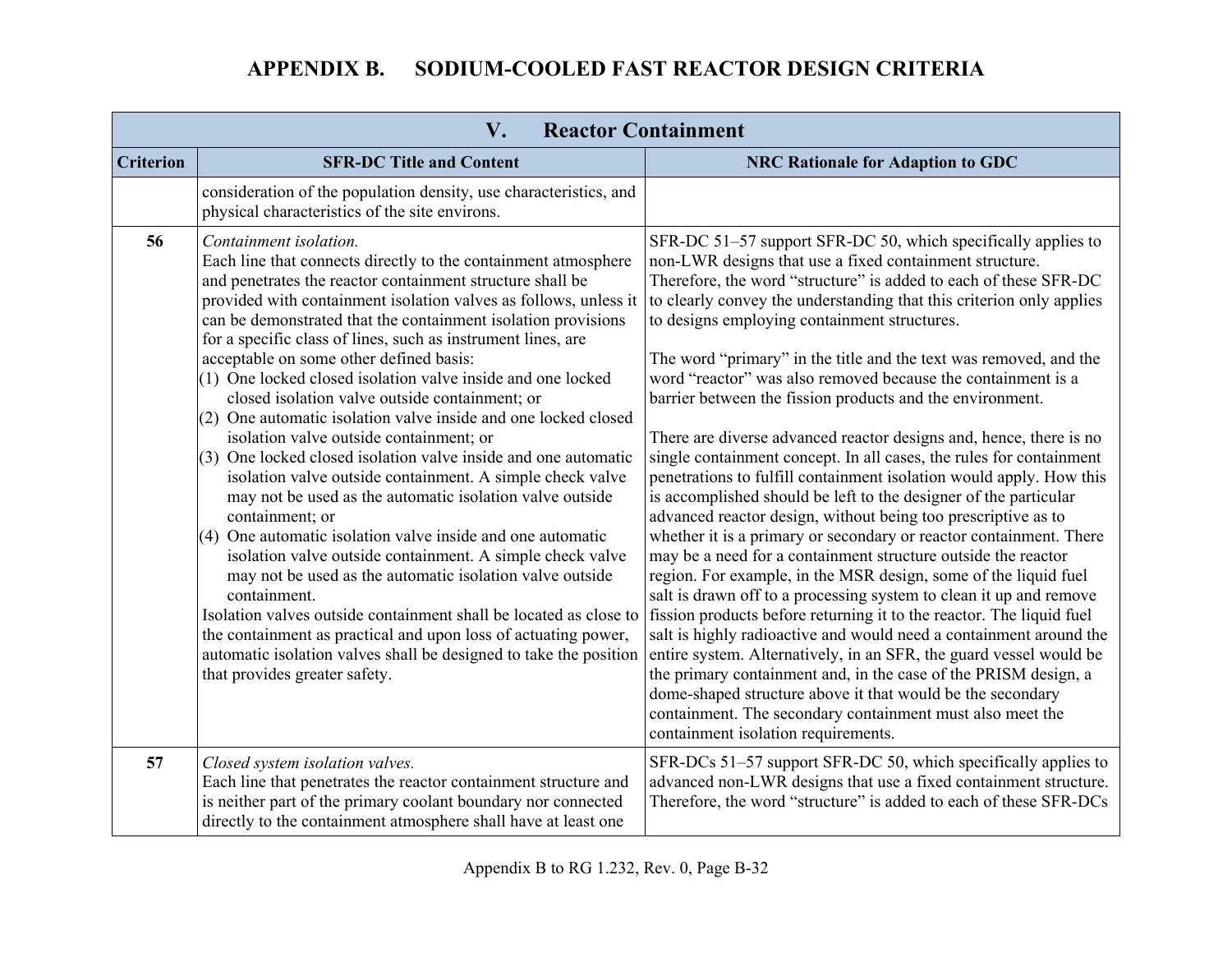|                  | V.<br><b>Reactor Containment</b>                                                                                                                                                                                                                                     |                                                                                                                                                   |
|------------------|----------------------------------------------------------------------------------------------------------------------------------------------------------------------------------------------------------------------------------------------------------------------|---------------------------------------------------------------------------------------------------------------------------------------------------|
| <b>Criterion</b> | <b>SFR-DC Title and Content</b>                                                                                                                                                                                                                                      | <b>NRC Rationale for Adaption to GDC</b>                                                                                                          |
|                  | containment isolation valve unless it can be demonstrated that<br>the containment safety function can be met without an isolation<br>valve and assuming failure of a single active component. The                                                                    | to clearly convey the understanding that this criterion only applies<br>to designs employing containment structures.                              |
|                  | isolation valve, if required, shall be either automatic, or locked<br>closed, or capable of remote manual operation. This valve shall<br>be outside containment and located as close to the containment<br>as practical. A simple check valve may not be used as the | "Reactor coolant pressure boundary" has been relabeled as<br>'primary coolant boundary" to conform to standard terms used in<br>the LMR industry. |
|                  | automatic isolation valve.                                                                                                                                                                                                                                           | The use of the term "primary" indicates that the SFR-DC is<br>applicable to the primary cooling system, not the intermediate<br>cooling system.   |
|                  |                                                                                                                                                                                                                                                                      | The cover gas boundary is included as part of the primary coolant<br>boundary (referred to as RCPB by PRISM) per NUREG-1368<br>(page 3-38).       |

| <b>Fuel and Reactivity Control</b><br>VI. |                                                                                                                                                                                                                                                                                                                                                                                                                                                                                                                                                                                                                                                                                                     |                                          |
|-------------------------------------------|-----------------------------------------------------------------------------------------------------------------------------------------------------------------------------------------------------------------------------------------------------------------------------------------------------------------------------------------------------------------------------------------------------------------------------------------------------------------------------------------------------------------------------------------------------------------------------------------------------------------------------------------------------------------------------------------------------|------------------------------------------|
| <b>Criterion</b>                          | <b>SFR-DC Title and Content</b>                                                                                                                                                                                                                                                                                                                                                                                                                                                                                                                                                                                                                                                                     | <b>NRC Rationale for Adaption to GDC</b> |
| 60                                        | Control of releases of radioactive materials to the environment.<br>Same as GDC<br>The nuclear power unit design shall include means to control<br>suitably the release of radioactive materials in gaseous and<br>liquid effluents and to handle radioactive solid wastes produced<br>during normal reactor operation, including anticipated<br>operational occurrences. Sufficient holdup capacity shall be<br>provided for retention of gaseous and liquid effluents<br>containing radioactive materials, particularly where<br>unfavorable site environmental conditions can be expected to<br>impose unusual operational limitations upon the release of such<br>effluents to the environment. |                                          |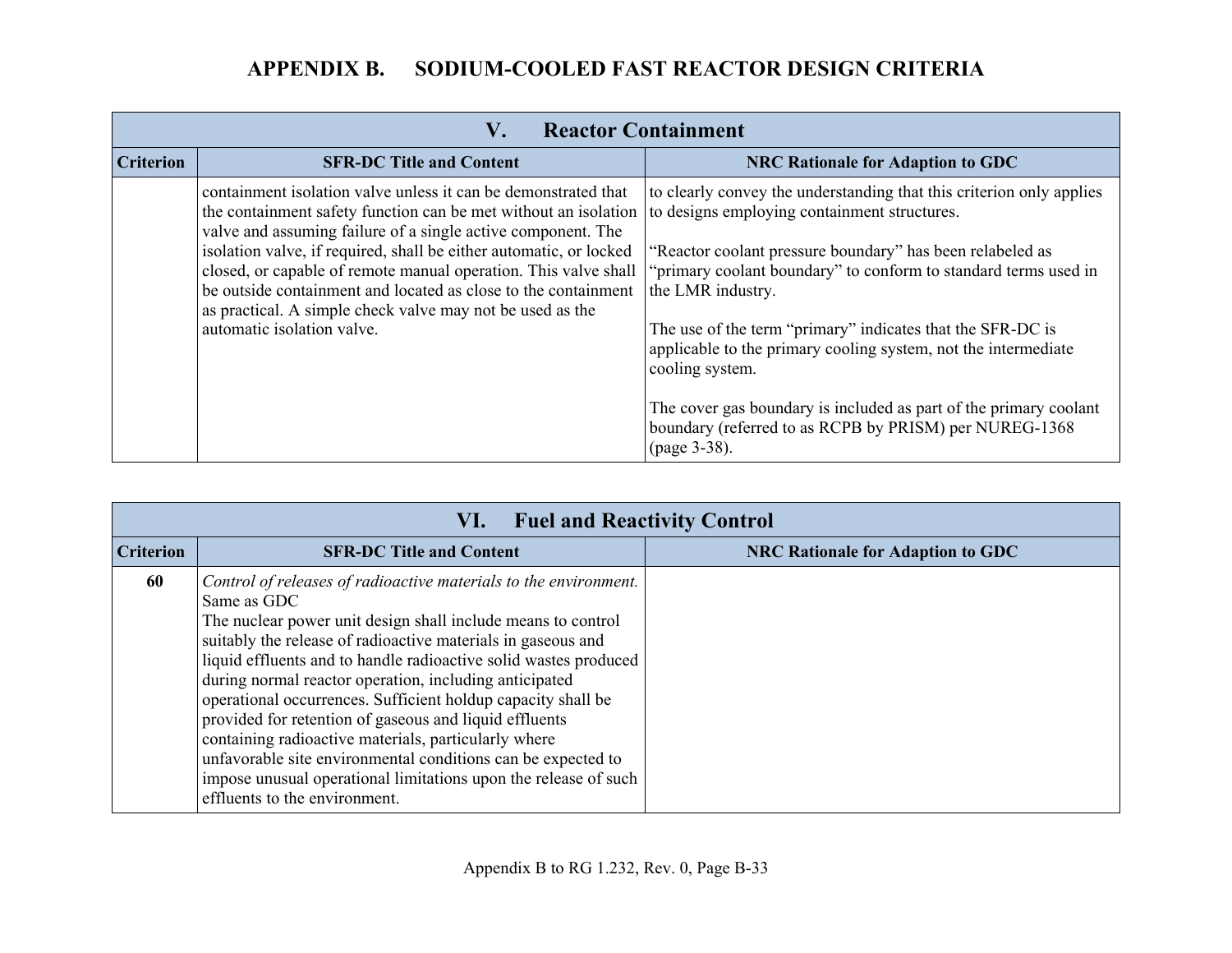| <b>Fuel and Reactivity Control</b><br>VI. |                                                                                                                                                                                                                                                                                                                                                                                                                                                                                                                                                                                                                                                                                                                                                                                                                                                      |                                                                                                                                                                                                                                                                                                                                                                                                                                                                   |
|-------------------------------------------|------------------------------------------------------------------------------------------------------------------------------------------------------------------------------------------------------------------------------------------------------------------------------------------------------------------------------------------------------------------------------------------------------------------------------------------------------------------------------------------------------------------------------------------------------------------------------------------------------------------------------------------------------------------------------------------------------------------------------------------------------------------------------------------------------------------------------------------------------|-------------------------------------------------------------------------------------------------------------------------------------------------------------------------------------------------------------------------------------------------------------------------------------------------------------------------------------------------------------------------------------------------------------------------------------------------------------------|
| <b>Criterion</b>                          | <b>SFR-DC Title and Content</b>                                                                                                                                                                                                                                                                                                                                                                                                                                                                                                                                                                                                                                                                                                                                                                                                                      | <b>NRC Rationale for Adaption to GDC</b>                                                                                                                                                                                                                                                                                                                                                                                                                          |
| 61                                        | Fuel storage and handling and radioactivity control.<br>Same as ARDC<br>The fuel storage and handling, radioactive waste, and other<br>systems that may contain radioactivity shall be designed to<br>ensure adequate safety under normal and postulated accident<br>conditions. These systems shall be designed (1) with a<br>capability to permit appropriate periodic inspection and testing<br>of components important to safety, (2) with suitable shielding<br>for radiation protection, (3) with appropriate containment,<br>confinement, and filtering systems, (4) with a residual heat<br>removal capability having reliability and testability that reflects<br>the importance to safety of decay heat and other residual heat<br>removal, and (5) to prevent significant reduction in fuel storage<br>cooling under accident conditions. | The underlying concept of establishing functional requirements for<br>radioactivity control in fuel storage and fuel handling systems is<br>independent of the design of non-LWR reactors. However, some<br>advanced designs may use dry fuel storage that incorporates<br>cooling jackets that can be liquid cooled or air cooled to remove<br>heat. This modification to this GDC allows for both liquid and air<br>cooling of the dry fuel storage containers. |
| 62                                        | Prevention of criticality in fuel storage and handling.<br>Same as GDC<br>Criticality in the fuel storage and handling system shall be<br>prevented by physical systems or processes, preferably by use<br>of geometrically safe configurations.                                                                                                                                                                                                                                                                                                                                                                                                                                                                                                                                                                                                     |                                                                                                                                                                                                                                                                                                                                                                                                                                                                   |
| 63                                        | Monitoring fuel and waste storage.<br>Same as GDC<br>Appropriate systems shall be provided in fuel storage and<br>radioactive waste systems and associated handling areas (1) to<br>detect conditions that may result in loss of residual heat<br>removal capability and excessive radiation levels and (2) to<br>initiate appropriate safety actions.                                                                                                                                                                                                                                                                                                                                                                                                                                                                                               |                                                                                                                                                                                                                                                                                                                                                                                                                                                                   |
| 64                                        | Monitoring radioactivity releases.<br>Means shall be provided for monitoring the reactor containment<br>atmosphere, spaces containing components for primary system<br>sodium and cover gas cleanup and processing, effluent<br>discharge paths, and the plant environs for radioactivity that                                                                                                                                                                                                                                                                                                                                                                                                                                                                                                                                                       | In NUREG-1368, Table 3.3 (page 3-25), the NRC staff<br>recommended deleting the GDC 64 phrase "spaces containing<br>components for recirculation of loss-of-coolant accident fluids."<br>Otherwise, the NRC staff noted that criterion requirements are<br>independent of the design of SFRs (page 3-55).                                                                                                                                                         |

## Appendix B to RG 1.232, Rev. 0, Page B-34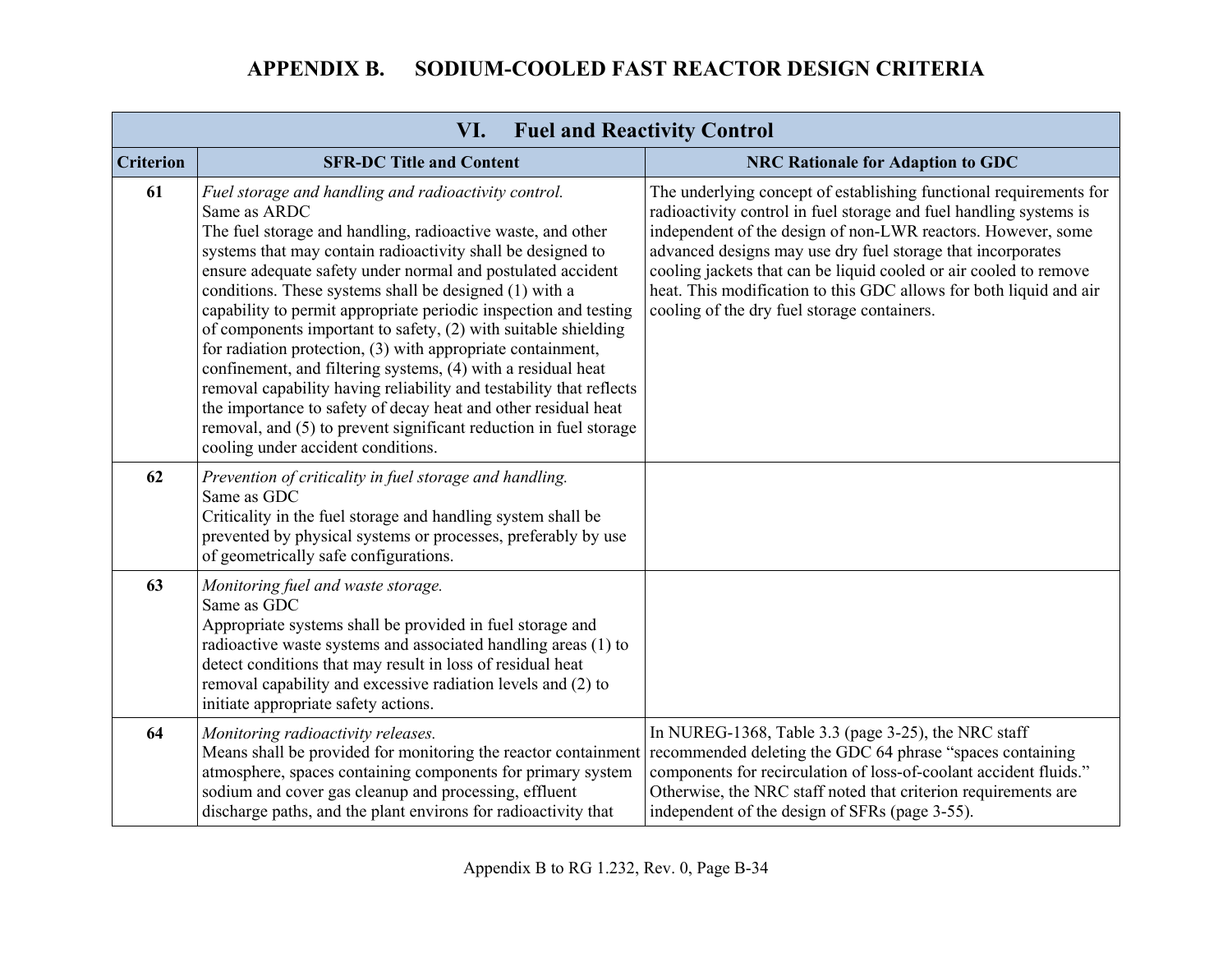| <b>Fuel and Reactivity Control</b><br>VI. |                                                                                                                          |                                                                                                                                                                                                                                                                                                                                                                            |
|-------------------------------------------|--------------------------------------------------------------------------------------------------------------------------|----------------------------------------------------------------------------------------------------------------------------------------------------------------------------------------------------------------------------------------------------------------------------------------------------------------------------------------------------------------------------|
| <b>Criterion</b>                          | <b>SFR-DC Title and Content</b>                                                                                          | <b>NRC Rationale for Adaption to GDC</b>                                                                                                                                                                                                                                                                                                                                   |
|                                           | may be released from normal operations, including anticipated<br>operational occurrences, and from postulated accidents. | The staff added text to identify other SFR plant areas that should<br>also be included to maintain consideration of all potential discharge<br>paths and areas subject to monitoring. Therefore, primary system<br>sodium and cover gas cleanup systems that may be outside<br>containment and effluent processing systems are considered in<br>place of the current text. |

|                  | <b>VII. Additional SFR-DC</b>                                                                                                                                                                                                                                                                                                                                                                                                                              |                                                                                                                                                                                                                                                                                                                                                                                                                                                                                                                                                                                                                                                                                                                                                                                                                                                                                                                                                                                                                                                                                                                                                         |  |
|------------------|------------------------------------------------------------------------------------------------------------------------------------------------------------------------------------------------------------------------------------------------------------------------------------------------------------------------------------------------------------------------------------------------------------------------------------------------------------|---------------------------------------------------------------------------------------------------------------------------------------------------------------------------------------------------------------------------------------------------------------------------------------------------------------------------------------------------------------------------------------------------------------------------------------------------------------------------------------------------------------------------------------------------------------------------------------------------------------------------------------------------------------------------------------------------------------------------------------------------------------------------------------------------------------------------------------------------------------------------------------------------------------------------------------------------------------------------------------------------------------------------------------------------------------------------------------------------------------------------------------------------------|--|
| <b>Criterion</b> | <b>SFR-DC Title and Content</b>                                                                                                                                                                                                                                                                                                                                                                                                                            | <b>NRC Rationale for Adaption to GDC</b>                                                                                                                                                                                                                                                                                                                                                                                                                                                                                                                                                                                                                                                                                                                                                                                                                                                                                                                                                                                                                                                                                                                |  |
| 70               | Intermediate coolant system.<br>If an intermediate cooling system is provided, then the<br>intermediate coolant system shall be designed with sufficient<br>margin to assure that $(1)$ the design conditions of the<br>intermediate coolant boundary are not exceeded during normal<br>operations, including anticipated occupational occurrences, and<br>(2) the integrity of the primary coolant boundary is maintained<br>during postulated accidents. | SFR-DC 70, SFR-DC 75, and SFR-DC 76 describe the three<br>functions of the ICS system: $(1)$ to ensure that the ICS does not<br>impact the safety of the primary coolant system, $(2)$ to ensure that<br>radioactivity in the primary coolant system does not transfer into the<br>power conversion system, and (3) to ensure that the ICS is designed<br>to minimize the possibility of a large, uncontrolled release of<br>sodium. SFR-DC 77 provides verification that the ICS system can<br>perform these functions through inspection. NUREG-1368 (Ref. 4)<br>(page 3-57), Section 3.2.4.5, suggested the need for a separate<br>criterion for the intermediate coolant system. Also, separate criteria<br>were included in NUREG-0968 (Ref. 5) (Criterion 31, "Design of<br>Intermediate Cooling System," and Criterion 33, "Inspection of<br>Intermediate Cooling System").<br>The staff revised SFR-DC 70 to focus on the function of the<br>intermediate coolant system, and to use language that is consistent<br>with other design criteria. The discussion related to sodium leakage<br>and required barriers was moved to a new SFR-DC 78. |  |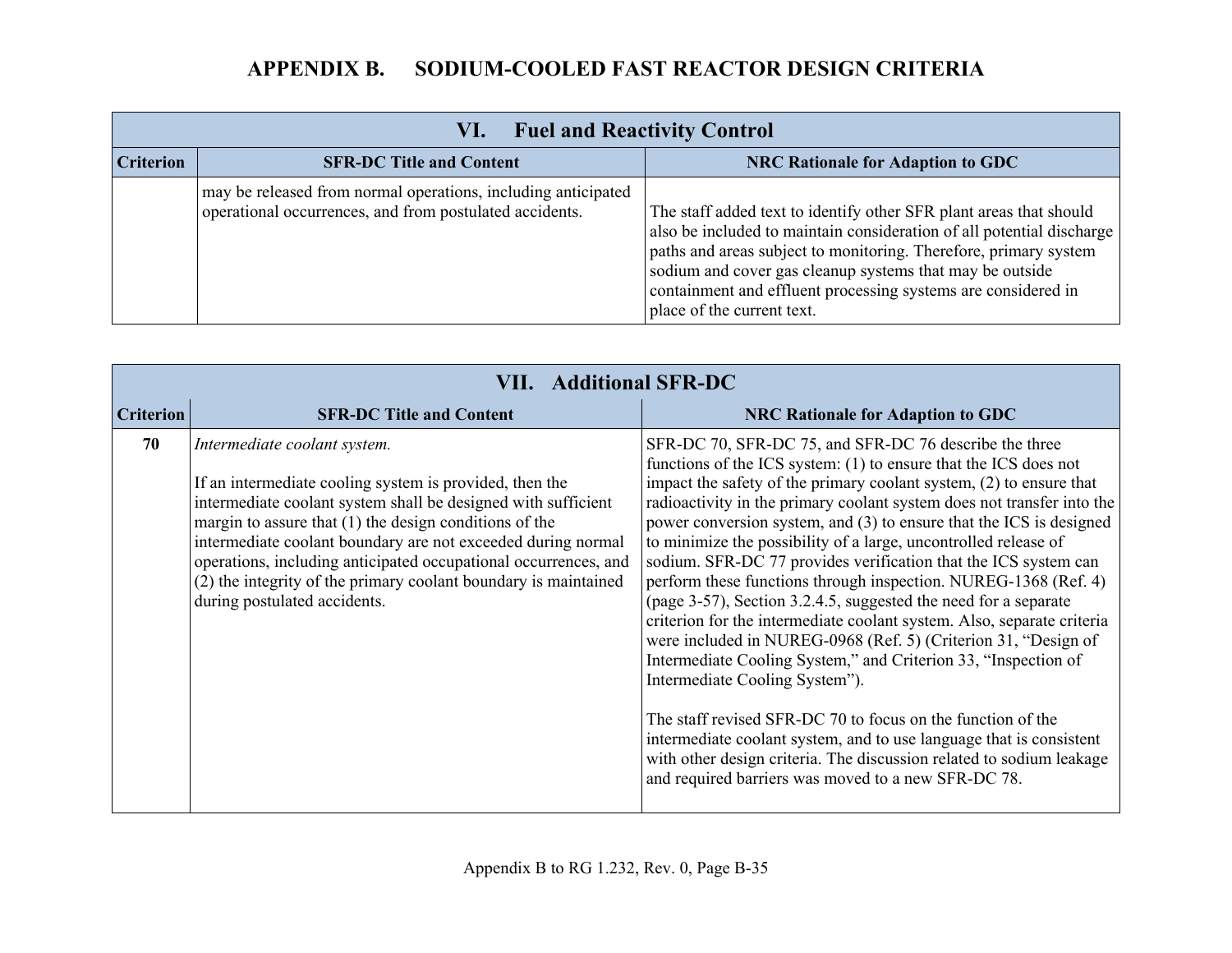| <b>VII. Additional SFR-DC</b> |                                                                                                                                                                                                                                                                                                                                                                                                                                                                                                                                                                                                                       |                                                                                                                                                                                                                                                                                                                                                                                                                                                                                                                                                                                           |
|-------------------------------|-----------------------------------------------------------------------------------------------------------------------------------------------------------------------------------------------------------------------------------------------------------------------------------------------------------------------------------------------------------------------------------------------------------------------------------------------------------------------------------------------------------------------------------------------------------------------------------------------------------------------|-------------------------------------------------------------------------------------------------------------------------------------------------------------------------------------------------------------------------------------------------------------------------------------------------------------------------------------------------------------------------------------------------------------------------------------------------------------------------------------------------------------------------------------------------------------------------------------------|
| <b>Criterion</b>              | <b>SFR-DC Title and Content</b>                                                                                                                                                                                                                                                                                                                                                                                                                                                                                                                                                                                       | <b>NRC Rationale for Adaption to GDC</b>                                                                                                                                                                                                                                                                                                                                                                                                                                                                                                                                                  |
|                               |                                                                                                                                                                                                                                                                                                                                                                                                                                                                                                                                                                                                                       | Assurance that components of the intermediate coolant system are<br>also designed, as necessary, to prevent the transport of<br>radionuclides between the primary coolant system and the energy<br>conversion system is provided by the design criteria proposed for<br>the intermediate coolant boundary (SFR-DC 75, SFR-DC 76, and<br>SFR-DC 77).                                                                                                                                                                                                                                       |
|                               |                                                                                                                                                                                                                                                                                                                                                                                                                                                                                                                                                                                                                       | Examples of intermediate coolant system accidents would include:<br>rupture (including at a location in the steam-sodium generator), loss<br>of flow, overcooling conditions, and undercooling conditions.                                                                                                                                                                                                                                                                                                                                                                                |
| 71                            | Primary coolant and cover gas purity control.<br>Systems shall be provided as necessary to maintain the purity of<br>primary coolant sodium and cover gas within specified design<br>limits. These limits shall be based on consideration of<br>(1) chemical attack, (2) fouling and plugging of passages, and<br>(3) radionuclide concentrations, and (4) air or moisture ingress<br>as a result of a leak of cover gas.                                                                                                                                                                                             | The NRC considered DOE's proposed SFR-DC 71 and made<br>changes based on the "Response to NRC Staff Questions on the<br>U.S. Department of Energy Report, 'Guidance for Developing<br>Principal Design Criteria for Advanced Non-Light Water<br>Reactors" (pages 12-13) (Ref. 19).<br>NUREG 1368 (Ref. 4) (page 3-57), Section 3.2.4.6, suggested the<br>need for a separate criterion for a sodium and cover gas purity<br>control. Also a separate criterion was included in NUREG-0968<br>(Ref. 5) (Criterion 34, "Reactor and Intermediate Coolant and<br>Cover Gas Purity Control"). |
| 72                            | Sodium heating systems.<br>Heating systems shall be provided for systems and components<br>that are important to safety, and that contain or could be<br>required to contain sodium. These heating systems and their<br>controls shall be appropriately designed to ensure that the<br>temperature distribution and rate of change of temperature in<br>systems and components containing sodium are maintained<br>within design limits assuming a single failure. If plugging of<br>any cover gas line due to condensation or plate out of sodium<br>aerosol or vapor could prevent accomplishing a safety function, | The NRC considered DOE's proposed SFR-DC 72 and made<br>changes based on the "Response to NRC Staff Questions on the<br>U.S. Department of Energy Report, 'Guidance for Developing<br>Principal Design Criteria for Advanced Non-Light Water<br>Reactors" (pages 13-15) (Ref. 19).<br>NUREG-1368 (Ref. 4) (page 3-56), Section 3.2.4.2, suggested the<br>need for a separate criterion for sodium heating system. Also, a<br>separate criterion was included in NUREG-0968 (Ref. 5)<br>(Criterion 7, "Sodium Heating Systems").                                                           |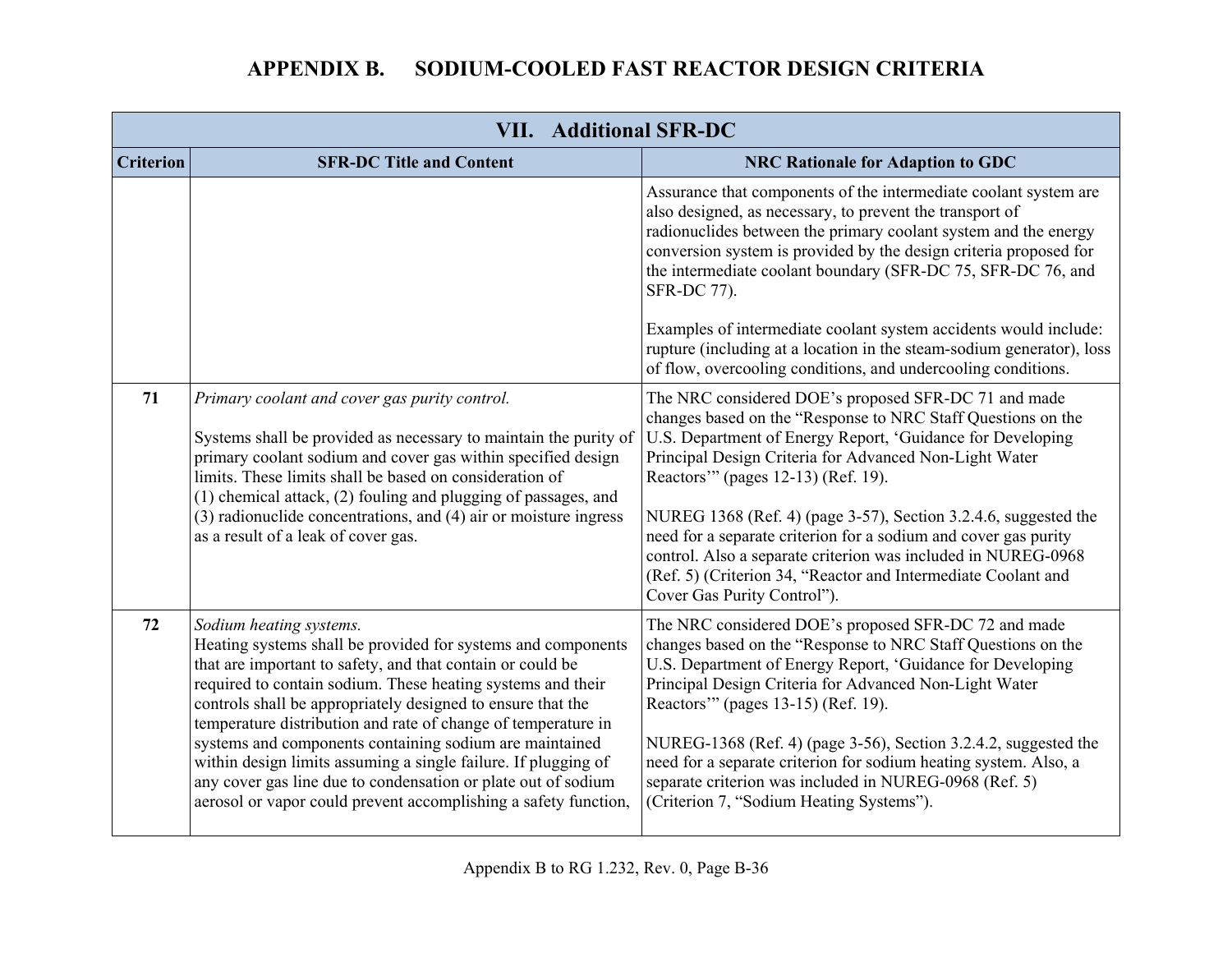|                  | <b>VII. Additional SFR-DC</b>                                                                                                                                                                                                                                                                                                                                                                                                                                                                                                                                                                                                                                                                                                                                        |                                                                                                                                                                                                                                                                                                                                                                                                                                                                                                                                                                                                                                     |  |
|------------------|----------------------------------------------------------------------------------------------------------------------------------------------------------------------------------------------------------------------------------------------------------------------------------------------------------------------------------------------------------------------------------------------------------------------------------------------------------------------------------------------------------------------------------------------------------------------------------------------------------------------------------------------------------------------------------------------------------------------------------------------------------------------|-------------------------------------------------------------------------------------------------------------------------------------------------------------------------------------------------------------------------------------------------------------------------------------------------------------------------------------------------------------------------------------------------------------------------------------------------------------------------------------------------------------------------------------------------------------------------------------------------------------------------------------|--|
| <b>Criterion</b> | <b>SFR-DC Title and Content</b>                                                                                                                                                                                                                                                                                                                                                                                                                                                                                                                                                                                                                                                                                                                                      | <b>NRC Rationale for Adaption to GDC</b>                                                                                                                                                                                                                                                                                                                                                                                                                                                                                                                                                                                            |  |
|                  | the temperature control and the relevant corrective measures<br>associated with that line shall be considered important to safety.                                                                                                                                                                                                                                                                                                                                                                                                                                                                                                                                                                                                                                   | The phrase "and the relevant corrective measures" has been added,<br>in case the cover gas line design includes a feature for clearing an<br>obstruction resulting from condensation or plate out of sodium<br>aerosol or vapor.                                                                                                                                                                                                                                                                                                                                                                                                    |  |
| 73               | Sodium leakage detection and reaction prevention and<br>mitigation.<br>Means to detect and identify sodium leakage as practical and to<br>limit and control the extent of sodium-air and sodium-concrete<br>reactions and to mitigate the effects of fires resulting from these<br>sodium-air and sodium-concrete reactions shall be provided to<br>ensure that the safety functions of structures, systems, and<br>components important to safety are maintained. Systems from<br>which sodium leakage constitutes a significant safety hazard<br>shall include measures for protection, such as inerted enclosures<br>or guard vessels.                                                                                                                            | The NRC considered DOE's proposed SFR-DC 73 and made<br>changes based on the "Response to NRC Staff Questions on the<br>U.S. Department of Energy Report, 'Guidance for Developing<br>Principal Design Criteria for Advanced Non-Light Water<br>Reactors" (pages 15–16) (Ref. 19).<br>NUREG-1368 (Ref. 4) (page 3-56), Section 3.2.4.1, suggested the<br>need for a separate criterion for protection against sodium reactions.<br>Also, a separate criterion was included in NUREG-0968 (Ref. 5)<br>(Criterion 4, "Protection against Sodium and NaK reactions").                                                                  |  |
| 74               | Sodium/water reaction prevention/mitigation.<br>Structures, systems, and components containing sodium shall be<br>designed and located to avoid contact between sodium and<br>water and to limit the adverse effects of chemical reactions<br>between sodium and water on the capability of any structure,<br>system, or component to perform any of its intended safety<br>functions. If steam-water is used for energy conversion, to<br>prevent loss of any plant safety function, the sodium-steam<br>generator system shall be designed to detect and contain<br>sodium-water reactions and limit the effects of the energy and<br>reaction products released by such reactions, including<br>mitigation of the effects of any resulting fire involving sodium. | The NRC considered DOE's proposed SFR-DC 74 and made<br>changes based on the "Response to NRC Staff Questions on the<br>U.S. Department of Energy Report, 'Guidance for Developing<br>Principal Design Criteria for Advanced Non-Light Water<br>Reactors" (pages $16-18$ ) (Ref.19)<br>NUREG-1368 (Ref 4) (page 3-56), Section 3.2.4.1, suggested the<br>need for a separate criterion for protection against sodium reactions.<br>Also, a separate criterion was included in NUREG-0968 (Ref. 5)<br>(Criterion 4, "Protection against Sodium and NaK reactions").<br>Fire considerations are added for consistency with SFR-DC 73. |  |
| 75               | Quality of the intermediate coolant boundary.<br>Components that are part of the intermediate coolant boundary<br>shall be designed, fabricated, erected, and tested to quality                                                                                                                                                                                                                                                                                                                                                                                                                                                                                                                                                                                      | This criterion is similar to GDC 30 in 10 CFR Part 50, Appendix A,<br>and is intended to ensure that, similar to the reactor coolant pressure<br>boundary, the intermediate coolant boundary is designed,                                                                                                                                                                                                                                                                                                                                                                                                                           |  |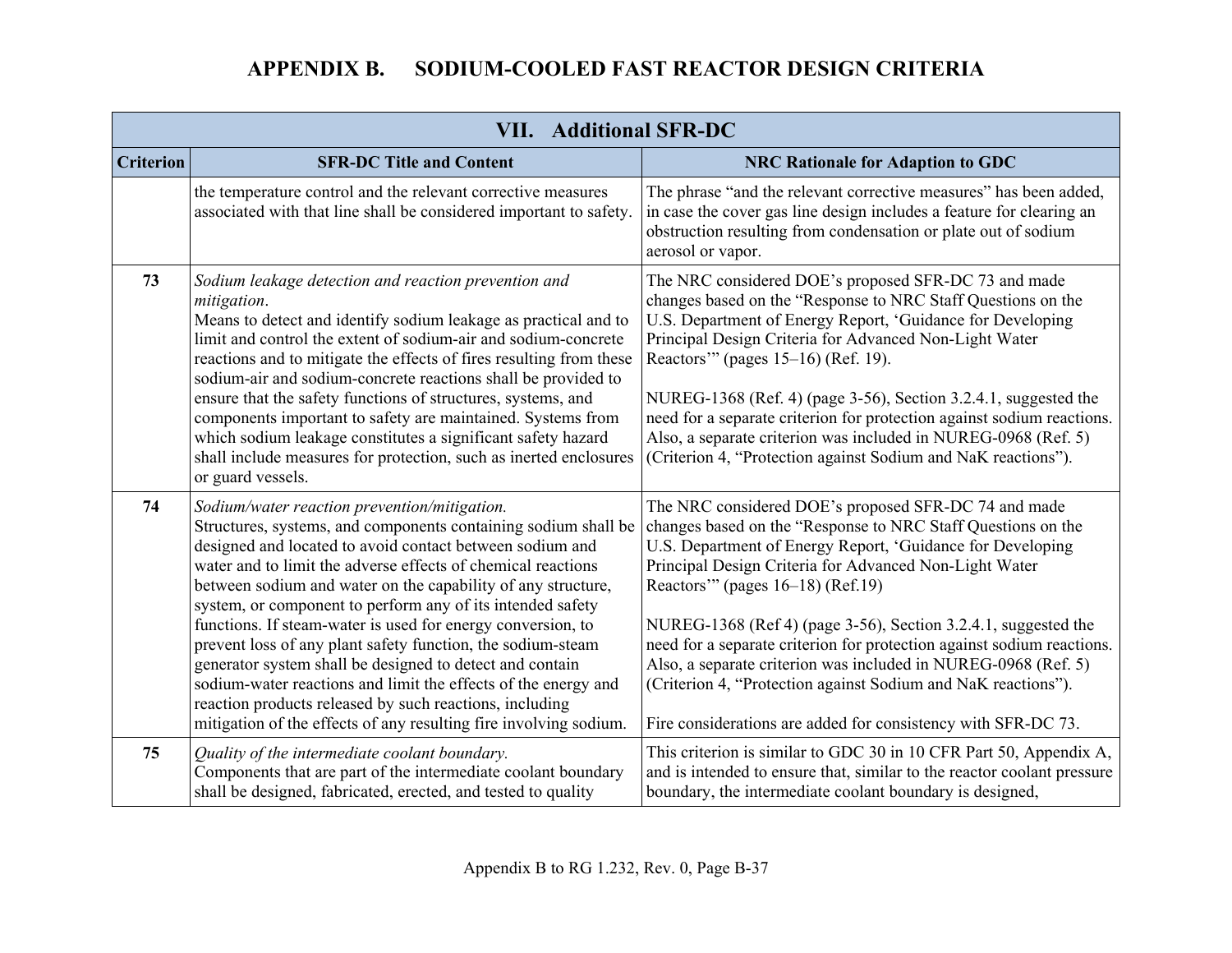|                  | <b>VII. Additional SFR-DC</b>                                                                                                                                                                                                                                                                                                                                                      |                                                                                                                                                                                                                                                                                                                                                                                                                                                                                                                                                                                                                                                                                                                                                                                                                                                                                                                                                                                                                 |  |
|------------------|------------------------------------------------------------------------------------------------------------------------------------------------------------------------------------------------------------------------------------------------------------------------------------------------------------------------------------------------------------------------------------|-----------------------------------------------------------------------------------------------------------------------------------------------------------------------------------------------------------------------------------------------------------------------------------------------------------------------------------------------------------------------------------------------------------------------------------------------------------------------------------------------------------------------------------------------------------------------------------------------------------------------------------------------------------------------------------------------------------------------------------------------------------------------------------------------------------------------------------------------------------------------------------------------------------------------------------------------------------------------------------------------------------------|--|
| <b>Criterion</b> | <b>SFR-DC Title and Content</b>                                                                                                                                                                                                                                                                                                                                                    | <b>NRC Rationale for Adaption to GDC</b>                                                                                                                                                                                                                                                                                                                                                                                                                                                                                                                                                                                                                                                                                                                                                                                                                                                                                                                                                                        |  |
|                  | standards commensurate with the importance of the safety<br>functions to be performed.                                                                                                                                                                                                                                                                                             | fabricated, and tested using quality standards and controls sufficient<br>to ensure that failure of the intermediate system would be unlikely.<br>The statement "commensurate with the system's importance to<br>safety" clarifies that the staff expects a graded approach to be used<br>in determining the quality requirements for the ICS. While not<br>directly applicable to non-LWRs, RG 1.26 "Quality Group<br>Classifications and Standards for Water-, Steam-, and Radioactive-<br>Waste-Containing Components of Nuclear Power Plants" (Ref. 39)<br>provides a basis which can be used to develop a graded quality<br>approach for non-LWR systems including the ICS.                                                                                                                                                                                                                                                                                                                                |  |
| 76               | Fracture prevention of the intermediate coolant boundary.<br>The intermediate coolant boundary shall be designed with<br>sufficient margin to ensure that, when stressed under operating,<br>maintenance, testing, and postulated accident conditions, (1) the<br>boundary behaves in a nonbrittle manner and (2) the probability<br>of rapidly propagating fracture is minimized. | This criterion addresses the need to maintain a sodium-steam<br>generator in a manner that minimizes the potential for system<br>failure. This criterion is similar to GDC 31 in 10 CFR Part 50,<br>Appendix A, and is intended to ensure that, similar to the reactor<br>coolant pressure boundary, the ICS is designed to prevent a rapid<br>and uncontrolled failure. A sudden rupture of the ICS could result in<br>massive sodium-air, -water, or -concrete reactions and would<br>constitute a risk to the safe operation of the plant and challenge the<br>integrated safety of the plant. This criterion should not be<br>interpreted to preclude the use of rupture discs for controlled,<br>sudden evacuation of the ICS inventory into a vessel or system.<br>The second sentence related to required analyses is removed to<br>make the criteria more generic. In this manner, the design<br>considerations may include, but are not limited to, those previously<br>stated in the design criteria. |  |
| 77               | Inspection of the intermediate coolant boundary.<br>Components that are part of the intermediate coolant boundary<br>shall be designed to permit (1) periodic inspection and<br>functional testing of important areas and features to assess their<br>structural and leaktight integrity commensurate with the                                                                     | This criterion is similar to GDC 32 in 10 CFR Part 50, Appendix A,<br>and is intended to ensure that, similar to the reactor coolant pressure<br>boundary, the intermediate coolant boundary is inspected to ensure<br>that the system is maintained to the quality standard defined in<br>SFR-DC 75.                                                                                                                                                                                                                                                                                                                                                                                                                                                                                                                                                                                                                                                                                                           |  |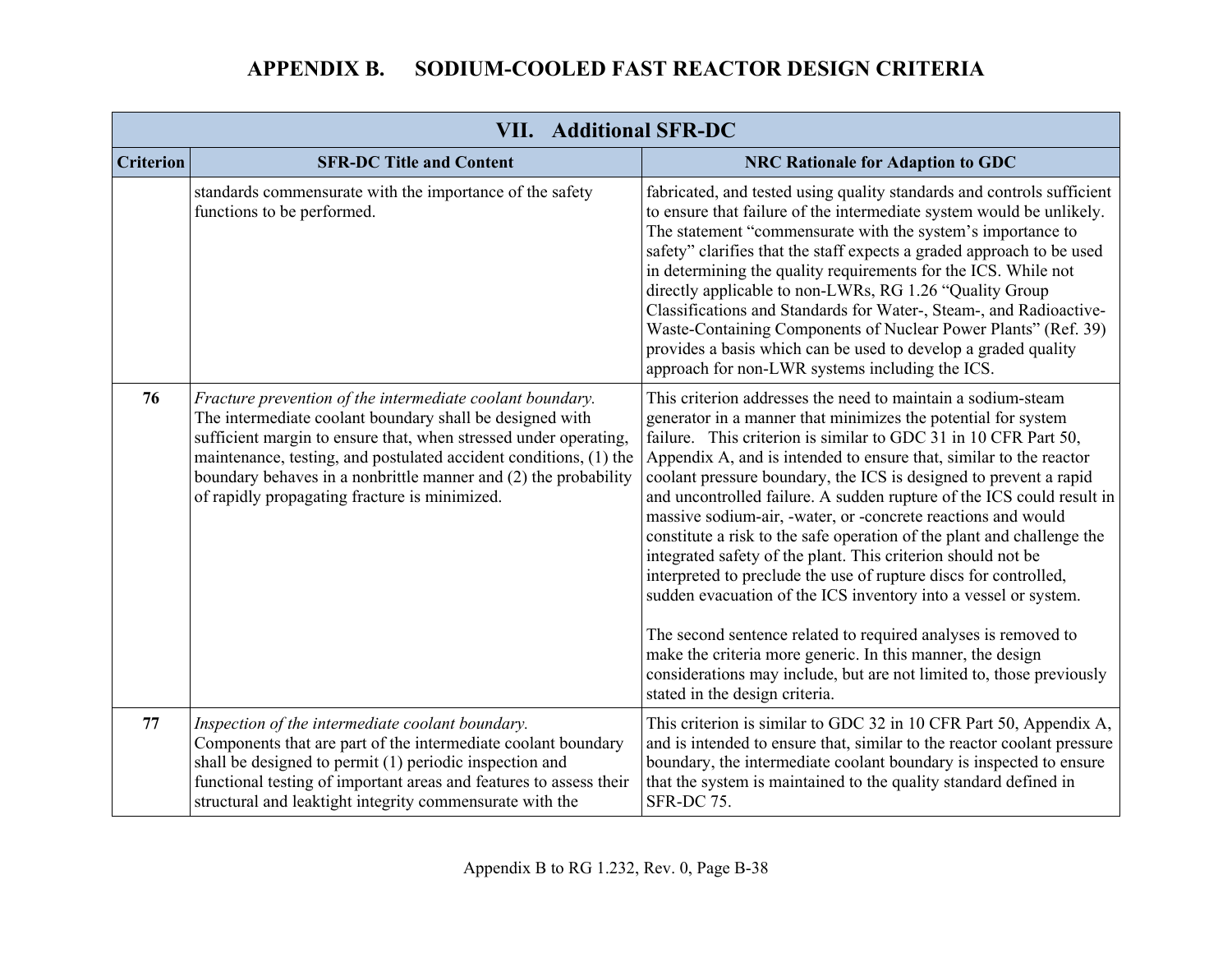|                  | <b>VII. Additional SFR-DC</b>                                                                                                                                                                                                                                                                                                                                                                                                                                                                                                                                  |                                                                                                                                                                                                                                                                                                                                                                                                                                                                                                                                                                                                                                                                                                           |  |
|------------------|----------------------------------------------------------------------------------------------------------------------------------------------------------------------------------------------------------------------------------------------------------------------------------------------------------------------------------------------------------------------------------------------------------------------------------------------------------------------------------------------------------------------------------------------------------------|-----------------------------------------------------------------------------------------------------------------------------------------------------------------------------------------------------------------------------------------------------------------------------------------------------------------------------------------------------------------------------------------------------------------------------------------------------------------------------------------------------------------------------------------------------------------------------------------------------------------------------------------------------------------------------------------------------------|--|
| <b>Criterion</b> | <b>SFR-DC Title and Content</b>                                                                                                                                                                                                                                                                                                                                                                                                                                                                                                                                | <b>NRC Rationale for Adaption to GDC</b>                                                                                                                                                                                                                                                                                                                                                                                                                                                                                                                                                                                                                                                                  |  |
|                  | system's importance to safety, and (2) an appropriate material<br>surveillance program for the intermediate coolant boundary.                                                                                                                                                                                                                                                                                                                                                                                                                                  | A non-leaktight system may be acceptable for some designs<br>provided that (1) the system leakage does not impact safety<br>functions under all conditions, and (2) defense in depth is not<br>impacted by system leakage.                                                                                                                                                                                                                                                                                                                                                                                                                                                                                |  |
|                  |                                                                                                                                                                                                                                                                                                                                                                                                                                                                                                                                                                | The staff added "commensurate with the system's importance to<br>safety." If leakage of the intermediate system constitutes a<br>significant risk to the plant, then the appropriate inspection of the<br>intermediate coolant boundary is necessary to ensure that the<br>structural integrity of the boundary is maintained.                                                                                                                                                                                                                                                                                                                                                                            |  |
|                  |                                                                                                                                                                                                                                                                                                                                                                                                                                                                                                                                                                | The requirement for an appropriate surveillance program is<br>maintained to ensure that such a program is provided, as needed, to<br>ensure that the integrity of the intermediate boundary is maintained.<br>At this time, the staff generally does not expect that the projected<br>fluence on the intermediate boundary will be at levels that would<br>necessitate a materials surveillance program that focuses on the<br>impacts of irradiation embrittlement. However, the staff recognizes<br>that this may not be the case for every design. In addition, a<br>materials surveillance program may be used to monitor the effect of<br>other environmental conditions on the boundary materials.  |  |
| 78               | Primary Coolant System Interfaces<br>When the primary coolant system interfaces with a structure,<br>system, or component containing fluid that is chemically<br>incompatible with the primary coolant, the interface location<br>shall be designed to ensure that the primary coolant is separated<br>from the chemically incompatible fluid by two redundant,<br>passive barriers. When the primary coolant system interfaces<br>with a structure, system, or component containing fluid that is<br>chemically compatible with the primary coolant, then the | The consequence of leakage between the primary coolant system<br>and a heat removal system (i.e. residual heat removal system,<br>intermediate coolant system) is more significant for primary coolant<br>system (potentially impacting the fuel design limits or integrity of<br>the primary coolant boundary) than it is for the heat removal system<br>(coolant drawdown or introduction of radioactive sodium).<br>Rather than creating two parallel requirements for the two systems,<br>SFR-DC 78 was created to discuss leakage and required barriers as<br>a generic criterion. The criterion allows for double walled steam<br>generators, intermediate coolant systems connected to steam power |  |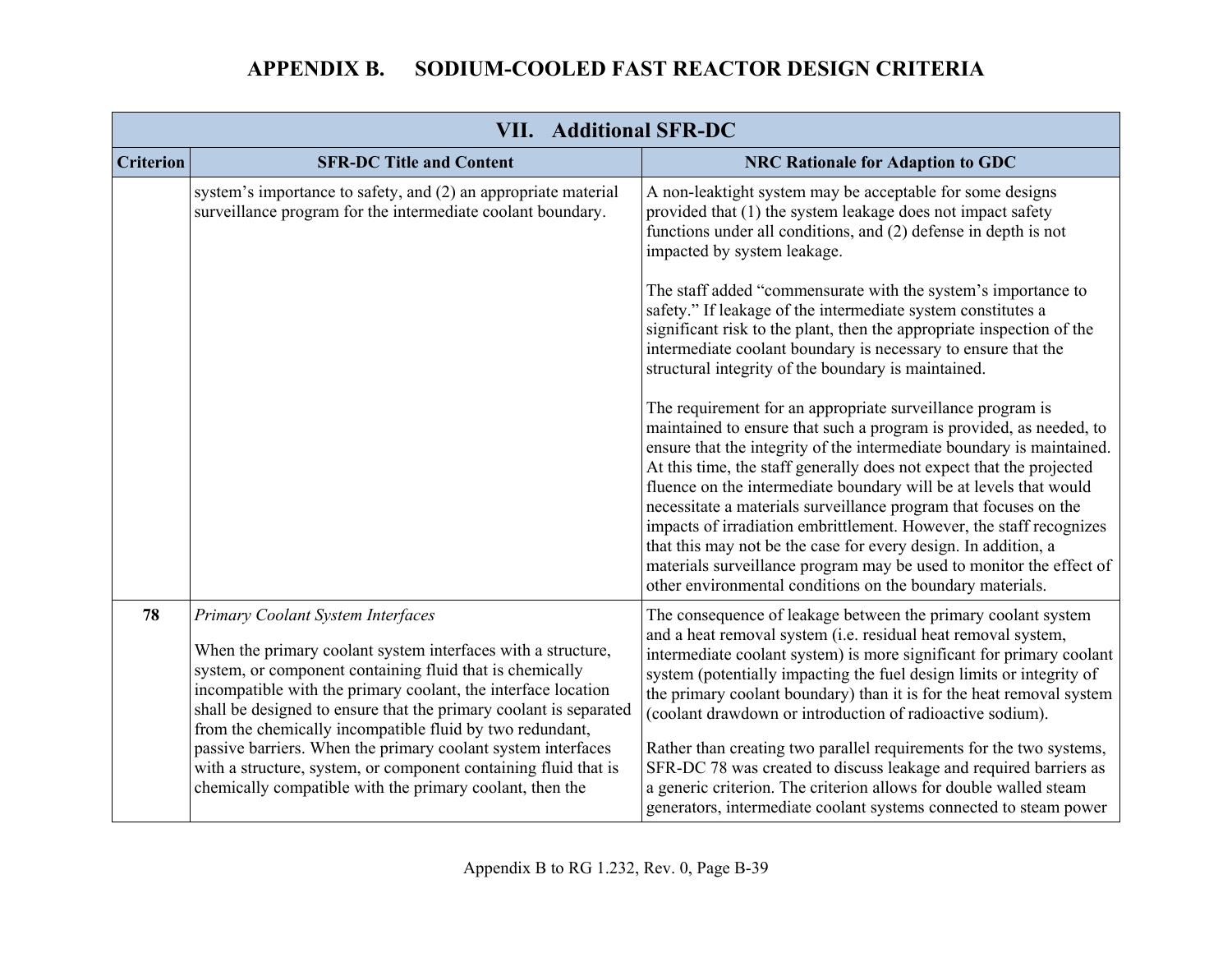| <b>VII. Additional SFR-DC</b> |                                                                                                                                                                                                                                                                                                                                                                                                                                                                         |                                                                                                                                                                                                                                                                                                                                                                                                                                                                                                                                                                                                                                                                                                                                                                                                                                                                                                                                                                                                                                                                                                                                                                                                                                                                                                                                      |
|-------------------------------|-------------------------------------------------------------------------------------------------------------------------------------------------------------------------------------------------------------------------------------------------------------------------------------------------------------------------------------------------------------------------------------------------------------------------------------------------------------------------|--------------------------------------------------------------------------------------------------------------------------------------------------------------------------------------------------------------------------------------------------------------------------------------------------------------------------------------------------------------------------------------------------------------------------------------------------------------------------------------------------------------------------------------------------------------------------------------------------------------------------------------------------------------------------------------------------------------------------------------------------------------------------------------------------------------------------------------------------------------------------------------------------------------------------------------------------------------------------------------------------------------------------------------------------------------------------------------------------------------------------------------------------------------------------------------------------------------------------------------------------------------------------------------------------------------------------------------|
| <b>Criterion</b>              | <b>SFR-DC Title and Content</b>                                                                                                                                                                                                                                                                                                                                                                                                                                         | <b>NRC Rationale for Adaption to GDC</b>                                                                                                                                                                                                                                                                                                                                                                                                                                                                                                                                                                                                                                                                                                                                                                                                                                                                                                                                                                                                                                                                                                                                                                                                                                                                                             |
|                               | interface location may be a single passive barrier provided that<br>the following conditions are met:                                                                                                                                                                                                                                                                                                                                                                   | system, and systems similar to the PRISM Direct Reactor Auxiliary<br>Cooling System (DRACS).                                                                                                                                                                                                                                                                                                                                                                                                                                                                                                                                                                                                                                                                                                                                                                                                                                                                                                                                                                                                                                                                                                                                                                                                                                         |
|                               | (1) postulated leakage at the interface location does not<br>result in failure of the intended safety functions of<br>structures, systems or components important to safety or<br>result in exceeding the fuel design limits<br>(2) the fluid contained in the structure, system, or<br>component is maintained at a higher pressure than the<br>primary coolant during normal operation, anticipated<br>operational occurrences, shutdown, and accident<br>conditions. | A paragraph from NUREG 1368 (page 3-41) (Ref. 4) was added<br>describing the characteristics of the residual heat removal working<br>fluid and its associated operating pressure. This SFR-DC has been<br>worded to explain that an intermediate coolant system may be used<br>if the primary coolant is not chemically compatible with the energy<br>conversion system coolant.<br>A single passive barrier is adequate defense in depth when the heat<br>removal working fluid is chemically compatible with the primary<br>coolant, such that postulated leakage between the two systems does<br>not result in the failure of any intended safety function of any SSC<br>important to safety or cause fuel design limits to be exceeded.<br>An example is a heat removal system with liquid sodium potassium<br>(NaK). A liquid sodium primary coolant system that is<br>contaminated with NaK may have phase changes (e.g.,<br>solidification, boiling) at different temperatures, without adversely<br>affecting the overall system. The postulated leakage may be based<br>upon a leak-before-break analysis or the ability to detect leakage<br>between the primary and intermediate coolant systems. If the<br>working fluids are not chemically compatible, at least two passive<br>barriers must separate the two systems. |
|                               |                                                                                                                                                                                                                                                                                                                                                                                                                                                                         | The higher pressure requirement is to ensure any leakage in the<br>interface between the two systems does not result in a release of<br>radioactive primary coolant to the nonradioactive part of the heat<br>transport system.                                                                                                                                                                                                                                                                                                                                                                                                                                                                                                                                                                                                                                                                                                                                                                                                                                                                                                                                                                                                                                                                                                      |
|                               |                                                                                                                                                                                                                                                                                                                                                                                                                                                                         | A sentence has been added to explain that this differential pressure<br>requirement must be satisfied during AOOs and design-basis                                                                                                                                                                                                                                                                                                                                                                                                                                                                                                                                                                                                                                                                                                                                                                                                                                                                                                                                                                                                                                                                                                                                                                                                   |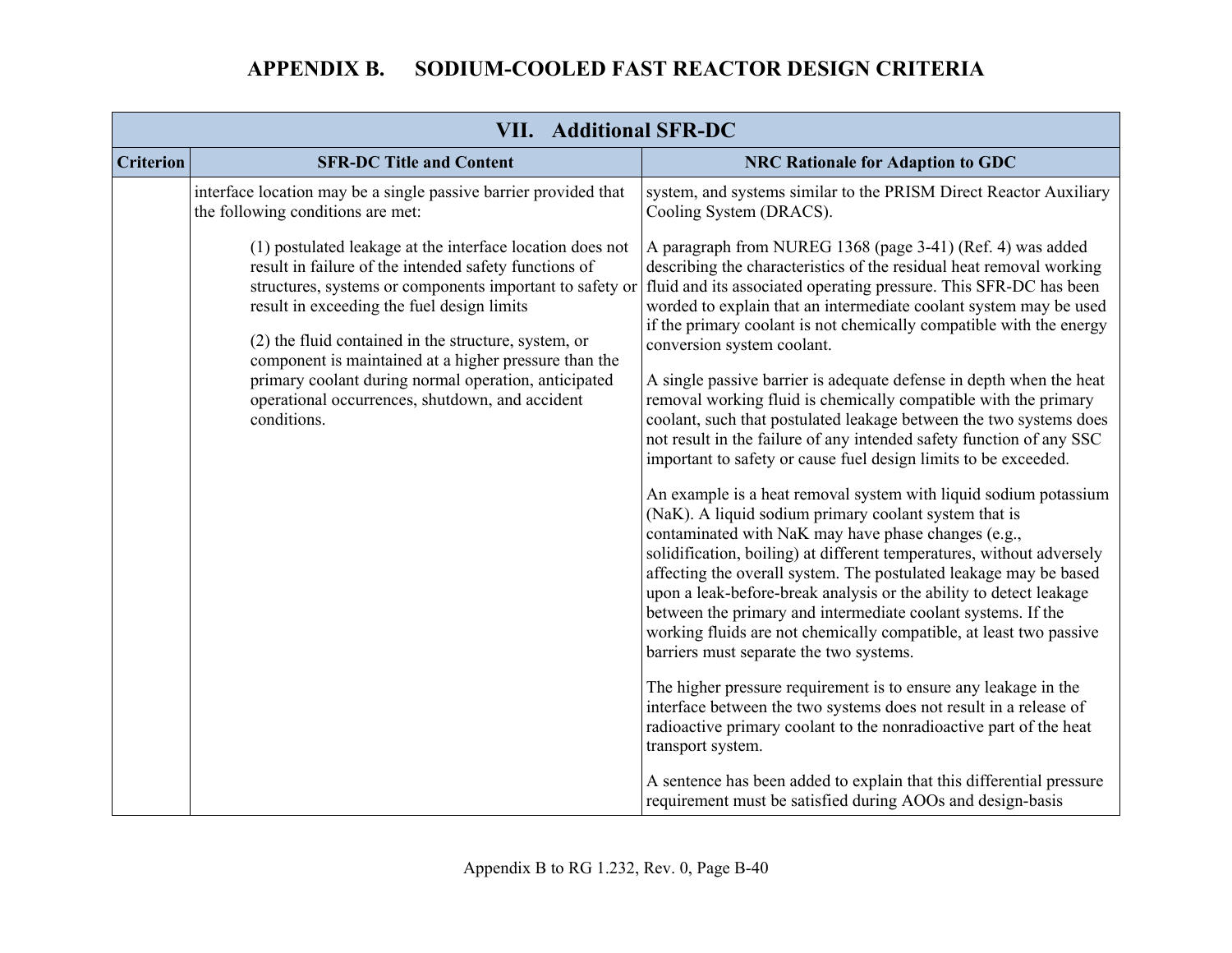| <b>VII. Additional SFR-DC</b> |                                                                                                                                                                                                                                                                                                                                                                                         |                                                                                                                                                                                                                                                                                                                                                                                                                                                                                                                                                                                                                                                                                                                                                                                                                                                                                                                                                                                                                                                                                                                                                                                                                                                                                                                                                                                                                                                                                                                                                                                                                                                                            |
|-------------------------------|-----------------------------------------------------------------------------------------------------------------------------------------------------------------------------------------------------------------------------------------------------------------------------------------------------------------------------------------------------------------------------------------|----------------------------------------------------------------------------------------------------------------------------------------------------------------------------------------------------------------------------------------------------------------------------------------------------------------------------------------------------------------------------------------------------------------------------------------------------------------------------------------------------------------------------------------------------------------------------------------------------------------------------------------------------------------------------------------------------------------------------------------------------------------------------------------------------------------------------------------------------------------------------------------------------------------------------------------------------------------------------------------------------------------------------------------------------------------------------------------------------------------------------------------------------------------------------------------------------------------------------------------------------------------------------------------------------------------------------------------------------------------------------------------------------------------------------------------------------------------------------------------------------------------------------------------------------------------------------------------------------------------------------------------------------------------------------|
| <b>Criterion</b>              | <b>SFR-DC Title and Content</b>                                                                                                                                                                                                                                                                                                                                                         | <b>NRC Rationale for Adaption to GDC</b>                                                                                                                                                                                                                                                                                                                                                                                                                                                                                                                                                                                                                                                                                                                                                                                                                                                                                                                                                                                                                                                                                                                                                                                                                                                                                                                                                                                                                                                                                                                                                                                                                                   |
|                               |                                                                                                                                                                                                                                                                                                                                                                                         | accidents, as well as during normal operating and shutdown<br>conditions.                                                                                                                                                                                                                                                                                                                                                                                                                                                                                                                                                                                                                                                                                                                                                                                                                                                                                                                                                                                                                                                                                                                                                                                                                                                                                                                                                                                                                                                                                                                                                                                                  |
| 79                            | Cover gas inventory maintenance.<br>A system to maintain cover gas inventory shall be provided as<br>necessary to ensure that the primary coolant sodium design<br>limits are not exceeded as a result of cover gas loss due to<br>leakage from the primary coolant boundary and rupture of small<br>piping or other small components that are part of the primary<br>coolant boundary. | This criterion is similar to GDC 33 in 10 CFR Part 50, Appendix A<br>and SFR-DC 33 in this document. GDC 33 and SFR-DC 33 focus<br>on the effects of primary coolant (sodium) loss. A leak in a SFR<br>primary coolant system may expel the cover gas rather than the<br>primary coolant. The cover gas in the SFR performs an important to<br>safety function by protecting the sodium coolant from chemical<br>reactions. The staff created a new SFR-DC rather than adding the<br>cover gas in the term "primary coolant." The term "primary coolant<br>sodium design limits" is used to maintain consistent terminology<br>with SFR-DC 71. The primary coolant sodium design limits<br>consider the possibility of interactions between the primary coolant<br>sodium and the primary coolant boundary or the fuel due to changes<br>in the chemistry of the primary coolant sodium. The considerations<br>include the possibility of (1) chemical attack, (2) fouling and<br>plugging of passages, (3) radionuclide concentrations, and (4) air or<br>moisture ingress as a result of a leak of cover gas.<br>The term "as necessary" is retained from SFR-DC 33 to permit<br>designer flexibility if leakage of the system does not challenge the<br>design limits of the primary coolant (for instance, an inerted<br>containment filled with Argon).<br>"Reactor coolant pressure boundary" has been relabeled as "primary<br>coolant boundary" to conform to standard terms used in the LMR<br>industry.<br>The use of the term "primary" indicates that the SFR-DC are<br>applicable only to the primary cooling system, not the intermediate<br>cooling system. |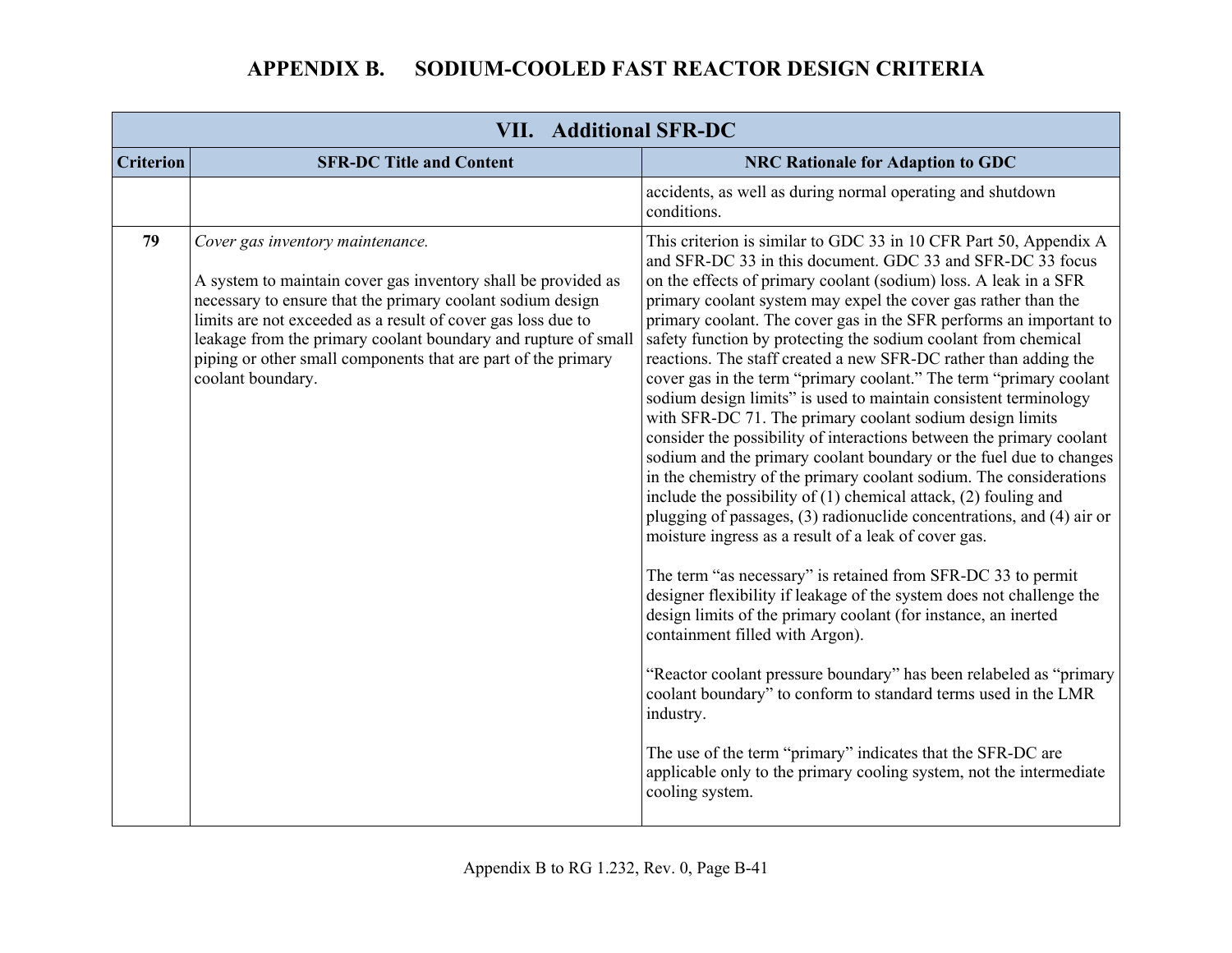| <b>VII.</b> Additional SFR-DC |                                 |                                                                                                                                                         |
|-------------------------------|---------------------------------|---------------------------------------------------------------------------------------------------------------------------------------------------------|
| <b>Criterion</b>              | <b>SFR-DC Title and Content</b> | <b>NRC Rationale for Adaption to GDC</b>                                                                                                                |
|                               |                                 | The cover gas boundary is included as part of the primary coolant<br>boundary (referred to as RCPB by PRISM) per NUREG-1368 (page<br>$(3-38)$ (Ref. 4). |
|                               |                                 | The GDC reference to electric power was removed. Refer to SFR-<br>DC 17 concerning those systems that require electric power.                           |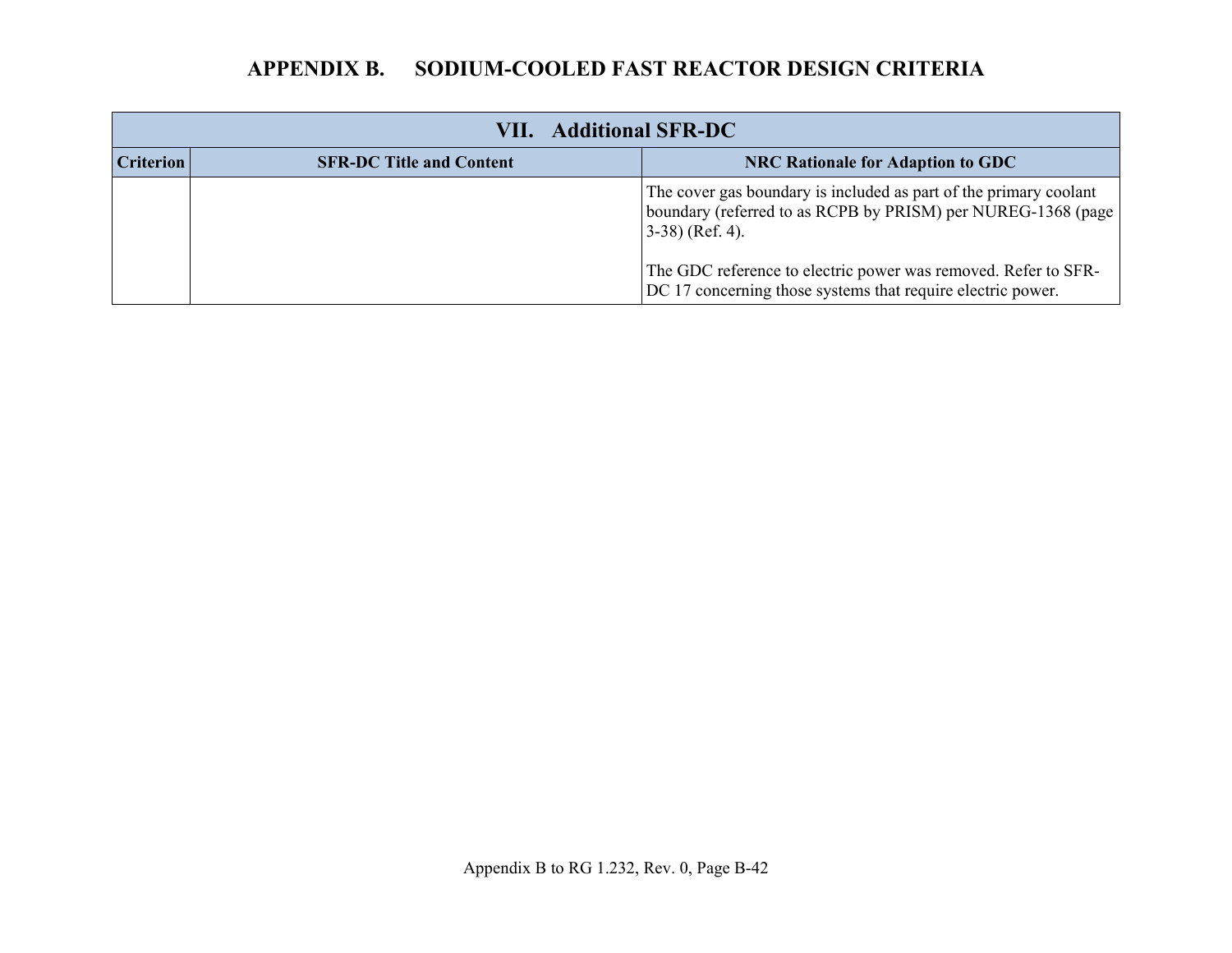#### **APPENDIX C**

#### **MODULAR HIGH-TEMPERATURE GAS-COOLED REACTOR DESIGN CRITERIA**

The table below contains the modular high-temperature gas-cooled reactor design criteria (MHTGR-DC).<sup>14</sup> These criteria are applicable to MHTGRs. MHTGR refers to the category of HTGRs that use the inherent high temperature characteristics of tristructural isotropic (TRISO) coated fuel particles, graphite moderator, and helium coolant, as well as passive heat removal from a low power density core with a relatively large height-to-diameter ratio within an uninsulated steel reactor vessel. The MHTGR is designed in such a way to ensure that during design basis events (including loss of forced cooling or loss of helium pressure conditions) radionuclides are retained at their source in the fuel and regulatory requirements for offsite dose are met at the exclusion area boundary. Applicants/designers may use the MHTGR-DC in this appendix to develop all or part of the principal design criteria (PDC) and may choose among the advanced reactor design criteria (ARDC) (Appendix A), sodium-cooled fast reactor design criteria (SFR-DC) (Appendix B), or MHTGR-DC (Appendix C) to develop each PDC. Applicants/designers may also develop entirely new PDC as needed to address unique design features in their respective designs.

To develop these MHTGR-DC, the staff of the U.S. Nuclear Regulatory Commission (NRC) reviewed each general design criterion (GDC) in Appendix A, "General Design Criteria for Nuclear Power Plants," to Title 10 of the *Code of Federal Regulations* (10 CFR) Part 50, "Domestic Licensing of Production and Utilization Facilities," to determine its applicability to MHTGR designs. The NRC staff then determined what if any adaptation was appropriate for MHTGRs. The results are included in Column 2 of the table below. The table also includes the NRC staff's rationale for the adaptations. In many cases, the rationale refers to changes made to the language of the GDC. To fully understand the context of the rationale, the user of this RG should refer to the appropriate GDC. Where the NRC staff determined that the current GDC or the ARDC were applicable to the MHTGR-DC, the table denotes "Same as GDC," or "Same as ARDC," respectively. In many cases, the NRC staff determined the design criteria were not applicable to MHTGR designs. In these instances, the table denotes "Not applicable to MHTGR."

The table consists of three columns:

Column 1—Criterion Number Column 2—MHTGR-DC Title and Content Column 3—Staff Rationale for Adaptations to GDC

The table is further divided into seven sections similar to those in 10 CFR Part 50, Appendix A:

Section I—Overall Requirements (Criteria 1–5) Section II—Multiple Barriers (Criteria 10–19) Section III—Reactivity Control (Criteria 20–29) Section IV—Heat Transport Systems (Criteria 30–46) Section V—Reactor Containment (Criteria 50–57)

 $14$ The technology-specific design criteria were developed using available design information, previous NRC preapplication reviews of the design types, and more recent industry and DOE national laboratory initiatives in these technology areas (see Reference 17). It is the responsibility of the designer or applicant to provide and justify the PDC for a specific design.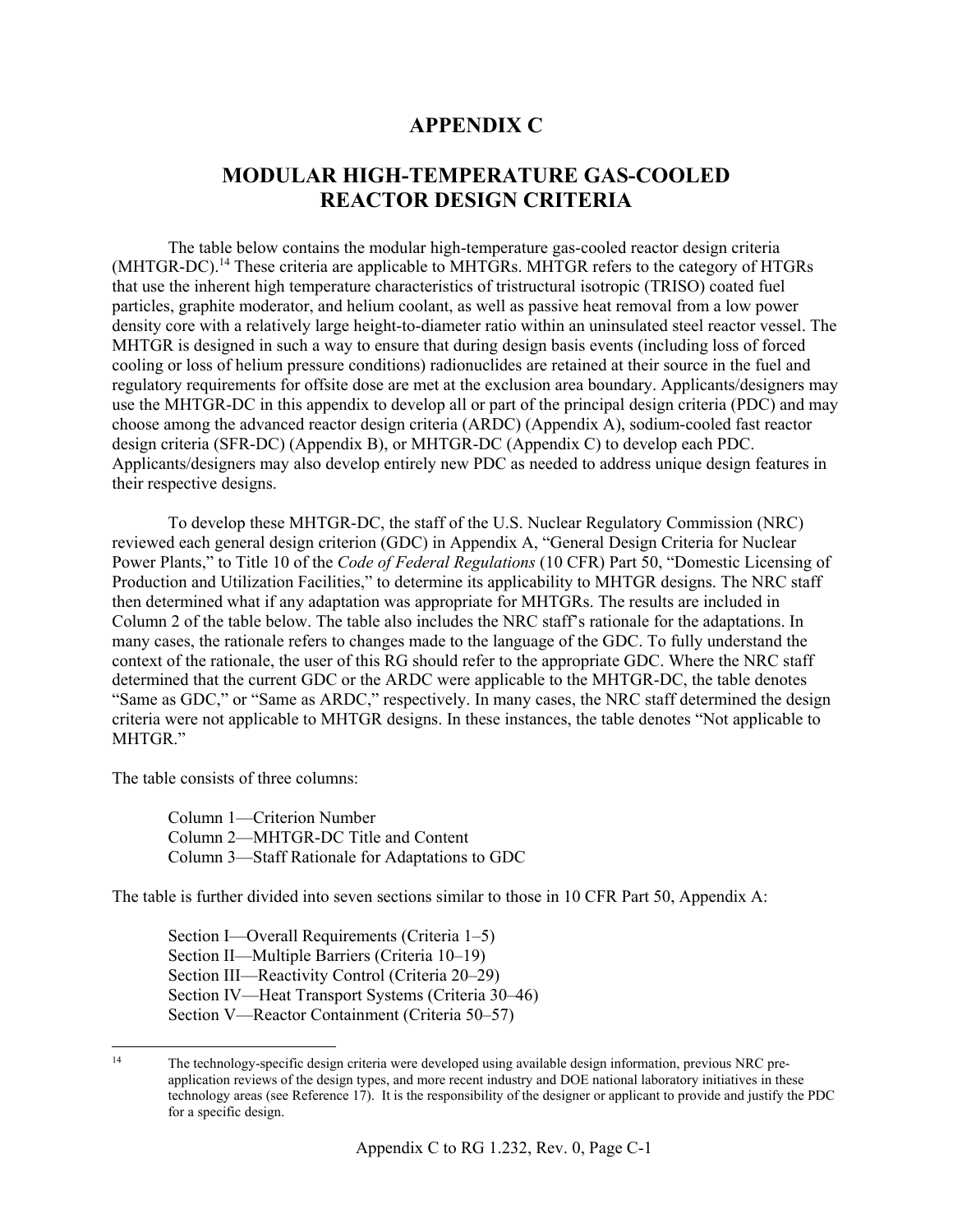Section VI—Fuel and Radioactivity Control (Criteria 60–64) Section VII—Additional MHTGR-DC (Criteria 70–72)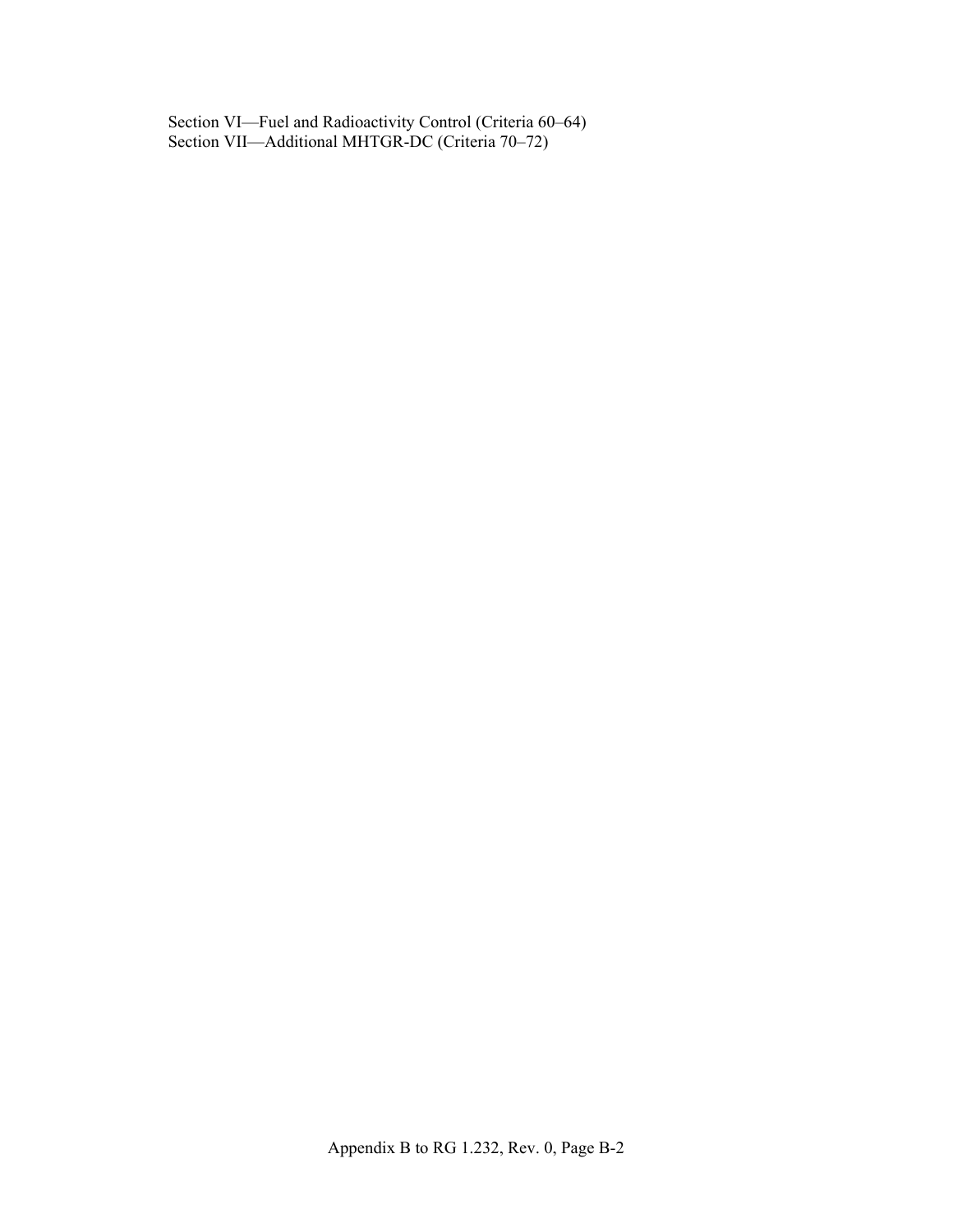#### **APPENDIX C. MODULAR HIGH-TEMPERATURE GAS-COOLED REACTOR DESIGN CRITERIA**

| <b>Overall Requirements</b><br>$\mathbf{l}$ . |                                                                                                                                                                                                                                                                                                                                                                                                                                                                                                                                                                                                                                                                                                                                                                                                                                                                                                                                                                                                                                                              |                                           |  |  |
|-----------------------------------------------|--------------------------------------------------------------------------------------------------------------------------------------------------------------------------------------------------------------------------------------------------------------------------------------------------------------------------------------------------------------------------------------------------------------------------------------------------------------------------------------------------------------------------------------------------------------------------------------------------------------------------------------------------------------------------------------------------------------------------------------------------------------------------------------------------------------------------------------------------------------------------------------------------------------------------------------------------------------------------------------------------------------------------------------------------------------|-------------------------------------------|--|--|
| <b>Criterion</b>                              | <b>MHTGR-DC Title and Content</b>                                                                                                                                                                                                                                                                                                                                                                                                                                                                                                                                                                                                                                                                                                                                                                                                                                                                                                                                                                                                                            | <b>NRC Rationale for Adaptions to GDC</b> |  |  |
| $\mathbf{1}$                                  | Quality standards and records.<br>Same as GDC<br>Structures, systems, and components important to safety shall<br>be designed, fabricated, erected, and tested to quality standards<br>commensurate with the importance of the safety functions to<br>be performed. Where generally recognized codes and standards<br>are used, they shall be identified and evaluated to determine<br>their applicability, adequacy, and sufficiency and shall be<br>supplemented or modified as necessary to assure a quality<br>product in keeping with the required safety function. A quality<br>assurance program shall be established and implemented in<br>order to provide adequate assurance that these structures,<br>systems, and components will satisfactorily perform their<br>safety functions. Appropriate records of the design, fabrication,<br>erection, and testing of structures, systems, and components<br>important to safety shall be maintained by or under the control<br>of the nuclear power unit licensee throughout the life of the<br>unit. |                                           |  |  |
| $\overline{2}$                                | Design bases for protection against natural phenomena.<br>Same as GDC<br>Structures, systems, and components important to safety shall<br>be designed to withstand the effects of natural phenomena such<br>as earthquakes, tornadoes, hurricanes, floods, tsunami, and<br>seiches without loss of capability to perform their safety<br>functions. The design bases for these structures, systems, and<br>components shall reflect: (1) Appropriate consideration of the<br>most severe of the natural phenomena that have been<br>historically reported for the site and surrounding area, with<br>sufficient margin for the limited accuracy, quantity, and period<br>of time in which the historical data have been accumulated, (2)<br>appropriate combinations of the effects of normal and accident                                                                                                                                                                                                                                                   |                                           |  |  |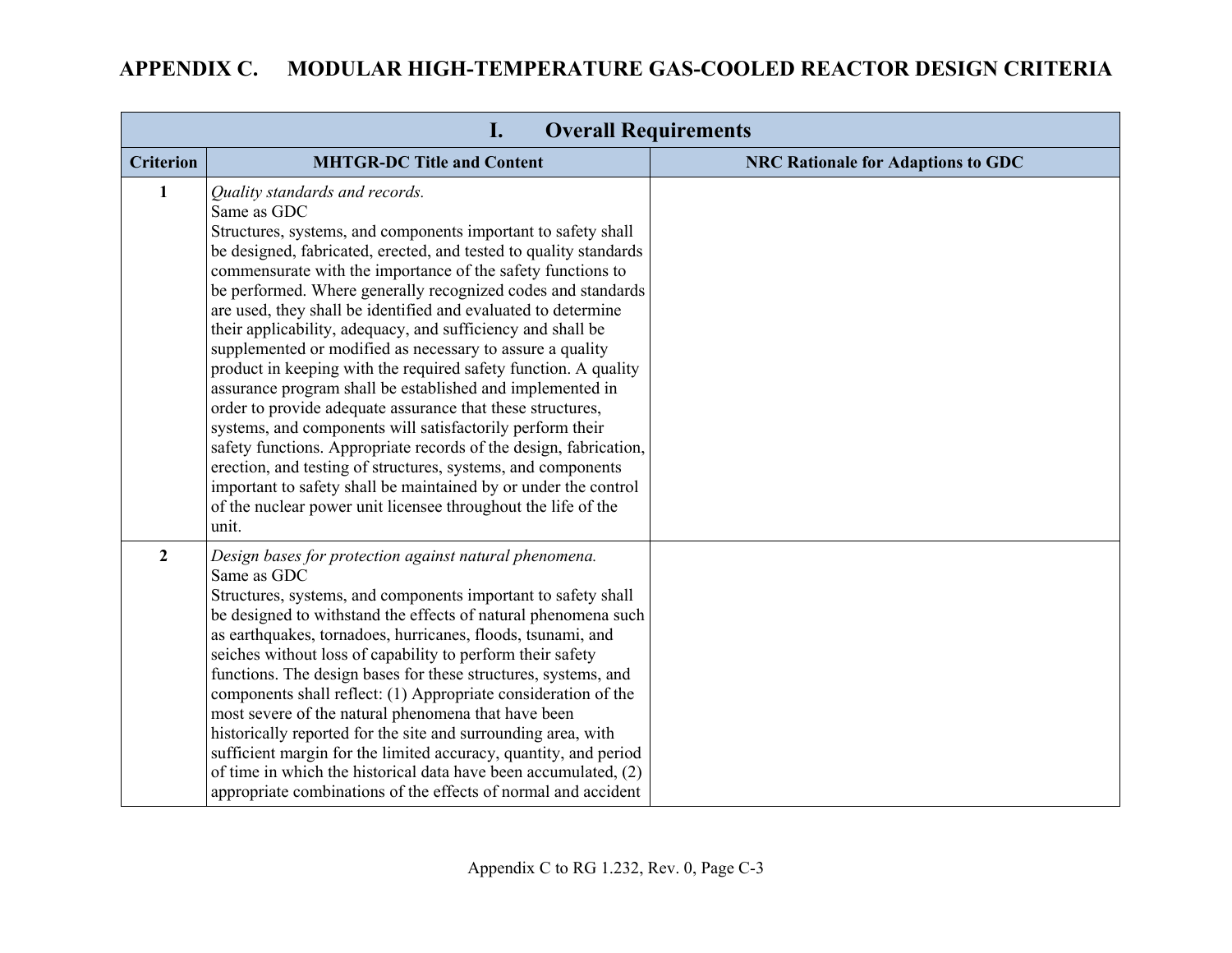# **APPENDIX C. MODULAR HIGH-TEMPERATURE GAS-COOLED REACTOR DESIGN CRITERIA**

| <b>Overall Requirements</b><br>I. |                                                                                                                                                                                                                                                                                                                                                                                                                                                                                                                                                                                                                                                                                                                                                                                                                                                                                                                                                |                                                                                                                                                                                                                                                                                                                                                                                                                                                                                                                                                                                                                                                                                                                                                                                                                                                                                                                           |  |  |  |
|-----------------------------------|------------------------------------------------------------------------------------------------------------------------------------------------------------------------------------------------------------------------------------------------------------------------------------------------------------------------------------------------------------------------------------------------------------------------------------------------------------------------------------------------------------------------------------------------------------------------------------------------------------------------------------------------------------------------------------------------------------------------------------------------------------------------------------------------------------------------------------------------------------------------------------------------------------------------------------------------|---------------------------------------------------------------------------------------------------------------------------------------------------------------------------------------------------------------------------------------------------------------------------------------------------------------------------------------------------------------------------------------------------------------------------------------------------------------------------------------------------------------------------------------------------------------------------------------------------------------------------------------------------------------------------------------------------------------------------------------------------------------------------------------------------------------------------------------------------------------------------------------------------------------------------|--|--|--|
| <b>Criterion</b>                  | <b>MHTGR-DC Title and Content</b>                                                                                                                                                                                                                                                                                                                                                                                                                                                                                                                                                                                                                                                                                                                                                                                                                                                                                                              | <b>NRC Rationale for Adaptions to GDC</b>                                                                                                                                                                                                                                                                                                                                                                                                                                                                                                                                                                                                                                                                                                                                                                                                                                                                                 |  |  |  |
|                                   | conditions with the effects of the natural phenomena and (3)<br>the importance of the safety functions to be performed.                                                                                                                                                                                                                                                                                                                                                                                                                                                                                                                                                                                                                                                                                                                                                                                                                        |                                                                                                                                                                                                                                                                                                                                                                                                                                                                                                                                                                                                                                                                                                                                                                                                                                                                                                                           |  |  |  |
| $\mathbf{3}$                      | Fire protection.<br>Same as ARDC<br>Structures, systems, and components important to safety shall<br>be designed and located to minimize, consistent with other<br>safety requirements, the probability and effect of fires and<br>explosions. Noncombustible and fire-resistant materials shall<br>be used wherever practical throughout the unit, particularly in<br>locations with structures, systems, or components important to<br>safety. Fire detection and fighting systems of appropriate<br>capacity and capability shall be provided and designed to<br>minimize the adverse effects of fires on structures, systems,<br>and components important to safety. Firefighting systems shall<br>be designed to ensure that their rupture or inadvertent<br>operation does not significantly impair the safety capability of<br>these structures, systems, and components.                                                               | The phrase containing examples where noncombustible and fire-<br>resistant materials must be used has been broadened to apply to all<br>advanced reactor designs.<br>Instead of "and," the phrase "locations with structures, systems,<br>and components (SSCs) important to safety" uses "or," which is<br>logically correct in this case.                                                                                                                                                                                                                                                                                                                                                                                                                                                                                                                                                                               |  |  |  |
| $\overline{\mathbf{4}}$           | Environmental and dynamic effects design bases.<br>Structures, systems, and components important to safety shall<br>be designed to accommodate the effects of and to be<br>compatible with the environmental conditions associated with<br>normal operation, maintenance, testing, and postulated<br>accidents. These structures, systems, and components shall be<br>appropriately protected against dynamic effects, including the<br>effects of missiles originating both inside and outside the<br>reactor helium pressure boundary, pipe whipping, and<br>discharging fluids, that may result from equipment failures and<br>from events and conditions outside the nuclear power unit.<br>However, dynamic effects associated with postulated pipe<br>ruptures in nuclear power units may be excluded from the<br>design basis when analyses reviewed and approved by the<br>Commission demonstrate that the probability of fluid system | This change removes the light-water reactor (LWR) emphasis on<br>loss-of-coolant accidents (LOCAs) that may not apply to every<br>design. For example, helium is not needed in a MHTGR to remove<br>heat from the core during postulated accidents and does not have<br>the same importance as water does to LWR designs to ensure that<br>fuel integrity is maintained. Therefore, a specific reference to<br>LOCAs is not applicable to all designs. LOCAs may still require<br>analysis in conjunction with postulated accidents if they are<br>relevant to the design.<br>If an MHTGR design proposes using a direct power cycle in which<br>one or more very high-speed, very high-energy gas turbines are<br>located inside the reactor helium pressure boundary. The presence<br>of one or more very high-energy turbines inside the primary<br>helium pressure boundary creates the potential that a catastrophic |  |  |  |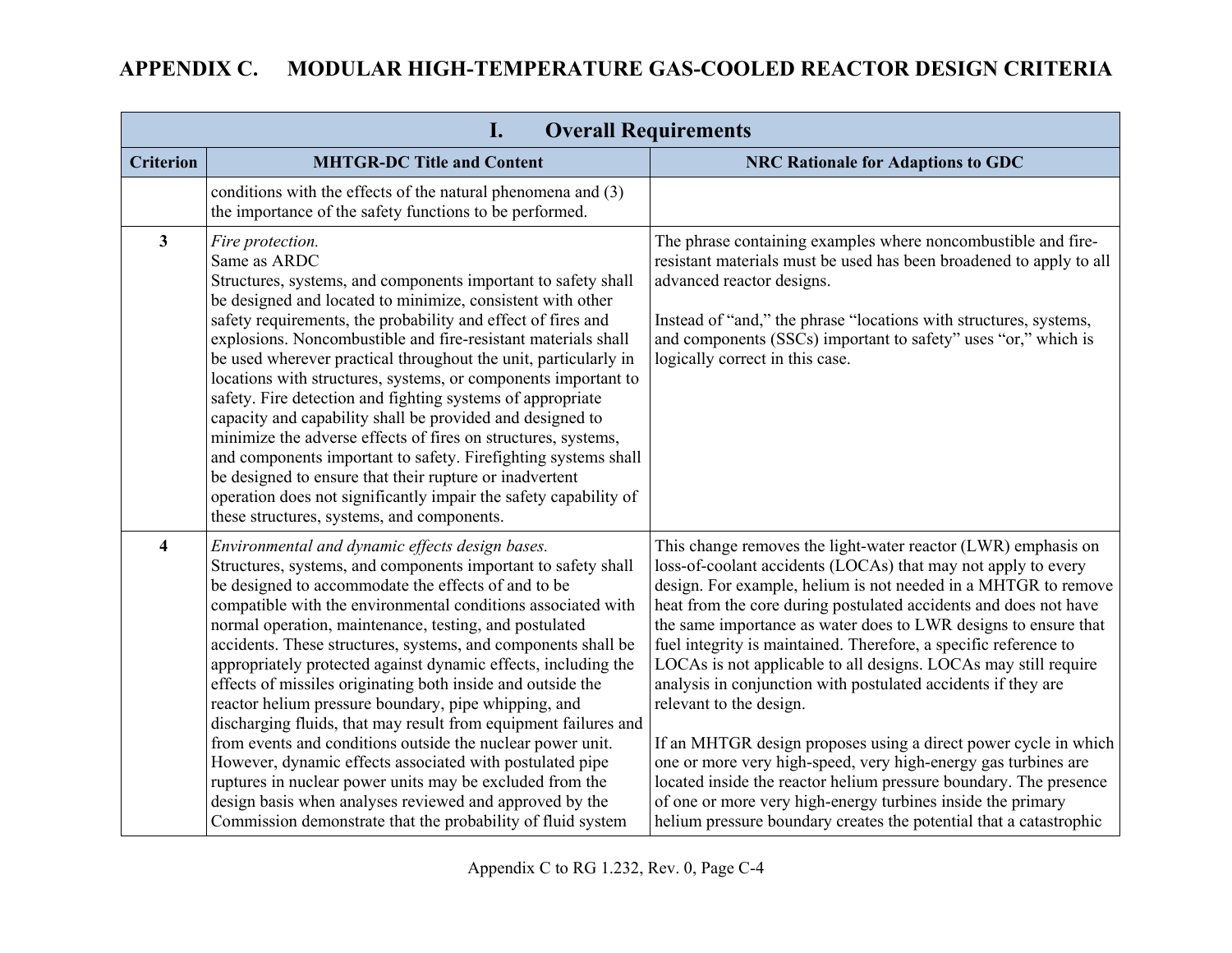# **APPENDIX C. MODULAR HIGH-TEMPERATURE GAS-COOLED REACTOR DESIGN CRITERIA**

| <b>Overall Requirements</b><br>ı. |                                                                                                                                                                                                                                                                                                                                                                                                                             |                                                                                                                                                                                                                                                                                                                                                                                                                                                                                                                                                         |  |  |
|-----------------------------------|-----------------------------------------------------------------------------------------------------------------------------------------------------------------------------------------------------------------------------------------------------------------------------------------------------------------------------------------------------------------------------------------------------------------------------|---------------------------------------------------------------------------------------------------------------------------------------------------------------------------------------------------------------------------------------------------------------------------------------------------------------------------------------------------------------------------------------------------------------------------------------------------------------------------------------------------------------------------------------------------------|--|--|
| <b>Criterion</b>                  | <b>MHTGR-DC Title and Content</b>                                                                                                                                                                                                                                                                                                                                                                                           | <b>NRC Rationale for Adaptions to GDC</b>                                                                                                                                                                                                                                                                                                                                                                                                                                                                                                               |  |  |
|                                   | piping rupture is extremely low under conditions consistent<br>with the design basis for the piping.                                                                                                                                                                                                                                                                                                                        | dynamic failure of the gas turbine (e.g., at power) could result in<br>the consequential catastrophic failure of the primary system<br>pressure boundary caused by the failure of rotating turbine<br>components. To account for the possibility of an MHTGR design<br>that locates high-energy gas turbines inside the reactor helium<br>pressure boundary, the MHTGR-DC language in the area of<br>prevention, protection, and mitigation of turbine dynamic failure is<br>strengthened to support such a power conversion system design<br>approach. |  |  |
| 5                                 | Sharing of structures, systems, and components.<br>Same as GDC<br>Structures, systems, and components important to safety shall<br>not be shared among nuclear power units unless it can be<br>shown that such sharing will not significantly impair their<br>ability to perform their safety functions, including, in the event<br>of an accident in one unit, an orderly shutdown and cooldown<br>of the remaining units. |                                                                                                                                                                                                                                                                                                                                                                                                                                                                                                                                                         |  |  |

| <b>Multiple Barriers</b> |                                                                                                                                                                                                                                                                                                                                                                    |                                                                                                                                                                                                                                                                                                                                                                                                                                                                                                                                                   |  |  |
|--------------------------|--------------------------------------------------------------------------------------------------------------------------------------------------------------------------------------------------------------------------------------------------------------------------------------------------------------------------------------------------------------------|---------------------------------------------------------------------------------------------------------------------------------------------------------------------------------------------------------------------------------------------------------------------------------------------------------------------------------------------------------------------------------------------------------------------------------------------------------------------------------------------------------------------------------------------------|--|--|
| <b>Criterion</b>         | <b>MHTGR-DC Title and Content</b>                                                                                                                                                                                                                                                                                                                                  | <b>NRC Rationale for Adaptions to GDC</b>                                                                                                                                                                                                                                                                                                                                                                                                                                                                                                         |  |  |
| 10                       | Reactor design.<br>The reactor system and associated heat removal, control, and<br>protection systems shall be designed with appropriate margin to<br>ensure that specified acceptable system radionuclide release<br>design limits are not exceeded during any condition of normal<br>operation, including the effects of anticipated operational<br>occurrences. | The concept of specified acceptable fuel design limits, which<br>prevent additional fuel failures during anticipated operational<br>occurrences (AOOs), has been replaced with that of the specified<br>acceptable system radionuclide release design limits (SARRDL),<br>which limits the amount of radionuclide inventory that is released<br>by the system under normal and AOO conditions. The term<br>"system" refers to the fuel, the helium coolant circuit and all<br>connected systems that are not isolated and may contribute to dose. |  |  |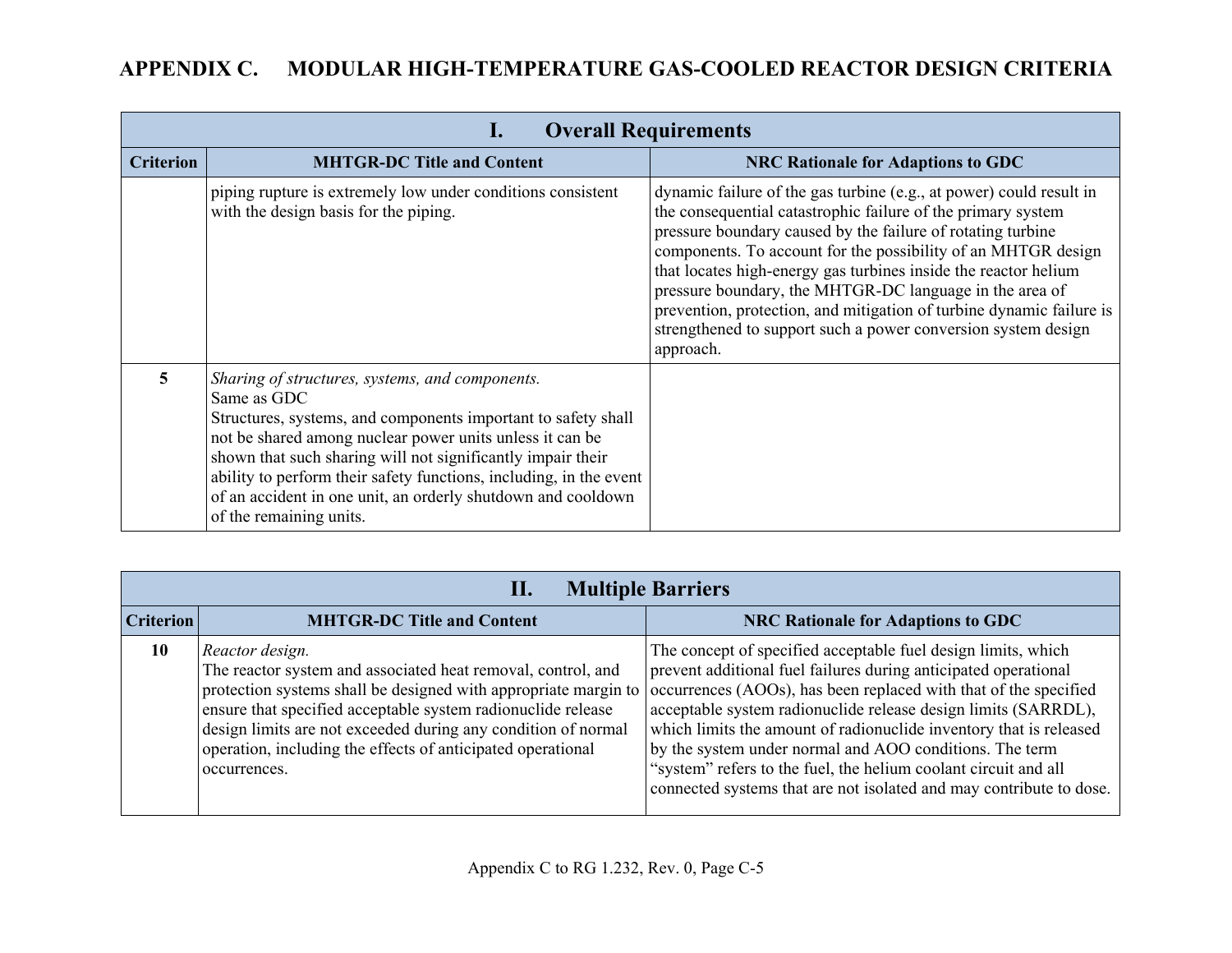|                  | II.                               | <b>Multiple Barriers</b>                                                                                                                                                                                                                                                                                                                                                                                                                                                                                                                                                                                                                                                                                                                                                                                                                                                                                      |
|------------------|-----------------------------------|---------------------------------------------------------------------------------------------------------------------------------------------------------------------------------------------------------------------------------------------------------------------------------------------------------------------------------------------------------------------------------------------------------------------------------------------------------------------------------------------------------------------------------------------------------------------------------------------------------------------------------------------------------------------------------------------------------------------------------------------------------------------------------------------------------------------------------------------------------------------------------------------------------------|
| <b>Criterion</b> | <b>MHTGR-DC Title and Content</b> | <b>NRC Rationale for Adaptions to GDC</b>                                                                                                                                                                                                                                                                                                                                                                                                                                                                                                                                                                                                                                                                                                                                                                                                                                                                     |
|                  |                                   | Design features within the reactor system must ensure that the<br>SARRDLS are not exceeded during normal operations and AOOs.                                                                                                                                                                                                                                                                                                                                                                                                                                                                                                                                                                                                                                                                                                                                                                                 |
|                  |                                   | The tristructural isotropic (TRISO) fuel used in the MHTGR design<br>is the primary fission product barrier and is expected to have a very<br>low incremental fission product release during AOOs.                                                                                                                                                                                                                                                                                                                                                                                                                                                                                                                                                                                                                                                                                                            |
|                  |                                   | As noted in NUREG-1338 (Ref. 3) and in the NRC staff's feedback<br>on the Next Generation Nuclear Plant (NGNP) project white paper,<br>"Next-Generation Nuclear Plant - Assessment of Key Licensing<br>Issues" (Ref. 11) the TRISO fuel fission product transport and<br>retention behavior under all expected operating conditions is the<br>key to meeting dose limits, as a different approach to defense in<br>depth is employed in an MHTGR. The SARRDL concept allows<br>for some small increase in circulating radionuclide inventory<br>during an AOO. To ensure the SARRDL is not violated during an<br>AOO, a normal operation radionuclide inventory limit must also be<br>established (i.e., appropriate margin). The radionuclide activity<br>circulating within the helium coolant boundary is continuously<br>monitored such that the normal operation limits and SARRDLs are<br>not exceeded. |
|                  |                                   | The SARRDLs will be established so that the most limiting<br>license-basis event does not exceed the siting regulatory dose limits<br>criteria at the exclusion area boundary (EAB) and low-population<br>zone (LPZ), and also so that the 10 CFR 20.1301 annualized dose<br>limits to the public are not exceeded at the EAB for normal<br>operation and AOOs.                                                                                                                                                                                                                                                                                                                                                                                                                                                                                                                                               |
|                  |                                   | The NRC has not approved the concept of replacing specified<br>acceptable fuel design limits with SARRDLs. The concept of the<br>TRISO fuel being the primary fission product barrier is intertwined                                                                                                                                                                                                                                                                                                                                                                                                                                                                                                                                                                                                                                                                                                          |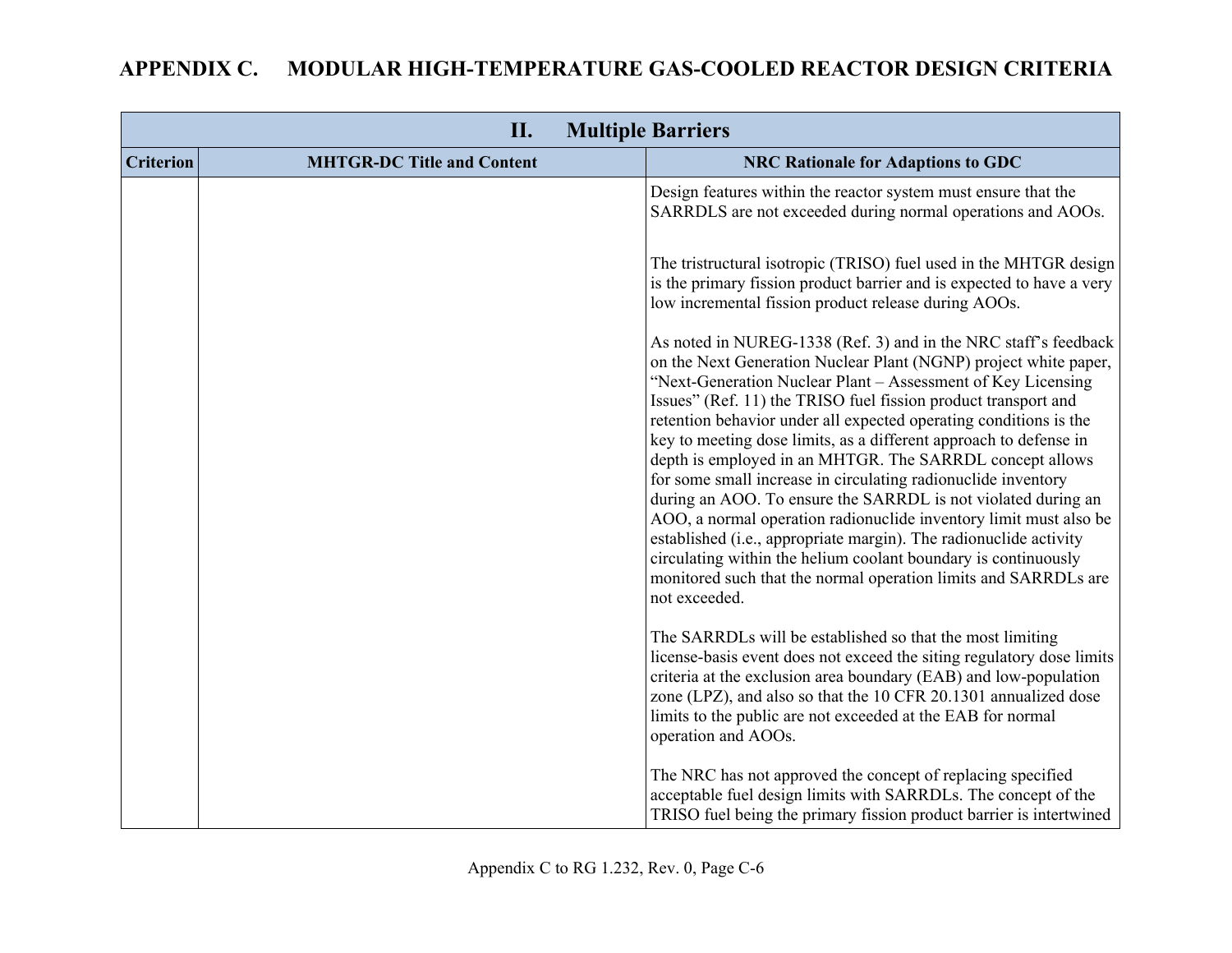#### **II. Multiple Barriers Criterion MHTGR-DC Title and Content NRC Rationale for Adaptions to GDC**  with the concept of a functional containment for MHTGR technologies. See the rationale for MHTGR-DC 16 for further information on the Commission's current position. The word "coolant" has been replaced with "heat removal," as helium coolant inventory control for normal operation and AOOs is not necessary to meet the SARRDLs, due to the reactor system design. **11** *Reactor inherent protection.*  Same as ARDC The reactor core and associated systems that contribute to reactivity feedback shall be designed so that, in the power operating range, the net effect of the prompt inherent nuclear feedback characteristics tends to compensate for a rapid increase in reactivity. The wording has been changed to broaden the applicability from "coolant systems" to additional factors (including structures or other fluids) that may contribute to reactivity feedback. These systems are to be designed to compensate for rapid reactivity increase. **12** *Suppression of reactor power oscillations.* The reactor core and associated control and protection systems shall be designed to ensure that power oscillations that can result in conditions exceeding specified acceptable system radionuclide release design limits are not possible or can be reliably and readily detected and suppressed. Helium in the MHTGR does not affect reactor core susceptibility to coolant-induced power oscillations; therefore, a separate MHTGRspecific DC is appropriate. The word "coolant" was deleted and the specified acceptable fuel design limits were replaced by SARRDLs. The discussion on the SARRDL is given in MHTGR-DC 10 **13** *Instrumentation and control.*  Instrumentation shall be provided to monitor variables and systems over their anticipated ranges for normal operation, for anticipated operational occurrences, and for accident conditions, as appropriate, to ensure adequate safety, including those variables and systems that can affect the fission process and the integrity of the reactor core, reactor helium pressure boundary, and functional containment. Appropriate controls shall be provided to maintain these variables and systems within prescribed operating ranges. "Reactor coolant pressure boundary" has been relabeled as "reactor helium pressure boundary" to conform to standard terms used for MHTGRs. The criterion has been modified to reflect the use of the MHTGR functional containment. See the MHTGR-DC 16 rationale.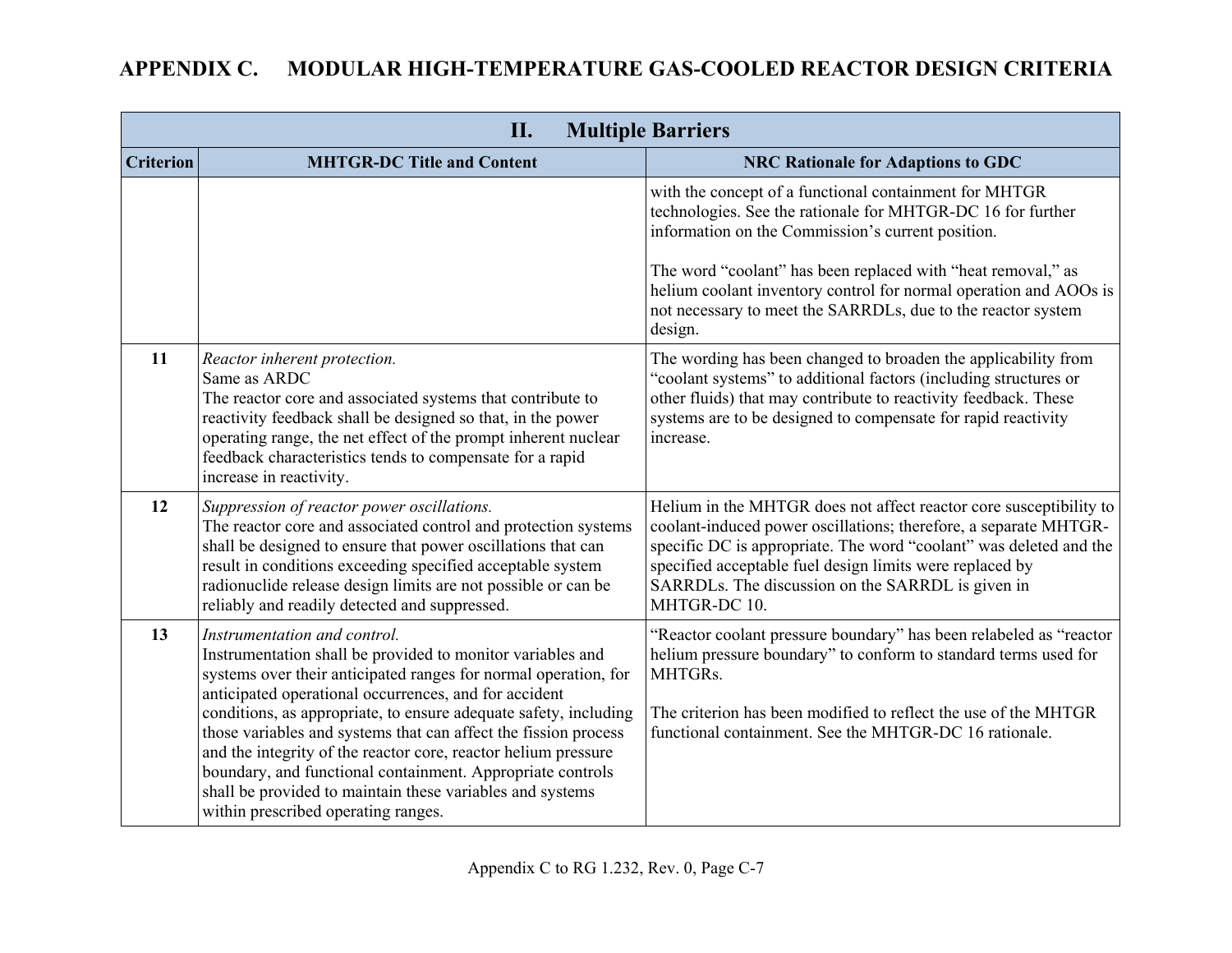|                  | <b>Multiple Barriers</b><br>П.                                                                                                                                                                                                                                                                                                                                                                                                                                                                       |                                                                                                                                                                                                                                                                                                                                                                                                                                                                                                                                                                                                                                                                                                                                                                                                                                                                                                                                       |  |
|------------------|------------------------------------------------------------------------------------------------------------------------------------------------------------------------------------------------------------------------------------------------------------------------------------------------------------------------------------------------------------------------------------------------------------------------------------------------------------------------------------------------------|---------------------------------------------------------------------------------------------------------------------------------------------------------------------------------------------------------------------------------------------------------------------------------------------------------------------------------------------------------------------------------------------------------------------------------------------------------------------------------------------------------------------------------------------------------------------------------------------------------------------------------------------------------------------------------------------------------------------------------------------------------------------------------------------------------------------------------------------------------------------------------------------------------------------------------------|--|
| <b>Criterion</b> | <b>MHTGR-DC Title and Content</b>                                                                                                                                                                                                                                                                                                                                                                                                                                                                    | <b>NRC Rationale for Adaptions to GDC</b>                                                                                                                                                                                                                                                                                                                                                                                                                                                                                                                                                                                                                                                                                                                                                                                                                                                                                             |  |
| 14               | Reactor helium pressure boundary.<br>The reactor helium pressure boundary shall be designed,<br>fabricated, erected, and tested so as to have an extremely low<br>probability of abnormal leakage, of rapidly propagating failure,<br>of gross rupture, and of unacceptable ingress of moisture, air,<br>secondary coolant, or other fluids.                                                                                                                                                         | "Reactor coolant pressure boundary" has been relabeled as "reactor"<br>helium pressure boundary" to conform to standard terms used for<br>MHTGRs.<br>The MHTGR-DC 14 addresses the need to consider leakage of<br>contaminants into the helium used to transport heat from the<br>reactor to the heat exchangers for power production, residual heat<br>removal, and process heat. The phrase "reactor helium pressure<br>boundary" encompasses the entire volume containing helium used<br>to cool the reactor, not just the volume within the reactor vessel.<br>For consistency, a specific requirement is appended to<br>MHTGR-DC 30 for a means of detecting ingress of moisture, air,<br>secondary coolant, or other fluids. Although "other fluids" could be<br>interpreted as including water and steam, for emphasis, the word<br>"moisture" is included in the list of contaminants in both<br>MHTGR-DC 14 and MHTGR-DC 30. |  |
| 15               | Reactor helium pressure boundary design.<br>All systems that are part of the reactor helium pressure<br>boundary, such as the reactor system, vessel system, and heat<br>removal systems, and the associated auxiliary, control, and<br>protection systems, shall be designed with sufficient margin to<br>ensure that the design conditions of the reactor helium pressure<br>boundary are not exceeded during any condition of normal<br>operation, including anticipated operational occurrences. | "Reactor coolant system" has been relabeled as "reactor helium<br>pressure boundary" to conform to standard terms used for<br>MHTGRs.                                                                                                                                                                                                                                                                                                                                                                                                                                                                                                                                                                                                                                                                                                                                                                                                 |  |
| 16               | Containment design.<br>A reactor functional containment, consisting of multiple<br>barriers internal and/or external to the reactor and its cooling<br>system, shall be provided to control the release of radioactivity<br>to the environment and to ensure that the functional<br>containment design conditions important to safety are not<br>exceeded for as long as postulated accident conditions require.                                                                                     | The term "functional containment" is applicable to advanced<br>non-LWRs without a pressure retaining containment structure.<br>A functional containment can be defined as "a barrier, or set of<br>barriers taken together, that effectively limit the physical transport<br>and release of radionuclides to the environment across a full range<br>of normal operating conditions, AOOs, and accident conditions."                                                                                                                                                                                                                                                                                                                                                                                                                                                                                                                   |  |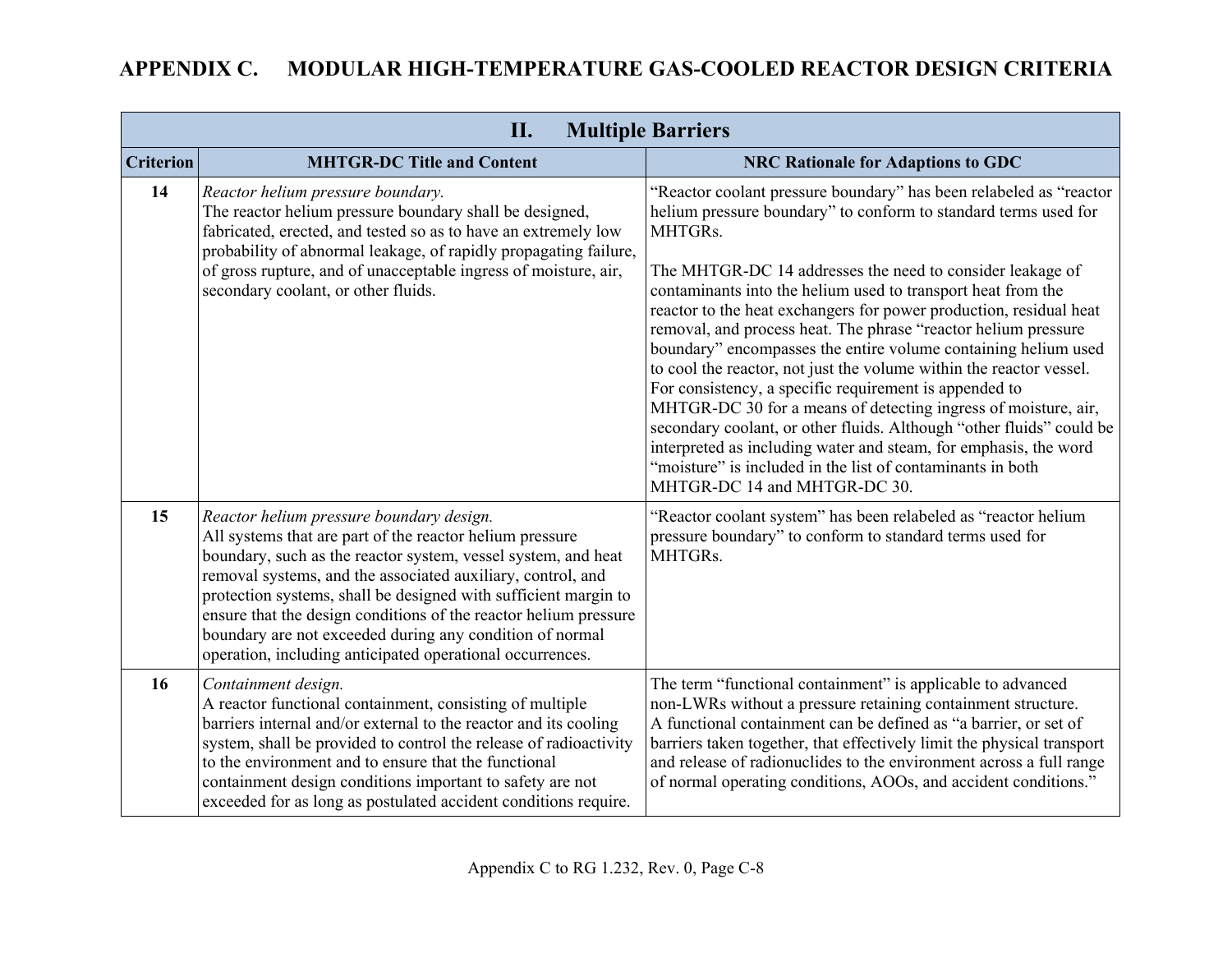|                  | II.                               | <b>Multiple Barriers</b>                                                                                                                                                                                                                                                                                                                                                                                                                                                                                                                                                                                                                                                                                                  |
|------------------|-----------------------------------|---------------------------------------------------------------------------------------------------------------------------------------------------------------------------------------------------------------------------------------------------------------------------------------------------------------------------------------------------------------------------------------------------------------------------------------------------------------------------------------------------------------------------------------------------------------------------------------------------------------------------------------------------------------------------------------------------------------------------|
| <b>Criterion</b> | <b>MHTGR-DC Title and Content</b> | <b>NRC Rationale for Adaptions to GDC</b>                                                                                                                                                                                                                                                                                                                                                                                                                                                                                                                                                                                                                                                                                 |
|                  |                                   | Functional containment is relied upon to ensure that dose at the site<br>boundary as a consequence of postulated accidents meets<br>regulatory limits. Traditional containment structures also provide<br>the reactor and SSCs important to safety inside the containment<br>structure protection against accidents related to external hazards<br>(e.g., turbine missiles, flooding, aircraft).                                                                                                                                                                                                                                                                                                                          |
|                  |                                   | The MHTGR functional containment safety design objective is to<br>meet 10 CFR 50.34, 52.79, 52.137, or 52.157 offsite dose<br>requirements at the plant's exclusion area boundary (EAB) with<br>margins.                                                                                                                                                                                                                                                                                                                                                                                                                                                                                                                  |
|                  |                                   | The NRC staff has brought the issue of functional containment to<br>the Commission, and the Commission has found it generally<br>acceptable, as indicated in the staff requirements memoranda<br>(SRM) to SECY-93-092 (Ref. 8) and SECY-03-0047 (Ref. 9). In<br>the SRM to SECY-03-0047 (Ref. 10), the Commission instructed<br>the staff to "develop performance requirements and criteria<br>working closely with industry experts (e.g., designers, EPRI, etc.)<br>and other stakeholders regarding options in this area, taking into<br>account such features as core, fuel, and cooling systems design,"<br>and directed the staff to submit options and recommendations to<br>the Commission for a policy decision. |
|                  |                                   | The NRC staff also provided feedback to the DOE on this issue as<br>part of the NGNP project. In the NRC staff's "Next Generation<br>Nuclear Plant — Assessment of Key Licensing Issues" (Ref. 11)<br>Enclosure 1), the area on functional containment and fuel<br>development and qualification noted that "approval of the<br>proposed approach to functional containment for the MHTGR<br>concept, with its emphasis on passive safety features and<br>radionuclide retention within the fuel over a broad spectrum of off-<br>normal conditions, would necessitate that the required fuel particle                                                                                                                    |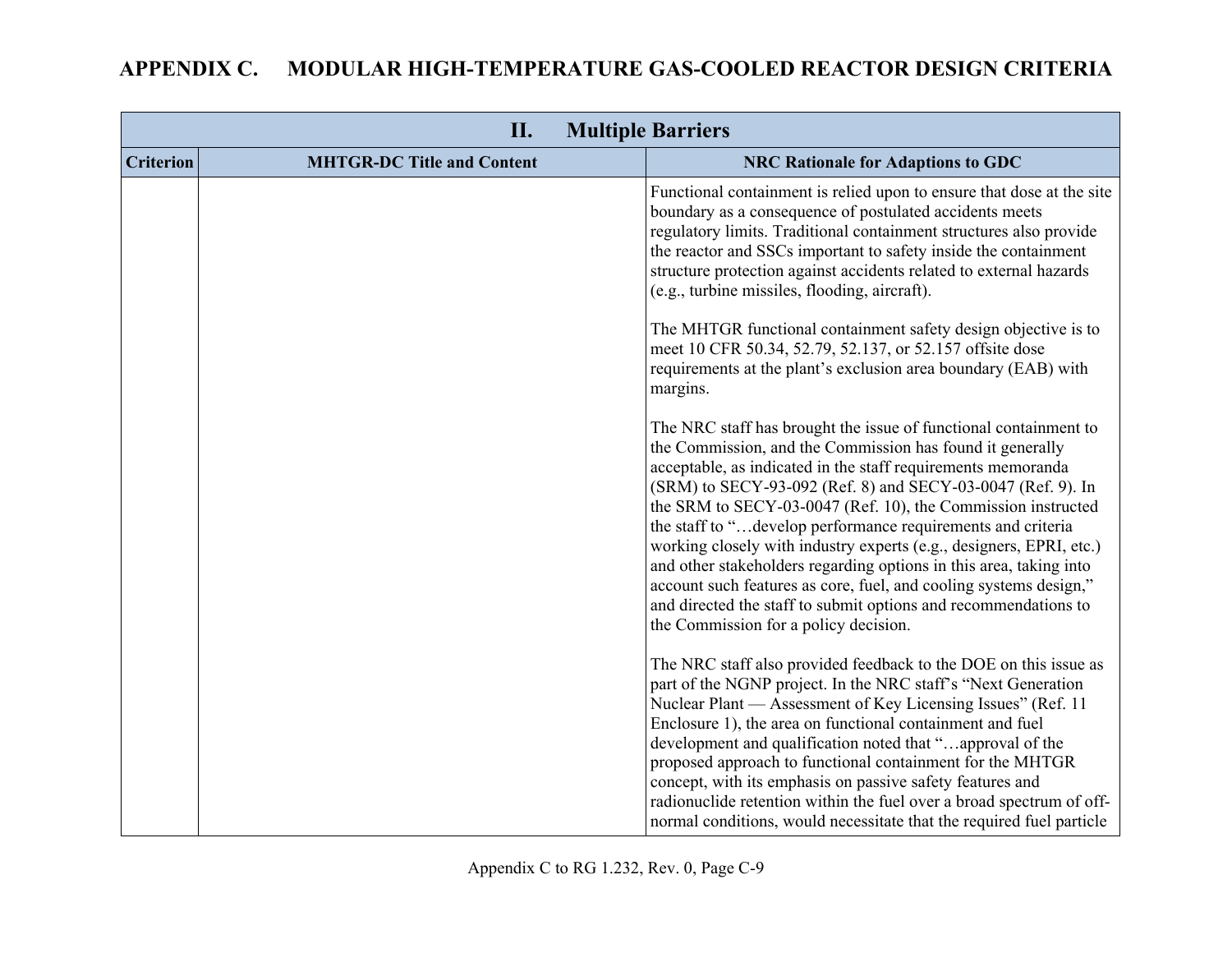| <b>Multiple Barriers</b><br>П. |                                                                                                                                                                                                                                                                                                                                                                                                                                                                                                                                                                                                          |                                                                                                                                                                                                                                                                                                                                                                                                                                                                                                                                                                                                                                                                                                                                       |
|--------------------------------|----------------------------------------------------------------------------------------------------------------------------------------------------------------------------------------------------------------------------------------------------------------------------------------------------------------------------------------------------------------------------------------------------------------------------------------------------------------------------------------------------------------------------------------------------------------------------------------------------------|---------------------------------------------------------------------------------------------------------------------------------------------------------------------------------------------------------------------------------------------------------------------------------------------------------------------------------------------------------------------------------------------------------------------------------------------------------------------------------------------------------------------------------------------------------------------------------------------------------------------------------------------------------------------------------------------------------------------------------------|
| <b>Criterion</b>               | <b>MHTGR-DC Title and Content</b>                                                                                                                                                                                                                                                                                                                                                                                                                                                                                                                                                                        | <b>NRC Rationale for Adaptions to GDC</b>                                                                                                                                                                                                                                                                                                                                                                                                                                                                                                                                                                                                                                                                                             |
|                                |                                                                                                                                                                                                                                                                                                                                                                                                                                                                                                                                                                                                          | performance capabilities be demonstrated with a high degree of<br>certainty."                                                                                                                                                                                                                                                                                                                                                                                                                                                                                                                                                                                                                                                         |
|                                |                                                                                                                                                                                                                                                                                                                                                                                                                                                                                                                                                                                                          | GDC 38, 39, 40, 41, 42, 43, 50, 51, 52, 53, 54, 55, 56, and 57 are<br>not applicable to the MHTGR design, since they address design<br>criteria for pressure-retaining containments in the traditional LWR<br>sense. Requirements for the performance of the MHTGR reactor<br>building are addressed by new Criterion 71 (design basis) and<br>Criterion 72 (provisions for periodic testing and inspection).                                                                                                                                                                                                                                                                                                                         |
| 17                             | Electric power systems.<br>Electric power systems shall be provided when required to<br>permit functioning of structures, systems, and components. The<br>safety function for each power system shall be to provide<br>sufficient capacity and capability to ensure that (1) that the<br>specified acceptable system radionuclide release design limits<br>and the reactor helium pressure boundary design limits are not<br>exceeded as a result of anticipated operational occurrences and<br>(2) safety functions that rely on electric power are maintained<br>in the event of postulated accidents. | The electric power systems are required to provide reliable power<br>for SSCs during anticipated operational occurrences or postulated<br>accident conditions when those SSCs' safety functions require<br>electric power. The safety functions are established by the safety<br>analyses (i.e. design basis accidents). Where electric power is<br>needed for anticipated operational occurrences or postulated<br>accidents, the electric power systems shall be sufficient in capacity<br>and capability to ensure that safety functions as well as important<br>to safety functions are maintained. The electric power systems<br>provide redundancy and defense-in-depth since there would be a<br>minimum of two power systems. |
|                                | The electric power systems shall include an onsite power<br>system and an additional power system. The onsite electric<br>power system shall have sufficient independence, redundancy,<br>and testability to perform its safety functions, assuming a single<br>failure. An additional power system shall have sufficient<br>independence and testability to perform its safety function.                                                                                                                                                                                                                | Compared to GDC 17, more emphasis is placed herein on requiring<br>reliability of the overall power supply scheme rather than fully<br>prescribing how such reliability can be attained. For example,<br>reference to offsite electric power systems was deleted to provide<br>for those reactor designs that do not depend on offsite power for<br>the functioning of SSCs important to safety or do not connect to a                                                                                                                                                                                                                                                                                                                |
|                                | If electric power is not needed for anticipated operational<br>occurrences or postulated accidents, the design shall<br>demonstrate that power for important to safety functions is<br>provided.                                                                                                                                                                                                                                                                                                                                                                                                         | power grid.<br>The onsite power system is envisioned as a fully Class 1E power<br>system and the additional power system is left to the discretion of<br>the designer as long as it meets the performance criteria in                                                                                                                                                                                                                                                                                                                                                                                                                                                                                                                 |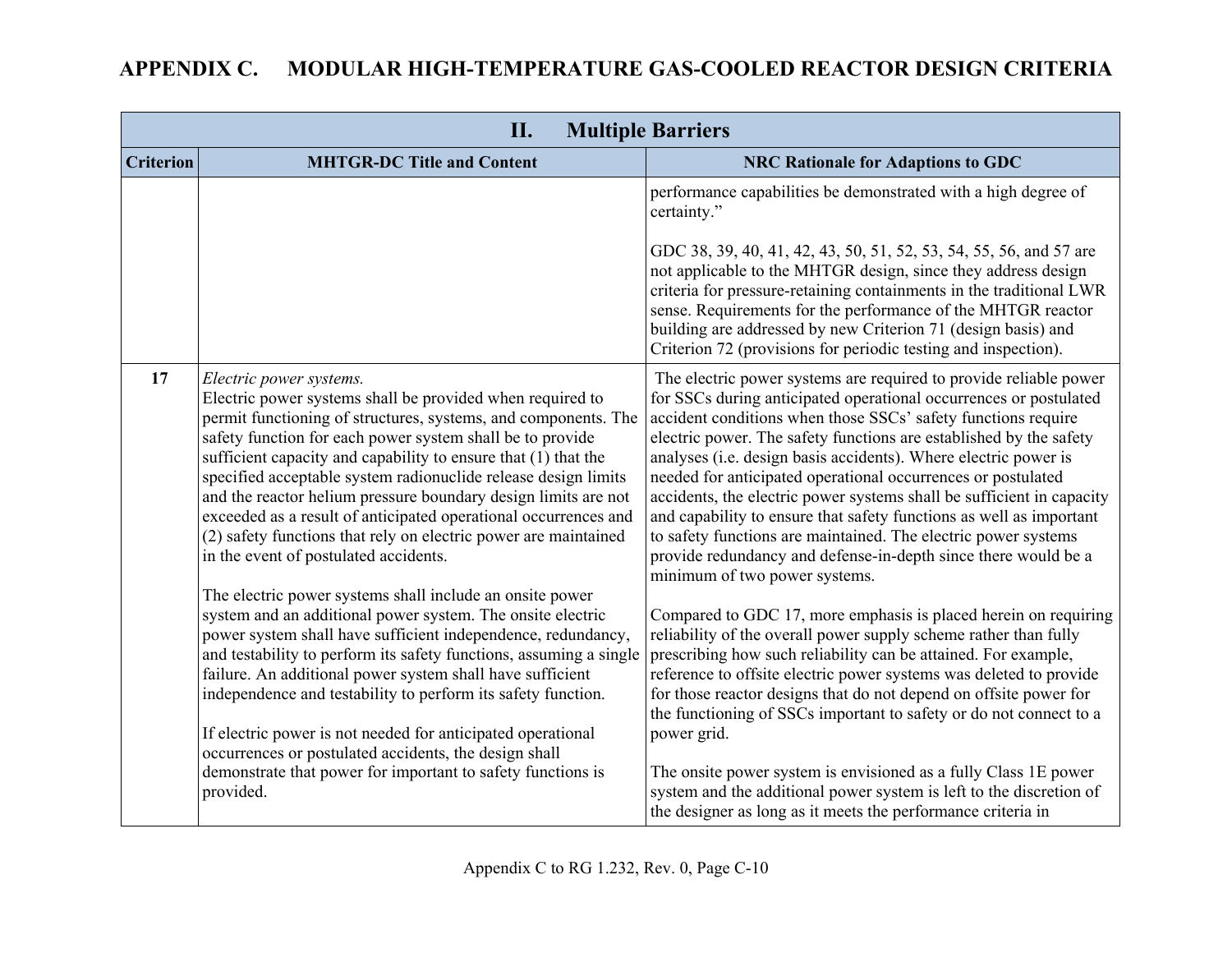|                  | II.                                                                                                                                                                                                                                                                                                                                                                                                                                                                                                                                                                                                                                                                                                                                                                                                                                                                                                                | <b>Multiple Barriers</b>                                                                                                                                                                                                                                                                                                                                                                                                                                                                                                                                                                                                                                                                                                                                                                                                                                                                                     |
|------------------|--------------------------------------------------------------------------------------------------------------------------------------------------------------------------------------------------------------------------------------------------------------------------------------------------------------------------------------------------------------------------------------------------------------------------------------------------------------------------------------------------------------------------------------------------------------------------------------------------------------------------------------------------------------------------------------------------------------------------------------------------------------------------------------------------------------------------------------------------------------------------------------------------------------------|--------------------------------------------------------------------------------------------------------------------------------------------------------------------------------------------------------------------------------------------------------------------------------------------------------------------------------------------------------------------------------------------------------------------------------------------------------------------------------------------------------------------------------------------------------------------------------------------------------------------------------------------------------------------------------------------------------------------------------------------------------------------------------------------------------------------------------------------------------------------------------------------------------------|
| <b>Criterion</b> | <b>MHTGR-DC Title and Content</b>                                                                                                                                                                                                                                                                                                                                                                                                                                                                                                                                                                                                                                                                                                                                                                                                                                                                                  | <b>NRC Rationale for Adaptions to GDC</b>                                                                                                                                                                                                                                                                                                                                                                                                                                                                                                                                                                                                                                                                                                                                                                                                                                                                    |
|                  |                                                                                                                                                                                                                                                                                                                                                                                                                                                                                                                                                                                                                                                                                                                                                                                                                                                                                                                    | paragraph one and the design criteria of paragraph two. For<br>example, the additional independent power source could be from<br>the electrical grid, a diesel generator, a combustion gas turbine or<br>some other alternative, again, at the discretion of the designer.<br>In this context, important to safety functions refer to the broader,<br>potentially non-safety related functions such as post-accident<br>monitoring, control room habitability, emergency lighting,<br>radiation monitoring, communications and/or any others that may<br>be deemed appropriate for the given design. The electric power<br>system for important to safety functions could be non-Class 1E and<br>would not be required to have redundant power sources.<br>"Reactor coolant pressure boundary" has been relabeled as "reactor"<br>helium pressure boundary" to conform to standard terms used for<br>MHTGRs. |
| 18               | Inspection and testing of electric power systems.<br>Same as ARDC<br>Electric power systems important to safety shall be designed to<br>permit appropriate periodic inspection and testing of important<br>areas and features, such as wiring, insulation, connections, and<br>switchboards, to assess the continuity of the systems and the<br>condition of their components. The systems shall be designed<br>with a capability to test periodically (1) the operability and<br>functional performance of the components of the systems, such<br>as onsite power sources, relays, switches, and buses, and (2) the<br>operability of the systems as a whole and, under conditions as<br>close to design as practical, the full operation sequence that<br>brings the systems into operation, including operation of<br>applicable portions of the protection system, and the transfer of<br>power among systems. | ARDC 18 is a design-independent companion criterion to ARDC<br>17.<br>Wording pertaining to additional system examples has been deleted<br>to allow increased flexibility associated with various designs.<br>Specifically, the text related to the nuclear power unit, offsite<br>power system, and onsite power system was deleted to be<br>consistent with ARDC 17.                                                                                                                                                                                                                                                                                                                                                                                                                                                                                                                                       |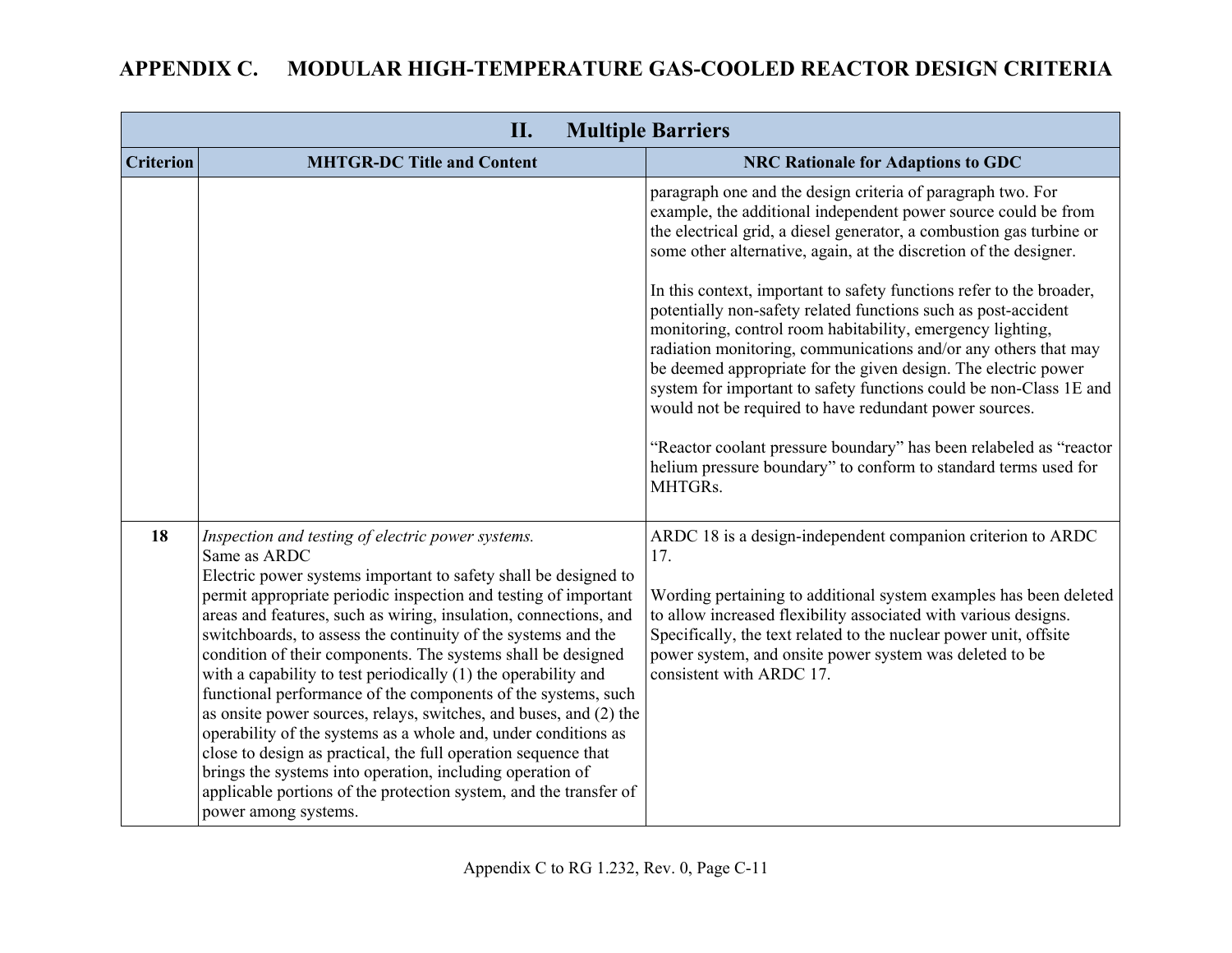| <b>Multiple Barriers</b><br>II. |                                                                                                                                                                                                                                                                                                                                                                                                                                                                                                                                                                                                                                                                                                                                                                                                                                                                                                                                                                                                                                                                                                                                      |                                                                                                                                                                                                                                                                                                                                                                                                                                                                                                                                                                                                                                                                                                                                                                                                                                                                                                                                                                                                                                                                                                                                                                                                                                                                                                                                                                                                                                                                                                                                                                                                                                                                                                                                                                                                                              |
|---------------------------------|--------------------------------------------------------------------------------------------------------------------------------------------------------------------------------------------------------------------------------------------------------------------------------------------------------------------------------------------------------------------------------------------------------------------------------------------------------------------------------------------------------------------------------------------------------------------------------------------------------------------------------------------------------------------------------------------------------------------------------------------------------------------------------------------------------------------------------------------------------------------------------------------------------------------------------------------------------------------------------------------------------------------------------------------------------------------------------------------------------------------------------------|------------------------------------------------------------------------------------------------------------------------------------------------------------------------------------------------------------------------------------------------------------------------------------------------------------------------------------------------------------------------------------------------------------------------------------------------------------------------------------------------------------------------------------------------------------------------------------------------------------------------------------------------------------------------------------------------------------------------------------------------------------------------------------------------------------------------------------------------------------------------------------------------------------------------------------------------------------------------------------------------------------------------------------------------------------------------------------------------------------------------------------------------------------------------------------------------------------------------------------------------------------------------------------------------------------------------------------------------------------------------------------------------------------------------------------------------------------------------------------------------------------------------------------------------------------------------------------------------------------------------------------------------------------------------------------------------------------------------------------------------------------------------------------------------------------------------------|
| <b>Criterion</b>                | <b>MHTGR-DC Title and Content</b>                                                                                                                                                                                                                                                                                                                                                                                                                                                                                                                                                                                                                                                                                                                                                                                                                                                                                                                                                                                                                                                                                                    | <b>NRC Rationale for Adaptions to GDC</b>                                                                                                                                                                                                                                                                                                                                                                                                                                                                                                                                                                                                                                                                                                                                                                                                                                                                                                                                                                                                                                                                                                                                                                                                                                                                                                                                                                                                                                                                                                                                                                                                                                                                                                                                                                                    |
| 19                              | Control room.<br>Same as ARDC<br>A control room shall be provided from which actions can be<br>taken to operate the nuclear power unit safely under normal<br>conditions and to maintain it in a safe condition under accident<br>conditions. Adequate radiation protection shall be provided to<br>permit access and occupancy of the control room under<br>accident conditions without personnel receiving radiation<br>exposures in excess of 5 rem total effective dose equivalent as<br>defined in $\S$ 50.2 for the duration of the accident.<br>Adequate habitability measures shall be provided to permit<br>access and occupancy of the control room during normal<br>operations and under accident conditions. Equipment at<br>appropriate locations outside the control room shall be provided<br>(1) with a design capability for prompt hot shutdown of the<br>reactor, including necessary instrumentation and controls to<br>maintain the unit in a safe condition during hot shutdown, and<br>(2) with a potential capability for subsequent cold shutdown of<br>the reactor through the use of suitable procedures. | ARDC 19 preserves the language of GDC 19 which states (with<br>emphasis added) "A control room shall be provided from which<br><i>actions can be taken</i> to operate the nuclear power unit safely"<br>However some clarification of this language is warranted.<br>It is clear from this language that there is a need to for operators to<br>be able to take "actions" to control the plant. Therefore, designers<br>must consider how the design of <i>controls</i> support safe operator<br>actions. In addition, NRC staff recognize that in order for<br>operators to act "safely" as stated in ARDC, that operators must<br>have certain knowledge about the status of the plant and be able to<br>make decisions about the appropriate course of action given a<br>particular operating circumstance. Therefore, these cognitive needs<br>of operators should also be considered by designers when<br>interpreting ARDC 19.<br>This consideration should be reflected in the design of indications,<br>displays, alarms, controls or other future technologies which are<br>used to inform operators of plant status and may be used to support<br>the decision making process (such as computer based procedures).<br>This position is consistent with 10 CFR $50.34(f)(2)(iii)$ which<br>describes the contents required in applications for construction<br>permits. Amongst many other requirements, this rule indicates that<br>the control room design must reflect "state-of-the-art human factors"<br>principles." These state-of-the-art principles inherently consider<br>both the cognitive and physical aspects of operator action as<br>described above.<br>The criterion was updated to remove specific emphasis on LOCAs,<br>which may be not appropriate for advanced designs such as the<br>MHTGR. |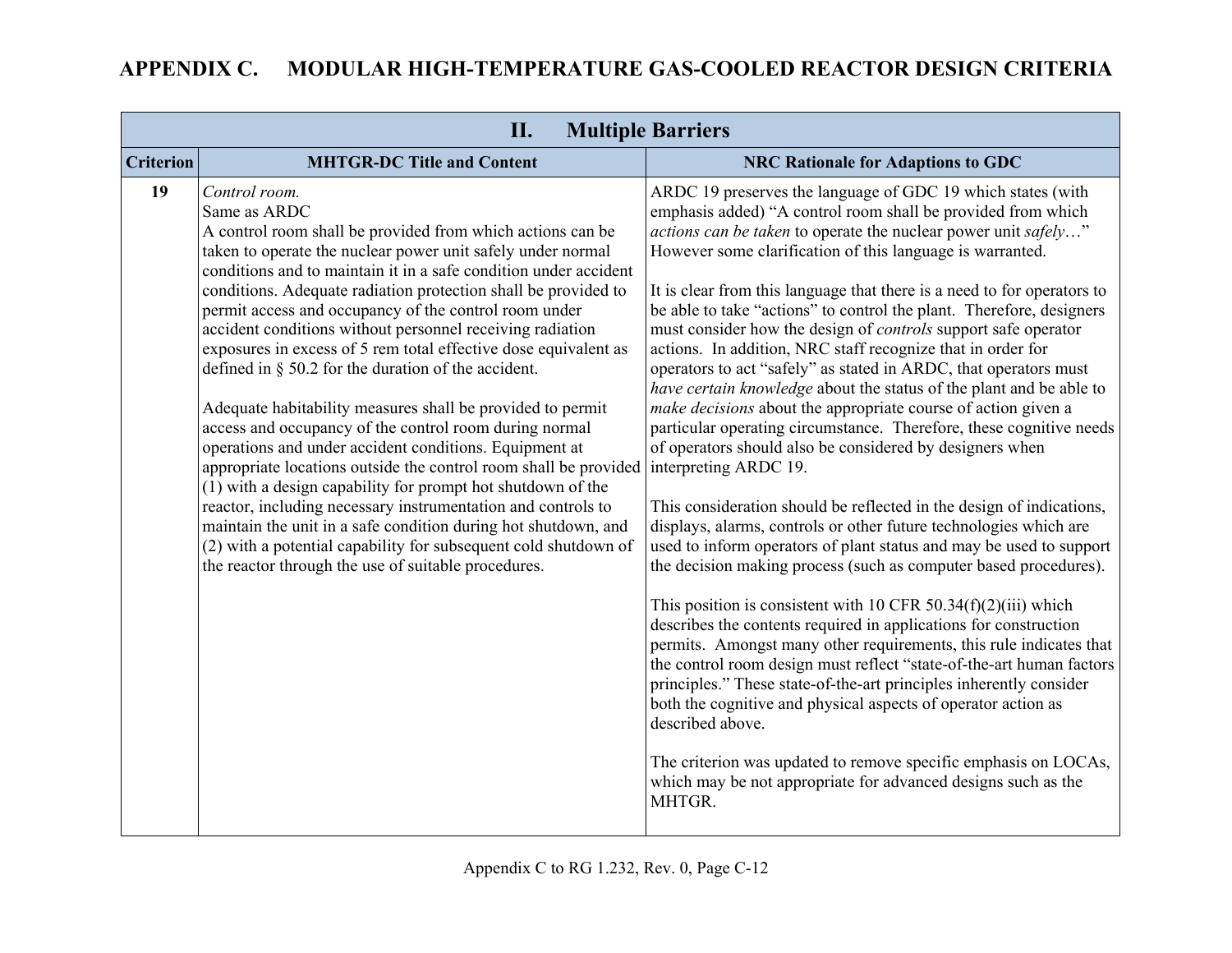| <b>Multiple Barriers</b><br>П. |                                   |                                                                                                                                                                                                              |
|--------------------------------|-----------------------------------|--------------------------------------------------------------------------------------------------------------------------------------------------------------------------------------------------------------|
| <b>Criterion</b>               | <b>MHTGR-DC Title and Content</b> | <b>NRC Rationale for Adaptions to GDC</b>                                                                                                                                                                    |
|                                |                                   | Reference to "whole body, or its equivalent to any part of the<br>body" has been updated to the current total effective dose<br>equivalent standard as defined in $\S$ 50.2.                                 |
|                                |                                   | An additional control room habitability requirement has been<br>proposed. It addresses a new concern: accidents that are not<br>radiological in nature may also affect control room access and<br>occupancy. |
|                                |                                   | The last paragraph of the GDC has been eliminated for the<br>MHTGR-DC because it is not applicable to future applicants.                                                                                     |

|                  | <b>Reactivity Control</b><br>Ш.                                                                                                                                                                                                                                                                                                                                                                                                                                                  |                                                                                                                                                                                                                                                                                                                                                                                                   |  |
|------------------|----------------------------------------------------------------------------------------------------------------------------------------------------------------------------------------------------------------------------------------------------------------------------------------------------------------------------------------------------------------------------------------------------------------------------------------------------------------------------------|---------------------------------------------------------------------------------------------------------------------------------------------------------------------------------------------------------------------------------------------------------------------------------------------------------------------------------------------------------------------------------------------------|--|
| <b>Criterion</b> | <b>MHTGR-DC Title and Content</b>                                                                                                                                                                                                                                                                                                                                                                                                                                                | <b>NRC Rationale for Adaptions to GDC</b>                                                                                                                                                                                                                                                                                                                                                         |  |
| <b>20</b>        | Protection system functions.<br>The protection system shall be designed (1) to initiate<br>automatically the operation of appropriate systems, including<br>the reactivity control systems, to ensure that the specified<br>acceptable system radionuclide release design limits is not<br>exceeded as a result of anticipated operational occurrences and<br>$(2)$ to sense accident conditions and to initiate the operation of<br>systems and components important to safety. | "Specified acceptable fuel design limits" has been replaced with<br>SARRDLs. The concept of using SARRDLs is discussed in<br>MHTGR-DC 10. The quantitative value of the SARRDL will be<br>design specific. The protection aspect of automatic operation, to<br>protect normal operation and AOO limits, to sense accident<br>conditions, and to initiate mitigating equipment has been preserved. |  |
| 21               | Protection system reliability and testability.<br>Same as GDC<br>The protection system shall be designed for high functional<br>reliability and inservice testability commensurate with the<br>safety functions to be performed. Redundancy and<br>independence designed into the protection system shall be                                                                                                                                                                     |                                                                                                                                                                                                                                                                                                                                                                                                   |  |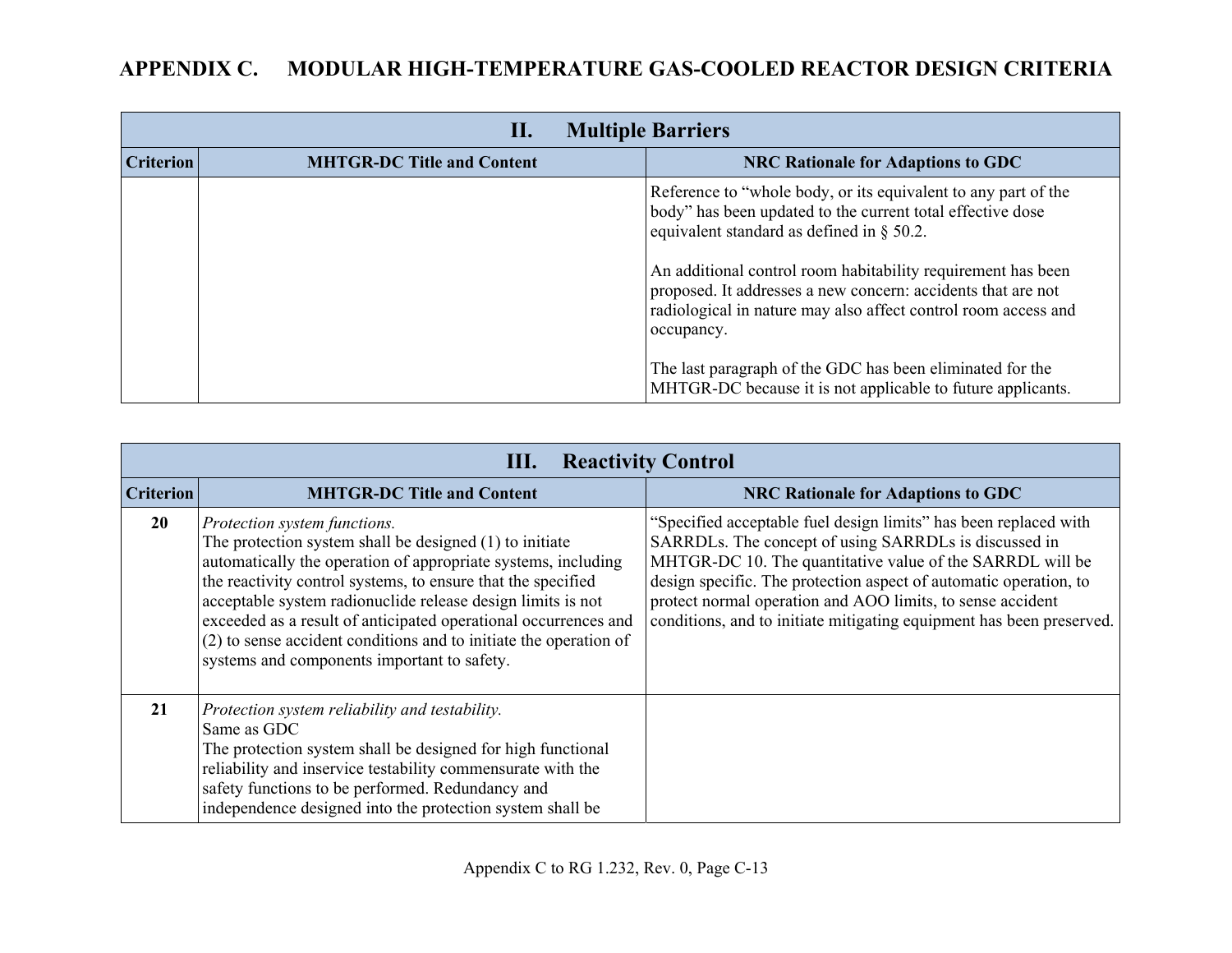|                  | <b>Reactivity Control</b><br>Ш.                                                                                                                                                                                                                                                                                                                                                                                                                                                                                                                                                                         |                                           |  |
|------------------|---------------------------------------------------------------------------------------------------------------------------------------------------------------------------------------------------------------------------------------------------------------------------------------------------------------------------------------------------------------------------------------------------------------------------------------------------------------------------------------------------------------------------------------------------------------------------------------------------------|-------------------------------------------|--|
| <b>Criterion</b> | <b>MHTGR-DC Title and Content</b>                                                                                                                                                                                                                                                                                                                                                                                                                                                                                                                                                                       | <b>NRC Rationale for Adaptions to GDC</b> |  |
|                  | sufficient to assure that $(1)$ no single failure results in loss of<br>the protection function and (2) removal from service of any<br>component or channel does not result in loss of the required<br>minimum redundancy unless the acceptable reliability of<br>operation of the protection system can be otherwise<br>demonstrated. The protection system shall be designed to<br>permit periodic testing of its functioning when the reactor is in<br>operation, including a capability to test channels independently<br>to determine failures and losses of redundancy that may have<br>occurred. |                                           |  |
| 22               | Protection system independence.<br>Same as GDC<br>The protection system shall be designed to assure that the<br>effects of natural phenomena, and of normal operating,<br>maintenance, testing, and postulated accident conditions on<br>redundant channels do not result in loss of the protection<br>function, or shall be demonstrated to be acceptable on some<br>other defined basis. Design techniques, such as functional<br>diversity or diversity in component design and principles of<br>operation, shall be used to the extent practical to prevent loss of<br>the protection function.     |                                           |  |
| 23               | Protection system failure modes.<br>Same as GDC<br>The protection system shall be designed to fail into a safe state<br>or into a state demonstrated to be acceptable on some other<br>defined basis if conditions such as disconnection of the system,<br>loss of energy (e.g., electric power, instrument air), or<br>postulated adverse environments (e.g., extreme heat or cold,<br>fire, pressure, steam, water, and radiation) are experienced.                                                                                                                                                   |                                           |  |
| 24               | Separation of protection and control systems.<br>Same as GDC                                                                                                                                                                                                                                                                                                                                                                                                                                                                                                                                            |                                           |  |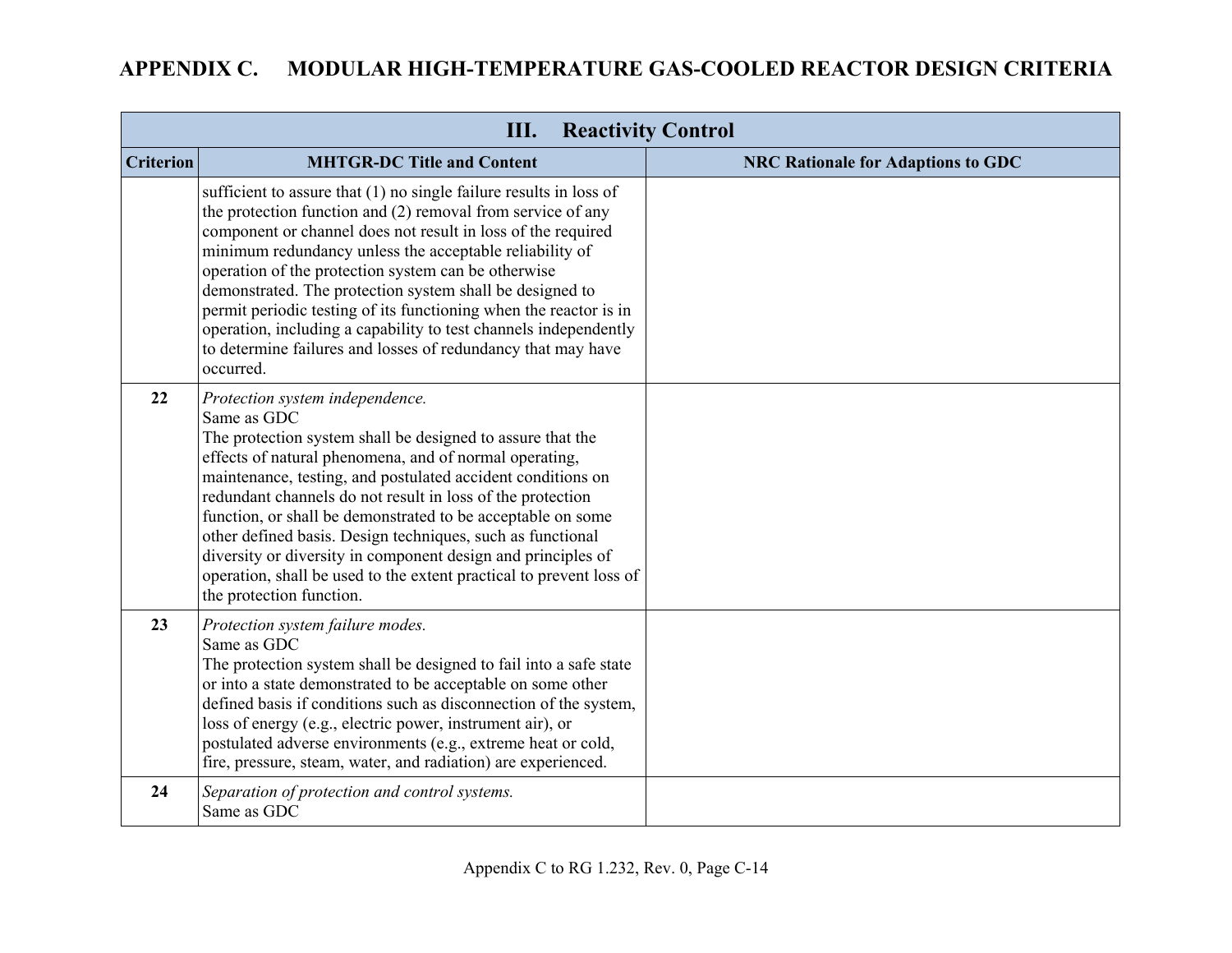| <b>Reactivity Control</b><br>Ш. |                                                                                                                                                                                                                                                                                                                                                                                                                                                                                                                                                                                                                                                                                                                                                                                               |                                                                                                                                                                                                                                                                                                                                                                                                                                                                                                                                                                                                                                                                                                                                                                                                                                                                                                                                                                 |
|---------------------------------|-----------------------------------------------------------------------------------------------------------------------------------------------------------------------------------------------------------------------------------------------------------------------------------------------------------------------------------------------------------------------------------------------------------------------------------------------------------------------------------------------------------------------------------------------------------------------------------------------------------------------------------------------------------------------------------------------------------------------------------------------------------------------------------------------|-----------------------------------------------------------------------------------------------------------------------------------------------------------------------------------------------------------------------------------------------------------------------------------------------------------------------------------------------------------------------------------------------------------------------------------------------------------------------------------------------------------------------------------------------------------------------------------------------------------------------------------------------------------------------------------------------------------------------------------------------------------------------------------------------------------------------------------------------------------------------------------------------------------------------------------------------------------------|
| <b>Criterion</b>                | <b>MHTGR-DC Title and Content</b>                                                                                                                                                                                                                                                                                                                                                                                                                                                                                                                                                                                                                                                                                                                                                             | <b>NRC Rationale for Adaptions to GDC</b>                                                                                                                                                                                                                                                                                                                                                                                                                                                                                                                                                                                                                                                                                                                                                                                                                                                                                                                       |
|                                 | The protection system shall be separated from control systems<br>to the extent that failure of any single control system<br>component or channel, or failure or removal from service of<br>any single protection system component or channel which is<br>common to the control and protection systems leaves intact a<br>system satisfying all reliability, redundancy, and independence<br>requirements of the protection system. Interconnection of the<br>protection and control systems shall be limited so as to assure<br>that safety is not significantly impaired.                                                                                                                                                                                                                    |                                                                                                                                                                                                                                                                                                                                                                                                                                                                                                                                                                                                                                                                                                                                                                                                                                                                                                                                                                 |
| 25                              | Protection system requirements for reactivity control<br>malfunctions.<br>The protection system shall be designed to ensure that specified<br>acceptable system radionuclide release design limits are not<br>exceeded during any anticipated operational occurrence,<br>accounting for a single malfunction of the reactivity control<br>systems.                                                                                                                                                                                                                                                                                                                                                                                                                                            | "Specified acceptable fuel design limits" is replaced with<br>SARRDLs. The concept of using SARRDLs is discussed in<br>MHTGR-DC 10.                                                                                                                                                                                                                                                                                                                                                                                                                                                                                                                                                                                                                                                                                                                                                                                                                             |
| 26                              | Reactivity control systems.<br>A minimum of two reactivity control systems or means shall<br>provide:<br>(1) A means of inserting negative reactivity at a sufficient rate<br>and amount to assure, with appropriate margin for<br>malfunctions, that the specified acceptable system radionuclide<br>release design limits and the reactor helium pressure boundary<br>design limits are not exceeded and safe shutdown is achieved<br>and maintained during normal operation, including anticipated<br>operational occurrences.<br>(2) A means which is independent and diverse from the<br>other(s), shall be capable of controlling the rate of reactivity<br>changes resulting from planned, normal power changes to<br>assure that the specified acceptable system radionuclide release | Recent licensing activity, associated with the application of GDC<br>26 and GDC 27 to new reactor designs (ADAMS Accession Nos.<br>ML16116A083 (Ref. 29) and ML16292A589) (Ref. 30), revealed<br>that additional clarity could be provided in the area of reactivity<br>control requirements. MHTGR-DC 26 combines the scope of<br>GDC 26 and GDC 27. The development of MHTGR-DC 26 is<br>informed by the proposed general design criteria of 1965 (AEC-R)<br>2/49, November 5), 1967 (32 FR 10216) (Ref. 31), current GDC 26<br>and 27, the definition of safety-related SSC in 10 CFR 50.2,<br>SECY-94-084, "Policy and Technical Issues Associated with the<br>Regulatory Treatment of Non-Safety Systems in Passive Plant<br>Designs" (Ref. 32), and the prior application of reactivity control<br>requirements.<br>(1) Currently the second sentence of GDC 26 states, that one of the<br>reactivity control systems shall use control rods and shall be |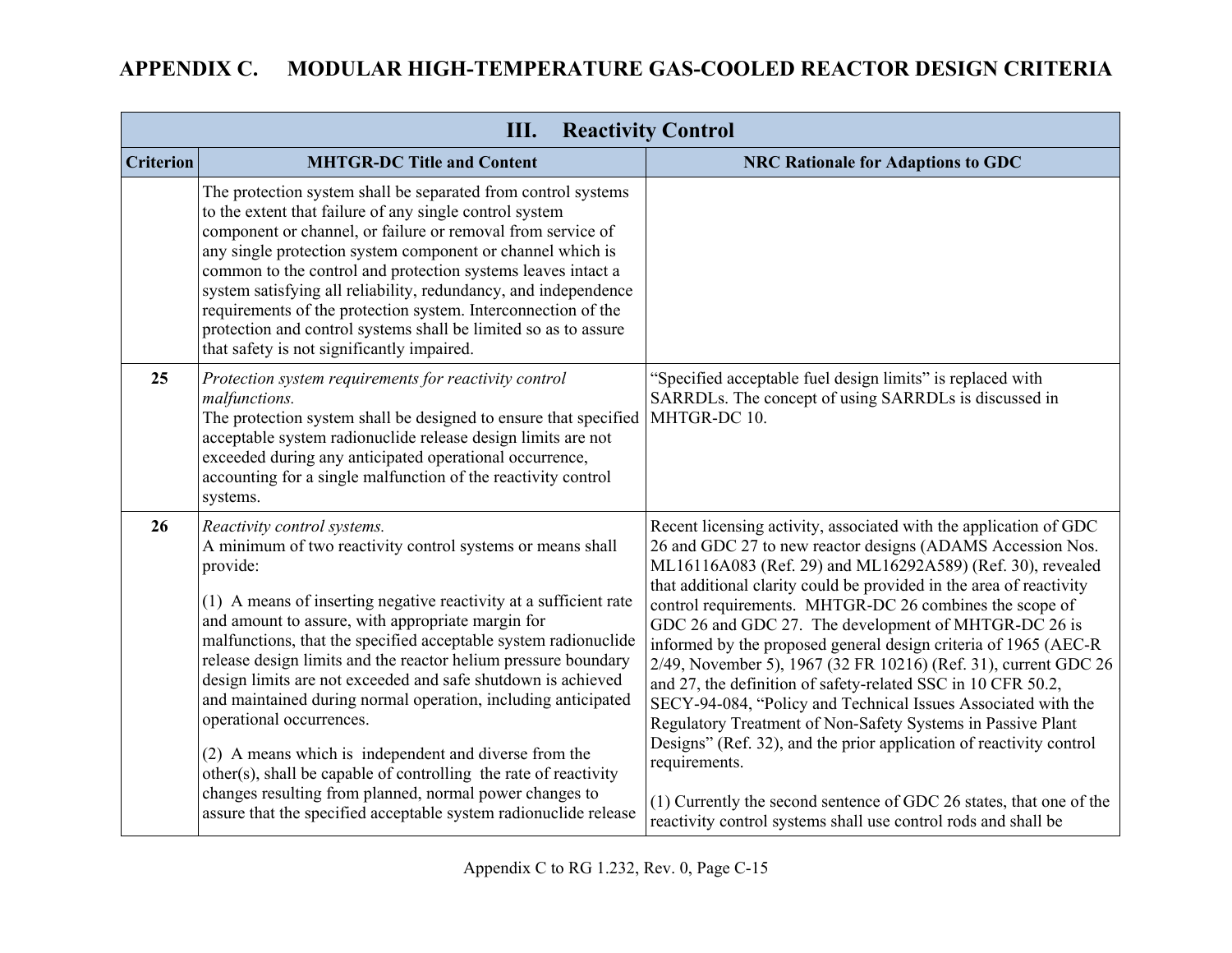|                  | <b>Reactivity Control</b><br>Ш.                                                                                                                                                                                                                                                                                                                                                                                                     |                                                                                                                                                                                                                                                                                                                                                                                                                                                                                                                                                                                                                                                                                                                          |  |
|------------------|-------------------------------------------------------------------------------------------------------------------------------------------------------------------------------------------------------------------------------------------------------------------------------------------------------------------------------------------------------------------------------------------------------------------------------------|--------------------------------------------------------------------------------------------------------------------------------------------------------------------------------------------------------------------------------------------------------------------------------------------------------------------------------------------------------------------------------------------------------------------------------------------------------------------------------------------------------------------------------------------------------------------------------------------------------------------------------------------------------------------------------------------------------------------------|--|
| <b>Criterion</b> | <b>MHTGR-DC Title and Content</b>                                                                                                                                                                                                                                                                                                                                                                                                   | <b>NRC Rationale for Adaptions to GDC</b>                                                                                                                                                                                                                                                                                                                                                                                                                                                                                                                                                                                                                                                                                |  |
|                  | design limits and the reactor helium pressure boundary design<br>limits are not exceeded.<br>(3) A means of inserting negative reactivity at a sufficient rate<br>and amount to assure, with appropriate margin for<br>malfunctions, that the capability to cool the core is maintained<br>and a means of shutting down the reactor and maintaining, at a<br>minimum, a safe shutdown condition following a postulated<br>accident. | capable of reliably controlling reactivity changes to ensure that,<br>under conditions of normal operation, including AOOs, and with<br>appropriate margin for malfunctions such as stuck rods, specified<br>acceptable fuel design limits are not exceeded. The staff recognizes<br>that specifying control rods may not be suitable for advanced<br>reactors. Additionally, reliably controlling reactivity, as applied to<br>GDC 26, has been interpreted as ensuring the control rods are<br>capable of rapidly (i.e., within a few seconds) shutting down the<br>reactor (ADAMS Accession No. ML16292A589) (Ref. 30).                                                                                               |  |
|                  | (4) A means for holding the reactor shutdown under<br>conditions which allow for interventions such as fuel loading,<br>inspection and repair shall be provided.                                                                                                                                                                                                                                                                    | The staff changed control rods to "means" in recognition that<br>advanced reactor designs may not rely on control rods to rapidly<br>shut down the reactor (e.g., alternative system designs or inherent<br>feedback mechanisms may be relied upon to perform this function).<br>The wording of "reliably controlling reactivity" in GDC 26 has<br>been replaced with "inserting negative reactivity at a sufficient rate<br>and amount" to more clearly define the requirement. For a non-<br>LWR design the rate of negative reactivity insertion may not<br>necessitate rapid (within seconds) insertion but should occur in a<br>time frame such that the fission product barrier design limits are<br>not exceeded. |  |
|                  |                                                                                                                                                                                                                                                                                                                                                                                                                                     | The term "design limits for fission product barriers" is replaced<br>with "specified acceptable system radionuclide release design<br>limits (SARRDLs)" to be consistent with the AOO acceptance<br>criteria associated with MHTGR-DC 10 (SARRDL) and MHTGR-<br>DC 15 (helium pressure boundary).                                                                                                                                                                                                                                                                                                                                                                                                                        |  |
|                  |                                                                                                                                                                                                                                                                                                                                                                                                                                     | The wording "safe shutdown is achieved and maintained" has<br>been added again to more clearly define the requirements<br>associated with reliably controlling reactivity in GDC 26. SECY-<br>94-084, "Policy and Technical Issues Associated with the<br>Regulatory Treatment of Non-Safety Systems in Passive Plant                                                                                                                                                                                                                                                                                                                                                                                                    |  |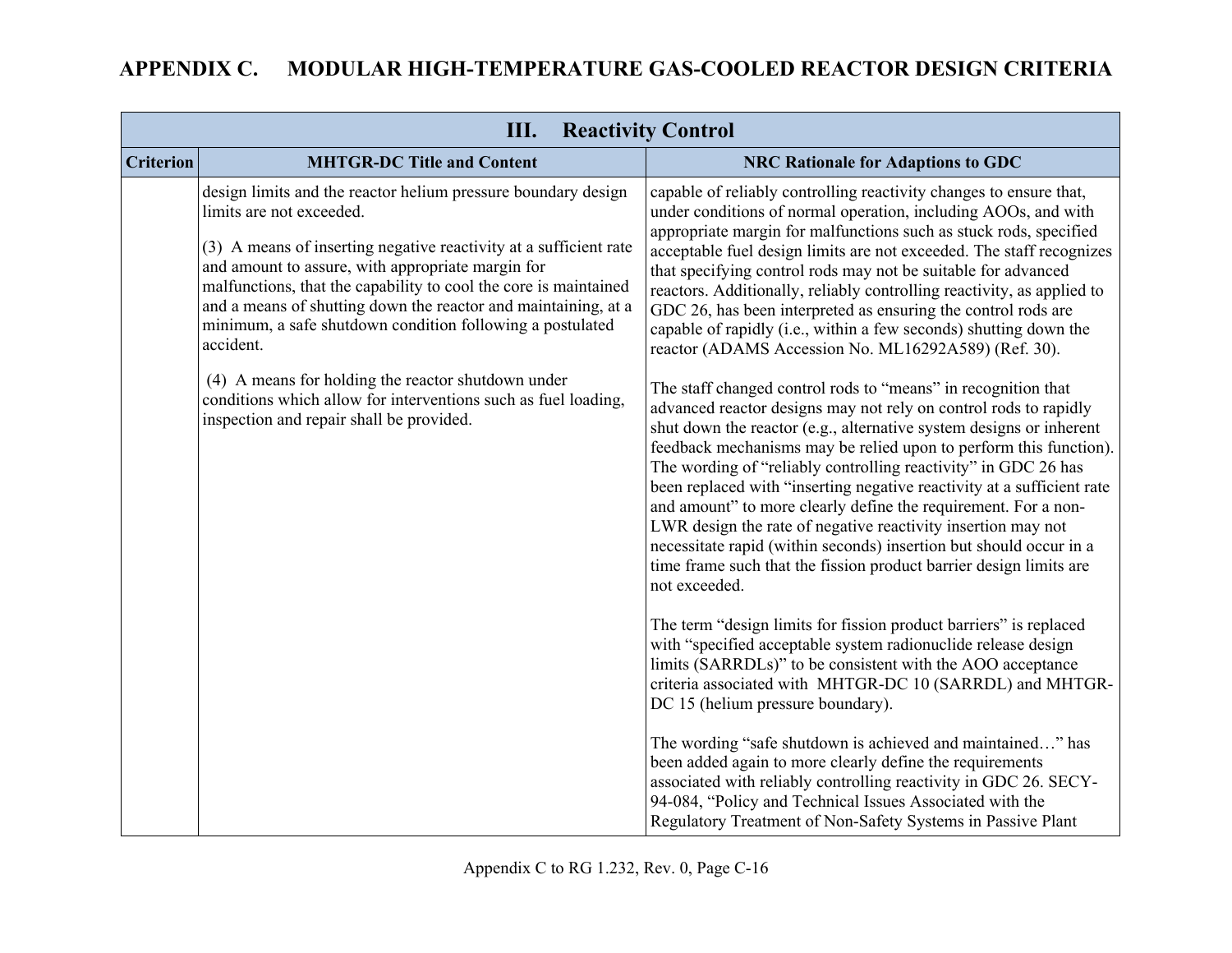| III.<br><b>Reactivity Control</b> |                                   |                                                                                                                                                                                                                                                                                                                                                                                                                                                                                                                                                                                                                                                                                                                                                                                                                                                                                                                                                                                                                                                                                                                                                                                                                                                                                                                                                                                                                                                                                                                                                                                                                                                                                                                                                                                                                                                                                                                                                                                                                                     |
|-----------------------------------|-----------------------------------|-------------------------------------------------------------------------------------------------------------------------------------------------------------------------------------------------------------------------------------------------------------------------------------------------------------------------------------------------------------------------------------------------------------------------------------------------------------------------------------------------------------------------------------------------------------------------------------------------------------------------------------------------------------------------------------------------------------------------------------------------------------------------------------------------------------------------------------------------------------------------------------------------------------------------------------------------------------------------------------------------------------------------------------------------------------------------------------------------------------------------------------------------------------------------------------------------------------------------------------------------------------------------------------------------------------------------------------------------------------------------------------------------------------------------------------------------------------------------------------------------------------------------------------------------------------------------------------------------------------------------------------------------------------------------------------------------------------------------------------------------------------------------------------------------------------------------------------------------------------------------------------------------------------------------------------------------------------------------------------------------------------------------------------|
| <b>Criterion</b>                  | <b>MHTGR-DC Title and Content</b> | <b>NRC Rationale for Adaptions to GDC</b>                                                                                                                                                                                                                                                                                                                                                                                                                                                                                                                                                                                                                                                                                                                                                                                                                                                                                                                                                                                                                                                                                                                                                                                                                                                                                                                                                                                                                                                                                                                                                                                                                                                                                                                                                                                                                                                                                                                                                                                           |
|                                   |                                   | Designs" (Ref. 32), describes the characteristics of a safe shutdown<br>condition as reactor subcriticality, decay heat removal, and<br>radioactive materials containment. MHTGR-DC 26 (1) clearly<br>defines that reactor shutdown at any time during the transient is the<br>performance requirement. The distinction between during and<br>following the transient is discussed in (2) below.<br>In regards to safety class, the capability to insert negative reactivity<br>at a rate and amount to preserve the fission product barrier(s) and<br>to shut down the reactor during an AOO is identified as a function<br>performed by safety-related SSCs in the 10 CFR 50.2 definition of<br>safety-related SSCs.<br>(2) The first sentence of GDC 26, states that two independent<br>reactivity control systems of different design principles shall be<br>provided. The third sentence of GDC 26, states that the second<br>reactivity control system shall be capable of reliably controlling the<br>rate of changes resulting from planned, normal power changes<br>(including xenon burnout) to assure specified acceptable fuel<br>design limits are not exceeded. MHTGR-DC 26 (2) is consistent<br>with the current requirements of the second reactivity control<br>system specified in GDC 26. The words "including xenon burnout"<br>have been deleted as this may not be as important for some non-<br>LWR reactor designs. Also, "of different design principles" from<br>the first sentence of GDC 26 has been replaced with "independent"<br>and diverse" to clarify the requirement. The reactivity means given<br>by MHTGR-DC 26 (2) is a system important to safety but not<br>necessarily safety-related as it does not mitigate an AOO or<br>accident but is used to control planned, normal reactivity changes<br>such that SARRDLs and the helium pressure boundary design<br>limits are preserved thereby minimizing challenges to the safety-<br>related reactivity control means or protection system. |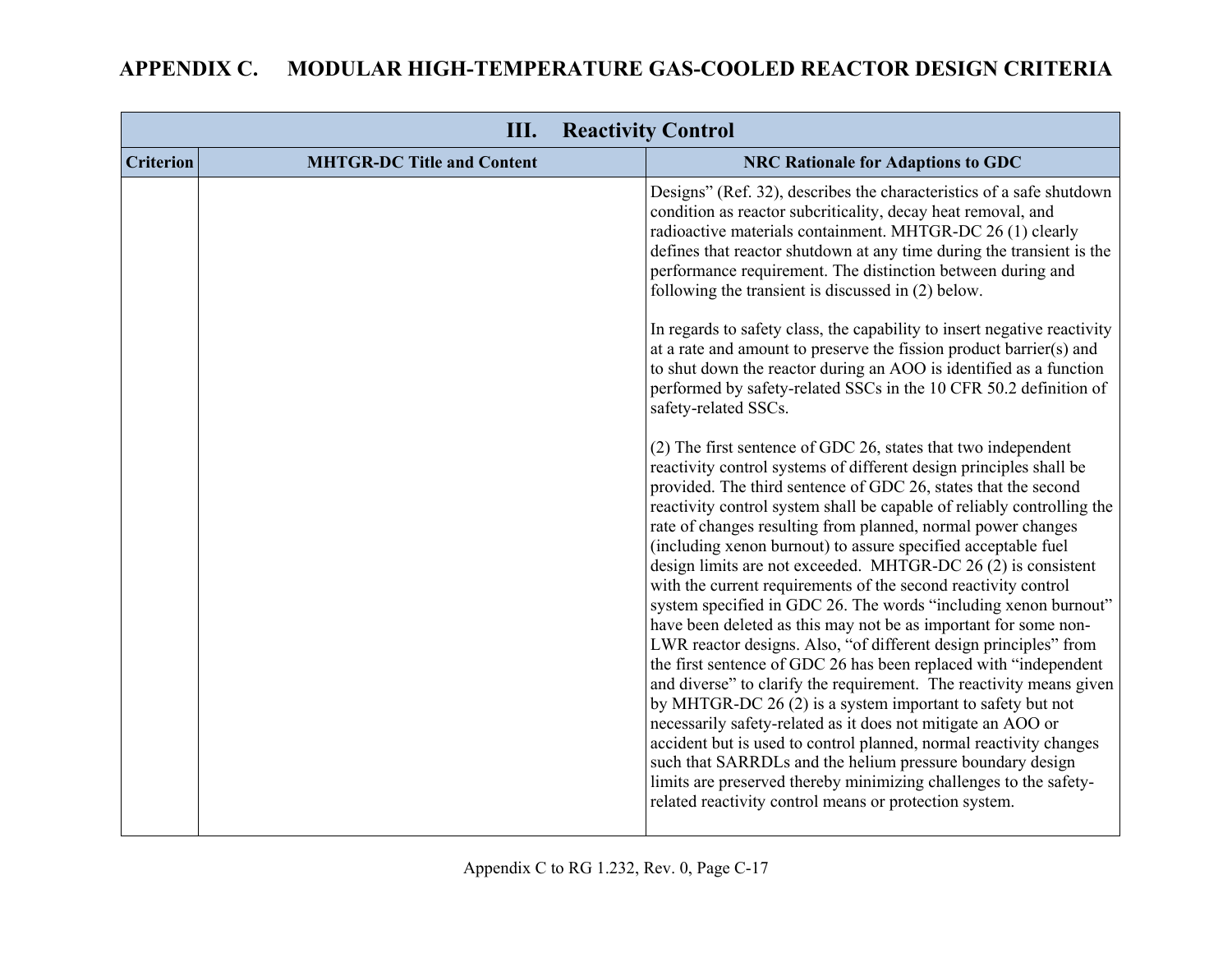|                  | III.                              | <b>Reactivity Control</b>                                                                                                                                                                                                                                                                                                                                                                                                                                                                                                                                                                                                                                                                   |
|------------------|-----------------------------------|---------------------------------------------------------------------------------------------------------------------------------------------------------------------------------------------------------------------------------------------------------------------------------------------------------------------------------------------------------------------------------------------------------------------------------------------------------------------------------------------------------------------------------------------------------------------------------------------------------------------------------------------------------------------------------------------|
| <b>Criterion</b> | <b>MHTGR-DC Title and Content</b> | <b>NRC Rationale for Adaptions to GDC</b>                                                                                                                                                                                                                                                                                                                                                                                                                                                                                                                                                                                                                                                   |
|                  |                                   | The term "independent and diverse" indicates no shared systems or<br>components and a design which is different enough such that no<br>common failure modes exist between the system or means in<br>MHTGR-DC 26 (2) and safety-related systems in MHTGR-DC 26<br>$(1)$ and $(3)$ .                                                                                                                                                                                                                                                                                                                                                                                                          |
|                  |                                   | (3) Current GDC 27 states that the reactivity control systems shall<br>be designed to have a combined capability of reliably controlling<br>reactivity changes to assure that under postulated accident<br>conditions and with appropriate margin for stuck rods the<br>capability to cool the core is maintained. Reliably controlling<br>reactivity, as applied to GDC 27 requires that the reactor achieve<br>and maintain a safe, stable condition, including subcriticality, using<br>only safety related equipment with margin for stuck rods (ADAMS<br>Accession No. ML16116A083) (Ref. 29).                                                                                         |
|                  |                                   | MHTGR-DC 26 (3) is written to clarify that shut down following a<br>postulated accident using safety-related equipment or means is<br>required. The term "following a postulated accident" refers to the<br>time when plant parameters are relatively stable, no additional<br>means of mitigation are needed and margins to acceptance criteria<br>are constant or increasing. MHTGR-DC 26 allows for a return to<br>power during a postulated accident consistent with the current<br>licensing basis of some existing PWRs if sufficient heat removal<br>capability exists (e.g., PWR main steam line break accident), but<br>MHTGR-DC 26 (1) precludes a return to power during an AOO. |
|                  |                                   | (4) The fourth sentence of GDC 26 regarding the capability to<br>reach cold shutdown has been generalized in MHTGR-DC 26 (4)<br>to refer to activities which are performed at conditions below (less<br>limiting than) those normally associated with safe shutdown.<br>SECY-94-084 (Ref. 32) describes staff positions on obtaining a<br>cold shutdown and explains that the requirement to bring the plant                                                                                                                                                                                                                                                                                |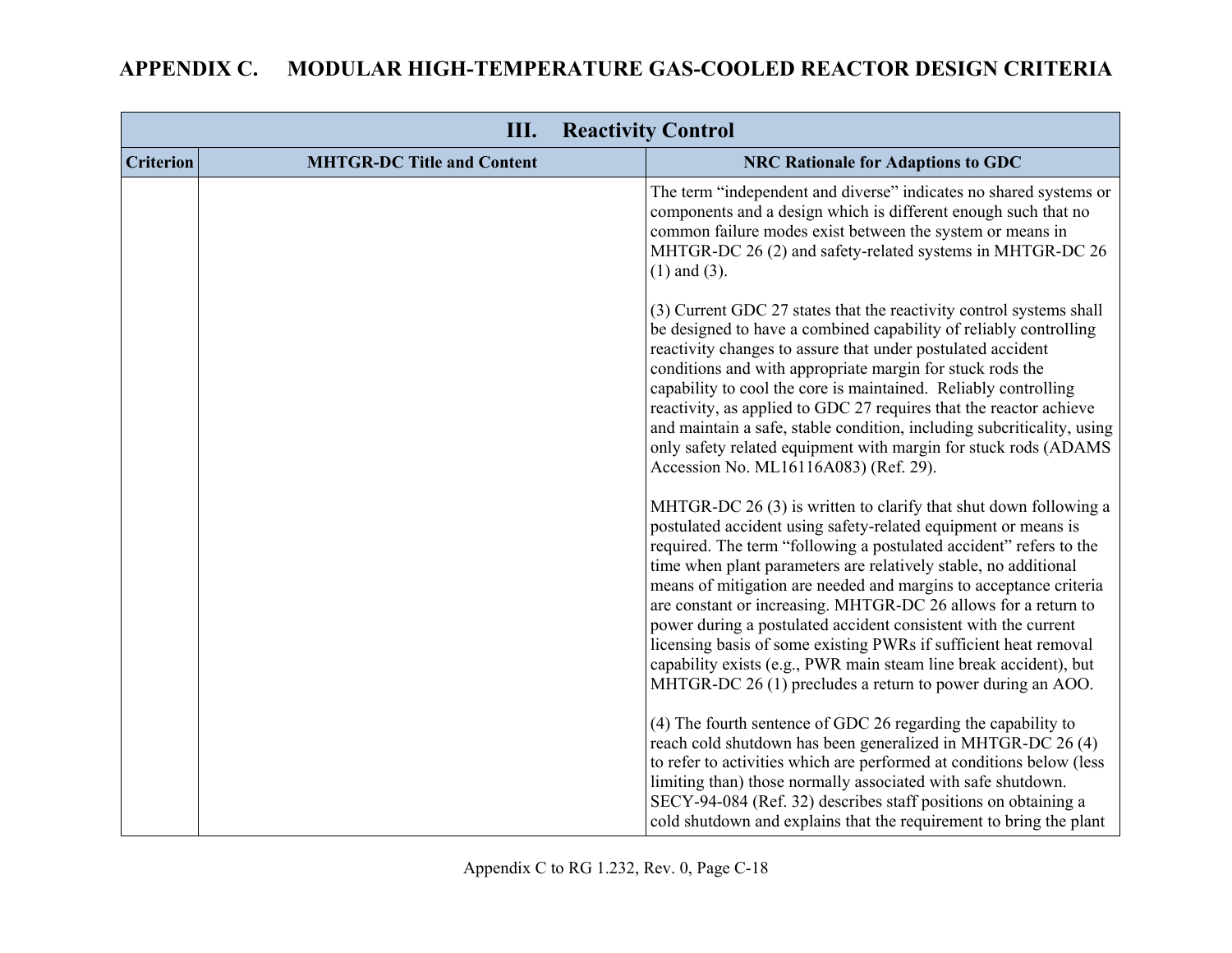| III.<br><b>Reactivity Control</b> |                                                                                                                                                                                                                                                                                                                                                                                                                                                                                                                                                |                                                                                                                                                                                                                                                                                                                                                                                                                                                                                                                                                                                                                                                |
|-----------------------------------|------------------------------------------------------------------------------------------------------------------------------------------------------------------------------------------------------------------------------------------------------------------------------------------------------------------------------------------------------------------------------------------------------------------------------------------------------------------------------------------------------------------------------------------------|------------------------------------------------------------------------------------------------------------------------------------------------------------------------------------------------------------------------------------------------------------------------------------------------------------------------------------------------------------------------------------------------------------------------------------------------------------------------------------------------------------------------------------------------------------------------------------------------------------------------------------------------|
| <b>Criterion</b>                  | <b>MHTGR-DC Title and Content</b>                                                                                                                                                                                                                                                                                                                                                                                                                                                                                                              | <b>NRC Rationale for Adaptions to GDC</b>                                                                                                                                                                                                                                                                                                                                                                                                                                                                                                                                                                                                      |
|                                   |                                                                                                                                                                                                                                                                                                                                                                                                                                                                                                                                                | to cold shutdown is driven by the need to inspect and repair a plant<br>following an accident. In regards to safety class, the capability to<br>bring the plant to a cold shutdown is not covered by the definition<br>of safety-related SSCs in 10 CFR 50.2, and most operating<br>pressurized-water reactors have not credited safety-related SSCs to<br>satisfy this requirement of GDC 26. Based on the information<br>provided above, the system credited for holding the reactor<br>subcritical under conditions necessary for activities such as<br>refueling, inspection and repair is identified as an important to<br>safety system. |
| 27                                | Combined reactivity control systems capability.<br>Same as ARDC<br>DELETED-Information incorporated into MHTGR-DC 26                                                                                                                                                                                                                                                                                                                                                                                                                           |                                                                                                                                                                                                                                                                                                                                                                                                                                                                                                                                                                                                                                                |
| 28                                | Reactivity limits.<br>The reactor core, including the reactivity control systems, shall<br>be designed with appropriate limits on the potential amount and<br>rate of reactivity increase to ensure that the effects of postulated<br>reactivity accidents can neither (1) result in damage to the<br>reactor helium pressure boundary greater than limited local<br>yielding, nor (2) sufficiently disturb the core, its support<br>structures, or other reactor vessel internals to impair<br>significantly the capability to cool the core. | "Reactor coolant pressure boundary" has been relabeled as "reactor<br>helium pressure boundary" to conform to standard terms used for<br>MHTGRs.<br>The list of "postulated reactivity accidents" has been deleted. Each<br>design will have to determine its postulated reactivity accidents<br>based on the specific design and associated risk evaluation.                                                                                                                                                                                                                                                                                  |
| 29                                | Protection against anticipated operational occurrences.<br>Same as GDC<br>The protection and reactivity control systems shall be designed<br>to assure an extremely high probability of accomplishing their                                                                                                                                                                                                                                                                                                                                    |                                                                                                                                                                                                                                                                                                                                                                                                                                                                                                                                                                                                                                                |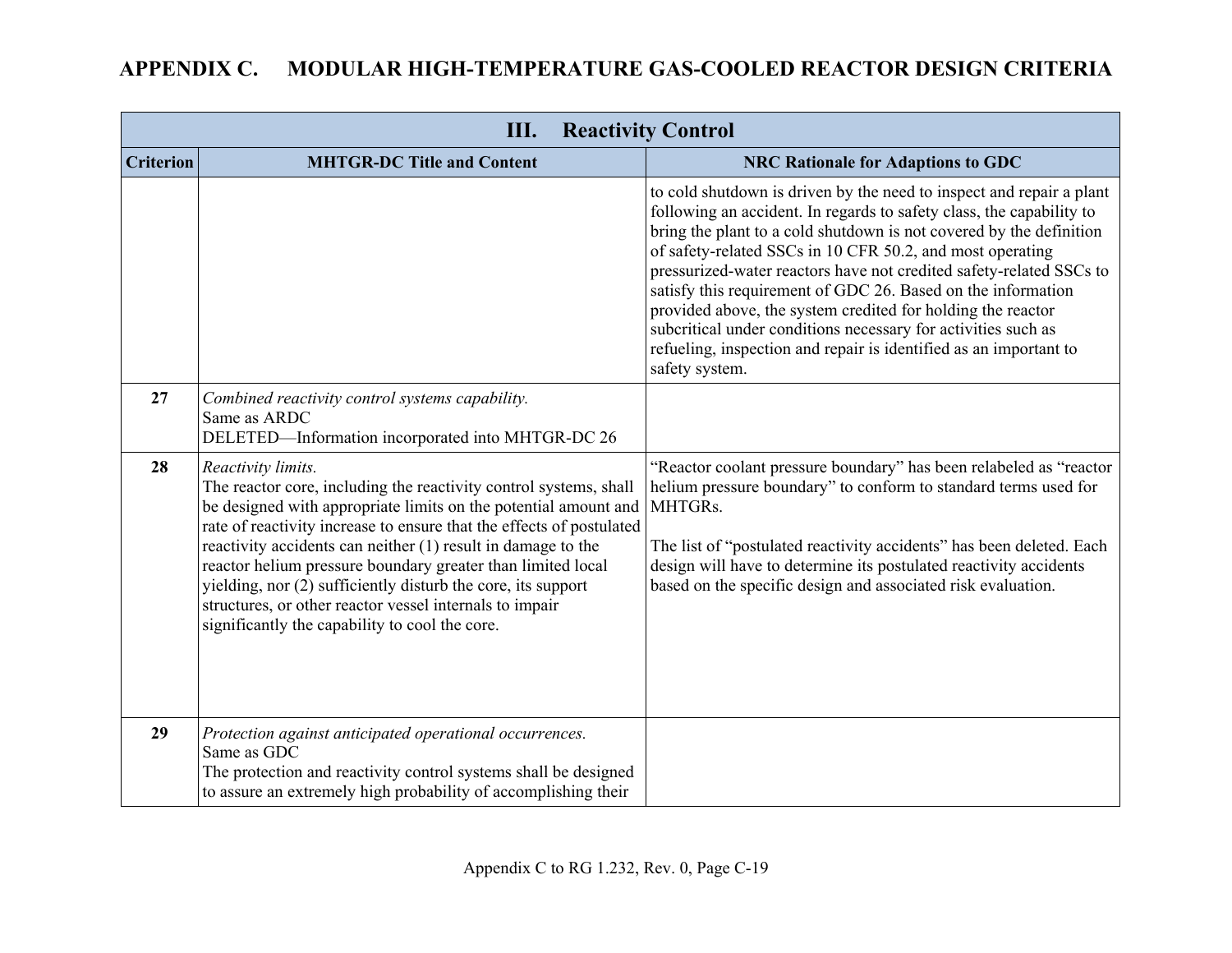| <b>Reactivity Control</b><br>Ш. |                                                                          |                                           |
|---------------------------------|--------------------------------------------------------------------------|-------------------------------------------|
| <b>Criterion</b>                | <b>MHTGR-DC Title and Content</b>                                        | <b>NRC Rationale for Adaptions to GDC</b> |
|                                 | safety functions in the event of anticipated operational<br>occurrences. |                                           |

|                  | <b>Heat Transport Systems</b><br>IV.                                                                                                                                                                                                                                                                                                                                                                                                                                                                                              |                                                                                                                                                                                                                                                                                                                                                                                                                                                                                                                                                                                                                                                                                                                                                                                                                                                                                                                                      |  |
|------------------|-----------------------------------------------------------------------------------------------------------------------------------------------------------------------------------------------------------------------------------------------------------------------------------------------------------------------------------------------------------------------------------------------------------------------------------------------------------------------------------------------------------------------------------|--------------------------------------------------------------------------------------------------------------------------------------------------------------------------------------------------------------------------------------------------------------------------------------------------------------------------------------------------------------------------------------------------------------------------------------------------------------------------------------------------------------------------------------------------------------------------------------------------------------------------------------------------------------------------------------------------------------------------------------------------------------------------------------------------------------------------------------------------------------------------------------------------------------------------------------|--|
| <b>Criterion</b> | <b>MHTGR-DC Title and Content</b>                                                                                                                                                                                                                                                                                                                                                                                                                                                                                                 | <b>NRC Rationale for Adaptions to GDC</b>                                                                                                                                                                                                                                                                                                                                                                                                                                                                                                                                                                                                                                                                                                                                                                                                                                                                                            |  |
| 30               | Quality of reactor helium pressure boundary.<br>Components that are part of the reactor helium pressure<br>boundary shall be designed, fabricated, erected, and tested to<br>the highest quality standards practical. Means shall be provided<br>for detecting and, to the extent practical, identifying the<br>location of the source of reactor helium leakage. Means shall be<br>provided for detecting ingress of moisture, air, secondary<br>coolant, or other fluids to within the reactor helium pressure<br>boundary.     | "Reactor coolant pressure boundary" has been relabeled as "reactor<br>helium pressure boundary" to conform to standard terms used for<br>MHTGRs.<br>The MHTGR-DC 14 addresses the need to consider leakage of<br>contaminants into the helium used to transport heat from the reactor<br>to the heat exchangers for power production, residual heat removal,<br>and process heat. The phrase "reactor helium pressure boundary"<br>encompasses the entire volume containing helium used to cool the<br>reactor, not just the volume within the reactor vessel. For<br>consistency, a specific requirement is appended to MHTGR-DC 30<br>for a means of detecting ingress of moisture, air, secondary coolant,<br>or other fluids. Although "other fluids" could be interpreted as<br>including water and steam, for emphasis, the word "moisture" is<br>included in the list of contaminants in both MHTGR-DC 14 and<br>MHTGR-DC 30. |  |
| 31               | Fracture prevention of reactor helium pressure boundary.<br>The reactor helium pressure boundary shall be designed with<br>sufficient margin to ensure that, when stressed under operating,<br>maintenance, testing, and postulated accident conditions,<br>$(1)$ the boundary behaves in a nonbrittle manner and $(2)$ the<br>probability of rapidly propagating fracture is minimized. The<br>design shall reflect consideration of service temperatures,<br>service degradation of material properties, creep, fatigue, stress | "Reactor coolant pressure boundary" has been relabeled as "reactor"<br>helium pressure boundary" to conform to standard terms used for<br>MHTGRs.<br>Specific examples are added to the MHTGR DC to account for the<br>high design and operating temperatures, helium coolant,<br>contaminants, and reaction products.                                                                                                                                                                                                                                                                                                                                                                                                                                                                                                                                                                                                               |  |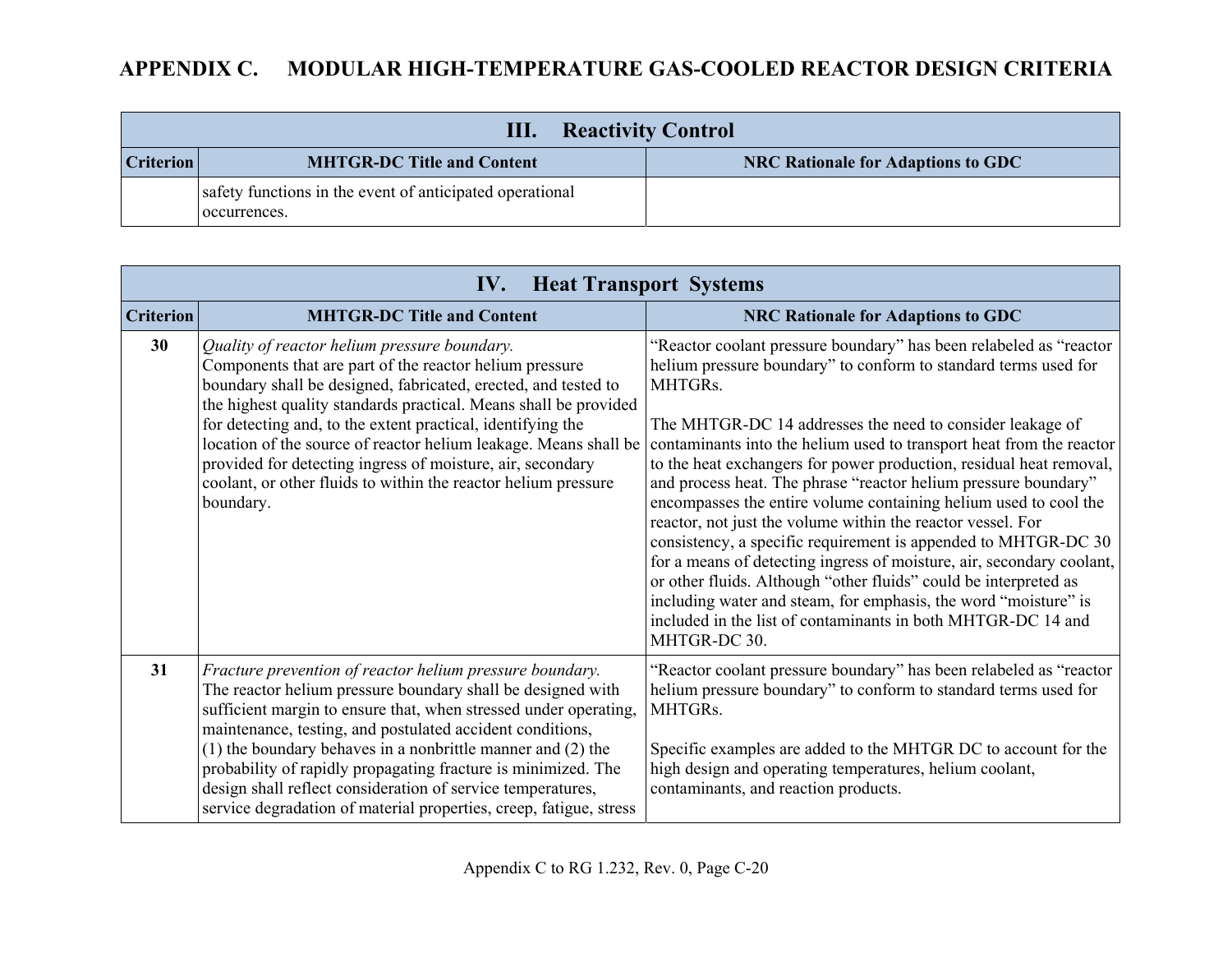| <b>Heat Transport Systems</b><br>IV. |                                                                                                                                                                                                                                                                                                                                                                                                                          |                                                                                                                                                                                                                                                                                                                                                                                                                                                                                                                                                                                                                                                                                                                                                                           |
|--------------------------------------|--------------------------------------------------------------------------------------------------------------------------------------------------------------------------------------------------------------------------------------------------------------------------------------------------------------------------------------------------------------------------------------------------------------------------|---------------------------------------------------------------------------------------------------------------------------------------------------------------------------------------------------------------------------------------------------------------------------------------------------------------------------------------------------------------------------------------------------------------------------------------------------------------------------------------------------------------------------------------------------------------------------------------------------------------------------------------------------------------------------------------------------------------------------------------------------------------------------|
| <b>Criterion</b>                     | <b>MHTGR-DC Title and Content</b>                                                                                                                                                                                                                                                                                                                                                                                        | <b>NRC Rationale for Adaptions to GDC</b>                                                                                                                                                                                                                                                                                                                                                                                                                                                                                                                                                                                                                                                                                                                                 |
|                                      | rupture, and other conditions of the boundary material under<br>operating, maintenance, testing, and postulated accident<br>conditions and the uncertainties in determining (1) material<br>properties, (2) the effects of irradiation and helium<br>composition, including contaminants and reaction products, on<br>material properties, (3) residual, steady-state, and transient<br>stresses, and (4) size of flaws. |                                                                                                                                                                                                                                                                                                                                                                                                                                                                                                                                                                                                                                                                                                                                                                           |
| 32                                   | Inspection of reactor helium pressure boundary.<br>Components that are part of the reactor helium pressure<br>boundary shall be designed to permit (1) periodic inspection<br>and functional testing of important areas and features to assess<br>their structural and leaktight integrity, and (2) an appropriate<br>material surveillance program for the reactor vessel.                                              | "Reactor coolant pressure boundary" has been relabeled as "reactor<br>helium pressure boundary" to conform to standard terms used for<br>MHTGRs.<br>The staff modified the LWR GDC by replacing the term "reactor<br>pressure vessel" with "reactor vessel," which the staff believes is a<br>more generically applicable term.<br>A non-leaktight system may be acceptable for some designs<br>provided that (1) the system leakage does not impact safety<br>functions under all conditions, and (2) leakage is consistent with<br>SARRDL.<br>Functional testing is testing that assesses component and system<br>operational readiness such as required in the ASME<br>OM Code as incorporated by reference in 10 CFR 50.55a and in<br>Plant Technical Specifications. |
| 33                                   | Reactor coolant makeup.<br>Not applicable to MHTGR.                                                                                                                                                                                                                                                                                                                                                                      | The MHTGR does not require reactor coolant inventory<br>maintenance for small leaks to meet the SARRDLs, which replaces<br>the concept of the specified acceptable fuel design limits, as<br>discussed in GDC 10. Therefore, ARDC 33 is not applicable to the<br>MHTGR design.                                                                                                                                                                                                                                                                                                                                                                                                                                                                                            |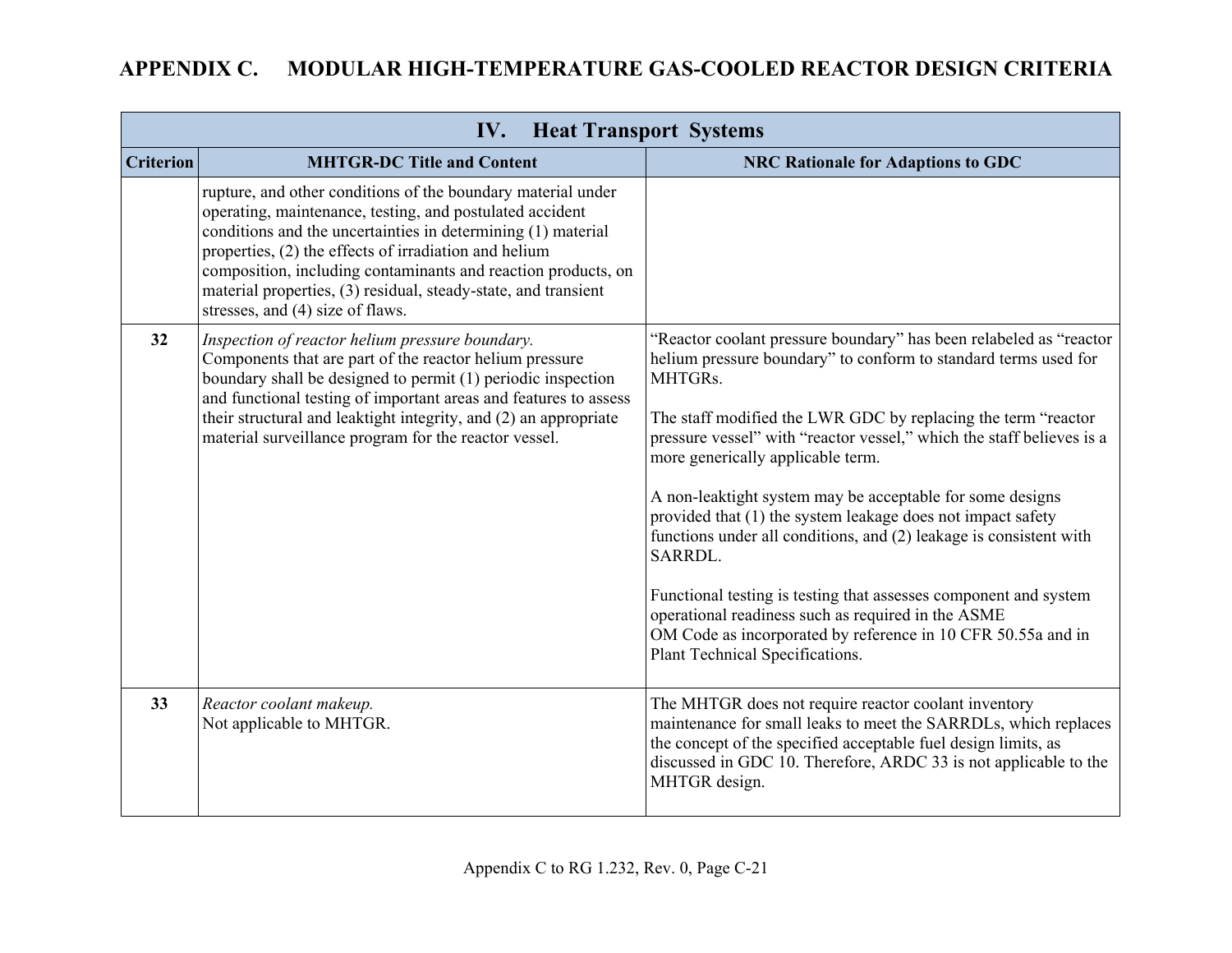|                  | IV.                                                                                                                                                                                                                                                                                                                                                                                                                                                                                                                                                                                                                                                                                                                                                                                                                                                | <b>Heat Transport Systems</b>                                                                                                                                                                                                                                                                                                                                                                                                                                                                                                                                                                                                                                                                                                                                                                                                                                                                                                                                                                                                                                                                                                                                                                                                                                                                                                                                                                                                                                                                                                                                   |
|------------------|----------------------------------------------------------------------------------------------------------------------------------------------------------------------------------------------------------------------------------------------------------------------------------------------------------------------------------------------------------------------------------------------------------------------------------------------------------------------------------------------------------------------------------------------------------------------------------------------------------------------------------------------------------------------------------------------------------------------------------------------------------------------------------------------------------------------------------------------------|-----------------------------------------------------------------------------------------------------------------------------------------------------------------------------------------------------------------------------------------------------------------------------------------------------------------------------------------------------------------------------------------------------------------------------------------------------------------------------------------------------------------------------------------------------------------------------------------------------------------------------------------------------------------------------------------------------------------------------------------------------------------------------------------------------------------------------------------------------------------------------------------------------------------------------------------------------------------------------------------------------------------------------------------------------------------------------------------------------------------------------------------------------------------------------------------------------------------------------------------------------------------------------------------------------------------------------------------------------------------------------------------------------------------------------------------------------------------------------------------------------------------------------------------------------------------|
| <b>Criterion</b> | <b>MHTGR-DC Title and Content</b>                                                                                                                                                                                                                                                                                                                                                                                                                                                                                                                                                                                                                                                                                                                                                                                                                  | <b>NRC Rationale for Adaptions to GDC</b>                                                                                                                                                                                                                                                                                                                                                                                                                                                                                                                                                                                                                                                                                                                                                                                                                                                                                                                                                                                                                                                                                                                                                                                                                                                                                                                                                                                                                                                                                                                       |
| 34               | Passive residual heat removal.<br>A passive system to remove residual heat shall be provided. For<br>normal operations and anticipated operational occurrences, the<br>system safety function shall be to transfer fission product decay<br>heat and other residual heat from the reactor core to an ultimate<br>heat sink at a rate such that specified acceptable system<br>radionuclide release design limits and the design conditions of<br>the reactor helium pressure boundary are not exceeded.<br>During postulated accidents, the system safety function shall<br>provide effective cooling.<br>Suitable redundancy in components and features and suitable<br>interconnections, leak detection, and isolation capabilities shall<br>be provided to ensure the system safety function can be<br>accomplished, assuming a single failure. | The word "passive" was added, based on the definition of a<br>MHTGR. In definitions Section 3.1 of the DOE report titled<br>"Guidance for Developing Principal Design Criteria for Advanced<br>(Non-Light-Water) Reactors" (Ref. 17), the MHTGR design has a<br>low power density and hence residual heat is removed by a passive<br>system.<br>"Ultimate heat sink" has been added to explain that, if<br>MHTGR-DC 44 is deemed not applicable to the design, the<br>residual heat removal system is then required to provide the heat<br>removal path to the ultimate heat sink.<br>"Reactor coolant pressure boundary" has been relabeled as "reactor<br>helium pressure boundary" to conform to standard terms used for<br>MHTGRs.<br>The SARRDL replaces the ARDC specified acceptable fuel design<br>limits as described in the rationale to MHTGR-DC 10.<br>The MHTGR-DC 34 incorporates the postulated accident residual<br>heat removal requirements contained in GDC 35.<br>Effective cooling under postulated accident conditions is defined as<br>maintaining fuel temperature limits below design values to help<br>ensure the siting regulatory dose limits criteria at the exclusion area<br>boundary (EAB) and low-population zone (LPZ) are not exceeded<br>and the integrity of the core, the core structural components, and<br>the reactor vessel is maintained under postulated accident<br>conditions, thereby ensuring a geometry required for passive heat<br>removal.<br>The GDC reference to electric power was removed. Refer to the |
|                  |                                                                                                                                                                                                                                                                                                                                                                                                                                                                                                                                                                                                                                                                                                                                                                                                                                                    | rationale for ARDC 17 on electric power systems.                                                                                                                                                                                                                                                                                                                                                                                                                                                                                                                                                                                                                                                                                                                                                                                                                                                                                                                                                                                                                                                                                                                                                                                                                                                                                                                                                                                                                                                                                                                |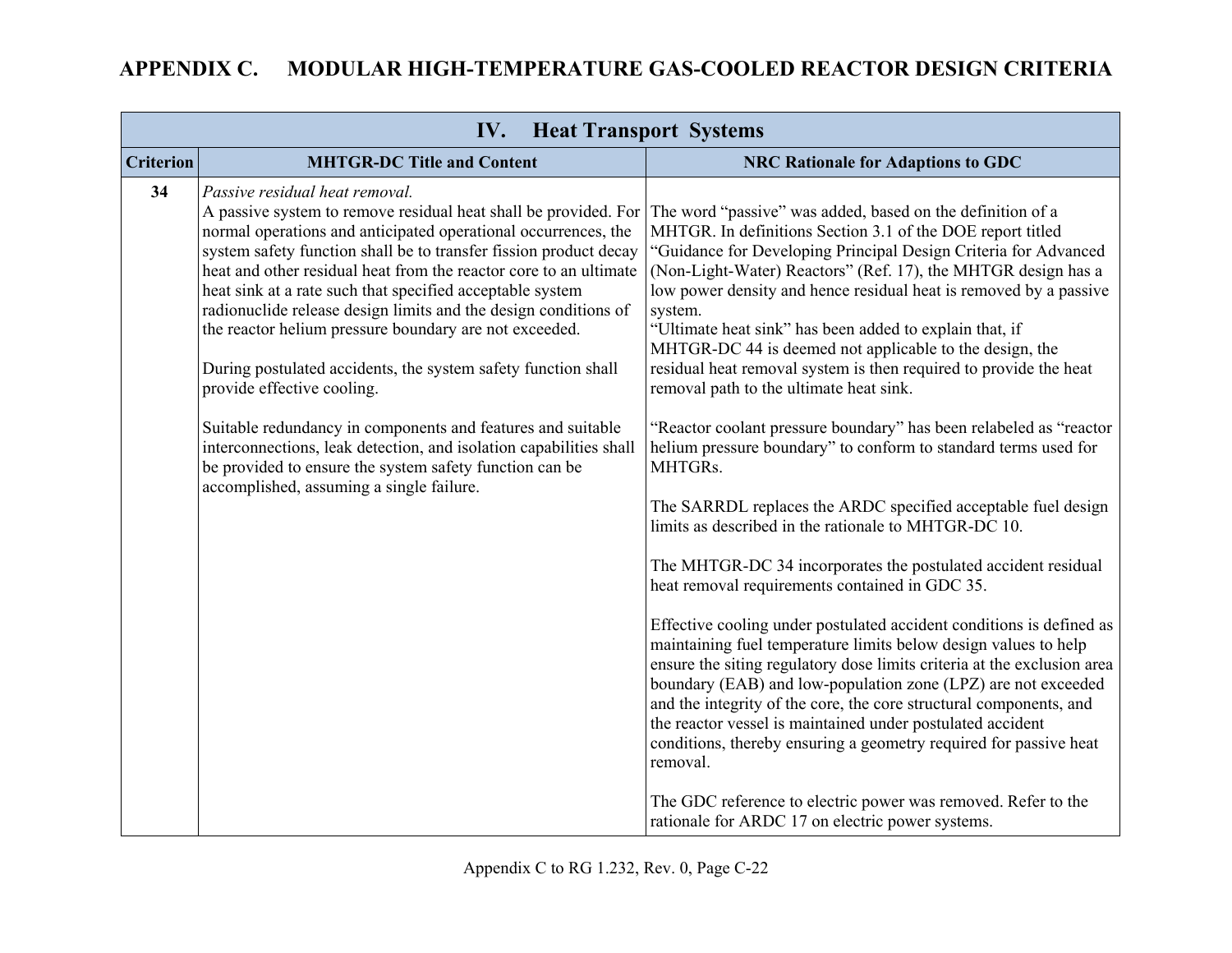| IV.<br><b>Heat Transport Systems</b> |                                                                                                                                                                                                                                                                                                                                                                                                                                                                                                                                                                                                                                                                                                                                                        |                                                                                                                                                                                                                                                                                                                                                                                                                                                                                                                                                                                                                                                                                                                                                                                                                                                      |
|--------------------------------------|--------------------------------------------------------------------------------------------------------------------------------------------------------------------------------------------------------------------------------------------------------------------------------------------------------------------------------------------------------------------------------------------------------------------------------------------------------------------------------------------------------------------------------------------------------------------------------------------------------------------------------------------------------------------------------------------------------------------------------------------------------|------------------------------------------------------------------------------------------------------------------------------------------------------------------------------------------------------------------------------------------------------------------------------------------------------------------------------------------------------------------------------------------------------------------------------------------------------------------------------------------------------------------------------------------------------------------------------------------------------------------------------------------------------------------------------------------------------------------------------------------------------------------------------------------------------------------------------------------------------|
| <b>Criterion</b>                     | <b>MHTGR-DC Title and Content</b>                                                                                                                                                                                                                                                                                                                                                                                                                                                                                                                                                                                                                                                                                                                      | <b>NRC Rationale for Adaptions to GDC</b>                                                                                                                                                                                                                                                                                                                                                                                                                                                                                                                                                                                                                                                                                                                                                                                                            |
| 35                                   | Emergency core cooling.<br>Not applicable to MHTGR.                                                                                                                                                                                                                                                                                                                                                                                                                                                                                                                                                                                                                                                                                                    | In the MHTGR design maintaining the helium inventory is not<br>necessary to maintain effective cooling. Postulated accident heat<br>removal is accomplished by the residual heat removal system<br>described in MHTGR DC 34.                                                                                                                                                                                                                                                                                                                                                                                                                                                                                                                                                                                                                         |
| 36                                   | Inspection of passive residual heat removal system.<br>The passive residual heat removal system shall be designed to<br>permit appropriate periodic inspection of important components<br>to ensure the integrity and capability of the system.                                                                                                                                                                                                                                                                                                                                                                                                                                                                                                        | The word "passive" was added, based on the definition of a<br>MHTGR. In definitions Section 3.1 of DOE report titled "Guidance<br>for Developing Principal Design Criteria for Advanced (Non-<br>Light-Water) Reactors" (Ref. 17), the MHTGR design has a low<br>power density and hence residual heat is removed by a passive<br>system.<br>The GDC 36 system is renamed and revised to provide for<br>inspection of the residual heat removal systems as required for<br>MHTGR-DC 34.<br>The list of examples was deleted, as they apply to LWR designs<br>and each specific design will have different important components<br>associated with residual heat removal.                                                                                                                                                                             |
| 37                                   | Testing of passive residual heat removal system.<br>The passive residual heat removal system shall be designed to<br>permit appropriate periodic functional testing to ensure (1) the<br>structural and leaktight integrity of its components, (2) the<br>operability and performance of the system components, and<br>(3) the operability of the system as a whole and, under<br>conditions as close to design as practical, the performance of<br>the full operational sequence that brings the system into<br>operation, including associated systems, for AOO or postulated<br>accident decay heat removal to the ultimate heat sink and, if<br>applicable, any system(s) necessary to transition from active<br>normal operation to passive mode. | Criterion 37 has been renamed and revised for testing the passive<br>residual heat removal system required by MHTGR-DC 34.<br>Section 2.3.4 of INL/EXT-10-17997, "Mechanistic Source Terms<br>White Paper," (Ref. 37) notes that the passive reactor cavity<br>cooling system (RCCS) (using either air or water as heat transfer<br>fluid) contributes to the MHTGR safety basis and is subject to<br>component integrity testing. However, Section 6.1 of<br>INL/EXT-11-22708, "Modular HTGR Safety Basis and<br>Approach," (Ref. 38), indicates that RCCS performance does not<br>require "leaktight" conditions. For an RCCS which is an "open<br>system", the normal and expected loss of RCCS coolant through<br>the exhaust structure would not be considered leakage. Abnormal<br>leakage of RCCS coolant to locations other than the exhaust |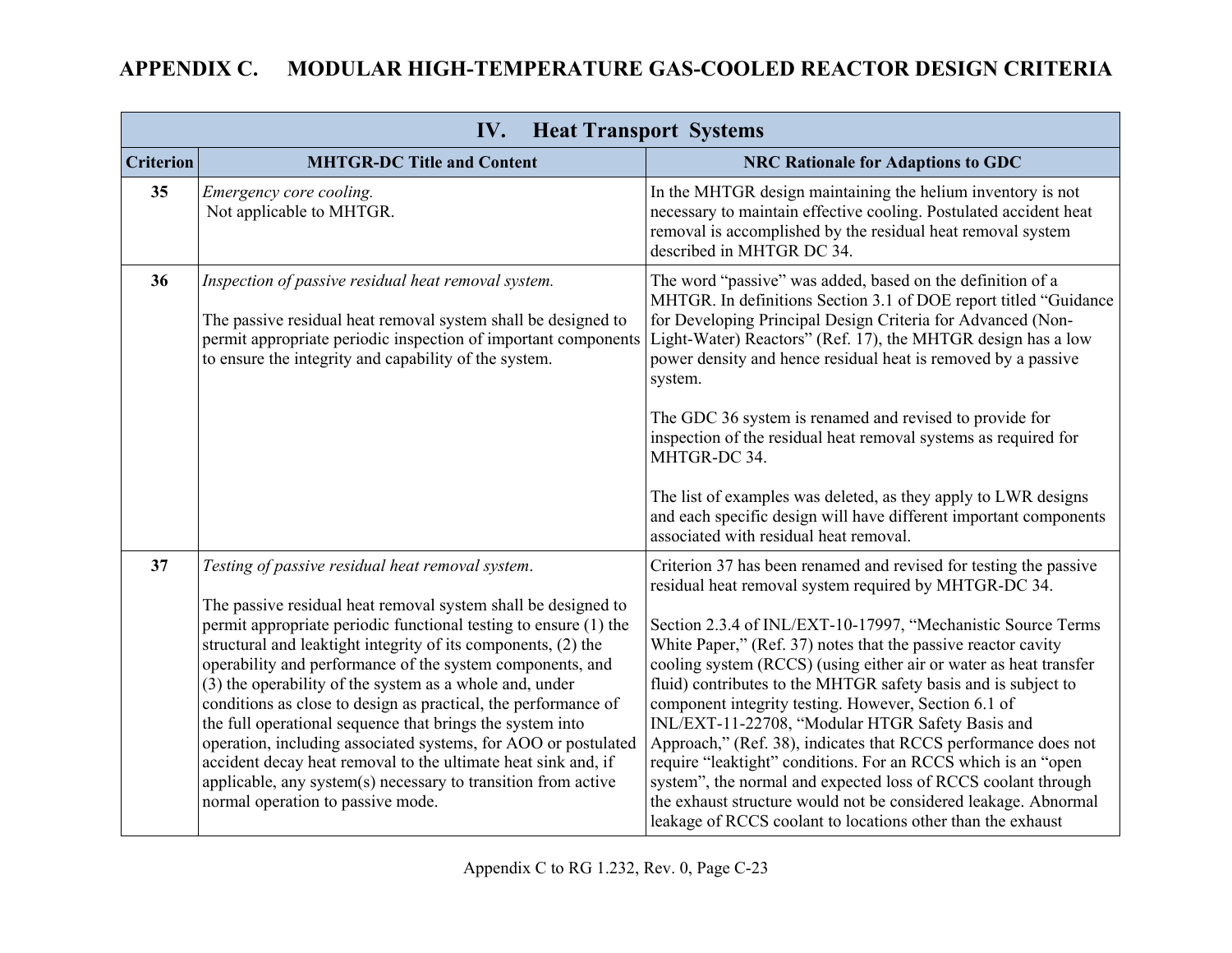| <b>Heat Transport Systems</b><br>IV. |                                                                            |                                                                                                                                                                                                                                                                                                                                                                                                                                                                                                                                                                                                                                                                                                                                                                                                                                                                                                                 |
|--------------------------------------|----------------------------------------------------------------------------|-----------------------------------------------------------------------------------------------------------------------------------------------------------------------------------------------------------------------------------------------------------------------------------------------------------------------------------------------------------------------------------------------------------------------------------------------------------------------------------------------------------------------------------------------------------------------------------------------------------------------------------------------------------------------------------------------------------------------------------------------------------------------------------------------------------------------------------------------------------------------------------------------------------------|
| <b>Criterion</b>                     | <b>MHTGR-DC Title and Content</b>                                          | <b>NRC Rationale for Adaptions to GDC</b>                                                                                                                                                                                                                                                                                                                                                                                                                                                                                                                                                                                                                                                                                                                                                                                                                                                                       |
|                                      |                                                                            | structure may be acceptable provided that (1) the RCCS leakage<br>does not impact safety functions under all conditions, and (2)<br>functional containment is not impacted by RCCS leakage.<br>Functional testing is testing that assesses component and system<br>operational readiness such as required in the ASME<br>OM Code as incorporated by reference in 10 CFR 50.55a and in<br>Plant Technical Specifications.<br>The criterion was modified to reflect the passive nature of the<br>MHTGR RCCS to mitigate AOOs or postulated accidents and the<br>need to verify the ability to transition the RCCS from active mode<br>(if present) to passive mode. Some MHTGR RCCS designs will<br>provide continuous passive operation without need for a<br>requirement to test the operation sequence that brings the system<br>into operation; "if applicable" is included to recognize this<br>contingency. |
|                                      |                                                                            | Associated systems means testing any auxiliary or secondary<br>systems needed to perform the passive residual heat removal<br>function.                                                                                                                                                                                                                                                                                                                                                                                                                                                                                                                                                                                                                                                                                                                                                                         |
| 38                                   | Containment heat removal.<br>Not applicable to MHTGR.                      | This criterion is not applicable to the MHTGR. The MHTGR<br>designs do not have a "pressure retaining reactor containment<br>structure" but instead rely on a multibarrier functional containment<br>configuration to control the release of radionuclides. See the<br>MHTGR DC 16 rationale.                                                                                                                                                                                                                                                                                                                                                                                                                                                                                                                                                                                                                   |
| 39                                   | Inspection of containment heat removal system.<br>Not applicable to MHTGR. | This criterion is not applicable to the MHTGR. The MHTGR<br>designs do not have a "pressure retaining reactor containment<br>structure" but instead rely on a multibarrier functional containment<br>configuration to control the release of radionuclides. See the<br>MHTGR-DC 16 rationale.                                                                                                                                                                                                                                                                                                                                                                                                                                                                                                                                                                                                                   |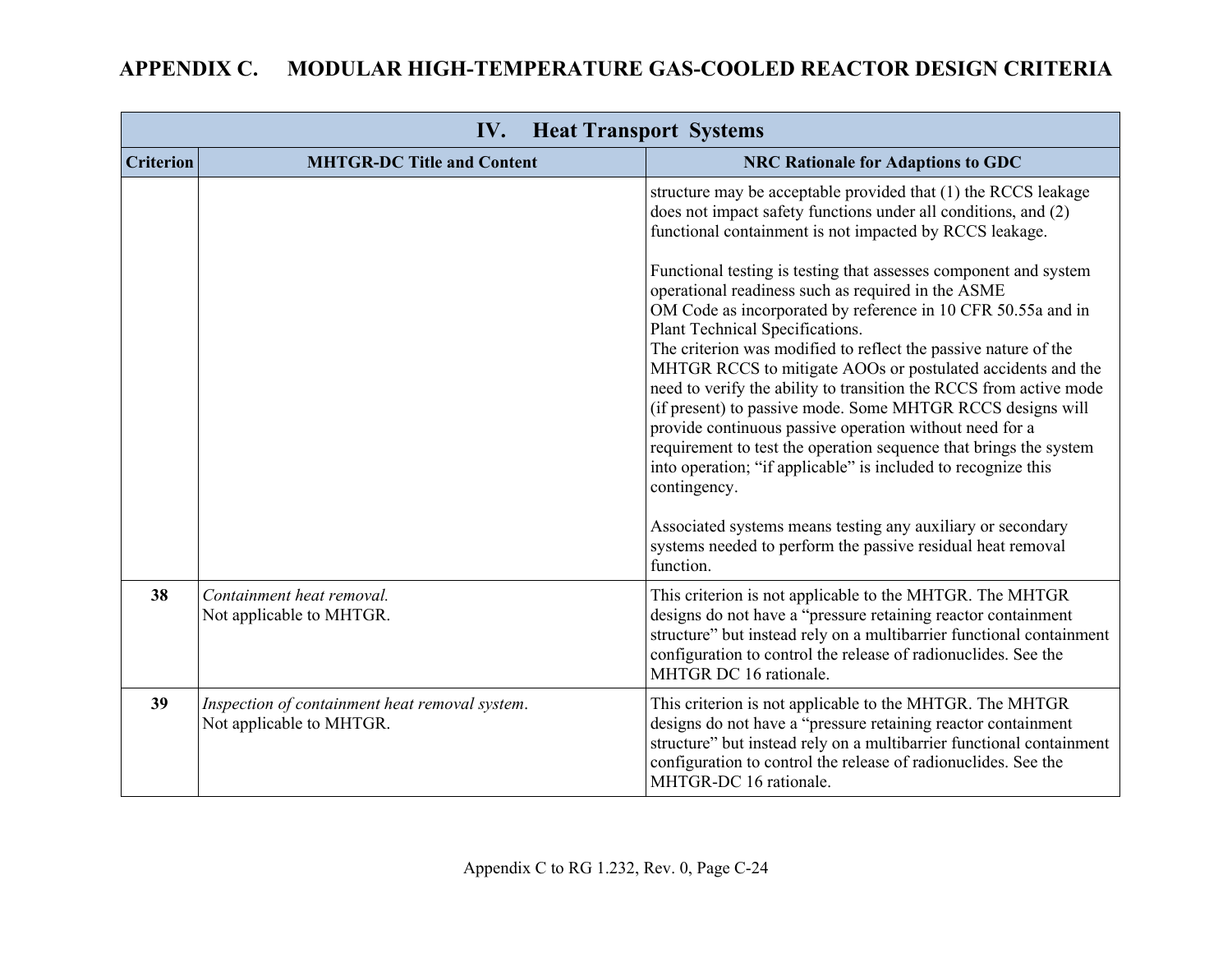| IV.<br><b>Heat Transport Systems</b> |                                                                                                                                                                                                                                                                                                                                                                 |                                                                                                                                                                                                                                                                                                         |
|--------------------------------------|-----------------------------------------------------------------------------------------------------------------------------------------------------------------------------------------------------------------------------------------------------------------------------------------------------------------------------------------------------------------|---------------------------------------------------------------------------------------------------------------------------------------------------------------------------------------------------------------------------------------------------------------------------------------------------------|
| <b>Criterion</b>                     | <b>MHTGR-DC Title and Content</b>                                                                                                                                                                                                                                                                                                                               | <b>NRC Rationale for Adaptions to GDC</b>                                                                                                                                                                                                                                                               |
| 40                                   | Testing of containment heat removal system.<br>Not applicable to MHTGR.                                                                                                                                                                                                                                                                                         | This criterion is not applicable to the MHTGR. The MHTGR<br>designs do not have a "pressure retaining reactor containment<br>structure" but instead rely on a multibarrier functional containment<br>configuration to control the release of radionuclides. See the<br>MHTGR-DC 16 rationale.           |
| 41                                   | Containment atmosphere cleanup.<br>Not applicable to MHTGR.                                                                                                                                                                                                                                                                                                     | This criterion is not applicable to the MHTGR. The MHTGR<br>designs do not have a "pressure retaining reactor containment<br>structure" but instead rely on a multibarrier functional containment<br>configuration to control the release of radionuclides. See the<br>MHTGR-DC 16 rationale.           |
| 42                                   | Inspection of containment atmosphere cleanup systems.<br>Not applicable to MHTGR.                                                                                                                                                                                                                                                                               | This criterion is not applicable to the MHTGR. The MHTGR<br>designs do not have a "pressure retaining reactor containment<br>structure" but instead rely on a multibarrier functional containment<br>configuration to control the release of radionuclides. See the<br>MHTGR-DC 16 rationale.           |
| 43                                   | Testing of containment atmosphere cleanup systems.<br>Not applicable to MHTGR.                                                                                                                                                                                                                                                                                  | This criterion is not applicable to the MHTGR. The MHTGR<br>designs do not have a "pressure retaining reactor containment<br>structure" but instead rely on a multibarrier functional containment<br>configuration to control the release of radionuclides. See the<br>MHTGR-DC 16 rationale.           |
| 44                                   | Structural and equipment cooling.<br>In addition to the heat rejection capability of the passive<br>residual heat removal system, systems to transfer heat from<br>structures, systems, and components important to safety to an<br>ultimate heat sink shall be provided, as necessary, to transfer<br>the combined heat load of these structures, systems, and | This renamed MHTGR-DC accounts for advanced reactor system<br>design differences to include cooling requirements for SSCs<br>important to safety, if applicable; this MHTGR-DC does not<br>address the residual heat removal system required under MHTGR-<br>DC 34.                                     |
|                                      | components under normal operating and accident conditions.<br>Suitable redundancy in components and features and suitable<br>interconnections leak detection, and isolation capabilities shall                                                                                                                                                                  | The staff inserted "passive" based on the system design for residual<br>heat removal. If a specific MHTGR design can demonstrate that the<br>reactor cavity cooling system (RCCS) provides indefinite core<br>cooling capability, then structural and equipment cooling systems<br>would not be needed. |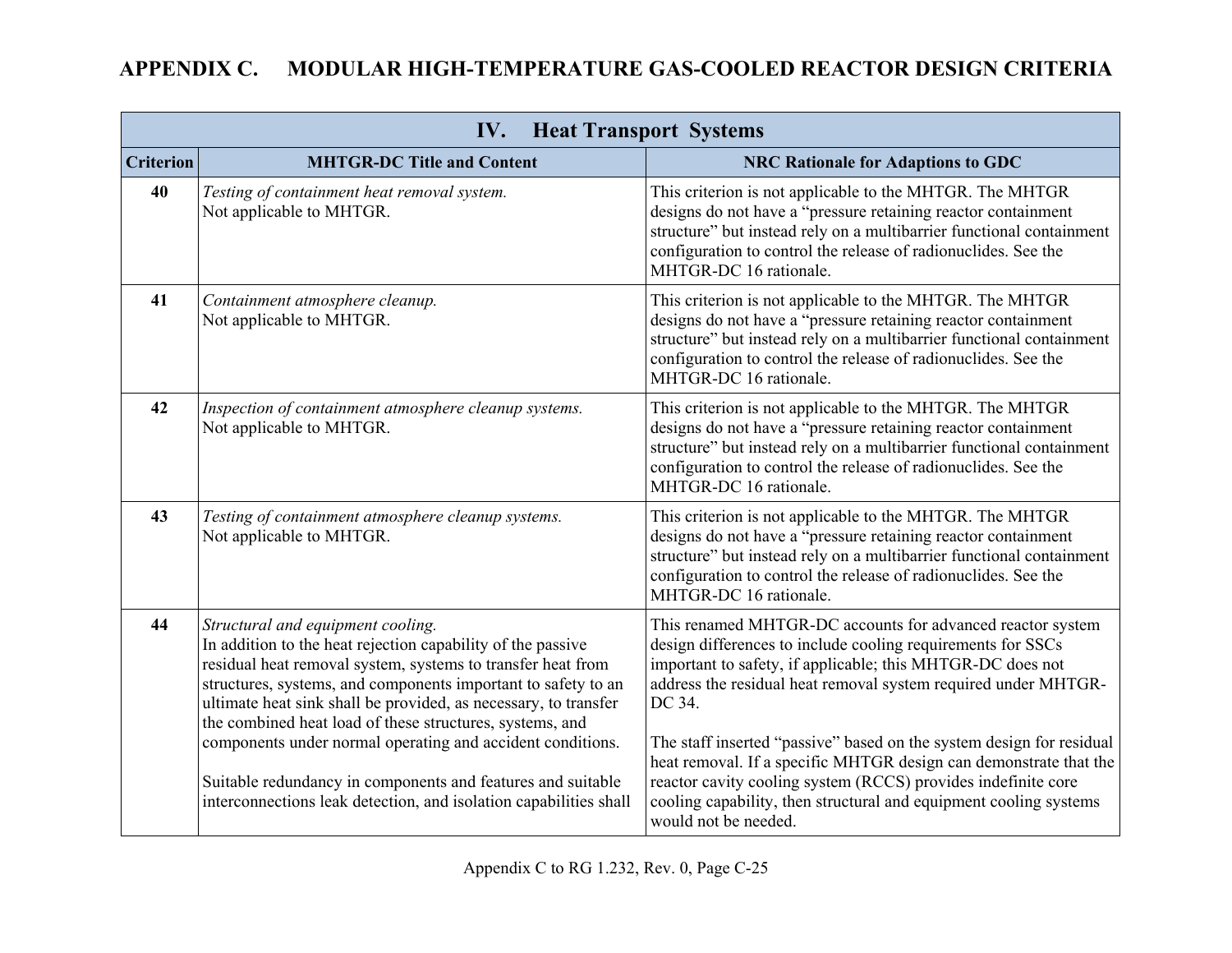| <b>Criterion</b><br><b>NRC Rationale for Adaptions to GDC</b><br><b>MHTGR-DC Title and Content</b><br>be provided to ensure that the system safety function can be<br>accomplished, assuming a single failure.<br>rationale for ARDC 17 on electric power systems.<br>45<br>Inspection of structural and equipment cooling systems.<br>Same as ARDC<br>SSCs important to safety.<br>The structural and equipment cooling systems shall be designed<br>to permit appropriate periodic inspection of important<br>components, such as heat exchangers and piping, to assure the<br>integrity and capability of the systems.<br>46<br>Testing of structural and equipment cooling systems.<br>Same as ARDC<br>The structural and equipment cooling systems shall be designed<br>to permit appropriate periodic functional testing to assure (1)<br>the structural and leaktight integrity of their components, (2)<br>the operability and the performance of the system components,<br>and (3) the operability of the systems as a whole and, under<br>conditions as close to design as practical, the performance of<br>defense in depth is not impacted by system leakage.<br>the full operational sequences that bring the systems into<br>operation for reactor shutdown and postulated accidents,<br>including operation of associated systems.<br>operational readiness such as required in the ASME<br>Plant Technical Specifications. | IV.<br><b>Heat Transport Systems</b> |  |                                                                                                                                                                                                                                                                                                                                                                                                                                                                                                                                                                                                                                                                                                                                                                                                                                                                                                                                                                                                                                                                                |
|--------------------------------------------------------------------------------------------------------------------------------------------------------------------------------------------------------------------------------------------------------------------------------------------------------------------------------------------------------------------------------------------------------------------------------------------------------------------------------------------------------------------------------------------------------------------------------------------------------------------------------------------------------------------------------------------------------------------------------------------------------------------------------------------------------------------------------------------------------------------------------------------------------------------------------------------------------------------------------------------------------------------------------------------------------------------------------------------------------------------------------------------------------------------------------------------------------------------------------------------------------------------------------------------------------------------------------------------------------------------------------------------------------------------------------------------|--------------------------------------|--|--------------------------------------------------------------------------------------------------------------------------------------------------------------------------------------------------------------------------------------------------------------------------------------------------------------------------------------------------------------------------------------------------------------------------------------------------------------------------------------------------------------------------------------------------------------------------------------------------------------------------------------------------------------------------------------------------------------------------------------------------------------------------------------------------------------------------------------------------------------------------------------------------------------------------------------------------------------------------------------------------------------------------------------------------------------------------------|
|                                                                                                                                                                                                                                                                                                                                                                                                                                                                                                                                                                                                                                                                                                                                                                                                                                                                                                                                                                                                                                                                                                                                                                                                                                                                                                                                                                                                                                            |                                      |  |                                                                                                                                                                                                                                                                                                                                                                                                                                                                                                                                                                                                                                                                                                                                                                                                                                                                                                                                                                                                                                                                                |
|                                                                                                                                                                                                                                                                                                                                                                                                                                                                                                                                                                                                                                                                                                                                                                                                                                                                                                                                                                                                                                                                                                                                                                                                                                                                                                                                                                                                                                            |                                      |  | The GDC reference to electric power was removed. Refer to the                                                                                                                                                                                                                                                                                                                                                                                                                                                                                                                                                                                                                                                                                                                                                                                                                                                                                                                                                                                                                  |
|                                                                                                                                                                                                                                                                                                                                                                                                                                                                                                                                                                                                                                                                                                                                                                                                                                                                                                                                                                                                                                                                                                                                                                                                                                                                                                                                                                                                                                            |                                      |  | This renamed MHTGR-DC accounts for advanced reactor system<br>design differences to include possible cooling requirements for                                                                                                                                                                                                                                                                                                                                                                                                                                                                                                                                                                                                                                                                                                                                                                                                                                                                                                                                                  |
| that might affect subject SSCs.                                                                                                                                                                                                                                                                                                                                                                                                                                                                                                                                                                                                                                                                                                                                                                                                                                                                                                                                                                                                                                                                                                                                                                                                                                                                                                                                                                                                            |                                      |  | This renamed MHTGR-DC accounts for advanced reactor system<br>design differences to include possible cooling requirements for<br>SSCs important to safety. Specific mention of "pressure" testing<br>has been removed yet remains a potential requirement should it be<br>necessary as a component of " appropriate periodic functional<br>testing" of cooling systems. A non-leaktight system may be<br>acceptable for some designs provided that (1) the system leakage<br>does not impact safety functions under all conditions, and (2)<br>Functional testing is testing that assesses component and system<br>OM Code as incorporated by reference in 10 CFR 50.55a and in<br>"Active" has been deleted in item (2) because appropriate<br>operability and performance tests of system components are<br>required regardless of their active or passive nature. The LOCA<br>reference has been removed to provide for any postulated accident<br>The GDC reference to electric power was removed. Refer to the<br>rationale for ARDC 17 regarding electric power systems. |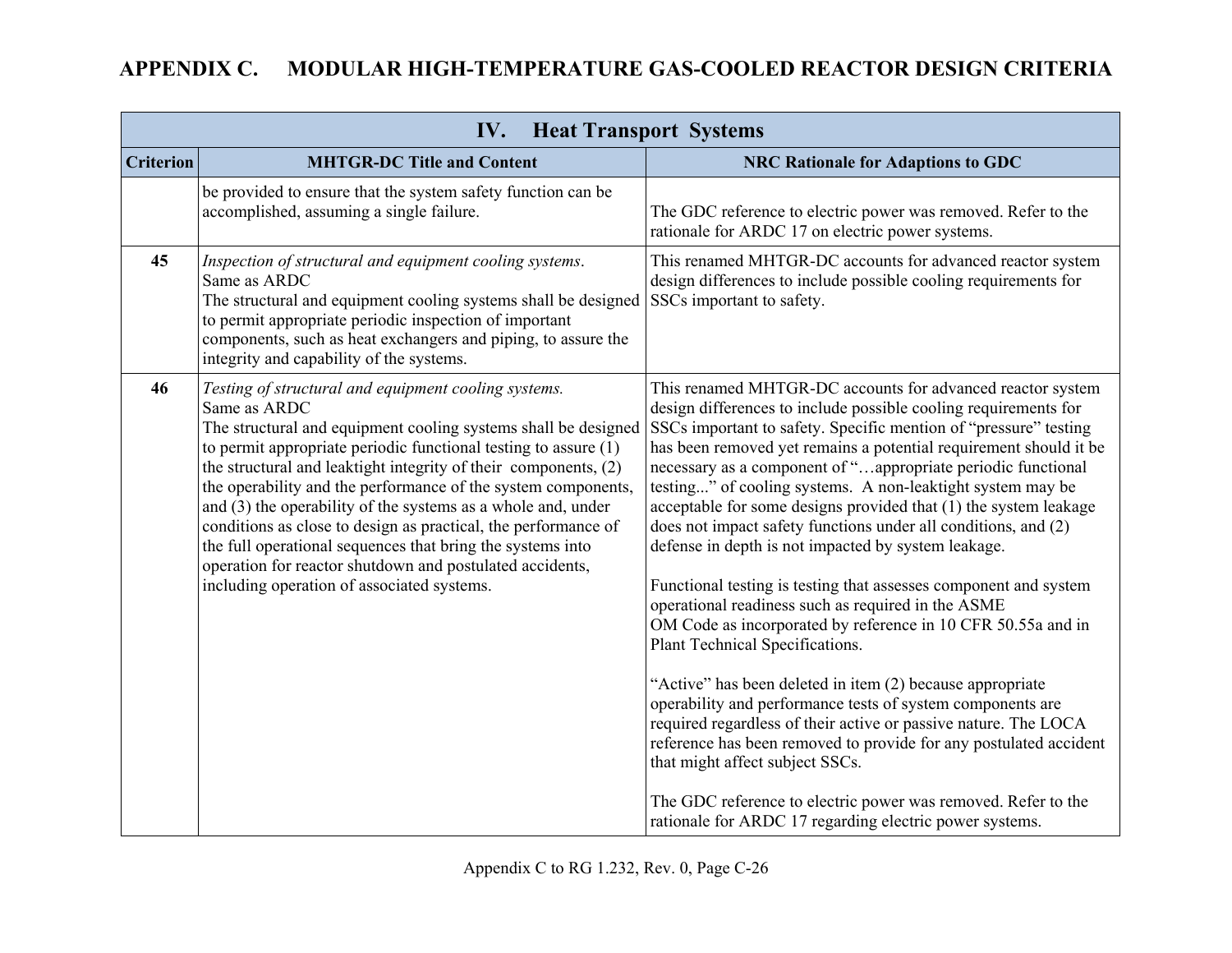| <b>Reactor Containment</b><br>$\mathbf{V}_{\bullet}$ |                                                                                   |                                                                                                                                                                                                                                                                                               |
|------------------------------------------------------|-----------------------------------------------------------------------------------|-----------------------------------------------------------------------------------------------------------------------------------------------------------------------------------------------------------------------------------------------------------------------------------------------|
| <b>Criterion</b>                                     | <b>MHTGR-DC Title and Content</b>                                                 | <b>NRC Rationale for Adaptions to GDC</b>                                                                                                                                                                                                                                                     |
| 50                                                   | Containment design basis.<br>Not applicable to MHTGR.                             | This criterion is not applicable to the MHTGR. The MHTGR<br>designs do not have a "pressure retaining reactor containment<br>structure" but instead rely on a multibarrier functional containment<br>configuration to control the release of radionuclides. See the<br>MHTGR-DC 16 rationale. |
| 51                                                   | Fracture prevention of containment pressure boundary.<br>Not applicable to MHTGR. | This criterion is not applicable to the MHTGR. The MHTGR<br>designs do not have a "pressure retaining reactor containment<br>structure" but instead rely on a multibarrier functional containment<br>configuration to control the release of radionuclides. See the<br>MHTGR-DC 16 rationale. |
| 52                                                   | Capability for containment leakage rate testing.<br>Not applicable to MHTGR.      | This criterion is not applicable to the MHTGR. The MHTGR<br>designs do not have a "pressure retaining reactor containment<br>structure" but instead rely on a multibarrier functional containment<br>configuration to control the release of radionuclides. See the<br>MHTGR-DC 16 rationale. |
| 53                                                   | Provisions for containment testing and inspection.<br>Not applicable to MHTGR.    | This criterion is not applicable to the MHTGR. The MHTGR<br>designs do not have a "pressure retaining reactor containment<br>structure" but instead rely on a multibarrier functional containment<br>configuration to control the release of radionuclides. See the<br>MHTGR-DC 16 rationale. |
| 54                                                   | Piping systems penetrating containment.<br>Not applicable to MHTGR.               | This criterion is not applicable to the MHTGR. The MHTGR<br>designs do not have a "pressure retaining reactor containment<br>structure" but instead rely on a multibarrier functional containment<br>configuration to control the release of radionuclides. See the<br>MHTGR-DC 16 rationale. |
| 55                                                   | Reactor coolant boundary penetrating containment.<br>Not applicable to MHTGR.     | This criterion is not applicable to the MHTGR. The MHTGR<br>designs do not have a "pressure retaining reactor containment<br>structure" but instead rely on a multibarrier functional containment                                                                                             |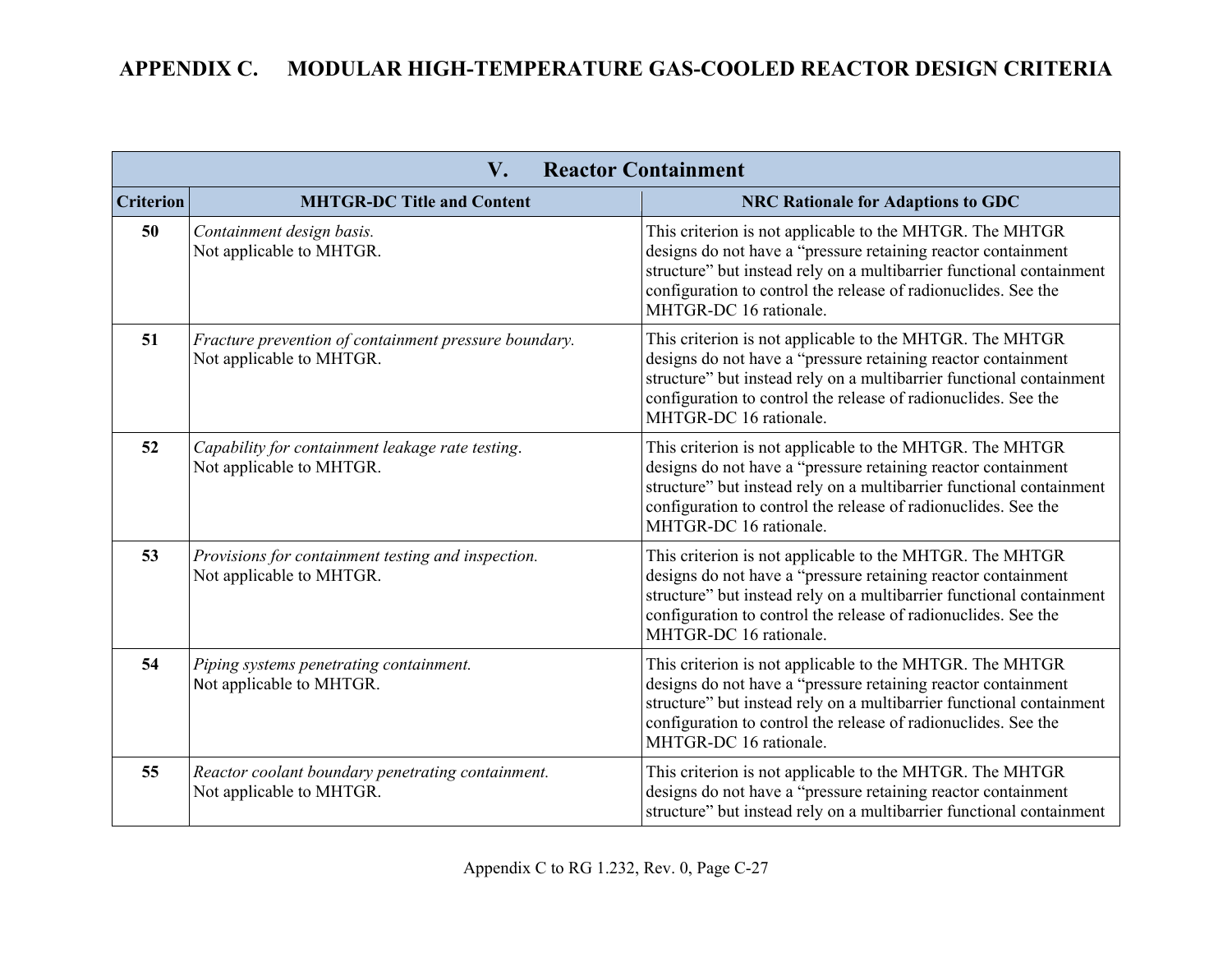| <b>Reactor Containment</b><br>V. |                                                             |                                                                                                                                                                                                                                                                                                |
|----------------------------------|-------------------------------------------------------------|------------------------------------------------------------------------------------------------------------------------------------------------------------------------------------------------------------------------------------------------------------------------------------------------|
| <b>Criterion</b>                 | <b>MHTGR-DC Title and Content</b>                           | <b>NRC Rationale for Adaptions to GDC</b>                                                                                                                                                                                                                                                      |
|                                  |                                                             | configuration to control the release of radionuclides. See the<br>MHTGR-DC 16 rationale.                                                                                                                                                                                                       |
| 56                               | Primary Containment isolation.<br>Not applicable to MHTGR.  | This criterion is not applicable to the MHTGR. The MHTGR<br>designs do not have a "pressure retaining reactor containment"<br>structure" but instead rely on a multibarrier functional containment<br>configuration to control the release of radionuclides. See the<br>MHTGR-DC 16 rationale. |
| 57                               | Closed system isolation valves.<br>Not applicable to MHTGR. | This criterion is not applicable to the MHTGR. The MHTGR<br>designs do not have a "pressure retaining reactor containment<br>structure" but instead rely on a multibarrier functional containment<br>configuration to control the release of radionuclides. See the<br>MHTGR-DC 16 rationale.  |

| VI. Fuel and Reactivity Control |                                                                                                                                                                                                                                                                                                                                                                                                                                                                                                                                                                                                                                                                                                  |                                                                                                                                                                                                     |  |  |
|---------------------------------|--------------------------------------------------------------------------------------------------------------------------------------------------------------------------------------------------------------------------------------------------------------------------------------------------------------------------------------------------------------------------------------------------------------------------------------------------------------------------------------------------------------------------------------------------------------------------------------------------------------------------------------------------------------------------------------------------|-----------------------------------------------------------------------------------------------------------------------------------------------------------------------------------------------------|--|--|
| <b>Criterion</b>                | <b>MHTGR-DC Title and Content</b>                                                                                                                                                                                                                                                                                                                                                                                                                                                                                                                                                                                                                                                                | <b>NRC Rationale for Adaptions to GDC</b>                                                                                                                                                           |  |  |
| 60                              | Control of releases of radioactive materials to the environment.<br>Same as GDC<br>The nuclear power unit design shall include means to control<br>suitably the release of radioactive materials in gaseous and liquid<br>effluents and to handle radioactive solid wastes produced during<br>normal reactor operation, including anticipated operational<br>occurrences. Sufficient holdup capacity shall be provided for<br>retention of gaseous and liquid effluents containing radioactive<br>materials, particularly where unfavorable site environmental<br>conditions can be expected to impose unusual operational<br>limitations upon the release of such effluents to the environment. |                                                                                                                                                                                                     |  |  |
| -61                             | Fuel storage and handling and radioactivity control.<br>Same as ARDC                                                                                                                                                                                                                                                                                                                                                                                                                                                                                                                                                                                                                             | The underlying concept of establishing functional requirements for<br>radioactivity control in fuel storage and fuel handling systems is<br>independent of the design of non-LWR advanced reactors. |  |  |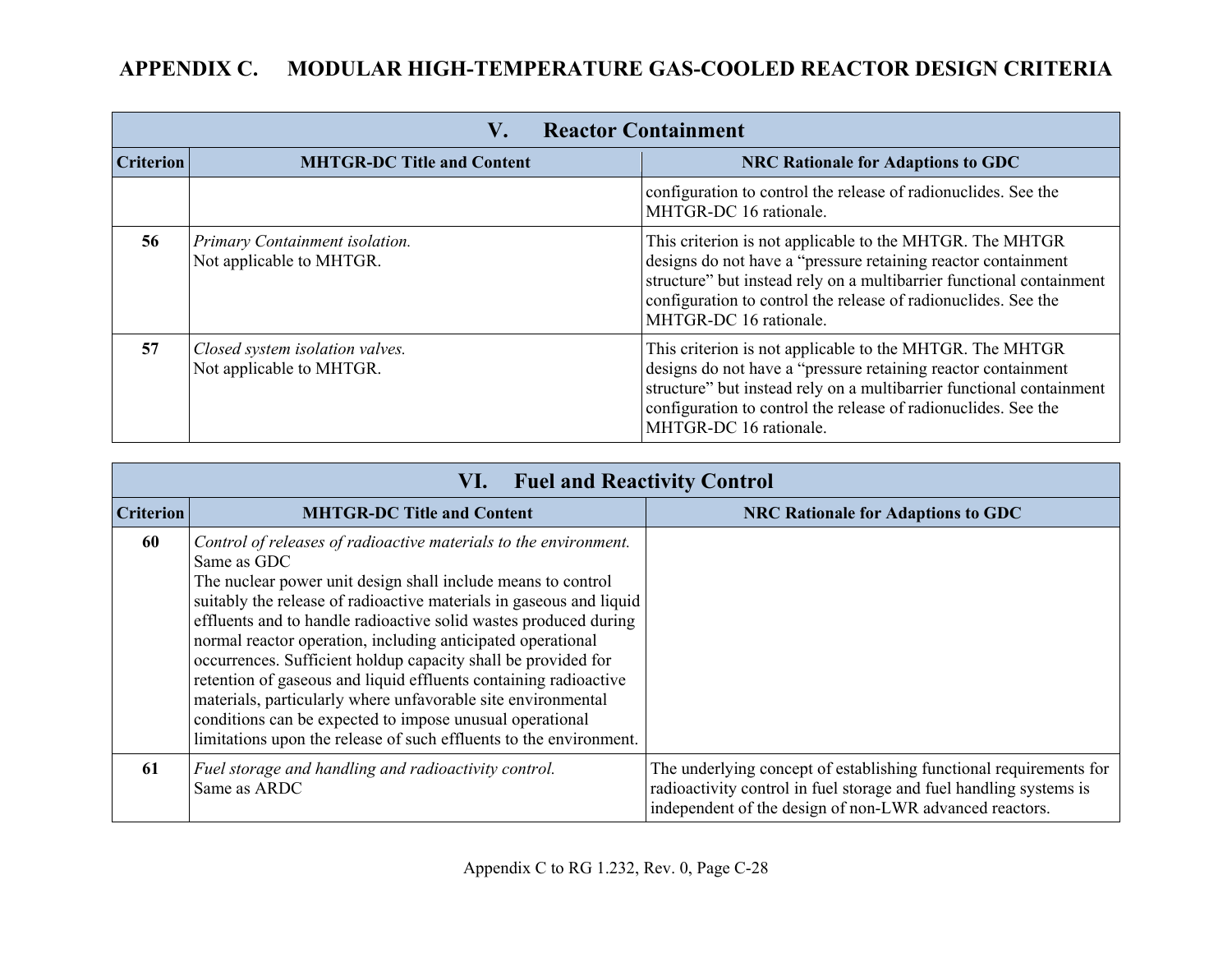| <b>Fuel and Reactivity Control</b><br>VI. |                                                                                                                                                                                                                                                                                                                                                                                                                                                                                                                                                                                                                                                                                                                                                                               |                                                                                                                                                                                                                                                                                                                                                       |  |  |
|-------------------------------------------|-------------------------------------------------------------------------------------------------------------------------------------------------------------------------------------------------------------------------------------------------------------------------------------------------------------------------------------------------------------------------------------------------------------------------------------------------------------------------------------------------------------------------------------------------------------------------------------------------------------------------------------------------------------------------------------------------------------------------------------------------------------------------------|-------------------------------------------------------------------------------------------------------------------------------------------------------------------------------------------------------------------------------------------------------------------------------------------------------------------------------------------------------|--|--|
| <b>Criterion</b>                          | <b>MHTGR-DC Title and Content</b>                                                                                                                                                                                                                                                                                                                                                                                                                                                                                                                                                                                                                                                                                                                                             | <b>NRC Rationale for Adaptions to GDC</b>                                                                                                                                                                                                                                                                                                             |  |  |
|                                           | The fuel storage and handling, radioactive waste, and other<br>systems which may contain radioactivity shall be designed to<br>assure adequate safety under normal and postulated accident<br>conditions. These systems shall be designed (1) with a capability<br>to permit appropriate periodic inspection and testing of<br>components important to safety, (2) with suitable shielding for<br>radiation protection, (3) with appropriate containment,<br>confinement, and filtering systems, (4) with a residual heat<br>removal capability having reliability and testability that reflects<br>the importance to safety of decay heat and other residual heat<br>removal, and (5) to prevent significant reduction in fuel storage<br>cooling under accident conditions. | However, some advanced designs may use dry fuel storage that<br>incorporates cooling jackets that can be liquid-cooled or air-cooled<br>to remove heat. This modification to this GDC allows for both<br>liquid and air-cooling of the dry fuel storage containers.                                                                                   |  |  |
| 62                                        | Prevention of criticality in fuel storage and handling.<br>Same as GDC<br>Criticality in the fuel storage and handling system shall be<br>prevented by physical systems or processes, preferably by use of<br>geometrically safe configurations.                                                                                                                                                                                                                                                                                                                                                                                                                                                                                                                              |                                                                                                                                                                                                                                                                                                                                                       |  |  |
| 63                                        | Monitoring fuel and waste storage.<br>Same as GDC<br>Appropriate systems shall be provided in fuel storage and<br>radioactive waste systems and associated handling areas (1) to<br>detect conditions that may result in loss of residual heat removal<br>capability and excessive radiation levels and (2) to initiate<br>appropriate safety actions.                                                                                                                                                                                                                                                                                                                                                                                                                        |                                                                                                                                                                                                                                                                                                                                                       |  |  |
| 64                                        | Monitoring radioactivity releases.<br>Means shall be provided for monitoring the reactor building<br>atmosphere, effluent discharge paths, and plant environs for<br>radioactivity that may be released from normal operations,<br>including anticipated operational occurrences, and from<br>postulated accidents.                                                                                                                                                                                                                                                                                                                                                                                                                                                           | The underlying concept of monitoring radioactivity releases from<br>the MHTGR particle fuel to the reactor building, effluent discharge<br>paths, and plant environs applies. High radioactivity in the reactor<br>building provides input to the plant protection system. In addition,<br>the reactor building atmosphere is monitored for personnel |  |  |